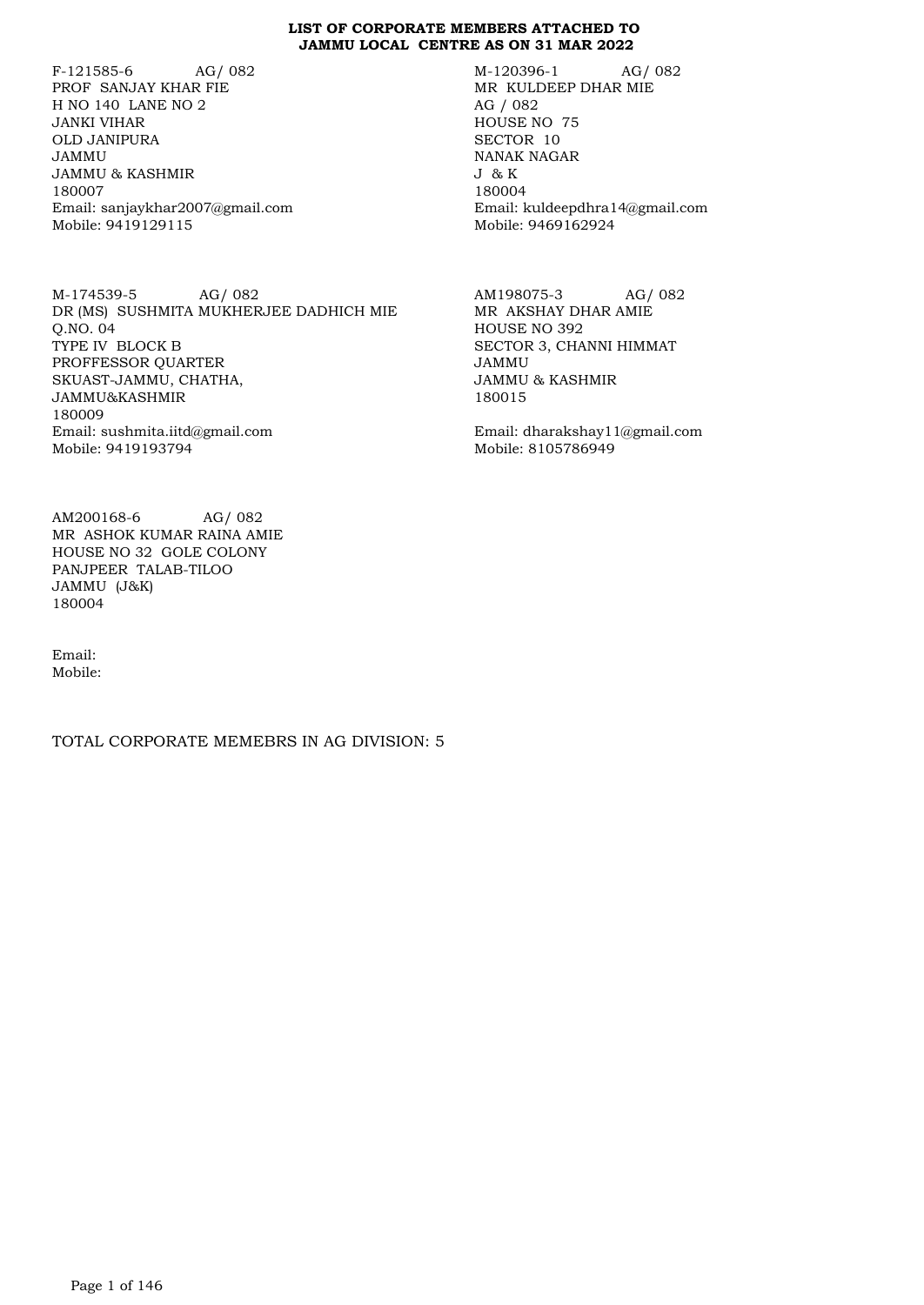M-119828-3 AR/ 082 MR ASHOK KUMAR SHARMA MIE AKS NIWAS OPP GOVT QTRS, BLOCK NO "M" C/O CHINAB TRADERS JANIPUR COLONY JAMMU (J&K) 180005 Email: ashok.anta@yahoo.com Mobile: 9419781834

AM074361-8 AR/ 082 MR SHAM LAL SURI AMIE 144 A/D GANDHI NAGAR JAMMU TAWI J & K 180004

Email: Mobile:

TOTAL CORPORATE MEMEBRS IN AR DIVISION: 2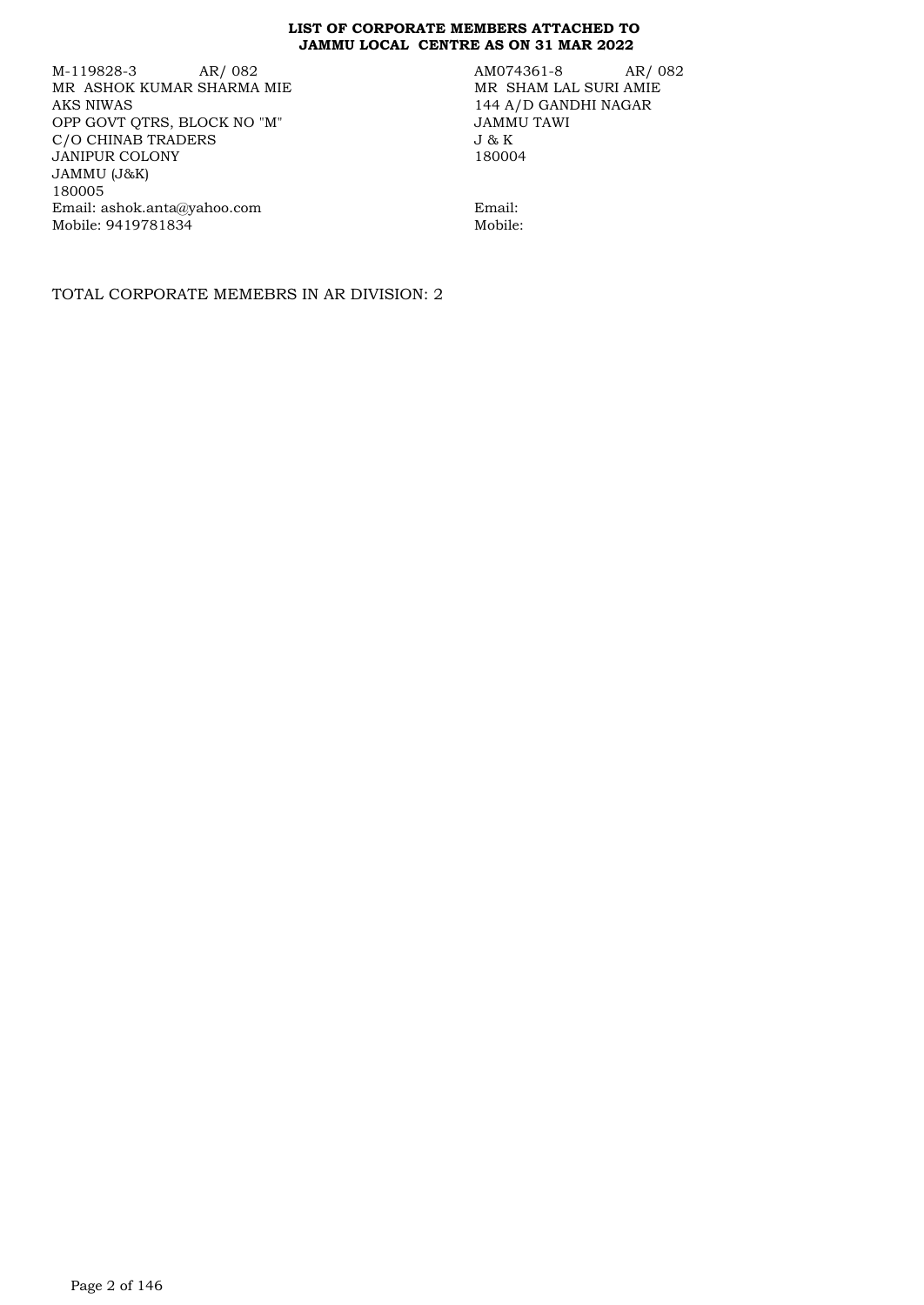M-132971-5 AS/ 082 MR SUDHIR KUMAR SETHI MIE H NO - 217 SECTOR - 6 CHANNI HIMMAT JAMMU J & K 180015

Email: sudhirsethi5@gmail.com Mobile: 9419148991

AM145869-0 AS/ 082 MR RAHUL GUPTA AMIE WARD NO 1 RAMNIK VIHAR OPP DEGRE COLLEGE NABARD BANK 1ST FLOOR KATHUA JAMMU & KASHMIR 184101 Email: 4ualways.rahul@gmail.com Mobile: 8755827262

M-157800-0 AS/ 082 MR JATINDER KAMAL MIE 64 SHASTRI NAGAR JAMMU JAMMU & KASHMIR 180004

Email: jatinderkamal25@gmail.com Mobile: 9419380000

AM300462-5 AS/ 082 MR KANAV GUPTA AMIE H. NO. 153 1/C, EAST EXT TRIKUTA NAGAR MARBLE MARKET JAMMU JAMMU & KASHMIR 180012 Email: kanav600@gmail.com Mobile: 9596606187

TOTAL CORPORATE MEMEBRS IN AS DIVISION: 4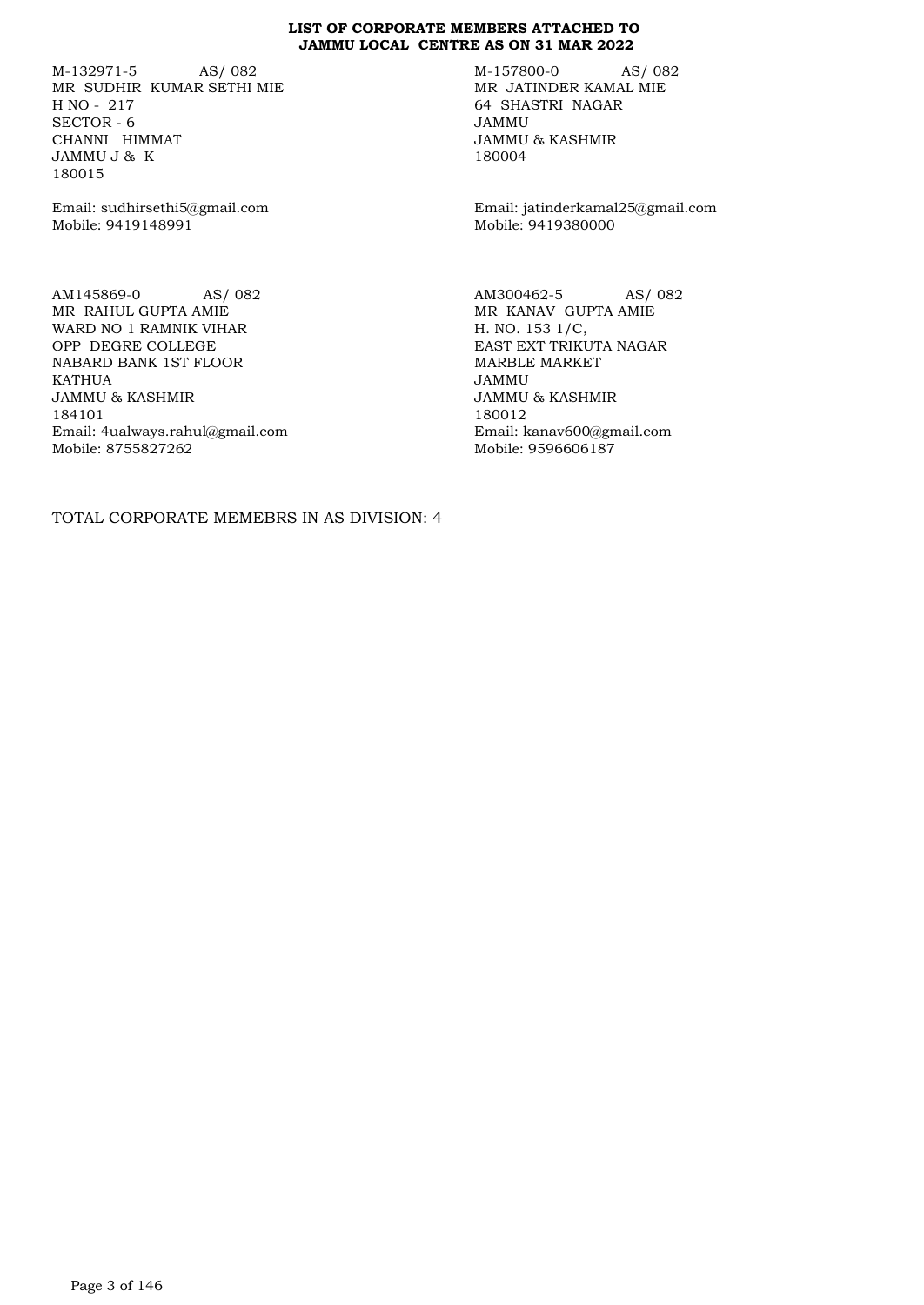AM142759-0 CH/ 082 MR BHAT SUNNY AMIE HOUSE NO 24/1 EWS COLONY ROOP NAGAR JAMMU JAMMU & KASHMIR 180013 Email: sunnysunsol@yahoo.com Mobile:

AM159627-9 CH/ 082 MS NIDHI NANDA AMIE HOUSE NO 66 SECTOR NO 1 CHANNI HIMMAT HOUSING COLONY JAMMU TAWAI JAMMU & KASHMIR 180015

Email: nidhi13nanda@gmail.com Mobile: 7795183808

AM188687-0 CH/ 082 MS KESHNI RAJU AMIE H NO 534 NASEEB NAGAR JANIPUR JAMMU JAMMU & KASHMIR 180007

Email: keshniraju111@gmail.com Mobile: 8493873403

TOTAL CORPORATE MEMEBRS IN CH DIVISION: 3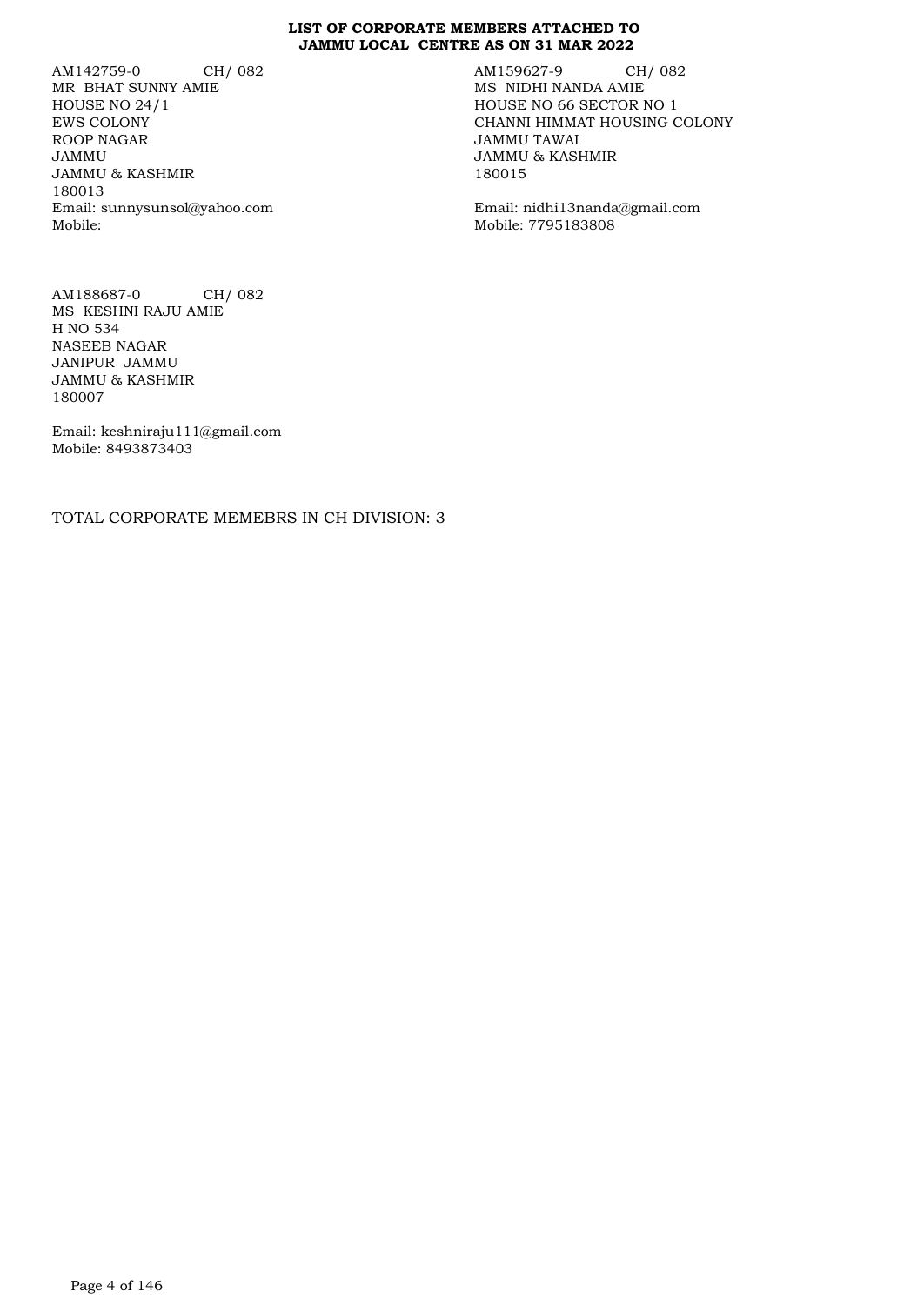F-119733-5 CP/ 082 PROF (DR) PAWANESH KUMAR FIE H NO 253 SECTOR - F SAINIK COLONY JAMMU JAMMU AND KASHMIR 180011 Email: pawanesh.abrol@gmail.com Mobile: 9419122511

M-130892-5 CP/ 082 MR VIVEK MAHAJAN MIE H NO-3 LANE NO 9 SURYA VIHAR BOHRI JAMMU J&K 180002

Email: mahajan\_vivek2005@yahoo.com Mobile: 9419184417

M-150215-2 CP/ 082 MR ABHISHEK KHAJURIA MIE HOUSE NO 27 SECTOR - E SAINIK COLONY JAMMU JAMMU & KASHMIR 180011 Email: abhishek\_khajuria@yahoo.com Mobile: 9419190468

M-157257-6 CP/ 082 DR (MS) DEEPTI MALHOTRA MIE 225 SECTOR 1 CHANNI HIMMAT JAMMU JAMMU & KASHMIR 180015

Email: deepti.csit@cujammu.ac.in Mobile: 9419228428

M-158556-2 CP/ 082 MS AMRITA SINGH MIE W/O SHEIKH AZHAR SHANAZ W NO 16 H NO 40 NR JAMMIA MAZJID SALLIAN TALAB UDHAMPUR DIST UDHAMPUR JAMMU & KASHMIR 182101 Email: amritasingh84@yahoo.co.in Mobile: 9711176677

F-126278-1 CP/ 082 PROF (DR) MS BHAWNA SHARMA FIE HOUSE # 6 SECTOR 4 TRIKUTA NAGAR JAMMU JAMMU & KASHMIR INDIA 180020 Email: bhawnash@gmail.com Mobile: 9419238868

M-147788-3 CP/ 082 MR SUNIL BHAGAT MIE 288 SARWAL NEW PLOT JAMMU JAMMU & KASHMIR 180005 Email: bhagat\_sunil2000@yahoo.com Mobile: 9419181679

M-156530-8 CP/ 082 MS JYOTI KUMARI NAGRI MIE ROHI MORH GADI GARH JAMMU JAMMU & KASHMIR 181101

Email: jyotisafaya31@gmail.com Mobile: 9622325826

M-157412-9 CP/ 082 DR JYOTI MAHAJAN MIE 379 SHASTRI NAGAR JAMMU JAMMU & KASHMIR 180004

Email: jmahajan1972@gmail.com Mobile: 9419198089

AM086467-9 CP/ 082 MR NEERAJ ROHMETRA AMIE 19-C EXTENSION GANDHI NAGAR JAMMU JAMMU & KASHMIR 180004

Email: neerajr@dailyexcelsior.com Mobile: 9419180804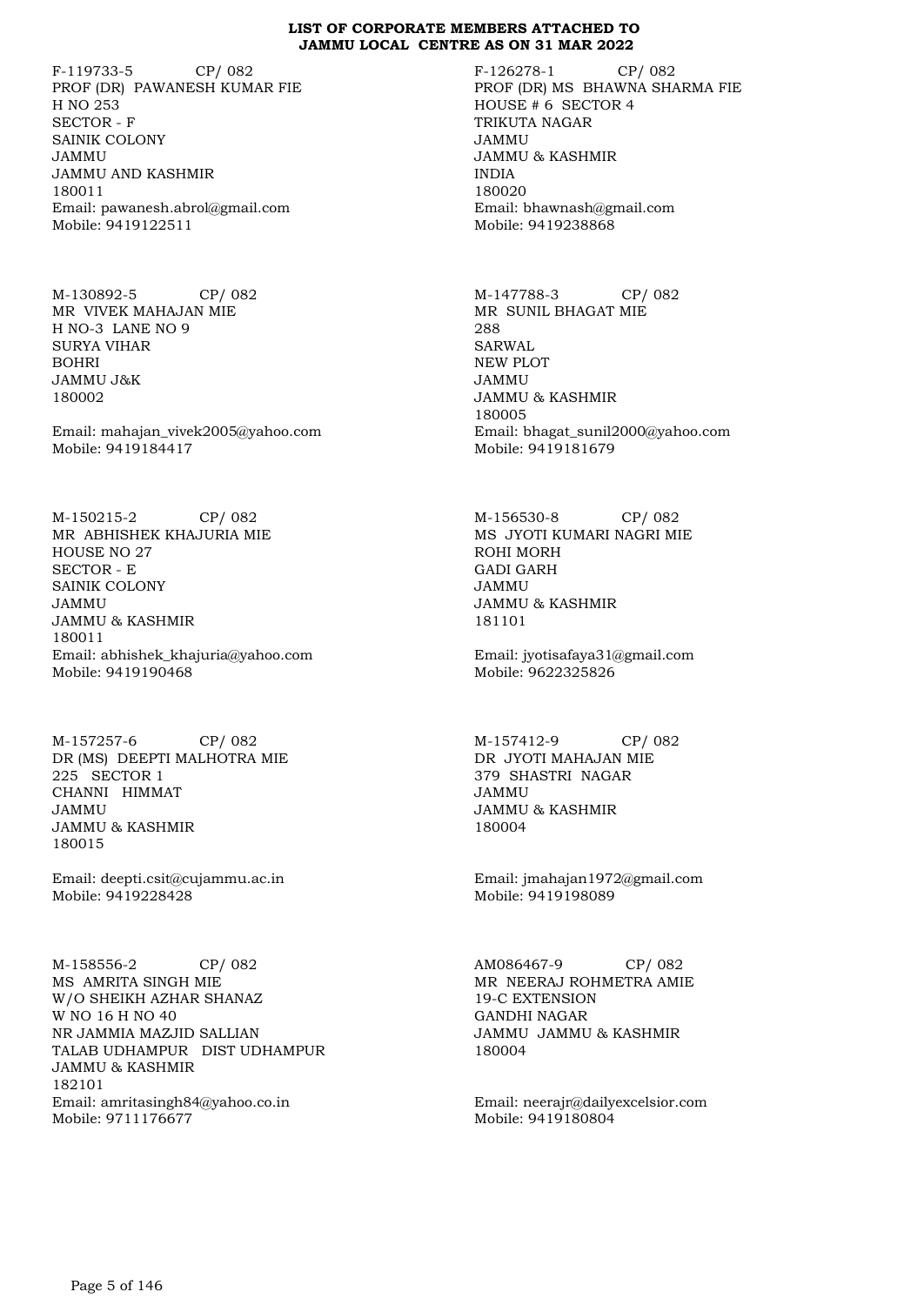AM110213-6 CP/ 082 MS GITANJALI NAGPAL AMIE 75-P SECTOR 3 TRIKUTA NAGAR JAMMU TAWI J & K 180004

Email: Mobile:

AM135497-6 CP/ 082 MR V V S SRIDHAR AMIE SGT VVS SRIDHAR (RDO-FIT) EE HALL, AF STN SATWARI SATWARI,JAMMU CANTT JAMMU AND KASHMIR INDIA 180003 Email: vegaraju.sridhar@gmail.com Mobile: 8985120281

AM138439-5 CP/ 082 MS MONICA VERMA AMIE HOUSE NO 104 WARD NO 9 GALI ARYA SAMAJ UDHAMPUR J & K 182101

Email: Mobile:

AM141176-7 CP/ 082 MR SURESH KUMAR AMIE PRIYADARSHANI NAGAR LANE NO 3 H NO 125 TALAB TILLO JAMMU 180002

Email: suresh\_1979kumar@yahoo.co.in Mobile: 9906094699

AM143573-9 CP/ 082 MS RICHA SANOTRA AMIE HOUSE NO 129 NEW PLOTS JAMMU JAMMU AND KASHMIR 180005

Email: richusanotra@gmail.com Mobile: 09419194356

AM133364-2 CP/ 082 MR AMITESHWAR SINGH AMIE LANE NO 2 KARAN BAGH EXTN POST GADI GARH JAMMU J & K 181101 Email: amiteshwar\_dear@yahoo.com Mobile:

AM137170-6 CP/ 082 MS SHEETAL BHAT AMIE HOUSE NO 180 SECTOR IST VINAYAK NAGAR MUTHI JAMMU TAWI J & K 181205

Email: shetalbhat@hotmail.com Mobile:

AM140917-7 CP/ 082 MS MEENAKSHI VERMA AMIE H NO 106 WARD NO 11 NEAR SSP OFFICE SHIV NAGAR UDHAMPUR J & K 182101

Email: meenakshi.meenul@gmail.com Mobile: 09419168822

AM142022-7 CP/ 082 MR VIVEK CHALOTRA AMIE HOUSE NO 663 ASHOK NAGAR SATWARI JAMMU J&K INDIA 180003 Email: vivek.chalotra@outlook.com Mobile: 9419304382

AM144472-5 CP/ 082 MR SUBASH PANDITA AMIE H NO 534 LANE 5 SURYAVANSHI NAGAR LOWER ROOP NAGAR MUTHI JAMMU JAMMU & KASHMIR 181205 Email: subash.pandita@indiatimes.com Mobile: 9596673455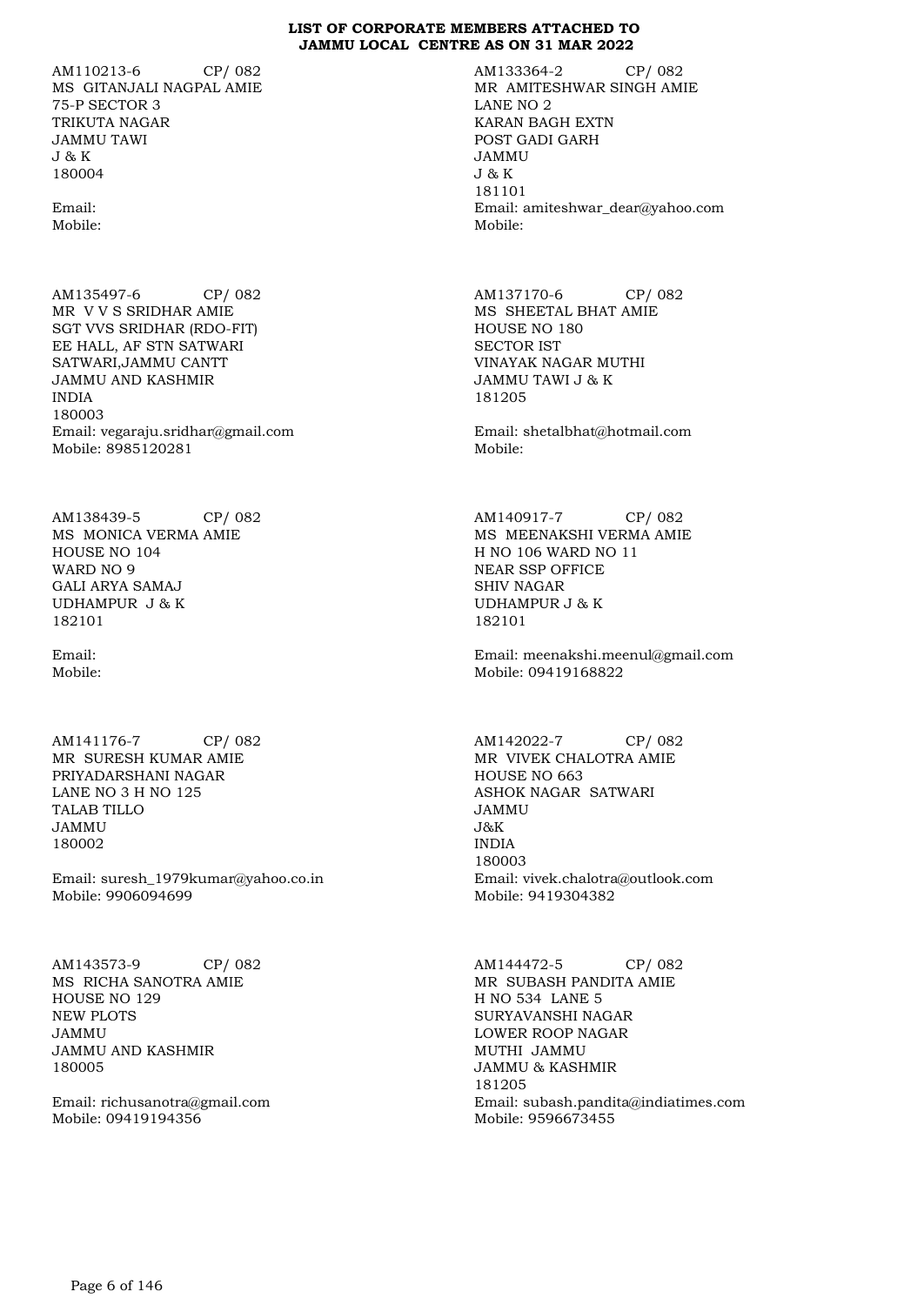AM146342-2 CP/ 082 MS RAJVINDER KOUR AMIE D/O SHRI GURMIT SINGH HOUSE NO 110 SECTOR 3 SANJAY NAGAR JAMMU 180010

Email: Mobile: 09469000910

AM146796-7 CP/ 082 MS SANGEETA SHARMA AMIE D/O KALI DASS WARD NO 3 NEAR GOVT SUB DISTRICT HOSPITAL NOWSHERA DISTT - RAJOURI J & K 185151 Email: myname.sangeeta@gmail.com Mobile: 9596717648

AM147651-6 CP/ 082 MR RAJA IMRAN AMIE OPP MONALISA SHOW ROOM APSRA ROAD GOLE MARKET GANDHI NAGAR JAMMU JAMMU & KASHMIR 180004 Email: imran\_01786@yahoo.co.in Mobile: 9018211115

AM148468-3 CP/ 082 MS NISHU DHAR AMIE H NO 128 PRITAM NAGAR DHOKE PALOURA NEAR TALAB JAMMU JAMMU & KASHMIR 181121

Email: nishudhar@yahoo.com Mobile: 8087081311

AM148481-0 CP/ 082 MS NEETU JALOTRA AMIE D/O RAM PAUL VILL PARWAH PO SANGRAMPUR DIST/TEH JAMMU J & K 180001 Email: Mobile: 9469679651

AM146355-4 CP/ 082 MR ABDUL HAMID MALIK AMIE B-10 STAFF QUARTERS GOVERNMENT POLYTECHNIC BIKRAM CHOWK JAMMU JAMMU & KASHMIR INDIA 180004 Email: xhameed@gmail.com Mobile: 9419183336

AM146797-5 CP/ 082 MS AMANDEEP KOUR AMIE D/O JAGAT SINGH R/O TALI MORH POST - MIRAN SAHIB TEHSIL - R S PURA DISTT - JAMMU J & K 181101 Email: Mobile: 09469140762

AM148060-2 CP/ 082 MS SAMBYAL NAVNIDHI AMIE R/O KEHLI MANDI P/O & TEH SAMBA DIST JAMMU JAMMU & KASHMIR 184121

Email: Mobile: 9596998626

AM148480-2 CP/ 082 MS RAJANI BALLA AMIE D/O ASHOK LAL QRT NO E-163 JYOTIPURAM TEH REASI DIST REASI J & K 182312

Email: rajni\_4488@rediffmail.com Mobile: 9906177678

AM149096-9 CP/ 082 MS ARSHDEEP KAUR AMIE HOUSE NO 94 SECTOR 13 NANAK NAGAR JAMMU JAMMU & KASHMIR 180004 Email: arshdip.khajuria@gmail.com Mobile: 9796872329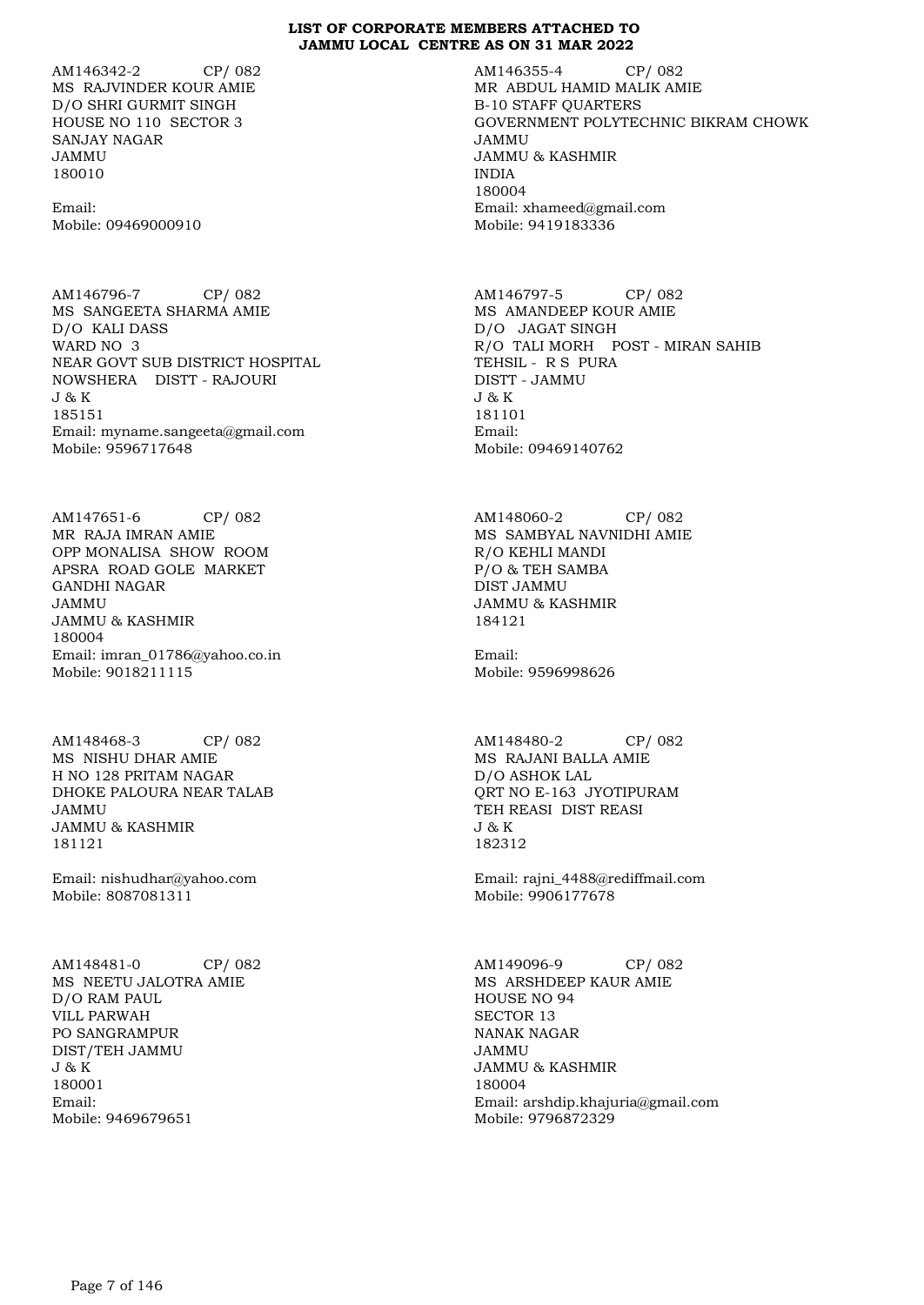AM151988-6 CP/ 082 MS ANITA RANI AMIE D/O SHRI MOHAN LAL CHOVRA V P O KANGRAIL TEH/DIST JAMMU J & K 181206

Email: kundalanita@gmail.com Mobile: 9796866480

AM154839-8 CP/ 082 MS MEENAKSHI DEVI AMIE D/O RAVI DASS GUPTA RADHA SWEET SHOP NEAR RAJ THEATRE UDHAMPUR J & K 182101 Email: meena\_67122@rediffmail.com Mobile: 9906110305

AM155746-5 CP/ 082 MR GAURAV KUMAR GANDOTRA AMIE H NO 64 SEC 1 TRIKUTA NAGAR JAMMU JAMMU & KASHMIR 180012

Email: gkg.127@gmail.com Mobile: 9419238867

AM157396-1 CP/ 082 MS SURBHI SINGH AMIE C/O RAM SINGH 491 IQBAL COLONY BY PASS SIDHRA JAMMU JAMMU & KASHMIR 180017 Email: Mobile: 09796215931

AM159075-0 CP/ 082 MR AMANDEEP SINGH AMIE C/O MR RAJINDER SINGH H NO 417 SEC C SAINIK COLONY JAMMU JAMMU & KASHMIR 180011 Email: amandutt.21@gmail.com Mobile: 8713839386

AM154838-5 CP/ 082 MS ARPANA SHARMA AMIE D/O NIRMAL KUMAR SHARMA ANKUSH GENERAL STORE NR BOYS HIGHER SECONDARY SCHOOL GARHI UDHAMPUR J & K 182121 Email: Mobile: 9419879559

AM155032-5 CP/ 082 MS NEENA GUPTA AMIE R / O & V P O - HOTTAR TEHSIL - BILLAWAR DISTT - KATHUA J & K 184204

Email: neenagupta56@yahoo.co.in Mobile: 09697166756

AM157123-3 CP/ 082 MS RABIA FAROOQ AMIE H NO 1 LANE NO 10 FIRDOUSABAD SUNJWAN JAMMU J & K 180001 Email: malik.rabia123@gmail.com Mobile: 9796224851

AM158574-9 CP/ 082 MS PARUL SHARMA AMIE WARD NO 5 NEAR RAGUNATH TEMPLE KATRA JAMMU & KASHMIR 182301

Email: parulsharma333@yahoo.co.in Mobile: 8713049681

AM160753-5 CP/ 082 MS SEEMA THAPA AMIE SECTOR - 2 GANGYAL GARDEN P O GANGYAL TEH / DISTT - JAMMU J & K 180010 Email: seemathapa48@gmail.com Mobile: 9596707933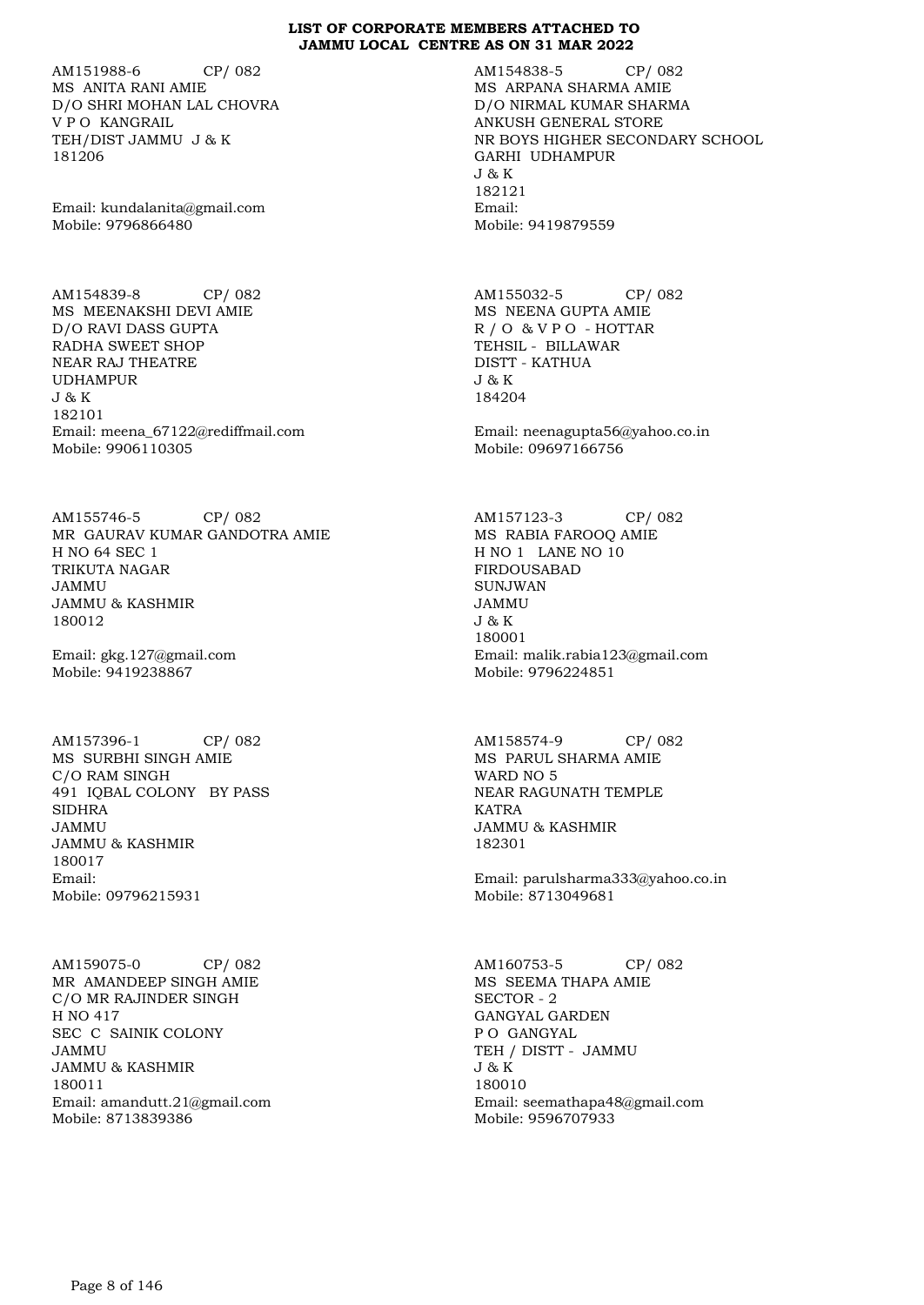AM160868-4 CP/ 082 MS ARCHANA DEVI AMIE D/O SHANKER DASS H NO11 R/O VIJAPUR TEH & DIST REASI JAMMU & KASHMIR 182311

Email: archana.bhagat28@gmail.com Mobile: 09596951394

AM161262-2 CP/ 082 MS PREETI JAMWAL AMIE CHHANNI RAMA JAMMU NEAR RLY STN POST CHHANNI HIMMAT JAMMU JAMMU & KSHMIR 180015 Email: preetijamwal@ymail.com Mobile: 9682187007

AM165118-0 CP/ 082 MS NISHA SAINI AMIE M/S SAINI ELECTRICAL SHOP B S F CAMP TOP PALOURA NEAR BUA DATTI MANDIR JAMMU J & K 181124 Email: nishasaini57@gmail.com Mobile: 8803178162

AM165383-3 CP/ 082 MS POOJA KALOTHRA AMIE C/O MOHINDER KUMAR HOUSE NO. 38 / A JANIPUR DAILY EXCELSIOR LANE JAMMU JAMMU & KASHMIR 180007 Email: p.kalothra123@gmail.com Mobile: 09697924355

AM167032-0 CP/ 082 MR RAJAT GUPTA AMIE HOUSE NO 24 SECTOR 03 CHANNI HIMMAT JAMMU JAMMU & KASHMIR 180015 Email: rajat26.gupta@gmail.com Mobile: 9419134609

AM161050-6 CP/ 082 MS NAYANA SHARMA AMIE C/O MATERIAL TESTING LABORATORY NEAR POWER HOUSE BHAGWATI NAGAR JAMMU JAMMU & KASHMIR 180001 Email: sharmanayana901.n.s@gmail.com Mobile: 7006199669

AM161310-6 CP/ 082 MS NEEVIKA KANGOTRA AMIE H NO 99 WARD NO 2 MAIN BAZAR BARI BRAHMANA JAMMU TEH/DIST SAMBA JAMMU & KASHMIR 181133 Email: neevika.kangotra7@gmail.com Mobile: 09697541332

AM165382-5 CP/ 082 MS JAI SHARMA AMIE C/O JUGAL KISHORE SHARMA HOUSE NO. 38 / 8 LANE NO. 6 BHAWANI NAGAR, TALAB TILLO JAMMU JAMMU & KASHMIR 180002 Email: jaisharma3008@gmail.com Mobile: 9414147718

AM165544-5 CP/ 082 MS SONIA SETHI AMIE C/O RAGHUBIR LAL SETHI H NO 224 SECTOR 9 SETHI NIWAS NANAK NAGAR JAMMU JAMMU & KASHMIR 180004 Email: rahulseth7172@gmail.com Mobile: 9796660934

AM169025-9 CP/ 082 MS SUNITA DIGRA AMIE D/O MADAN LAL POST SWANKHA VILL BLOTRA CHAK TEH / DIST SAMBA JAMMU & KASHMIR 184120 Email: sonu.digra62@gmail.com Mobile: 9070437184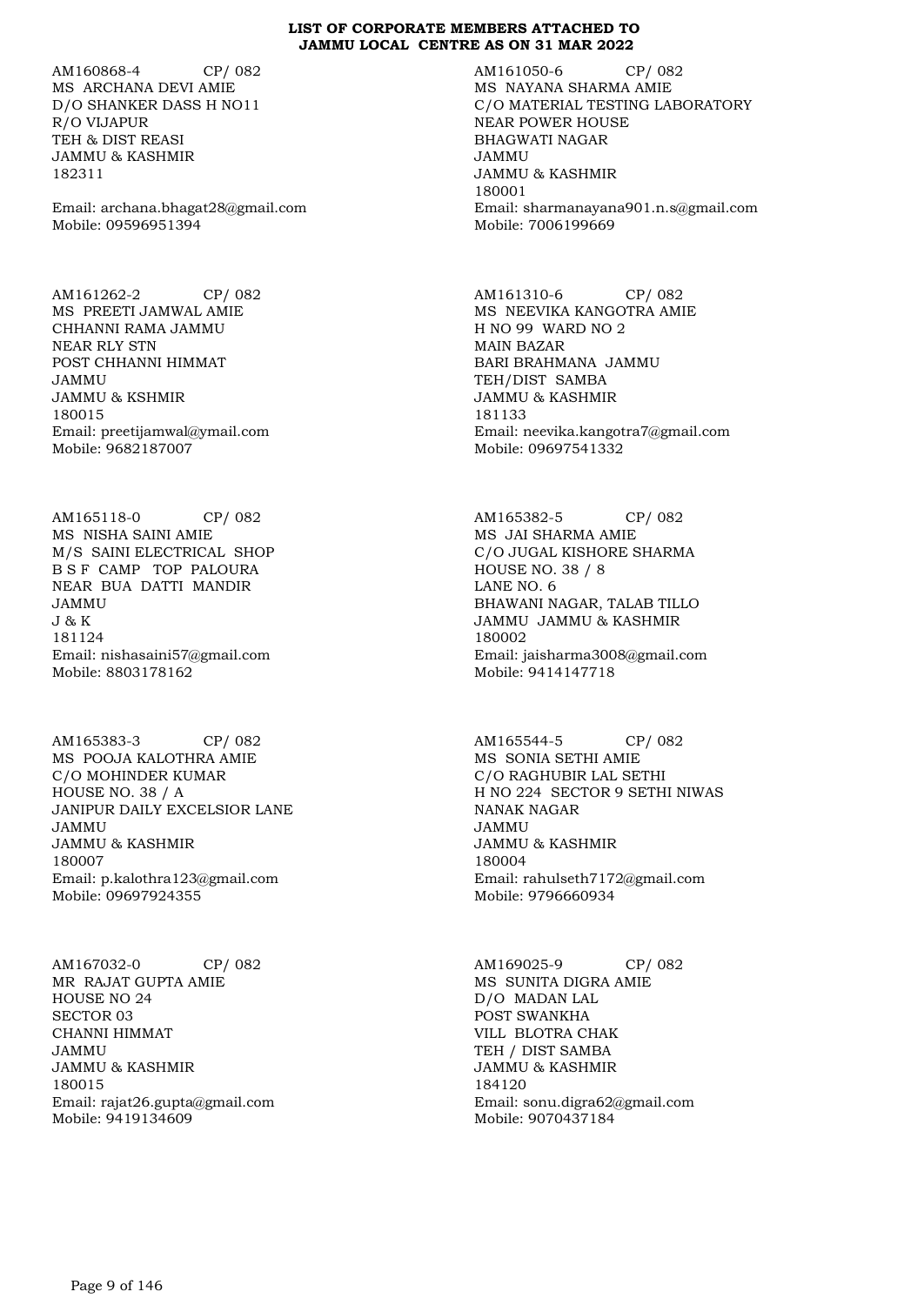AM169026-7 CP/ 082 MS RENU DIGRA AMIE VILL BLOTRA CHAK POST SWANKHA TEH SAMBA DIST SAMBA JAMMU & KASHMIR 184120 Email: renudigra\_05@rediffmail.com Mobile: 8803078378

AM169796-2 CP/ 082 MS ADITY GUPTA AMIE C/O PAWAN KUMAR H NO 118 SHAKTI NAGAR TEH & DIST KISHTWAR JAMMU & KASHMIR 182204

Email: viky1991raj@gmail.com Mobile: 9596737506

AM173224-5 CP/ 082 MR AVIKASH SHARMA AMIE C/O SH SHAM LAL HARNOTA BAROTA BILLAWAR KATHUA JAMMU & KASHMIR 184203 Email: avikashsharma1749@gmail.com Mobile: 9796855890

AM177065-1 CP/ 082 MS SHALLU BHAL AMIE C/O NARINDER KUMAR RO PATOLI BRAHMANA PO MUTHI TEH & DIST JAMMU JAMMU & KASHMIR 181205 Email: shallubhal471@gmail.com Mobile: 8716973471

AM182181-7 CP/ 082 MR RAJESH SHARMA AMIE THANDA PADDAR NEAR GOVT PRIMARY SCHOOL DHAR ROAD UDHAMPUR JAMMU & KASHMIR 182101 Email: Mobile: 09797642583

AM169066-6 CP/ 082 MS NEHA DHAR AMIE FLAT NO 4 BLOCK 94 L NO 18 JAGTI COLONY **NAGROTA** JAMMU 181221 Email: ndhar24@gmail.com Mobile: 7051289239

AM169836-5 CP/ 082 MS NITU CHOUDHARY AMIE PURKHOO JATT COLONY P/O DUMANA T/D JAMMU JAMMU & KASHMIR 181206

Email: neetuc604@gmail.com Mobile: 9796411815

AM176442-2 CP/ 082 MS RENUKA SHARMA AMIE C/O SRI SHAM LAL SHARMA Q NO - 20 REHARI COLONY JAMMU J & K 180001 Email: rbakini555@gmail.com Mobile: 9018574174

AM179319-8 CP/ 082 MR RANGIL SINGH AMIE R/O JHATGALLI POST - CHANDERKOTE B P O - HALLA DHUNDRATH TEH & DISTT - RAMBAN JAMMU AND KASHMIR 182148 Email: manhasrangil@gmail.com Mobile: 79018106932

AM183690-3 CP/ 082 MR ANSHIT GUPTA AMIE 478/3 CHANNI HIMMAT JAMMU JAMMU AND KASHMIR 180015

Email: jkmedia365@gmail.com Mobile: 9858720720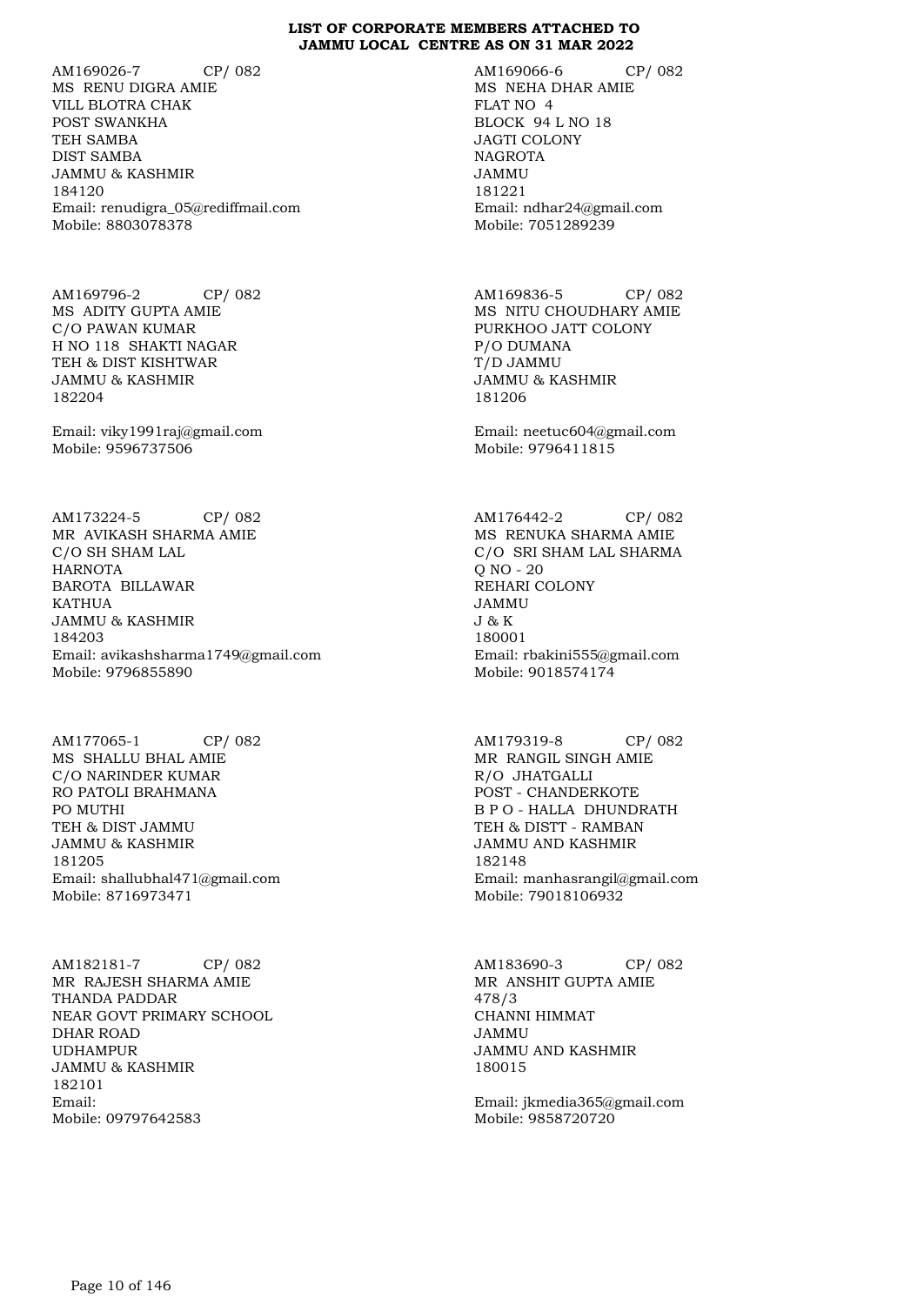AM185738-2 CP/ 082 MS ANU RADHA KUMARI AMIE VILL - KOTHI MORH NEAR SHIV MANDIR PO - BARI - BRAHMANA TEH - BISHNAH DIST- JAMMU JAMMU&KASHMIR 181133 Email: radha.anu9990@gmail.com Mobile: 09796418413

AM188456-8 CP/ 082 MR ISHAN PANDITA AMIE 630 SUBASH NAGAR REHARI MOHALLA JAMMU JAMMU & KASHMIR 180005

Email: ishan.pandita158@gmail.com Mobile: 9599428735

AM197945-3 CP/ 082 MR AASTIK VERMA AMIE HOUSE NO 305 SECTOR C SAINIK COLONY JAMMU JAMMU & KASHMIR 180011 Email: aastikverma735@gmail.com Mobile: 9419381000

TOTAL CORPORATE MEMEBRS IN CP DIVISION: 65

AM185931-8 CP/ 082 MS RENU BALA AMIE H NO- 196 LANE NO- 7 KABIR COLONY PO- TALAB TILLO TEH/DIST- JAMMU JAMMU & KASHMIR 180002 Email: shwetabhagat992@gmail.com Mobile: 09086148839

AM189529-2 CP/ 082 MR PARVI SINGH AMIE VILL KARANDI PO DIANI TEH & DIST SAMBA JAMMU & KASHMIR 184121

Email: parvisingh143@gmail.com Mobile: 7298144240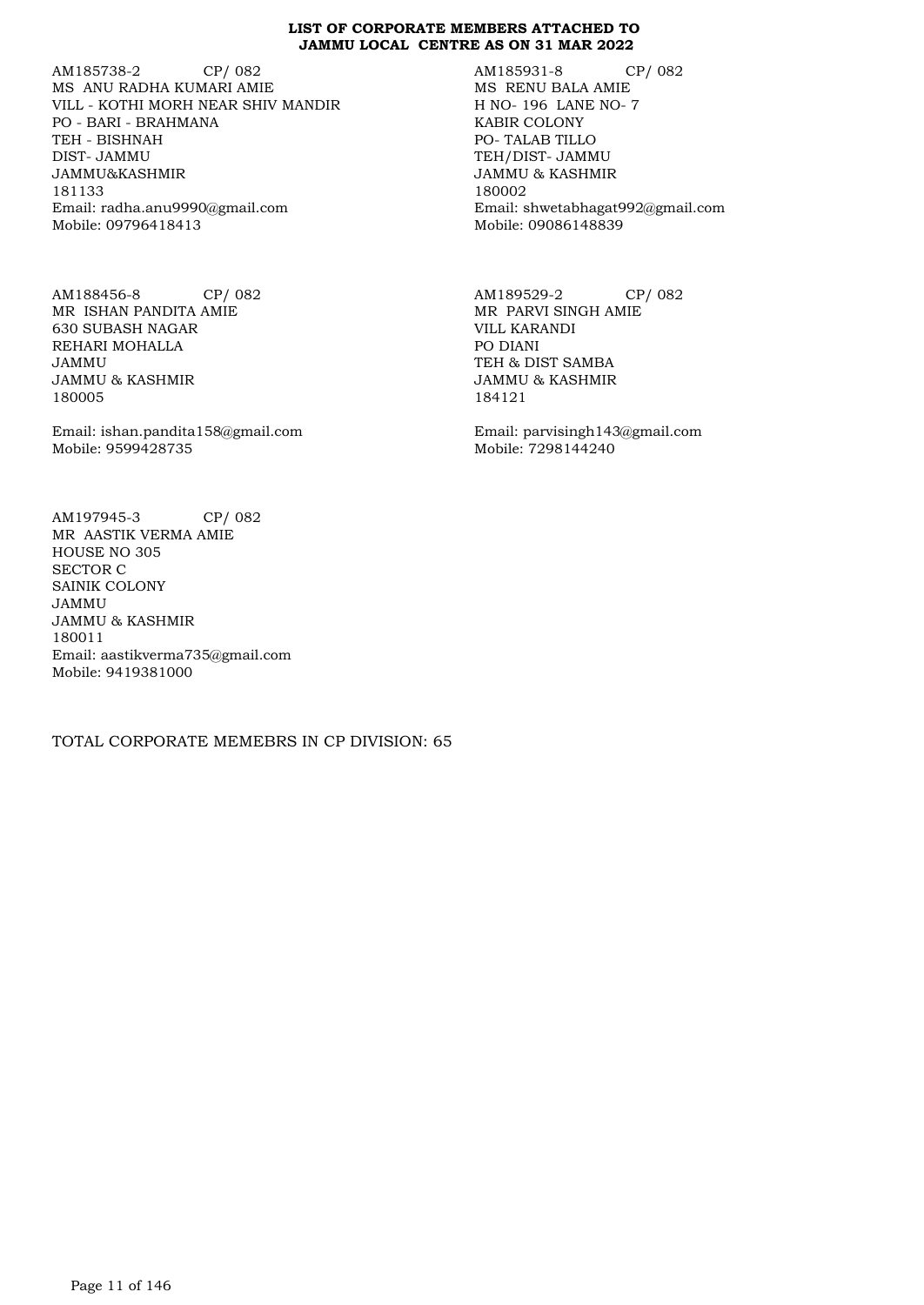F-007162-1 CV/ 082 MR V K BHAGOTRA FIE 290 NEWPLOTS JAMMU /TAWI/ JAMMU & KASHMIR 180005

Email: Mobile: 09419198451

F-010764-2 CV/ 082 MR SANTOKH SINGH FIE CHIEF ENGINEER NANAK NIWAS CIVIL LINE UDHAMPUR J & K 182101

Email: Mobile: 9419161907

F-012159-9 CV/ 082 MR DILIP KUMAR KUNAR FIE SR VICE PRESIDENT ( PROJ ) AFCONS INFRASTRUCTURES LTD DREAMLAND APARTMENT NAGAR FLAT SEC 1 A FLAT C 9 &10 TRIKUTA NAGAR JAMMU 180006 Email: dkkunar@gmail.com Mobile:

F-013683-9 CV/ 082 MR B R WAZIR FIE 841 A NEW PLOT POST OFFICE LANE JAMMU TAWI 180005

Email: Mobile:

F-014066-6 CV/ 082 MR BALBHADAR CHAND FIE RETD JT DEV COMMISSIONER WORKS 411 AMBPHALLA JAMMU J & K 180005

Email: Mobile: 9419147100 F-008789-7 CV/ 082 MR H B KHAJURIA FIE 185, SECTOR-4 CHANNI HIMMAT HSG COLONY JAMMU TAWI J & K STATE 180015

Email: hbkhajuria@yahoo.co.in Mobile: 9419195403

F-011475-4 CV/ 082 MR J A BAKSHI FIE `TAPROBANE` CHATUR SING GARDENS SATNARI JAMMU J & K 180003

Email: charjee789@gmail.com Mobile: 9419192933

F-012644-2 CV/ 082 MR KAMALESH KUMAR GUPTA FIE 84, B/B GANDHI NAGAR JAMMU TAWI 180004

Email: kkgupta09@sancharnet.in Mobile:

F-013753-3 CV/ 082 MR O KOULA FIE H NO 501 SECTOR 3 BHAVANI VIHAR EXTN TRIKUTANAGAR JAMMU TAWI 180004

Email: omkarkanal@gmail.com Mobile: 9858219858

F-014220-0 CV/ 082 MR MOHD HAFIZ MIRZA FIE 30 B/D GANDHI NAGAR JAMMU J & K 180004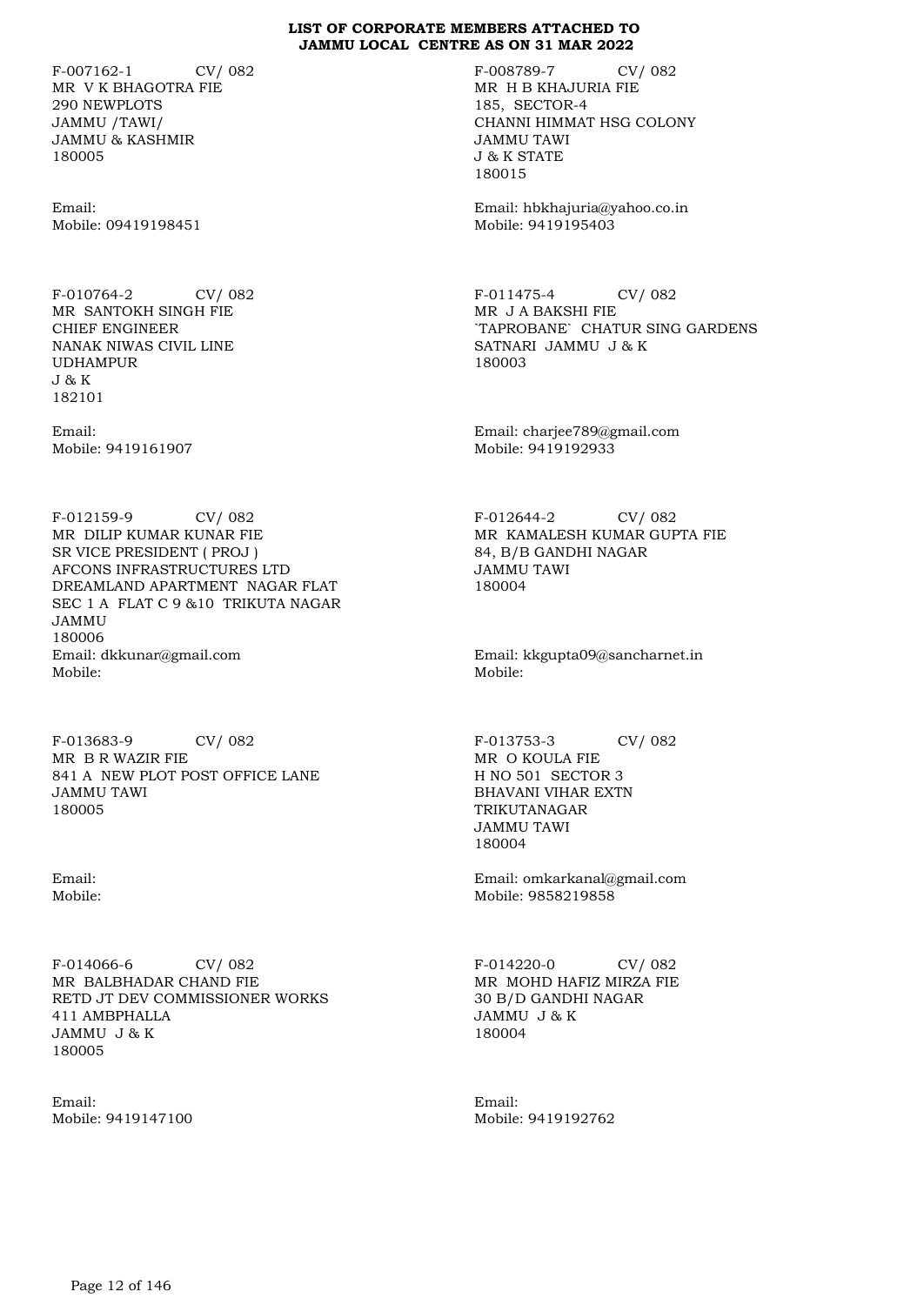F-014233-2 CV/ 082 MR MOTI LAL KANDHARI FIE C/O SHRI RAVINDER GURTOO FLAT NO 5, BLOCK-2 SAMRADHI APARTMENTS SHASTRI NAGAR JAMMU TAWI (J&K) 180004 Email: Mobile:

F-015721-6 CV/ 082 MR KRISHAN LAL GUPTA FIE CHIEF ENGINEER (RETD) 12/9 TRIKUTANAGAR JAMMU (TAWI) J & K 180012

Email: Mobile: 9419192282

F-016273-2 CV/ 082 MR VINOD SHARMA FIE 42 SEC 1-A TRIKUTA NAGAR JAMMU 180012

Email: Mobile: 9419180988

F-018056-0 CV/ 082 MR VINAY KUMAR MALHOTRA FIE 428-F SARWAL CHOWK JAMMU JAMMU & KASHMIR 180005

Email: er.vinaymalhotra@gmail.com Mobile: 9906070321

F-102232-2 CV/ 082 MR SAT PRAKASH GUPTA FIE 60 NEW REHARI OPP GOVT QTR NO 12 NEAR DR SUDAN`S CLINIC JAMMU 180005

Email: satgupta7@yahoo.com Mobile:

F-015071-8 CV/ 082 MR SUDESH KUMAR GUPTA VSM FIE CHIEF ENGINEER INDRA NIWAS WAZARAT ROAD JAMMU TAWI J&K 180001

Email: Mobile: 9419185074

F-015722-4 CV/ 082 MR SATISH KUMAR KOTWAL FIE 67/7 TRIKUTA NAGAR JAMMU 180004

Email: Mobile:

F-016995-8 CV/ 082 MR DALEEP THUSU FIE 28 ASHOK NAGAR CANAL ROAD J & K J & K 180001

Email: Mobile: 9419193384

F-018108-7 CV/ 082 MR HEM CHANDER JERATH FIE H NO 95 SECTOR 5 CHINNI HIMMAT JAMMU JAMMU & KASHMIR 180015 Email: hcjerath@gmail.com Mobile: 9419190239

F-102655-7 CV/ 082 MR BIRINDER KUMAR SURI FIE 8 SECTOR 4 TRIKUTA NAGAR JAMMU 180004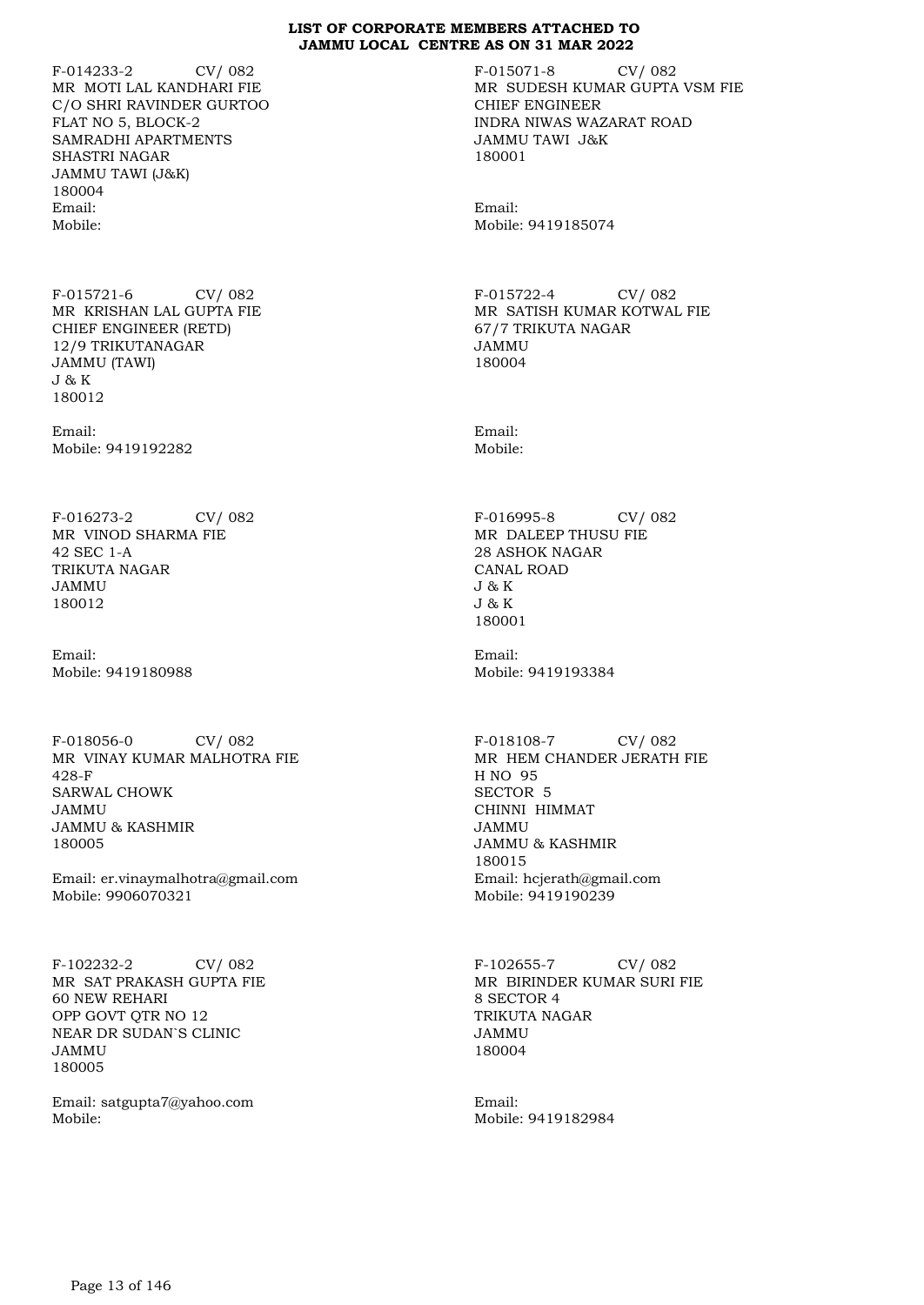F-103411-8 CV/ 082 MR OMJI LAL RAINA FIE HEAD CIVIL ENGG DEPTT GOVT POLYTECHNIC VIKRAM CHOWK JAMMU 180004

Email: Mobile:

F-105618-9 CV/ 082 MR INDERJIT SINGH FIE CHIEF ENGINEER (RETD) HOUSE NO 25D LANE NO 1 TAWI VIHAR SIDHRA JAMMU 180019

Email: Mobile: 9419131556

F-106472-6 CV/ 082 MR VIRINDER SETHI FIE 16-C EXTENSION GANDHI NAGAR JAMMU TAWI J & K 180004

Email: sethivirinder38@gmail.com Mobile: 9906043077

F-108363-1 CV/ 082 MR OM PARKASH GUPTA FIE HOUSE NO 33 A SECTOR C BLOCK C BEHIND PUNJAB NATIONAL BANK GANDHINAGAR JAMMU TAWI 180004

Email: Mobile: 9419195656

F-108461-1 CV/ 082 MR LALIT KUMAR MENGI FIE 22/8 TRIKUTA NAGAR JAMMU J & K STATE 180012

Email: lalit\_mengi@rediffmail.com Mobile: 9419108296

F-105458-5 CV/ 082 LT COL GARISH CHANDER RAINA FIE 33 PATEL NAGAR LANE 1 TALAB TILLO JAMMU (TAWI) 180002

Email: girishrainajammu@yahoo.com Mobile: 9419188362

F-106259-6 CV/ 082 LT COL VIRENDAR KUMAR MATTOO FIE 10/2 TRIKUTA NAGAR JAMMU - TAWI 180012

Email: Mobile:

F-106522-6 CV/ 082 MR VIRENDRA NATH SHARMA FIE CHIEF ENGINEER (RETD) HOUSE# 6 SECTOR # 4 TRIKUTA NAGAR JAMMU (J & K) 180012

Email: sharmas.sharmas@yahoo.co.in Mobile: 9419202499

F-108435-2 CV/ 082 MR GURBAKSH SINGH FIE HOUSE NO 380 SHASTRI NAGAR JAMMU TAWI J & K 180004

Email: Mobile: 9419106423

F-108788-2 CV/ 082 LT COL KAMAL SINGH CHARAK FIE MAHINE CHARKAN PO SMAIL PUR B D BARI JAMMU TAWI 181133

Email: kamal\_charak@rediffmail.com Mobile: 9419441207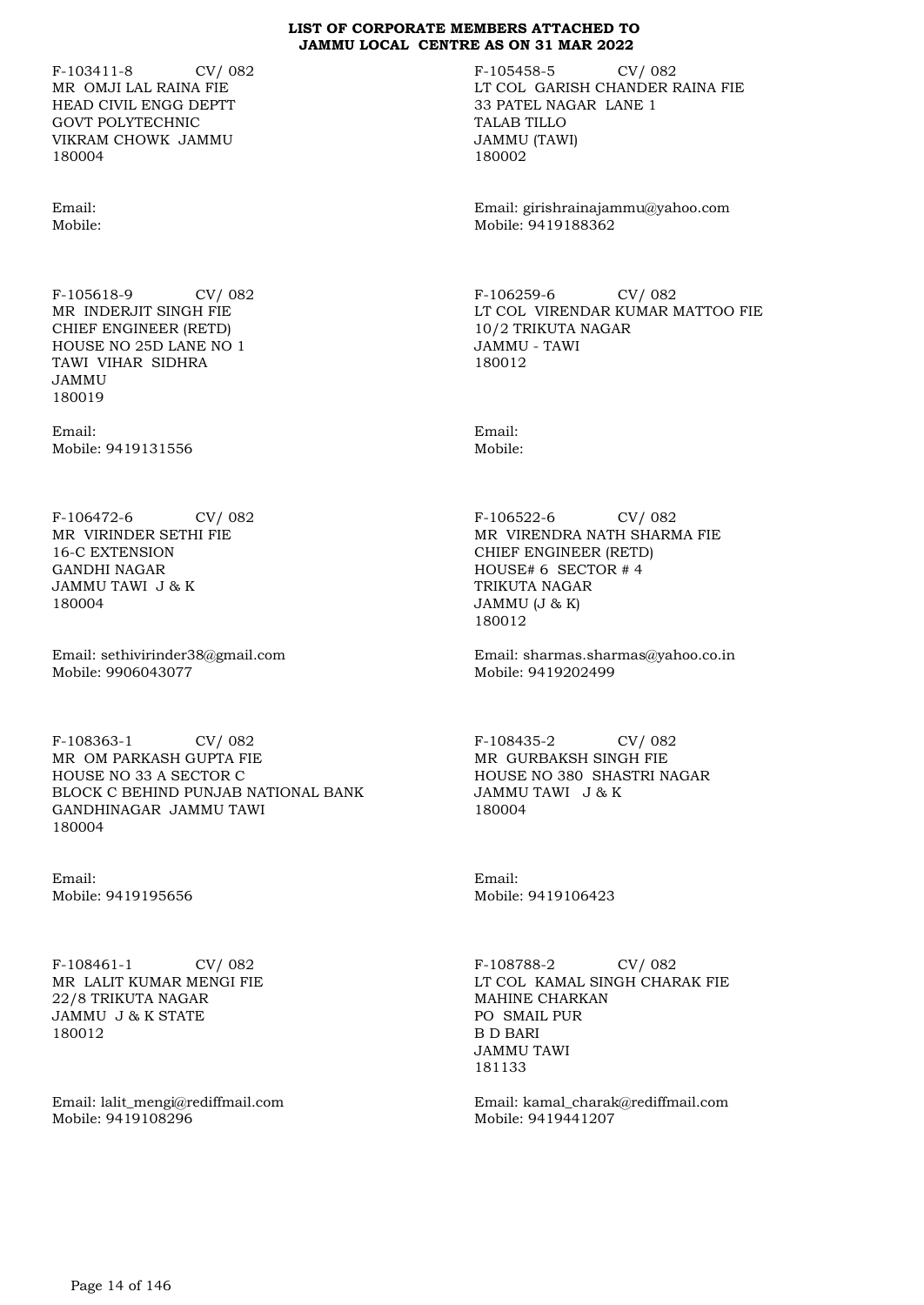F-108928-1 CV/ 082 BRIG KULDIP SINGH RAMPURIA FIE MANDI RAMPURIA HIRA NAGAR KATHUA JAMMU 184142

Email: rampuria.ksr@gmail.com Mobile: 9419127991

F-110023-4 CV/ 082 MR P K ZALPURI FIE 64 SECTOR 8 TRIKUTA NAGAR JAMMU 180012

Email: Mobile: 9419010553

F-111762-5 CV/ 082 MR KEWAL KRISHAN PURI FIE R/O H NO 156 SECTOR 5 TRIKUTA NAGAR JAMMU J & K 180012

Email: Mobile:

F-112979-8 CV/ 082 MR ASHOK KUMAR GUPTA FIE H NO 296 SECTOR 1-A TRIKUTA NAGAR JAMMU J&K 180012

Email: ashok.k.gupta19512@gmail.com Mobile: 9419108311

F-116022-9 CV/ 082 MR MAHESH CHANDER BHAGAT FIE FRIENDS COLONY TRIKUTA NAGAR EAST EXTN HOUSE NO 72 JAMMU JAMMU & KASHMIR 180012 Email: Mobile: 9419171625

F-109294-0 CV/ 082 MR VARINDER NATH CHOPRA FIE 670 A GANDHI NAGAR JAMMU J & K 180004

Email: Mobile:

F-110620-8 CV/ 082 BRIG N P S CHAUHAN FIE HQ NORTHERN COMMAND ENGINEERS BRANCH UDHAMPUR  $J\&K$ 182101

Email: Mobile:

F-112815-5 CV/ 082 MR BIMAL KUMAR TICKOO FIE H NO 11 SECTOR 1 B EAST EXTANTION TRIKUTA NAGAR JAMMU TAWI JAMMU J & K 180012 Email: Mobile: 9419186339

F-114950-0 CV/ 082 MR NARAYAN MENGI FIE HS NO 74 SECTOR I TRIKUNTA NAGAR JAMMU JAMMU & KASHMIR 180012

Email: narayanmengi@gmail.com Mobile: 9419182043

F-116587-5 CV/ 082 MR JAI RAM SURI FIE HOUSE NO. 28 NEAR P H E OFFICE NEW PLOTS JAMMU JAMMU & KASHMIR 180005 Email: jairamsuri@gmail.com Mobile: 9419147692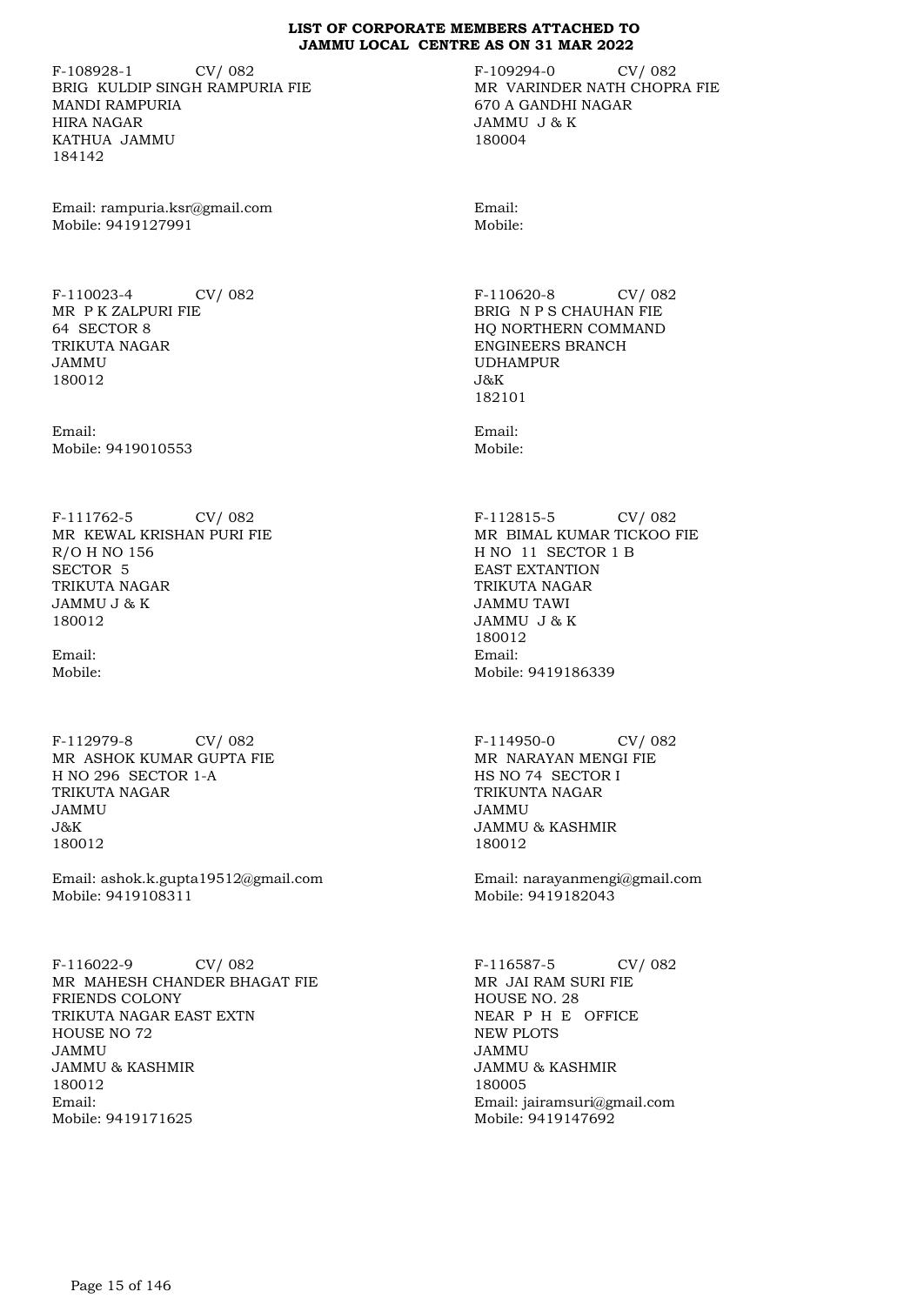F-116789-4 CV/ 082 MR SHIBAN KRISHEN RAINA FIE N H P C TRANSIT CAMP RAIL HEAD COMPLED RAILWAY ROAD JAMMU JAMMU & KASHMIR 180012 Email: shcbenralna@yahoo.com Mobile: 9419180604

F-118097-1 CV/ 082 MR SANJEEV KUMAR AGRAWAL FIE H NO 600 SECTOR-4 CHANNI HIMMAT JAMMU JAMMU & KASHMIR 180015 Email: agrawalsk442000@gmail.com Mobile: 9419120060

F-119292-9 CV/ 082 MR KISHORE KUMAR GUPTA FIE HOUSE NO 19 SECTOR 2 EXTENSION `A` TRIKUTA NAGAR JAMMU JAMMU & KASHMIR 180012 Email: ceravitawl@gmail.com Mobile: 9419190302

F-119793-9 CV/ 082 MR SUSHIL KUMAR AIMA FIE 33C LANE - 1A ROOP NAGAR ENCLAVE JAMMU TAVI JAMMU & KASHMIR 180013

Email: sushilaima@gmail.com Mobile: 9419140400

F-120794-2 CV/ 082 MR VINOD MALHOTRA FIE 39 PATEL NAGAR PO- TILLO TALAB JAMMU CITY JAMMU & KASHMIR 180002

Email: vinodmalhotra1950@rediffmail.com Mobile: 9419180664

F-117538-2 CV/ 082 MR ALOK MENGI FIE 92 SECTOR 1 CHANNI HIMMAT JAMMU JAMMU & KASHMIR 180015

Email: mengialok@gmail.com Mobile: 9419140527

F-118157-9 CV/ 082 MR RAMESHCHANDER ISHARDASS GUPTA FIE QUARTER NO 48 REHARI COLONEY JAMMU JAMMU & KASHMIR 180005

Email: Mobile: 9622241873

F-119775-0 CV/ 082 MR ASHOK KUMAR KOUL FIE HOUSE NO-1 LANE 12 UMA NIWAS, HAZURI BAGH BORHI TALAB TILLOO JAMMU TAWI JAMMU & KASHMIR 180002 Email: akkandkoul@gmail.com Mobile: 9419195170

F-120045-5 CV/ 082 MR SAT PAUL FIE HOUSE NO 62 OLD BAHU FORT PO SHEIKH NAGAR BAUGHEBAHU JAMMU TAWI, JAMMU JAMMU & KASHMIR 180006 Email: Mobile: 9419168289

F-120833-7 CV/ 082 MR SUBIMAL LASKAR FIE FLAT NO 406 6TH FLR ROYAL NEST APARTMENT C BLOCK SAINIK COLONY JAMMU JAMMU & KASHMIR INDIA 180011 Email: subimallaskar@hotmail.com Mobile: 9596894319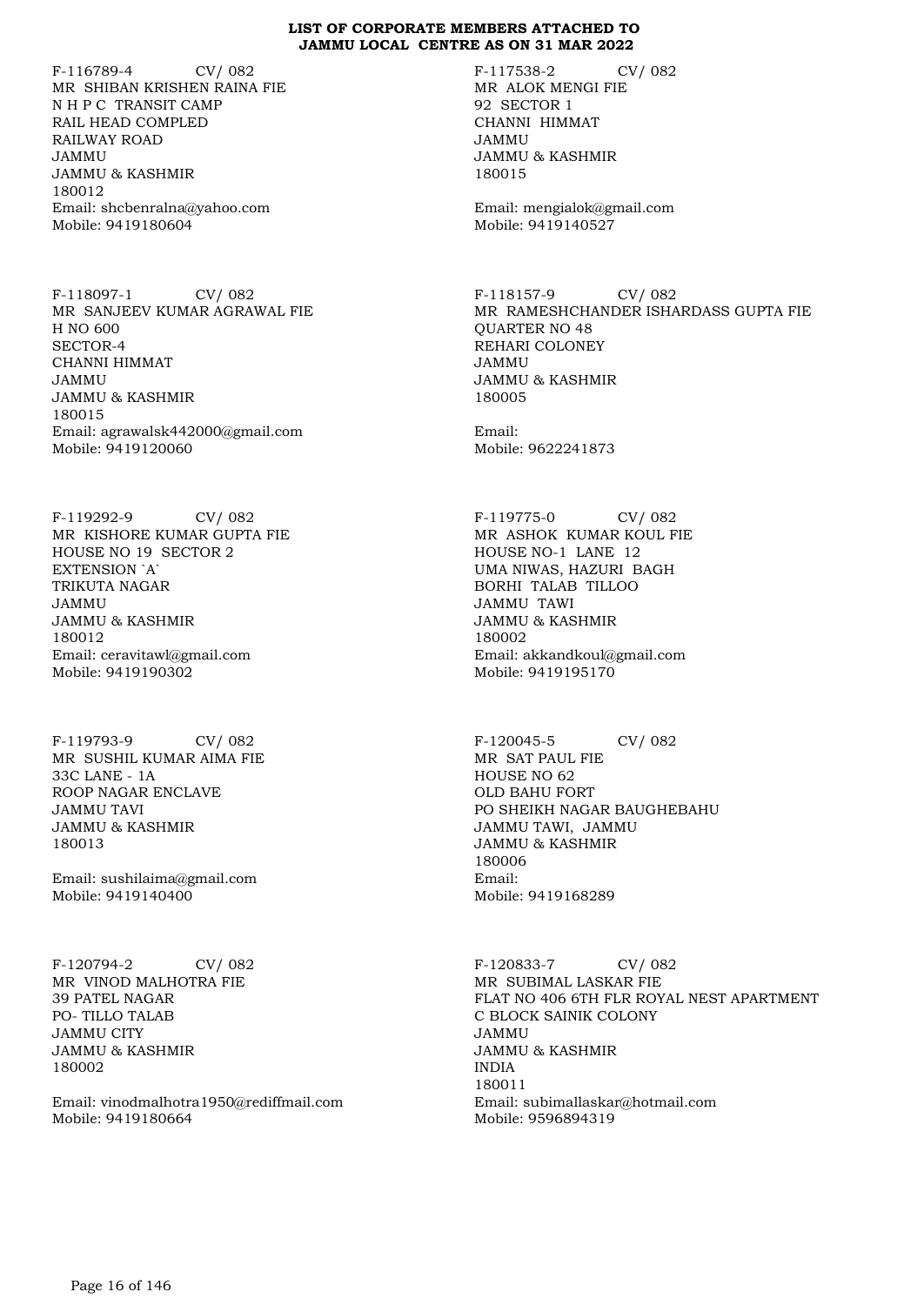F-121820-0 CV/ 082 MR RAVINDER SINGH BHADWAL FIE HOUSE NO 561 SECTOR - E SAINIK COLONY JAMMU JAMMU & KASHMIR 180011

Email: rsbhadwal@yahoo.co.in Mobile: 9419185496

F-122585-1 CV/ 082 MR RAVINDER KUMAR GUPTA FIE H NO 4 SECTOR 1A EXT (PVT) NEAR HR SEC SCHOOL CHANNI HIMMAT JAMMU JAMMU & KASHMIR 180015 Email: ravindergupta6374@gmail.com Mobile: 9419182626

F-124432-5 CV/ 082 MR JATINDER KUMAR SHARMA FIE LANE NO 16 OPP NEW CHOICE CLUB GREATER KAILASH JAMMU JAMMU AND KASHMIR 180011

Email: jatinderkumarsharma@gmail.com Mobile: 9419227092

F-124760-5 CV/ 082 MR SUSHIL KUMAR PANDITA FIE H NO 630 SUBASH NAGAR REHARI JAMMU TAWI JAMMU & KASHMIR 180001 Email: sushilpandita692@gmail.com Mobile: 9419186625

F-126273-0 CV/ 082 MR RAJINDER KUMAR SHARMA FIE HOUSE NO 120 SECTOR 3 NANAK NAGAR JAMMU 180004

Email: rajinderkshrma@gmail.com Mobile: 9419197747

F-121854-5 CV/ 082 MR SHASHI KANT MISHRA FIE HOUSE NO 39/1A EXTENSION BEHIND KHUIWALA TEMPLE TRIKUTA NAGAR JAMMU JAMMU & KASHMIR 180020 Email: mishra.shashikant@gmail.com Mobile: 8713839112

F-122751-5 CV/ 082 MR SUNIL KUMAR FIE 138 - SECTOR - 4 ROOP NAGAR JDA HOUSING COLONY JAMMU TAWI JAMMU & KASHMIR 180013

Email: gandotraskumar@gmail.com Mobile: 9906134973

F-124547-5 CV/ 082 MR RAJINDER KUMAR GUPTA FIE HOUSE NO 69 SECTOR 01 CHANNI HIMMAT HOUSING COLONY JAMMU JAMMU AND KASHMIR 180015 Email: er.rajinder58@gmail.com Mobile: 9419184398

F-124952-1 CV/ 082 MR VINOD KUMAR GUPTA FIE HOUSE NO 5/P SEC-1 EXTN MANDIR LANE KHUWALI GALI TRIKUTA NAGAR JAMMU JAMMU & KASHMIR 180020 Email: vikgupta2410@gmail.com Mobile: 9419196352

F-126633-7 CV/ 082 MR KULDIP KUMAR BADYAL FIE 51-A EXT II GANDHI NAGAR JAMMU TAWI J & K 180004

Email: kkbadyal@gmail.com Mobile: 9419142070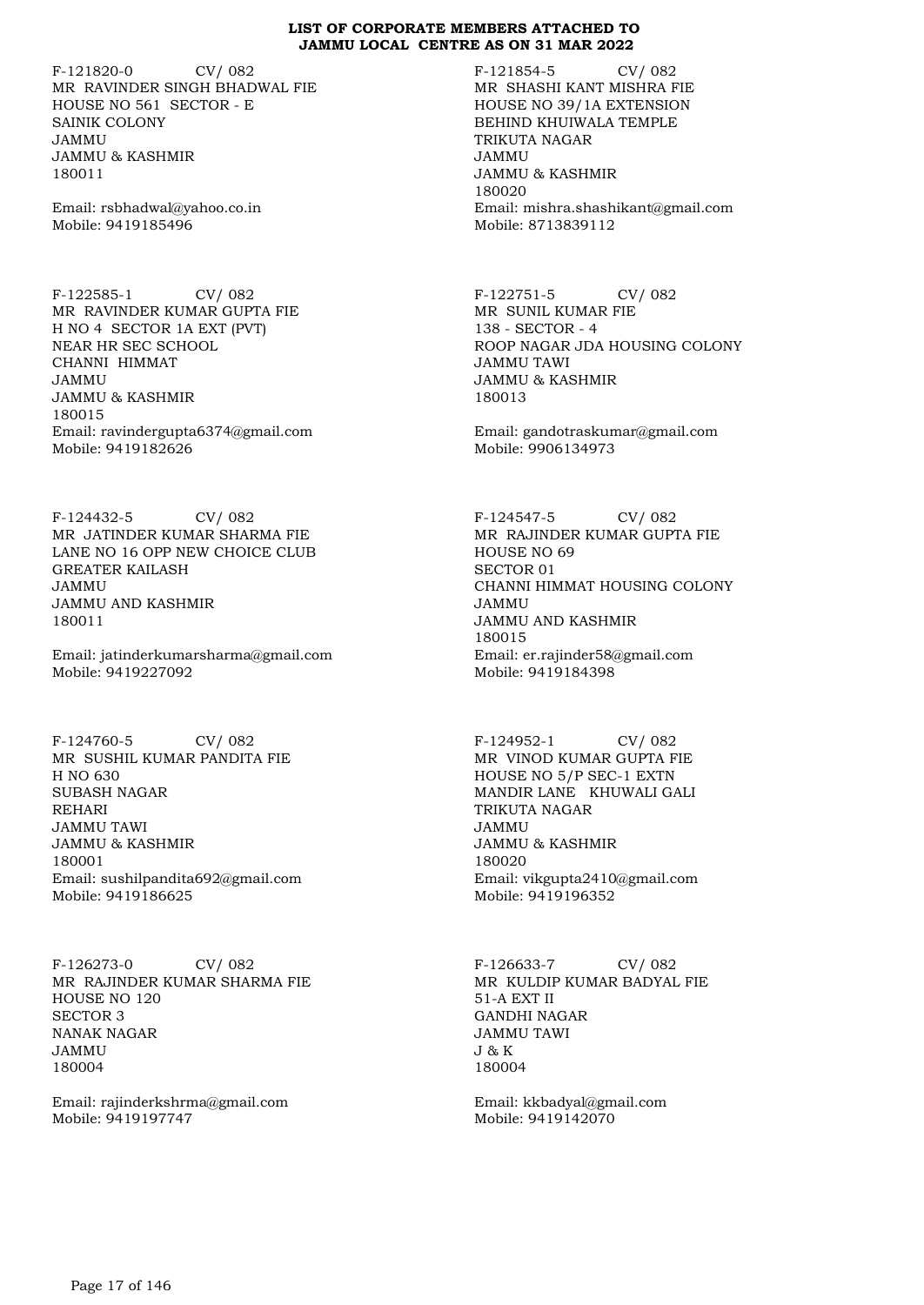F-127458-5 CV/ 082 MR SHAGUN CHOPRA FIE HOUSE NO 48, SECTOR 5 TRIKUTA NAGAR JAMMU JAMMU & KASHMIR 180020

Email: shagun\_chopra@yahoo.co.in Mobile: 9419144464

F-127621-9 CV/ 082 MR ANIL KUMAR PANDOHI FIE HOUSE NO 27 SECTOR 5 NANAK NAGAR JAMMU JAMMU & KASHMIR 180004 Email: anilpandohi31@gmail.com Mobile: 9419100864

F-127662-6 CV/ 082 MR SHIV PARKASH PURI FIE HOUSE NO 99 - LANE NO. 8 , GREATER KAILASH JAMMU JAMMU & KASHMIR 180011

Email: shiv\_puri@rediffmail.com Mobile: 9816019216

F-128276-6 CV/ 082 MR ROHIT V BHAN FIE HNO.25/3 SECTOR -3 PAMPOSH COLONY JANIPUR JAMMU JAMMU & KASHMIR 180007 Email: rohit\_bhan2003@yahoo.com Mobile: 9419100072

M-005352-4 CV/ 082 MR M N SHARMA MIE 14 B SECTOR D BLOCK GANDHINAGAR EXTENSION JAMMU TAWI J AND K 180004

Email: Mobile: F-127556-5 CV/ 082 MR HEM RAJ FIE HOUSE NO 2 LANE NO 8 HAZURI BAGH ROAD BOHRI, TALAB TILLO JAMMU JAMMU & KASHMIR 180002 Email: bhagat.hemraj@gmail.com Mobile: 8277163501

F-127661-8 CV/ 082 MR RAGHU NATH FIE C/O SHRI DARSHAN LAL PANDIT SHOPKEEPER MAIN BAZAR KISHTWAR KISHTWAR JAMMU & KASHMIR 182204 Email: rnsnhpc@gmail.com Mobile: 9419154648

F-127920-5 CV/ 082 MR MOHIT MAHAJAN FIE H NO 141, 1A EXTENSION BEHIND HOTEL RITZ MANOR CHANNI HIMMAT JAMMU JAMMU & KASHMIR 180015 Email: mohitmahajan123@gmail.com Mobile: 9419183640

F-128728-8 CV/ 082 MR YASHPAL SINGH JADON FIE HOUSE NO. 688 SECTOR-E SAINIK COLONY JAMMU JAMMU AND KASHMIR 180011 Email: yashpaljadon@gmail.com Mobile: 8130414242

M-008298-2 CV/ 082 MR G L GANJU MIE 37 D B/C GANDHI NAGAR JAMMU JAMMU & KASHMIR 180004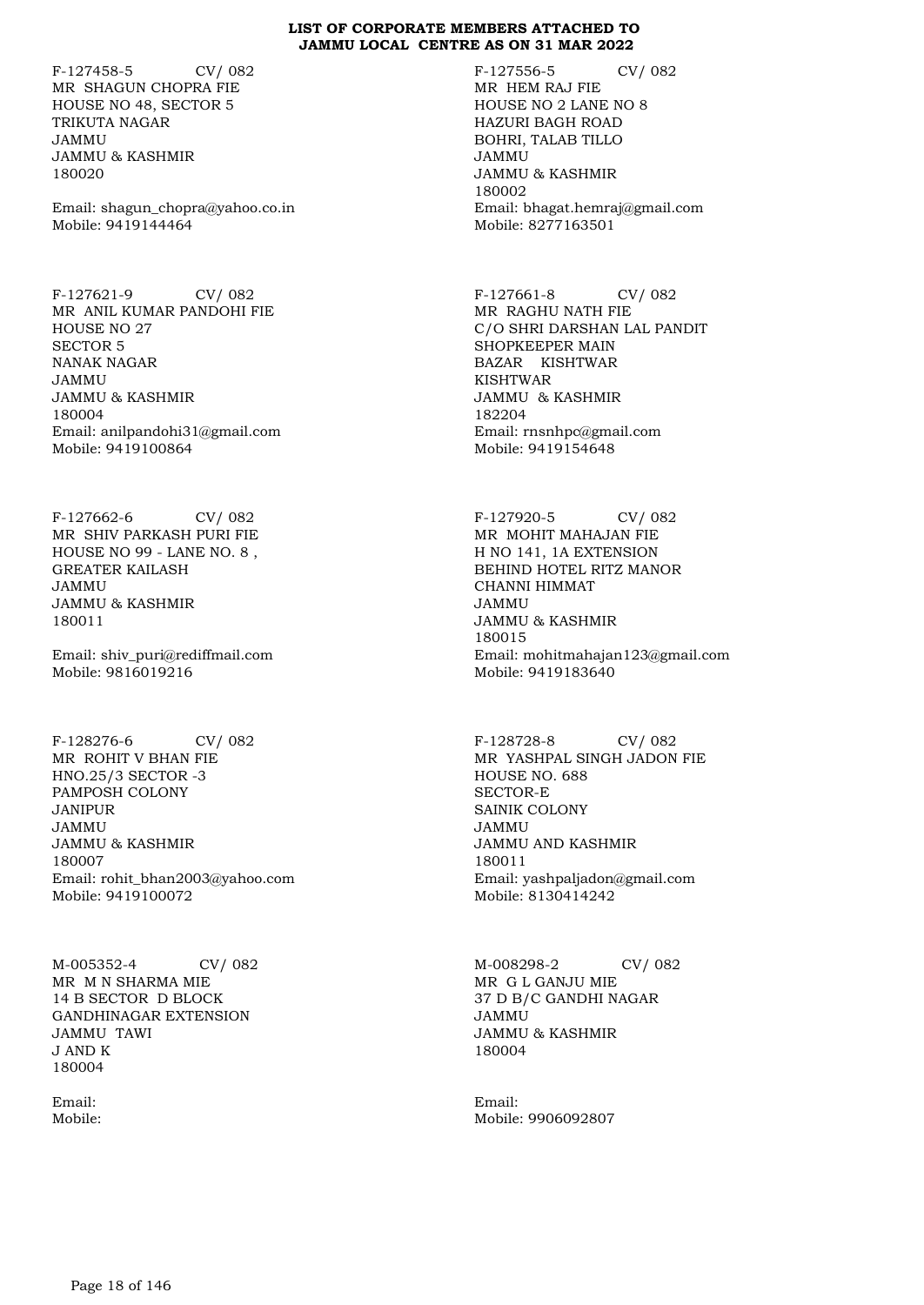M-008820-4 CV/ 082 MR P L JALALI MIE SUNDRI NIWAS BORI TALLAB TILLO JAMMU J & K 180002

Email: Mobile:

M-016586-1 CV/ 082 MR A KAUL MIE 17-P SECTOR-7 TRIKUTA NAGAR JAMMU J & K STATE 180004

Email: Mobile:

M-018793-8 CV/ 082 COL B M DASS MIE 21 D SECTOR C BLOCK GANDHINAGAR JAMMU/TAWI/ J&K 180004

Email: bmdass00@gmail.com Mobile: 9149430110

M-036157-1 CV/ 082 MR S K SHARMA MIE C/O LATE SHRI VACHASPATI 145 RAGHUNATH PURA JAMMU 180001

Email: Mobile:

M-042070-5 CV/ 082 MR M L KAUL MIE 23 NITCO LANE EXTN TALAB TILLO ROAD JAMMU JAMMU & KASHMIR 180002

Email: Mobile: M-011545-7 CV/ 082 MR S P GUPTA MIE I - COL HIRANAND LANE WAZARAT ROAD JAMMU 180001

Email: Mobile: 9419144908

M-018778-4 CV/ 082 MR HARBAJAN SINGH MIE HOUSE NO 445 SECTOR 5 CHANNI HIMAT HOUSING COLONY JAMMU J & K 180015

Email: singhbaboo\_21@rediffmail.com Mobile: 9419137965

M-035406-0 CV/ 082 MR V K GOSWAMI MIE 14C EXTENSION GANDHINAGAR JAMMU TAWI J AND K

Email: Mobile: 9419121309

M-039845-9 CV/ 082 MR T R GUPTA MIE 631 B BLOCK A GANDHINAGAR JAMMU 180004

Email: trgupta\_jmu@yahoo.com Mobile: 9419193803

M-043415-3 CV/ 082 MR R L ZUTSHI MIE RADHAKRISHAN MANDIR LANE NEW PLOTS JAMMU TAWI 180005

Email: zutshirl@hotmail.com Mobile: 9419188597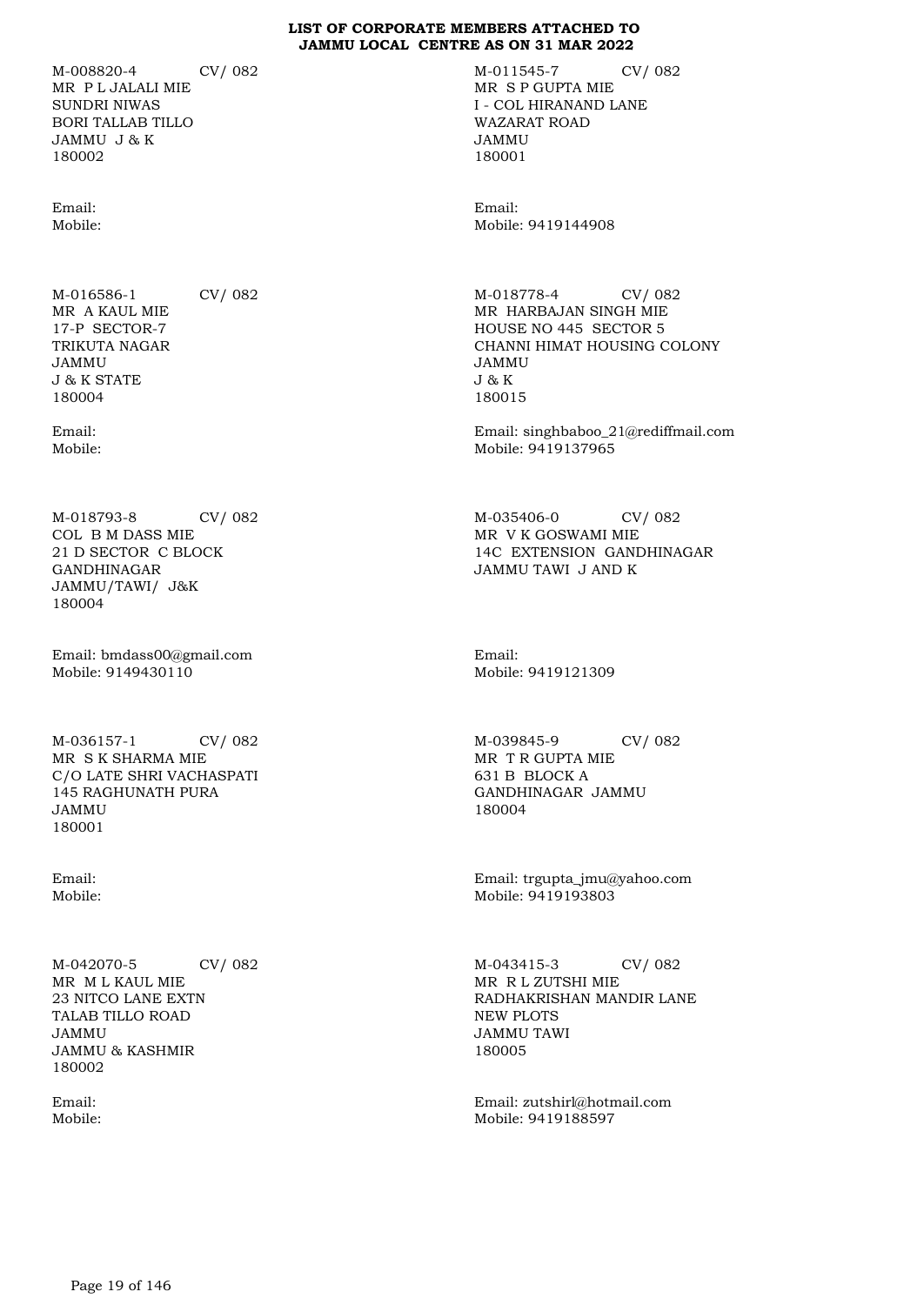M-051552-8 CV/ 082 MR P K NANDA MIE 66 SECTOR 1 CHANNI HIMMAT HOUSING COLONY JAMMU 180015

Email: ponitnanda17@yahoo.in Mobile: 9419190029

M-054120-0 CV/ 082 MR RAJENDRA KUMAR KHATRI MIE C/O SHRI V K BHAGOTRA 290 NEW PLOTS<br>JAMMU /TAWI/ J&K JAMMU /TAWI/ 180005

Email: Mobile:

M-057793-0 CV/ 082 MR BALJIT SINGH KAPOOR MIE 154/3 EXTN TRIKUTA NAGAR BASANT VIHAR JAMMU J & K  $J\&K$ INDIA 180012 Email: baljitskapoor@gmail.com Mobile: 9419106192

M-058311-6 CV/ 082 MR GUR BACHAN SINGH MIE S/O SHRI S NIRMAL SINGH VILL SOWHARA PO BISHRAH DIST JAMMU JAMMU & KASHMIR 181132 Email: Mobile:

M-060261-7 CV/ 082 MR GIAN CHAND PARIHAR MIE H NO 3/184 SHANTNAGAR JANIPUR JAMMU J & K 180007

Email: Mobile: M-052029-7 CV/ 082 LT COL S C MEHTA MIE OPPOSITE 166 A GANDHINAGAR JAMMU J & K

Email: Mobile:

M-055673-9 CV/ 082 MR DEVINDER KUMAR KHANNA MIE HOUSE NO 362 SECTOR 4 GANGYAL GARDEN GANGYAL JAMMU TAWI J & K 180010

Email: khanna.devinder@rediffmail.com Mobile: 9419185696

M-058123-7 CV/ 082 MR NARESH KUMAR SETHI MIE H NO 15, LANE NO 2 EXTN VIKAS LANE TALAB TILLO JAMMU 180002

Email: Mobile:

M-059970-5 CV/ 082 MR VINOD KUMAR CHANAN MIE 113-A GANHI NAGAR JAMMU J&K 180004

Email: Mobile:

M-060484-9 CV/ 082 MR SHAKTI SAGAR MIE H NO 76 SECTOR II EXTN A LAXMI ENCLAVE TRIKUTA NAGAR JAMMU 180012

Email: shaktisagara137@gmail.com Mobile: 9419141551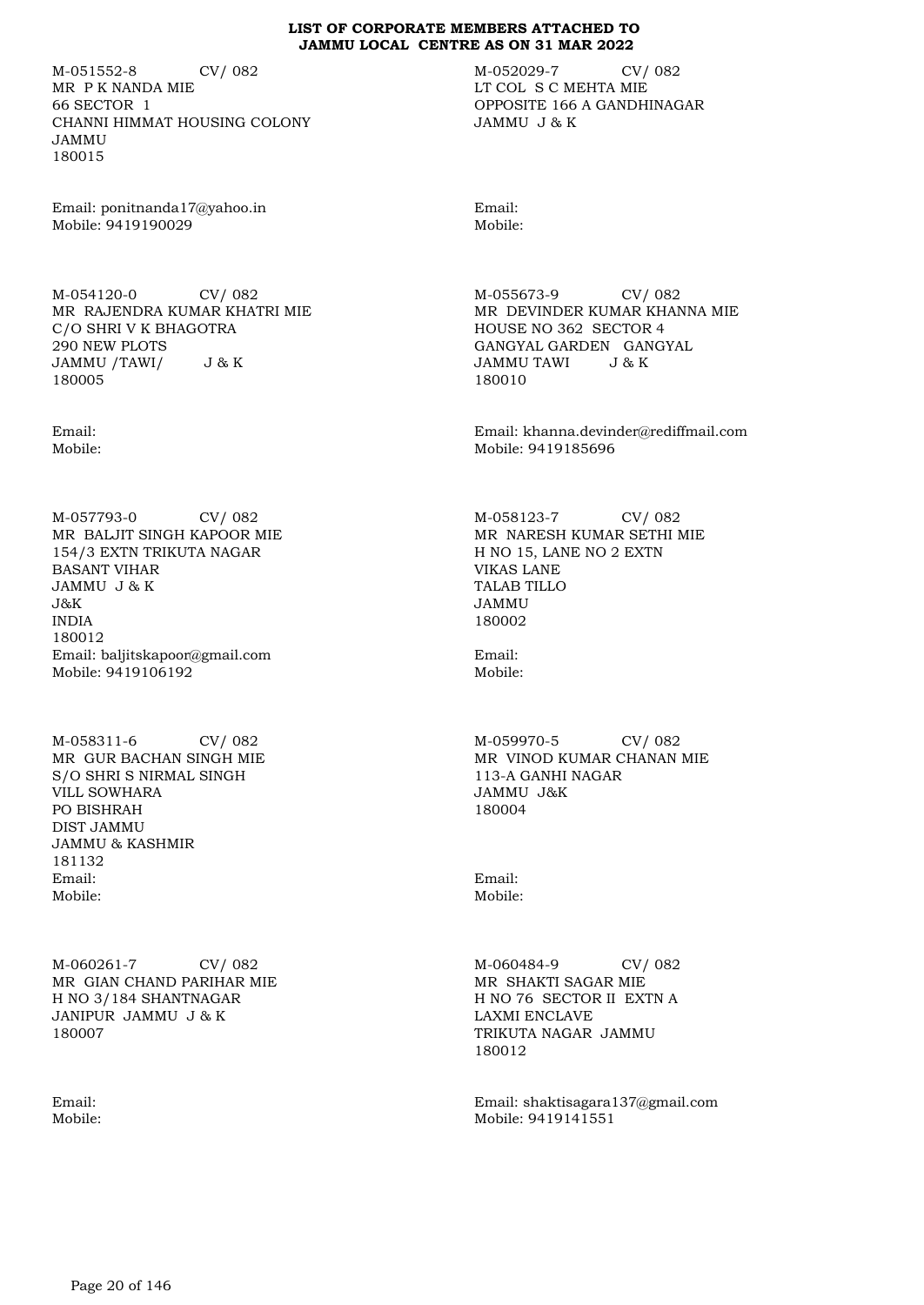M-061224-8 CV/ 082 MR MOHINDER PARKASH GUPTA MIE RUKMAN VILLA 355 BAKSHI NAGAR JAMMU (TAWI) 180001

Email: mohinderparkashgupta@gmail.com Mobile: 7889617529

M-061936-6 CV/ 082 MR SHANTI SAROOP GUPTA MIE 4/2 EXTENSION TRIKUTA NAGAR JAMMU TAWI 180005

Email: Mobile:

M-062954-5 CV/ 082 MR KRISHAN KUMAR GANDOTRA MIE H NO 341 SECTOR 1A TRIKUTANAGAR JAMMU 180012

Email: krishan\_gandotra@rediffmail.com Mobile:

M-063135-8 CV/ 082 MR R D GUPTA MIE M/S SINGLA STEEL ENTERPRISES VILL BARNAI AKHNOOR ROAD JAMMU TAWI J & K 181205 Email: osho\_anadi@yahoo.in Mobile: 9419193748

M-063342-3 CV/ 082 MR YOGINDER PAUL ABROL MIE 81 ABROL BHAWAN PEER MITHA BAZAR DIST JAMMU /TAWI/ J & K 180001

Email: yoginderabrol@yahoo.co.in Mobile: 9419186043

M-061733-9 CV/ 082 MR KEWAL KRISHAN GORKA MIE VILL MANYAL BRAHMANA PO SANGRAMPUR TEH/DIST JAMMU 180002

Email: Mobile: 9419212182

M-062773-3 CV/ 082 MR MOHAN LAL MIE R/O H NO 335 VIKAS LANE TALAB TILLO JAMMU 180002

Email: Mobile:

M-062978-7 CV/ 082 MR SUBASH CHANDER KOUL MIE O/O HOUSE NO 430 SECTOR 3 EXTENSION BASDANT VIHAR TRIKUTA NAGAR J & K 180012

Email: Mobile:

M-063338-5 CV/ 082 MR TEJ BHADUR PANDITA MIE TEE VEE HOUSE 87 SECTOR II NANAK NAGAR JAMMU JAMMU & KASHMIR 180004 Email: Mobile: 9419189393

M-063449-7 CV/ 082 MR R K RANA MIE EXECUTIVE ENGINEER NEAR TOURIST CENTRE KULEED KISHTWAR DIST KISHTWAR JAMMU & KASHMIR 182204 Email: Mobile: 9419154597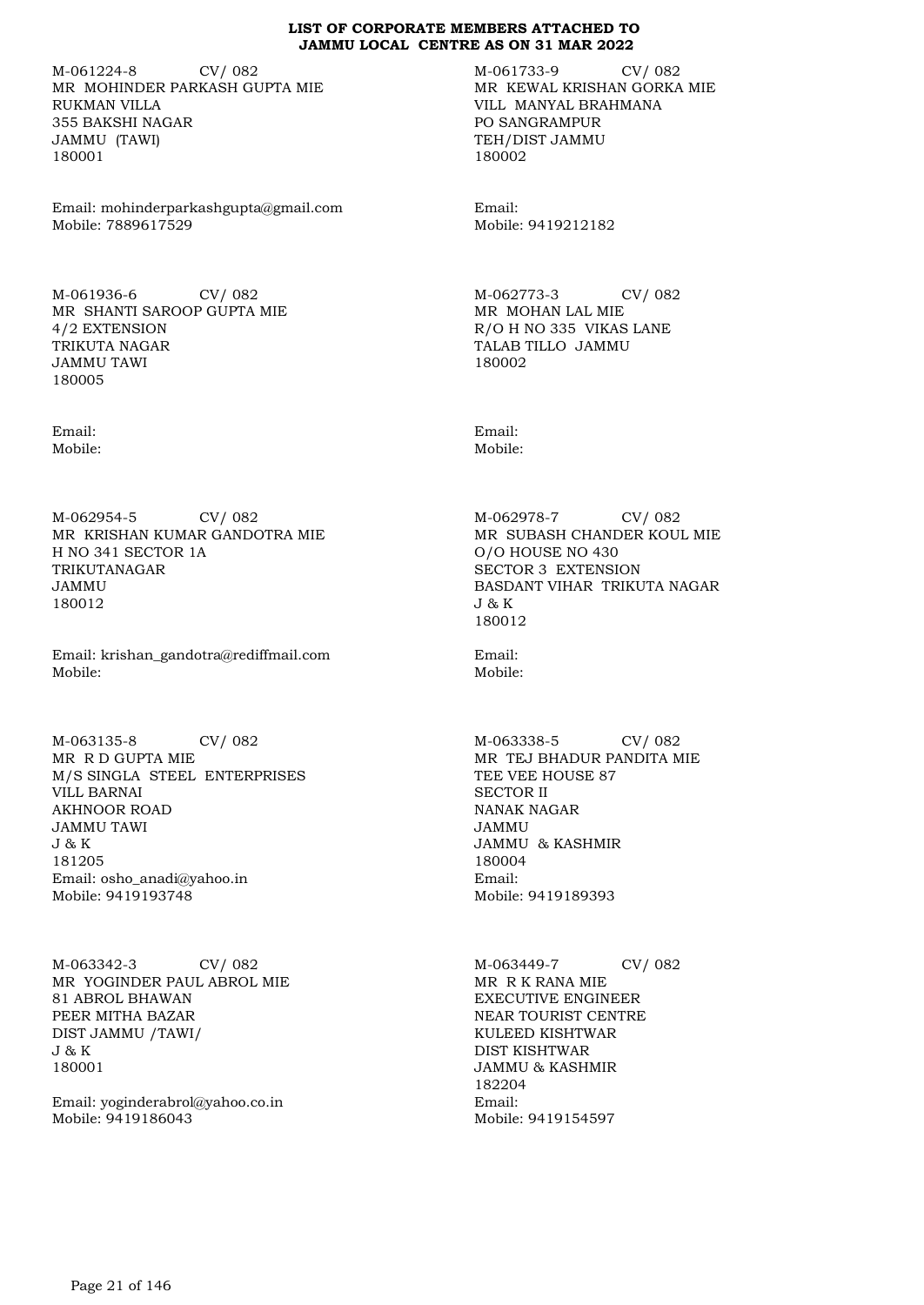M-063604-5 CV/ 082 MR M L GANDOTRA MIE 27-B/D GANDHINAGAR JAMMU (TAWI) JAMMU & KASHMIR 180004

Email: Mobile: 9419196372

M-101328-3 CV/ 082 MR R RAVIKUMAR MIE ASSISTANT MANAGER (CIVIL) POWER HOUSE COMPLEX DULHASTI HE PROJECT KISHTWAR (J&K) 182204

Email: Mobile:

M-102550-8 CV/ 082 MR SUKHDEV SINGH MIE 519 NAI BASTI JAMMU CANTT

Email: Mobile:

M-104411-1 CV/ 082 MR TILAK RAJ SHARMA MIE ASSTT ENGINEER (CIVIL) 37 A EXTN SMALL PLOTS GANDHI NAGAR JAMMU 180004

Email: trsharma87@gmail.com Mobile: 9419194678

M-106537-2 CV/ 082 MR SHAKTI SARUP SAWHNEY MIE 67A BASANT NAGAR PO ROOP NAGAR JAMMU TAWI 180013

Email: Mobile: 9419185155 M-100099-8 CV/ 082 MR SURINDER KAUL MIE 88/9 TRIKUTA NAGAR JAMMU TAWI J & K 180004

Email: Mobile:

M-101709-2 CV/ 082 MR JAIGOPAL ARORA MIE EXECUTIVE ENGINEER 8-A/D EXTENSION GANDHINAGAR JAMMU TAWI 9 180004 Email: Mobile:

M-103202-4 CV/ 082 MR RACHHPAL SINGH MIE 356-A RAM NIWAS GANDHINAGAR JAMMU TAWI J & K 180004

Email: Mobile:

M-105368-4 CV/ 082 MR PREHLAD SINGH JAGGI MIE 16-A EXTN GANDHI NAGAR JAMMU TAWI 180003

Email: Mobile:

M-106540-2 CV/ 082 MR DINESH KUMAR RAMPAL MIE H NO 61 SECTOR NO-1 LANE-7 NANAK NAGER JAMMU 180004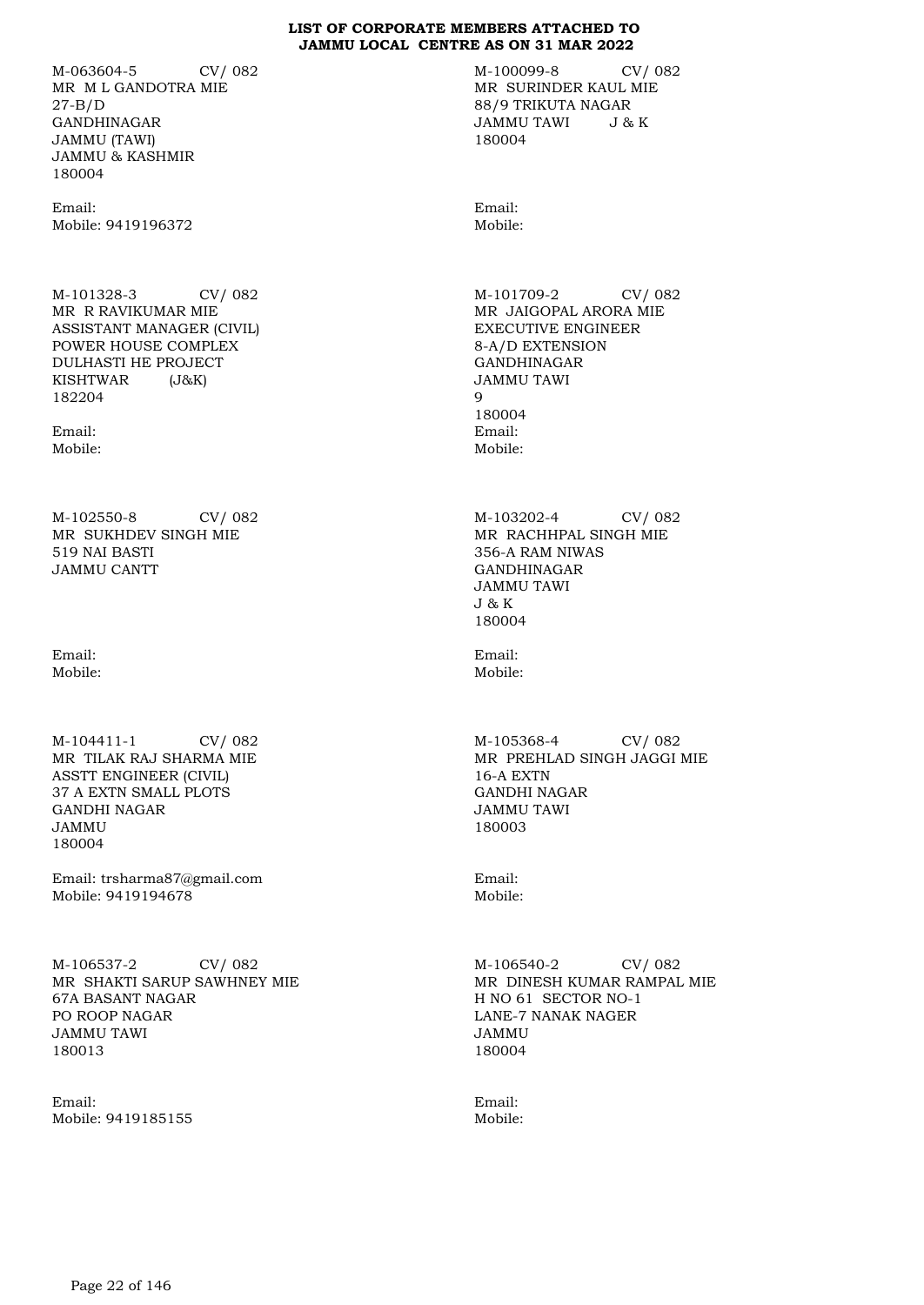M-106664-6 CV/ 082 MR VINOD KUMAR SHARMA MIE C/O PROF N N SHARMA 19 KARAN NAGAR JAMMU JAMMU J&K INDIA 180005 Email: er.vinodpbs@gmail.com Mobile: 9796825397

M-106766-9 CV/ 082 MR RAVI KUMAR GANDOTRA MIE H NO 18 W NO 2 INDRA NAGAR UDHAMPUR J & K 182101

Email: gandotra\_ravi@rediffmail.com Mobile: 9419215916

M-108542-5 CV/ 082 MR MAHARAJ KRISHAN JALALI MIE 74/8 TRIKUTA NAGAR JAMMU-TAWI J&K 180012

Email: Mobile:

M-109753-3 CV/ 082 MR JAGDISH SINGH MIE V P O PLOURA TEH/DIST JAMMU J & K 181121

Email: Mobile:

M-110306-1 CV/ 082 MR BHARAT BHUSHAN GANDOTRA MIE H NO 307 SECTOR NO 5 CHANNI HIMMAL HOUSING COLONY JAMMU 180015

Email: bharat3075@gmail.com Mobile: 9419137956

M-106748-0 CV/ 082 MR DEVINDER KUMAR GANDOTRA MIE 2/117 INDIRA VIHAR OLD JANIPUR JAMMU 180007

Email: Mobile:

M-107859-8 CV/ 082 MR SHARDA NANDAN MIE H NO 23 LANE NO 2 BLOCK `A` ROOP NAGAR ENCLAVE JAMMU J & K 180013

Email: sharda.nandan@rediffmail.com Mobile: 9419132819

M-108964-6 CV/ 082 MR GURCHARAN SINGH MIE EC-9B RLY COLONY JAMMU 180004

Email: Mobile:

M-110093-3 CV/ 082 MR CHANCHAL PAUL SHARMA MIE 525/4 CHANNI JHIMMAT HSG COLONY JAMMU 180015

Email: cpaulsharmamie@gmail.com Mobile: 9419142418

M-110329-0 CV/ 082 MR ASHOK KUMAR VARMA MIE 658 SECTOR - C SANIK COLONY JAMMU 180011

Email: pollyevergreen8325@yahoo.com Mobile: 9419156666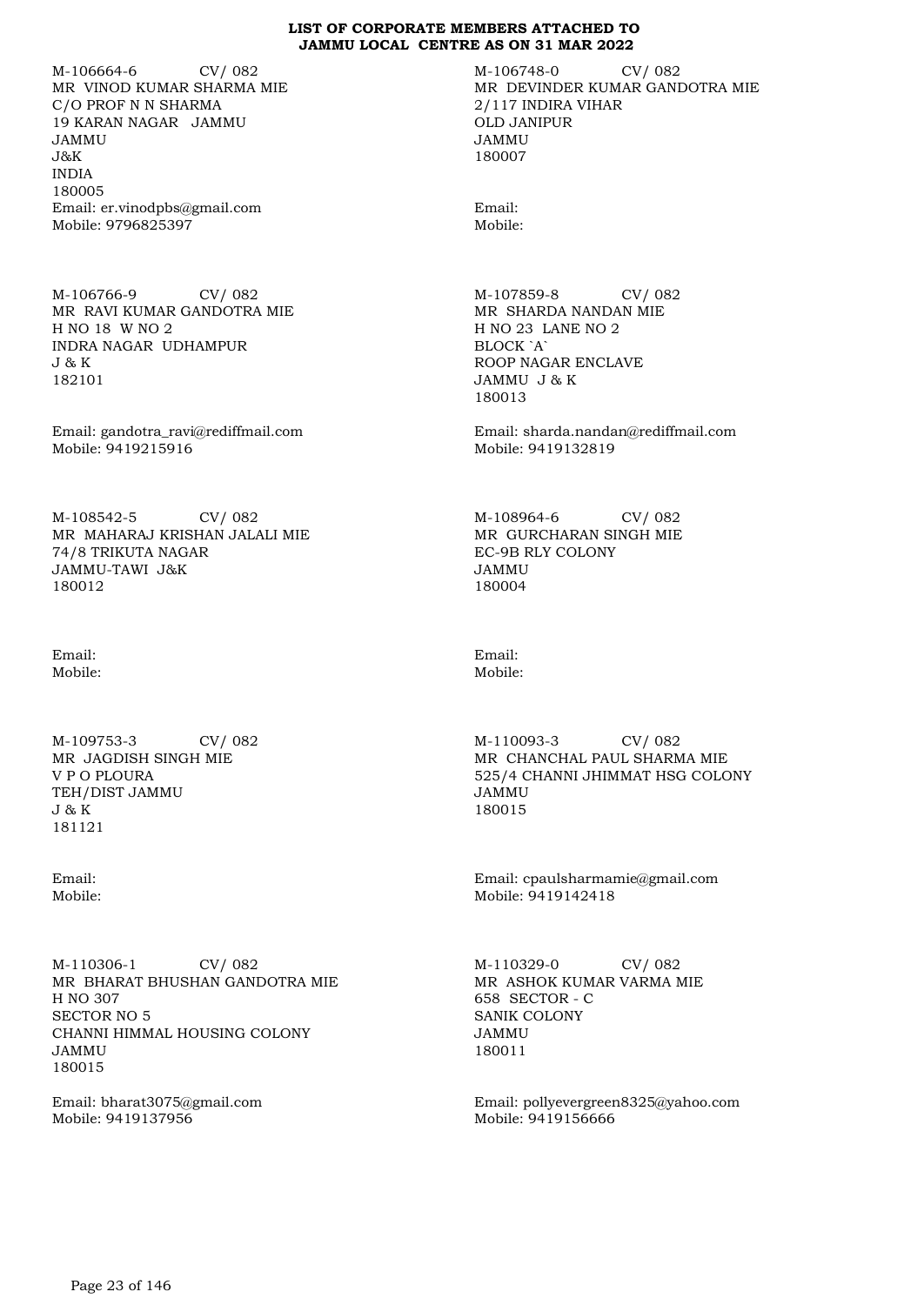M-110890-5 CV/ 082 MR PADAM NABH BALI MIE R/O H NO 70 SEC 14 NANAK NAGAR JAMMU J & K 180004 Email: vaizada.bali@rediffmail.com Mobile: 9419118603

M-111396-2 CV/ 082 MR RAJINDER KUMAR MIE 147/4 ANAND NAGAR BOHRI JAMMU TAWAI JAMMU & KASHMIR 180002

Email: Mobile:

M-112462-5 CV/ 082 MR ARVIND SAWHNEY MIE 21 KARAN NAGAR EXT JAMMU J & K 180005

Email: arvind.sawhnex@gmail.com Mobile:

M-113050-6 CV/ 082 MR BHUSHAN LAL RAWAL MIE B-42 BHARAT NAGAR TALAB-TELU JAMMU-TAWI 180002

Email: rawalbl@gmail.com Mobile: 9419170856

M-113731-4 CV/ 082 MR SUNIL BHASIN MIE HOUSE NO 97 PANJTIRTHI JAMMU (J & K) 180001

Email: Mobile: M-110933-7 CV/ 082 MR NARINDER NATH HEERA MIE H NO 4 NEAR GOVT DENTAL HOSPITAL B C ROAD JAMMU 180001

Email: Mobile: 9419129685

M-111543-4 CV/ 082 MR RAJESH GUPTA MIE 36 A AFGHAN STREET JAMMU 180001

Email: Mobile:

M-112855-2 CV/ 082 MR SUNIL KUMAR GUPTA MIE H NO 297 SECTOR 5 CHANNI HIMMAT JAMMU 180015

Email: Mobile:

M-113226-6 CV/ 082 MR TARUN RATTANPAL MIE 22-B/B GANDHI NAGAR JAMMU J&K 180004

Email: Mobile:

M-113879-5 CV/ 082 MR ROOP KRISHAN RAINA MIE 520-C SAINIK COLONY JAMMU 180011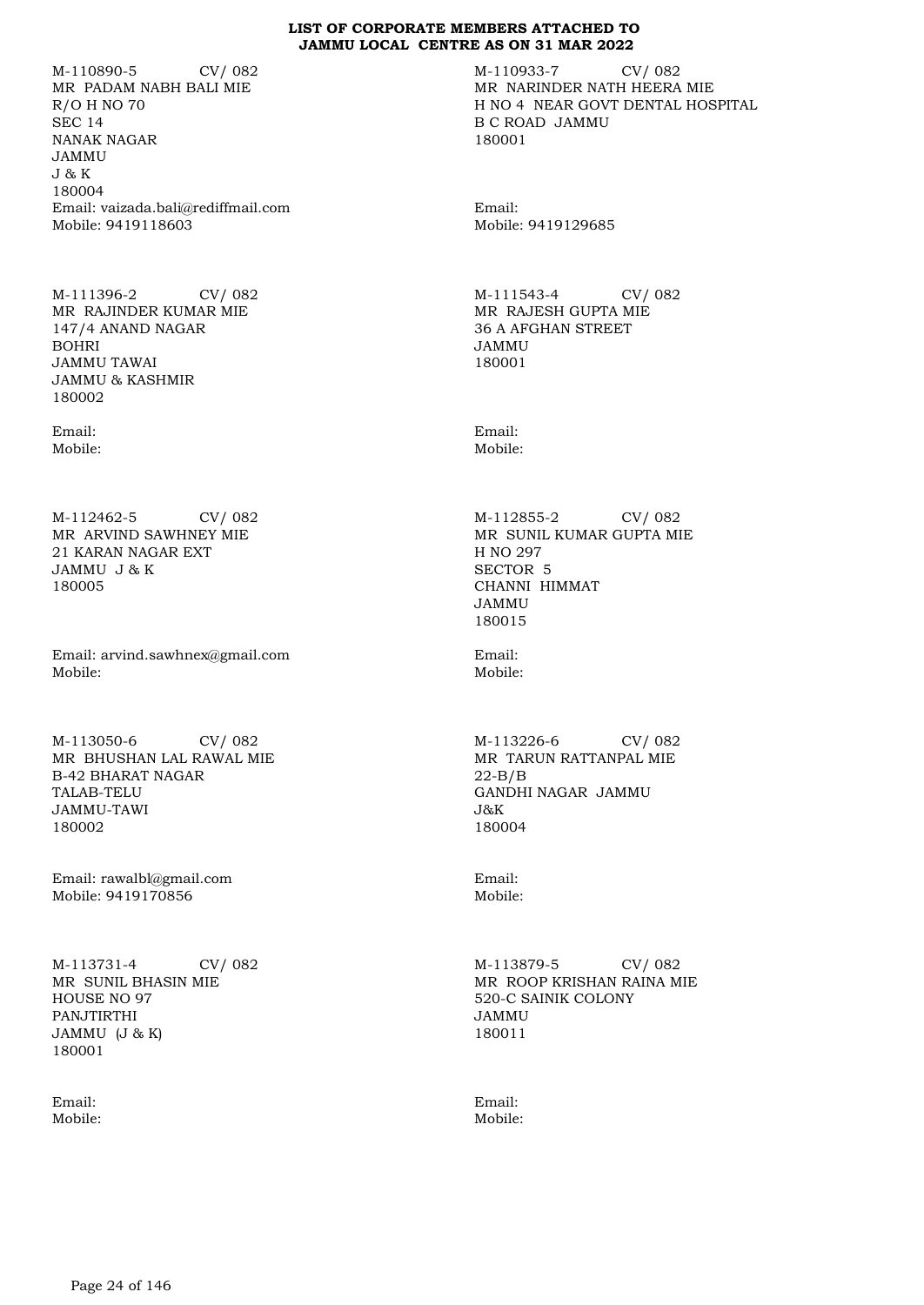M-113983-5 CV/ 082 MR MOHAN KISHEN RAZDAN MIE HOUSE NO 7 FRIENDS COLONY OPP BSF COMPLEX PALOURA AKHNOOR ROAD JAMMU TAWI 180001 Email: Mobile:

M-114075-7 CV/ 082 MR SURINDER SINGH MIE H NO 122 SECTOR 11 LANE I NANAK NAGAR JAMMU J & K 180004

Email: Mobile: 9419285962

M-114367-5 CV/ 082 MR JIA LAL GUPTA MIE 322 SARWAL NEAR DREAM LAND PUBLIC SCHOOL JAMMU 180005

Email: Mobile: 9419125403

M-114423-5 CV/ 082 MR SHAM LAL KAPOOR MIE 6/116 VIKAS NAGAR (PATOLI) JAMMU (TAWI) J & K 180007

Email: sl.kapoor@rediffmail.com Mobile: 9419116766

M-114442-6 CV/ 082 MR SUNIL GUPTA MIE H NO 102 SECTOR-3 CHANNI HIMMAT JAMMU (J & K) 180015

Email: sg68684@gmail.com Mobile: 9419196592

M-114071-4 CV/ 082 MR KULDEEP KUMAR MAGOTRA MIE 16/5 CHANNI HIMMAT HOUSING COLONY JAMMU 180002

Email: magotrak@yahoo.com Mobile: 9419194141

M-114097-8 CV/ 082 MR BHARAT BHUSHAN GUPTA MIE 357 SECTOR 1 CHHANNIHIMAT HOUSING COLONY JAMMU (TAWI) 180001

Email: Mobile: 9419190780

M-114422-1 CV/ 082 MR ASHOK KUMAR WALI MIE 7/175 SHAKTI NAGAR JAMMU 180001

Email: Mobile:

M-114441-8 CV/ 082 MR RAMESH KUMAR MAKROO MIE HOUSE NO 257 SECTOR 5 CHANNI HIMMAT HOUSING COLONY JAMMU TAWI INDIA 180015

Email: rk\_makroo@rediffmail.com Mobile: 9419191289

M-114443-4 CV/ 082 MR SURINDER KUMAR SETHI MIE H NO 107 RESHAMGHAR COLONY JAMMU TAWI 180001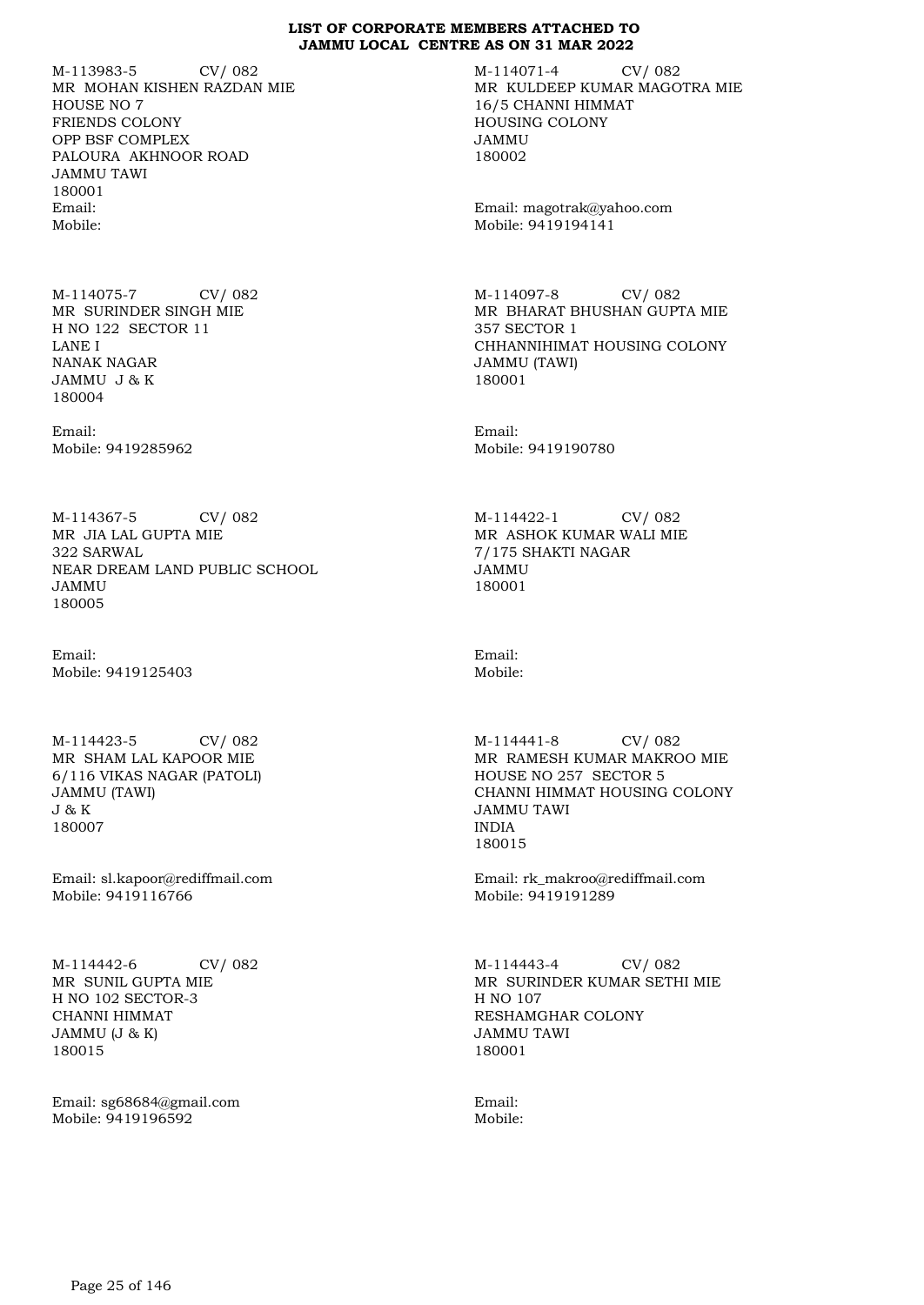M-114450-7 CV/ 082 MR DAIVENDER KUMAR DHAR MIE 38 B/B EXTENSION II GANDHI NAGAR JAMMU TAWI 180004

Email: d\_k\_dhar@rediffmail.com Mobile: 9906089687

M-115203-8 CV/ 082 MR HAMESH MANCHANDA MIE H NO 76 LANE NO 4 GREEN AVENUE TRIKUTA NAGAR EXT I - A JAMMU - TAWI J&K 180012

Email: Mobile: 9419188937

M-115444-8 CV/ 082 MR RAJESH KUMAR GANDOTRA MIE 706-A GANDHI NAGAR JAMMU TAWI 180004

Email: Mobile:

M-115587-8 CV/ 082 MR SUBASH CHANDER VERMA MIE 27-B ELECTRIC SUB-STATION LANE NEW PLOTS JAMMU 180005

Email: Mobile:

M-116193-2 CV/ 082 MR OM PARKASH MIE H NO 441 SECTOR 4 CHANNI HIMMAT COLONY JAMMU JAMMU & KASHMIR INDIA 180015 Email: omparkashdubey@gmail.com Mobile: 9419114053

M-114503-1 CV/ 082 MR RAJESH ABROL MIE 310 NEAR STATE MOTOR GARAGE NEW PLOT JAMMU-TAWI 180001

Email: Mobile:

M-115236-4 CV/ 082 MR SURENDER KUMAR JALALI MIE SUNDRI NIWAS BORI TALAB TIILLO JAMMU (TAWI) 180002

Email: Mobile: 9419186908

M-115447-2 CV/ 082 MR SACHIDA NAND SETHI MIE H.NO.88- PACCI DHAKKI JAMMU (TAWI) JAMMU JAMMU & KASHMIR INDIA 180001 Email: snsethi54@gmail.com Mobile: 9419194321

M-115693-9 CV/ 082 MR KULDEEP SINGH SAMYAL MIE 44 EXTN SECTOR 1 TRIKUTA NAGAR JAMMU 180012

Email: kuldeepsamyal@gmail.com Mobile: 9419184640

M-116194-0 CV/ 082 MR MANU KARAWAL MIE HOUSE NO 23-A/2 ROOP NAGAR ENCLAVE BLOCK - A JAMMU J&K 180013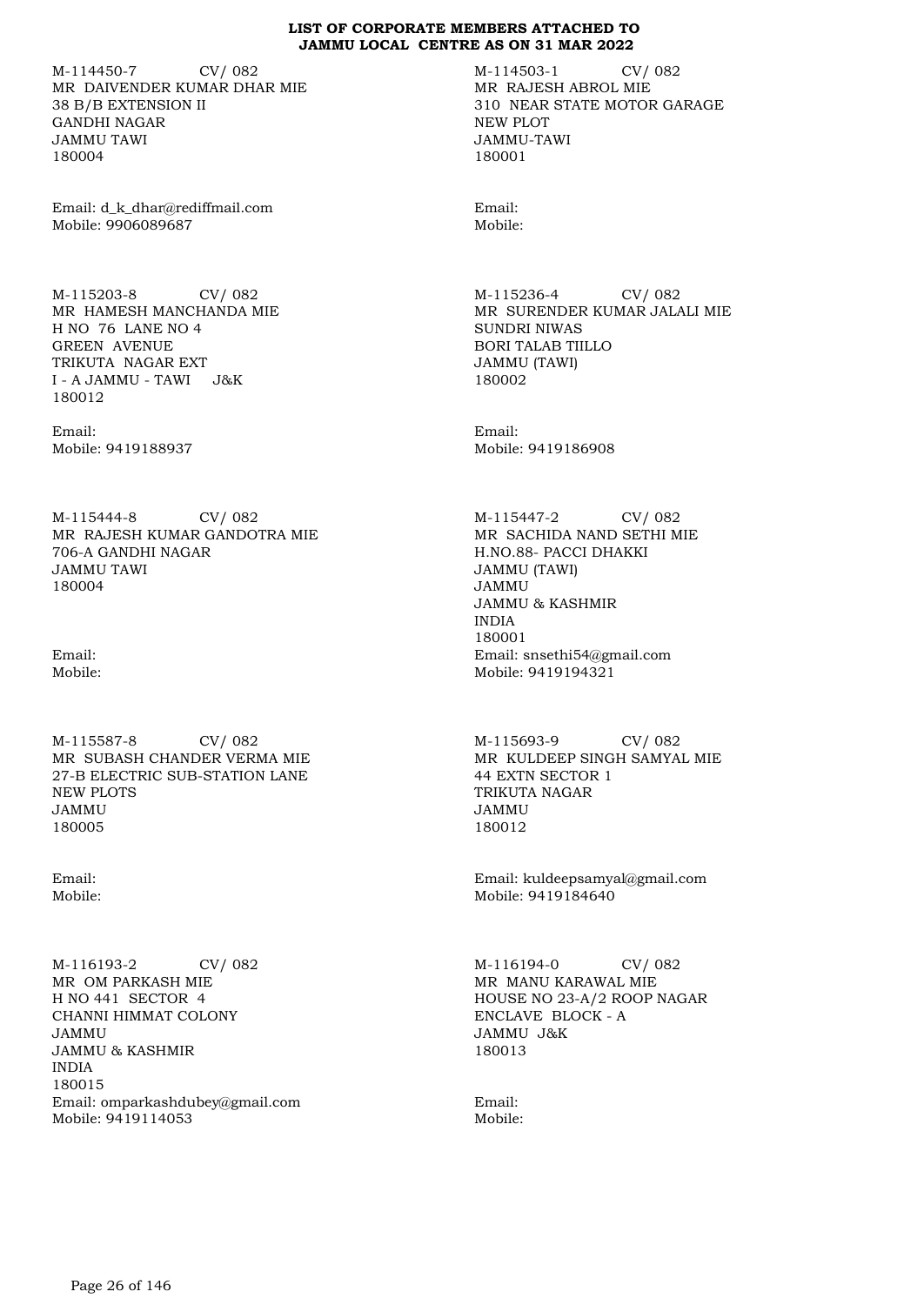M-116196-7 CV/ 082 MR PARSHOTAM LAL SHARMA MIE HOUSE NO 26-B PREM NAGAR MIRAN SAHIB TEHSIL R S PURA DIST JAMMU J&K 180001

Email: Mobile:

M-116764-7 CV/ 082 MR RAJEEV KUMAR GANDOTRA MIE 64/1 TRIKUTA NAGAR JAMMU 180012

Email: Mobile:

M-116941-0 CV/ 082 MR MOHAN KACHROO MIE 4/1 CHANNI HIMMAT JAMMU J&K 180015

Email: mohankachroo@gmail.com Mobile: 9419191149

M-116978-5 CV/ 082 MR HEM RAJ PHONSA MIE H NO 63 SECTOR 5 NANAK NAGAR JAMMU TAWI (J & K) 180004

Email: hrphonsa@gmail.com Mobile: 9419134060

M-118052-5 CV/ 082 MR NITYA NAND RAINA MIE VIL & PO BHADDU TEH BILLAWAR DIST KATHUA JAMMU J & K 184203

Email: Mobile: M-116738-8 CV/ 082 MR UTTAM SINGH DOUR MIE H NO 127 SHASTRI NAGAR JAMMU (TAWI) J & K 180004

Email: Mobile: 9419185142

M-116886-4 CV/ 082 MR VIJAY KUMAR SHARMA MIE HOUSE NO 14 ROOP NAGAR ENCLAVE -B LANE NO 2 ADJOINING DR CHOWDHARYS HOUSE JAMMU J & K 180013

Email: Mobile: 9419145591

M-116961-5 CV/ 082 MR RAJ NATH TURKI MIE 87-A NEAR D P D O SHASTRI NAGAR JAMMU J&K 180004

Email: Mobile: 9419109436

M-117999-8 CV/ 082 MR RAJEEV GUPTA MIE HOUSE NO. 84-85 LANE NO. 12 GURHABAKSHI NAGAR JAMMU ( TAWI ) JAMMU & KASHMIR INDIA 180001 Email: rajeev311266@gmail.com Mobile: 9419124428

M-118175-5 CV/ 082 MR ASHWNI KUMAR PARIMOO MIE 12 PRIYA DARSHNI LANES PATTA PLAURA PO TALAB TILLO JAMMU 180002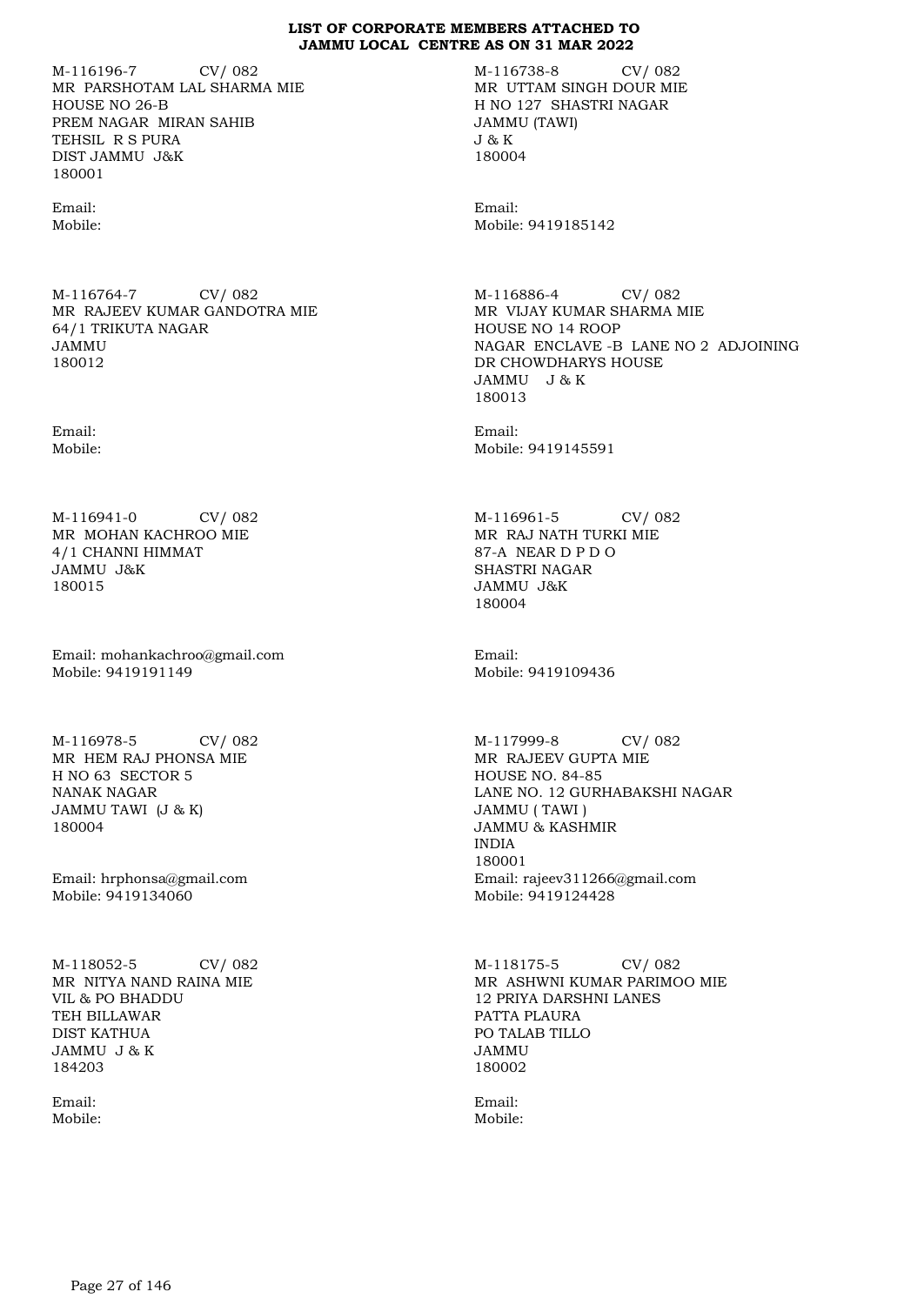M-118269-7 CV/ 082 MR RAMA KANT SHARMA MIE S/O SHRI M R SHARMA VILL JASATH PO GHAGWAL TEH HIRANAGAR DIST KATHUA J&K 184141

Email: Mobile:

M-118711-7 CV/ 082 MR GHULAM HASSAN NAIK MIE TEHSIL ROAD OPP KINGS` INN JAMMU J & K 180001

Email: Mobile: 7298316671

M-119480-6 CV/ 082 MR PAWAN KUMAR SHARMA MIE HOUSE NO 70 SECTOR 2(EXTN) LAKSHMI ENCLAVE TRIKUTANAGAR JAMMU 180004

Email: Mobile:

M-119843-7 CV/ 082 MR L N KATH MIE SHANTI NAGAR HOUSE NO 2/115 JANIPURA JAMMU TWAI 180007

Email: Mobile:

M-120414-3 CV/ 082 MR ASHOK GANDOTRA MIE 19 POST OFFICE ROAD NR DEWAN TEMPLE JAMMU (TAWI) 180001

Email: Mobile: 9419129424 M-118270-0 CV/ 082 MR RAVINDER KUMAR KAUL MIE H NO 30 SECTOR 1A EAST EXTN TRIKATA NAGAR JAMMU 180012

Email: rkkoul55@rediffmail.com Mobile: 9419182876

M-118742-7 CV/ 082 MR NARINDAR MOHAN VISHIN MIE "SARSWATI VIHAR" H NO 7, LANE NO 5 TOMAL JATTAN, BOHRI TALAB TILLO JAMMU TAWI (J&K) 180002 Email: narindarvishin@gmail.com Mobile: 9419187230

M-119635-3 CV/ 082 MR SATVIR SINGH MIE H NO 97 BAKSHI NAGAR (ROLKI) JAMMU J & K 180001

Email: Mobile:

M-119871-2 CV/ 082 MR RAKESH KASBA MIE H NO 138 SECTOR 4 CHANNI HIMMAT JAMMU 180015

Email: Mobile:

M-120415-1 CV/ 082 MR MADAN MOHAN GUPTA MIE 42 C/C GANDHI NAGAR JAMMU (J & K) 180004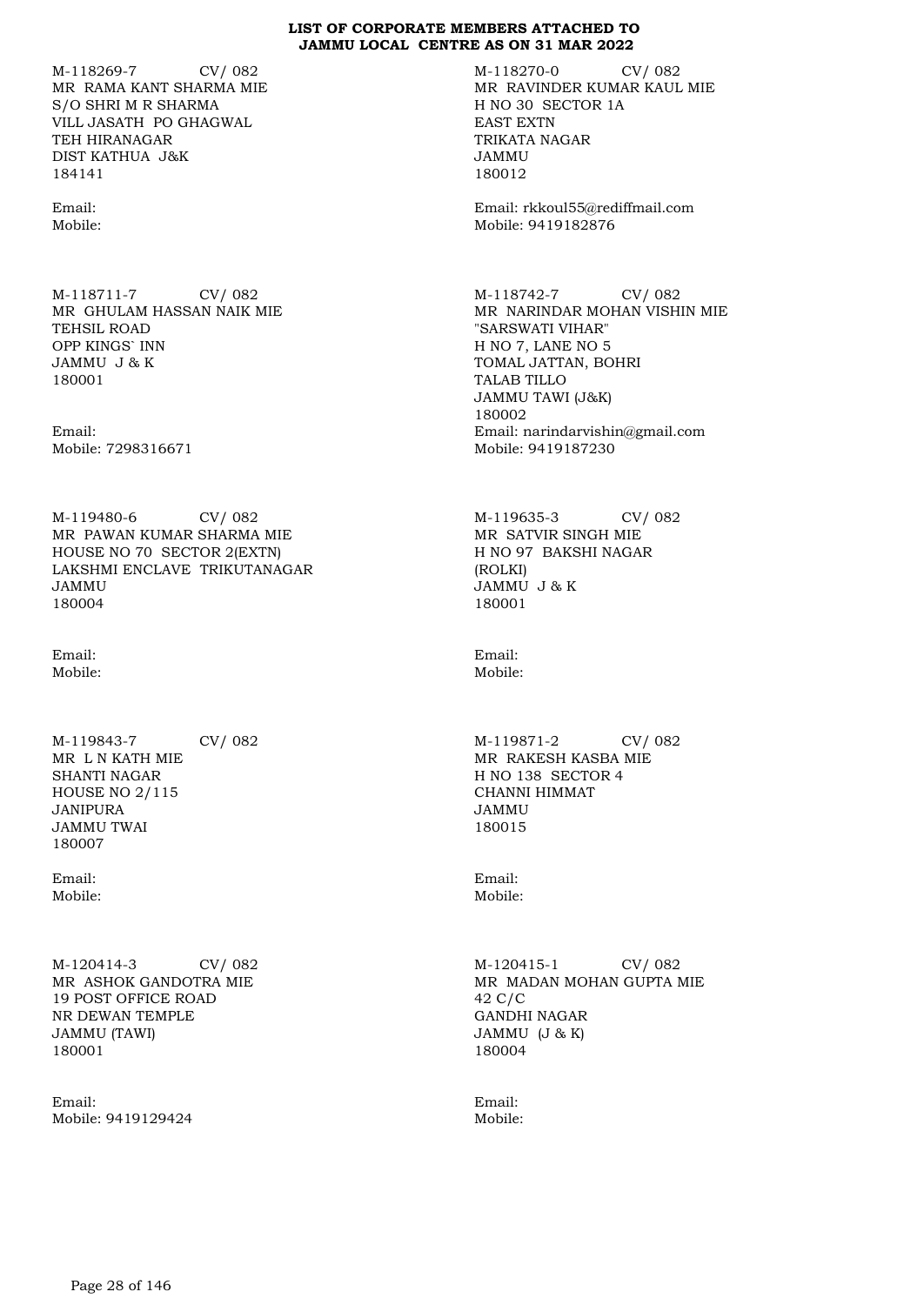M-120673-1 CV/ 082 MR KULBHUSHAN BHAU MIE H NO 62 SECTOR I SANJAY NAGAR JAMMU J & K 180010

Email: kulbhshanbhau@gmail.com Mobile: 9419194977

M-121383-5 CV/ 082 MR SUNIL KUMAR SHARMA MIE 593-A GANDHI NAGAR JAMMU (TAWI) J & K 180004

Email: sunilks93472@gmail.com Mobile: 9419193472

M-121568-4 CV/ 082 MR BODH RAJ DOGRA MIE 10-A SMALL PLOTS GANDHI NAGAR JAMMU J & K 180004

Email: Mobile:

M-122322-9 CV/ 082 MR VERINDER BADIAL MIE 204 SECTOR 7 EXTENSION CHANNI HIMMAT JAMMU (J & K)

Email: Mobile: 9419184858

M-123138-8 CV/ 082 MR SUNIL KUMAR SHARMA MIE 201/3 CHHANNI HIMMAT JAMMU 180015

Email: sunil.shmj@gmail.com Mobile: 9796006675

M-120839-4 CV/ 082 MR AVTAR SINGH MIE PLOT NO 98 SECTOR 6 GURU NANAK NAGAR JAMMU J & K 180004

Email: Mobile:

M-121432-7 CV/ 082 MR RABINDER SHEKHER MIE WARD NO 5 NEAR RAGHUNATH TEMPLE KATRA KATRA J & K JAMMU & KASHMIR INDIA 182301 Email: sushu69@gmail.com Mobile: 9419164713

M-122238-9 CV/ 082 MR PRAVEEN KUMAR TYAGI MIE 125/7, TRIKUTA NAGAR JAMMU TAWI JAMMU KASHMIR 180001

Email: Mobile:

M-122323-7 CV/ 082 MR JOGINDER RAM MIE H NO 342 SECTOR F SAINIK COLONY JAMMU

Email: jrdogra55@gmail.com Mobile: 9419192462

M-123219-8 CV/ 082 MR NARESH KUMAR SHARMA MIE 723A LAST MORH GANDHI NAGAR JAMMU 180004

Email: nareshsharma0304@gmail.com Mobile: 9419189363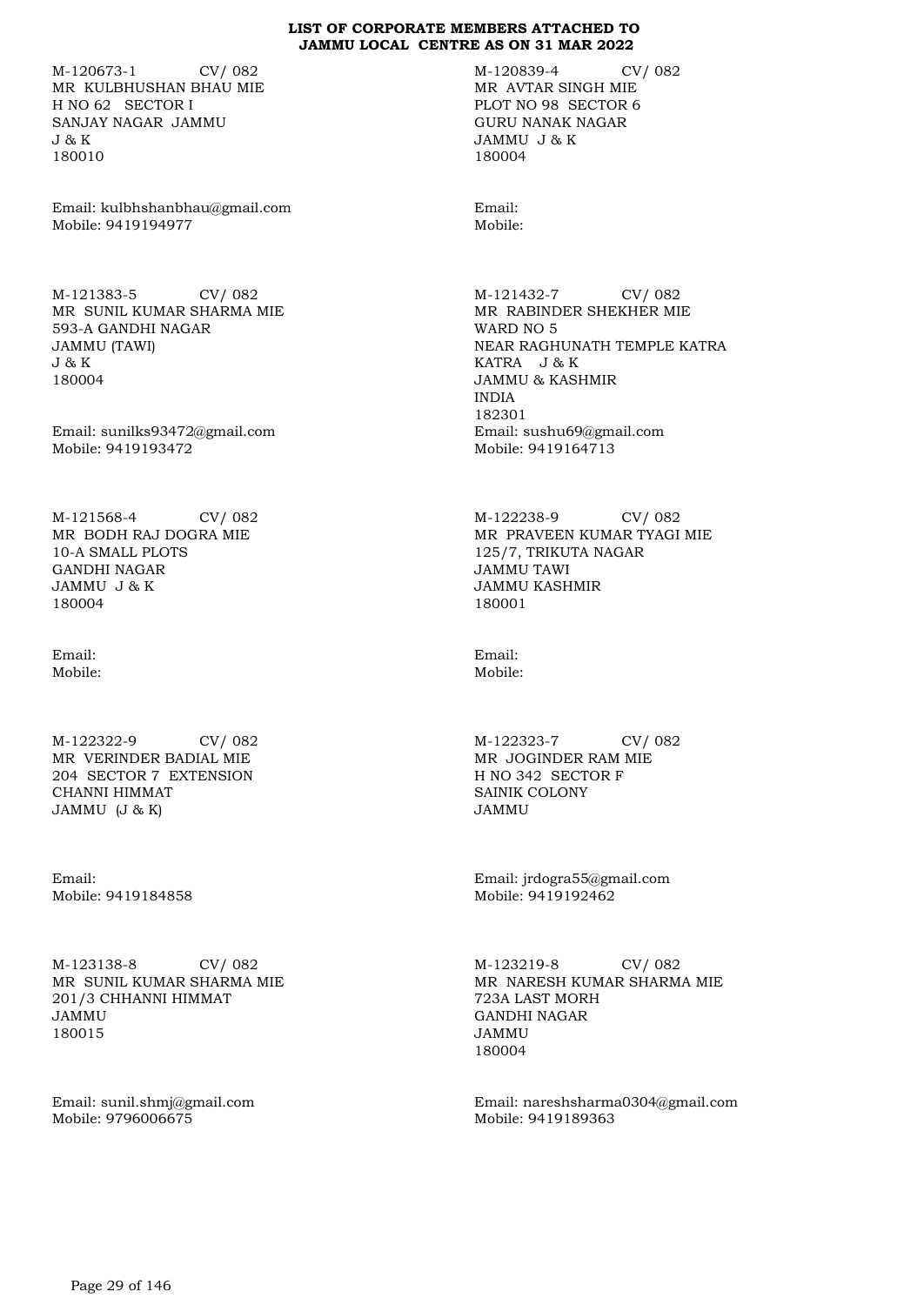M-124200-2 CV/ 082 MR ASHOK KUMAR KAPOOR MIE 126-A RAM VIHAR OLD JANIPUR JAMMU J & K 180007

Email: ak.ashokkapoor@gmail.com Mobile: 9419795271

M-125783-2 CV/ 082 MR RAKESH SHARMA MIE H NO 132 SECTOR 1 SANJAY NAGAR JAMMU 180010

Email: Mobile:

M-126978-4 CV/ 082 MR RAJINDER KUMAR GUPTA MIE WARD NO 1 KATHUA JAMMU & KASHMIR 184101

Email: er.rajindergupta@gmail.com Mobile: 9419151416

M-127601-2 CV/ 082 MR DEVINDER BHARTI MIE H NO 197, LANE NO 10 SECTOR 1, NANAK NAGAR JAMMU TAWI 180004

Email: devinderbharti69@gmail.com Mobile: 9419163061

M-128403-1 CV/ 082 MR VIJAY NAGRI MIE H NO 2/35 PAMPOSH COLONY JANIPUR JAMMU TAWI JAMMU AND KASHMIR 180007

Email: vijayegreen84@gmail.com Mobile: 9419181142

M-125773-5 CV/ 082 MR S V SURESH MIE CHIEF ENGINEER UDHAMPUR ZONE PO GARHI UDHAMPUR J & K 182121

Email: Mobile:

M-125828-6 CV/ 082 MR AJAY KUMAR MIE H NO - 29 WARD NO 09 NEAR DAV HIGH SCHOOL MAIN BAZAR UDHAMPUR JAMMU & KASHMIR 182101

Email: ajayg2@gmail.com Mobile: 9419272492

M-127162-2 CV/ 082 MR ASHOK KUMAR GUPTA MIE H NO 14 PRIYA DARSHANI LANES TALAB TILLO BOHRI CHUNGI JAMMU J & K 180002

Email: ashokgupta13101960@gmail.com Mobile: 9419186915

M-127660-8 CV/ 082 MR ANIL KUMAR KHAJURIA MIE C/O SHRI RAMNIK SINGH JAMWAL VILL SUCHANI PO RAHYA , SAMBA JAMMU 180004

Email: Mobile:

M-128415-5 CV/ 082 MR VIJAY KUMAR ABROL MIE 344 A GANDHI NAGAR JAMMU TAWI J & K 180004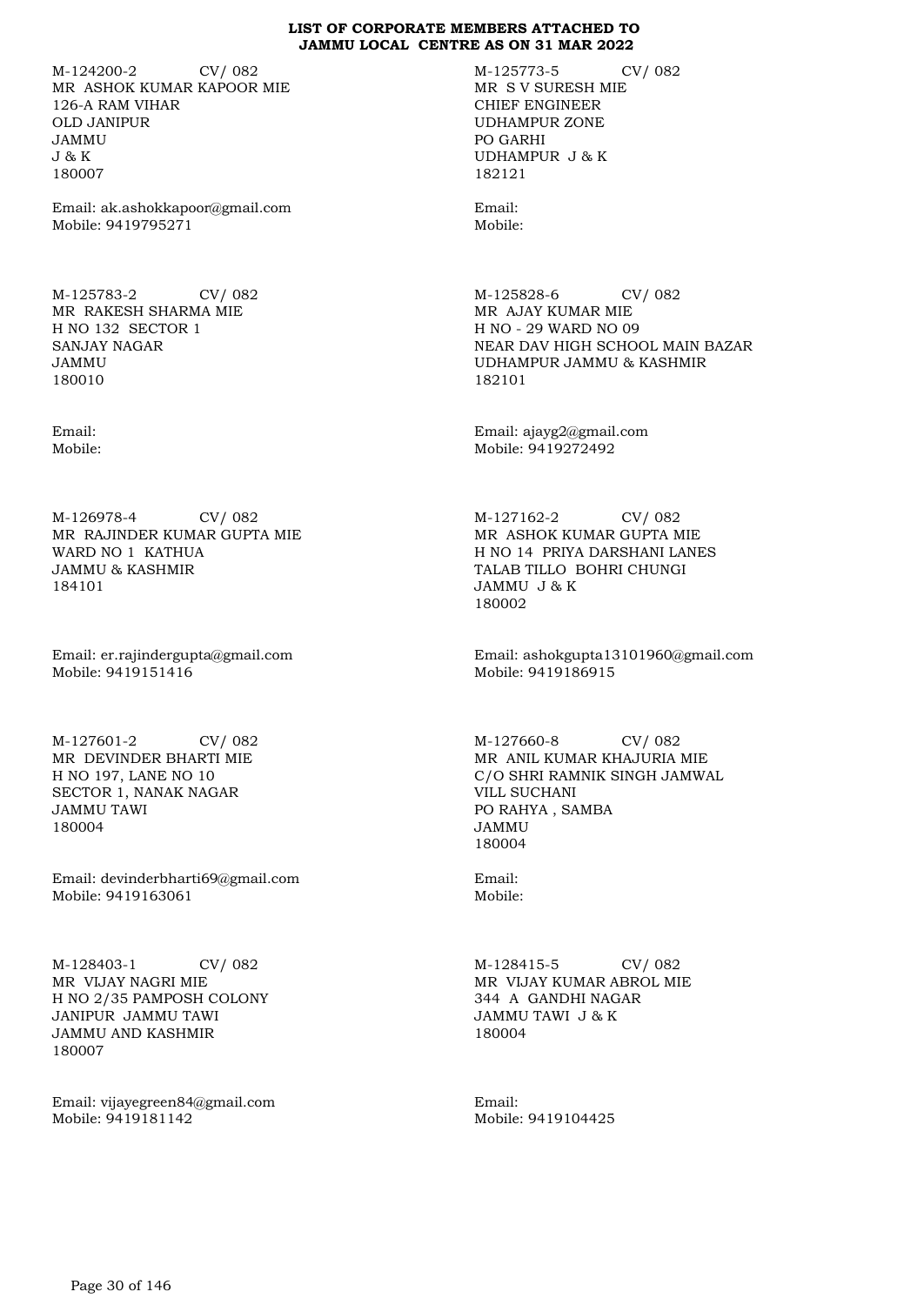M-128901-7 CV/ 082 MR PARSHOTAM LAL SARAF MIE H NO 230 SECTOR - 1A TRIKUTA NAGAR JAMMU 180012

Email: parshotam\_saraf2009@rediffmail.com Mobile: 9419191642

M-129420-7 CV/ 082 MR JAWAHIR LAL KAUL MANTOO MIE OPP: SECTOR 3 LANE NO 1 PRIVATE SOURAN VIHAR PO MUTHI JAMMU( J & K) 181205

Email: jkaulmantoo@gmail.com Mobile: 9419355809

M-130517-9 CV/ 082 MR SINGH MANWENDRA KUMAR MIE IRCON INTERNATIONAL LTD. SATYAM COMPLEX MARBLE MARKET P.O - SAINIK COLONY JAMMU & K 180011 Email: mksingh62@rediffmail.com Mobile: 9891325054

M-130609-4 CV/ 082 MR RAMESH CHANDER GUPTA MIE H.NO.317 OPP. LANE NO.3 VIKAS LANE, TALAB-TILLO JAMMU JAMMU & KASHMIR 180002

Email: Mobile:

M-131358-9 CV/ 082 MR AJIT SINGH MIE RO - GADIGARH UPPER PO- MIRAN SAHIB JAMMU JAMMU & KASHMIR 181101

Email: Mobile: M-129214-5 CV/ 082 MR ASHOK KUMAR MIE S/O SHRI ISHER DASS WARD NO 3 HOUSE NO 75 NEAR BUS STAND UDHAMPUR J&K 182101

Mobile:

M-130463-6 CV/ 082 MR ASHOK KUMAR KHOKHAR MIE WARD NO-1, NEAR CHURCH BISHNAH - PO JAMMU JAMMU & KASHMIR 181132

Email: Mobile:

M-130608-6 CV/ 082 MR VIKAS SHARMA MIE 99/155 UPPER LAXMI NAGAR SARWAL JAMMU J&K INDIA 180005

Email: vikas84804@gmail.com Mobile: 9419184804

M-131201-9 CV/ 082 MR RAJESH BAGAL MIE 23 HAZI PURA PO SATWARI JAMMU CANTT J & K 180003

Email: Mobile:

M-131606-5 CV/ 082 MR VINOD KUMAR MIE H NO- 119 SECTOR G SAINIK COLONY JAMMU JAMMU & KASHMIR 180011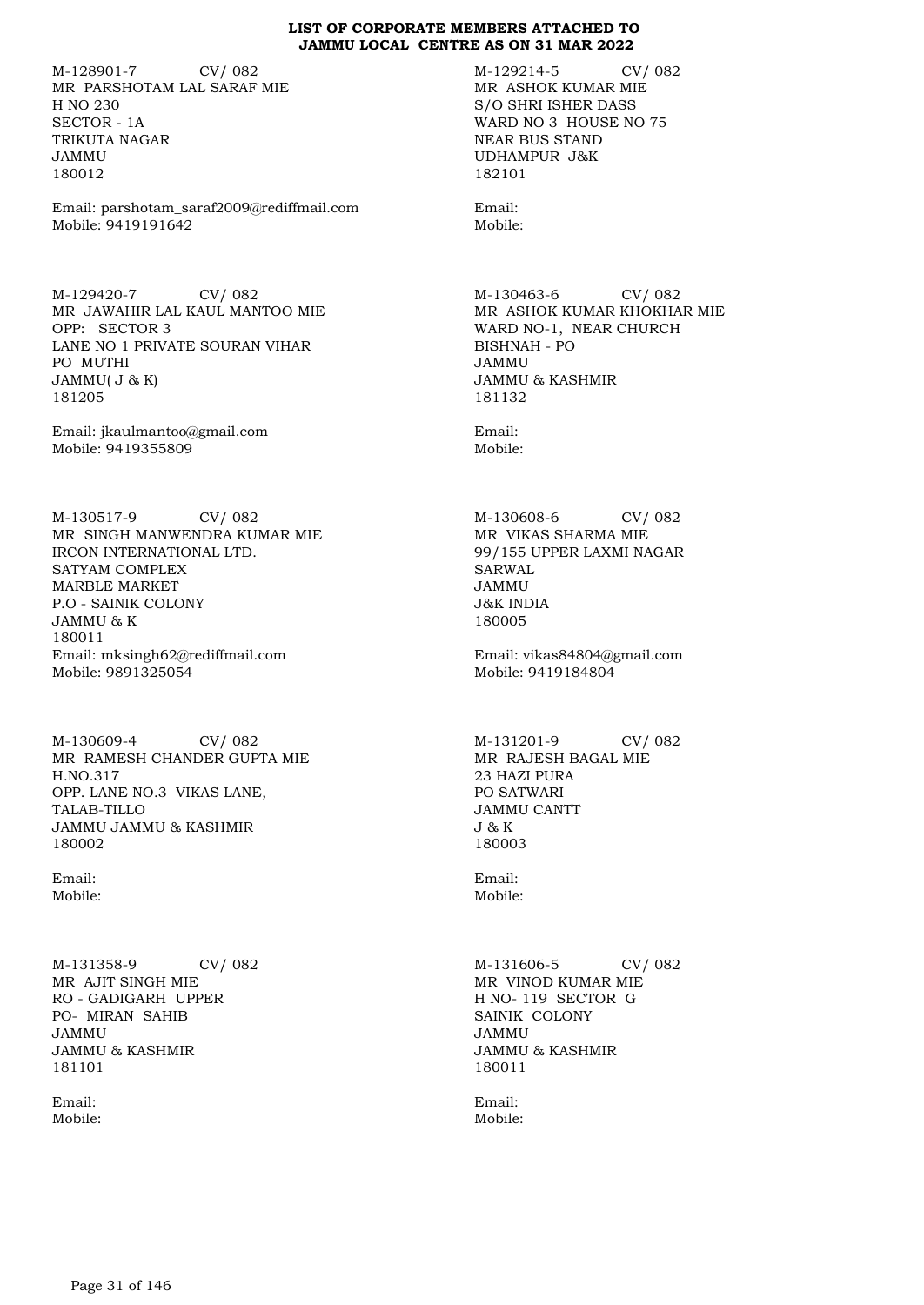M-131661-8 CV/ 082 MR SURESH KUMAR MIE H NO - 4 LANE NO- 5 SURYA VIHAR BOHRI TALAB TILLU JAMMU J AND K 180002

Email: Mobile: 9419133451

M-131998-6 CV/ 082 MR AJAY KUMAR RAJU MIE H NO- 162 ASHIANA WARD NO - 5 RAMNAGAR CHOWK UDHAMPUR J&K 182101

Email: ajayrdh@rediff.com Mobile:

M-133617-1 CV/ 082 MR GOPAL SHARMA MIE R/O PATEL NAGAR NEAR RMC SCHOOL KATHUA JAMMU & KASHMIR 184104

Email: Mobile: 9419150309

M-133874-3 CV/ 082 MR MANOJ KUMAR KOHLI MIE H NO - 46 NEELEM COLONY TOP H CHOWK JAMMU TAWI 181121

Email: Mobile: 9419663909

M-134943-5 CV/ 082 MR SANJAY CHOPRA MIE HOUSE NO. 60 SECTOR 4 TRIKUT NAGAR JAMMU JAMMU & KASHMIR 180012

Email: sanjaychopra64@yahoo.com Mobile: 9419142518

M-131662-6 CV/ 082 MR SUNIL SETH MIE HOUSE NO 625, SECTOR 4 CHANNI HIMMAT JAMMU JAMMU & KASHMIR 180015

Email: sunilsethlovely@gmail.com Mobile: 09419112499

M-132972-8 CV/ 082 MR PREM NATH MIE 53 NITCO CLANE EXTN TALAB TILLO JAMMU JAMMU J & K 180002

Email: premguptaprem@gmail.com Mobile: 9419191523

M-133825-5 CV/ 082 MR NARESH GUPTA MIE H NO - 99/3 TRIKUTA NAGAR JAMMU 180012

Email: col.naresh@gmail.com Mobile: 9419111055

M-134107-8 CV/ 082 MR TARSAM RAJ SHARMA MIE H NO 55/A SECTOR A SUBASH NAGAR JAMMU & KASHMIR 180001

Email: trsharma\_1970@rediffmail.com Mobile:

M-135047-6 CV/ 082 MR ANIL KUMAR DATTA MIE HOUSE NO. 490 SECTOR -3 CHANNI HIMMAT JAMMU JAMMU & KASHMOR 180015 Email: anildatta2584@yahoo.co.in Mobile: 9419102840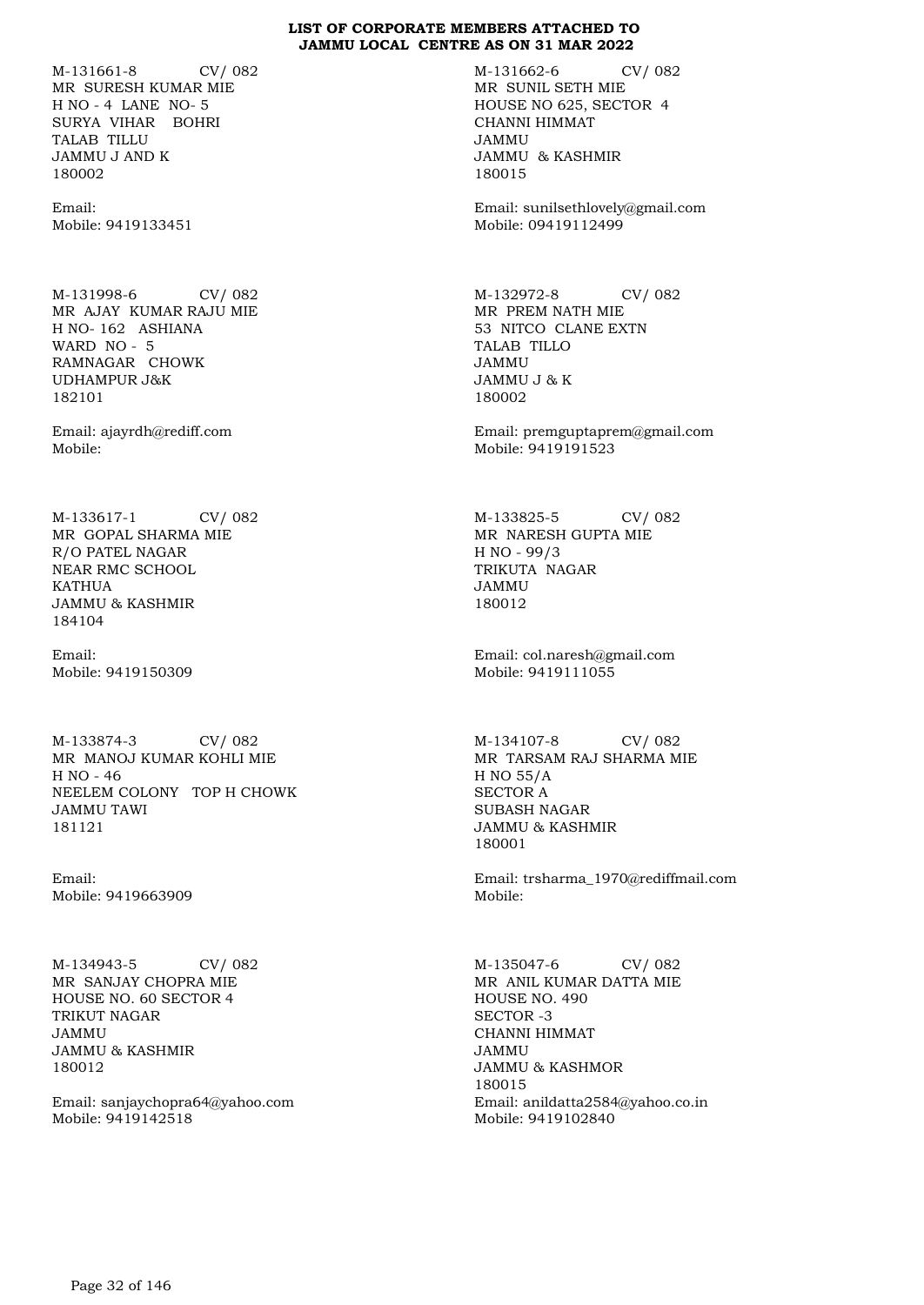M-135118-9 CV/ 082 MR SIDHARATH ZUTSHI MIE 15 MOHINDER NAGAR JAMMU JAMMU & KASHMIR 180001

Email: sidharath@email.com Mobile: 9419181236

M-135541-9 CV/ 082 MR SURESH KUMAR MIE WARD NO. 7 MAITRA RAMBAN TEHSIL & DIST - RAMBAN J & K 182144

Email: Mobile: 9419167415

M-136533-3 CV/ 082 MR SURESH BHARTI MIE 27 HSG COLONY PHASE II UDHAMPUR TEHSIL - UDHAMPUR JAMMU & KASHMIR 182101

Email: aen.barala.krcl@gmail.com Mobile: 7006118717

M-136693-3 CV/ 082 MR SUBASH CHANDER SHARMA MIE H NO - 104 SECTOR - 3 VIKAS NAGAR SARWAL JAMMU JAMMU & KASHMIR 180005 Email: Mobile: 9419198300

M-137207-0 CV/ 082 MR RAJ KUMAR CHALOTRA MIE H NO 91 SECTOR E SAINIK COLONY JAMMU TAWI J & K 180011

Email: Mobile: 9419106696 M-135270-3 CV/ 082 MR PARVEEN KUMAR GUPTA MIE H NO - 105 P SECTOR - 7 TRIKUTA NAGAR JAMMU TAWI JAMMU & KASHMIR 180012

Email: Mobile: 9419143247

M-136258-5 CV/ 082 MR RAJEEV GHAI MIE HOUSE NO. 101 P SECTOR 5 TRIKUTA NAGAR JAMMU TAWI JAMMU & KASHMIR 180012 Email: Mobile: 9419181354

M-136608-9 CV/ 082 MR AVTAR KRISHAN BHARDWAJ MIE H NO 297 COLONEL COLONY TALAB TILLO BOHRI JAMMI TAWI J & K 180002 Email: Mobile: 9419661550

M-136746-8 CV/ 082 MR RAVINDER SINGH MIE H NO. 33 SECTOR - G SAINIK COLONY JAMMU TAWI JAMMU & KASHMIR 180015 Email: ravinderstrali@gmail.com Mobile: 9419134698

M-137389-1 CV/ 082 MR ARUN GUPTA MIE WARD NO. 6 HOUSE NO. 214 KARAN NAGAR UDHAMPUR TEHSIL - UDHAMPUR DIST - UDHAMPUR JAMMU & KASHMIR 182101 Email: Mobile: 9419160239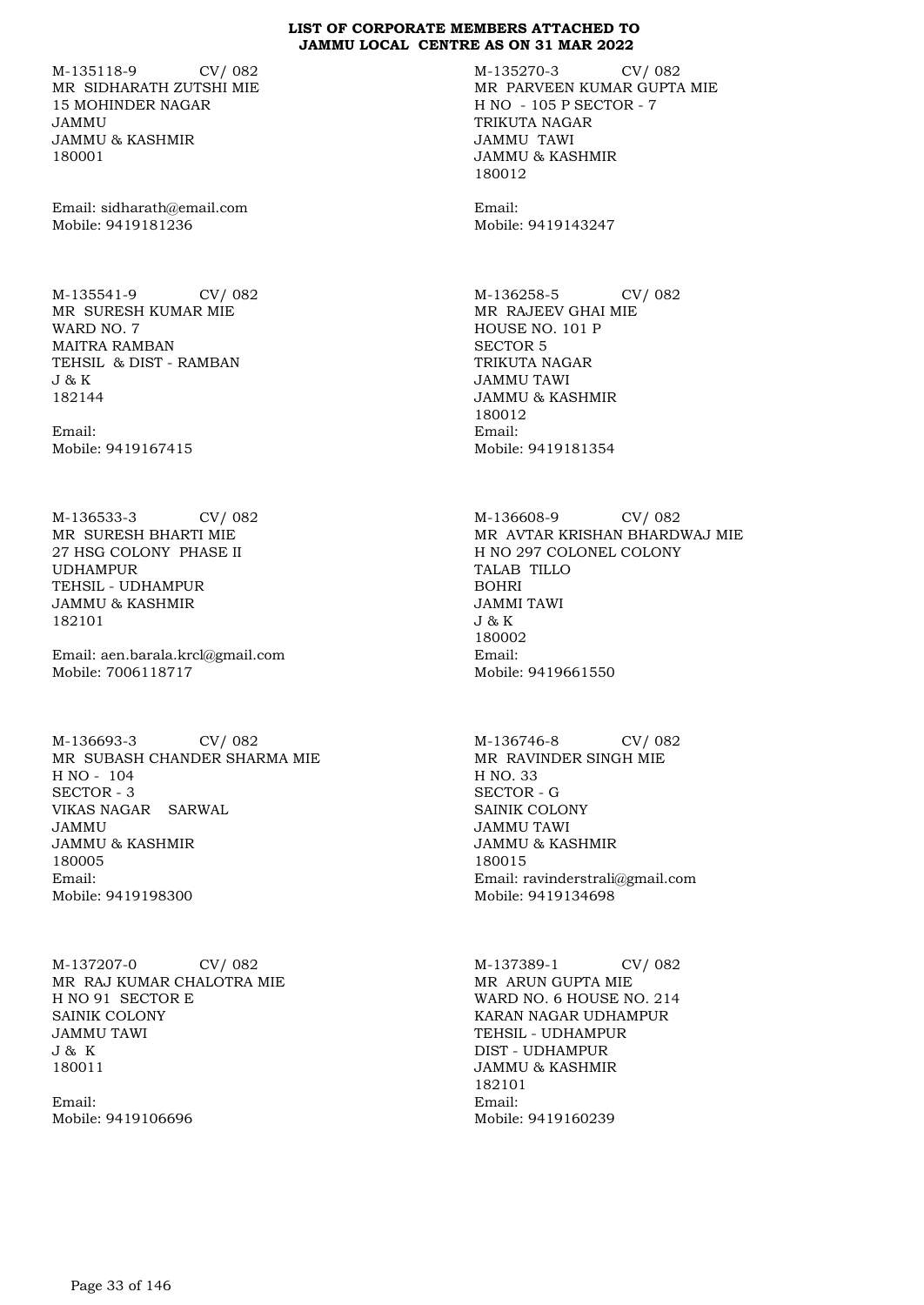M-137694-7 CV/ 082 MR RAKESH GUPTA MIE H NO 50/B SECTOR A SUBASH NAGAR JAMMU TAWI J & K 180001

Email: Mobile: 9419189600

M-138103-7 CV/ 082 MR ATTAULLAH NAZ MIE H NO 1206 HIDAYAT MANZIL NEAR CITY HOSPITAL MECCA HILLS BHATINDI JAMMU 181152 Email: Mobile: 9419168052

M-138130-4 CV/ 082 MS LALITA DHAR MIE C/O DR RAVI NEHRU 3/C OM NAGAR UDAYWALLA BOHRI JAMMU 180001 Email: lalitranehru@yahoo.com Mobile: 9469211380

M-138261-0 CV/ 082 MR BALJIT SINGH JAMWAL MIE H NO 618 PO PALOURA SUBASH NAGAR EXT II JAMMU (TAWI) J & K) 181121 Email: bsjamwal2553@gmail.com Mobile: 9419209130

M-138665-9 CV/ 082 MR NAZIR HUSSAIN MALIK MIE STAFF QUARTER A 2 GOVT POLYTECHNIC COLLEGE BOYS BIKRAM CHOWK JAMMU J & K 180004 Email: nhmalikgpj@yahoo.in Mobile: 9419110568

M-137917-2 CV/ 082 MR SEWA RAM MIE H.NO 69-A WARD NO 5 R. S. PURA TOWN DIST JAMMU J & K 181102

Email: Mobile: 9419266919

M-138129-0 CV/ 082 MR ANIL KUMAR MIE 60 UPPER LAXMI NAGAR SARWAL JAMMU JAMMU AND KASHMIR 180005

Email: Mobile: 9419284165

M-138260-2 CV/ 082 MR MAHESH KUMAR MIE 462 SECTOR 5 CHANNI HIMMET JAMMU JAMMU & KASHMIR 180015 Email: Mobile: 9419907763

M-138536-9 CV/ 082 MR SUDESH KUMAR MIE BEHIND D C OFFICE SHIVA NAGAR KATHUA JAMMU & KASHMIR 184104

Email: Mobile: 9419245615

M-139165-2 CV/ 082 MR NARINDER KUMAR ROHMETRA MIE # 250-1A TRIKUTA NAGAR JAMMU JAMMU & KASHMIR 180012

Email: narinderrohmetra@yahoo.in Mobile: 9419196946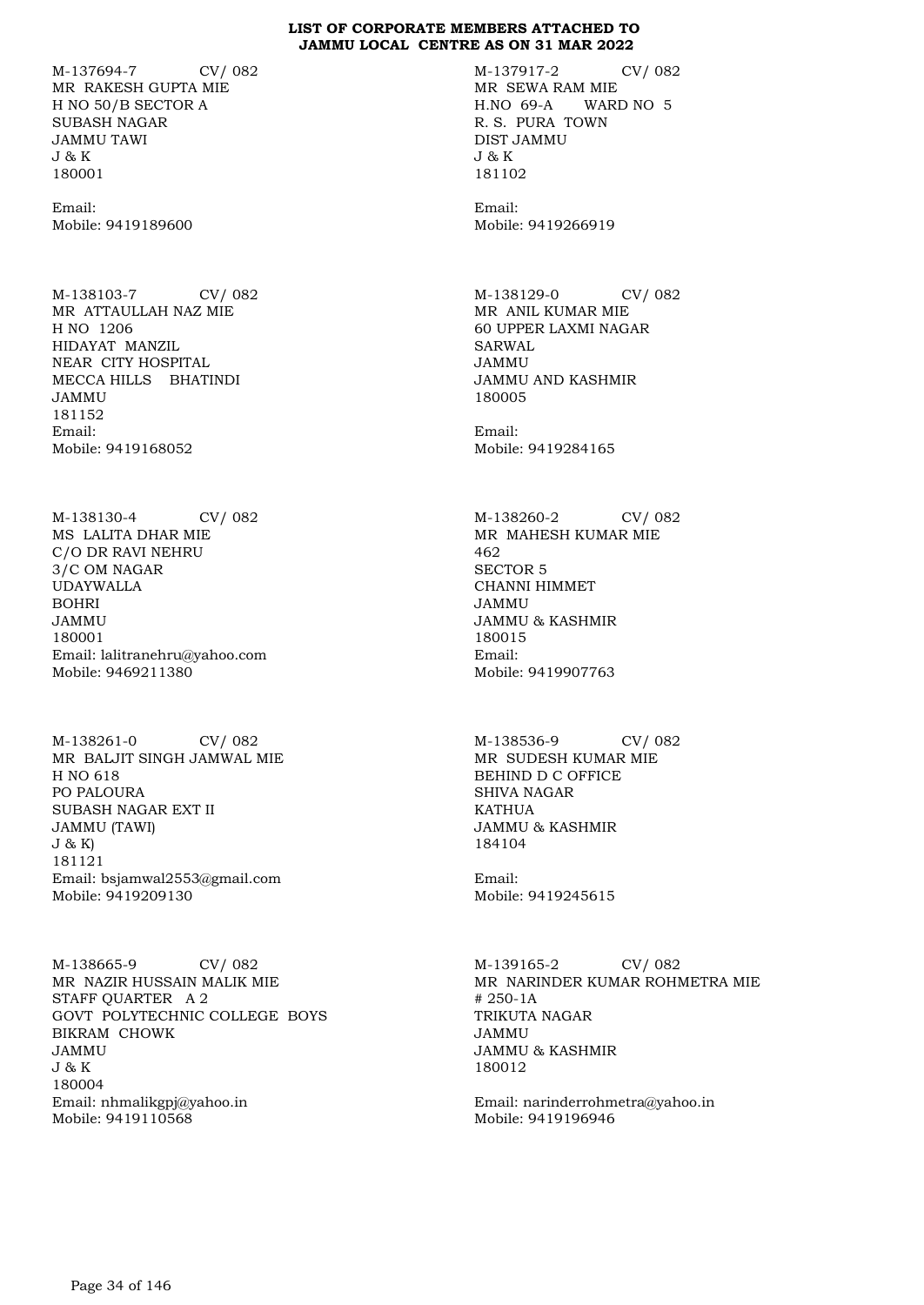M-139166-0 CV/ 082 MR DEVI CHARAN PURI MIE H NO 99/1-A CHANNI HIMMAT JAMMU TAWI JAMMU & KASHMIR 180015

Email: dcpuri15@gmail.com Mobile: 9419102631

M-139178-4 CV/ 082 MR SUDHIR KUMAR GUPTA MIE C/O K R GUPTA 33 SECTOR 1 EXTN TRIKUTA NAGAR JAMMU 180001

Email: sksudhir88@yahoo.co.in Mobile: 9888847140

M-139838-5 CV/ 082 MR BHARAT KAUL MIE H NO - 49 SHOPPING CENTRE BAKSHI NAGAR JAMMU JAMMU & KASHMIR 180001

Email: kaulbharat2001@gmail.com Mobile: 9419146768

M-140165-8 CV/ 082 MR ASHOK KUMAR KAUL MIE C/O DR SUSHIL RAZDAN 7 BAGWATI NAGAR JAMMU JAMMU & KASHMIR 180001

Email: ashok\_kaulii@yahoo.com Mobile: 9419129567

M-140541-6 CV/ 082 MR SANJEEV SINGH JAMWAL MIE LANE NO 7 GURHA BANTALAB JAMMU JAMMU & KASHMIR 181123

Email: Mobile: 9419191915 M-139167-9 CV/ 082 MR JAI GOPAL MIE 83 VIKAS LANE NO 3 TALABTILLO JAMMU JAMMU & KASHMIR 180002

Email: Mobile: 9419143114

M-139382-5 CV/ 082 MR KULDEEP KUMAR MIE 156/2 CHANNI HIMMAT JAMMU JAMMU & KASHMIR 180015

Email: kuldipkh19@rediff.com Mobile: 9419361133

M-139843-6 CV/ 082 MR RAJESH KUMAR GANDOTRA MIE 19 POST OFFICE ROAD NEAR DEWAN TEMPLE JAMMU JAMMU & KASHMIR 180001

Email: Mobile: 9419143331

M-140540-8 CV/ 082 MR GURCHARAN SINGH MIE HOUSE NO. 27 NEW REHARI JAMMU JAMMU & KASHMIR 180005

Email: guchha\_12@yahoo.co.in Mobile: 9419187264

M-141488-1 CV/ 082 MR B L KAUL MIE C-2 POCKET-5 SECTOR-2 HOUSING BOARD FLATS CHANNI HIMMAT COLONY JAMMU JAMMU & KASHMIR 180015 Email: Mobile: 9419149217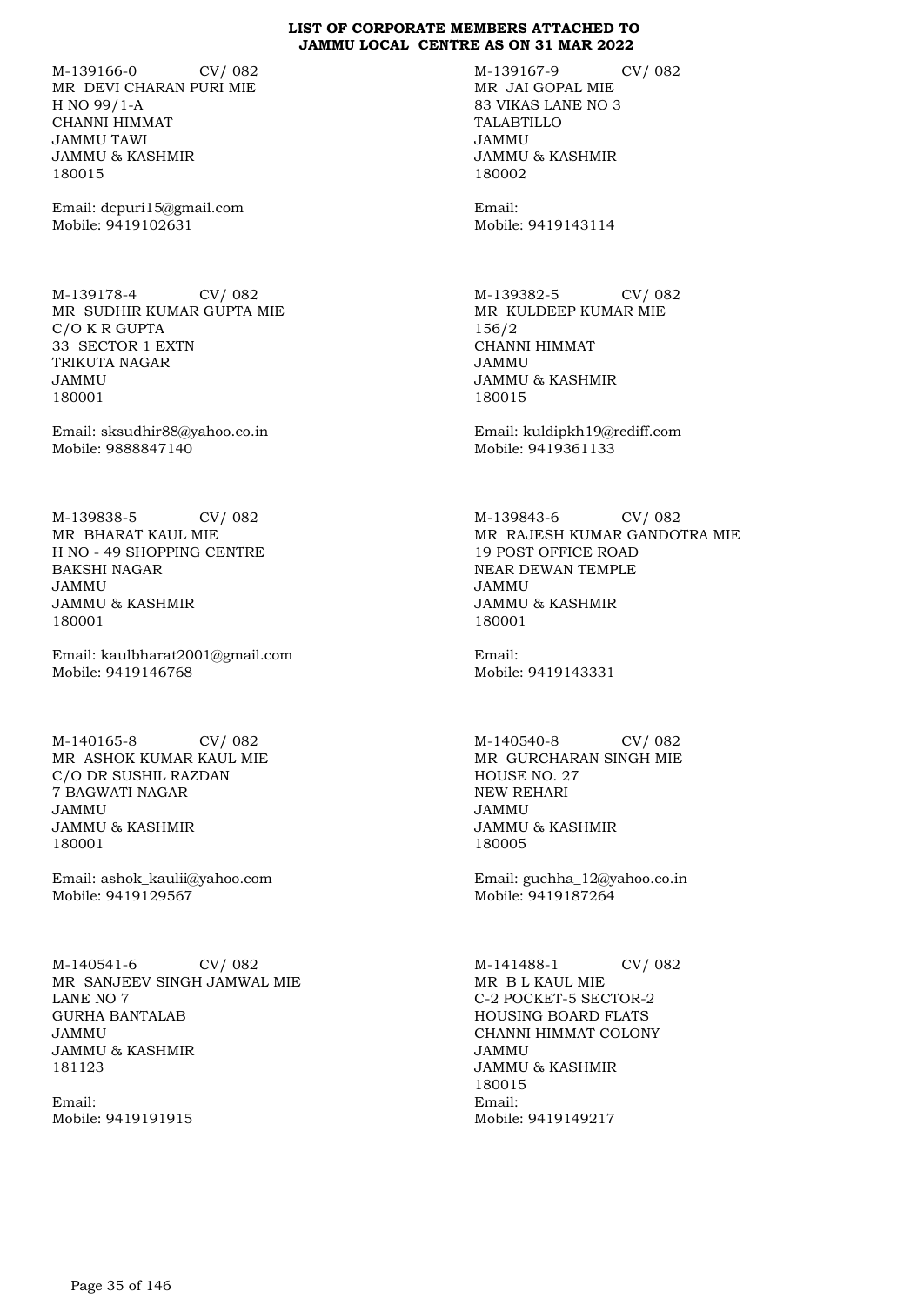M-142266-3 CV/ 082 MR ANIL KUMAR RAINA MIE HOUSE NO 59 SEC 1 AMIT NAGAR MUTHI JAMMU JAMMU & KASHMIR 181205 Email: bubabaya2006@yahoo.co.in Mobile: 9419186024

M-142788-6 CV/ 082 MR RAJESH KUMAR MIE HOUSE NO 524 SECTOR NO 4 CHANNI HIMMET JAMMU & KASHMIR 180015

Email: rsumbriq64@gmail.com Mobile: 9419187824

M-143069-0 CV/ 082 MR SUKHBIR SINGH MIE S/O SHRI S SEHAJ SINGH R/O RLY LINE TALLI MORG PO MIRAN SAHIB JAMMU J & K 181101 Email: Mobile: 09419142479

M-144073-4 CV/ 082 MR VIMAL RAZDAN MIE NO 565 / 4 CHANNI HIMMAT JAMMU JAMMU & KASHMIR 180015

Email: Mobile: 9419149053

M-144443-8 CV/ 082 MR HARBANS SINGH MIE LANE NO 54, H NO 9 GREATER KAILASH KALU CHAK JAMMU TAWI JAMMU & KASHMIR 180010 Email: Mobile: 9419131043

M-142299-5 CV/ 082 MR SUMIL GOYAL MIE HOUSE NO 107 SECTOR - D SAINIK COLONY JAMMU TAWI JAMMU JAMMU & KASHMIR 180011 Email: goyal.sumil@gmail.com Mobile: 9469213095

M-143001-1 CV/ 082 MR CHANDER KANT SUNDHAN MIE HOUSE NO 343 SECTOR C SAINIK COLONY JAMMU J & K 180011 Email: chandrekantsudan@gmail.com Mobile: 09419181307

M-143295-2 CV/ 082 MR BISHAN DATT MIE HOUSE NO 150 SECTOR 7 CHANNI HIMAT COLONY JAMMU JAMMU & KASHMIR 180015 Email: Mobile: 9419137650

M-144277-5 CV/ 082 MR NARINDER SINGH CHIB MIE HOUSE NO F-13 GURA MORE BAKSHI NAGAR JAMMU JAMMU & KASHMIR 180001 Email: Mobile: 9797339057

M-144444-6 CV/ 082 MR VINOD KUMAR MIE L NO 5 EXTENSION OPP LITTLE FLOWERS H S SCHOOL GREATER KAILASH JAMMU JAMMU & KASHMIR 181010 Email: Mobile: 9419126887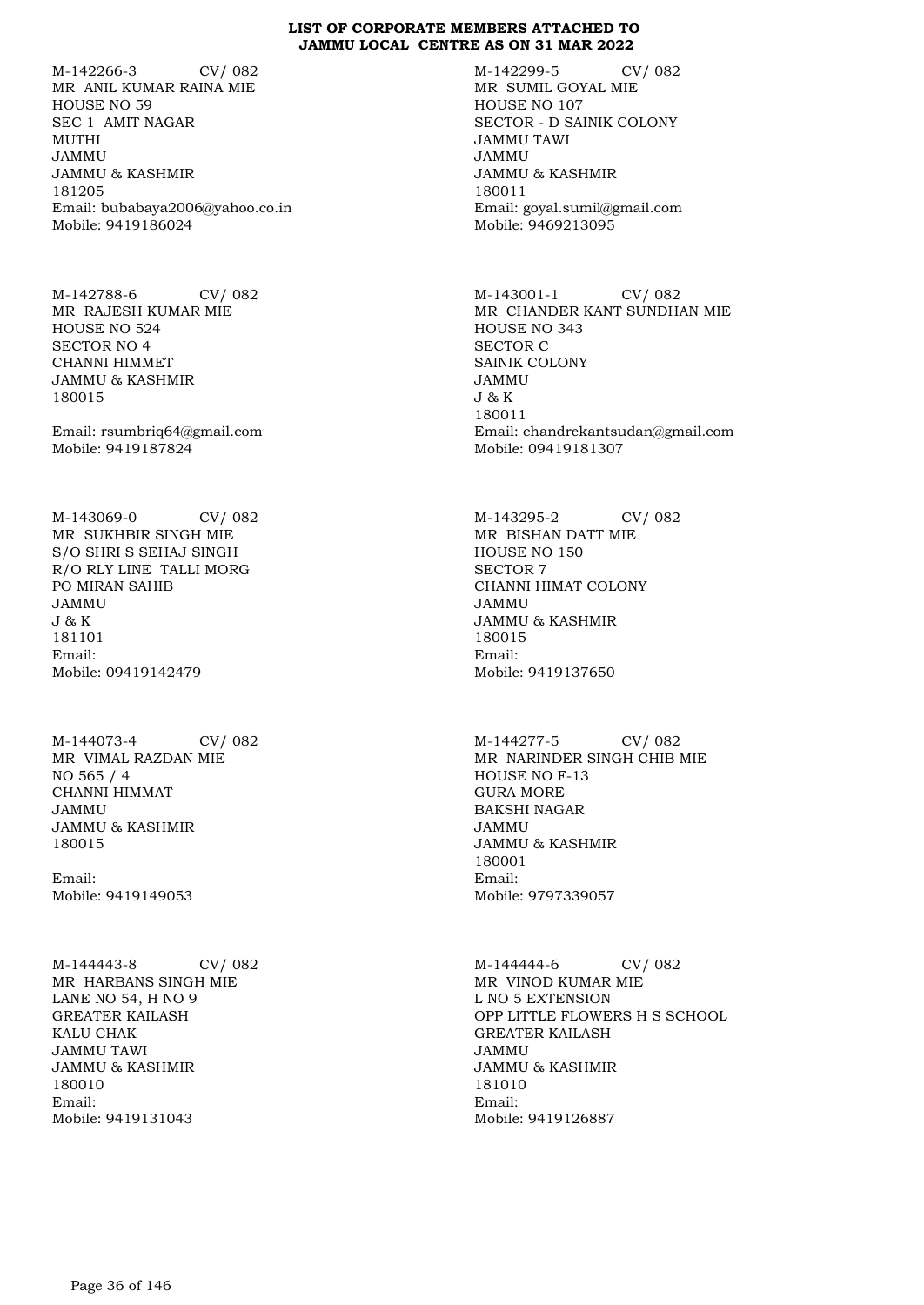M-144445-4 CV/ 082 MR ANIL SHARMA MIE HOUSE NO 190 SEC C SAINIK COLONY JAMMU & KASHMIR 180011

Email: Mobile: 9419194778

M-144532-9 CV/ 082 MR VIJAY KUMAR MIE NO 4 C/C GANDHINAGAR NEAR AQUAF MARKET JAMMU JAMMU & KASHMIR 180004 Email: vjkumar708@gmail.com Mobile:

M-144792-5 CV/ 082 MR SANJEEV KUMAR JANDIAL MIE C/O JANDIAL MEDICO NEAR DENTAL HOSPITAL AMPHALLA JAMMU TAWI TEH & DIST JAMMU JAMMU & KASHMIR 180005 Email: Mobile: 9906019492

M-146090-5 CV/ 082 MR MANJEET SINGH MIE H NO 45 SECTOR G SAINIK COLONY JAMMU J & K 180001

Email: manjeetsingh@gvrinfra.com Mobile: 9858073886

M-146773-5 CV/ 082 MR KULDIP RAJ SHARMA MIE HOUSE NO 24, SECTOR - A BHARAT NAGAR TALAB TILLO JAMMU JAMMU & KASHMIR 180002 Email: krbhardwaj55@gmail.com Mobile: 9419227624

M-144520-5 CV/ 082 MR BHAVESH KUMAR MIE NO 4 C/C GANDHI NAGAR NEAR AQUAF MARKET JAMMU JAMMU & KASHMIR 180004 Email: bhaveshkumar71@gmail.com Mobile: 9797425705

M-144533-7 CV/ 082 MR HITESH KHULLAR MIE HOUSE NO 66 MOHINDER NAGAR CANAL ROAD JAMMU JAMMU & KASHMIR 180001 Email: hiteshkhullar@gmail.com Mobile: 9797424588

M-145937-0 CV/ 082 MR VARINDER SINGH MIE HOUSE NO 60 D BLOCK LANE NO 5 SHIV NAGAR BEHIND A G OFFICE JAMMU J & K 180005 Email: varinder\_47@indiatimes.com Mobile: 9419132039

M-146651-2 CV/ 082 MR KANNAW SHRIVATSA MIE C/O DR S P SHRIVATSA H NO 47, SECTOR 5 ROOPNAGAR HSG COLONY JAMMU JAMMU & KASHMIR 180013 Email: kannaws@gmail.com Mobile: 9858046013

M-146790-5 CV/ 082 MR RAJESH KUMAR GUPTA MIE H NO 455 SECTOR 3 CHANNI HIMMAT JAMMU JAMMU & KASHMIR 180015

Email: guptarajesh@gmail.com Mobile: 9419134044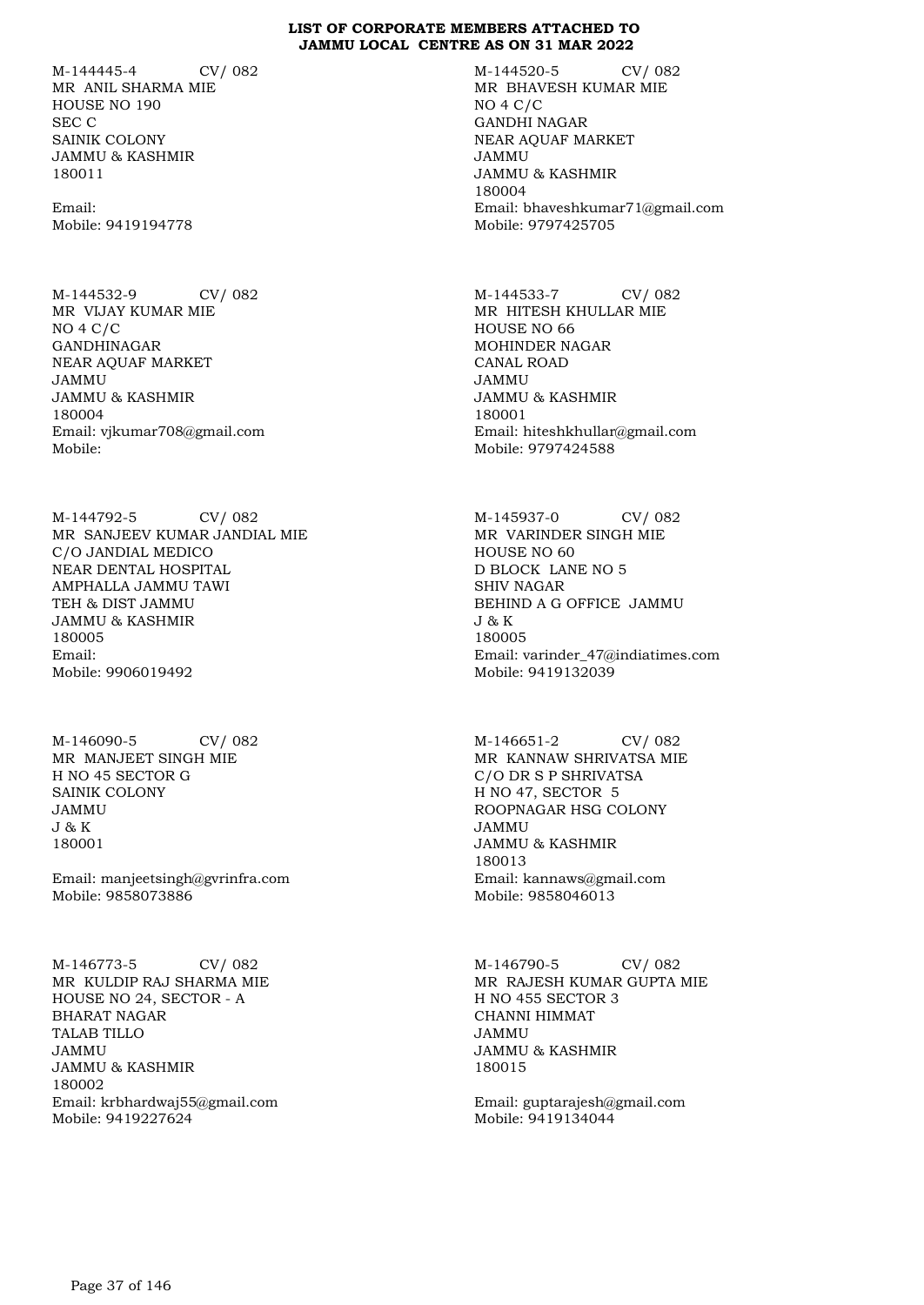M-146815-9 CV/ 082 MR SANJAY KUMAR BADHAN MIE H NO 9 LOWER LAXMI NAGAR SARWAL JAMMU JAMMU J & K 180005

Email: sanjaybadhon@gmail.com Mobile: 09419126581

M-147671-2 CV/ 082 MR RAJESH GUPTA MIE HOUSE NO 82 SECTOR 6 OPP MINI MARKET TRIKUTA NAGAR JAMMU JAMMU & KASHMIR 180012 Email: rajesh2470271@rediffmail.com Mobile: 9419797530

M-147991-6 CV/ 082 MR RANJEEV SAWHNEY MIE H NO 69 PIR MITHA JAMMU TAWAI JAMMU & KASHMIR 180001

Email: ranjeevsawhney@gmail.com Mobile: 9419143352

M-148248-8 CV/ 082 MR RAVINDER VERMA MIE HOME H NO 58-P, SECTOR-7 TRIKUTA NAGAR JAMMU JAMMU & KASHMIR 180020 Email: ravi110867@gmail.com Mobile: 9419187903

M-148740-4 CV/ 082 MR AJAY KUMAR GUPTA MIE HOUSE NO 49 SECTOR 3 TRIKUTA NAGAR JAMMU JAMMU & KASHMIR 180020 Email: anu\_ajaygupta@rediffmail.com Mobile: 9419188944

M-146999-6 CV/ 082 MR KULDEEP KUMAR GUPTA MIE HOUSE NO 182 SECTOR- C SAINIK COLONY JAMMU JAMMU 180011 Email: kkgupta182@gmail.com Mobile:

M-147672-0 CV/ 082 MR VINEY GUPTA MIE 22 B SECTOR 9 EXT TRIKUTA NAGAR JAMMU JAMMU & KASHMIR 180012 Email: vineygupta21@gmail.com Mobile: 9419193049

M-148110-4 CV/ 082 MR GHULAM MOHD BATT MIE NR MECKKAH MASJID CENTRAL CHOWK BHATI NDI JAMMU JAMMU & KASHMIR 181152 Email: gmbattce@gmail.com Mobile: 9906611081

M-148546-0 CV/ 082 MR SANJEEV SHARMA MIE H NO 159 MOHALLA UPPER LUXMI NAGAR NEW PLOT JAMMU JAMMU & KASHMIR 180005 Email: Mobile: 9419104557

M-148741-2 CV/ 082 MR VIJAY KUMAR MIE HOUSE NO 12 A LANE NO 27 A 2 TAWI VIHAR SIDHRA JAMMU JAMMU & KASHMIR 180019 Email: Mobile: 9419157989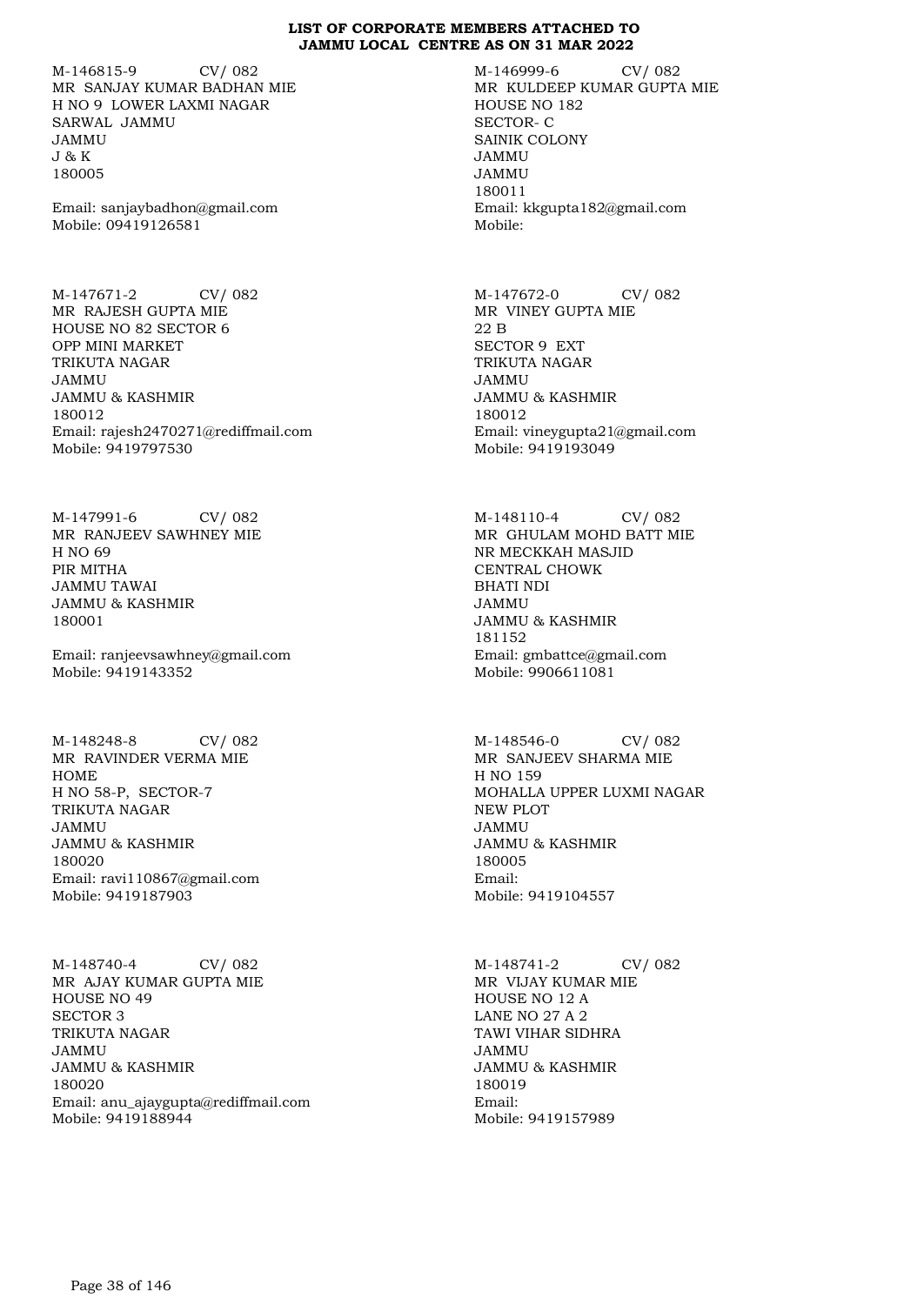M-148750-1 CV/ 082 MR KULJIT SINGH MIE HOUSE NO 157 SECTOR 6 CHANNI HIMMAT JAMMU JAMMU & KASHMIR 180015 Email: kuljit63singh@gmail.com Mobile: 9419195600

M-149487-7 CV/ 082 MR JAI GOPAL MENGI MIE HO NO 517 SECTOR 7 CHANNI HIMMAT JAMMU JAMMU & KASHMIR 180015 Email: jaigopalmengi@yahoo.com Mobile: 9419184712

M-151772-9 CV/ 082 MR MOHD PERVEZ MIE VILL JANYAR TEH HAVELLI DIST POONCH JAMMU & KASHMIR 185101

Email: pwonowshera@gmail.com Mobile: 9419136296

M-152675-2 CV/ 082 MR MOHD ARAF MIE R/O CHHAJLA RAMKUND TEHSIL MENDHAR DISTT POONCH JAMMU & KASHMIR 185211

Email: mohd\_arif9@rediffmail.com Mobile: 9419147233

M-153436-4 CV/ 082 MR YOGESH BHASIN SUBASH BHASIN MIE H NO 54-A KARAN NAGAR EXTENSION JAMMU TAWI JAMMU & KASHMIR 180001

Email: yogesh.bhasin@rediffmail.com Mobile: 8826991400

M-149006-5 CV/ 082 MR MOHD AFTAB AHMAD MIE IRCON INTER NATIONAL LTD SATYAM RESORT COMPLEX MARBLE MARKET EXTENSION TRIKUTA NAGAR SAINIK COLONY JAMMU JAMMU & KASHMIR 180010 Email: aftabahmad86@gmail.com Mobile: 9596758577

M-149496-6 CV/ 082 MR SURINDER KUMAR GUPTA MIE H NO 155 MOHALLA DALPATIAN JAMMU TAWI JAMMU & KASHMIR 180001

Email: Mobile: 9906319799

M-152113-0 CV/ 082 MR SURESH KUMAR MIE HOUSE NO 36 SECTOR NO 6 CHANNI HIMMAT HOUSING COLONY JAMMU TAWI JAMMU & KASHMIR 180015

Email: sureshkhayuria4077@gmail.com Mobile: 9419146407

M-152783-5 CV/ 082 MR AUTAR KRISHAN KOUL MIE HOUSE NO 107 SECTOR 1 INDRA VIHAR POST JANIPURA JAMMU JAMMU & KASHMIR 180007 Email: autarkoul1@gmail.com Mobile: 9419229824

M-153875-0 CV/ 082 MR RATTAN LAL MIE HOUSE NO 277 SECTOR 6 STREET NO 14 GURU NANAK NAGAR JAMMU JAMMU & KASHMIR 180004 Email: rattan\_rajput1961@yahoo.com Mobile: 9419146529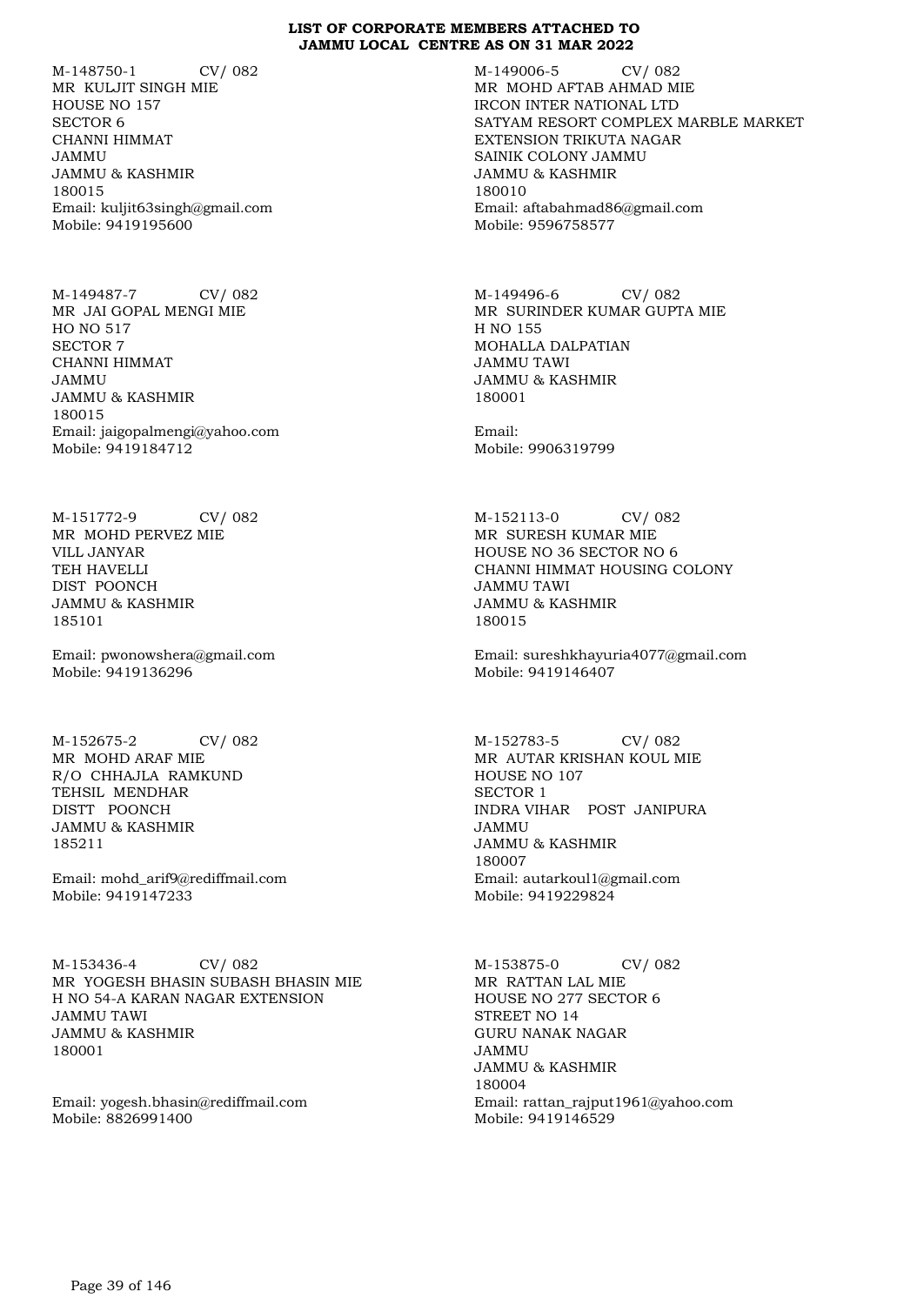M-154912-4 CV/ 082 MR BANSI LAL SHARMA MIE H NO 119 SECTOR 7 VIKAS NAGAR PATOLI MANGOTRIAN JANI PURA JAMMU JAMMU AND KASHMIR 180007 Email: bansilalsharma.1@gmail.com Mobile: 9419147557

M-155773-9 CV/ 082 MR SHAKTI KUMAR MIE HOUSE NO 58 SECTOR NO 2 CHANNI HIMMAT HSG COLONY JAMMU TAWI JAMMU AND KASHMIR 180015 Email: shaktisharma946@gmail.com Mobile: 9419183761

M-156411-5 CV/ 082 MR SUKHVINDER SINGH MIE PLOT NO 172 BAKSHI NAGAR JAMMU JAMMU AND KASHMIR 180001

Email: sukhvinder\_kpr@yahoo.co.in Mobile: 9419134671

M-157004-2 CV/ 082 MR SANDEEP SHARMA MIE HOUSE NO 203 WARD NO 11 SHIV NAGAR UDHAMPUR JAMMU & KASHMIR 182101 Email: sandy9780@gmail.com Mobile: 9469644420

M-157799-3 CV/ 082 MR AJAY KAPAHI MIE HOUSE NO 530A GANDHI NAGAR JAMMU TAWI JAMMU & KASHMIR 180004

Email: ajaykapahi2@yahoo.co.in Mobile: 9419187311

M-155644-9 CV/ 082 MR YUDHVEER SINGH SUDAN MIE R/O VILLAGE - DEI CHAK POST BHADRORE TEH & DIST JAMMU JAMMU AND KASHMIR 180002

Email: sky\_line\_2009@yahoo.com Mobile: 9419192888

M-156327-5 CV/ 082 MR CHOUDHARY SUSHIL KUMAR MIE H NO 175-B SAINIK COLONY JAMMU JAMMU AND KASHMIR 180011

Email: sush.sushil.ss@gmail.com Mobile: 7588682573

M-156625-8 CV/ 082 MR SUDARSHAN KUMAR SAWHNEY MIE HOUSE NO 15 SECTOR 5 CHANNI HIMMAT JAMMU JAMMU & KASHMIR 180015 Email: sudershan\_sawhney@yahoo.co.in Mobile: 9419184763

M-157796-9 CV/ 082 MR ABDUL RAZAQ KHAN MIE 40 B / C GANDHI NAGAR NEAR AUQAF MARKET JAMMU JAMMU - TAWI JAMMU & KASHMIR 180004 Email: arkhansss@gmail.com Mobile: 9858067081

M-158566-5 CV/ 082 MR J P SARAF MIE HOUSE NO 14 SECTOR 4 EXTENSION TRIKUTA NAGAR JAMMU JAMMU & KASHMIR 180020 Email: saraf.joginder@rediff.com Mobile: 9419131957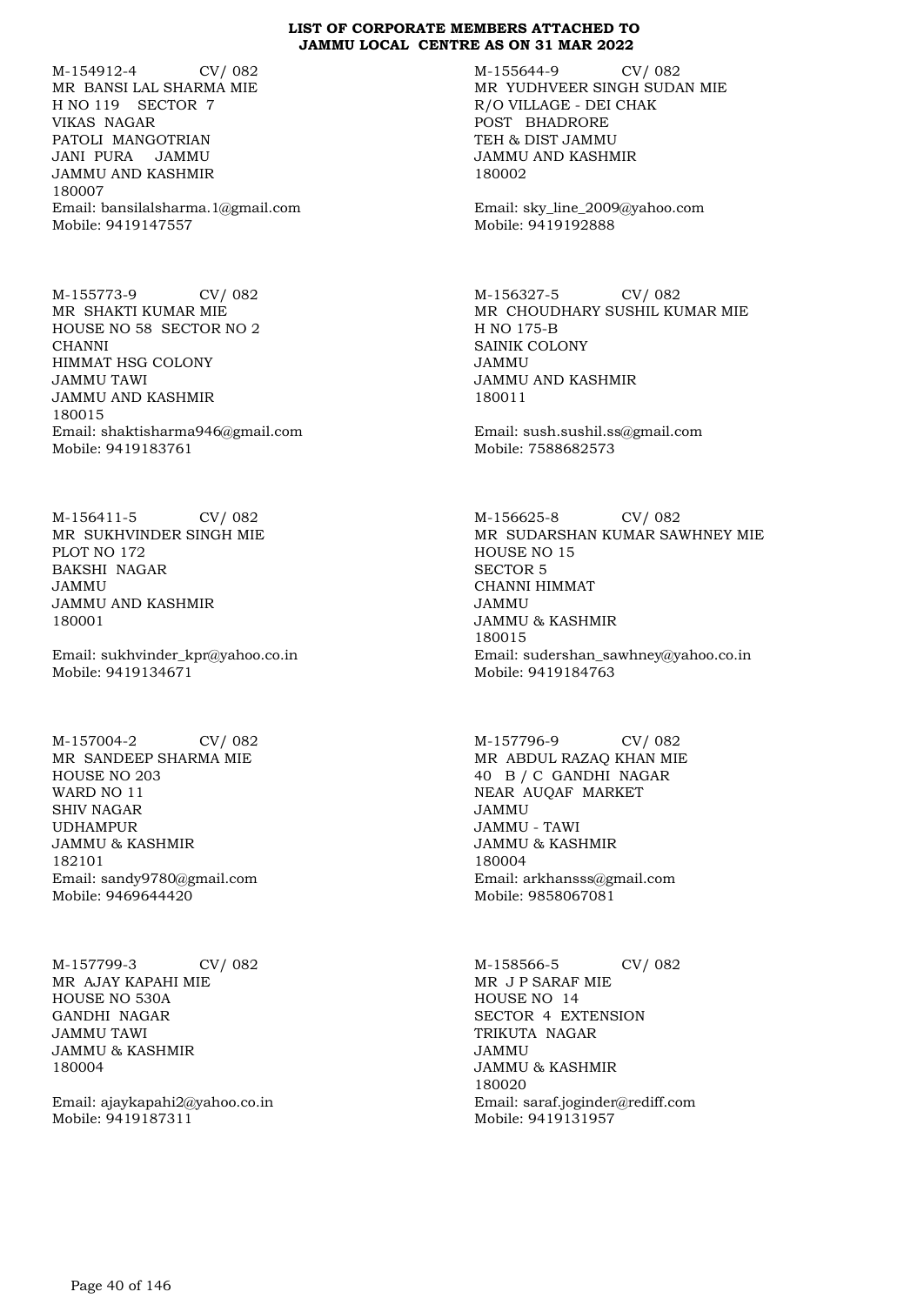M-158747-6 CV/ 082 MR PRADEEP MENGI MIE LANE NO 55 GREATER KAILASH KAGUCHAK JAMMU JAMMU & KASHMIR 180010 Email: pradeep.mengi@gmail.com Mobile: 9070877777

M-159877-5 CV/ 082 MR GANSHYAM SINGH JAMWAL MIE VILL & PO RAHYA TEH VIJAYPUR DIST SAMBA J & K 181143

Email: Mobile:

M-161824-5 CV/ 082 MR SALVANT RAJ MIE CIVIL ENGINEERING DEPARTMENT GOVT. COLLEGE OF ENGINEERING AND TECH CHAK BHALWAL JAMMU 181122

Email: salvant.raj@rediffmail.com Mobile: 9419221673

M-162776-1 CV/ 082 MR RAVINDER SINGH SASON MIE HOUSE NO. 402 SECTOR E SAINIK COLONY JAMMU TAWI JAMMU & KASHMIR 180011

Email: ravinder\_sasan2002@yahoo.co.in Mobile: 9818509322

M-164261-2 CV/ 082 MR JATINDER KUMAR MIE H NO 3 LANE NO 24 TAWI VIHAR SIDHRA COLONY JAMMU JAMMU AND KASHMIR 180019 Email: jatinder3747@gmail.com Mobile: 9419161437

M-159799-4 CV/ 082 MR SUKHDEEP SINGH MIE HOUSE NO.73, SECTOR-7 STREET-3 NANAK NAGAR JAMMU JAMMU & KASHMIR 180004 Email: sukhdeep77@yahoo.com Mobile: 9419236731

M-161514-3 CV/ 082 MR SHIBAN LAL KHAR MIE MUNSHI CHACK TALLAB TILLO CAMP ROAD JAMMU JAMMU & KASHMIR 180002 Email: shibanlalkhar@gmail.com Mobile: 9419189138

M-162525-4 CV/ 082 MR VIRINDER RAINA MIE HOUSE NO 11 GREEN ENCLAVE WAZIR LANE OPPOSITE BSF HQ AKHNOOR ROAD PATTA PALOURA JAMMU JAMMU & KASHMIR 180002 Email: virinderraina@gmail.com Mobile: 9419184136

M-162927-6 CV/ 082 MR NARINDER KUMAR MIE HOUSE NO 801-F SECTOR NO-5 NANAK NAGAR JAMMU JAMMU & KASHMIR 180004 Email: narinder931@rediffmail.com Mobile: 9419194825

M-164612-5 CV/ 082 MR KHALID TANVEER MIE H NO 439 WARD 8 DOGRA HALL JAMMU JAMMU AND KASHMIR 180001 Email: khalidtanveer191@gmail.com Mobile: 9419170495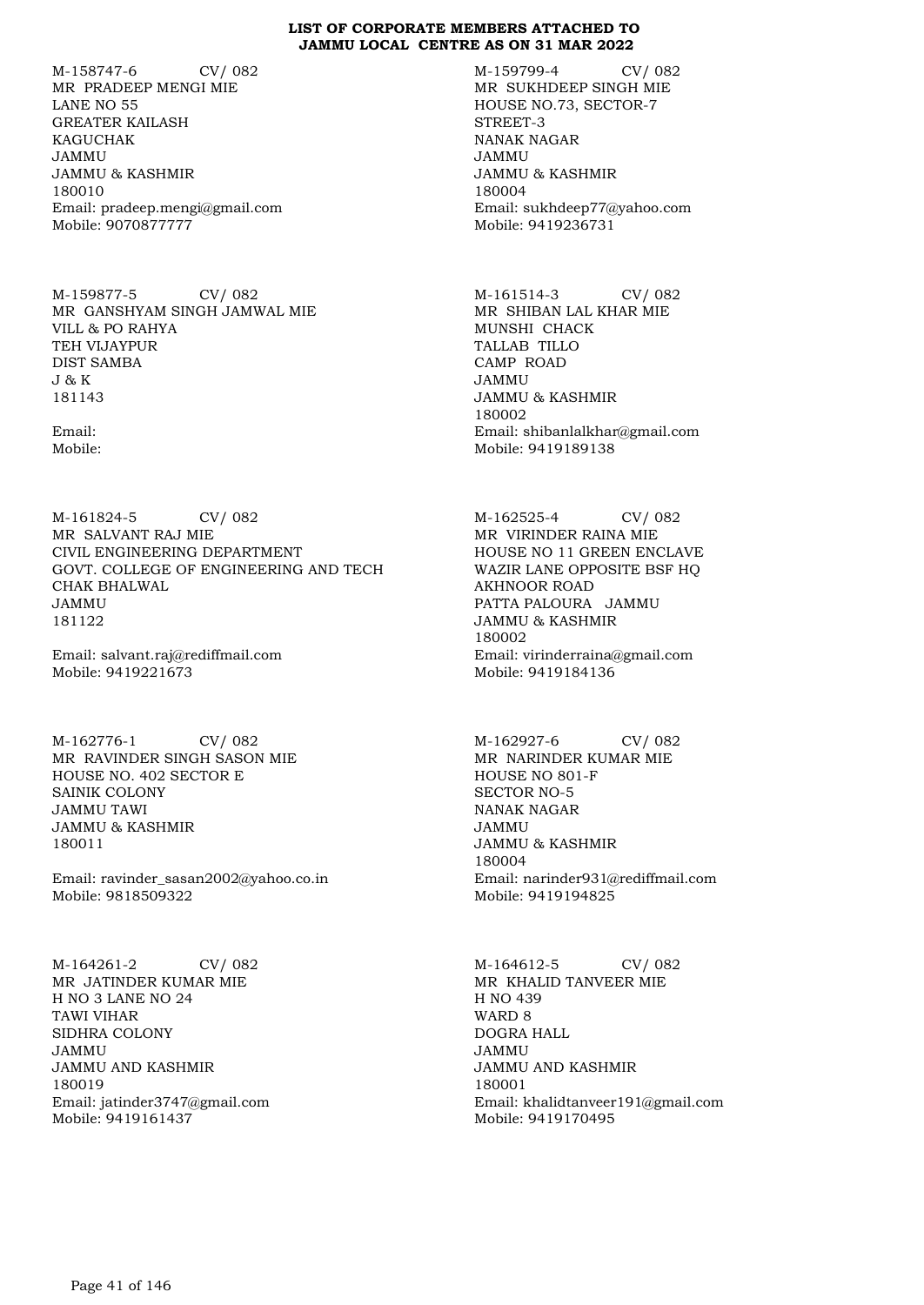M-167504-9 CV/ 082 MR BRAHAM JYOTI SHARMA MIE S/O SHRI RAM LAL SHARMA SECTOR NO 6 STREET NO 10 NANAK NAGAR JAMMU 180004

Email: brahamjyoti@gmail.com Mobile: 9419197748

M-167946-5 CV/ 082 MR MANJEET KUMAR MIE H NO -57 SAINI MOHALA GOLE TALAB TILLO CAMP ROAD JAMMU AND KASHMIR 180002 Email: sharmamanjeet032@gmail.com Mobile: 9419169363

M-169043-9 CV/ 082 MR RAKESH KUMAR SHARMA MIE HO NO 86 LANE NO 2 GOVIND NAGAR DIGIANA ASHRAM JAMMU JAMMU AND KASHMIR 180010 Email: rakeshsamba0009@gmail.com Mobile: 8493888894

M-169406-5 CV/ 082 MR HARSH PARGAL MIE HOUSE NO 176 LANE NO 8 SHAKTI NAGAR JAMMU JAMMU & KASHMIR 180001 Email: harshpargalvasu@gmail.com Mobile: 7889508937

M-170355-7 CV/ 082 MR ATTEESH MAHAJAN MIE HOUSE NO 1308 SECTOR NO 6 LANE NO 9 NANAK NAGAR JAMMU JAMMU & KASHMIR 180004 Email: atteesh.kncel@gmail.com Mobile: 7807814005

M-167515-4 CV/ 082 MR SUNIT MAHAJAN MIE 1ST STOP (SHERPUR PARTHAL) REASI ROAD KATRA VAISHNO DEVI AGHARJITTO JAMMU 182301 Email: cooldudesunit@gmail.com Mobile: 9622129999

M-168535-4 CV/ 082 MR AJAY KUMAR MIE HOUSE NO 52 SECTOR 1 TRIKUTA NAGAR JAMMU 180012

Email: ajaytalwar.talwar52@gmail.com Mobile: 9419124425

M-169353-5 CV/ 082 MR MOHINDER PAL SINGH MIE H.NO:- 94 SHOPPING CENTRE BAKSHI NAGAR JAMMU 180001

Email: engineer\_mpsingh@hotmail.com Mobile: 9419189467

M-170341-7 CV/ 082 MR DINESH SHARMA MIE 37-D, POLICE FAMILY QUARTERS GANDHI NAGAR JAMMU JAMMU & KASHMIR 180004

Email: dinseshraina@gmail.com Mobile: 9419186333

M-170881-8 CV/ 082 MR SAHIL MANHAS MIE B-47 VILLAGE ENCLAVE 1-C EAST EXTENSION TRIKUTA NAGAR JAMMU JAMMU & KASHMIR 180012 Email: sahilmanhas@hotmail.com Mobile: 9697003050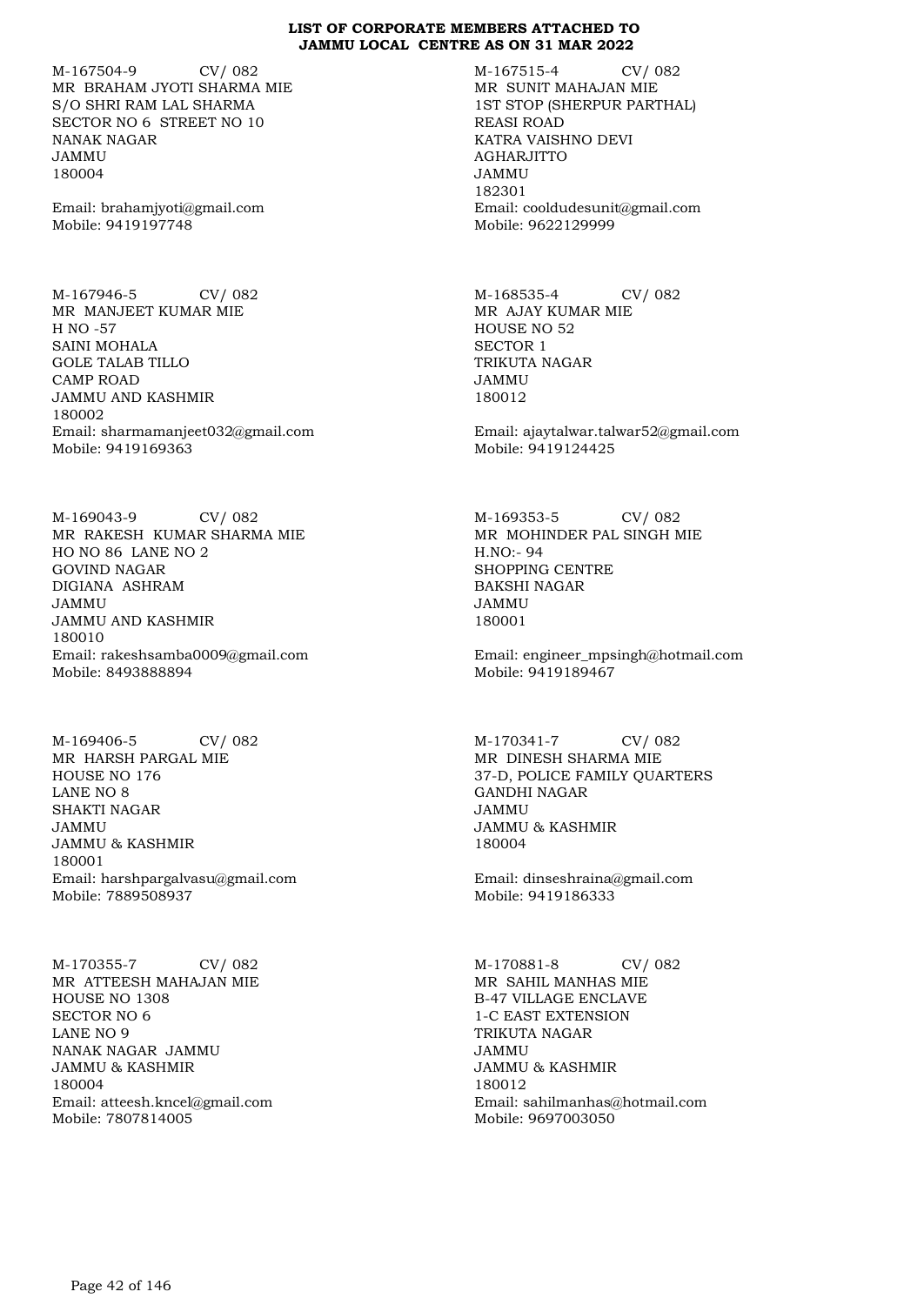M-171334-5 CV/ 082 MR SUNIL KUMAR SHARMA MIE R/O KHURKHAL VIL BADHOLE PO DALSAR TEH RAMNAGAR DIST UDHAMPUR J & K 182122

Email: sks.msnsotra@gmail.com Mobile: 9419115774

M-171720-5 CV/ 082 MR MANISH KUMAR MIE GARRISON ENGINEER (PROJECT) SATWARI MILITARY STATION JAMMU JAMMU AND KASHMIR 180003

Email: m\_k\_india@yahoo.com Mobile: 9634923439

M-172104-0 CV/ 082 MR ZISHAN ASLAM MIE DEPT OF CIVIL ENGINEERING SCHOOL OF ENGG & TECHNOLOGY BABA GHULAM SHAH BADSHAH UNIVERSITY RAJOURI JAMMU & KASHMIR 185234 Email: zishan@bgsbu.ac.in Mobile: 9086145591

M-172755-3 CV/ 082 MR ASHWANI KUNDAL MIE H.NO 62 SECTOR 1/B EAST EXTENSION TRIKUTA NAGAR WHITE LANE JAMMU 180012

Email: ashwanikundal199@gmail.com Mobile: 9419873970

M-174133-5 CV/ 082 MR PANKAJ JASROTIA MIE S/O TRANTAR SINGH WARD NO 6 NEAR SHIV MANDIR BAIRA BHORTHAIN, BERADHANI KATHUA JAMMU & KASHMIR 184143 Email: civilengineer6290100565@gmail.com Mobile: 9622218111

M-171484-2 CV/ 082 MR VINOD KUMAR MIE S/O LATE SH BISHAMBER DASS VILLAGE- REHAL DHAMALIAN TEHSIL-BISHNAH DISTRICT-JAMMU 181132

Email: vinu\_bro@rediffmail.com Mobile: 9419315118

M-171899-6 CV/ 082 DR ANKIT KATHURIA MIE ROOM NO. AC01-617 INDIAN INSTITUTE OF TECHNOLOGY JAMMU JAGTI, NAGROTA JAMMU AND KASHMIR 181221

Email: writetokathuria@gmail.com Mobile: 8447871233

M-172597-6 CV/ 082 MR NAVNEET RAMPAL MIE VILLAGE MARALIA , P.O. MIRAN SAHIB DISTRICT JAMMU JAMMU AND KASHMIR 181101

Email: navneet.rampal@outlook.com Mobile: 9086068336

M-173473-8 CV/ 082 MR MATTOO WINNER MIE HOUSE NO 8 ZERO LANE ANANDNAGAR PATTA BOHRI JAMMU JAMMU & KASHMIR 180002 Email: w\_mattoo@yahoo.com Mobile: 8010141494

M-174607-8 CV/ 082 MR RASHPAL SINGH MIE H NO 426 A GANDHI NAGAR PO GANDHI NAGAR JAMMU 180004

Email: singh.rashpal275@gmail.com Mobile: 9419145546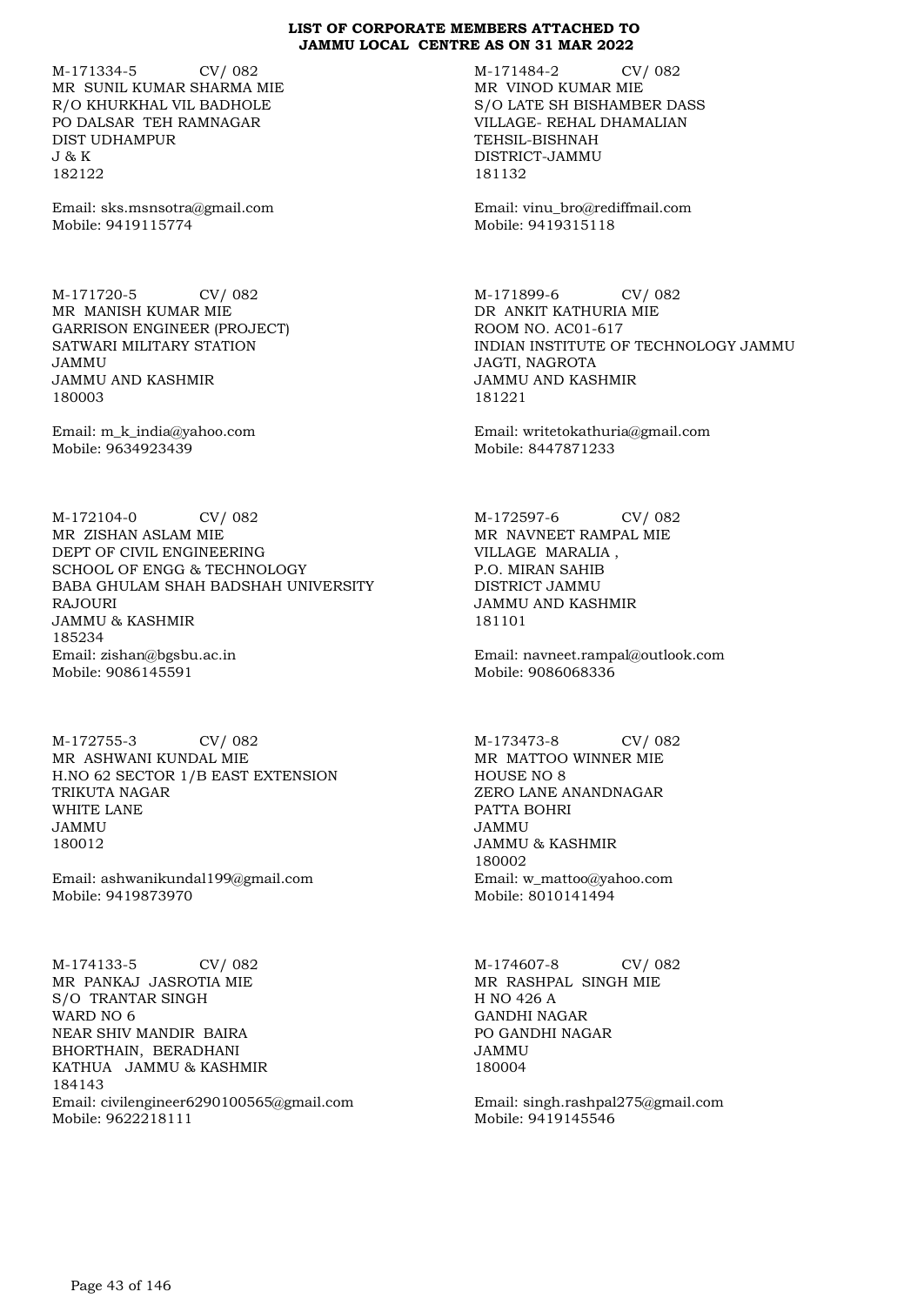M-174670-1 CV/ 082 MR NAVEEN KUMAR MIE OFFICE OF EXECUTIVE ENGINEER, JAMMU SUB DIVISION I JAMMU DIVISION, CPWD LANDOI BRIDGE SATWARI, JAMMU (J & K) 180003 Email: naveenkumarcpwd@gmail.com Mobile: 9868255765

AM034647-3 CV/ 082 MR MOHAN LAL GUPTA AMIE HOUSE NO 214 SHIVALIK PURAM JANIPUR COLONY PO JAMMU TAWI J&K 180007

Email: Mobile: 9797533428

AM053634-5 CV/ 082 MR JAI PAUL AMIE HOUSE NO 8 SECTOR 5 PANDOKA COLONY, PALOURA JAMMU J&K 181121

Email: Mobile:

AM057161-2 CV/ 082 MR A K GUPTA AMIE C/O SHRI HANS RAJ GUPTA TEHSILDAR R/O DHAR ROAD SHAKTINAGAR<br>UDHAMPUR J&K UDHAMPUR 182101

Email: sushainmahajan09@gmail.com Mobile: 9419161385

AM064329-5 CV/ 082 MR SATISH KUMAR SHARMA AMIE 99/4 SHIV VIHAR LAST MATADOR STOP JANIPUR JAMMU 180007

Email: sks200462@gmail.com Mobile: 9419186242

M-174724-4 CV/ 082 MR RAJINDER KUMAR PANDIT MIE H NO 107 -P MANDIR LANE SECTOR -1A EXTENSION TRIKUTA NAGAR JAMMU JAMMU K KASHMIR 180012 Email: rajinder.pandita5@gmail.com Mobile: 9419133099

AM038233-5 CV/ 082 MR F A MINTOO AMIE C/O UNIQUE HARDWARE STORE MALIK MARKET KISHTWAR J & K 182204

Email: Mobile:

AM054186-1 CV/ 082 MR R K SHARMA AMIE B/S SHEEP HUSBANDRY SHIVA NAGAR, KATHUA JAMMU & KASHMIR 184104

Email: Mobile:

AM059846-4 CV/ 082 MR RAVINDER KUMAR AMIE HOUSE NO 115 SECTOR 02 CHANNI HIMMAT JAMMU J AND K 180015 Email: guptaravi99993@gmail.com Mobile: 9419183479

AM064690-6 CV/ 082 MR HARDEEP SINGH SUDAN AMIE C/357 A GANDHI NAGAR JAMMU (TAWI) J & K STATE 180004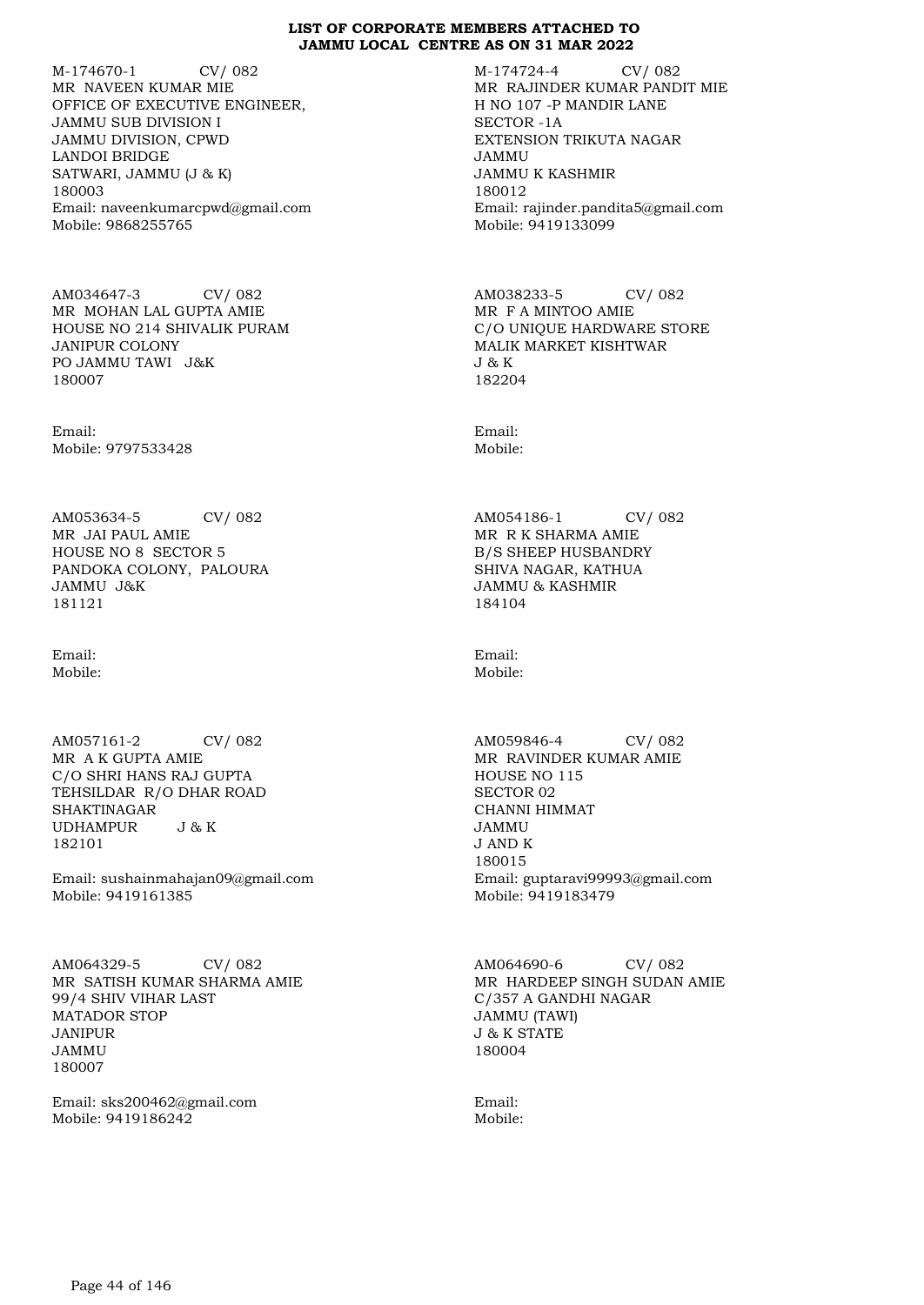AM065348-1 CV/ 082 MR PARVEEN KUMAR BALI AMIE QR NO 41 42 REHARI COLONY JAMMU TAWI J & K 180005

Email: pkbali55@yahoo.com Mobile: 9419193933

AM066266-9 CV/ 082 MR HARI BHUSHAN AMIE HOUSE NO - 11, LANE 27 - A TAWI VIHAR SIDHRA JAMMU INDIA 180019 Email: bhushan.hari61@gmail.com Mobile: 9419158849

AM069534-6 CV/ 082 MR WILLIAM JIT AMIE ASSISTANT ENGINEER(S&C-3) NORTHERN RAILWAY NEAR INCOME TAX OFFICE DHAR ROAD UDHAMPUR (J & K) 182101 Email: Mobile:

AM070358-6 CV/ 082 MR ANIL KUMAR BALGOTRA AMIE 44 DHAKKI SARAJAN JAMMU (TAWI) J&K 180001

Email: Mobile:

AM071632-7 CV/ 082 MR VIJAY KUMAR AMIE S/O SHRI LAL CHAND GUPTA TALAB SAILON WARD NO 11 PO UDHAMPUR J & K 182101

Email: Mobile: AM065349-5 CV/ 082 MR VINOD SABHARWAL AMIE HOUSE NO 328 REHARI COLONY<br>JAMMU J & K  $J \& K$ 180005

Email: Mobile:

AM067561-2 CV/ 082 MR SURESH KUMAR SHARMA AMIE ENGINEER (CIVIL) D A M COMPLEX DHP KISHTWAR DIST DODA J & K 182204

Email: Mobile:

AM069688-1 CV/ 082 MR DEVENDER SINGH RANA AMIE 184/AD GANDHINAGAR JAMMU JAMMU & KASHMIR 180001

Email: Mobile:

AM071631-9 CV/ 082 MR KULDEEP KUMAR AMIE C/O M/S DES RAJ & CO HARDWARE MERCHANT (NEAR INCOME TAX OFFICE) DHAR ROAD UDHAMPUR J & K 182101 Email: Mobile:

AM071786-2 CV/ 082 MR RAJENDRA KUMAR AMIE LAL CHAND TALAB SAILON WARD NO 11 UDHAMPUR JAMMU & KASHMIR 182101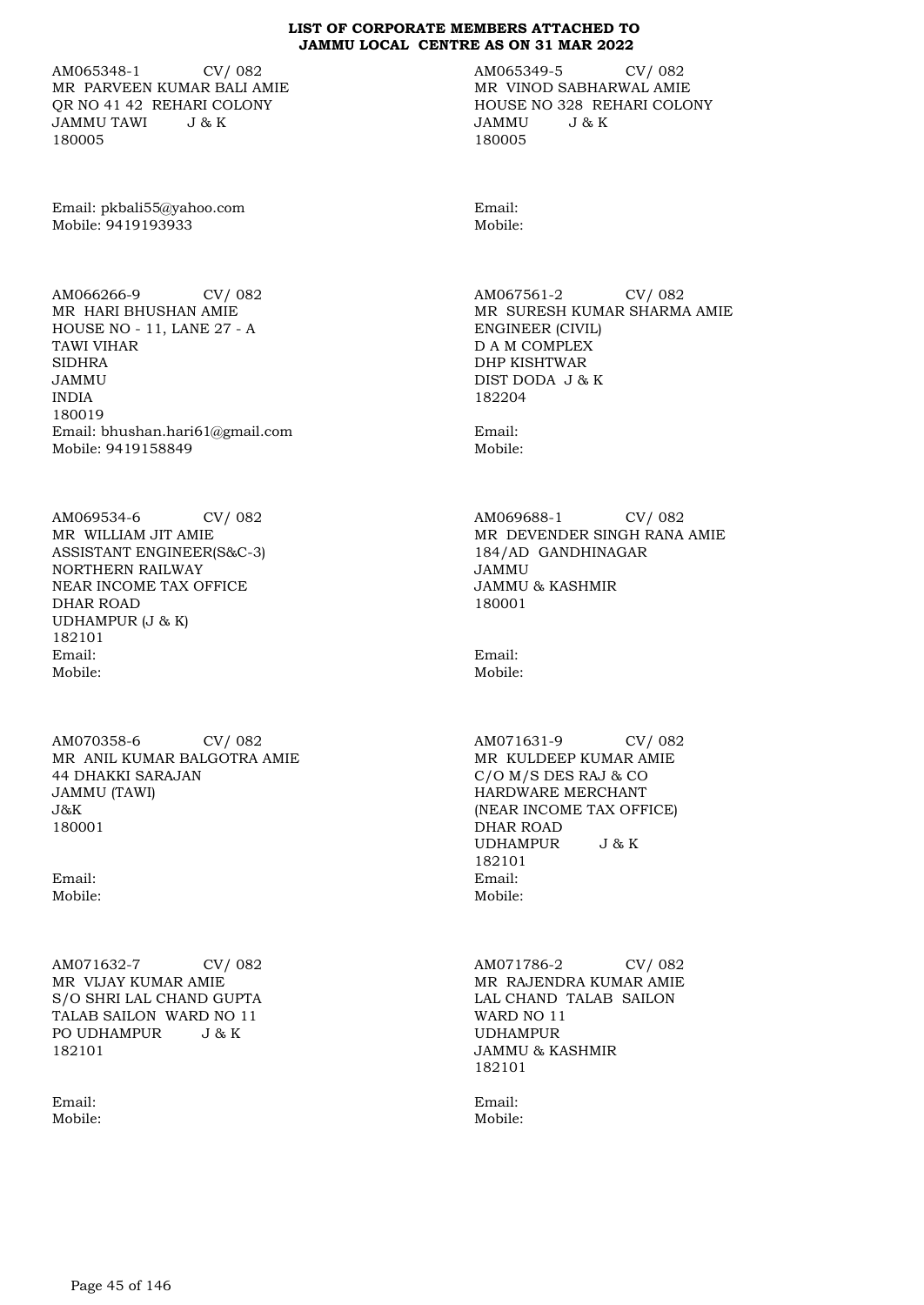AM071862-1 CV/ 082 MR MANJEET KOTWAL AMIE S/O SHRI MANSA RAM KOTWAL ADARSH ENCLAVE SECTOR 1 EXTN TRIKUTA NAGAR JAMMU 180012

Email: Mobile: 9419116535

AM073880-0 CV/ 082 MR SATISH CHANDER SHARMA AMIE C/O SHRI DES RAJ SHARMA H NO 35 STREET NO 1 SHAKTI NAGAR`JAMMU 180001

Email: sc.1365@rediffmail.com Mobile: 9796257567

AM074997-7 CV/ 082 MR JAGDISH KUMAR GUPTA AMIE S/O SHRI SARBU RAM RADHA NIWAS H NO 29 SECTOR 1A NEW TRISHUL TRADERS TRIKUTA NAGAR JAMMU 180012 Email: Mobile:

AM076687-1 CV/ 082 MR VIJAY KUMAR AMIE MOHALLA RAYAAN JAMMU CANTT J & K 180003

Email: ghanu\_verma@yahoo.co.in Mobile: 9596638771

AM077450-5 CV/ 082 MR KALI DASS KHAJURIA AMIE S/O SHRI M R KHAJURIA VILL DHAMYAL P O SATURA TEH HIRANAGAR DIST KATHUA J & K 184142 Email: kalidasskhajuria@gmail.com Mobile: 9419246125

AM073680-8 CV/ 082 MR ANIL GUPTA AMIE B 24 BASANT VIHAR TALAB TILLO NEAR HINDUSTAN PENCIL FACTORY JAMMU 180002

Email: Mobile:

AM074270-0 CV/ 082 MR ROMESH PAUL AMIE 32-SHASTRI NAGAR JAMMU (TAWI) 180004

Email: Mobile:

AM075775-9 CV/ 082 MR KUMAR JATINDER SHARMA AMIE 49-F SOBHA RAM GALI DHOUNTHLY JAMMU TAWI 180001

Email: Mobile:

AM077300-2 CV/ 082 MR RAJINDER RAINA AMIE 10-A FRIENDS COLONY TRIKUTA NAGAR EAST EXTENSION JAMMU J&K 180020

Email: aashish104raina@gmail.com Mobile: 9419194637

AM077470-5 CV/ 082 MR SUNEL BHAT AMIE SET 20 BLOCK D POLICE COMPLEX CHANNI HIMMAT JAMMU J & K 180001 Email: Mobile: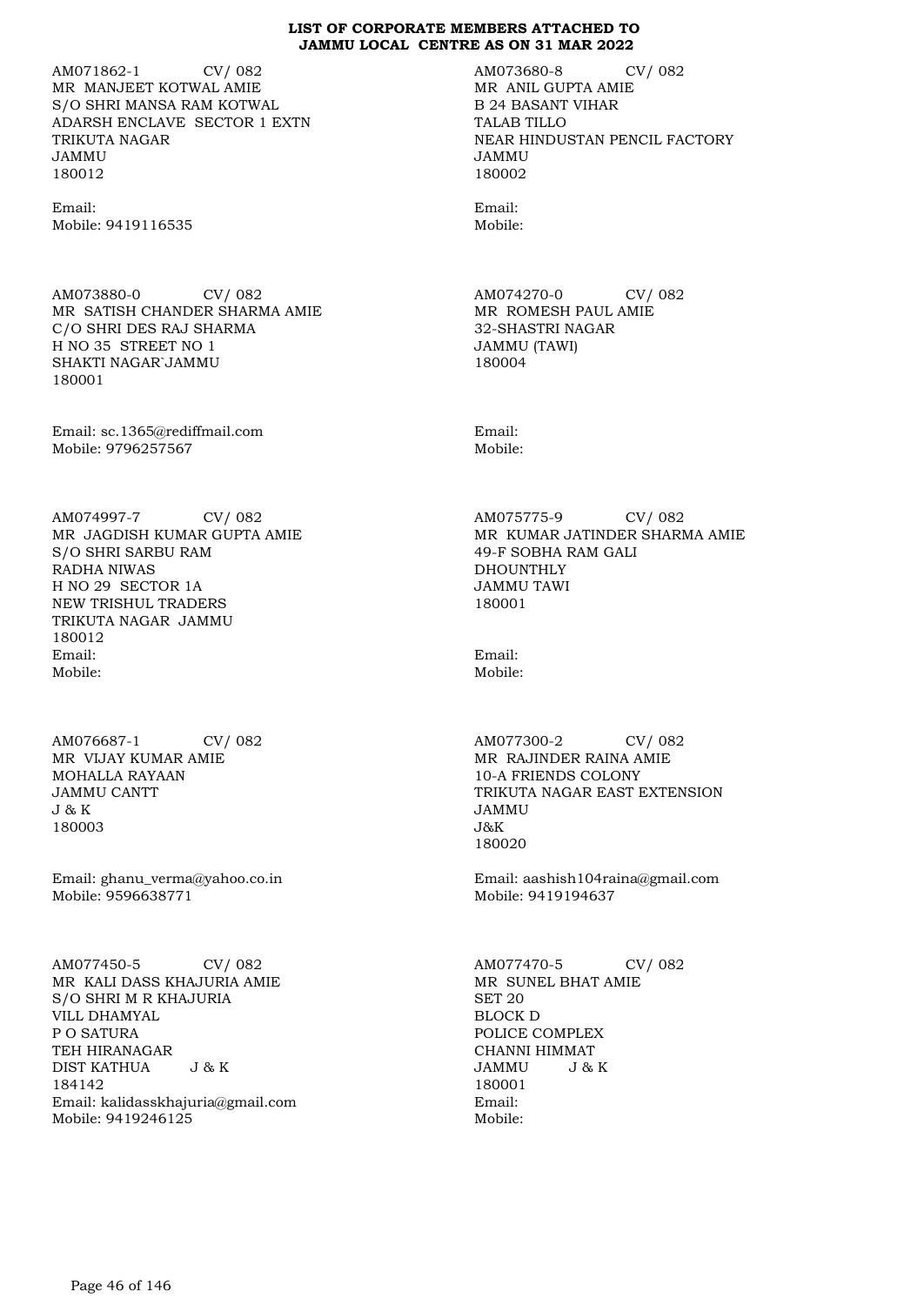AM078179-5 CV/ 082 MR DINESH KUMAR NAYYAR AMIE HOUSE NO 51 SEC NO 3 NANAK NAGAR JAMMU J & K 180004

Email: nayyardinesh1@gmail.com Mobile: 9419135388

AM078925-1 CV/ 082 MR SUSHEEL KAMOTRA AMIE 19 PACCI DHAKI MUBARAK MANDI BAZAR JAMMU (TAWI) 180001

Email: Mobile:

AM079378-5 CV/ 082 MR PARVEZ IQBAL MALIK AMIE 29 LOWER MASTGARH JAMMU TAWI 180001

Email: parvezimalik@gmail.com Mobile: 9419135877

AM082439-1 CV/ 082 MR DEEPAK TIKU AMIE 34 BHAGWATI NAGAR CANAL ROAD JAMMU-TAWI 180001

Email: Mobile:

AM083093-6 CV/ 082 MR RAJAN SHARMA AMIE MUNICIPAL FLAT NO 1 UPPAR GUMAT BAZAR JAMMU TAWI JAMMU J & K 180001

Email: Mobile: AM078711-9 CV/ 082 MR KAMAL KUMAR AGARWAL AMIE A-8 RESERVE BANK STAFF QTRS SECTOR 6 TRIKUTA NAGAR JAMMU J & K 180004

Email: Mobile:

AM079043-8 CV/ 082 MR ARVIND SAWHNEY AMIE 21-KARAN NAGAR EXTN JAMMU J & K 180005

Email: Mobile:

AM080756-5 CV/ 082 MR BHARAT BHUSHAN SHARMA AMIE S/O SHRI PURUSHOTTAM SHARMA WARD NO I/HOUSE OPPOSTE BDO OFFICE COLLEGE ROAD KATHUA 184101

Email: Mobile:

AM082630-0 CV/ 082 MR AMARJIT SINGH AMIE S/O S BALBIR SINGH R/O Q NO 187 NEAR ARYA SAMAJ MANDIR BAKSHI NAGAR (ROULKI) JAMMU TAWI 180001 Email: Mobile:

AM083865-1 CV/ 082 MR ASHWANI KUMAR SHARMA AMIE H NO 325, SECTOR G, SAINIK COLONY JAMMU JAMMU & KASHMIR 180011

Email: sidhjyotish@yahoo.co.in Mobile: 9419252383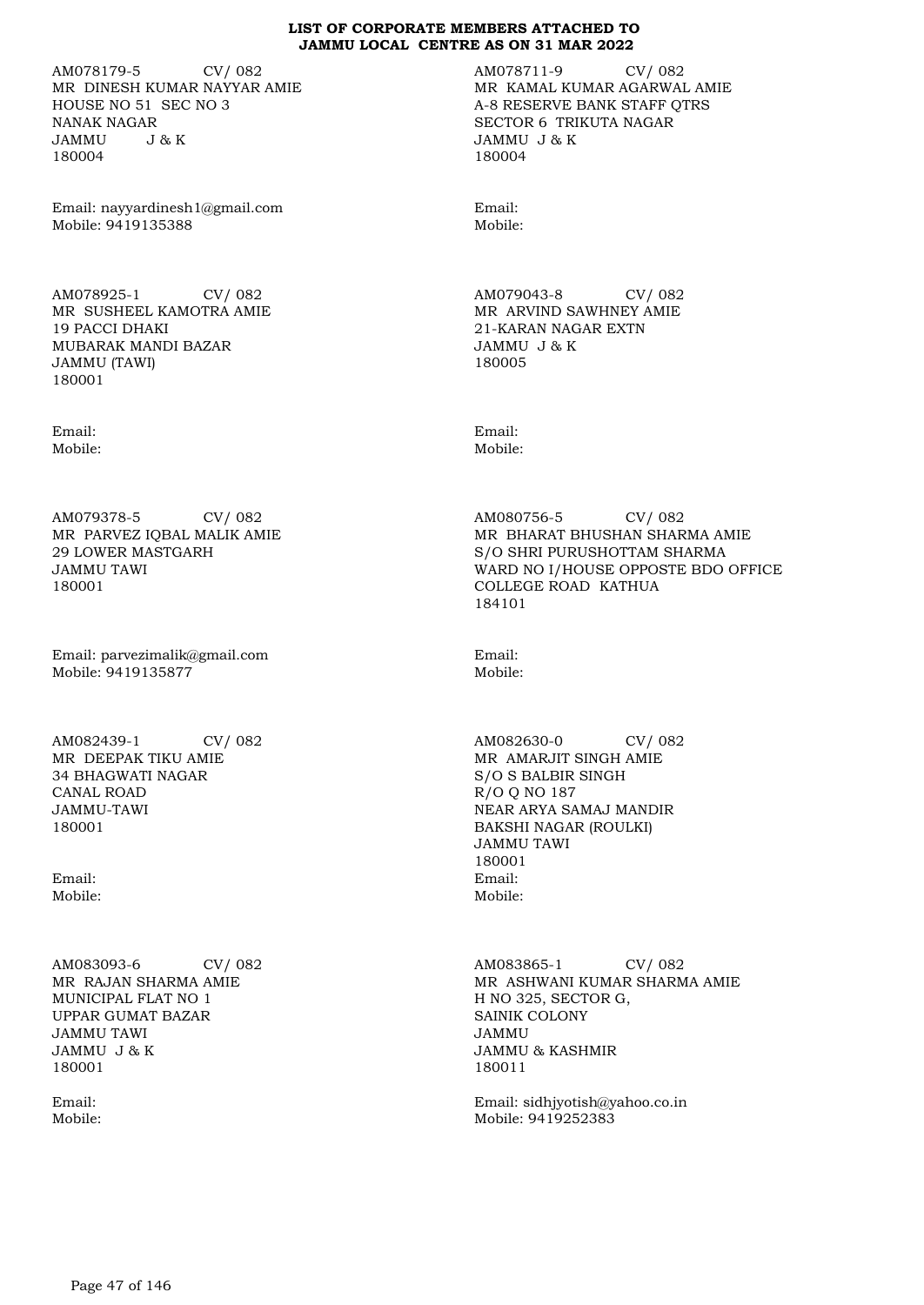AM084270-5 CV/ 082 MR DIWAN SINGH BORA AMIE EXECUTIVE ENGINEER GARRISON ENGINEER (SOUTH) AKHNOOR (J&K) 181201

Email: Mobile:

AM084738-3 CV/ 082 MR SUNEEL KUMAR DHAR AMIE 107 LANE NO 4 ANAND NAGAR BOHRI PO TALAB TILOO JAMMU 180002

Email: Mobile:

AM085063-5 CV/ 082 MR MOHINDER PAUL SINGH AMIE H NO 58 SEC 2 NANAK NAGAR JAAMMU (TAWI) J & K 180004

Email: Mobile:

AM086889-5 CV/ 082 MR CHETAN VERMA AMIE C/O DR VERMA`S RESIDENCE SARWAL CHOWK PO REHARI JAMMU J&K 180005

Email: cvcverma@rediffmail.com Mobile: 9419261263

AM089057-2 CV/ 082 MR ASHOK BANGROO AMIE 38/3 PANDOKA COLONY PALOURA JAMMU TAWI JAMMU JAMMU & KASHMIR 181121 Email: ashok20382001@yahoo.com Mobile: 9419132139

AM084649-2 CV/ 082 MR SUDESH KUMAR GUPTA AMIE VILL/PO BHADDU TEH BILLAWAR DIST KATHUA JAMMU J&K 184203

Email: Mobile:

AM085023-6 CV/ 082 MR SUBHASH KUMAR AMIE C/O SHRI CHUNI LAL V & PO MAJALTA DIST UDHAMPUR J & K 182127

Email: Mobile:

AM086682-5 CV/ 082 MR MOHINDER PAL SINGH CHADHA AMIE H NO 94 SHOPPING CENTRE BAKSHI NAGAR JAMMU TAWI 180001

Email: Mobile:

AM087006-7 CV/ 082 MR ASHOK KUMAR SHARMA AMIE 13-A SMALL PLOT GANDHI NAGAR JAMMU TAWI J & K 180004

Email: Mobile:

AM089136-6 CV/ 082 MR RATTANJEET SINGH PARIHAR AMIE R/O VILLAGE MATTA PO/TEH KISHTWAR DIST DODA KISHTWAR J&K 182204

Email: rattanjeet.parihar@rediffmail.com Mobile: 9419154620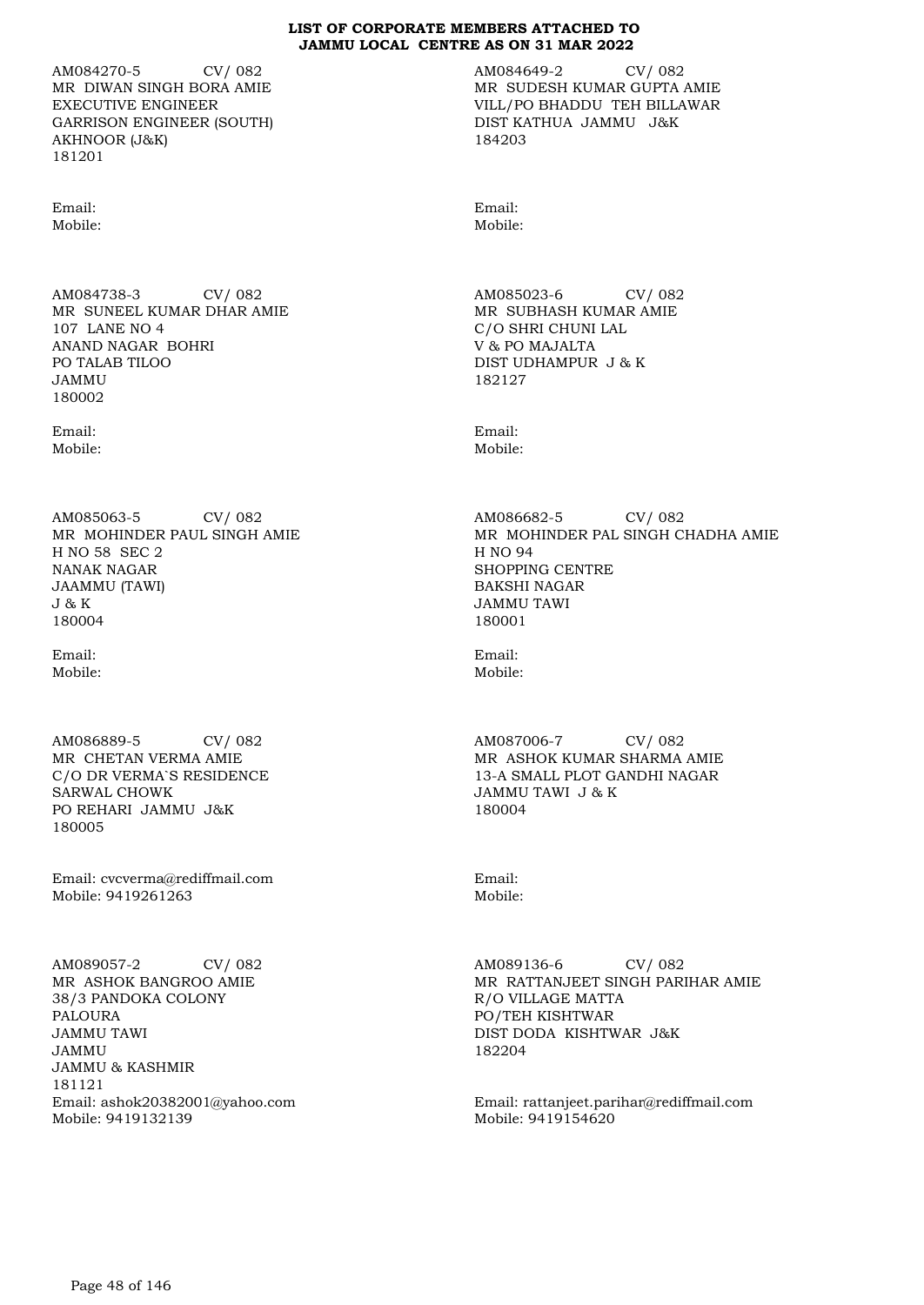AM089419-5 CV/ 082 MR ASHWANI KUMAR GUPTA AMIE HOUSE NO F808 SECTOR 5 NANAK NAGAR JAMMU J & K 180004 Email: ashwaniesa@yahoo.com Mobile:

AM091040-9 CV/ 082 MR HARJINDER SINGH AMIE A 24 NEW UNIVERSITY CAMPUS JAMMU TAWI J & K STATE 180006

Email: Mobile:

AM093188-0 CV/ 082 MR NEERAJ GUPTA AMIE 819 A GANDHI NAGAR JAMMU TAWI JAMMU 180004

Email: Mobile:

AM093942-3 CV/ 082 MR RAVI KUMAR AMIE H NO 7 STREET NO 1 SHAKTI NAGAR JAMMU J & K 180001

Email: ravi27sep@rediffmail.com Mobile:

AM095362-0 CV/ 082 MR RAJESH KUMAR GUPTA AMIE C/O M/S RATTAN & CO BHADARWAH LINK ROAD BHADARWAH JAMMU & KASHMIR 182222

Email: Mobile: 9419155373 AM089700-3 CV/ 082 MR GOPAL KRISHAN SHARMA AMIE 18 HEAD POST OFFICE ROAD KACHI CHOWNI JAMMU TAWI J & K 180001

Email: ergopalsharma1969@gmail.com Mobile: 9419186048

AM092883-9 CV/ 082 MR SURINDER RAINA AMIE H NO 41 LANE 1A BLOCK `A` ROOPNAGAR ENCLAVE JAMMU J & K 180013

Email: Mobile:

AM093762-5 CV/ 082 MR AMIT SHARMA AMIE BLOCK NO B LANE NO 5 H NO 577 SHIV NAGAR JAMMU J & K 180005

Email: amitsharma251@rediffmail.com Mobile: 9419195673

AM094813-9 CV/ 082 MR VIKAS PANDITA AMIE HOUSE NO 171 STREET NO 25 JAMMU RAJPURA MONGOTRIAN 180001

Email: vikas\_pandita123@yahoo.co.in Mobile:

AM095611-5 CV/ 082 MR MADAN SINGH AMIE NAGROTA BYE PASS JAMMU J & K 181221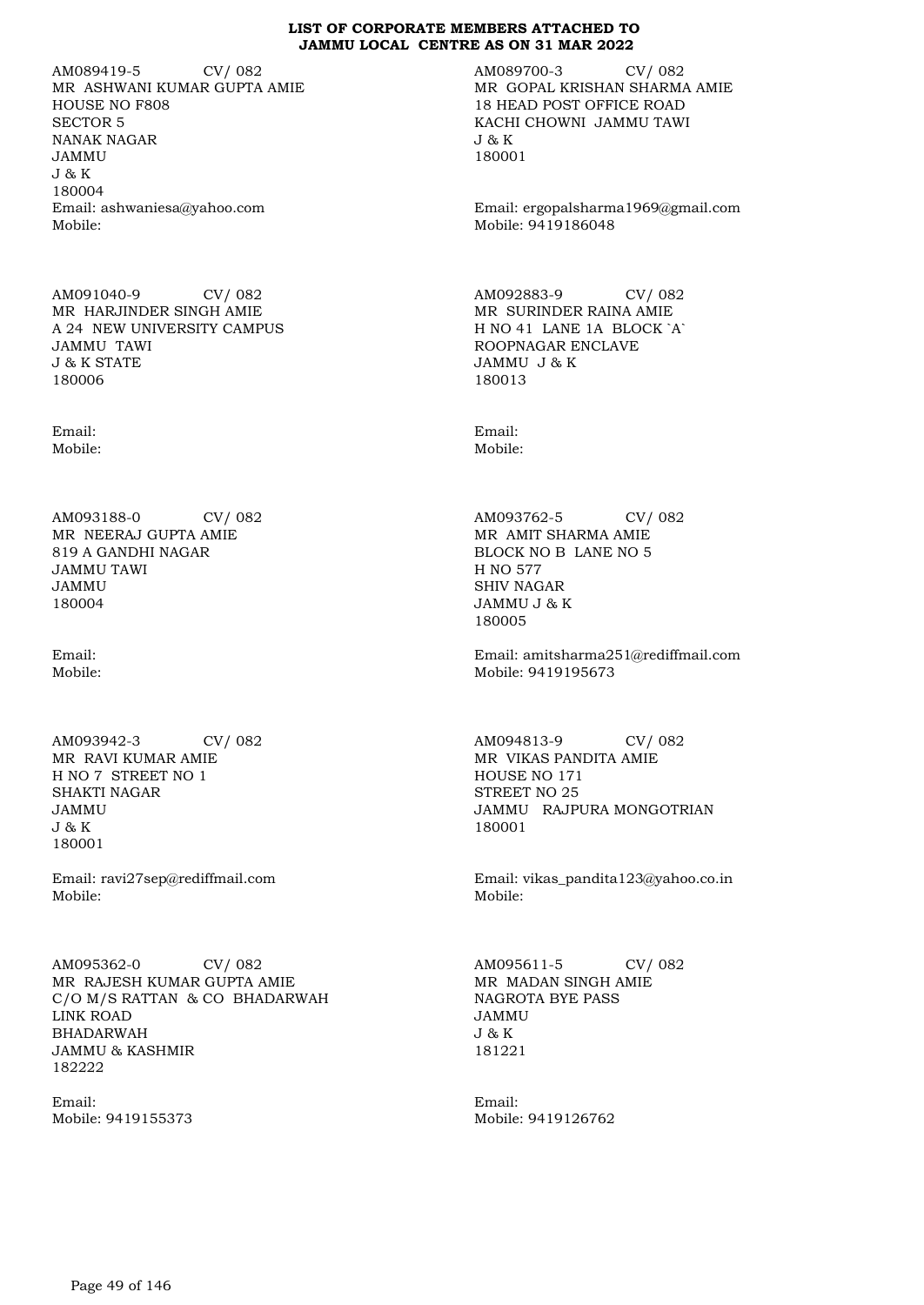AM095665-4 CV/ 082 MR KULDEEP KUMAR KUCHROO AMIE SURAKSHA VIHAR BEHIND BSF CAMP PLOURA JAMMU JAMMU & KASHMIR 181124 Email: er.kuldeepk61@gmail.com Mobile: 9419201036

AM096853-9 CV/ 082 MR GURMEET KUMAR AMIE VILL PAKHARI PO RAMGARH TEH SAMBA DIST JAMMU J & K 181141 Email: Mobile: 9419181810

AM100652-8 CV/ 082 MR TEJ KUMAR SHARMA AMIE HOUSE NO 50 LAST MORH GANDHI NAGAR JAMMU NEAR MOGA SOKRA PHARMACY JAMMU & KASHMIR 180004 Email: Mobile: 9419102360

AM101441-5 CV/ 082 MR RAJINDER KUMAR AMIE V P O RAMGARH TEH SAMBA DIST JAMMU (J&K) 181141

Email: Mobile:

AM102647-2 CV/ 082 MR ANIL BHAT AMIE 818 A GANDHI NAGAR LAST MOOD JAMMU TAWAI J&K 180004

Email: Mobile: AM096635-8 CV/ 082 MR SANDEEP GUPTA AMIE HOUSE NO 6A/D EXTENSION 2ND GANDHI NAGAR JAMMU J & K 180004

Email: Mobile: 9419183828

AM100613-7 CV/ 082 MR BOORDEY GANJOO AMIE NEU MAARC DESIGNERS PVT LTD 100 A PVT GANDHI NAGAR NEAR SAI TEMPLE JAMMU JAMMU & KASHMIR 180004 Email: Mobile: 9596714743

AM101197-1 CV/ 082 MR G SATYANARAYANA REDDY AMIE ASST TO TECH DIRECTOR/D S B BASE CAMP KISHTWAR J & K 182204

Email: Mobile:

AM101701-5 CV/ 082 MR PARDEEP JAMWAL AMIE C/O SHRI RAMNIK SINGH VILL SUCHANI PO RAHYA TEH SAMBE DIST JAMMU J&K 181143

Email: Mobile:

AM102734-7 CV/ 082 MR DEEPAK KUMAR SAHDEV AMIE JKIETR KACHI CHAWNI PALACE ROAD POST BOX 87<br>JAMMU TAWI J&K JAMMU TAWI 180001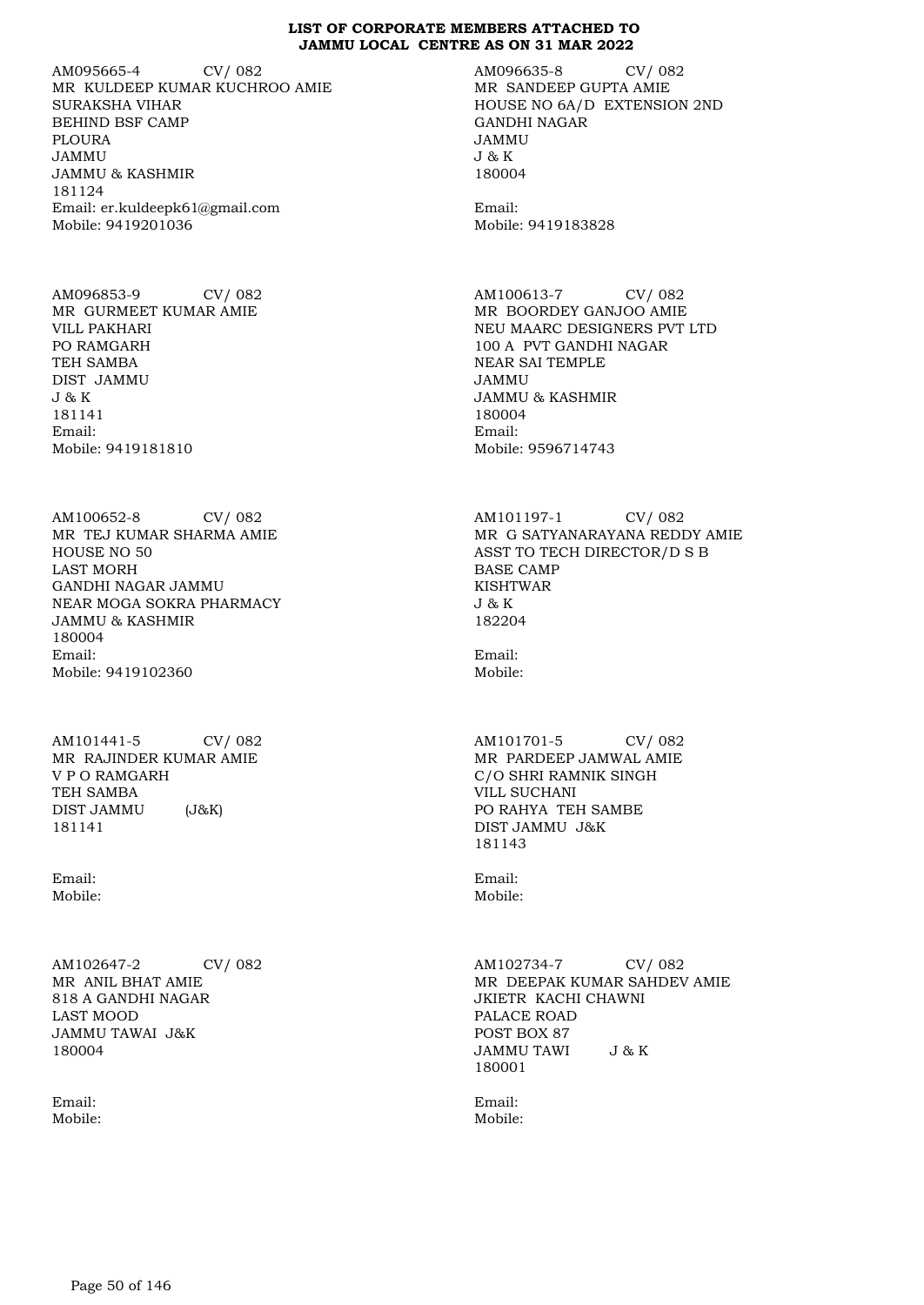AM103005-4 CV/ 082 MR SHIV ABROL AMIE S/O SHRI A N ABROL H NO 42 SECTOR III TRIKUTA NAGAR JAMMU 180004

Email: Mobile:

AM103771-7 CV/ 082 MR VINAY NARGOTRA AMIE C/O N I T S INDIRA NAGAR PO MIRAN SAHIB<br>JAMMU J&  $J \& K$ 181101

Email: Mobile:

AM105377-1 CV/ 082 MR MOHINDER KUMAR AMIE S/O SHRI BODH RAJ R/O VILL KULEED TEH KISHTWAR DIST DODA J & K

Email: Mobile:

AM107904-5 CV/ 082 MR KARAN VIR SINGH AMIE 35 KARAN NAGAR JAMMU (J&K) 180005

Email: Mobile:

AM108740-4 CV/ 082 MR VIJAY KUMAR GUPTA AMIE WARD NO 9 HOUSE NO 158 KATHUA J & K 184101

Email: Mobile: AM103226-5 CV/ 082 MR SANJIV KUMAR GUPTA AMIE H NO 4A SUBASH NAGAR EXTENSION-1 TEMPLE LANE JAMMU J & K 180007

Email: sanjivgupta1967@rediffmail.com Mobile: 9469193310

AM104120-5 CV/ 082 MR VIRINDER KISHORE PACHYALA AMIE S/O LATE HEM RAJ GUPTA C/O SMT LALITA KUMARI R&O WARD NO 2 RAM NAGAR UDHAMPUR J & K 182122 Email: Mobile:

AM106654-7 CV/ 082 MR SHIV KUMAR AMIE C/O SHRI NANAK CHAND R/O SAMBA WARD NO 1 CHOHATTA MOHALLA SAMBA TEH SAMBA DIST JAMMU J AND K

Email: Mobile:

AM108023-5 CV/ 082 MAJ ANIL NEGI AMIE GARRISON ENGINEER SATWARI JAMMU CANTT 180003

Email: Mobile:

AM109250-5 CV/ 082 MR ANIL KUMAR AMIE C/O M/S JYOTI PRAKASH TILAKRAJGUPTA M E S C P W D CONTRACTORS RAJOURI J & K 185131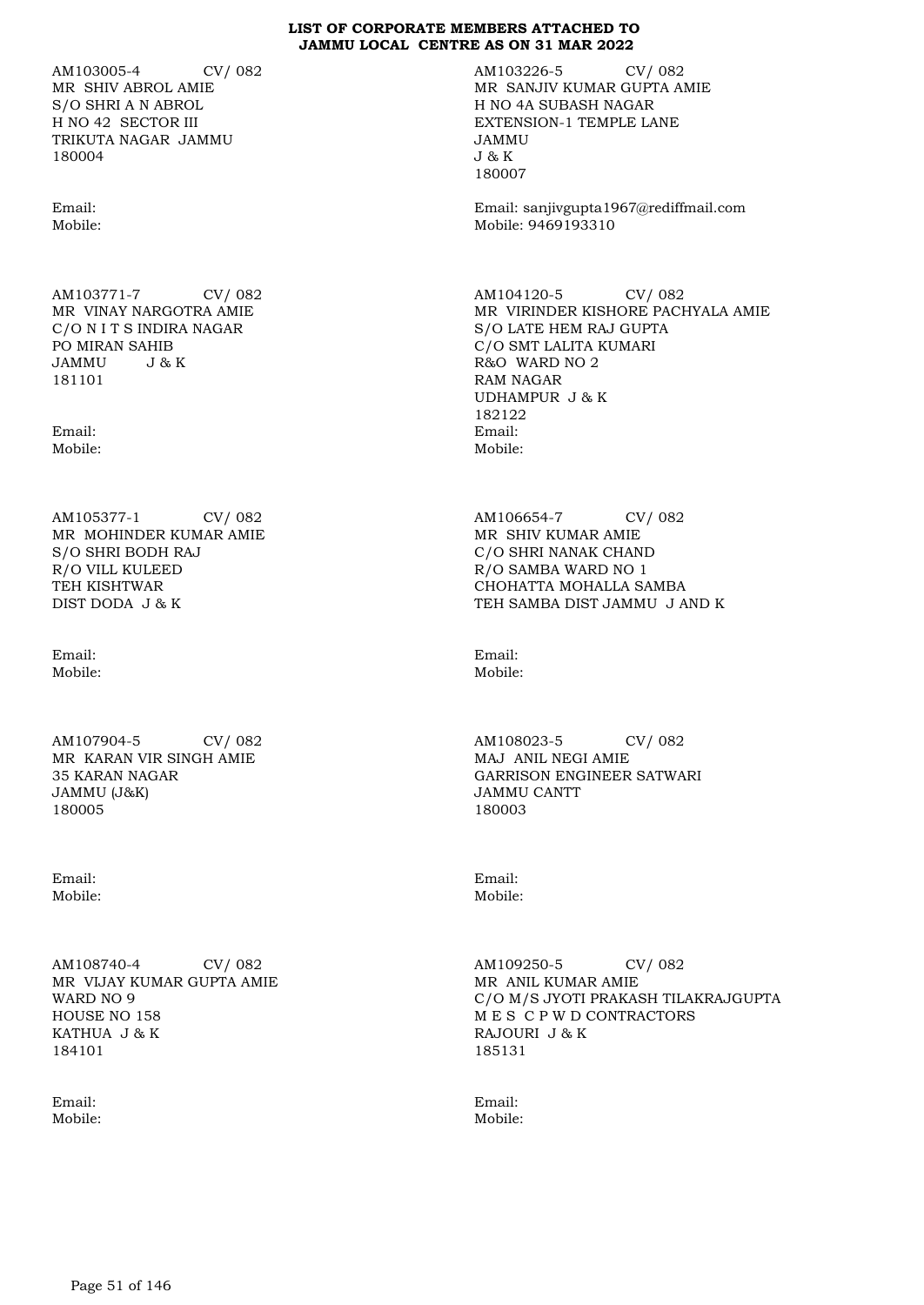AM110054-0 CV/ 082 MR AMBUJ KUMAR SINGH AMIE C/O N I T S INDIRA NAGAR P MIRAN SAHIB JAMMU J & K 181101

Email: Mobile:

AM111010-4 CV/ 082 MR PRAKASH CHANDRA SHEKHAR AMIE O/O DY CHIEF ENGINEER/CONSTRUCTION J U R L PROJECT /N RLY/ JAMMU TAWI J & K

Email: Mobile:

AM113146-2 CV/ 082 MR SANJAY VERMA AMIE C/O J & K HEARING AID CENTRE IST FLOOR PRATAP COMPLEX MOTI BAZAR JAMMU TAWI J & K

Email: Mobile:

AM113894-7 CV/ 082 MR NARINDER SINGH AMIE C/O SHRI BAKHSHISH SINGH SECTOR 1-A EAST EXTENSION OPP TRISHUL TRADERS TRIKUTANAGAR JAMMU 180001

Email: Mobile:

AM115400-4 CV/ 082 MR JAGJEET SINGH AMIE H NO 431 A NAI BASTI PO SATWARI JAMMU CANTT J & K 180003

Email: Mobile: AM110414-7 CV/ 082 MR GANESH SINGH DOGRA AMIE R/O RESHAM GHAR COLONY F & S HOUSE NO 38 JAMMU TAWI 180001

Email: Mobile:

AM111963-2 CV/ 082 MR ASHVINI KUMAR GUPTA AMIE CPWD PALUORA SUB DIVN BSF CAMPUS PALUORA J & K 181124

Email: Mobile:

AM113628-6 CV/ 082 MR MUSHTAQ AHMAD PARA AMIE C/O 8 B/C GANDHI NAGAR JAMMU/TAWI/ J & K 180004

Email: Mobile:

AM114522-6 CV/ 082 MR NARESH KUMAR AMIE VILL/PO BHADDU TEH BILLAWAR DIST KATHUA J & K 184101

Email: Mobile:

AM116311-9 CV/ 082 MR SANJEEV GANDOTRA AMIE H NO 51-P A/B GOLE MARKET GANDHINAGAR JAMMU J & K 180004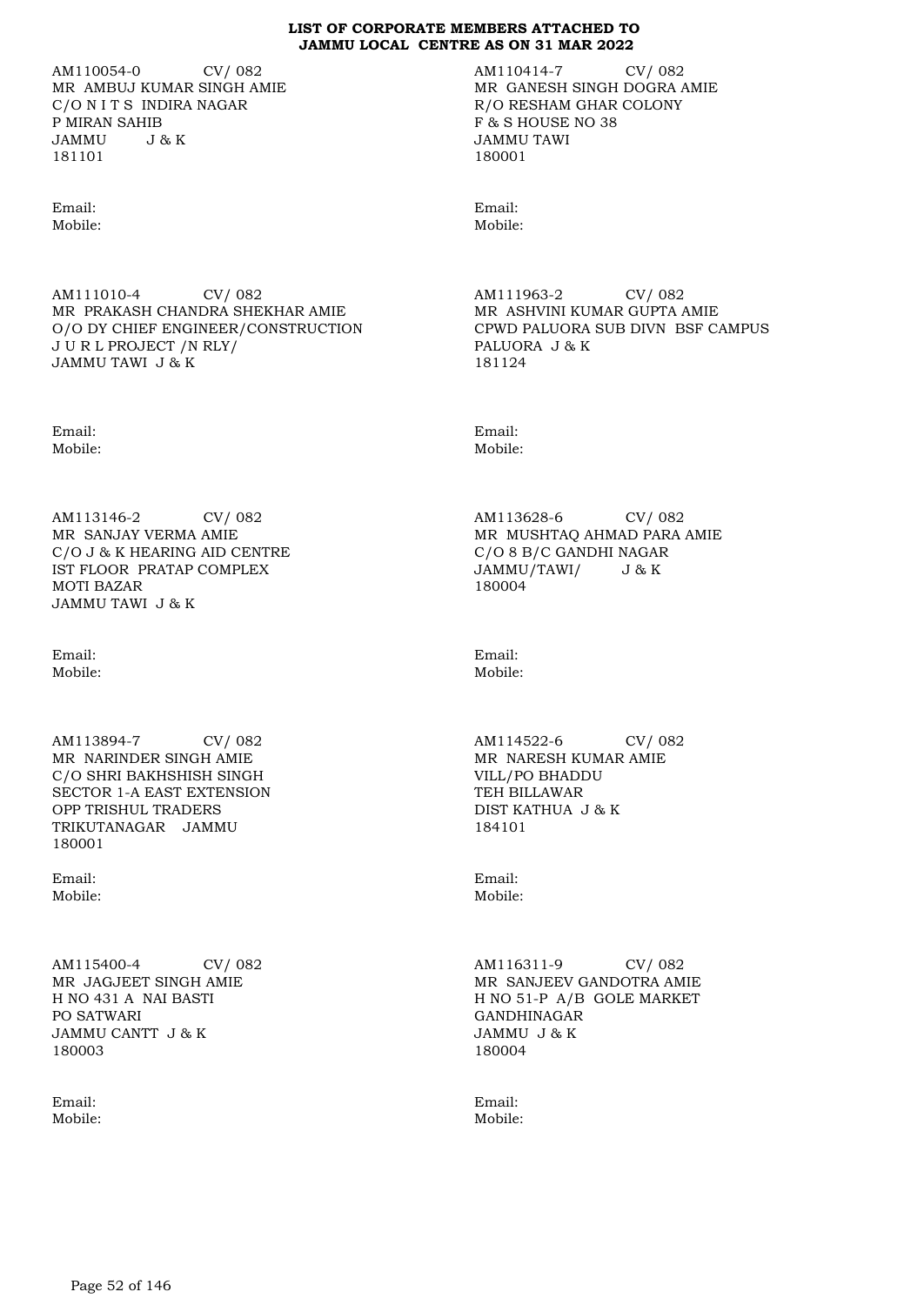AM116312-7 CV/ 082 MR TEJVEER SINGH SOODAN AMIE C/O SKYLINE DESIGNERS & ARCHITECTS L37 K NAGAR CANAL ROAD (OPP J K BNK) JAMMU 180001

Email: Mobile:

AM116358-5 CV/ 082 MR PARLADH SINGH AMIE S/O SHRI SOHAN SINGH VILL CHALK MOHD YAR PO DABLEHAR TEH R S PURA DIST JAMMU /TAWI/ J&K

Email: Mobile:

AM116448-4 CV/ 082 MR OMESH GUPTA AMIE H NO 30 P SECTOR I EXT TRIKUTA NAGAR JAMMU J & K

Email: Mobile:

AM117182-0 CV/ 082 MR NAND KUMAR PANDITA AMIE C/O SHRI DEVAN CHAND H1/LANE 2 PATTA BOHRI SURYA VIHAR JAMMU 180002 Email: Mobile:

AM118008-0 CV/ 082 MR BHARAT GUPTA AMIE WARD NO 10 HOUSE NO 81 KATHUA J & K 184101

Email: Mobile: AM116351-8 CV/ 082 MR GOPAL KRISHNA GUPTA AMIE MALGOTRA NIWAS H NO 104-P SECTOR 1 TRIKUTA NAGAR JAMMU J & K 180012

Email: Mobile:

AM116384-4 CV/ 082 MR SURINDER KUMAR AMIE H NO 73 SHARIKA VIHAR ROOPNAGAR BPO ROOP NAGAR TEH/DIST JAMMU J & K 180013

Email: Mobile:

AM116688-6 CV/ 082 MR MOHD AMIN SHAH AMIE S/O SHRI ABASS ALI SHAH TEH MENDHAR R/O SARHOTI PO ARI DIST POONCH J & K 185211

Email: Mobile:

AM117287-8 CV/ 082 MR DARSHAN KUMAR MODI AMIE S/O SHRI K L MODI R/O NEAR BUS STAND RAMNAGAR DIST UDHAMPUR J&K 182122

Email: Mobile:

AM118187-7 CV/ 082 MR NITIN DEV SINGH WAZIR AMIE 841-A NEW PLOTS POST OFFICE LANE JAMMU - TAWI 180005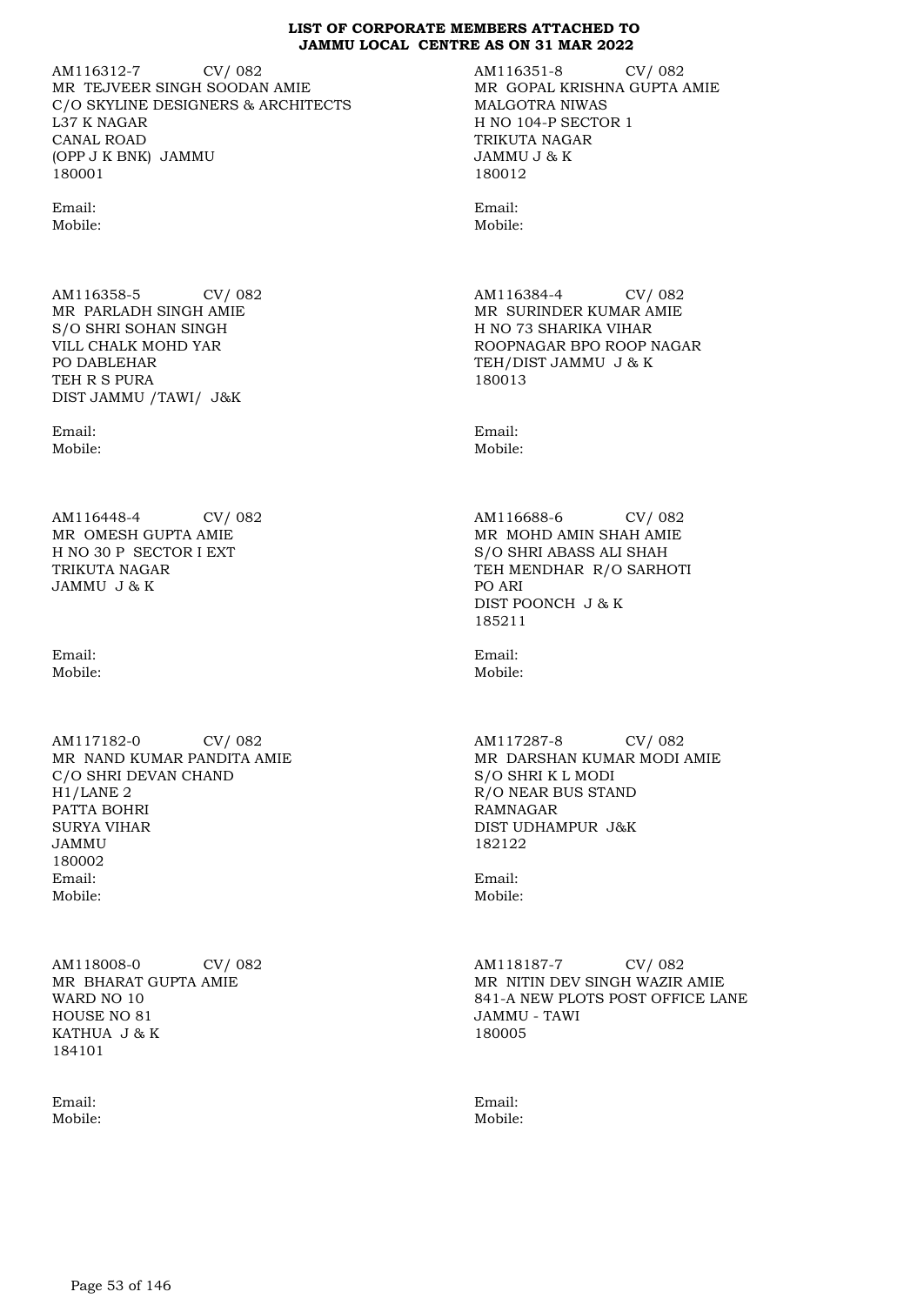AM118671-2 CV/ 082 MR RAJEEV GUPTA AMIE C/O SHRI MOHAN LAL GUPTA C/O ESS ENTERPRISES D C DUBEY MARKET UDHAMPUR J & K 182101

Email: Mobile:

AM119530-4 CV/ 082 MR INDER JEET SINGH AMIE R/O CHOWADHI OPPOSITE - 538/D SAINIK COLONY JAMMU J & K 180011

Email: singhgreatest@gmail.com Mobile: 9419134054

AM121679-4 CV/ 082 MR AMARJIT SINGH AMIE 207 SHASTRI NAGAR JAMMU TAWI J & K 180004

Email: amarjitruby259@gmail.com Mobile: 9419131119

AM122237-9 CV/ 082 MR JAGDISH KUMAR AMIE NEAR P N MOZA R O TOPH SHERKHANIA PO PLOURA TEH/DIST JAMMU 181121

Email: Mobile:

AM124339-2 CV/ 082 MR SATISH SHARMA AMIE H NO 46/50 SECTOR NO 4 NANAK NAGAR JAMMU J&K 180004

Email: satishsharma2700@gmail.com Mobile: 9419237109

AM119345-5 CV/ 082 MR GURCHARAN SINGH AMIE C/O SHRI BALDEV SINGH N C C OFFICE WARD NO 10,HOUSE NO 1 RAJOURI J & K STATE PIN 185131 Email: gsomgh1199@yahoo.com Mobile: 9419192492

AM119934-2 CV/ 082 MR SARABJEET SINGH AMIE H NO 538 SECTOR - D SAINIK COLONY CHOWADI JAMMU ,J&K INDIA 180011 Email: sarab2k@rediffmail.com Mobile: 9419120061

AM122095-3 CV/ 082 MR SURESH KUMAR SHARMA AMIE HOUSE NO 413 A GANDHI NAGAR JAMMU J & K 180004

Email: Mobile:

AM122945-4 CV/ 082 MR SUNIL RAINA AMIE S/O T N RAINA F 36(A) ASHOKNAGAR OPPOSITE POWER HOUSE CANAL ROAD JAMMU TAWI

Email: Mobile:

AM124346-5 CV/ 082 MR PARAMANAND KUMAR AMIE 404 A GANDHI NAGAR JAMMU J & K 180004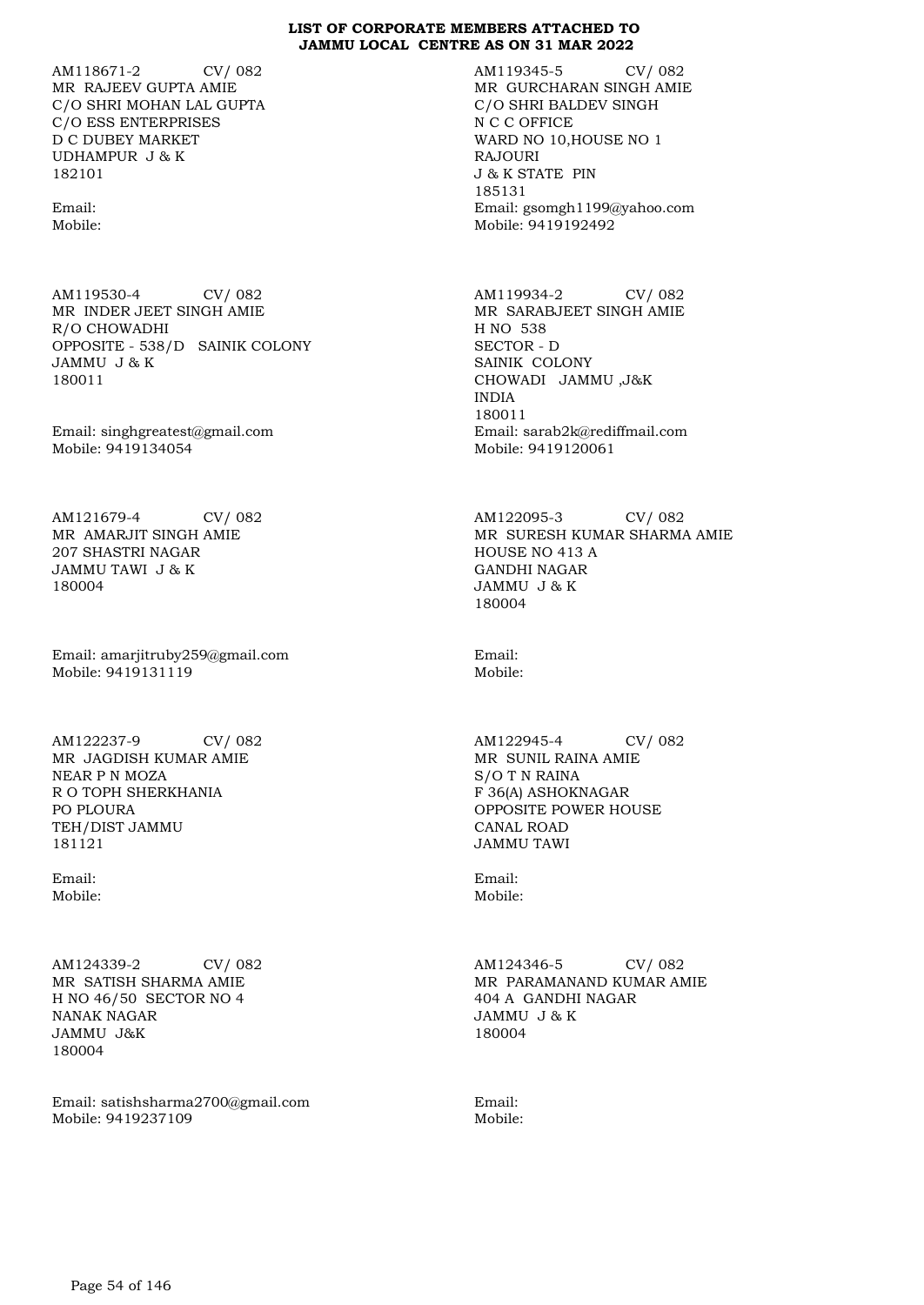AM124390-2 CV/ 082 MR SUDHIR SINGH AMIE 726 E P OPP SUB POST OFFICE SHAHIDI CHOWK JAMMU 180001

Email: Mobile:

AM125319-3 CV/ 082 MR SATBIR SINGH AMIE E P QUARTER NO 2 OPP INDIA CAKE HOUSE SHAHIDI CHOWK JAMMU TAWI 180001

Email: Mobile: 09419114070

AM125647-8 CV/ 082 MR VIRENDER SINGH AMIE C/O SHRI KRISHAN SINGH BILLAWRTA VILL/PO BUDHI DIST/TEH KATHUA J & K 184143

Email: virubillowria@gmail.com Mobile: 9419249787

AM126690-2 CV/ 082 MR SURESH CHANDRA GOSWAMI AMIE 31B RAM PURA GANDHI NAGAR JAMMU J & K 180004

Email: Mobile:

AM131165-7 CV/ 082 MR ROHIT V BHAN AMIE HOUSE NO 25/3 SECTOR 03 PAMPOSH COLONY JANIPUR JAMMU (TAWI) J & K 180007

Email: Mobile: AM124405-4 CV/ 082 MR SURJEET SINGH BALI AMIE S/O REKHI SINGH BALI C/O OLD B C ROAD GOVT QRTS OPP K C THEATER BLOCK E R/NO 1 JAMMU J & K 180001 Email: Mobile:

AM125530-7 CV/ 082 MR SURINDER KUMAR AMIE 730 A NEAR LUTHRA ACADEMY GANDHI NAGAR JAMMU J & K 180004

Email: Mobile:

AM126545-0 CV/ 082 MR SANJEEV GUPTA AMIE H NO 124/B SECTOR NO 3 NANAK NAGAR JAMMU J & K

Email: gsanjeev35@gmail.com Mobile: 9419238887

AM128843-4 CV/ 082 MR SANJAYA KUMAR SRIVASTAVA AMIE ASTT.MANAGER CIVIL,PAKAL DUL HE PROJECT CVPP LTD,CHENAB NAGAR (NHPC),SECTOR-II KISHTWAR JAMMU & KASHMIR INDIA 182206 Email: sanjay1672@gmail.com Mobile: 9596770458

AM131420-6 CV/ 082 MR A SAHAYA SELVAM AMIE JUNIOR ENGINEER /CIVIL/ POWER HOUSE & T R T COMPLEX SALAL POWER STATION JYOTIPURAM 182312

Email: sahayaselvam@yahoo.co.in Mobile: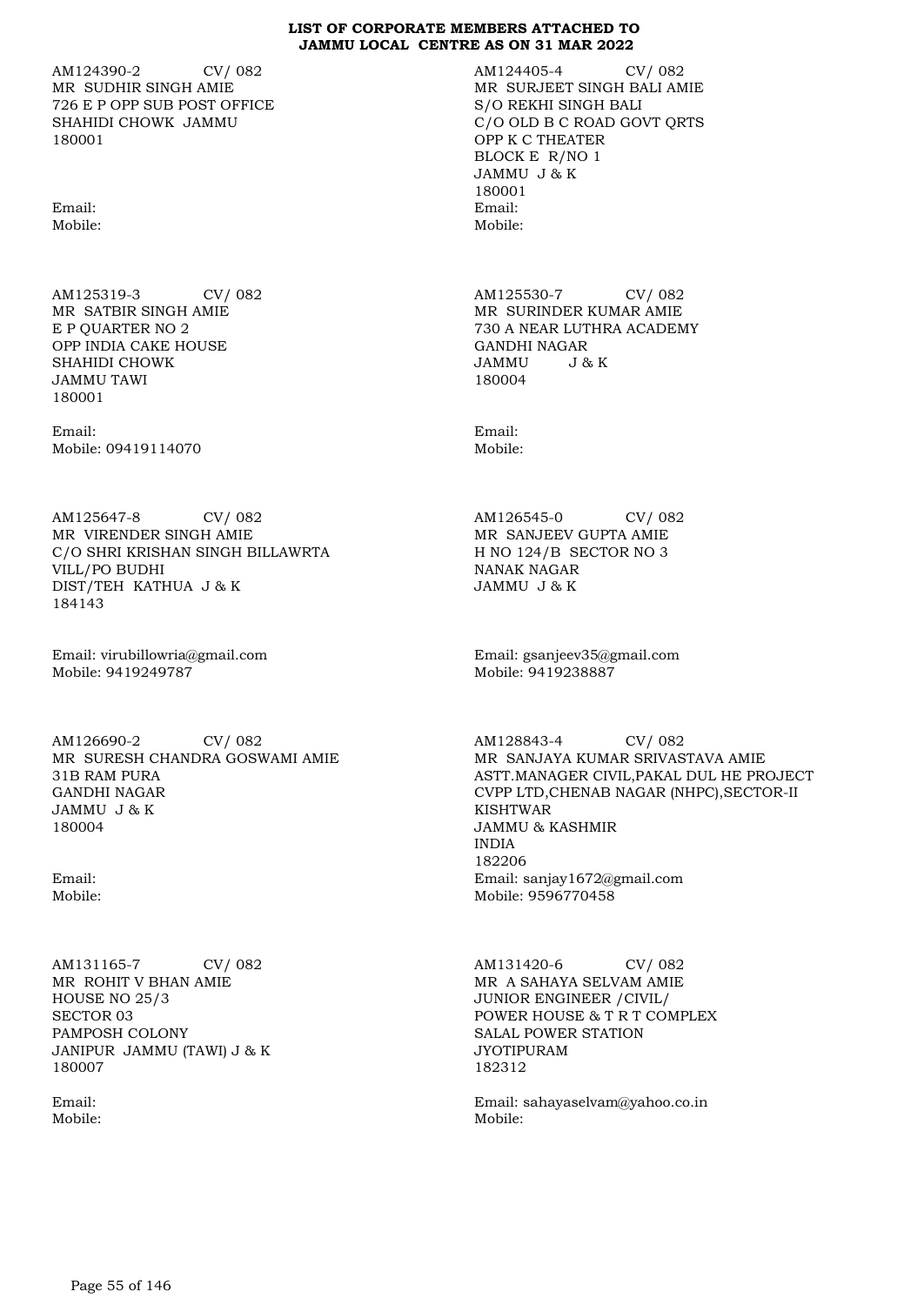AM133665-5 CV/ 082 MR SUNIL SINGH AMIE S/O SHRI SEWA SINGH P W D COLONY WARD NO 1 KATHUA J & K 184101

Email: Mobile:

AM134968-9 CV/ 082 MR VIMAL KRISHEN SIDHA AMIE C/O SHRI MOHAN LAL SIDHA F 295 SARWAL COLONY NEAR SHIVAJI PARK JAMMU J & K 180001

Email: vimalsidha59@gmail.com Mobile: 9419227986

AM134978-6 CV/ 082 MR RAJESH KUMAR AMIE VILL SMAILPUR (MARH) PO KARLOOP TEH/DIST JAMMU TAWI 181206

Email: rajeshverma.itdc@gmail.com Mobile: 9419734577

AM135545-5 CV/ 082 MR MAN MOHAN GUPTA AMIE S/O SHRI KASTURI LAL W NO 9 H NO 29 NEAR ARYA SAMAJ SCHOOL UDHAMPUR J & K 182101

Email: Mobile:

AM137434-9 CV/ 082 MS ANSHU SHARMA AMIE C/O SH M L SHARMA WARD NO 1 SHAHEEDI CHOWK KATHUA  $J\&K$ 184101

Email: anshusharma112@gmail.com Mobile: 9796216330

AM133747-8 CV/ 082 MR GANESH CHAND AMIE SR.SECTION ENGINEER O/O DY.CHIEF ENGINEER/CONST/DOUBLING NORTHERN RAILWAY, JAMMUTAWI J&K INDIA 180012 Email: gct\_80@yahoo.co.in Mobile: 9797530231

AM134972-7 CV/ 082 MR RAMOHAN LAL AMIE S/O LATE SH RAM CHAND VILL/PO KOTE TEH/DIST JAMMU J&K 181122

Email: Mobile: 9419111216

AM135084-9 CV/ 082 MR BHARAT VIKAS SHARMA AMIE W NO 15 PATEL NAGAR KATHUA J & K J & K 184104

Email: Mobile: 09469145561

AM136002-5 CV/ 082 MR RAHUL SHARMA AMIE EXT 25 SECTOR A SAINIK COLONY JAMMU TAWI 180011

Email: kesar.rahul@yahoo.co.in Mobile: 09419235617

AM137525-6 CV/ 082 MS SONIYA NAYYAR AMIE H NO 256 B BHARAT NAGAR REHARI COLONY JAMMU J & K 180005 Email: soniyanayyar@yahoo.co.in Mobile: 9797425338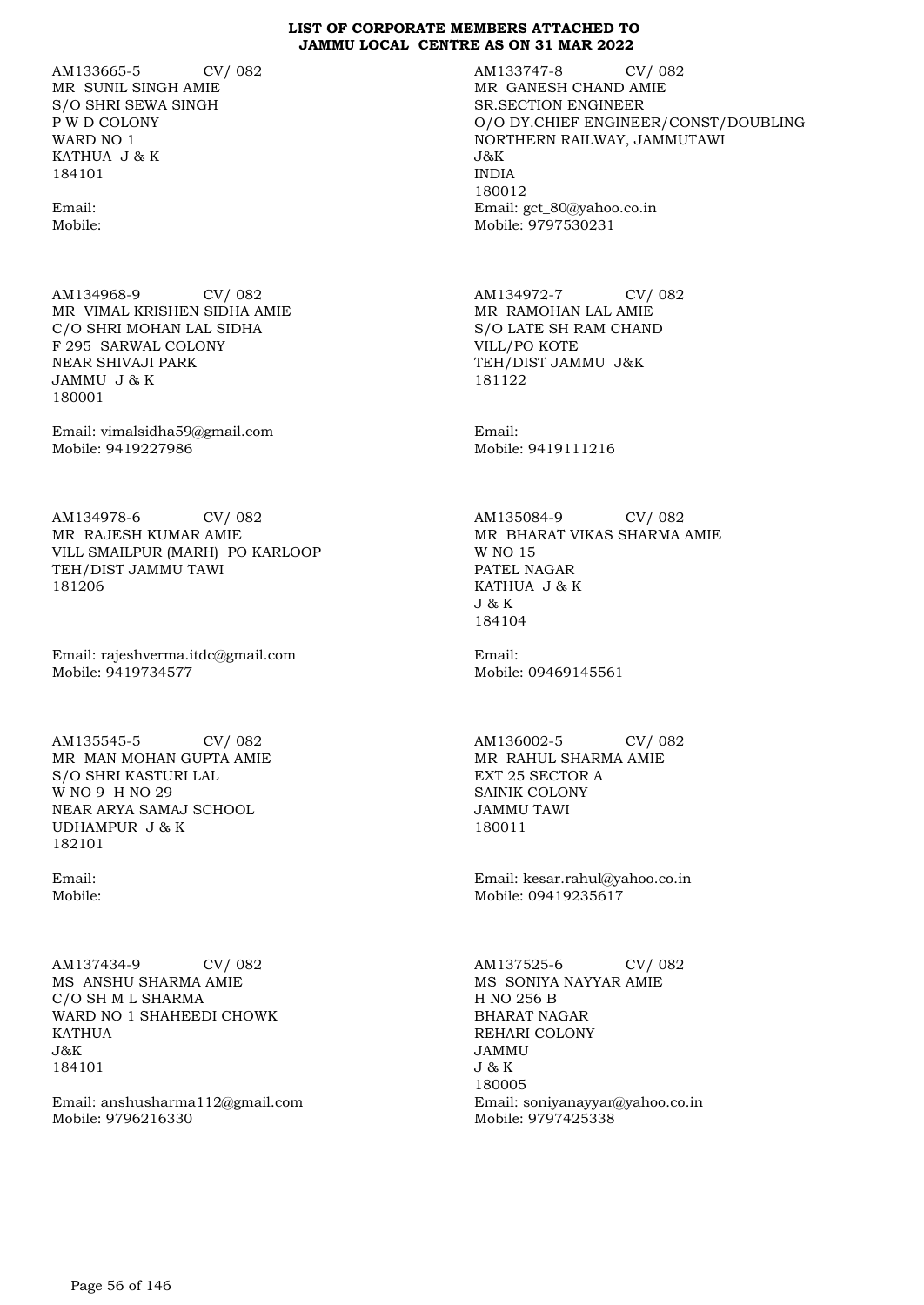AM137670-8 CV/ 082 MR GOPESHWAR SHARMA AMIE HOUSE NO 525 SECTOR 4 CHANNI HIMMAT JAMMU J & K 180015 Email: gopeshwar.sharma@gmail.com Mobile:

AM138003-9 CV/ 082 MR YASH PAUL SHARMA AMIE R/O PREM NAGAR PO MIRAN SAHIB TEH R S PURA DIST JAMMU J & K 181101

Email: yashgsudan@gmail.com Mobile: 9419236552

AM140038-2 CV/ 082 MS ANKITA MAHAJAN AMIE WARD NO 6 HOUSE NO 39 JIA POTTA AKHNOOR JAMMU J & K 181201 Email: sheefu10@gmail.com Mobile: 9419801400

AM142874-0 CV/ 082 MR VINOD AZAD AMIE WARD NO 03 TARORE TEHSIL SAMBA DIST SAMBA JAMMU & KASHMIR 181133 Email: Mobile: 9419129213

AM144167-4 CV/ 082 MR ISHAN SAINI AMIE H NO 33 APNA VIHAR COLONY KUNJWANI JAMMU JAMMU & KASHMIR 180010 Email: Mobile: 9796233828

AM137677-5 CV/ 082 MS POOJA WAZIR AMIE H NO 313 SECTOR I CHANNI HIMMAT JAMMU J & K 180015

Email: poojawazir@gmail.com Mobile: 9419783480

AM138904-4 CV/ 082 MR SURINDER SINGH JAMWAL AMIE C/O MAJ GOVIND SINGH 632 SEC E JAMMU SAINIK COLONY JAMMU & KASHMIR 180011

Email: Mobile: 9419182562

AM141669-6 CV/ 082 MR VIVEK PANDOH AMIE H NO 157/F JAWAHAR NAGAR NEW PLOT`S OPP GALI NO 20 JAMMU / TAWI / J & K 180005

Email: vivekpandoh12@gmail.com Mobile: 9018334703

AM143354-5 CV/ 082 MR VIJAY KUMAR AMIE S/O SHRI MANSA RAM R/O PEER KHO NEAR POLYTHEN FACTORY NEW CIRCULAR ROAD 180001

Email: vkjk123@rediffmail.com Mobile: 09419254078

AM144370-7 CV/ 082 MR GOUTAM RAINA AMIE WARD NO 3 CAMP KHOUR V P O KHOUR TEHSIL AKHNOOR DIST JAMMU JAMMU & KASHMIR 181203 Email: goutamraina86@gmail.com Mobile: 9419175105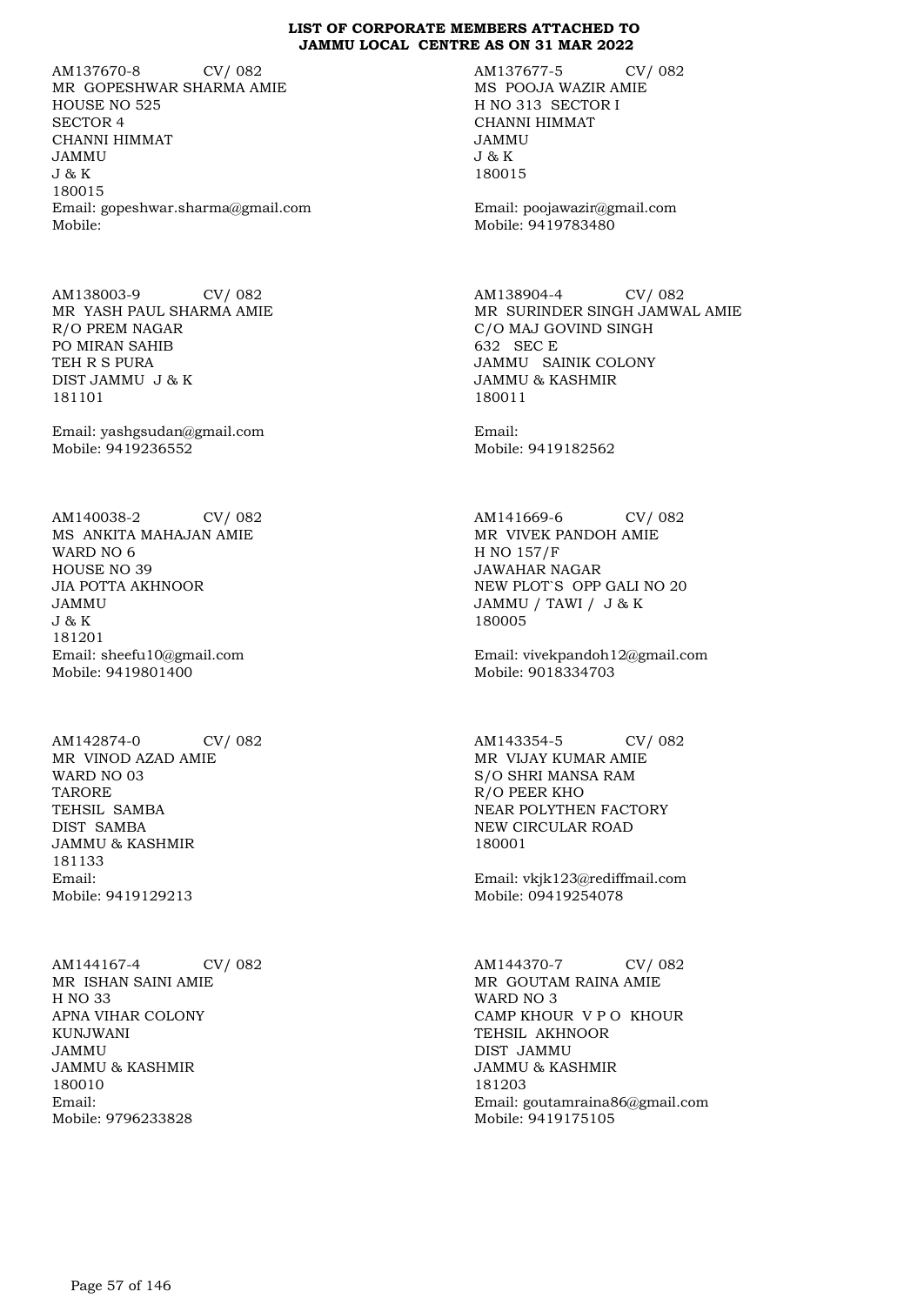AM144932-2 CV/ 082 MR JUGGAL SINGH BALORIA AMIE OPP YOUTH HOSTEL KHANPUR **NAGROTA** JAMMU JAMMU AND KASHMIR 181221

Email: Mobile: 09419801695

AM147933-7 CV/ 082 MR RAJESHWAR KUMAR AMIE R/O VILL DHARBADAN THAKRIE TEH & DIST TEH KISHTWAR J & K 182205

Email: rajeshk9858@gmail.com Mobile: 7051912457

AM149754-8 CV/ 082 MR SHAILESH BHAT AMIE H NO - 24 LANE NO - 4 GANGA NAGAR SECTOR - 1 BANTALAB JAMMU JAMMU & KASHMIR 181123 Email: shailesh87bhat@gmail.com Mobile: 9419758381

AM153924-0 CV/ 082 MR ARBIND KUMAR LANGHAY AMIE SECTOR 1-A EXTENSION HOUSE NUMBER 161 CHANNI HIMMAT JAMMU JAMMU & KASHMIR 180015 Email: arvind1213@gmail.com Mobile: 9469605023

AM156892-5 CV/ 082 MR JAGDISH LAL AMIE C/O PURAN CHAND R/O BHERI PO BHALWAL TEH AKHNOOR DIST JAMMU JAMMU & KASHMIR 181202 Email: Mobile: 9419791254

AM147060-7 CV/ 082 MR MUKESH KUMAR PRADHAN AMIE AT MANATIR PO BARABATI PS DHARMASALA DIST JAJPUR ODISHA 180587 Email: Mobile: 9776659017

AM149561-8 CV/ 082 MS ANJALI BHAGAT AMIE D/O DURGA DASS H NO F 76 BEHIND AG OFFICE SHIV NAGAR JAMMU JAMMU AND KASHMIR 180001

Email: Mobile: 9469279406

AM151450-7 CV/ 082 MR ANKUR NANDA AMIE HOUSE NO 245 SECTOR 1 CHANNI HIMMAT JAMMU TAWI JAMMU & KASHMIR 180015 Email: ankur\_mandal@yahoo.co.in Mobile: 9469390836

AM155003-1 CV/ 082 MR AKASHDEEP KHAJURIA AMIE H NO 214 EXTENSION D BHARAT NAGAR TALAB TILLO JAMMU JAMMU & KASHMIR 180002 Email: Mobile: 9469211766

AM156921-2 CV/ 082 MR VIKAS DOGRA AMIE HOUSE NO 123 OPPOSITE CHURCH NEW PLOT JAMMU JAMMU & KASHMIR 180005 Email: Mobile: 9419206601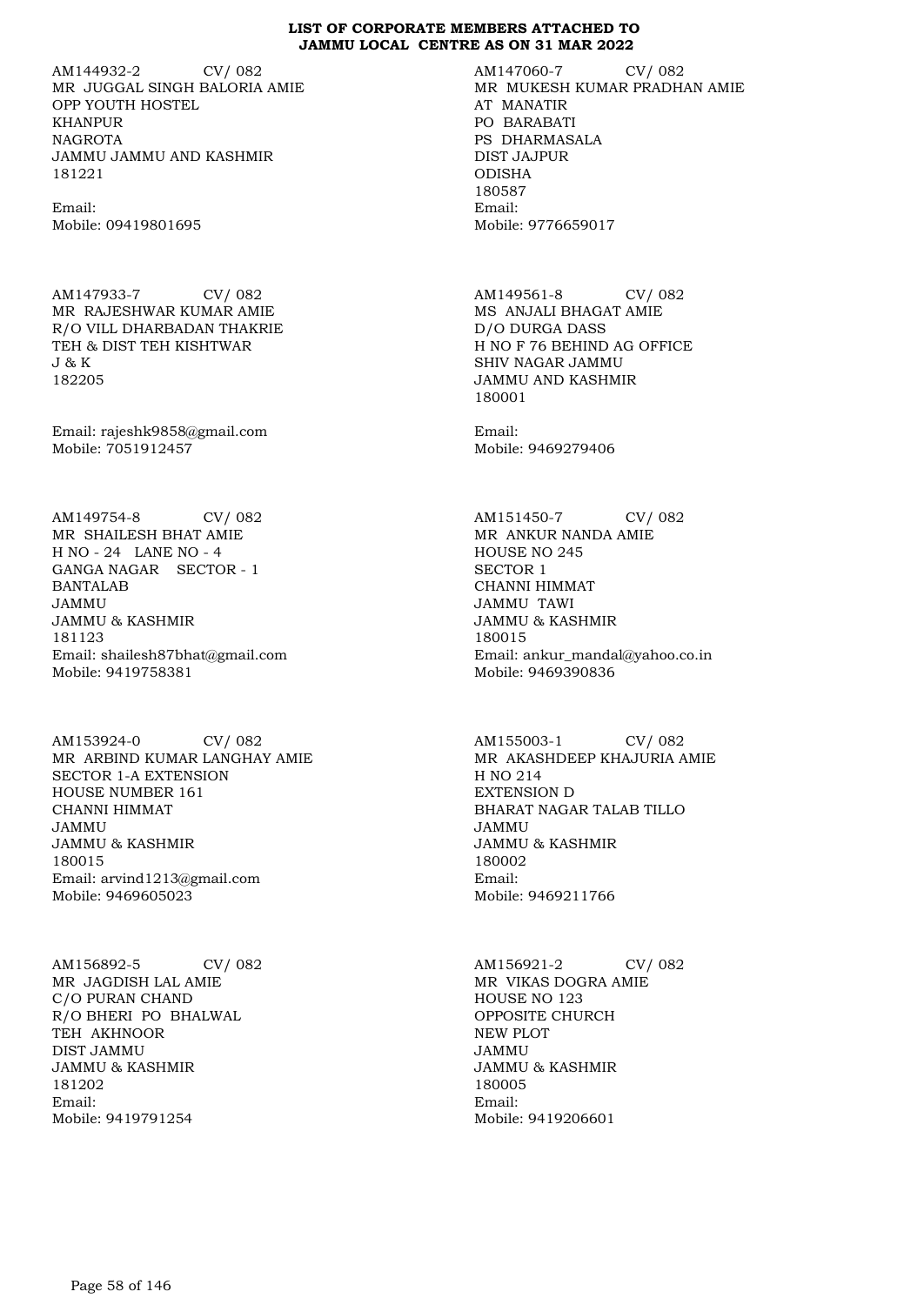AM157386-4 CV/ 082 MR LAKHAN MANHAS AMIE VPO GHOU MANHASAN TEH &DIST JAMMU JAMMU & KASHMIR 180008

Email: manhas.lakhan@yahoo.in Mobile: 09906242615

AM158573-0 CV/ 082 MR GAURAV GUPTA AMIE H NO - 782 BHAGWATI NAGAR SECTOR NO 4 CANAL ROAD JAMMU 180016 Email: gaurav.krsna@gmail.com Mobile: 9419561602

AM161478-1 CV/ 082 MR AMIT GUPTA AMIE H NO 1 GALI NO 3 LAXMI PURAM SECTOR NO B 1 BANTALAB JAMMU JAMMU & KASHMIR 181123 Email: amtgupt18@gmail.com Mobile: 9797322724

AM162093-5 CV/ 082 MR ANKIT SURI AMIE 28 A / C GANDHI NAGAR JAMMU JAMMU AND KASHMIR 180004

Email: suristructural@gmail.com Mobile: 9419107148

AM162452-3 CV/ 082 MR ABHIMANYU MATTOO AMIE H NO 16 COLONELS COLONY BOHRI TALAB TILLO NEAR WINE FACTORY JAMMU JAMMU AND KASHMIR INDIA 180002 Email: abhimanyu.mattoo@gmail.com Mobile: 8607339777

AM157393-7 CV/ 082 MR INDERDEEP SINGH AMIE C/O JAGMOHAN SINGH H NO 330 BELOW GUMAT BEHIND RANI MANDIR JEWEL CHOWK, JAMMU JAMMU & KASHMIR 180001 Email: inder3009@ymail.com Mobile: 9797593140

AM160942-7 CV/ 082 MR MUZAFAR AHMED AMIE R/O CHANJLOO BANIHAL TEH BANIHAL DISTT RAMBAN JAMMU & KASHMIR 182146

Email: wanimuzafar11@gmail.com Mobile: 09596949917

AM161480-3 CV/ 082 MS KUMARI RADHA AMIE C/O NAGAR MAL VILL & POST SARORE TEH BISHNAH DIST JAMMU JAMMU & KASHMIR 181133 Email: radhaverma289@gmail.com Mobile: 9796225042

AM162174-5 CV/ 082 MR AKHIL VERMA AMIE H NO 129/1A PARVEEN COLONY TRIKUTA NAGAR JAMMU TAWI J & KASHMIR 180012

Email: akhilverma456@gmail.com Mobile: 7298888889

AM163480-4 CV/ 082 MR SAHIL SHARMA AMIE VILL MUTHI KALAN DIST SAMBA JAMMU JAMMU & KASHMIR 184141

Email: sahilsharma9881@gmail.com Mobile: 9797369881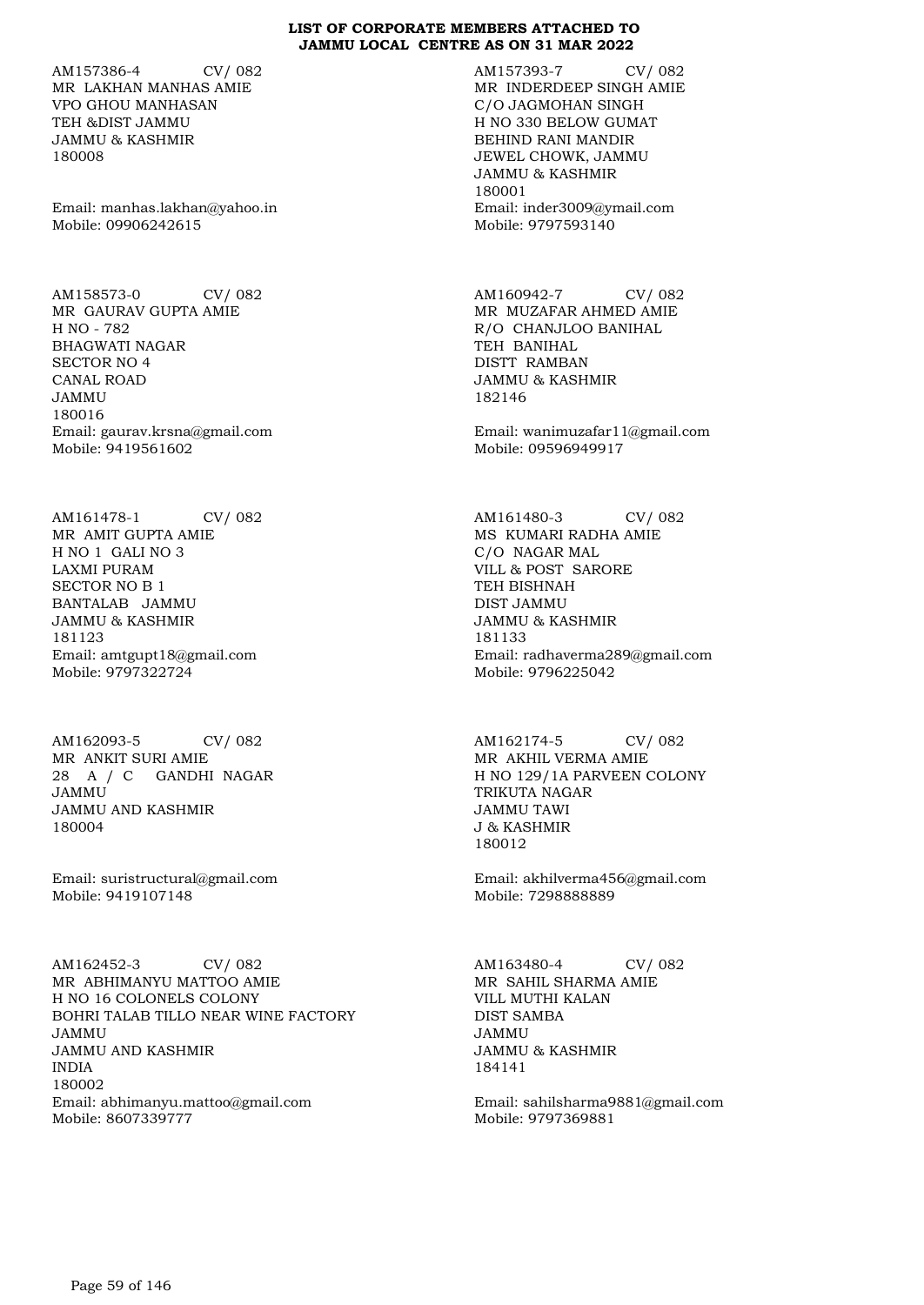AM163799-4 CV/ 082 MR PRABHJOT SINGH GANDHI AMIE H NO 429 SECTOR 4 CHANNI HIMMAT JAMMU JAMMU AND KASHMIR 180015 Email: thekillerpsg@gmail.com Mobile: 9070700027

AM164804-5 CV/ 082 MS REETA AMIE OPP ELLAQUI DEHATI BANK H NO 926 POONCH HOUSE TALAB TILLO JAMMU JAMMU & KASHMIR 180002 Email: Mobile: 09796414728

AM164931-3 CV/ 082 MS PREETY DOGRA AMIE H NO - 146 - A GANDHI NAGAR NEAR SHIV MANDIR JAMMU TAWI J & K 180004 Email: dograpretty@gmail.com Mobile: 09906310292

AM164938-0 CV/ 082 MS ROHINI DEVI AMIE C/O JAI RAJ H NO 14A LANE NO 1 ENCLAVE B UPPER ROOP NAGAR JAMMUI JAMMU & KASHMIR 180013 Email: rohinisharma456@gmail.com Mobile: 9906187643

AM165106-7 CV/ 082 MR AMIT KUMAR AMIE R/O ZEWAR KISHTWAR TEH KISHTWAR DIST KISHTWAR JAMMU & KASHMIR INDIA 182204 Email: amisharma019@gmail.com Mobile: 9622189554

AM164432-5 CV/ 082 MR VIKAS GUPTA AMIE HOUSE NO 2 DHAKKI PURANI MANDI JAMMU 180001

Email: gvikas228@yahoo.in Mobile: 9419359496

AM164901-1 CV/ 082 MR IRSHAD AHMED AMIE DOGA TEHSIL - CHHATROO DISTT - KISHTWAR JAMMU AND KASHMIR 182205

Email: irshadnaik43@yahoo.com Mobile: 09906271289

AM164932-1 CV/ 082 MR ARIF WAQUAR AMIE R O / B P O - ASSAR NEAR HOSPITAL ASSAR TEH & DISTT - DODA JAMMU & KASHMIR 182200

Email: arifwaqar93@gmail.com Mobile: 9419194349

AM165099-0 CV/ 082 MR ATUL SHARMA AMIE C/O GUPTA STATIONARY STORE VILL LOWER HATHAL TEH SUNDER BANI DIST RAJOURI J & K 185153 Email: atul.sharma@yahoo.com Mobile: 9797607305

AM165366-3 CV/ 082 MR AKASH DUSGOTRA AMIE C/O SHRI DARSHAN KUMAR H NO- 39 CHOGAN SALATHIAN NEAR MUBARAK MANDI OLD COURT ROAD PANJTHIRTHI JAMMU JAMMU & KASHMIR 180001 Email: dusgotraakash@gmail.com Mobile: 9596868749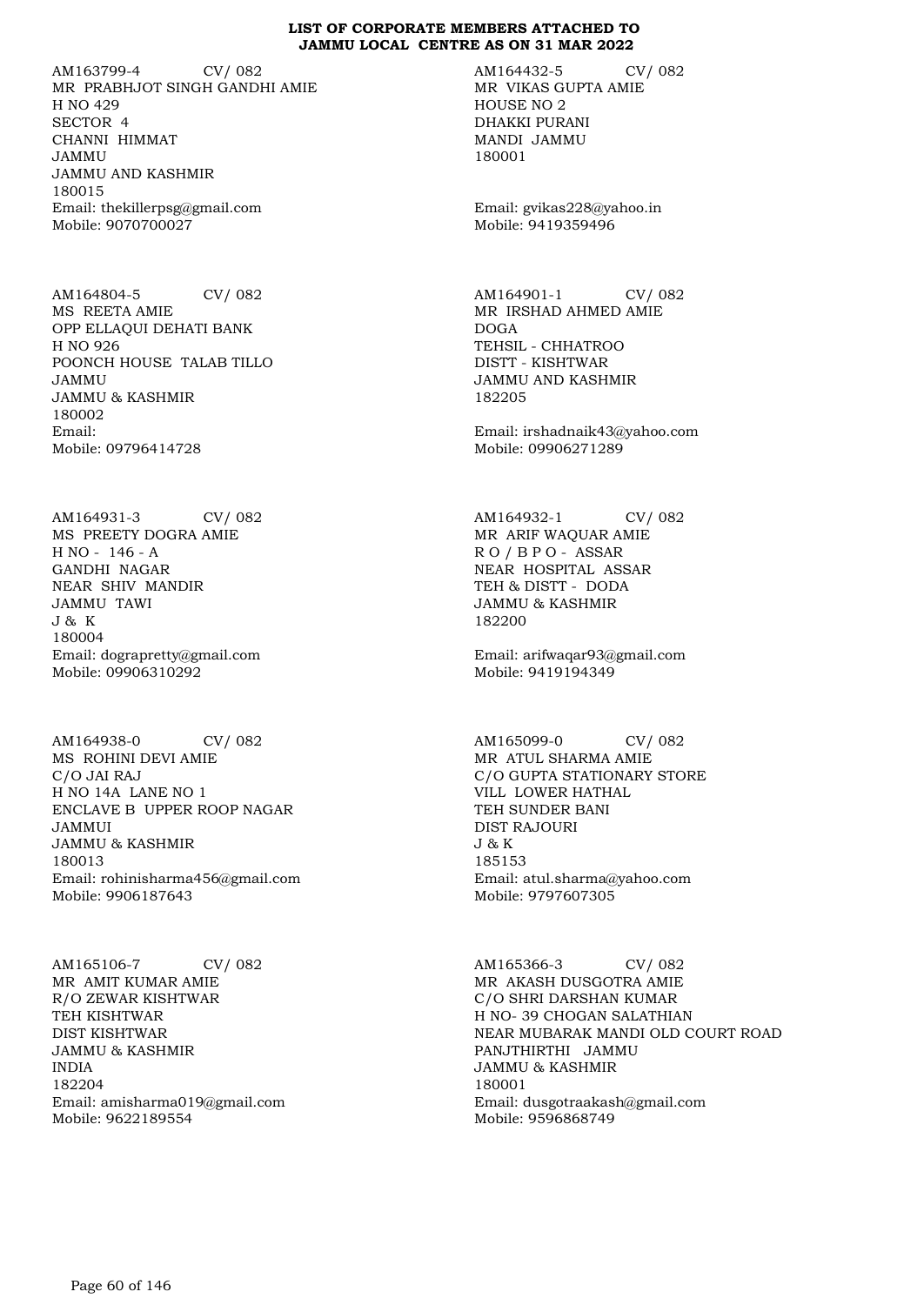AM165367-1 CV/ 082 MR SUNNY KUMAR AMIE C/O MANGA RAM VILL- CHHANNI MAWALIAN BPO- HALQUA MARH DIST & TEHSIL- JAMMU JAMMU & KASHMIR 181208 Email: sunnythappa6228@gmail.com Mobile: 8716036228

AM165384-1 CV/ 082 MR ARUN SODIA AMIE C/O BUA DITTA SODIA HOUSE NO. - 34 SECTOR - E BHARAT NAGAR TALAB TILLO DIST - JAMMU JAMMU & KASHMIR 180002 Email: sodhi\_arun@yahoo.in Mobile: 09596708898

AM165555-0 CV/ 082 MR ISHAN VERMA AMIE HOUSE NO 258 SECTOR E SAINIK COLONY JAMMU JAMMU & KASHMIR INDIA 180011 Email: akshitverma258@gmail.com Mobile: 8082309239

AM167686-8 CV/ 082 MR CHETAN KHAJURIA AMIE H NO 75 - A SECTOR - 10 NANAK NAGAR JAMMU JAMMU AND KASHMIR 180001 Email: civil.khajuria5@gmail.com Mobile: 9796072072

AM167828-3 CV/ 082 MR AMIT ABROL AMIE 97 BELOW LINK ROAD BRIDGE PURANI MANDI JAMMU JAMMU & KASHMIR 180001

Email: amitabrol007@yahoo.com Mobile: 9419112924

AM165377-9 CV/ 082 MR SARABJEET SINGH AMIE C/O JOGINDER SINGH H NO- 104, WARD NO 3 GOVIND PURA OLD SATWARI, JAMMU JAMMU & KASHMIR 180003 Email: sarab9596@yahoo.com Mobile: 09796859606

AM165417-1 CV/ 082 MR SHOAIB ASLAM AMIE C/O SARWAR HUSSAIN HOUSE NO 10 PAMPOSH COLONY NEAR K C HYUNDAI CHANNI HIMMAT JAMMU (TAWI) JAMMU & KASHMIR 180015 Email: ishoaibaslam@gmail.com Mobile: 09419228199

AM167685-5 CV/ 082 MR GOURAV SAINI AMIE HOUSE NO 303 SECTOR D SAINIK COLONY JAMMU JAMMU AND KASHMIR 180011 Email: gsaini25@yahoo.in Mobile: 9697619581

AM167827-5 CV/ 082 MS MALVIKA GUPTA AMIE 42 B/C GANDHI NAGAR NEAR AQUAF MARKET JAMMU JAMMU & KASHMIR 180004

Email: malvikagupta.mg@gmail.com Mobile: 9596002318

AM168825-4 CV/ 082 MR RAJIV SHARMA AMIE H.NO 120 , FRIENDS ENCLAVE, JIVAN NAGAR JAMMU JAMMU AND KASHMIR 180010

Email: er.rajiv.amie@gmail.com Mobile: 9858589886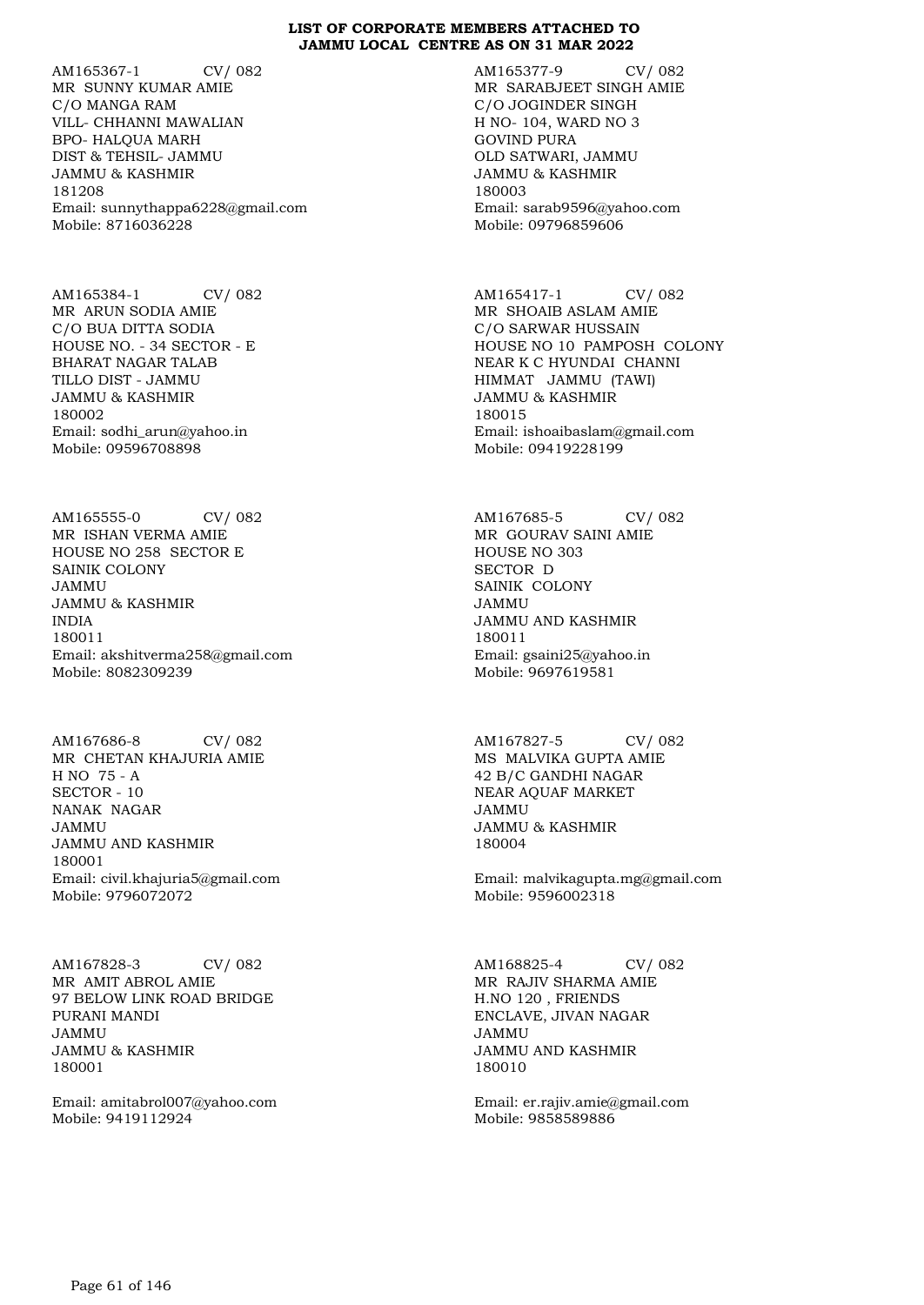AM168901-3 CV/ 082 MR SIDDHARTH SHUKLA AMIE C/O GARRISON ENGINEER INDEPENDENT PROJECT COMMAND HOSPITAL NEAR SUPPLY MORE , UDHAMPUR JAMMU & KASHMIR 182121 Email: siddharthsimplex@gmail.com Mobile: 09596663020

AM169782-2 CV/ 082 MR BASHARAT HUSSAIN AMIE C/O SINGH GENERAL STORE NAWABAD SUNJUWAN ROAD JAMMU (TAWI) JAMMU & KASHMIR 180011

Email: basharat566@gmail.com Mobile: 9596705082

AM171376-3 CV/ 082 MR SULAHMAN KHAN AMIE NEAR GOVT DEGREE COLLEGE NAGRI DODA JAMMU AND KASHMIR INDIA 182202 Email: er.khansulaiman@gmail.com Mobile: 7780966031

AM171654-1 CV/ 082 MR ATIQ UL RAHMAN AMIE H NO 207 SECTOR 5 TRIKUTA NAGAR JAMMU JAMMU & KASHMIR 180012 Email: atiqrajput07@gmail.com Mobile: 9622222808

AM172186-3 CV/ 082 MR RAKESH KUMAR AMIE S/O SHRI PRADEEP KUMAR R/O MATTA TEHSIL KISHTWAR DIST KISHTWAR JAMMU AND KASHMIR INDIA 182204 Email: parihar.rakash.parihar@gmail.com Mobile: 7006433045

AM169773-3 CV/ 082 MR SYED NAVID ANJUM AMIE ANWARABAD NEAR MASJID SHARIEF TONDWAH DODA CITY JAMMU & KASHMIR 182202

Email: suminavid@gmail.com Mobile: 9018699614

AM171176-0 CV/ 082 MR JAG MOHAN SINGH AMIE R/O RAMNAGAR W NO 12 (NO ZI) NEAR B D O OFFICE DIST UDHAMPUR JAMMU & KASHMIR 182122

Email: Mobile: 9797601628

AM171579-0 CV/ 082 MR RAJESHWAR SINGH AMIE VILL/PO HOTTAR TEHSIL BILLAWAR DIST KATHUA JAMMU & KASHMIR 184204

Email: Mobile: 9858594794

AM171784-5 CV/ 082 MR ANIRUDH GUPTA AMIE H NO 247-248 SMALL PLOTS SHASTRI NAGAR JAMMU JAMMU & KASHMIR 180004

Email: anirudhgupta1992@gmail.com Mobile: 7051260123

AM172738-1 CV/ 082 MR SUSHEEL SHARMA AMIE C/O RATTAN CHAND PO - KALDI VILL - ANSU DIST & TEH - UDHAMPUR JAMMU&KASHMIR 182124 Email: Mobile: 9596924854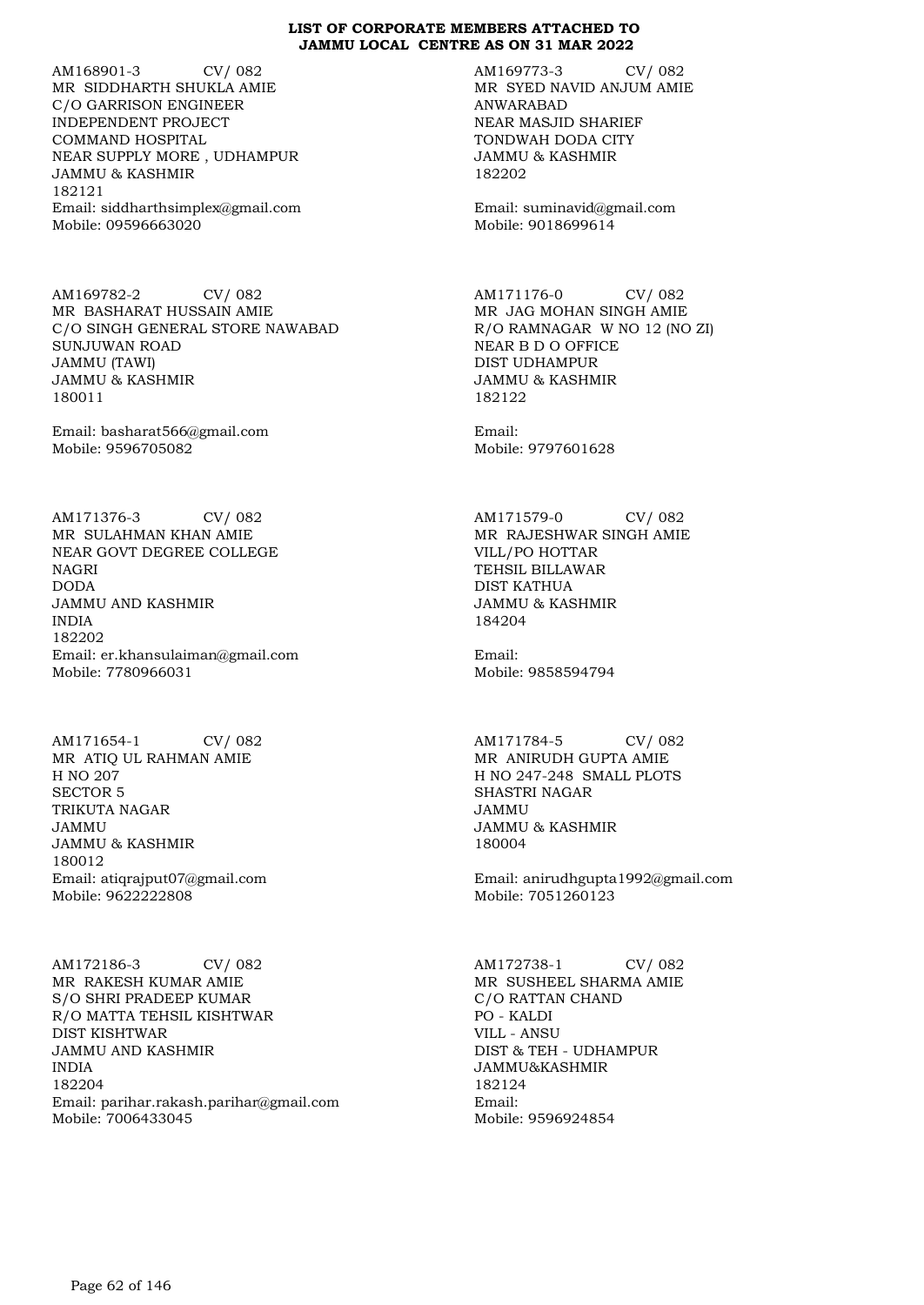AM172978-3 CV/ 082 MS BARJISH BANOO BATT AMIE C/O SRI GHULAM NABI BATT VILL - ROUNDA BPO - SERI TEH - BHADERWAH DISTT - DODA JAMMU AND KASHMIR 182221 Email: barjishbatt@gmail.com Mobile: 9622286014

AM173229-6 CV/ 082 MR VIKAS GUPTA AMIE S/O RAM CHARAN GUPTA HNO 33 GALI NO 3 LAXMIPURAM SETOR NO B 1 BANTALAB JAMMU JAMMU & KASHMIR 181123 Email: ramsingh5163@gmail.com Mobile: 7298097504

AM173253-9 CV/ 082 MR NAEEM AHMED AMIE C/O BASHIR AHMED SHEIKH VILL KHALOO TEH BHADERWAH P O SERI DIST DODA JAMMU & KASHMIR 182221 Email: nayeemsheikh29@gmail.com Mobile: 09858372083

AM173491-4 CV/ 082 MR RAHUL AMIE C/O RATTAN LAL HOUSE NO 148/F LANE NO 6 SHAKTI NAGAR JAMMU JAMMU & KASHMIR 180001 Email: rahul\_andotra@rediffmail.com Mobile: 9858041210

AM173495-7 CV/ 082 MS SUMMAIYA BANO AMIE C/O SHABIR HUSSAIN SHAHABAD COLONY BAHU FORT JAMMU JAMMU & KASHMIR 180006

Email: summaiyabano15@gmail.com Mobile: 9796266811

AM173219-9 CV/ 082 MR MUKESH KUMAR AMIE C/O KASHMIR LAL VILL- KHELLANI BPO- KHELLANI DIST & TEHSIL- DODA JAMMU & KASHMIR 182201 Email: mukeshcivil74@gmail.com Mobile: 9796295640

AM173233-4 CV/ 082 MR JAKHIL KUMAR AMIE C/O GIRDHARI LAL H NO F 715 SHAKTI NAGAR RAJPURA MANGOTRIAN MAIN CHOWK SHAKTINAGAR JAMMU JAMMU & KASHMIR 180001 Email: jakhilkumar@yahoo.com Mobile: 9797320716

AM173488-4 CV/ 082 MR SHAHBAZ SHARIEF AMIE C/O PRINCIPAL ASRARIA IQBAL ACADEMY R/O BHATTA DESSA TEH & DIST DODA JAMMU & KASHMIR 182202

Email: zahidrocker@gmail.com Mobile: 9070420004

AM173493-0 CV/ 082 MR KISHORE SINGH MANHAS AMIE C/O ANGRAZ SINGH MANHAS R/O KASTIGARH KABATH BLOCK BHAGWAH TEHSIL & DIST DODA JAMMU & KASHMIR 182147 Email: kishoremanhas143@gmail.com Mobile: 9697230853

AM173524-4 CV/ 082 MR ANZIR IQBAL CHOWDHARY AMIE C/O MOHD IQBAL CHOWDHARY R/O & PO SHAHDARA SHARIEF TEH THANNA MANDI DIST RAJOURI JAMMU & KASHMIR 185212 Email: anziriqbal965@gmail.com Mobile: 9796883857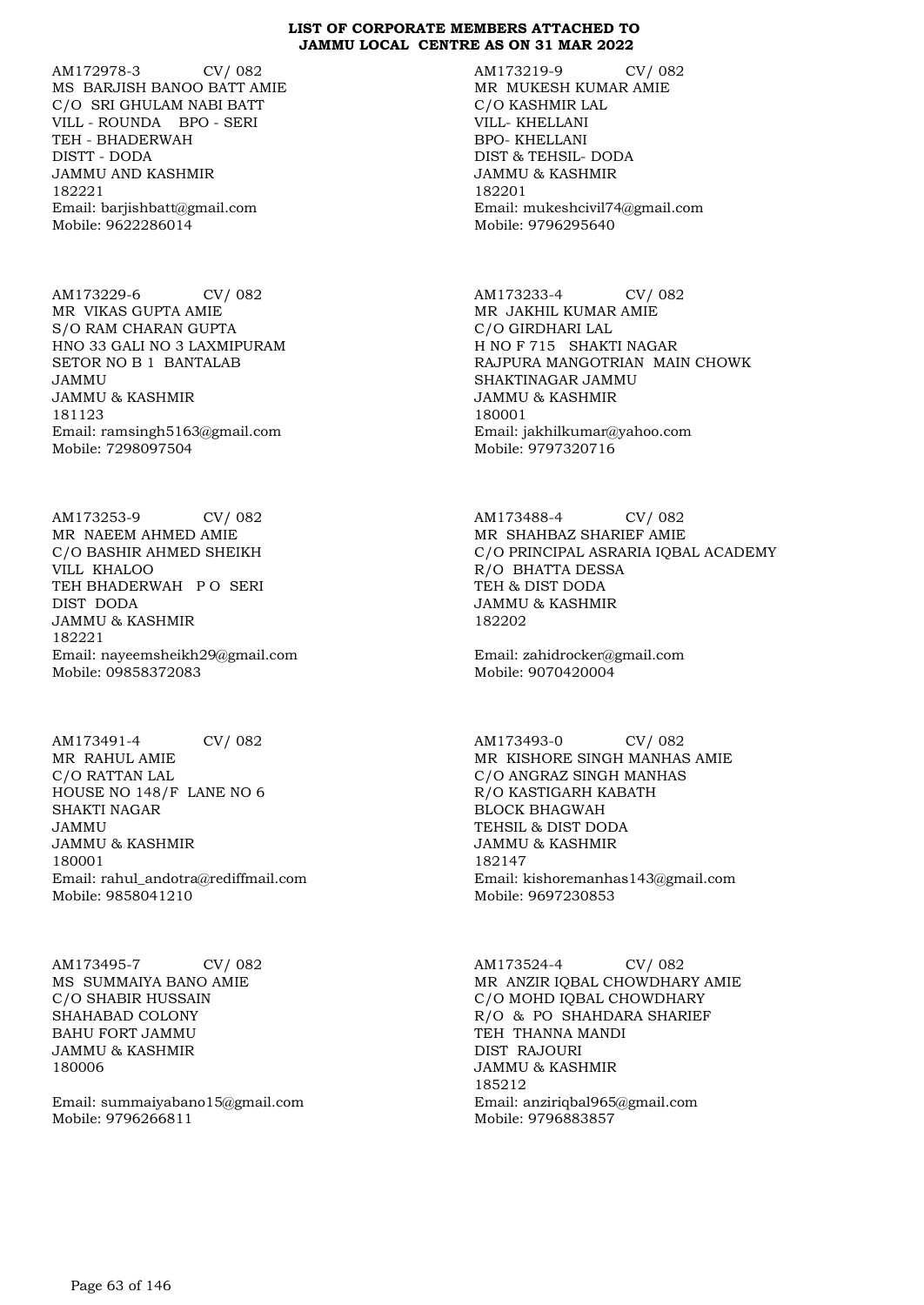AM173637-2 CV/ 082 MR TUSHAR GUPTA AMIE R/O WARD NO 6 SAMBA NEAR BAL BHARTI SCHOOL DISTT SAMBA JAMMU AND KASHMIR 184121

Email: tushargupta782@gmail.com Mobile: 9596631841

AM174763-3 CV/ 082 MR SAHIL SALGOTRA AMIE HOUSE NO 56/A NEW MOHINDER NAGAR K C CENTRAL LANE JAMMU JAMMU & KASHMIR 180001 Email: ssalgotra786@gmail.com Mobile: 7006193177

AM176807-5 CV/ 082 MR NITISH SHARMA AMIE C/O PRITAM SHARMA VILL- FLORA NAGBANI PO- DOMANA DIST & TEH - JAMMU JAMMU & KASHMIR 181206 Email: nitishsharma183@gmail.com Mobile: 9906094430

AM177022-8 CV/ 082 MR CHANGEZ AHMED AMIE C/O NAZIR AHMED VILL BANJOI TEH & DIST DODA JAMMU & KASHMIR 182201

Email: changezrishu@gmail.com Mobile: 8803070100

AM177184-4 CV/ 082 MR SHAHNWAZ AHMED BHATTI AMIE C/O FAZAL AHMED BHATTI RO KASYOUT GURSAI PO HARMUTTA TEH MENDHAR DIST POONCH JAMMU AND KASHMIR 185111 Email: shahnwazbhatti007@gmail.com Mobile: 9469794664

AM174493-6 CV/ 082 MR MAYUR BHAT AMIE H NO 128A/9 SECTOR 1 VINAYAK NAGAR MUTHI NEAR POMPOSH GENERAL STORE JAMMU JAMMU & KASHMIR 181205 Email: mayurbhat20@gmail.com Mobile: 9596722264

AM175189-4 CV/ 082 MR PARTISH KUMAR MAHAJAN AMIE H 532 EP MOHALLA JATKATTIAN LAKHDATA BAZAR JAMMU JAMMU & KASHMIR 180001 Email: mpartish@gmail.com Mobile: 9419128552

AM177018-5 CV/ 082 MR MUZAFFER HUSSAIN WANI AMIE C/O MOHD ISAHAQ WANI R/O LOWANG TEH BANI DIST KATHUA JAMMU & KASHMIR 184206 Email: mhwani51@gmail.com Mobile: 9622122404

AM177096-1 CV/ 082 MR IKHLAQ AHMED SHEIKH AMIE C/O NAZIR AHMED SHEIKH RO BERRERU MALNAI BPO MALNAI BERRERU TEH BHADERWAH DIST DODA JAMMU&KASHMIR 182201 Email: coolikhlaq786@gmail.com Mobile: 9796409037

AM177188-7 CV/ 082 MR RAJESH KUMAR AMIE R/O VILL.- SHAIYA (KAHRI) PO- UDRANA TEH- BHADERWAH DISTT- DODA JAMMU & KASHMIR UDRANA 182221 Email: sambyal.rk@gmail.com Mobile: 9419260992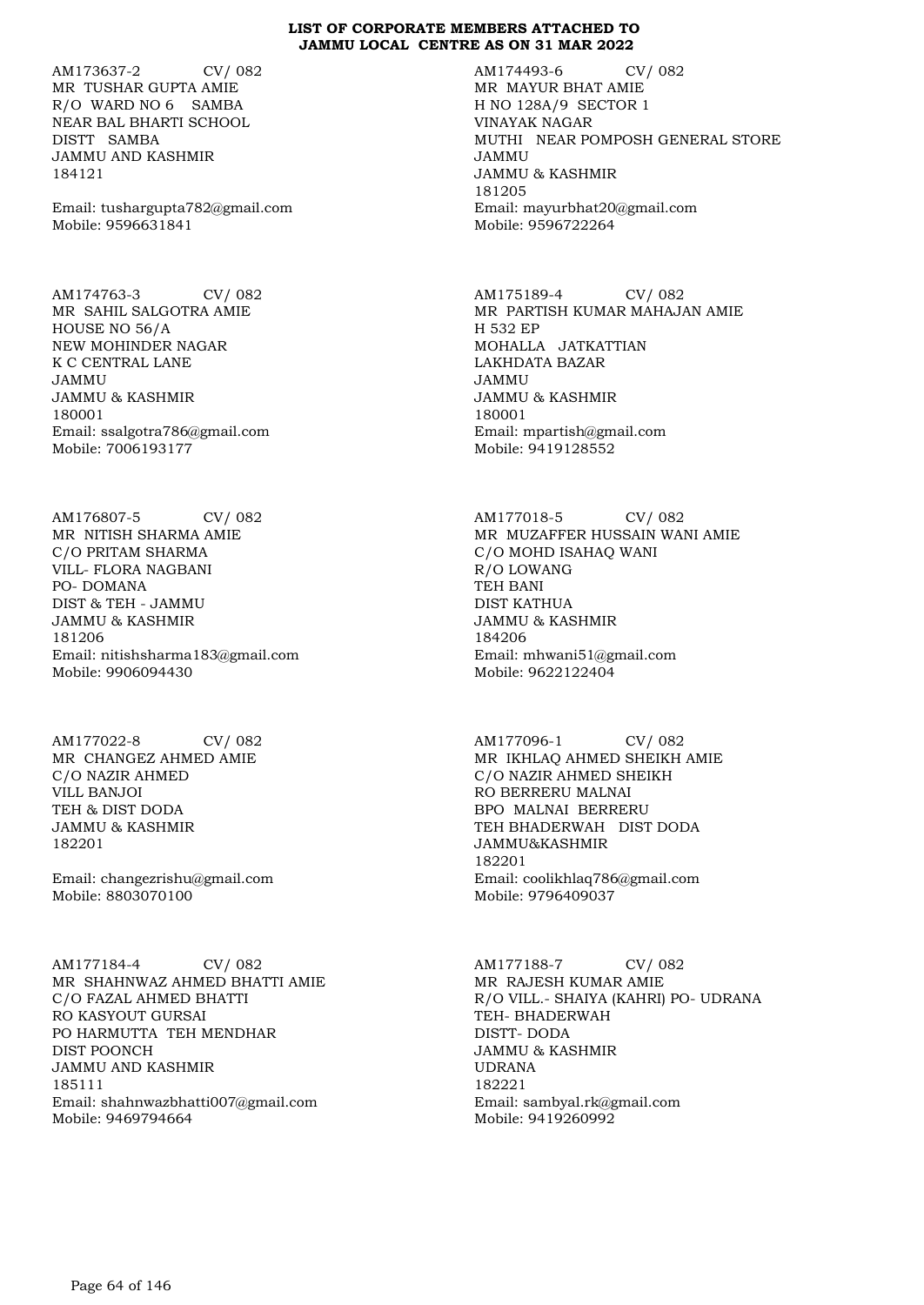AM177207-7 CV/ 082 MR RAGHU NANDAN GUPTA AMIE HOUSE NO 307 - P EXTN - 1 TRIKUTA NAGAR JAMMU JAMMU AND KASHMIR 180012 Email: raghugupta62@gmail.com Mobile: 9796892959

AM177552-1 CV/ 082 MR ABDUL RASHID AMIE R/O HUBBI KHAIT C/O MOHD SHABIR PO KANDI TEHSIL KOTRANKA DIST RAJOURI JAMMU AND KASHMIR 185132 Email: abdulrashid2k15@gmail.com Mobile: 7006424118

AM178729-5 CV/ 082 MR GANESH GUPTA AMIE HOUSE NO 193 SECTOR 5 NANAK NAGAR JAMMU 180004

Email: gantavya1980@gmail.com Mobile: 9419202337

AM179106-3 CV/ 082 MR ANEEL KUMAR KAUL AMIE H NO 115 AMBICA VIHAR POONCH HOUSE TALAB TILLO JAMMU JAMMU & KASHMIR 180002 Email: anilkoul890@gmail.com Mobile: 9419207159

AM179132-2 CV/ 082 MR ANKUSH GUPTA AMIE  $H NO = 183$ SECTOR 4 SANJAY NAGAR JAMMU  $J \& K$ 180004 Email: ankush.er@rediffmail.com Mobile: 9419105345

AM177249-2 CV/ 082 MR RIPU DAMAN SINGH AMIE C/O V P SINGH HOUSE NO 113 NARANIA MOHALLA KACCHI CHAWNI JAMMU JAMMU AND KASHMIR 180001 Email: ripudaman.singh2727@gmail.com Mobile: 8803566404

AM177808-3 CV/ 082 MR AYUSH SHEKHAR AMIE WARD NO 5 NEAR RAGUNATH TEMPLE VAISHNO DEVI KATRA JAMMU AND KASHMIR 182301 Email: ayushshekhar06@gmail.com Mobile: 9796675123

AM178730-9 CV/ 082 MR DINESH KUMAR AMIE S/O SH MOHAN LAL C/O HEM RAJ SHOPKEEPER NEAR H P PETROL PUMP VPO MAND, TEH& DIST UDHAMPUR JAMMU AND KASHMIR 182121 Email: dineshk2umar@gmail.com Mobile: 9419255356

AM179130-6 CV/ 082 MR MAJID IQBAL KICHLOO AMIE R/O HOUSE NO 138 WARD NO 5 KICHLOO MOHALLA KISHTWAR TEH & DIST KISHTWAR J & K 182204

Email: majidircon@gmail.com Mobile: 9596721640

AM179273-6 CV/ 082 MR ARSHAD AHMED AMIE R/O MANYAL TEH THANNA MANDI DIST RAJOURI JAMMU & KASHMIR 185212

Email: arshadahmedkhan786@gmail.com Mobile: 9419172903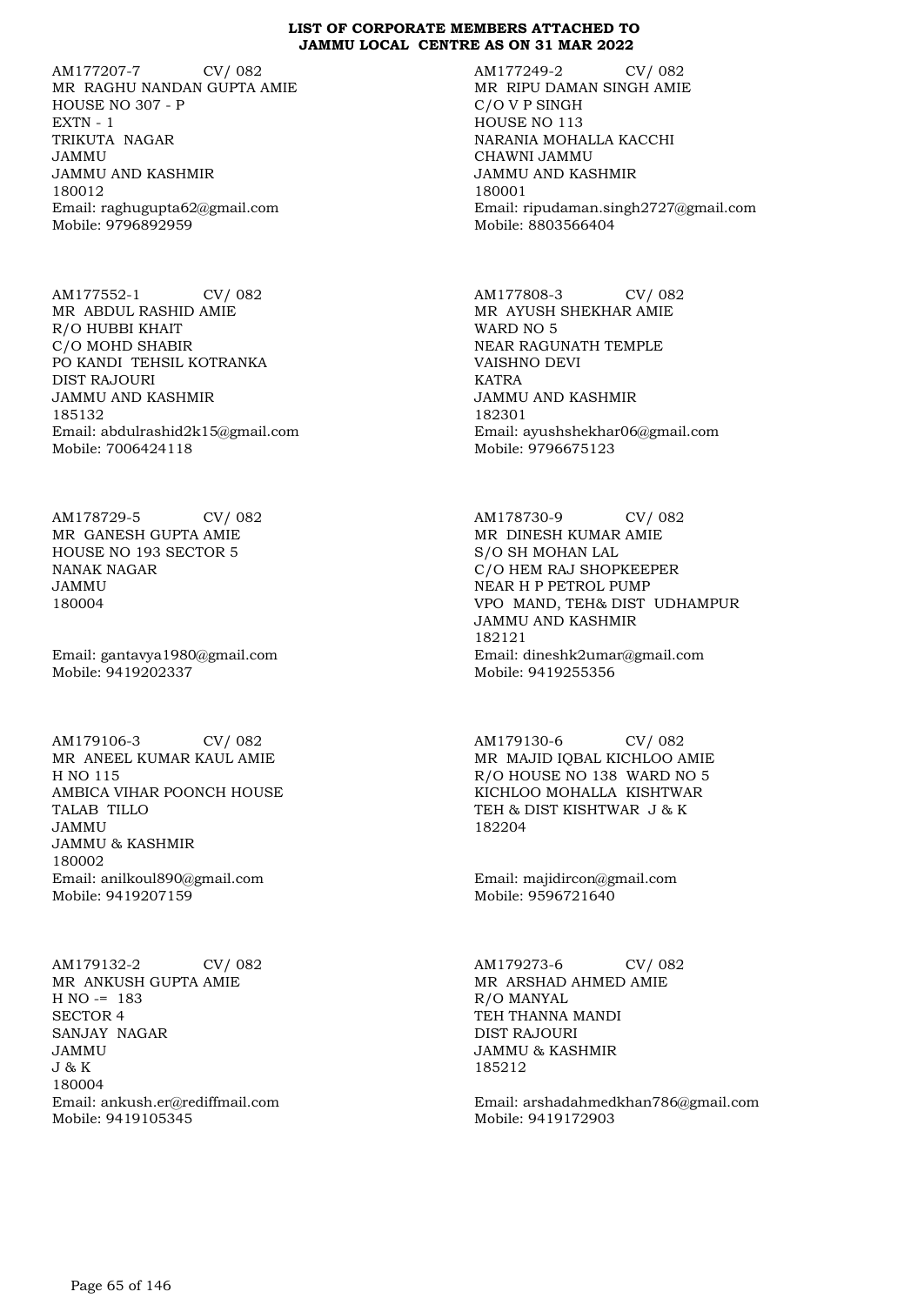AM179497-6 CV/ 082 MR YOGESH SINGH AMIE C/O DEV RAJ R\O BHALWANA TEH DODA DIST- DODA B P O THATHRI JAMMU & KASHMIR 182203 Email: singhyogesh937@gmail.com Mobile: 09697234136

AM179678-2 CV/ 082 MR ARUN SHARMA AMIE C/O SH ASHOK KUMAR VILL DAGHORE PO GURHA SLATHIA DIST/TEH SAMBA JAMMU & KASHMIR 181143 Email: arunsharmaer@yahoo.com Mobile: 8713033610

AM179721-5 CV/ 082 MR KHURSHID AHMAD BAZDAR AMIE C/O SHOPKEEPER SHAFIQ AHMAD GOREAN R/O LINK ROAD NEAR GOREAN KISHTWAR DIST KISHTWAR JAMMU & KASHMIR 182204 Email: Mobile: 9622364430

AM179727-4 CV/ 082 MR ROHIT SADOTRA AMIE H NO 94 SEC 1 LAXMI NAGAR MUTHI JAMMU JAMMU & KASHMIR 181205

Email: rhtshrm782@gmail.com Mobile: 9018410108

AM179792-4 CV/ 082 MS RIFAT ARA AMIE C/O MOHD SHAFI RESHOO VILL BANJOY PO TROWN TEH & DIST DOODA JAMMU & KASHMIR 182201 Email: aftabeishi55@iclud.com Mobile: 9419100639

AM179499-2 CV/ 082 MR AJAY KUMAR AMIE BADYAL QAZIAN RSPURA JAAMU JAMMU & KASHMIR 181102

Email: ajayaks111@gmail.com Mobile: 9596878330

AM179718-5 CV/ 082 MR MOHD BAQER AMIE C/O JAVED IQBAL R/O & BPO GOHA TEH & DIST DODA JAMMU & KASHMIR 182201

Email: bakirsalaria7@gmail.com Mobile: 09697114473

AM179725-8 CV/ 082 MR MOHSIN IQBAL MALIK AMIE H NO 87 LANE 3 VIDHATA NAGAR BATHINDI ROAD JAMMU JAMMU & KASHMIR 181152 Email: mohsiniqbal1992@gmail.com Mobile: 9796290220

AM179733-9 CV/ 082 MR ANKUSH KUMAR SHARMA AMIE C/O RADHA SHYAM VILL & PO BHALWAL BRAHMANA TEH AKHNOOR DIST JAMMU JAMMU & KASHMIR 181202 Email: ankushks1947@gmail.com Mobile: 9419220223

AM179945-5 CV/ 082 MR RISHEB SHARMA AMIE H NO 233 LANE NO 23 NR RAJPURA PARK RAJPURA MANGOTRIAN JAMMU JAMMU & KASHMIR 180001 Email: rishebtheinkster99@gmail.com Mobile: 9858829918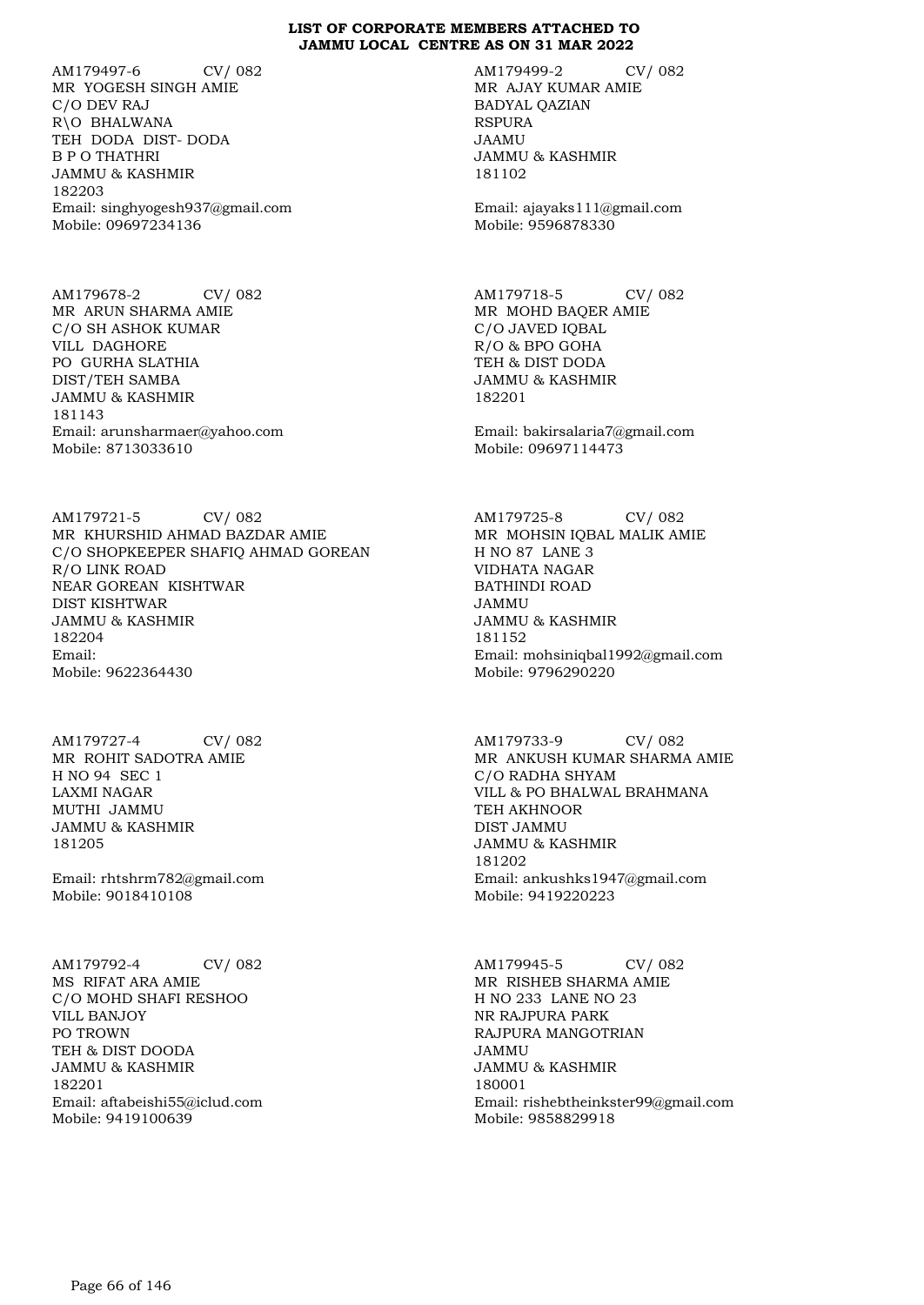AM180001-1 CV/ 082 MR ASIF HUSSAIN AMIE C/O GH HUSSAIN R/O SEMNA COLONEY TEH & DIST KISHTWAR JMMU & KASHMIR 182204

Email: jaffarlone10@gmail.com Mobile: 9018296107

AM180287-1 CV/ 082 MR VARUN DEV SINGH JAMWAL AMIE H NO 19 TOPE SHER EHANIA PO PALOURA JAMMU JAMMU & KASHMIR 181121

Email: varunvdsj@gmail.com Mobile: 7045045161

AM181494-2 CV/ 082 MR AQIB JAWAID AMIE R/O MUNDHAR KASTIGARH TEHSIL KASTIGARH DIST DODA C/O ASHIANA PHOTOSTATE NR TOWN HALL DODA CITY JAMMU & KASHMIR 182147 Email: aqibjawaid756@gmail.com Mobile: 7006446324

AM182776-9 CV/ 082 MR DANISH FAROOQ AMIE C/O FAROOQ AHMED WANI R/O KHARPORA PO/TEHSIL BANIHAL DIST RAMBAN JAMMU JAMMU & KASHMIR 182146 Email: danishwani19@gmail.com Mobile: 9796611448

AM182989-3 CV/ 082 MR BILAL ABBAS WANI AMIE H NO 78 WARD NO 04 MALIPETH TEH & DISTT KISHTWAR JAMMU & KASHMIR 182204

Email: cursedbilal@gmail.com Mobile: 09858281323

AM180003-8 CV/ 082 MR HARISH KOTWAL AMIE R/O VILL NEOTA TEH BHADRWAH BPO SERI DIST DODA JAMMU & KASHMIR 182221 Email: harishkotwal777@gmail.com Mobile: 8803700984

AM181092-0 CV/ 082 MR AKASHDEEP AMIE HOUSE NO 45 ADARSH COLONY NEAR BABA LAL MANDIR JAMMU JAMMU AND KASHMIR 182101 Email: akashdeep8577@gmail.com Mobile: 9596888577

AM182517-0 CV/ 082 MR ARJUN SINGH AMIE C/O SRI SUDESH KUMAR VILL - DRADHU POST - UDRANA TEHSIL - BHADARWAH DISTT - DODA JAMMU AND KASHMIR 182221 Email: thakurarjun570@gmail.com Mobile: 9070893507

AM182781-5 CV/ 082 MS MANPREET KAUR BALI AMIE C/O S POPINDER SINGH BALI INDIA CAKE HOUSE ZUBAIRABAD NAWABAD TEH SUNJUWAN ROAD DIST JAMMU JAMMU & KASHMIR 180011 Email: manu060893@gmail.com Mobile: 8803625601

AM183057-3 CV/ 082 MS KAJAL KUMARI AMIE R/O VILL NEOTA TEH BHADERWAH DISTT DODA  $J\&K$ 182221

Email: kajalkotwal069@gmail.com Mobile: 09796423415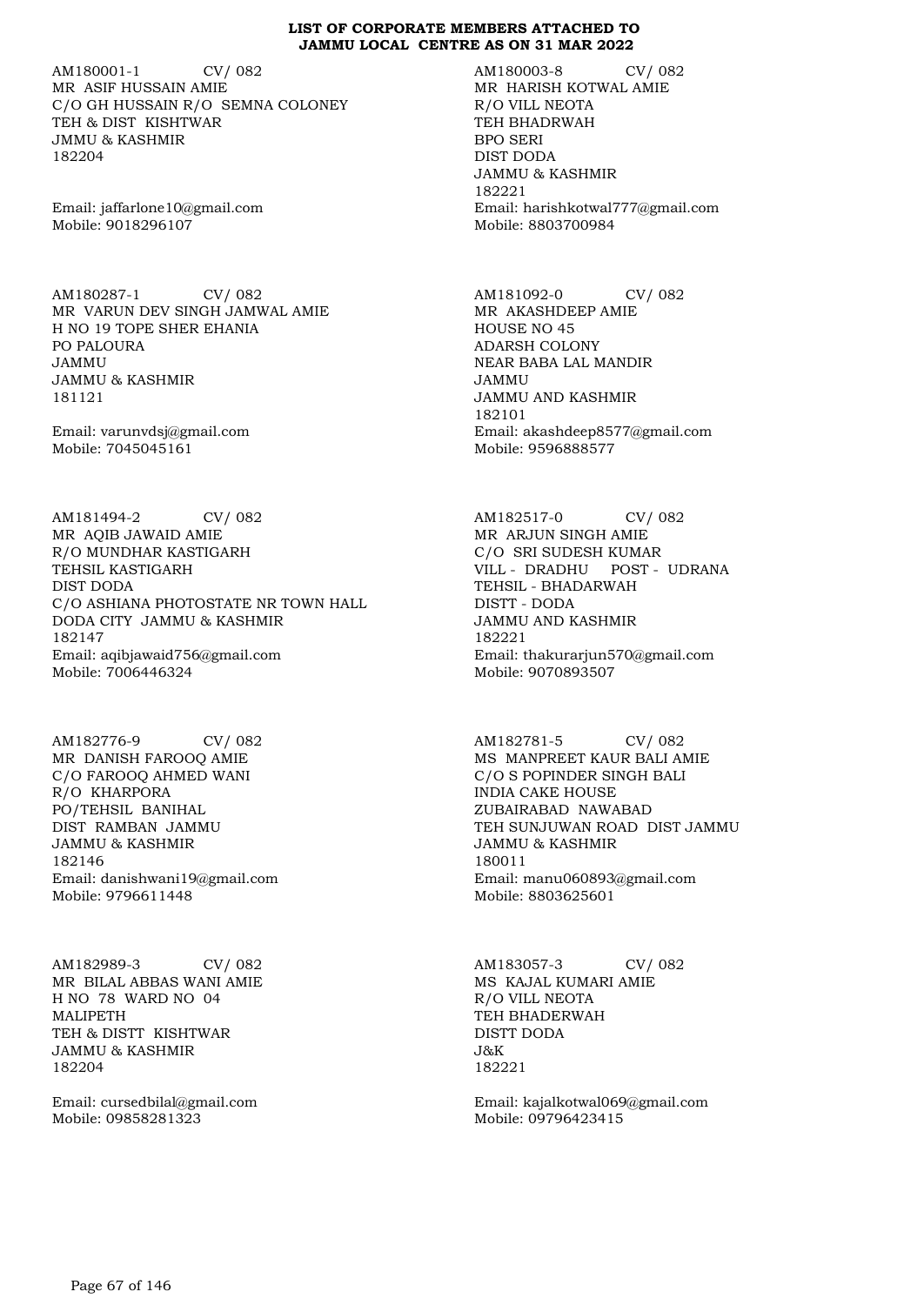AM183572-9 CV/ 082 MR PRADEEP SHARMA AMIE VILL SAPWAL POST OFFICE SUJWAN TEHSIL VIJAYPUR DISTRICT SAMBA JAMMU & KASHMIR 184120 Email: spardeep789@gmail.com Mobile: 9419622266

AM184816-2 CV/ 082 MR ANIMESH GUPTA AMIE HOUSE NO. 201, SECTOR 5 CHANNI HIMMAT JAMMU JAMMU AND KASHMIR 180015

Email: animesh.gupta134@gmail.com Mobile: 9419251205

AM185924-5 CV/ 082 MR RAJAN MANNOTRA AMIE HOUSE NO 593 LANE NO 12 SHAKTI NAGAR TEHSIL & DIST JAMMU JAMMU & KASHMIR 180001

Email: rajanmannotra8037@gmail.com Mobile: 9103513075

AM186257-2 CV/ 082 MR SHUBAM DANDIA AMIE P.W.D QTR NO 7 NEAR KC THEATRE MEDICAL ENCLAVE JAMMU JAMMU & KASHMIR 180001 Email: shubamdandia37@gmail.com Mobile: 7006334015

AM186262-9 CV/ 082 MR NASEER AHMAD AMIE REHMAT MOHALLAH RAMBAN NEAR HSS RAMBAN TEH & DIST RAMBAN JAMMU & KASHMIR 182144

Email: cenaseerahmad@gmail.com Mobile: 9797341415

AM184480-9 CV/ 082 MR BHAVNEET SINGH AMIE H. NO 465 SECTOR-3 CHANNI HIMMAT JAMMU JAMMU & KASHMIR 180015 Email: somysingh@gmail.com Mobile: 9419225421

AM185552-5 CV/ 082 MR VIKRAM SHARMA AMIE C/O BABA SWEET SHOP,SALANI NEAR ASHIRWAD HOTEL,P/O JAWAHAR NAGAR TEH & DIST RAJOURI JAMMU & KASHMIR 185132

Email: vikramsharmaroyal@gmail.com Mobile: 9622010698

AM186179-7 CV/ 082 MR NADEEM IQBAL AMIE BYE PASS CHANNI RAMA PAMPOSH COLONY JAMMU JAMMU & KASHMIR 180015

Email: nadeemchaudhary.ncc@gmail.com Mobile: 9419100237

AM186258-0 CV/ 082 MR AYUSH BHAGWATHIA AMIE Q NO 159 BAKSHI NAGAR JAMMU JAMMU & KASHMIR 180001

Email: ayushmahajan937@gmail.com Mobile: 9796246012

AM186592-5 CV/ 082 MR YASIR AHMAD AMIE NIDHESH ENCLAVE F-8 CHANNI RAMA JAMMU JAMMU AND KASHMIR 180015

Email: yasirtarig29@gmail.com Mobile: 7006808841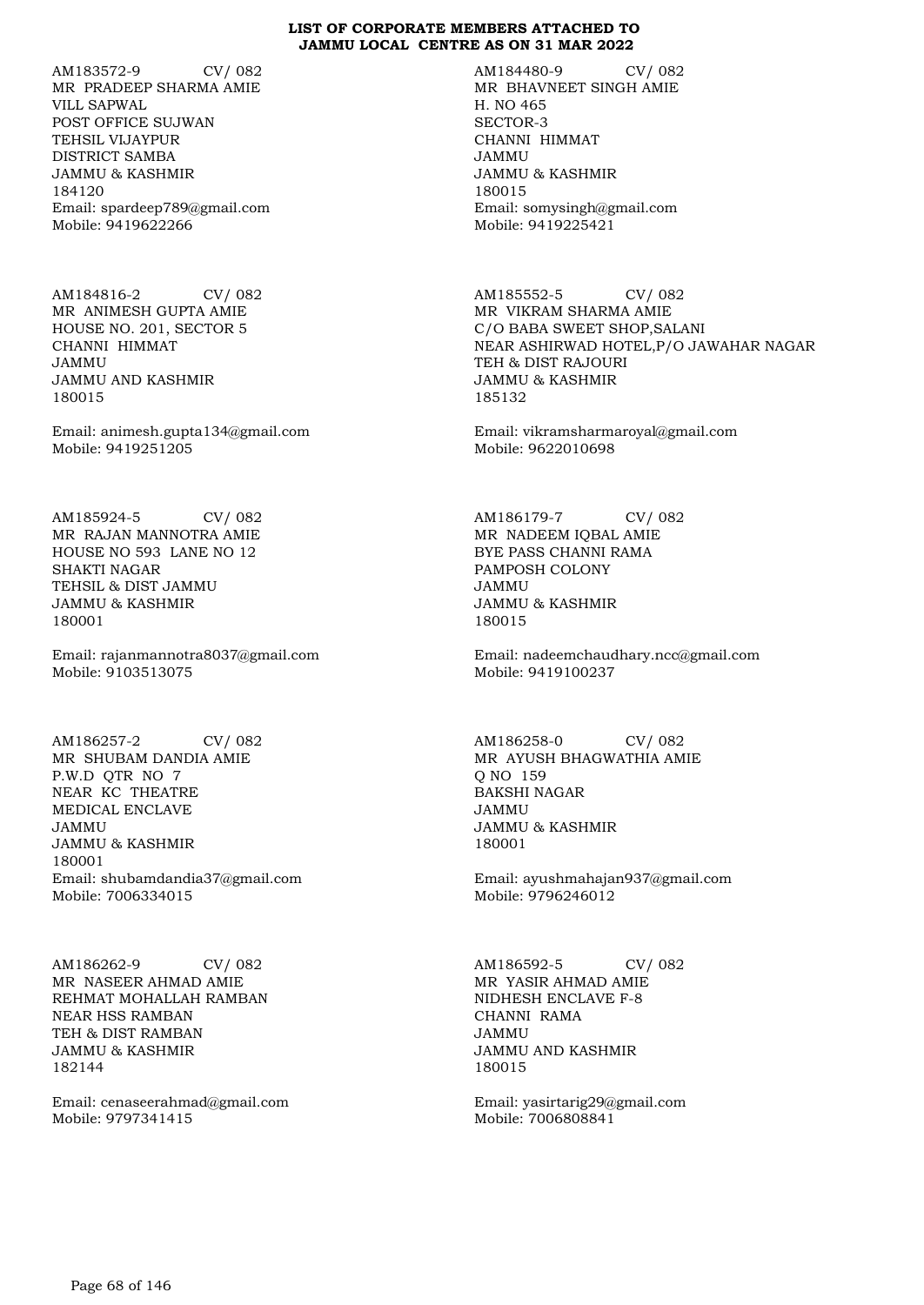AM186688-8 CV/ 082 MR HARSH VARDHAN SINGH JAMWAL AMIE WARD NO 10 NEAR SURGAL BABA **KATHUA** JAMMU AND KASHMIR 184101

Email: harsh1739@gmail.com Mobile: 7780915657

AM187318-3 CV/ 082 MR LAQSH CHHIBBER AMIE 29 SUBASH NAGAR EXT-1 JAMMU JAMMU & KASHMIR 180007

Email: laqsh09@gmail.com Mobile: 9469228222

AM188752-4 CV/ 082 MR SUMIT SINGH AMIE H NO 159 PREM NAGAR NEW PLOT JAMMU JAMMU & KASHMIR 180005

Email: sumiekatoch@gmail.com Mobile: 8717018999

AM189296-5 CV/ 082 MR AMARJEET SINGH AMIE VILL HARSA DABBER PO DEOLI TEH BISHNAH DIST JAMMU JAMMU & KASHMIR 181132

Email: amarjeetsinghremotra@yahoo.com Mobile: 09074222976

AM189789-9 CV/ 082 MR DHEERAJ PRAKASH AMIE R/O PROPER SIGDI TEH MUGHAL MAIDAN DIST KISHTEAR JAMMU & KASHMIR 182205

Email: dheerajshan@gmail.com Mobile: 9018299861

AM187258-6 CV/ 082 MR SUNIL KUMAR AMIE VILL DERA P/O SMAILPUR TEH BARIBRAHMANA DISTT SAMBA JAMMU AND KASHMIR 181133 Email: sunilthapa.arch@gmail.com Mobile: 9906258308

AM187616-6 CV/ 082 MR VIVEK RAZDAN AMIE H NO 145 LANE NO 1 SURYAVANSHI NAGAR LOWER ROOP NAGAR MUTHI JAMMU JAMMU & KASHMIR 181205 Email: vivek\_razdan7026@yahoo.com Mobile: 9419181702

AM189013-4 CV/ 082 MR ASIF MAJEED AMIE VILL HOLLAN GUNDADALKOTE TEHSIL BANIHAL DISTRICT RAMBAN JAMMU & KASHMIR 182146

Email: amrather868@gmail.com Mobile: 9797333435

AM189676-0 CV/ 082 MS SALMA RASHID AMIE H NO 81 A, LANENO 2 BHAWANI NAGAR JANIPUR JAMMU JAMMU & KASHMIR 180007

Email: ibadat0007@gmail.com Mobile: 9086013446

AM190151-9 CV/ 082 MR SADDAM HUSSAIN AMIE WARD NO 05 NEAR FIRE STATION BATOTE DIST RAMBAN JAMMU AND KASHMIR 182143 Email: saddamlone2@gmail.com Mobile: 9622657772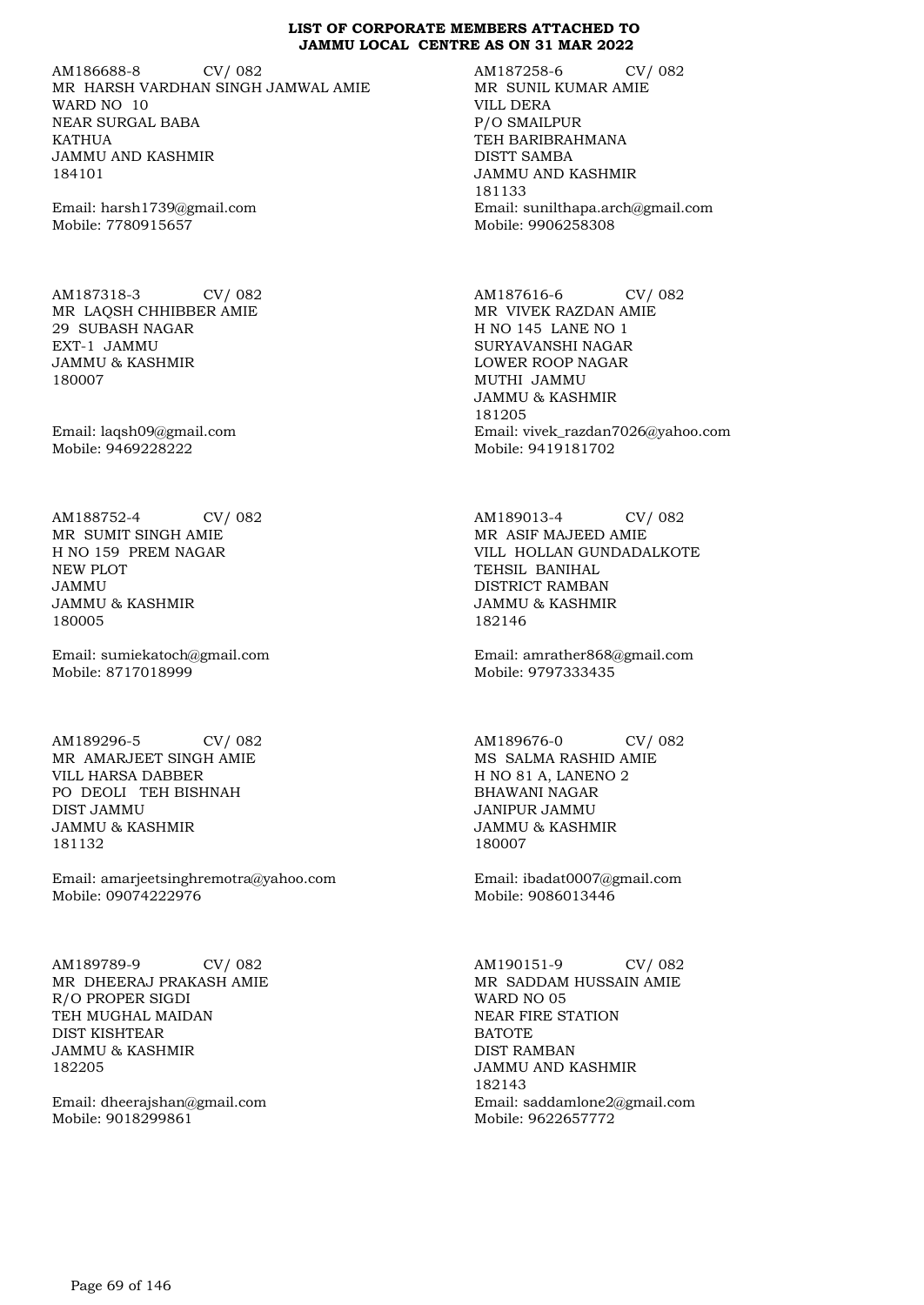AM190241-8 CV/ 082 MR SACHIN JAMWAL AMIE HOUSE NO 2 LANE NO 14 GREATER KAILASH JAMMU JAMMU & KASHMIR 180011 Email: sachin.jamwal129@gmail.com Mobile: 7006271352

AM190891-2 CV/ 082 MR ASHISH SHARMA AMIE HATTA TEH AND DISTT : KISHTWAR NEAR ASHTBHUJHA MANDIR HATTA JAMMU J&K 182204 Email: ashishsharma4749@gmail.com Mobile: 7006473313

AM192129-3 CV/ 082 MR K JAYASIMHAN AMIE SENIOR ENGINEER KONKAN RAILWAY USBRL PROJECT SATYAM COMPLEX MARBLE MARKET SAINIK COLONY PO JAMMU J&K 180011 Email: jayasimhankr@gmail.com Mobile: 9596743914

AM192665-1 CV/ 082 MR CHANDER PARKASH AMIE C/O HUKAM CHAND VILL SANGRAMBHATTA TEH KISHTWAR DIST KISHTWAR JAMMU & KASHMIR 182204 Email: lucky1045.5401@gmail.com Mobile: 09622216725

AM193157-4 CV/ 082 MR MANIK KAPOOR AMIE WARD NOM- 4 TEH - BASOHLI DIST - KATHUA JAMMU & KASHMIR 184201

Email: manikbsl24@gmail.com Mobile: 9596671520

AM190887-4 CV/ 082 MR IBRAR ALI AMIE SAIM SAMAT NEROJAL RAJOURI JAMMU & KASHMIR 185212

Email: ibrarali9041@gmail.com Mobile: 7889811621

AM192101-3 CV/ 082 MR NEEL PRASAD AMIE HNO 25/3 SECTOR-3 PAMPOSH COLONY JANIPUR JAMMU 180007

Email: neel01prasad@gmail.com Mobile: 9419287438

AM192561-2 CV/ 082 MR IRSHAD AHMED AMIE C/O SHARE MOHD VILL DIGGE PO SERI TEH BHADERWAH DIST DODA JAMMU & KASHMIR 182221 Email: shume786@gmail.com Mobile: 7051271164

AM193094-2 CV/ 082 MS SHEMONA GUPTA AMIE H NO 21 W NO 9 ARYA SAMAJ GALI UDHAMPUR JAMMU AND KASHMIR 182101

Email: shemonagupta25@gmail.com Mobile: 8716014647

AM193254-6 CV/ 082 MR SHARWAN KUMAR AMIE R/O LOGGURNA TAGOOD TEHSIL MUGAL MAIDAN DIST KISHTWAR JAMMU & KASHMIR 182205

Email: sharwanshan5@gmail.com Mobile: 9018709846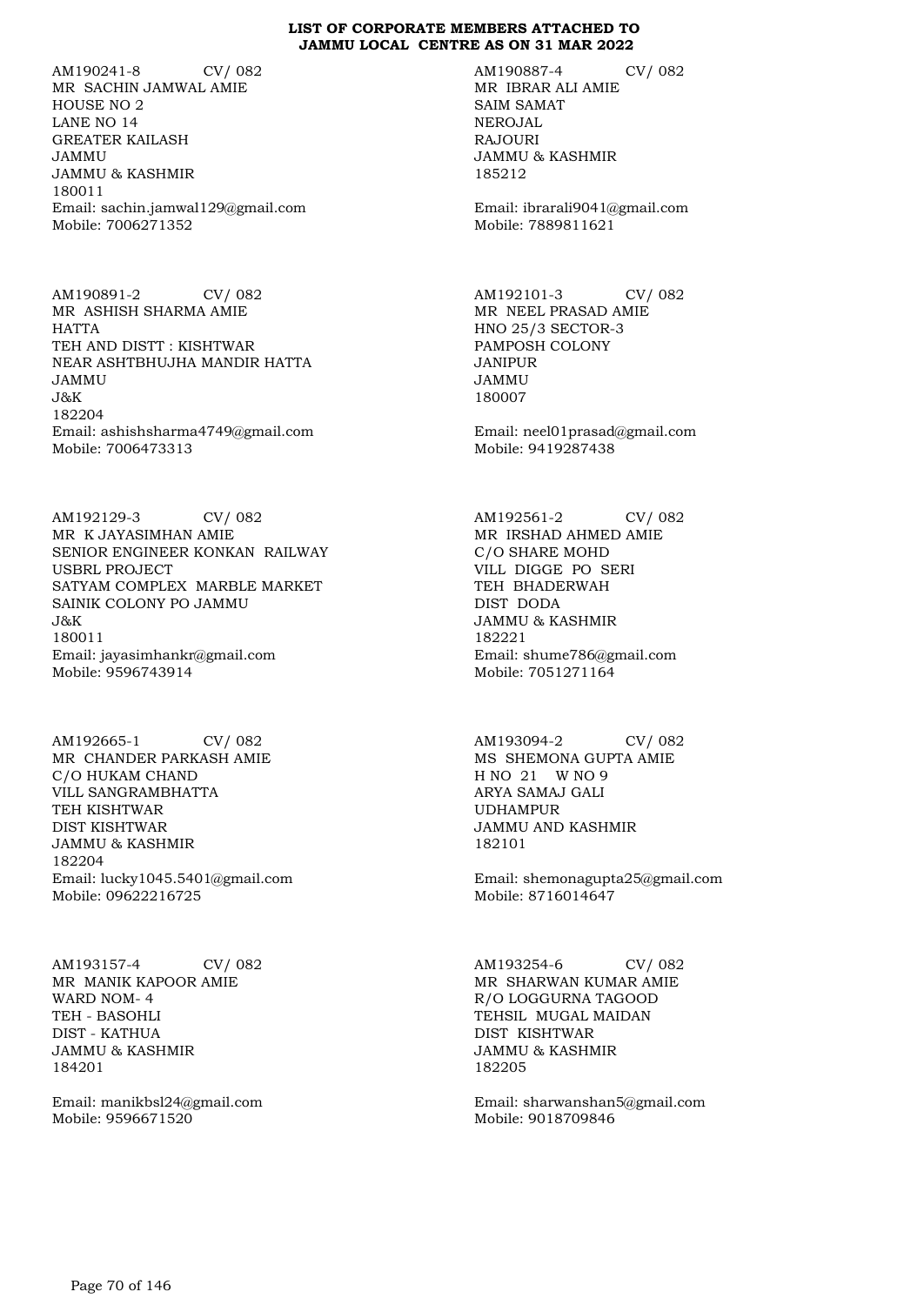AM193265-1 CV/ 082 MR NITISH GANDHRAL AMIE BLOCK 95 RAJINDER PURA BAGONA PO RAJINDER PURA DIST & TEH SAMBA JAMMU & KASHMIR 181143

Email: ngnitish512@gmail.com Mobile: 9622261131

AM193692-4 CV/ 082 MR SHUVAM BAMOTRA AMIE H NO 111 W NO 3 INDIRA COLONY LAKKAR MANDI ROAD JANIPUR JAMMU JAMMU AND KASHMIR 180007

Email: shuvam.007@rediffmail.com Mobile: 9797777430

AM194268-1 CV/ 082 MR OSHO GANJOO AMIE 103, WAZIR BAGH, SURIYA VIHAR BOHRI, JAMMU 180002

Email: oshoganjoo@gmail.com Mobile: 9560038830

AM194490-0 CV/ 082 MR SAGUN GUPTA AMIE HOUSE NO-85, PHASE 2 HOUSING COLONY UDHAMPUR JAMMU & KASHMIR 182101

Email: sagungupta1993@gmail.com Mobile: 9469257004

AM194930-9 CV/ 082 MR RAVI SINGH AMIE R/O JHAT GALLI, BPO HALLA PO CHANDERKOTE TEHSIL: RAJGARH DISTRICT: RAMBAN JAMMU & KASHMIR 182148 Email: ravi69civil@gmail.com Mobile: 9622076925

AM193689-4 CV/ 082 MR RAKSHIT RAMPAUL AMIE WARD NO.7, VILLAGE MARALIA, POST OFFICE MIRAN SAHIB DISTRICT JAMMU 181101

Email: rrampal30@gmail.com Mobile: 9622204328

AM194138-3 CV/ 082 MR SUNIL KUMAR AMIE H NO 171 SEC 2 SHIVALIK PURAM JANIPUR COLONY JAMMU JAMMU & KASHMIR 180007 Email: sunilkumar-kumar383@gmail.com Mobile: 8717002701

AM194336-5 CV/ 082 MR NASIR CHOUDHARY AMIE HOUSE NO. 37 WARD NO 17 NEAR DEGREE COLLEGE KHEORA DISTT. RAJOURI JAMMU & KASHMIR 185133

Email: nasir\_chdhry@yahoo.co.in Mobile: 9796250016

AM194620-2 CV/ 082 MR RAJAT KISHORE SHARMA AMIE 30/B BHAWANI NAGAR JANIPUR JAMMU JAMMU AND KASHMIR 180007 Email: rajatkishoresharma@yahoo.com Mobile: 9953811102

AM196751-5 CV/ 082 MR RAJAT MALGOTRA AMIE WARD NO 2 VILL/PO BANHORE TEHSIL MAHANPUR DISTRICT KATHUA JAMMU & KASHMIR 184202 Email: rajatmalgotra@gmail.com Mobile: 9796659867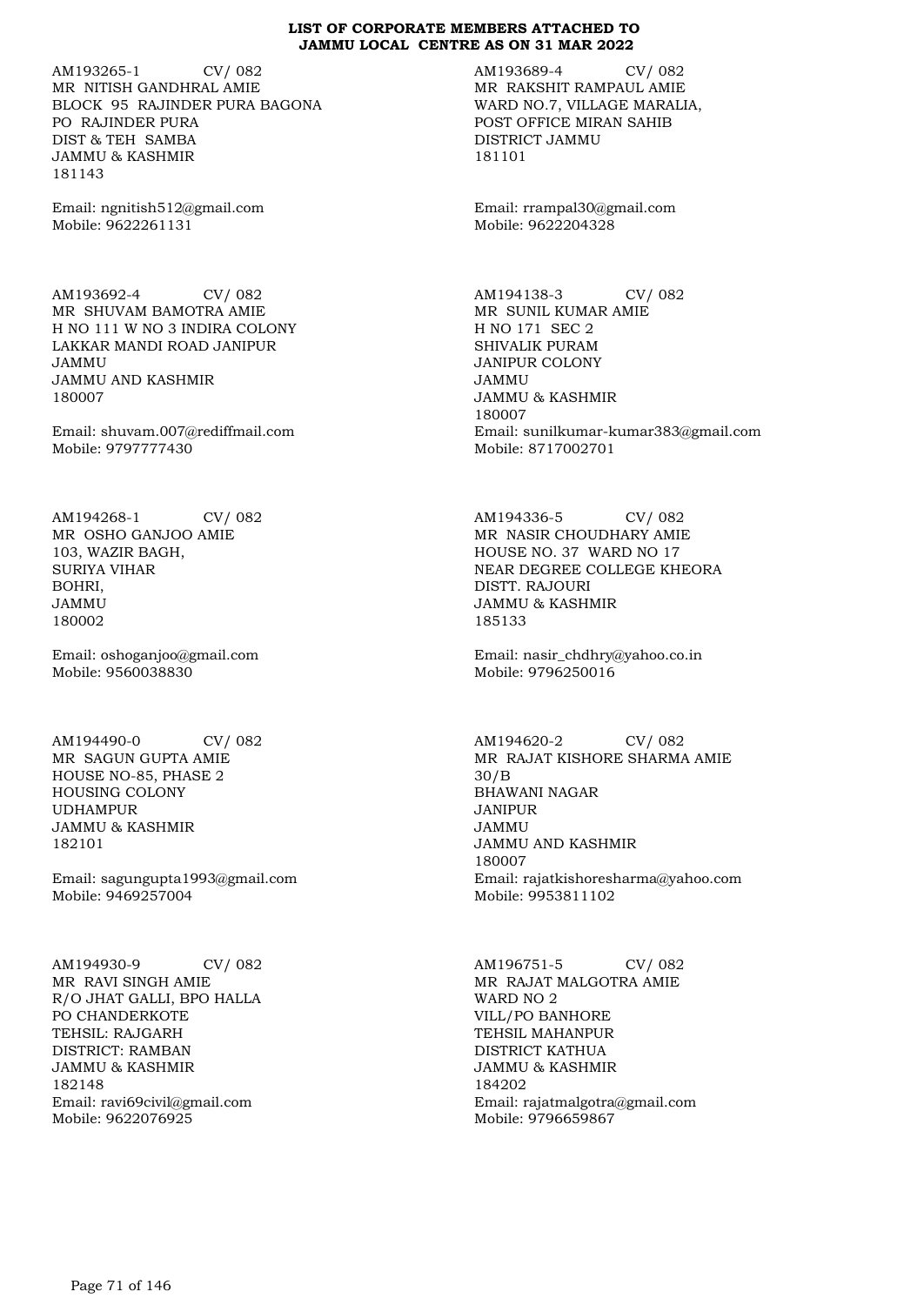AM196842-7 CV/ 082 MR ZAFFAR IQBAL AMIE S/O WALI MOHD VILL DHARMARI TEH MOHARE DIST REASI JAMMU & KASHMIR 182313 Email: zaffariqbal1456@gmail.com Mobile: 9622239979

AM196988-1 CV/ 082 MS SHEETAL KIRAN AMIE 120 - D KOHLI NIWAS NEW PLOT JAMMU JAMMU AND KASHMIR 180005

Email: sahajkhanna007@gmail.com Mobile: 7889680970

AM197776-0 CV/ 082 MR DEEPAK GORKA AMIE H NO 662 ASHOK NAGAR **SATWARI** JAMMU JAMMU & KASHMIR 180003

Email: deepakgorka2@gmail.com Mobile: 9779979737

AM198297-7 CV/ 082 MR RASHU GUPTA AMIE HOUSE NO 266, FRIENDS SECTOR SUBASH NAGAR JAMMU J & K 180005

Email: rashugupta2222@gmail.com Mobile: 7057645490

AM198645-5 CV/ 082 MR PANKAJ KUMAR AMIE VILLAGE DOUNIYAN SUMB TEHSIL AND DISTT. SAMBA JAMMU JAMMU AND KASHMIR 184121

Email: pankajabrol191@gmail.com Mobile: 9149887010

AM196853-2 CV/ 082 MR ROHIT MANMAR AMIE R/O BADYALA CHAK PO BOMAL TEH AKHNOOR DIST JAMMU JAMMU & KASHMIR 181201 Email: manmars1668.rm@gmail.com Mobile: 6006244545

AM197242-4 CV/ 082 MR HARDEEP SINGH AMIE H NO-16 SECTOR-1 NANAK NAGAR JAMMU J&K 180004 Email: hardeep88888@gmail.com Mobile: 7298671984

AM198069-9 CV/ 082 MR ANZAR AHMED AMIE C/O KOUSHAL VIKRANT VILLAGE RANGPUR TEH. R S PURA DIST JAMMU JAMMU & KASHMIR 181102 Email: anzarbajjar222@yahoo.com Mobile: 6006869258

AM198478-3 CV/ 082 MR NEELAM SHARMA AMIE KANWAR THARA SAROOR , TEH DRABSHALLA DISTRICT- KISHTWAR JAMMU & KASHMIR 182204

Email: neelamsharma216@hotmail.com Mobile: 9906281077

AM198679-4 CV/ 082 MR PARDEEP BANGOTRA AMIE R/O - VILL - PATNIYAL P/O AKALPUR TEHSIL MARH DISTT - JAMMU JAMMU AND KASHMIR 180002 Email: pardeepbangotra@gmail.com Mobile: 9419124336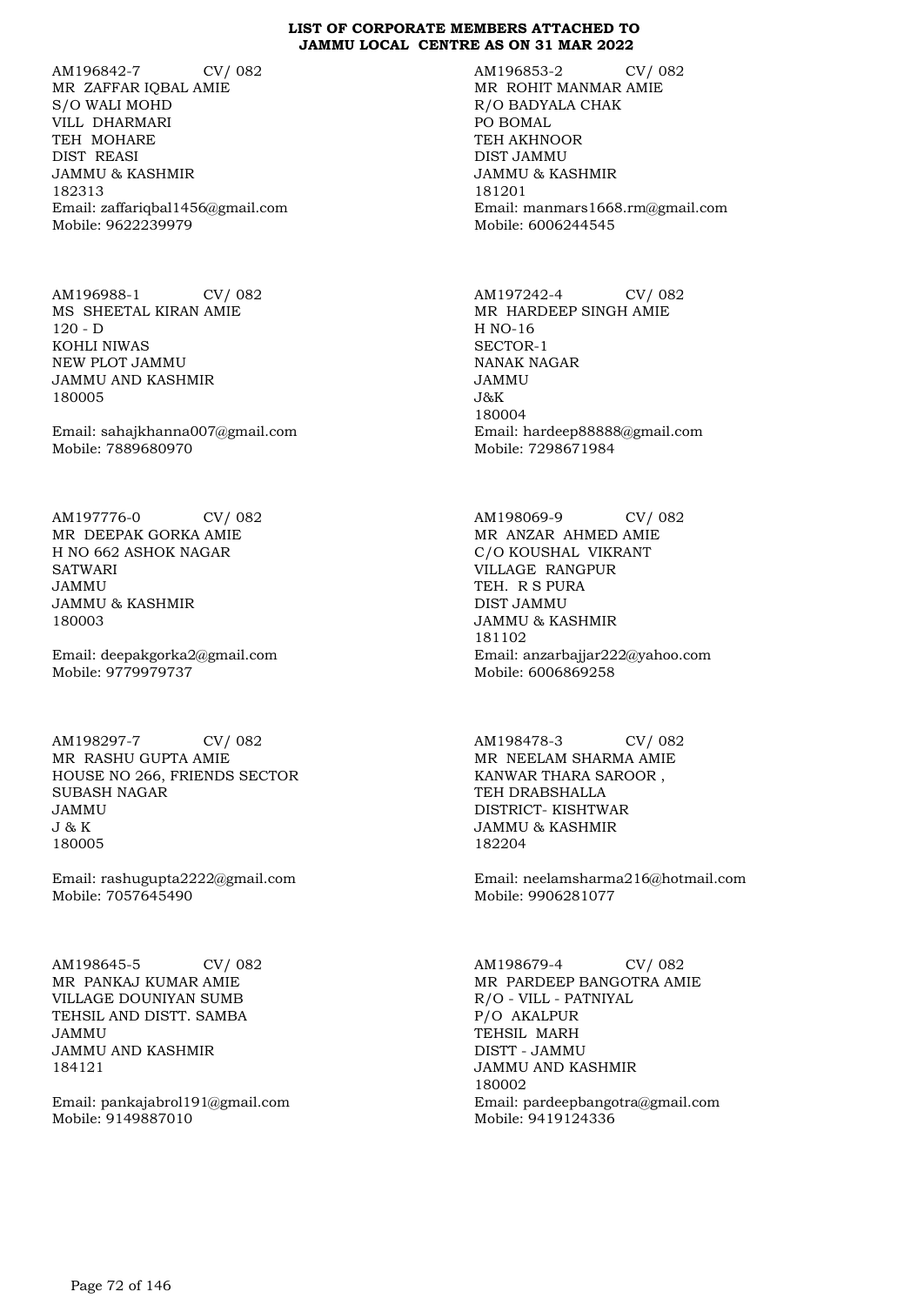AM198687-5 CV/ 082 MR SADAM HUSSAIN AMIE R/O VILL BANJOY B P O TROWN TEH & DIST DODA J & K 182201

Email: aftabrishi55@icloud.com Mobile: 07298063338

AM198814-2 CV/ 082 MR AMAN SHARMA AMIE H.NO 86 SEC. 1 A EXTENSION BHAGATPURA CHANNI HIMMAT JAMMU 180015

Email: amansharma131013@gmail.com Mobile: 9796493896

AM200667-5 CV/ 082 MR RAJESH GUPTA AMIE W<sub>NO</sub> 3 KRISHNA NAGAR KATHUA J & K 184101

Email: Mobile:

AM300142-6 CV/ 082 MS TANIA PARGAL AMIE H. NO. 131 PHASE 3 APNA VIHAR EXTENSION KUNJWANI JAMMU & KASHMIR 181100 Email: tani2920@gmail.com Mobile: 8899205737

AM300713-0 CV/ 082 MR VANSH MAHAJAN AMIE HOUSE NO. 36 LANE NO. 2 PARVEEN COLONY EXTN TRIKUTA NAGAR JAMMU JAMMU AND KASHMIR 180020 Email: iamvansh@yahoo.com Mobile: 7006479006

AM198697-2 CV/ 082 MS NEHARIKA GANGWAL RAJPUT AMIE H NO 823 SUBASH NAGAR JAMMU JAMMU AND KASHMIR 180005

Email: rneha171192@gmail.com Mobile: 9419142770

AM200212-7 CV/ 082 MR PRAMOD KUMAR AGGARWAL AMIE DY CHIEF ENGINEER/CONSTN JAMMU UDHAMPUR RAIL LINK NORTH RLY UDHAMPUR JAMMU & KASHMIR 182101 Email: Mobile:

AM201346-3 CV/ 082 MR AJAY ANAND AMIE C/O ANAND POLYURETHANES (P) LTD 65 PHASE III IND EXT AREA GANGYAL JAMMU JAMMU & KASHMIR 180010 Email: ajay@nindiya.com Mobile: 9906047777

AM300605-3 CV/ 082 MR MUNISH KUMAR AMIE WARD NO. 6 NEAR GMS NEKA BANI GATTI KATHUA JAMMU JAMMU AND KASHMIR 184206 Email: munishk73@yahoo.in Mobile: 9906048629

AM300993-1 CV/ 082 MR SUBHASH KERNIA AMIE S/O MOHINDER KUMAR VILLAGE MAKWAL WARD NO 7 NEAR HSS TEHSIL RAMKOT BILLAWAR KATHUA JAMMU AND KASHMIR 184205 Email: subhashkernia@gmail.com Mobile: 7780973694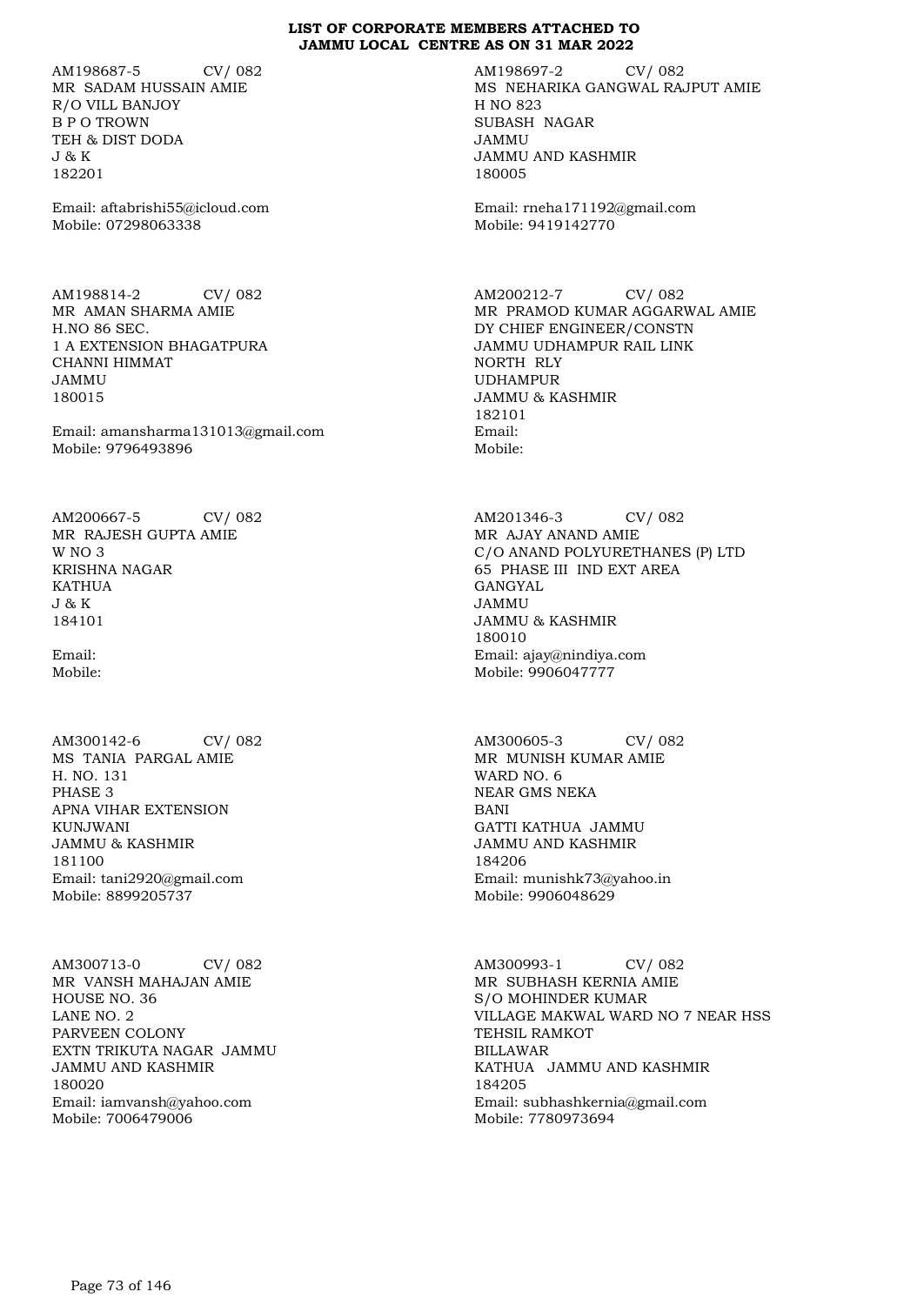AM301188-5 CV/ 082 MR RAJINDER KUMAR AMIE C/O SRI JODH RAJ SHARMA VILL - RAMPUR POST - VIJAYPUR TEH & DISTT - SAMBA JAMMU & KASHMIR 184120 Email: Mobile: 09596964599

AM301362-9 CV/ 082 MR MANJEET SINGH AMIE HOUSE NO 131/A, WARD 55 GREATER JAMMU COLONY KUNJWANI BYE PASS JAMMU JAMMU & KASHMIR 180010 Email: manjeetsingh2389@gmail.com Mobile: 9622103054

AM301498-6 CV/ 082 MR ABID HUSSAIN BATT AMIE HOUSE NO 116 WARD NO 8 NEAR POLICE STATION ROAD TEHSIL & DIST KISHTWAR JAMMU & KASHMIR 182204

Email: abidhussainbatt@gmail.com Mobile: 9622322730

AM301502-8 CV/ 082 MR VIKASH SHARMA AMIE C/O RAMESH KUMAR R/O KHOUR CAMP POST KHOUR TEH KHOUR DIST JAMMU JAMMU & KASHMIR 181203 Email: Mobile: 9419621797

AM301511-7 CV/ 082 MR GULDEV RAJ AMIE C/O GIRDHARI LAL V P O DEOLI TEHSIL BISHNAH DIST JAMMU JAMMU & KASHMIR 181132 Email: Mobile: 9622307874

AM301346-7 CV/ 082 MR ANIL KUMAR AMIE C/O ASHOK KUMAR R/O VILL UPPER POCHHAL TEH & DISTT KISHTWAR JAMMU & KASHMIR 182204

Email: anil\_kumar6255@yahoo.com Mobile: 9858231785

AM301496-5 CV/ 082 MR MOHD IRFAN AMIE C/O LAIQUAT TELE CO MMUNICATION MALIK MARKET CHANNI RAMA NEAR MOSQUE JAMMU & KASHMIR 180015

Email: er.irfansaiu@gmail.com Mobile: 8803710879

AM301499-4 CV/ 082 MR ALTAF HUSSAIN KOLI AMIE C/O ABDUL LATIEF KOLI RO & VILL ZALLA CHHATROO TEH CHHATROO DIST KISHTWAR JAMMU & KASHMIR 182205 Email: altafhussainkohli@gmail.com Mobile: 9797518779

AM301503-6 CV/ 082 MR ABHISHEK SHARMA AMIE C/O RAJESH SHARMA HOUSE NO 163 KACHI CHAWNI TANGA WALI GALI JAMMU JAMMU & KASHMIR 180001 Email: 2180abhi@gmail.com Mobile: 9796628219

AM302050-1 CV/ 082 MS KOMAL SHARMA AMIE VILL AGHORE GHARI TEH BHALWAL DIST JAMMU JAMMU & KASHMIR 181122

Email: kamals3040@gmail.com Mobile: 9622253586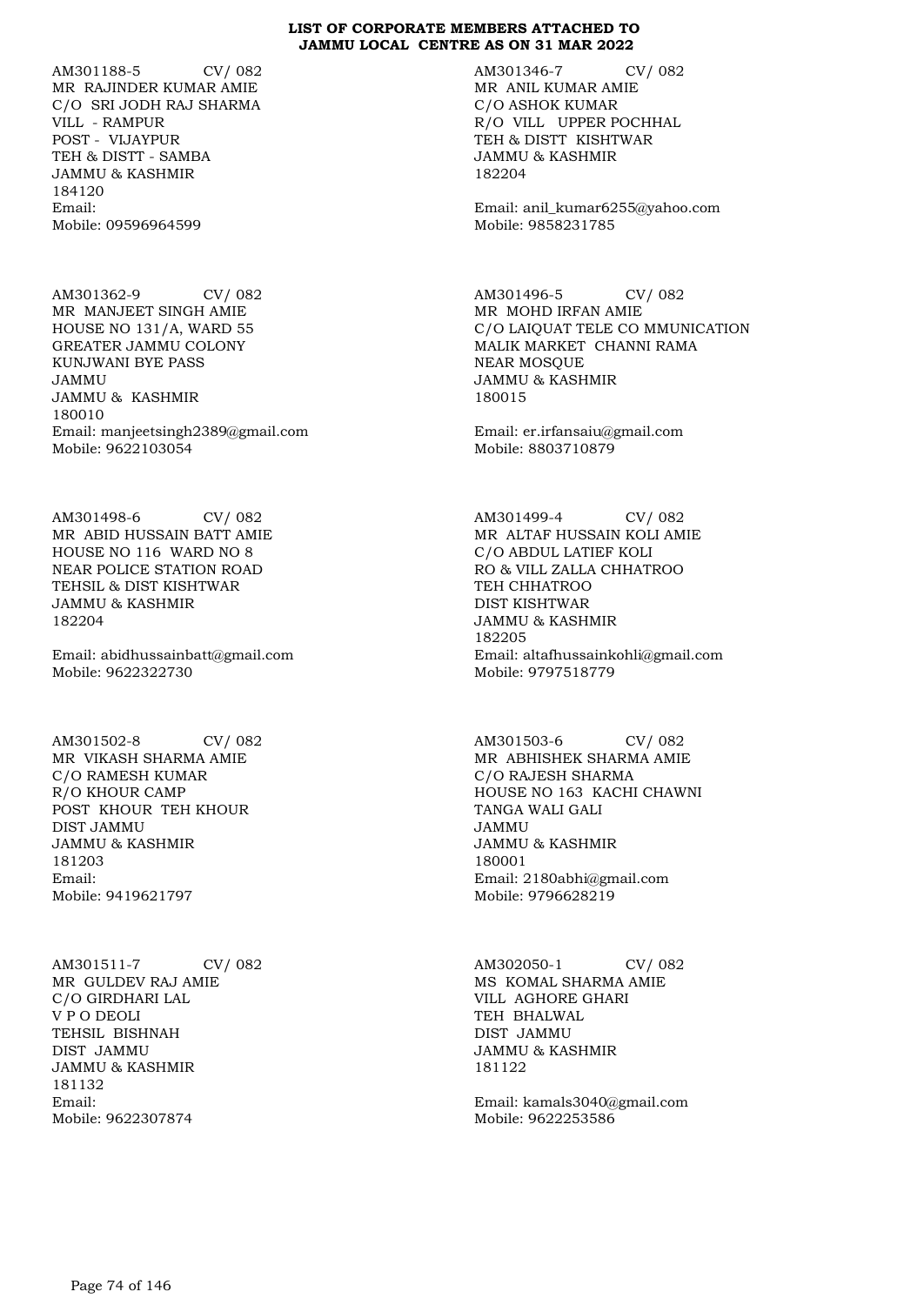AM302212-1 CV/ 082 MR PRASHANT LANGEH AMIE V.P.O HALQA BLOCK AND TEH. MARH JAMMU JAMMU & KASHMIR 181206

Email: plangeh@gmail.com Mobile: 9821990110

TOTAL CORPORATE MEMEBRS IN CV DIVISION: 631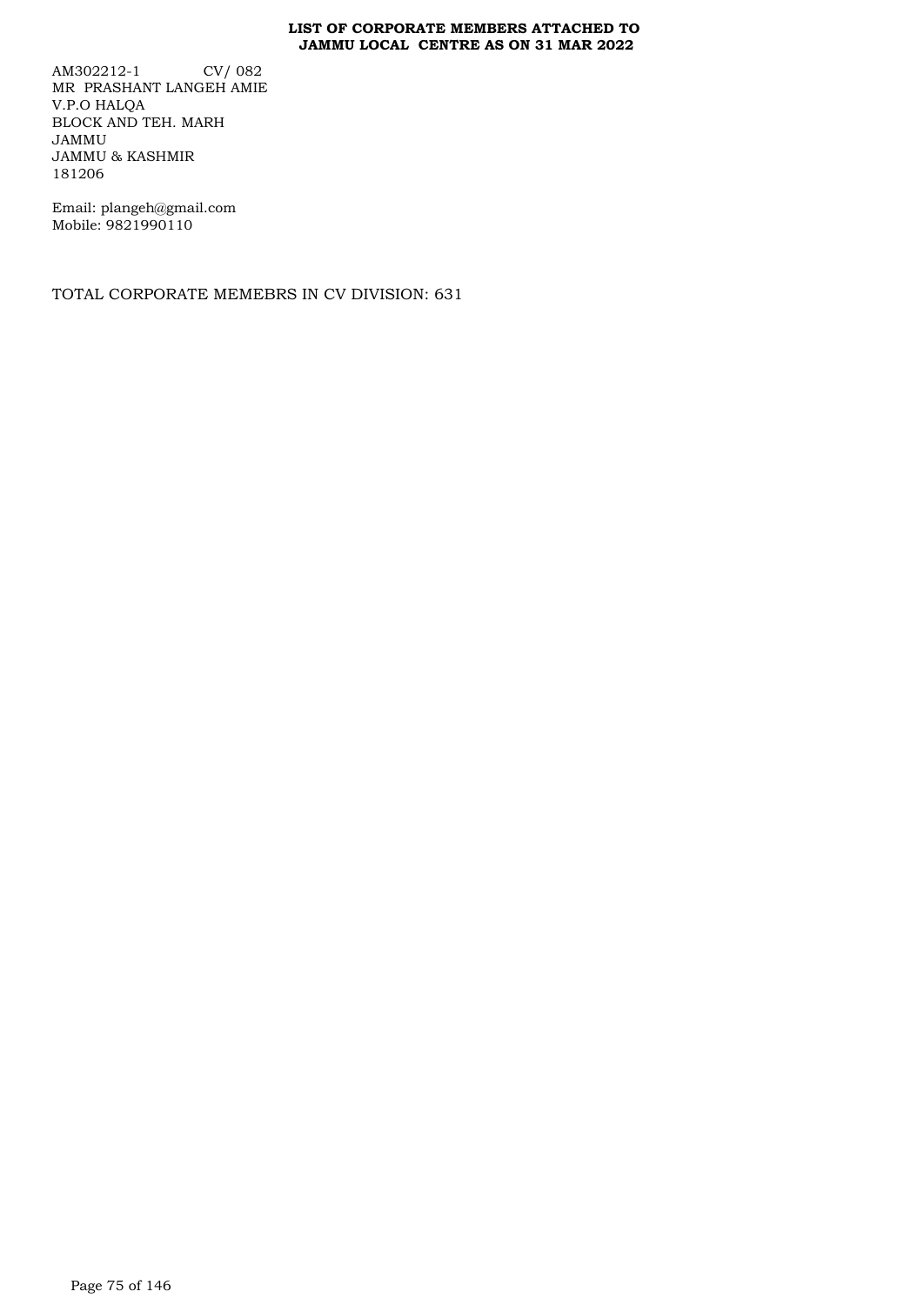F-004723-2 EL/ 082 MR MANJIT SINGH FIE 61-E D/C GANDHI NAGAR JAMMU J & K 180004

Email: Mobile: 09419198718

F-006917-1 EL/ 082 MR A K NAGPAL FIE 50/51 B/C NEAR HOSPITAL GANDHINAGAR JAMMU 180004

Email: Mobile: 9419108906

F-012879-8 EL/ 082 MR PREET BANDHU KHAJURIA FIE EX-COMMISSIONER (POWER)  $M D (J & K P D C)$ 7/4 TRIKUTANAGAR JAMMU 180012

Email: pbkhajuria@gmail.com Mobile: 9419213064

F-015508-6 EL/ 082 MR DEVINDER SINGH PAWAR FIE H NO 147 STREET NO 16 OPP GIRLS HIGH SCHOOL TALAB TILLO JAMMU 180002

Email: denndensinghpawar5@gmail.com Mobile: 9419114872

F-016582-0 EL/ 082 MR RANJIT SINGH FIE 53 D/C GANDHI NAGAR JAMMU

Email: ranjitsw@gmail.com Mobile: 9419191615

F-006065-4 EL/ 082 MR B L SURI FIE CHIEF ENGINEER ( RETD.) SHIV BHAWAN 212 KRISHNANAGAR CANAL ROAD JAMMU 180001 Email: blsuri55@gmail.com Mobile: 9419186120

F-008572-5 EL/ 082 MR K D GUPTA FIE 10 ADARSH ENCLAVE TRIKUTA NAGAR SECTOR NO 1 EXT JAMMU TAWI 180012

Email: kaydee1942@gmail.com Mobile: 09797595425

F-015278-8 EL/ 082 MR SRIKRISHEN DHAR FIE 303/B PREMNAGAR NEW PLOTS JAMMU-TAWI 180005

Email: krishendhar@rediffmail.com Mobile: 9906230707

F-015624-4 EL/ 082 MR HARBHAJAN SINGH RAINA FIE 52 NEW KARAN NAGAR JAMMU-TAWI 180005

Email: harbhajananraina@gmail.com Mobile: 9419181282

F-017232-0 EL/ 082 MR AJAY GUPTA FIE H NO 337 SECTOR 5 CHANNI HIMMAT HOUSING COLONY JAMMU J & K 180015

Email: ajaygup12@hotmail.com Mobile: 9419186011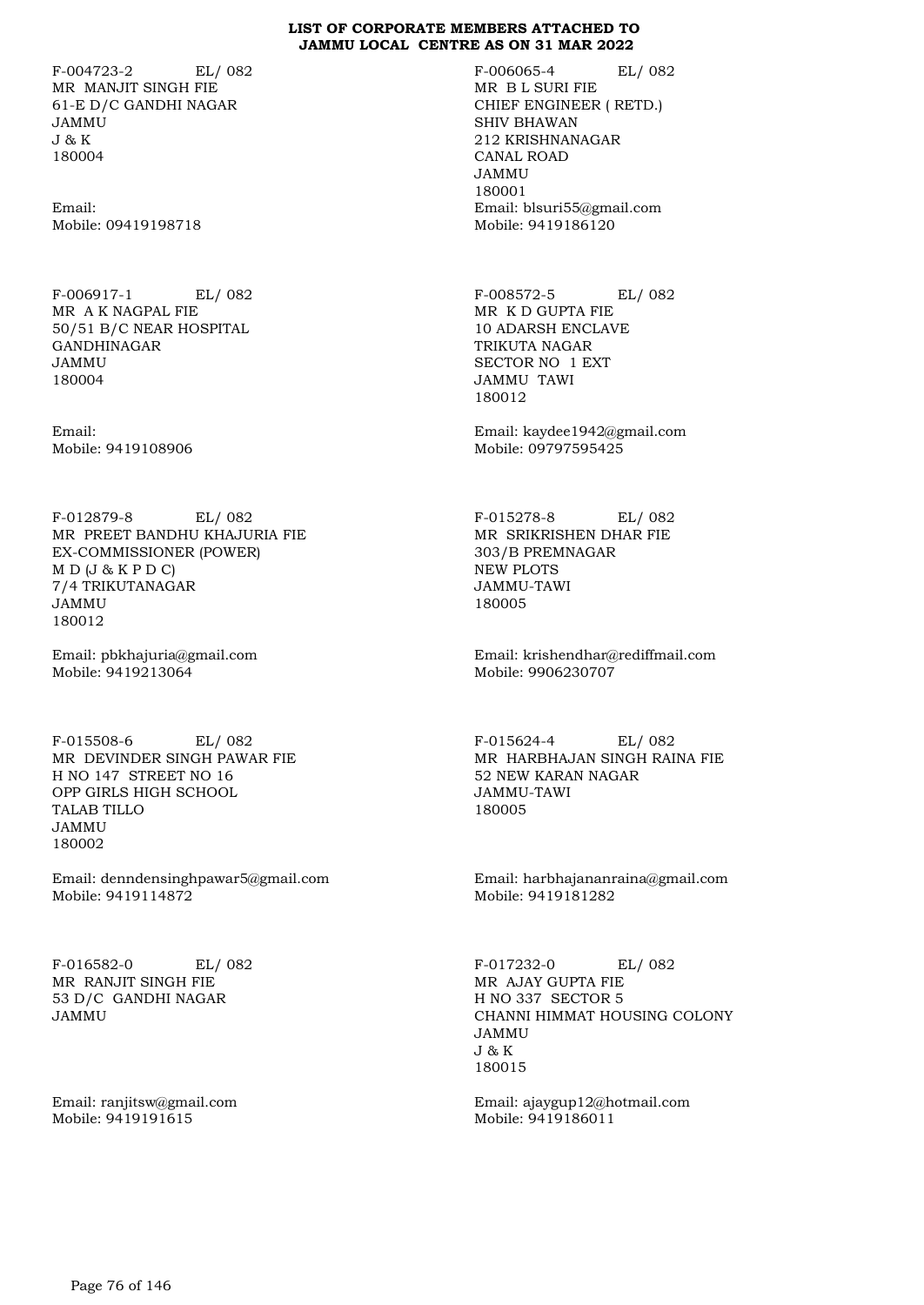F-017498-6 EL/ 082 MR VINOD KUMAR MANGOTRA FIE 6 D/D IIND EXTENSION GANDHI NAGAR JAMMU J&K 180004

Email: vkm\_kashmir@yahoo.com Mobile: 9469491407

F-017992-9 EL/ 082 MR VINOD KHAJURIA FIE HOUSE NO 468 SECTOR 4 CHANNI HIMMAT JAMMU JAMMU & KASHMIR 180015 Email: khajuria\_vinod@rediffmail.com Mobile: 9419186962

F-106987-6 EL/ 082 MR VIRENDRA PRAKASH KOTWAL FIE GAYATRI BHAWAN SURAJ NAGAR LANE 6 TALAB TILLO JAMMU 180002

Email: vp\_kotwal@yahoo.com Mobile: 9419130193

F-117134-4 EL/ 082 MR SURINDER KUMAR GUPTA FIE NO 174 SECTOR 6 CHHANI HIMMAT HOUSING COLONY JAMMU JAMMU & KASHMIR 180015 Email: surindersantosh@rediffmail.com Mobile: 9419195289

F-119815-3 EL/ 082 MS ROHEELA WANI FIE HOUSE NO 18 LANE NO 06 VIDHATA NAGAR BATHINDI, JAMMU JAMMU & KASHMIR 181152 Email: raheelamoghal@gmail.com Mobile: 9419183257

F-017971-6 EL/ 082 MR BODH RAJ FIE HOUSE NO 36 LANE NO 3 ANAND VIHAR TALAB TILLO BOHRI JAMMU JAMMU & KASHMIR 180002 Email: brbermaycet74@gmail.com Mobile: 9419012774

F-106810-1 EL/ 082 MR SHUBAN KRISHEN DULLO FIE 215 ADARSH ENCLAVE SECTOR I EXTENSION TRIKUTANAGAR JAMMU-TAWI 180012

Email: Mobile:

F-112290-4 EL/ 082 MR DARSHAN KUMAR GUPTA FIE 175 A/B GREEN BELT PARK GANDHI NAGAR JAMMU 180004

Email: nidaanlab@gmail.com Mobile: 9419146146

F-118548-5 EL/ 082 MR SUDHIR GUPTA FIE 369A GANDHI NAGAR JAMMU JAMMU & KASHMIR 180004

Email: classicsudhir2007@rediffmail.com Mobile: 9419194964

F-119816-1 EL/ 082 MR ANIK GUPTA FIE 116 SECTOR 2 TRIKUTA NAGAR JAMMU JAMMU & KASHMIR INDIA 180012 Email: anik.gupta@cern.ch Mobile: 9419183235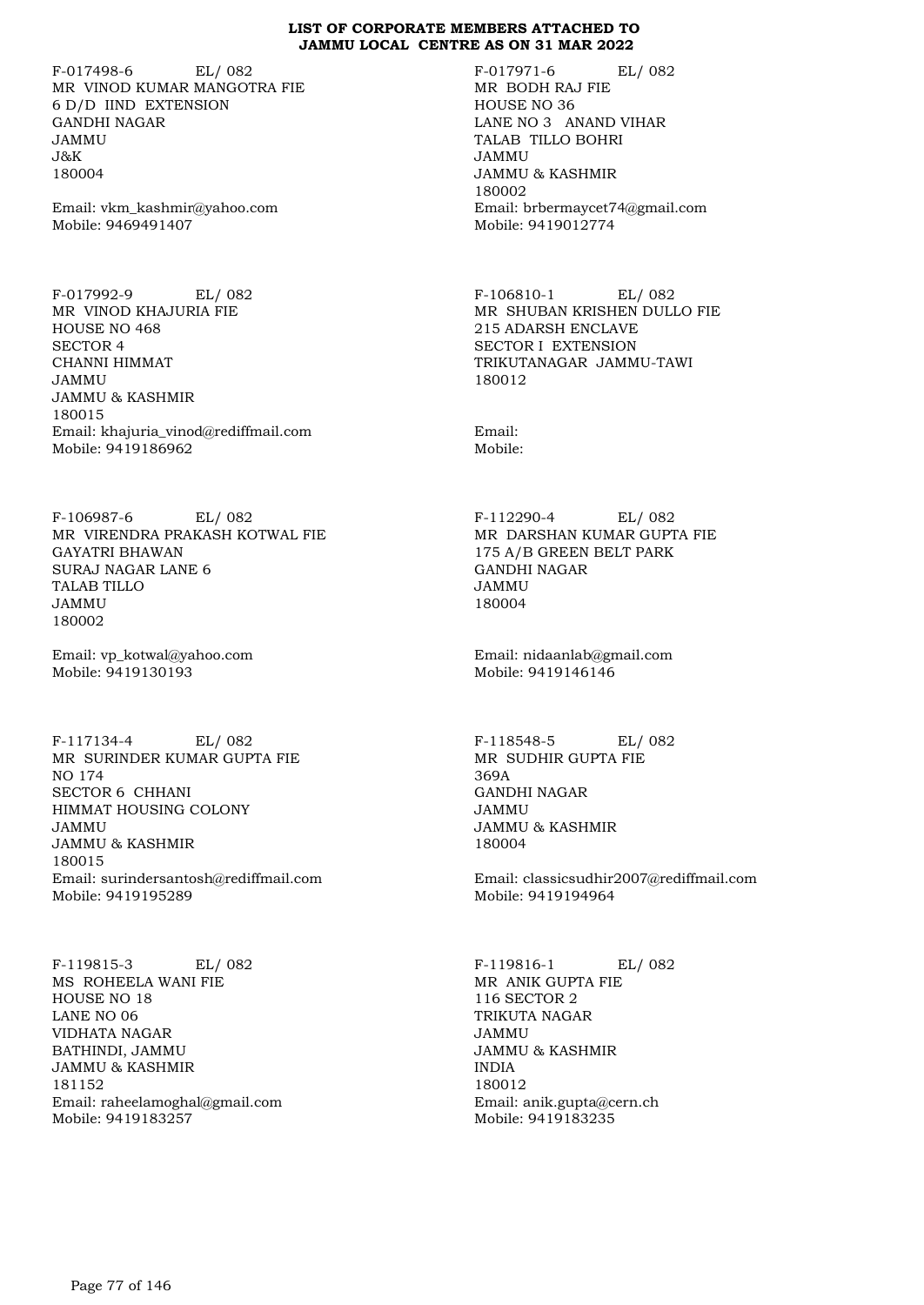F-120930-9 EL/ 082 MR KAUL SURINDER KUMAR FIE HOUSE NO 77 SECTOR NO 4 TRIKUTA NAGAR JAMMU JAMMU & KASHMIR 180012 Email: surinder.k.kaul@gmail.com Mobile: 9419179054

F-121194-5 EL/ 082 MR DAS PRADIPTA KUMAR FIE DY. GENERAL MANAGER (ELECTRICAL) SALAL POWER STATION JYOTIPURAM DIST REASI JAMMU & KASHMIR 182312 Email: pradiptakumardas@gmail.com Mobile: 9816654609

F-121987-8 EL/ 082 DR NITIN LANGER FIE 29/9 TRIKUTA NAGAR JAMMU JAMMU & KASHMIR 180012

Email: nitin\_langer@yahoo.com Mobile: 9419144633

F-123634-9 EL/ 082 MR SHOBAN KUMAR FIE HOUSE NO 28 STREET NO 7 SHAKTINAGAR JAMMU & KASHMIR 180001

Email: shoban.zutshi@gmail.com Mobile: 9419188574

F-126302-8 EL/ 082 MR ABDUL RAHIM FIE SENIOR PRINCIPAL SCIENTIST HEAD PME AND BUSINESS DEVELOPMENT CSIR-IIIM, CANAL ROAD, JAMMU, J&K 180001 Email: arahim@iiim.ac.in Mobile: 9419156296

F-121167-2 EL/ 082 MR KULDIP RAJ SURI FIE 226 LANE 2 ADARSH ENCLAVE SEC IA EXTN TRIKUTA NAGAR JAMMU JAMMU & KASHMIR 180012 Email: krsuri1954@gmail.com Mobile: 9419211829

F-121361-6 EL/ 082 MR RAJ KUMAR SELI FIE "SAI-DEEP" 53-EXTENSION NEAR NIRANKARI SATSANG BHANAN SHASTRI NAGAR JAMMU 180004 Email: rajseli@gmail.com Mobile: 9419119814

F-123575-5 EL/ 082 MR DHARAM VIR FIE H NO 31 INDIRA COLONY GOL ROAD TALAB TILLO JAMMU TAWI JAMMU & KASHMIR 180002

Email: dharmverma20@yahoo.com Mobile: 9419188523

F-124214-4 EL/ 082 MR HIRA LAL GUPTA FIE SECTOR 1A HOUSE NO 286 P TRIKUTA NAGAR JAMMU TAWI JAMMU AND KASHMIR 180020

Email: hiralagupta@gmail.com Mobile: 9419198312

F-128632-5 EL/ 082 MR BHOLA NATH BHANDARI FIE H NO - 447 SHIVALIKPURAM / SECTOR - 4 LANE NO - 2 JANIPUR COLONY JAMMU JAMMU & KASHMIR 180007 Email: bholabhandari447@gmail.com Mobile: 9419140410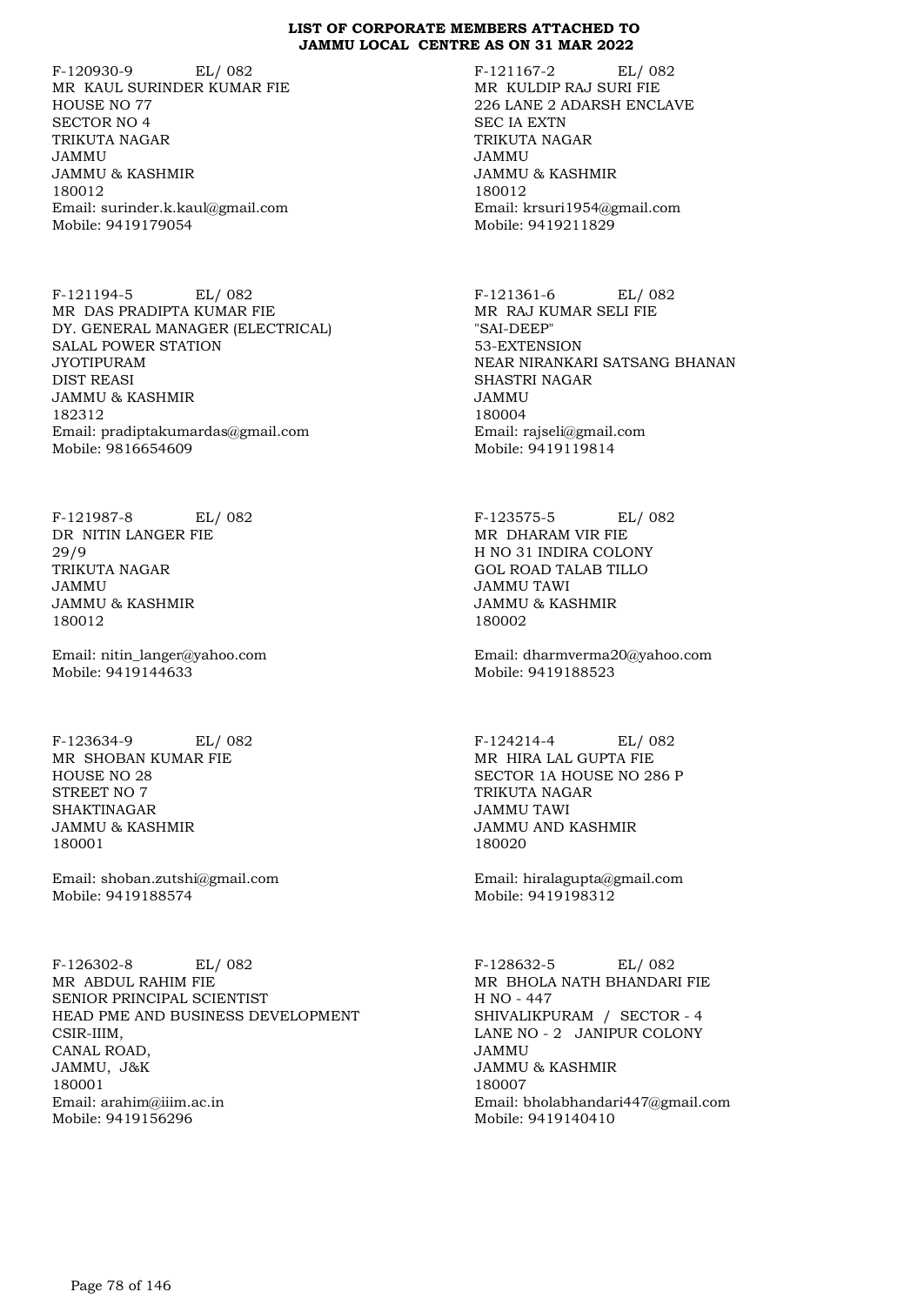M-008473-5 EL/ 082 MR W M KRISHAN MIE CHIEF ENGINEER 19 A SECTOR C BLOCK GANDHINAGAR JAMMU TAWI 180004

Email: anusingh246@yahoo.com Mobile: 9419125289

M-032471-4 EL/ 082 MR P C SHARMA MIE FLAT 2 BLOCK- 1 PKT 2 SECTOR 2 CHANNI HIMMAT JAMMU 180015

Email: sharmapc29@rediffmail.com Mobile: 9419795565

M-038968-9 EL/ 082 MR A K GUPTA MIE HOUSE NO 228 / 6 CHANNI HIMMAT JAMMU J & K 180015

Email: ashokguptaji@hotmail.com Mobile: 9419120740

M-049939-5 EL/ 082 MR R K GUPTA MIE GUPTA HOUSE HOUSE NO 195 SECTOR 5 CHANNI HIMMAT JAMMU TAWI J & K 180015

Email: rkgupta\_21@yahoo.co.in Mobile: 9419146194

M-062752-0 EL/ 082 MR SUBHASH CHANDER GUPTA MIE BHAWANI-KUTIR RAMNIK VIHAR PO MINI SECRETARIAT KATHUA (J & K) 184104

Email: Mobile: 9419151778 M-013726-4 EL/ 082 MR M S ISHAR MIE CHIEF ENGINEER IC 2ND EXTENSION GANDHINAGAR JAMMU J&K 180004 Email: Mobile:

M-035258-0 EL/ 082 MR K K VERMA MIE 3 REHARI JAMMU /TAWI/ JAMMU AND KASHMIR 180005

Email: Mobile: 9419206162

M-039320-1 EL/ 082 COL N K GUPTA MIE 220 A SHASTRI NAGAR JAMMU TAWI J & K 180004

Email: gnk2004kng@yahoo.co.in Mobile: 7506246196

M-059935-7 EL/ 082 MR ANIL SURI MIE LANE NO -04 PHASE- 1 SIDCO INDUSTRIAL COMPLEX BARI BRAHMNA JAMMU 181133

Email: suriannil@yahoo.com Mobile: 9419188586

M-103984-3 EL/ 082 MR KHURSHID AHMED BUDOO MIE GOVT QUARTER NO 3 WAZRAT ROAD JAMMU TAWI 180001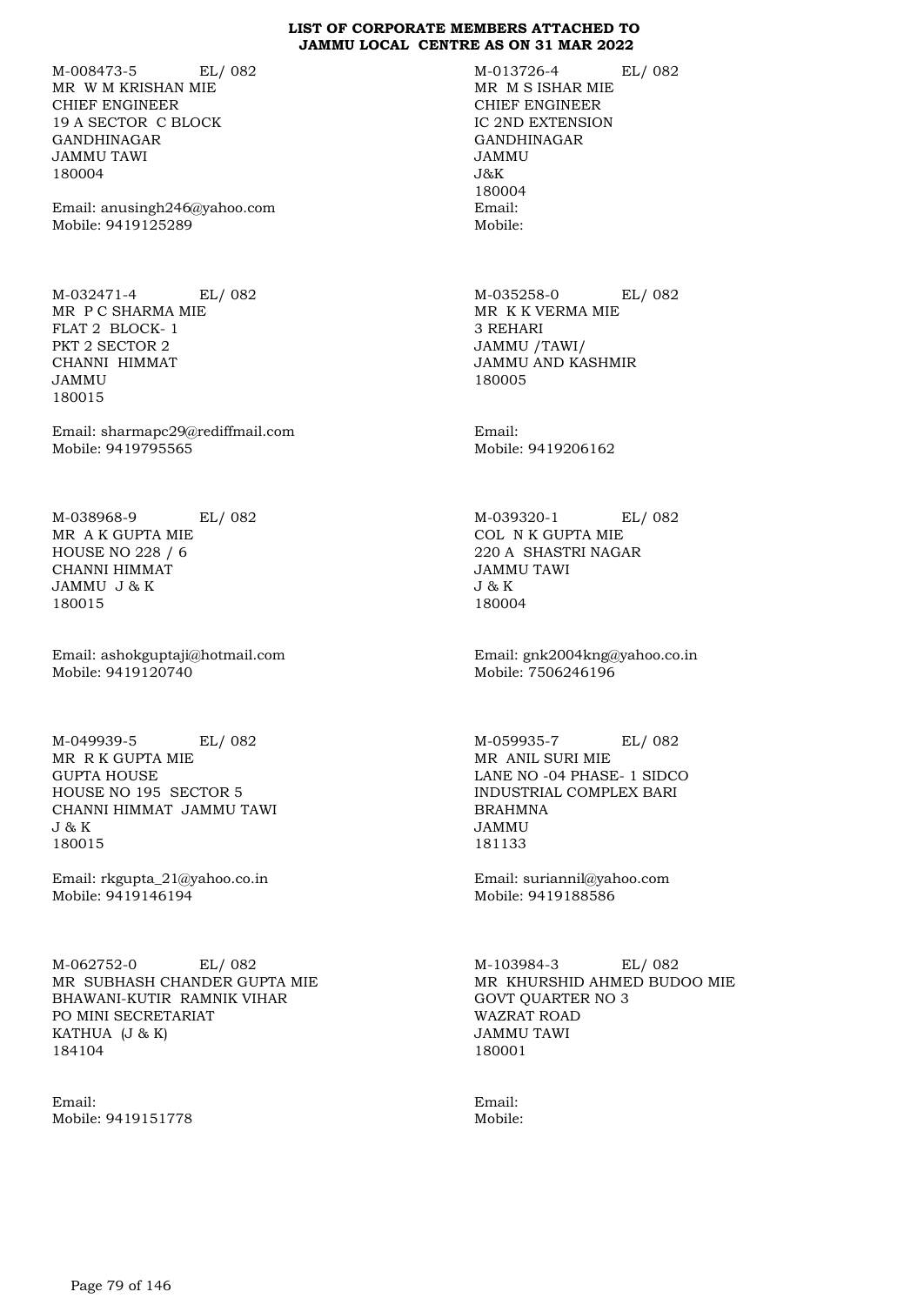M-107282-4 EL/ 082 MR RATTAN LAL KHAJURIA MIE 26 A SUBHASH NAGAR JAMMU 180005

Email: Mobile: 9971577773

M-107328-6 EL/ 082 MR BHARAT KHOSLA MIE H NO 30 INDIRA COLONY CAMP ROAD JAMMU 180002

Email: khosla\_bharat@yahoo.com Mobile: 9419182142

M-107347-2 EL/ 082 MR BALDEV RAJ SHARMA MIE 31/2A EXTENSION TRIKUTA NAGAR JAMMU(J&K) 180004

Email: brsharma78@gmail.com Mobile: 9469644444

M-109891-2 EL/ 082 MR KRISHAN KUMAR SHARMA MIE 94/I SANJAY NAGAR JAMMU TAWI J&K 180010

Email: Mobile:

M-112142-6 EL/ 082 MR AJAY KUMAR KOUL MIE 38 B OM NAGAR UDHAYWALLA BOHRI JAMMU 180004

Email: ajaykoulxen@gmail.com Mobile: 9419109230

M-107327-8 EL/ 082 MR ANIL KUMAR GUPTA MIE 28 INDIRA COLONY GOLE ROAD TALAB TILLO JAMMU 180002

Email: kumarguptaanil1@gmail.com Mobile: 9419142685

M-107329-4 EL/ 082 MR SURAJ KANT MENGI MIE HOUSE NO 30 SECTOR 6 CHANNI HIMMAT HOUSING COLONY JAMMU TAWI  $J\&K$ 180015

Email: Mobile: 9419188023

M-107603-5 EL/ 082 MR DWARKA NATH DUBEY MIE HOUSE NO 33 SECTOR 5 TRIKUTA NAGAR JAMMU JAMMU & KASHMIR 180012

Email: n45.dubey@gmail.com Mobile: 9906074773

M-111222-2 EL/ 082 MR R SINGH SALATHIA MIE 30-B/1 CHOWGAN SALATHIAN JAMMU TAWI 180001

Email: salathia\_rekshpal@rediffmail.com Mobile: 9491980222

M-112864-1 EL/ 082 MR MOHAN LAL KHAJURIA MIE 12 INDIRA COLONY TALAB TILLO JAMMU J&K 180002

Email: mlkhajuria@yahoo.com Mobile: 9419196318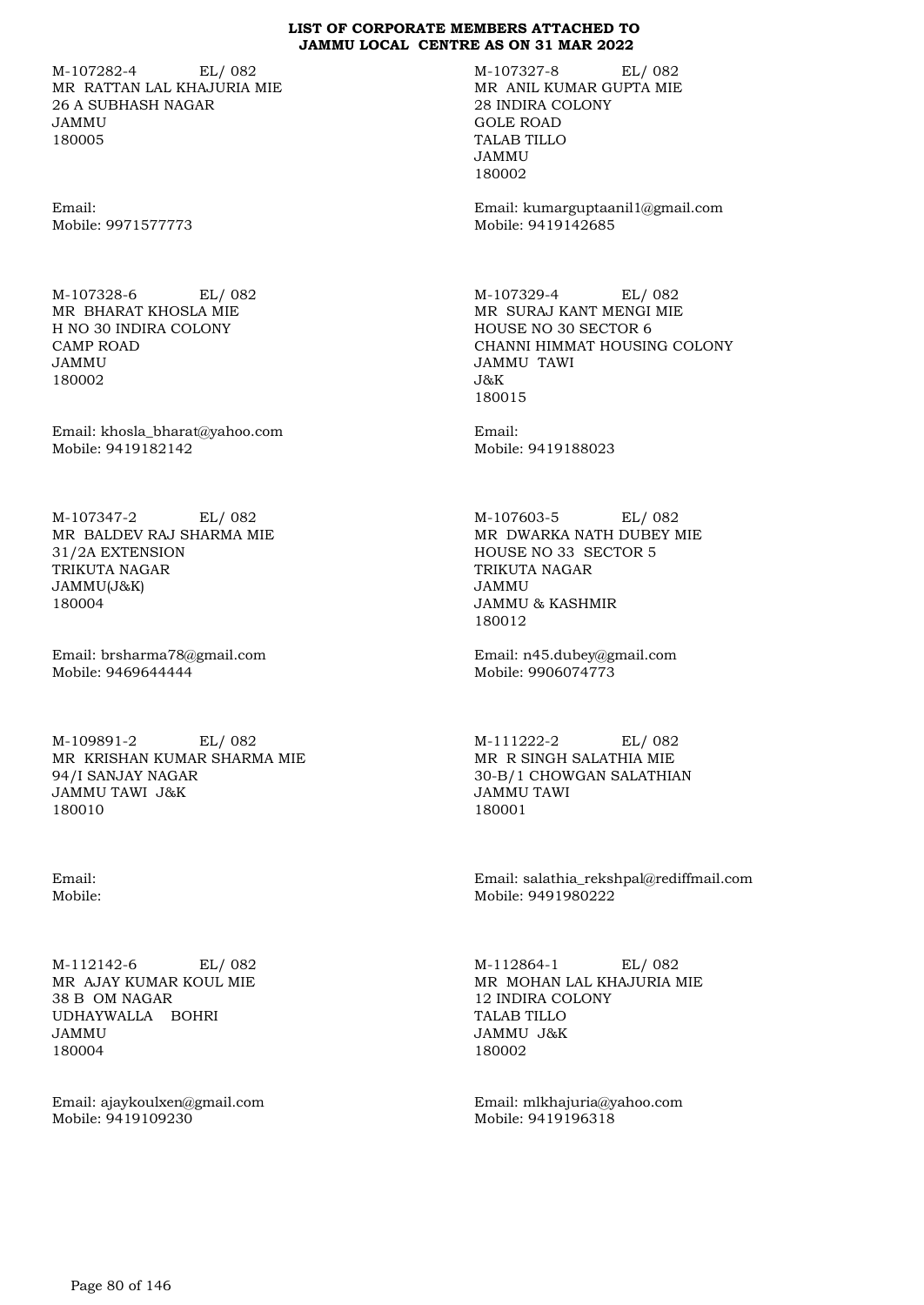M-113665-2 EL/ 082 MR ASHWANI KUMAR SACHDEVA MIE S/O SHRI P N SACHDEVA/ADVOCATE 327 NEW PLOTS JAMMU-TAWI J&K 180005

Email: Mobile: 09419181313

M-115835-4 EL/ 082 MR VIRINDER KUMAR SURI MIE H NO 96 MAST GARH JAMMU TAWI J & K 180001

Email: Mobile:

M-116887-2 EL/ 082 MR SURINDER KOUL MIE `5-PALM VIEW` CHATUR SINGH GARDENS SATWARI JAMMU J & K 180003

Email: surinder\_koul@yahoo.com Mobile: 9596999226

M-119147-5 EL/ 082 MR MOHINDER KUMAR BANOTRA MIE 128A RAM VIHAR OLD JANIPUR JAMMU 180007

Email: varunelectrosale@gmail.com Mobile: 9419104401

M-120532-8 EL/ 082 MR ANIL VERMA MIE R/O SUKRISHNA NILAYAM HOUSE NO 305 SECTOR - C SAINIK COLONY JAMMU (J & K) 180011 Email: eranilverma305@gmail.com Mobile: 9419184757

M-115832-5 EL/ 082 MR SHIV DEV SINGH MIE F 36 SHIV KUTIR KARAN NAGAR JAMMU J & K 180005

Email: shivdev@rediffmail.com Mobile: 9419196448

M-116721-3 EL/ 082 MR BHARAT BHUSHAN SEN MIE 277/B HOUSING COLONY OPP PHE WATER TANK JANIPUR JAMMU 180007

Email: bushanbharatsen@gmail.com Mobile: 9697519903

M-118176-3 EL/ 082 MR YUDH VIR GUPTA MIE HOUSE 35 P SECTOR I EXTN TRIKUTA NAGAR JAMMU 180012

Email: yudhvirgupta02@gmail.com Mobile: 9419141000

M-120218-3 EL/ 082 MR SUDHIR KUMAR GUPTA MIE 86 - A/D GANDHI NAGAR JAMMU J & K 180004

Email: skgjammu@yahoo.co.in Mobile: 9419181570

M-121277-4 EL/ 082 MR SAMIR SHARMA MIE HOUSE # 6 SECTOR # 4 TRIKUTA NAGAR JAMMU J & K INDIA 180020

Email: samirsh31@gmail.com Mobile: 9419182071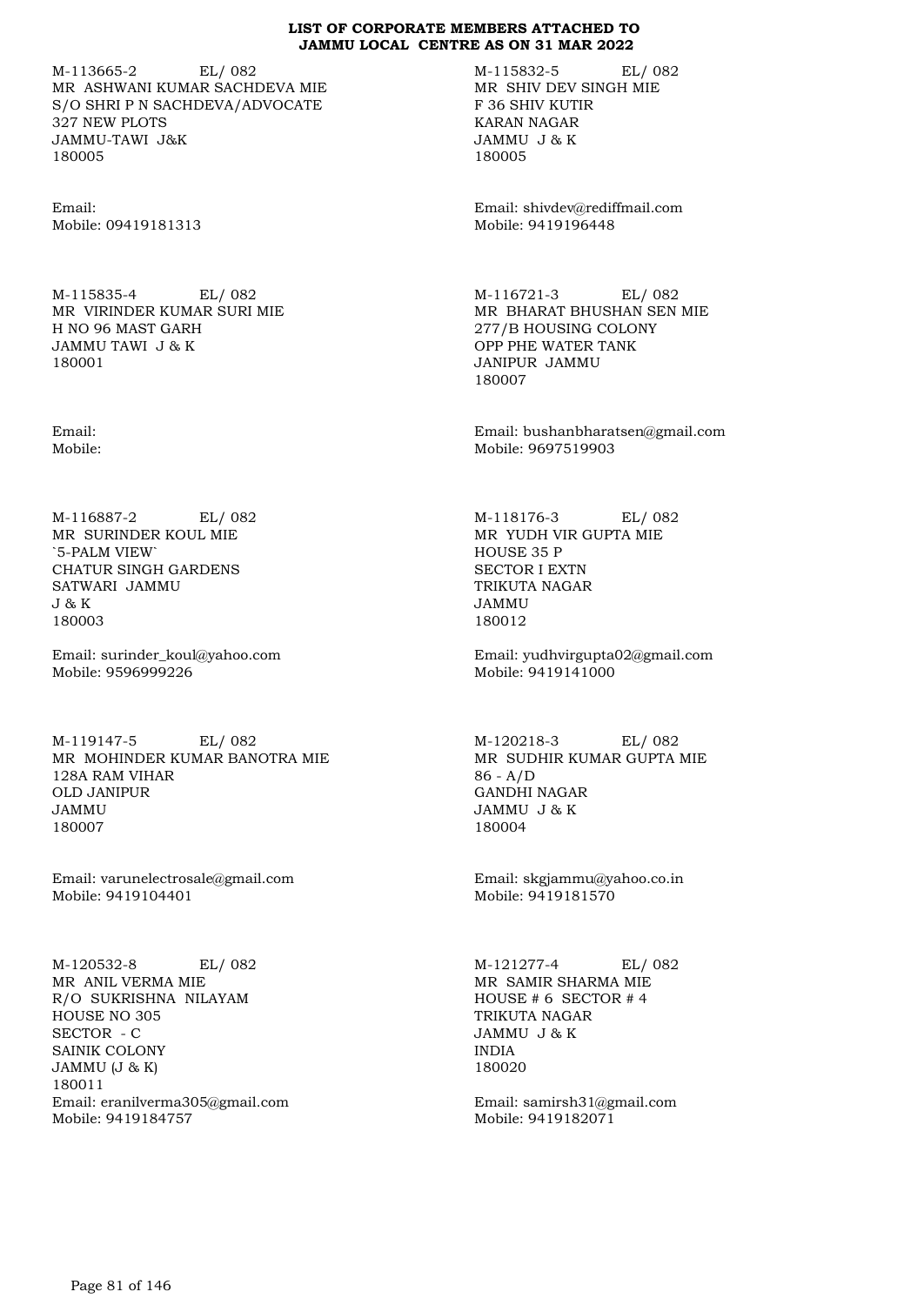M-122568-5 EL/ 082 MR LALIT PAUL SINGH MIE F-118 SHIV NAGAR (LOWER) NEAR A G OFFICE CANAL ROAD JAMMU (TAWI) 180001

Email: lalitcharak@gmail.com Mobile: 9419182277

M-124164-2 EL/ 082 MR PERVEEN KUMAR MIE SE ( NF ) OFFG DIR E/M CE UDHAMPUR ZONE SAPPER ENCLAVE OPP CHOPRA SHOP PO GARHI UDHAMPUR J & K 182121 Email: Mobile:

M-126887-7 EL/ 082 MR ASHOK KUMAR GUPTA MIE 82-B NEW PLOTS SARWAL SECTOR JAMMU J & K 180005

Email: ashokkg59@gmail.com Mobile: 9419145469

M-127108-8 EL/ 082 MR UMESH CHANDER MANCHANDA MIE HOUSE NO 27 SECTOR - 1 CHANNI HIMMAT HOUSING COLONY JAMMU TAWI J&K 180015

Email: manchanda\_umesh@rediffmail.com Mobile: 9419141603

M-133294-5 EL/ 082 MR JOGINDER SINGH JAMWAL MIE H NO 93 TOPE SHER KHANIAN JAMMU JAMMU & KASHMIR INDIA 181121 Email: jamwaljoginder33@gmail.com Mobile: 9419146326

M-122975-8 EL/ 082 MR SANJAY SHARMA MIE H NO D-333 SAINIK COLONY JAMMU 180011

Email: Mobile: 9419191764

M-124339-4 EL/ 082 MR ANIL KUMAR VERMA MIE 51 KUCHA NAHAR SINGH PANJTIRTHI JAMMU TAWI J & K 180001

Email: Mobile:

M-126895-8 EL/ 082 MR RAVINDER KUMAR SHARMA MIE 39/2 DREAM CITY MUTHI JAMMU TAWI JAMMU & KASHMIR 181205

Email: ksravinder@yahoo.in Mobile: 9419190423

M-127913-5 EL/ 082 MS SUMAN GUPTA MIE HOUSE NO 362 SECTOR 4 GANGYAL GARDEN GANGYAL JAMMU J & K 180010

Email: sgkhanna@rediffmail.com Mobile: 9419204679

M-133317-2 EL/ 082 MR RAMESH CHANDER SHARMA MIE H NO - 25 SECTOR - E BHARAT NAGAR TALAB TILLO JAMMU J&K 180002

Email: rcysharma@gmail.com Mobile: 9419191964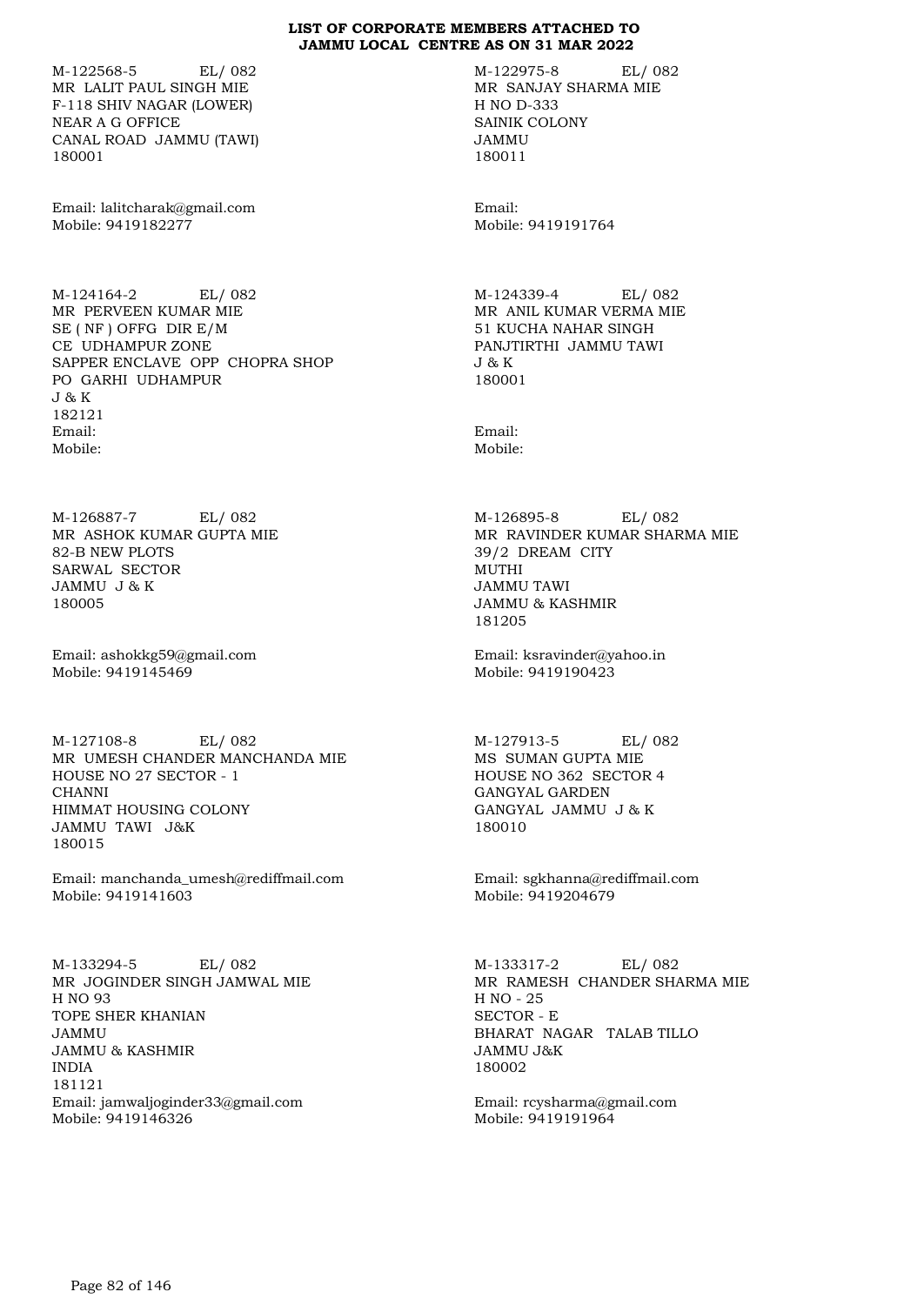M-135573-7 EL/ 082 MR GHARI LAL SHARMA MIE 95 C EAST RAILWAY COLONY JAMMU TAWI J & K 180012

Email: sharmage\_el@rediffmail.com Mobile: 9419197901

M-135803-5 EL/ 082 MR RITESH ARORA MIE 168 SECTOR 1 TRIKUTA NAGAR JAMMU J & K 180012

Email: race\_jk@yahoo.co.in Mobile: 09419193029

M-136485-5 EL/ 082 MR PRADEEP KUMAR PURI MIE H NO - 135 SARWAL JAMMU J & K 180005

Email: Mobile: 9419180851

M-137639-4 EL/ 082 MR ROMESH RAINA MIE H NO - 234 SECTOR 4,UPPER ROOP NAGAR JAMMU J & K INDIA 180013 Email: rmshraina@gmail.com Mobile: 9419193072

M-137703-5 EL/ 082 MR SAVARKAR FATEHPURI MIE H NO - 100 - 101 MARVEL ENCLAVE SECTOR - 4 EXTN TRIKUTA NAGAR JAMMU JAMMU & KASHMIR 180012 Email: Mobile: 9419795234

M-135603-2 EL/ 082 MR DELEEP KUMAR CHERWOO MIE H NO 88 SECTOR 2A EXTN LAXMI ENCLAVE TIRKUTA NAGAR JAMMU JAMMU & KASHMIR 180011

Email: dkcherwoo13@gmail.com Mobile: 9419160004

M-136321-7 EL/ 082 MR YASH PAL MIE H NO - 132 SECTOR - E SAINIK COLONY JAMMU JAMMU & KASHMIR 180011 Email: yashpaul.yash@gmail.com Mobile: 9419159339

M-136620-8 EL/ 082 MR SANJEEV KUMAR BHAGAT MIE H NO 5 SECTOR 2 CHANNI HIMMAT JAMMU 180015

Email: Mobile: 9419701980

M-137696-3 EL/ 082 MR RAJ KUMAR DABGOTRA MIE FLAT NO 4 BLOCK NO 5 HOPEWELL APPARTMENTS 1A SHASTRI NAGAR JAMMU J & K 180010 Email: Mobile: 9419112279

M-137704-8 EL/ 082 MR RAJINDER KUMAR GUPTA MIE H NO - 111 APNA VIHAR KUNJWANI JAMMU JAMMU & KASHMIR 180010

Email: rajindergupta99@yahoo.in Mobile: 9419198446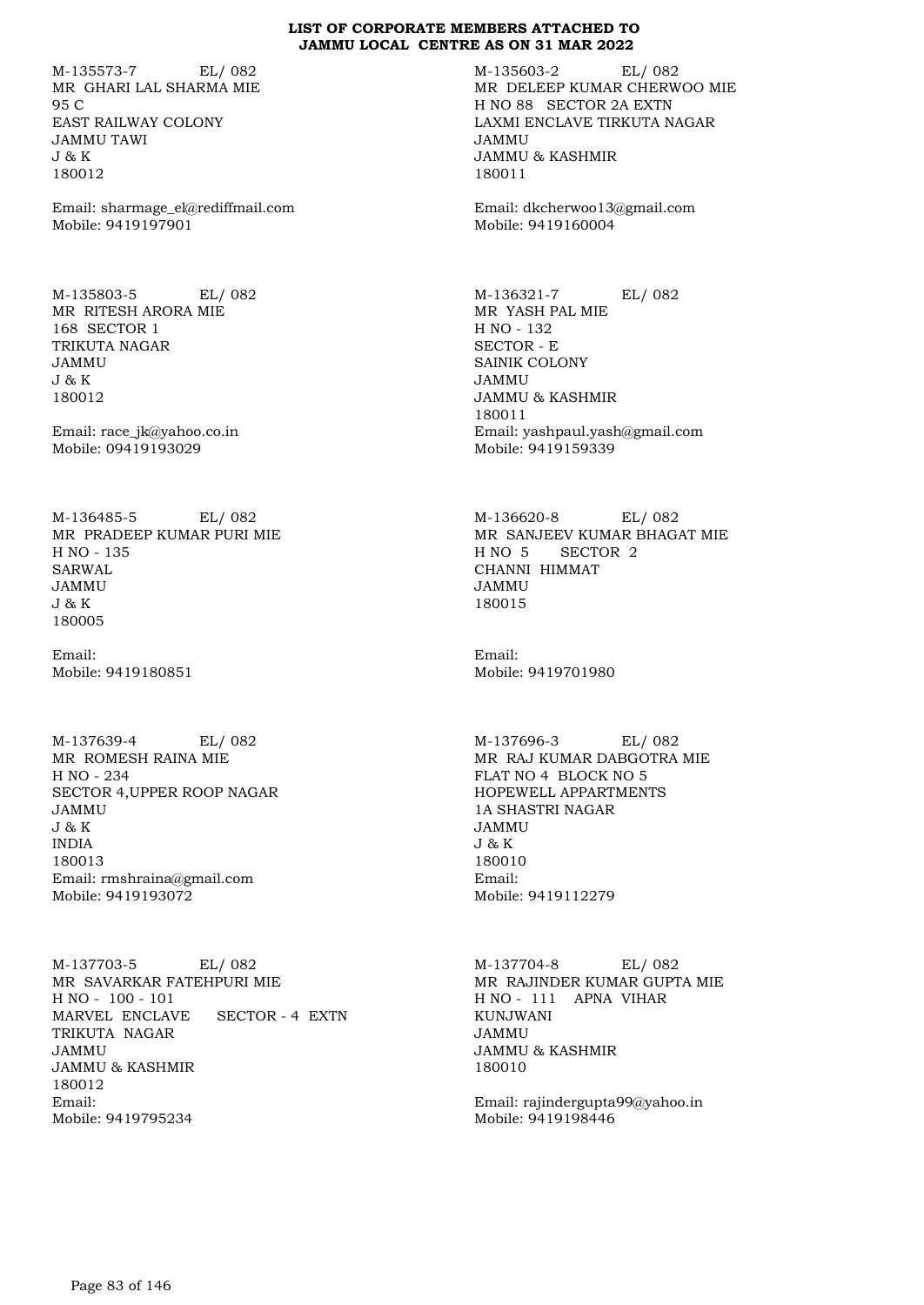M-137872-9 EL/ 082 MR RAVI KUMAR KAPOOR MIE 102 PARVEEN COLONY SECTOR - 1A EXTN TRIKUTA NAGAR JAMMU J & K 180011 Email: kapoorravi.06@gmail.com Mobile: 9419191698

M-138703-5 EL/ 082 MR BISHAN DASS MIE C/O SHRI MILKHI RAM VILL CHHANI MANHASAN PO VIJAYPUR TEH & DIST SAMBA J & K 184120 Email: Mobile: 9419277651

M-141585-3 EL/ 082 MR SANJIV SHARMA MIE F 503 NITCO LANE TALAB TILLO JAMMU JAMMU & KASHMIR 180002 Email: sanjiv\_sadotra@rediffmail.com Mobile: 9419314859

M-142609-5 EL/ 082 MR SUNIL CHAND KOTWAL MIE MANIK KUNJ LANE NO 1 LOWER KARAN NAGAR JAMMU JAMMU & KASHMIR 180005 Email: sunil\_kotwal60@yahoo.com Mobile: 9419196082

M-143000-3 EL/ 082 MR MOHD AYOUB MIE H NO-2 NOWABAD SUNJWANA ROAD IQBAL LANE BETHANDI JAMMU 180011

Email: ayubkhwaja@gmail.com Mobile: 09419189768

M-138262-9 EL/ 082 MR NEERAJ SHARMA MIE NEAR AASTHA NURSING HOME HOUSE NO 450 MOHALLA AMBPHALLA JAMMU J & K 180005 Email: neerajsharma\_1964@yahoo.com Mobile: 9419108000

M-139705-7 EL/ 082 MR LYLIT KUMAR RAINA MIE H NO 273 LANE NO 10 SHAKTI NAGAR JAMMU 180001

Email: Mobile: 9419105524

M-142056-3 EL/ 082 MS MINAKSHI KHUSHOO MIE C/O SHRI K L KANCHRU ASHEERWAD 833/10 OPP DEWAN DEVI PUBLIC SCHOOL RAJPURA MAGOTRIAN JAMMU & KASHMIR 180001

Email: mkhushoo@gmail.com Mobile: 9469173711

M-142610-3 EL/ 082 MR SHANKAR SINGH MANHAS MIE 12/B BALWANT VIHAR UDHEYWALA JAMMU PO TALAB TILLO J & K 180002 Email: manhasss34@gmail.com Mobile: 9419149747

M-143747-4 EL/ 082 MR ANUPAM DUTT MIE NO 4/2 EXTENSION A LUXMI ENCLAVE TRIKUTA NAGAR JAMMU JAMMU & KASHMIR 180012 Email: anupamdatt65@gmail.com Mobile: 9419144993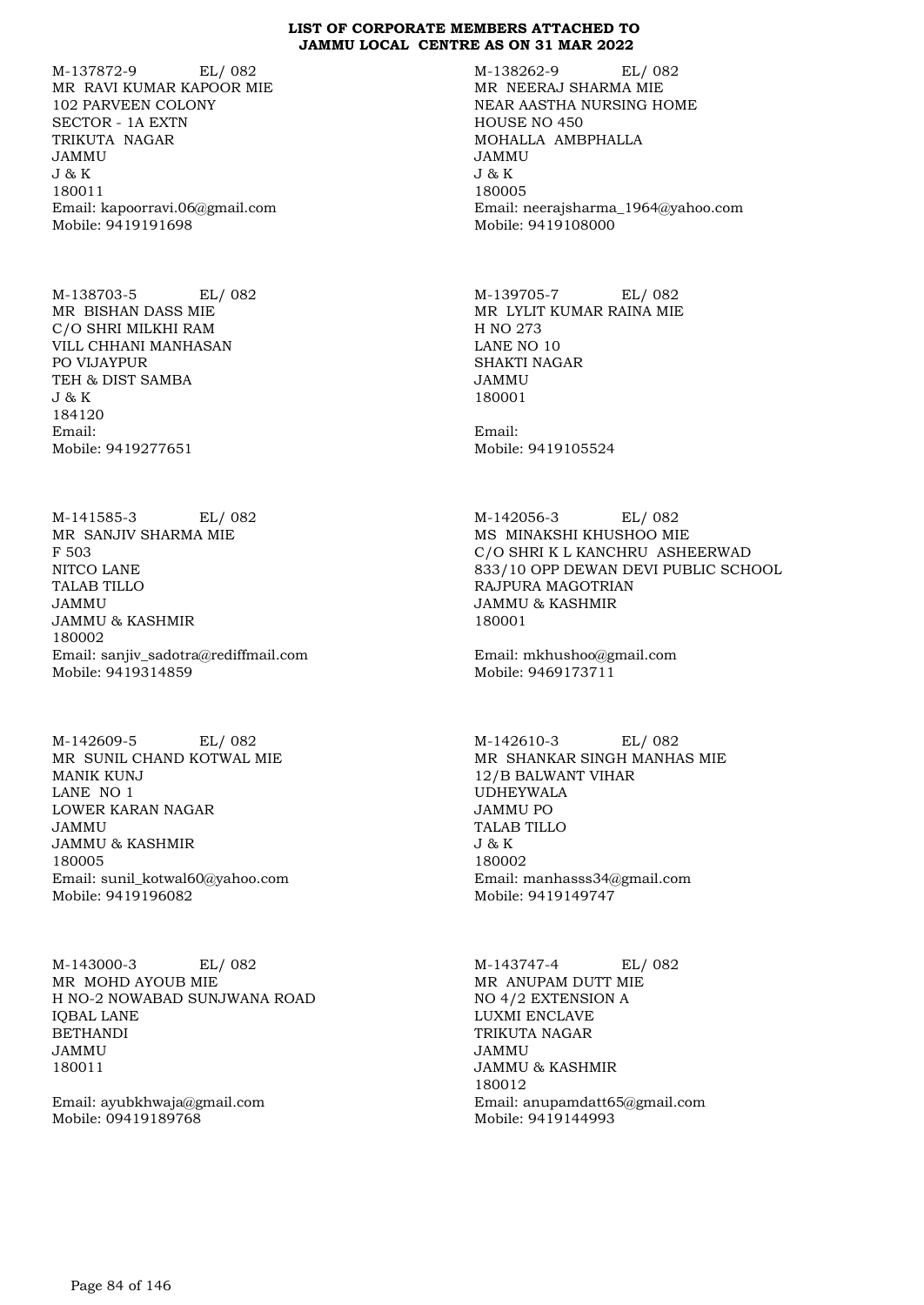M-144041-6 EL/ 082 MR RAJESHWAR SINGH JAMWAL MIE H NO 327/D NEAR GOV.T WOMEN POLYTECHNIC CANAL ROAD JAMMU JAMMU & KASHMIR 180001 Email: jerggvydoda@gmail.com Mobile: 9419137373

M-144908-1 EL/ 082 MR ROHIT KUMAR GUPTA MIE H NO 36 LANE NO 6 TALAB TILLO JAMMU TAWI JAMMU & KASHMIR 180002 Email: rkguptajmu@gmail.com Mobile: 9419240369

M-147279-2 EL/ 082 MR RAJNESH TAGGER MIE H NO 220 SECTOR 1 NANAK NAGAR JAMMU JAMMU & KASHMIR 180004 Email: rtaggar@bsnl.co.in Mobile: 9419120456

M-148236-4 EL/ 082 MR SANJAY KUMAR GUPTA MIE C/O SHRI KASTURI LAL MALGOTRA W NO 9 H NO 29 NEAR ARYA SAMAJ SCHOOL UDHAMPUR JAMMU & KASHMIR 182101 Email: Mobile: 9469196660

M-150311-6 EL/ 082 MR VIKAS ANAND MIE NITCO LANE EXTENSION TALAB TILLO JAMMU JAMMU & KASHMIR 180002

Email: vikas.anand1010@gmail.com Mobile: 9419152326

M-144794-1 EL/ 082 MR ANIL GUPTA MIE H/NO 47 GALI PEER BABA MOHALLA AFGANA KACHI CHAWNI JAMMU JAMMU & KASHMIR 180001 Email: anil0116@gmail.com Mobile: 9419143877

M-147255-5 EL/ 082 MR HARVRINDER SINGH MIE H.NO.-550 SECTOR-3 EXTENSION TRIKUTA NAGAR BHAWANI VIHAR, JAMMU JAMMU & KASHMIR 180012 Email: hvsingh66@gmail.com Mobile: 9419796109

M-147993-2 EL/ 082 MR LAKSHMAN SINGH JAMWAL MIE H NO 22 SECTOR NO 04 INDIRA COLONY JANIPUR JAMMU JAMMU & KASHMIR 180007 Email: lakshmanjamwal25@gmail.com Mobile: 9419187300

M-150012-5 EL/ 082 MR MANISH KUMAR MIE H NO 1/20 SHANT NAGAR OLD JANIPUR JAMMU JAMMU & KASHMIR 180007 Email: kgupta.manish@gmail.com Mobile: 9419203485

M-151339-1 EL/ 082 MR ASHWANI KUMAR MIE HOUSE NO 49 WARD 8 VIJAYPUR TEH SAMBA DIST JAMMU J & K 184120 Email: ashwani\_49366@rediffmail.com Mobile: 9419249366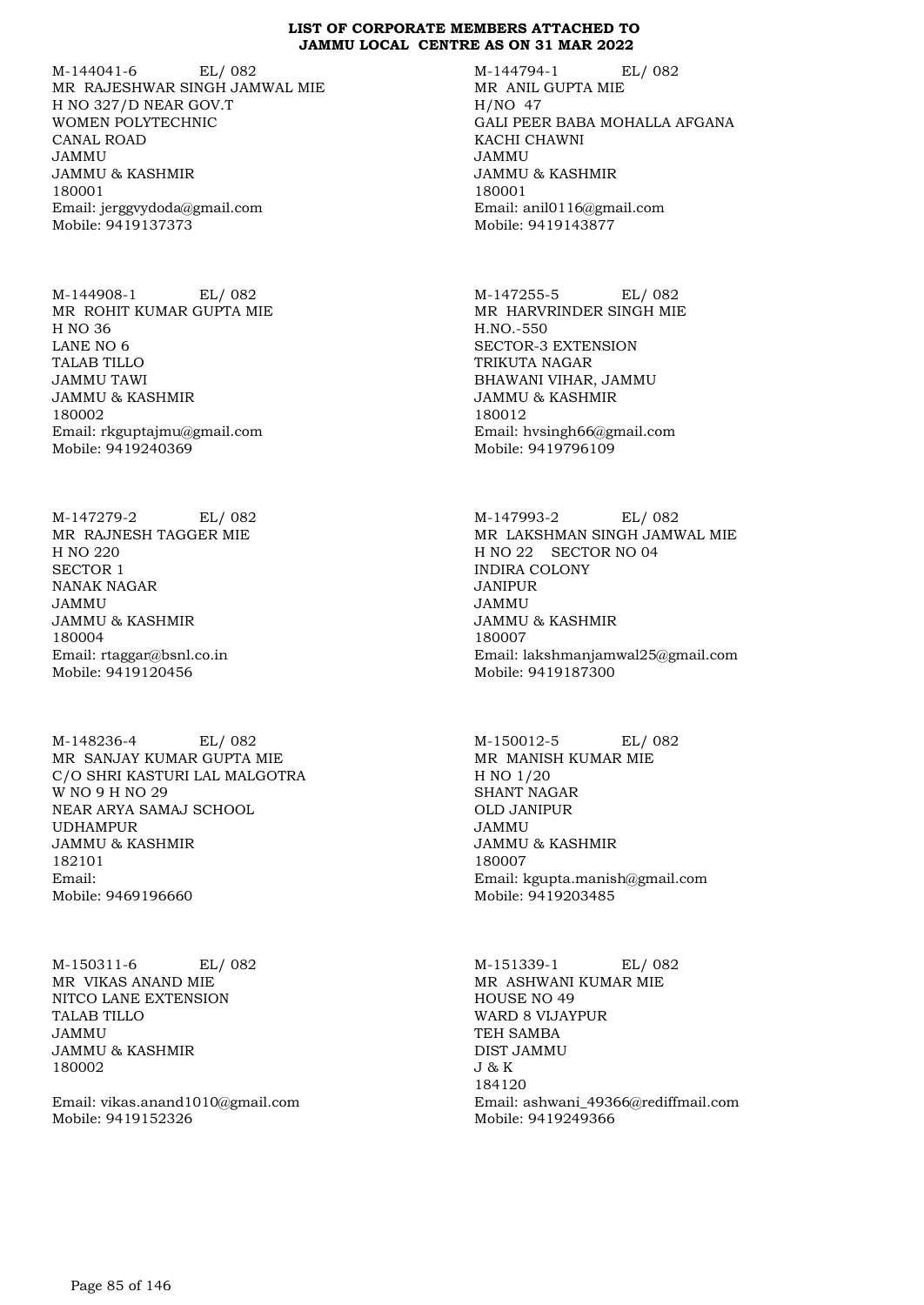M-151340-5 EL/ 082 MR SUNIL SINGH BAGAL MIE VILLAGE & POST OFFICE RAHYA TEHSIL & DISTRICT SAMBA JAMMU JAMMU & KASHMIR 181143

Email: sunilsinghbagal@gmail.com Mobile: 9419249501

M-151937-3 EL/ 082 MR RAKESH GUPTA MIE H NO 50 DHAKKI SARAJAN JAMMU JAMMU & KASHMIR 180001 Email: er\_rakeshlibran@yahoo.com Mobile: 9419118971

M-154219-7 EL/ 082 MR ARVIND KUMAR CHIBBER MIE HOUSE NO- 151 SECTOR NO- 11 NANAK NAGAR JAMMU JAMMU AND KASHMIR 180004 Email: arvindkchhibber@gmail.com Mobile: 9419128211

M-154646-5 EL/ 082 MR RISHI KUMAR MIE HOUSE NO - 187 AMIT NAGAR MUTHI JAMMU JAMMU & KASHMIR 181205 Email: rkrishikumar3@gmail.com Mobile: 9419101815

M-154662-1 EL/ 082 MR ANOJ GUPTA MIE HOUSE NO 122 - P SECTOR 4 TRIKUTA NAGAR JAMMU JAMMU AND KASHMIR 180012 Email: anojgupta69@gmail.com Mobile: 9419191566

M-151936-5 EL/ 082 MR SANJEEV SHARMA MIE H NO 241 LAXMI NAGAR SARWAL JAMMU JAMMU & KASHMIR 180005 Email: er\_sanjeevsharma@yahoo.com Mobile: 9419113302

M-152432-6 EL/ 082 MR KARAM CHAND MIE R/O WARD NO 3 NR DREAM LAND PARK SHIVPURI **KATHUA** JAMMU & KASHMIR 184201 Email: karamchandjune65@gmail.com Mobile: 9419210353

M-154220-0 EL/ 082 MR ASHOK KUMAR CHHIBER MIE HOUSE NO - 151 SECTOR NO - 11 NANAK NAGAR JAMMU JAMMU AND KASHMIR 180004 Email: akchhibber@gmail.com Mobile: 9419186550

M-154661-3 EL/ 082 MR ANIL ABROL MIE H NO 117 - A HARI NAGAR OLD JANIPUR JAMMU JAMMU AND KASHMIR 180007 Email: anilabrol36@gmail.com Mobile: 9419130392

M-154663-5 EL/ 082 MR ASHISH BADYAL MIE H NO - 43 LANE NO 2 / 2 BLOCK - B ROOP NAGAR ENCLAVE JAMMU JAMMU AND KASHMIR 180013 Email: ashishbadyal78@gmail.com Mobile: 9419294424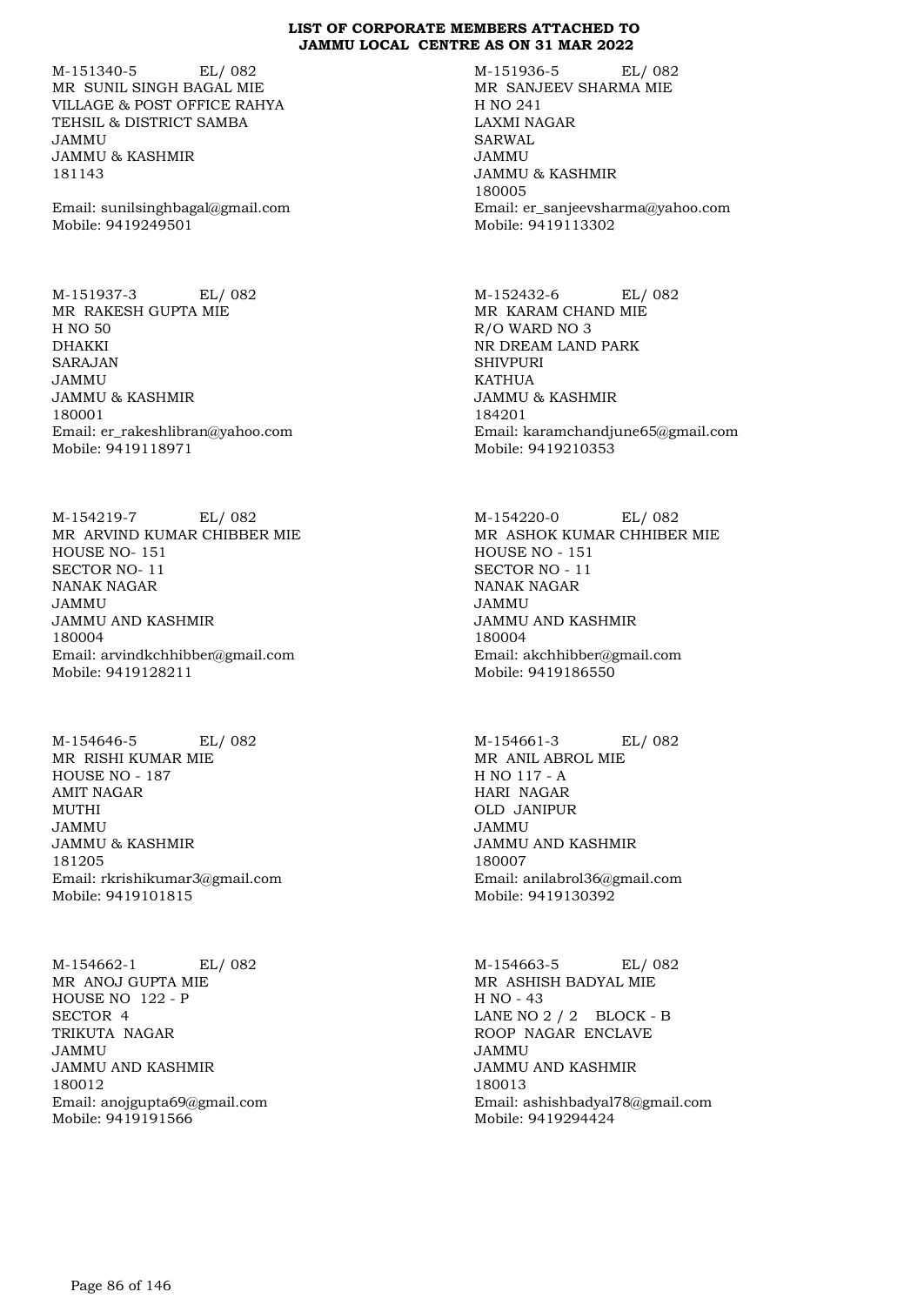M-155403-9 EL/ 082 MR AJAY KUMAR SINGH MIE HOUSE NO 361 C SECTOR C SAINIK COLONY JAMMU JAMMU AND KASHMIR 180011 Email: unsajay82@gmail.com Mobile: 8493835593

M-159377-8 EL/ 082 MR GURDEV SINGH SODHI MIE HOUSE NO 17 LANE 10 SECTOR 7 NANAK NAGAR JAMMU JAMMU & KASHMIR 180004 Email: gssodhi2009@rediffmail.com Mobile: 9419145325

M-159614-9 EL/ 082 MR PANKAJ DUBEY MIE H NO 60 LANE NO 3 DOWNSIDE GREATER KAILASH PO SAINIK COLONY JAMMU JAMMU & KASHMIR 180011 Email: erpandubey@gmail.com Mobile: 7006114987

M-162017-1 EL/ 082 MR SANJEEV KUMAR MIE 205 EXTN LAJPAT NAGAR CANAL ROAD JAMMU JAMMU & KASHMIR 180001

Email: sanjeev2kumar2002@yahoo.com Mobile: 9419196997

M-162593-9 EL/ 082 MS NEHA SALATHIA MIE 30- B CHOWGAN SALATHIA JAMMU  $J\& K$ 180001

Email: neha-salathia@yahoo.co.in Mobile: 9419141355

M-158662-3 EL/ 082 MR HUSSAN LAL MIE HOUSE NO 46 P SECTOR 1 A EXTENSION KHOO WALI GALI TRIKUTA NAGAR ADJOINING MANDIR JAMMU JAMMU & KASHMIR 180020 Email: roshni\_34\_08@india.com Mobile: 9419110646

M-159521-5 EL/ 082 MR SUDESH KUMAR MIE R/O DUB SUDAN POST OFFICE KAHNA CHACK TEH & DISTT JAMMU JAMMU & KASHMIR 181206

Email: sudeshkumar.pdd@gmail.com Mobile: 9469160874

M-160988-7 EL/ 082 MR MUNEER HUSSAIN MIE S/O MIR NAZIR HUSSAIN GREEN AVENUE LANE NO 1 SECTOR 1A EAST EXTENTION TRIKUTA NAGAR SATYAM ROAD JAMMU JAMMU & KASHMIR 180012 Email: mirmuneerhussain.786@gmail.com Mobile: 7006906817

M-162574-2 EL/ 082 MR PRABHU PAUL SINGH DUTTA MIE H NO 430 SEC 5 CHANNI HIMMAT JAMMU J & K 180015 Email: prabhupaulsingh@gmail.com Mobile: 9419115995

M-164837-8 EL/ 082 MR VASU DEWAN MIE FLAT NO 1 DEVANS MODERN BREWERIES LTD TALAB TILLO BOHRI JAMMU JAMMU & KASHMIR 180002

Email: mse3027@gmail.com Mobile: 9596663077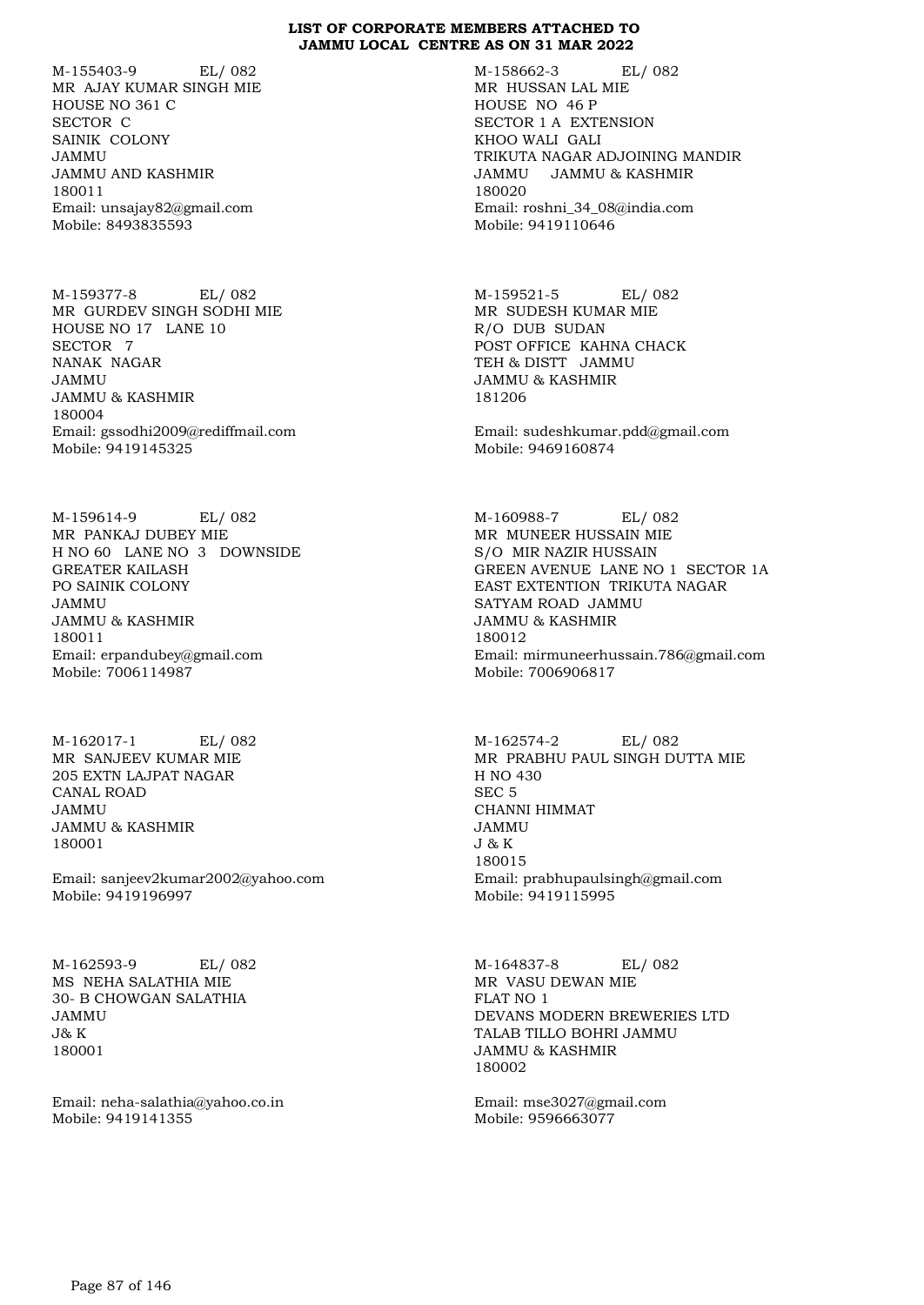M-165677-5 EL/ 082 MR BALBIR SINGH MIE H NO 207 SECTOR NO 1 SANJAY NAGAR JAMMU TAWAI JAMMU AND KASHMIR 180010 Email: duttabalbir@gmail.com Mobile: 9419150054

M-168614-8 EL/ 082 MR VIVEK KUMAR MIE S/O SHRI ANCHAL CHAND C/O SHRI SADHU RAM W NO 1 OPP SHARMA ULTRASOUND COLLEGE ROAD JAMMU 184101 Email: vivekstsd2@gmail.com Mobile: 9419199717

M-171679-9 EL/ 082 MR SHAFQAT NABI MUGHAL MIE C/O SHAFQAT NABI MUGHAL DEPARTMENT OF ELECTRICAL ENGINEERING BABA GHULAM SHAH BADSHAH UNIVERSITY RAJOURI J AND K 185234 Email: snmughal@bgsbu.ac.in Mobile: 9797680416

M-173830-5 EL/ 082 MR MANAV SHARMA MIE HOUSE NO 179 SECTOR 1 CHANNI HIMMAT JAMMU JAMMU AND KASHMIR 180015 Email: sharma.manav99@gmail.com Mobile: 9419166695

AM054123-3 EL/ 082 MR HANS RAJ GUPTA AMIE C/O JAGAN CAFETARIA SHAKTINAGAR DHAR ROAD UDHAMPUR ( J & K) 182101

Email: vijuguptavg1975@gmail.com Mobile: 9796219932

M-166314-8 EL/ 082 MR RAJEEV KAUL MIE HOUSE NO 2 SECTOR 2 ROOP NAGAR JDA HOUSING COLONY AAP SHAMBU MANDIR ROAD JAMMU & KASHMIR 180013 Email: rajeevkaul75@gmail.com Mobile: 7006188949

M-171577-6 EL/ 082 MR VIKRAM JEET SINGH MIE HOUSE NO 12 SECTOR C SAINIK COLONY JAMMU JAMMU & KASHMIR 180011 Email: vickey32s@gmail.com Mobile: 7006602084

M-171996-8 EL/ 082 MR AHMED RIYAZ MIE ELECTRICAL ENGINEERING DEPARTMENT B G S B UNIVERSITY RAJAURI JAMMU & KASHMIR 185234

Email: riyazamu@gmail.com Mobile: 9871033567

M-175355-4 EL/ 082 MR ARUNAV UPPAL MIE 48A PATOLI MANGOTRIAN JAMMU J&K 180007

Email: arunav.uppal@gmail.com Mobile: 9650177889

AM059959-2 EL/ 082 MR SUNIL KUMAR AMIE 8 GARDEN AVENUE TALAB TILLO ROAD PO VINAYAK BAZAR JAMMU TAWI J&K 180002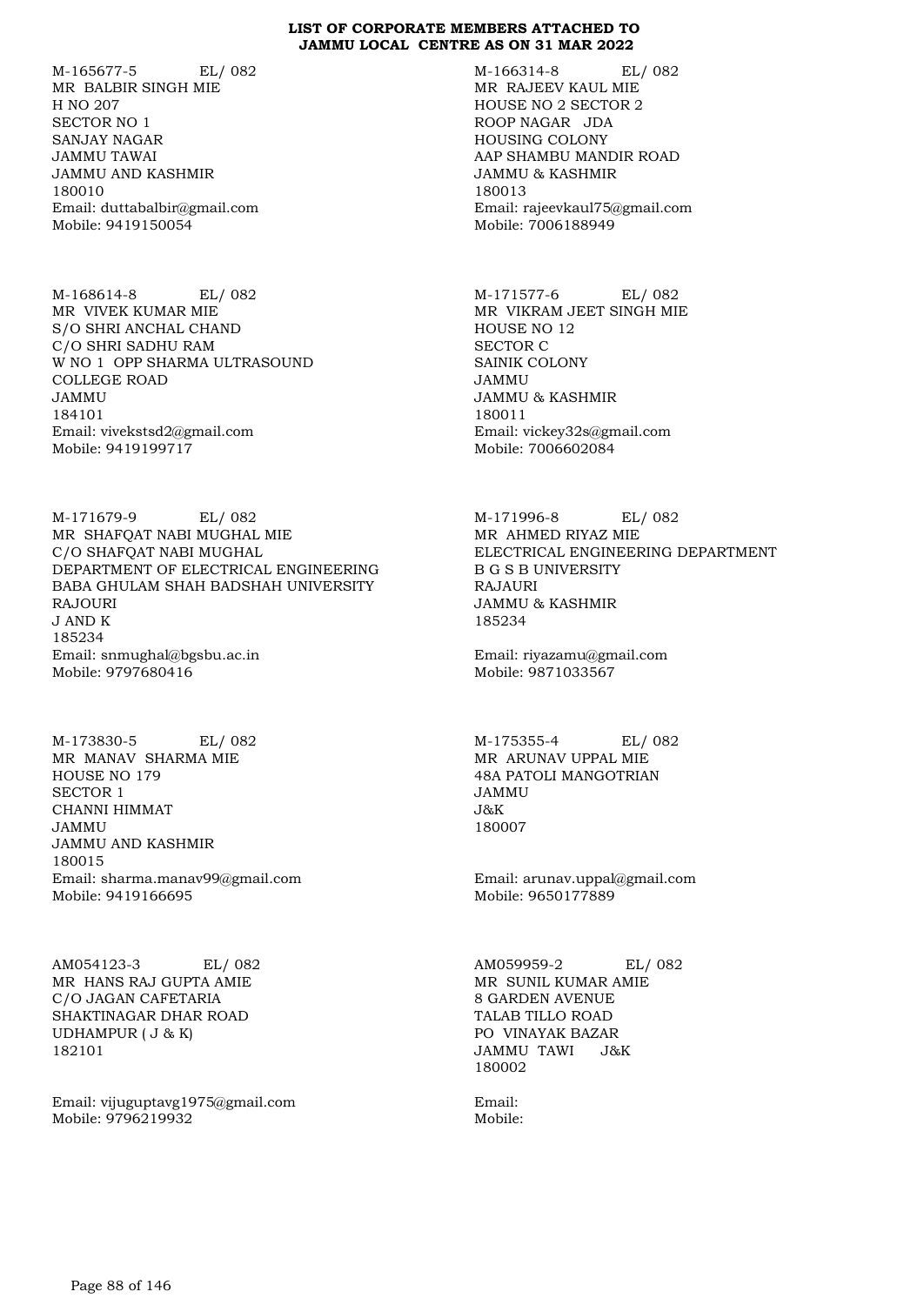AM068683-5 EL/ 082 MR SUMAN BHARTI AMIE S/O SHRI BUTA MAL 240 DALPATIAN JAMMU JAMMU & KASHMIR 180001

Email: acmejammu@yahoo.com Mobile: 9419125193

AM072651-9 EL/ 082 MR DALJIT SINGH AMIE HOUSE NO F/1148 SECTOR 8 NANAK NAGAR JAMMU (J & K) 180004

Email: manhasds21@gmail.com Mobile: 9419144573

AM072913-5 EL/ 082 MR VIJAY KUMAR AMIE S/O SHRI RAM PAL VILL HAKKAL PO JAMMU CANTT JAMMU & KASHMIR 180003

Email: engineeringvijaykumar@gmail.com Mobile: 9419131193

AM078161-7 EL/ 082 MR NARENDRA KUMAR JAIN AMIE MANAGER (ELECT) DULHASTI H E PROJECT CHENAB NAGAR KISHTWAR DIST DODA J & K 182204 Email: Mobile:

AM091443-9 EL/ 082 MR VIKRAM KUMAR AMIE PLOT NO 116 BAKSHI NAGAR JAMMU 180001

Email: vikram.kumar@smvdu.ac.in Mobile: 9419117953

AM069668-7 EL/ 082 MR SAMEER SRIVASTAV AMIE UNIVERSITY SCIENCE INSTRU CENTRE **USIC** UNIVERSITY OF JAMMU (NEW COMPLEX) JAMMU 18004 180004

Email: Mobile:

AM072903-8 EL/ 082 MR ROMESH CHAND ANTHAL AMIE VILL PASASRIAN/GHANTWAL PO/TEH CHENANI DIST UDHAMPUR J&K 182141

Email: Mobile: 9419193256

AM078131-5 EL/ 082 MS NEETU GULHATI AMIE C/O SHRI SANDEEP GULHATI 8 B/B GANDHINAGAR JAMMU 180004

Email: maini.neetu@gmail.com Mobile: 9419136721

AM084984-5 EL/ 082 MR HABIB CHOWDHARY AMIE C/O CH FATEH MOHD OPP APSRA THEATRE GANDHI NAGAR JAMMU (TAWI) J & K 180004

Email: chhabib20@gmail.com Mobile: 9419195892

AM091805-1 EL/ 082 MR MANJEET SINGH AMIE STAFF QTR GOVT POLYTECHNIC BIKRAM CHOWK JAMMU J & K 180004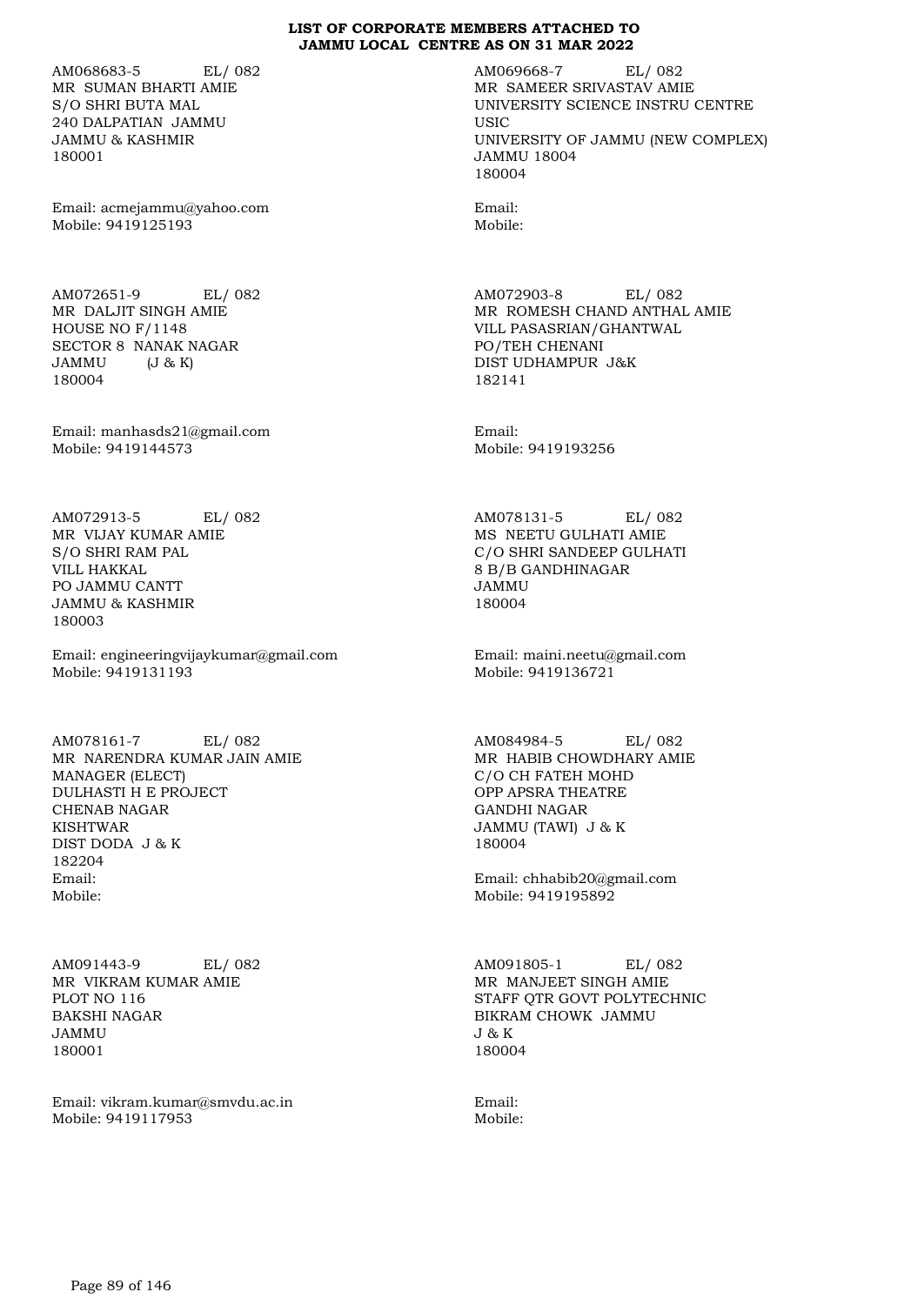AM093606-8 EL/ 082 MS NEENA AMIE INSTITUTE OF DRIVING & MAINTENANCE JANIPUR JAMMU JAMMU & KASHMIR 180007

Email: Mobile: 9419192183

AM094646-2 EL/ 082 MR PAWAN KUMAR SHARMA AMIE R/O RATTANPUR GURDAYAL PO GAJANSOO TEH/DIST JAMMU JAMMU & KASHMIR 181206

Email: Mobile: 9419126672

AM099483-1 EL/ 082 MR NAVNEET SINGH RAINA AMIE HOUSE NO 69A SHASTRI NAGAR JAMMU JAMMU & KASHMIR 180004

Email: navneet\_singh2456@yahoo.com Mobile: 9858566686

AM103900-0 EL/ 082 MR PAWAN JI PANDITA AMIE 47 LANE II ANAND NAGAR BOHRI JAMMU 180001

Email: Mobile:

AM105847-1 EL/ 082 MR RAJ RASOTRA AMIE S/O SHRI KISHORI LAL RASOTRA WARD NO 3 KRISHNA COLONY DIST KATHUA J & K 184101

Email: Mobile: AM094099-5 EL/ 082 MR RAJINDER KUMAR KHANNA AMIE HOUSE NO 363 SECTOR NO 4 GANGYAL GARDEN GANGYAL JAMMU 180010

Email: rajinder\_121170@rediffmail.com Mobile: 9419107018

AM095646-8 EL/ 082 MR SANDEEP KOHLI AMIE QR NO 53 SARWAL COLONY JAMMU TAWI J & K 180005

Email: sandeepkohli.bsnl@gmail.com Mobile: 9419020067

AM103324-5 EL/ 082 MR SHIV KUMAR BHARDWAJ AMIE H NO 6 SECTOR I - A CHANNI HIMMAT NEAR GOVERNMENT HIGHER SECONDARY SCHOOL JAMMU 180015

Email: Mobile:

AM105815-3 EL/ 082 MR SANJEEV GUPTA AMIE H NO 163, SECTOR NO 1 CHANNI HIMMAT HOUSING COLONY JAMMU 180015

Email: Mobile:

AM107644-5 EL/ 082 MR DHIRENDRA PAL SINGH AMIE C/O SHRI J L ABROL 90 A EXTN II GANDHINAGAR<br>JAMMU J&K JAMMU J & K 180004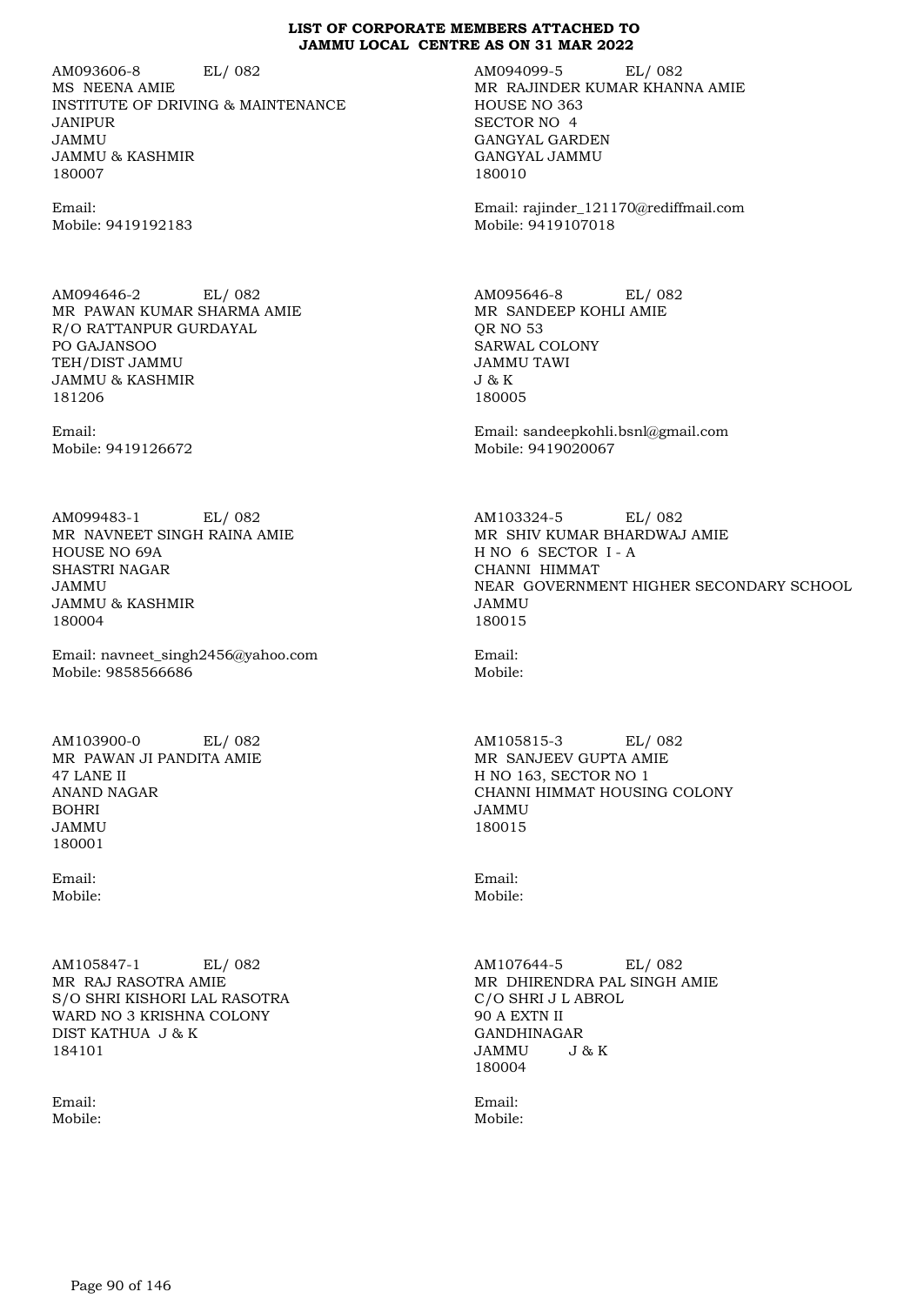AM107723-9 EL/ 082 MR RAJESH KUMAR AMIE C/O SHRI DEEPAK KUMAR H NO 91 NAHAR SING ST RANJTHRITHI JAMMU TAWI /J & K/ 180001

Email: Mobile:

AM109621-7 EL/ 082 MR AJAY SHARMA AMIE WORD NO 3 H NO 265 KRISHNA COLONY KATHUA 184101

Email: Mobile:

AM112219-6 EL/ 082 MR VIJAY KUMAR AMIE S-O-SH-DHARAM CHAND R-O-W-6-15 ARNIA DIST JAMMU J & K 181131

Email: Mobile:

AM113267-1 EL/ 082 MR RAJESH KUMAR SUMAN AMIE 124 A5 JKIETR PO BOX NO 87 JAMMU TAWI J & K 180001

Email: Mobile:

AM113521-2 EL/ 082 MR JIA LAL AMIE C/O RAJENDRA PRINTING WORKS DHAR ROAD UDHAMPUR J & K 182101

Email: Mobile: AM107727-1 EL/ 082 MR VIPIN SHARMA AMIE P 6/4 OPP GOVT MILK SUPPLY PATHANKOT ROAD SATWARI JAMMU CANTT 180003

Email: Mobile:

AM110082-6 EL/ 082 MR BHOORI SINGH AMIE C/O SHRI PADAM SINGH C/O N I T S INDIRA NAGAR PO MIRAN SAHIB JAMMU J&K 181101

Email: Mobile:

AM112341-9 EL/ 082 MR NARENDER PAL AMIE C/O C E A 432/A GANDHI NAGAR JAMMU TAWI J & K 180004

Email: Mobile:

AM113337-6 EL/ 082 MR CHANDER VIJAY SINGH JAMWAL AMIE C/O SHRI DHRUV DEO SINGH JAMMEL VILL/PO RAIPUR VIA BATALALI TEH/DIST JAMMU/TAWI/ J & K 181123

Email: Mobile:

AM113535-2 EL/ 082 MR SITA RAM AMIE C/O N I T S INDIRA NAGAR PO MIRAN SAHIB JAMMU J & K 181101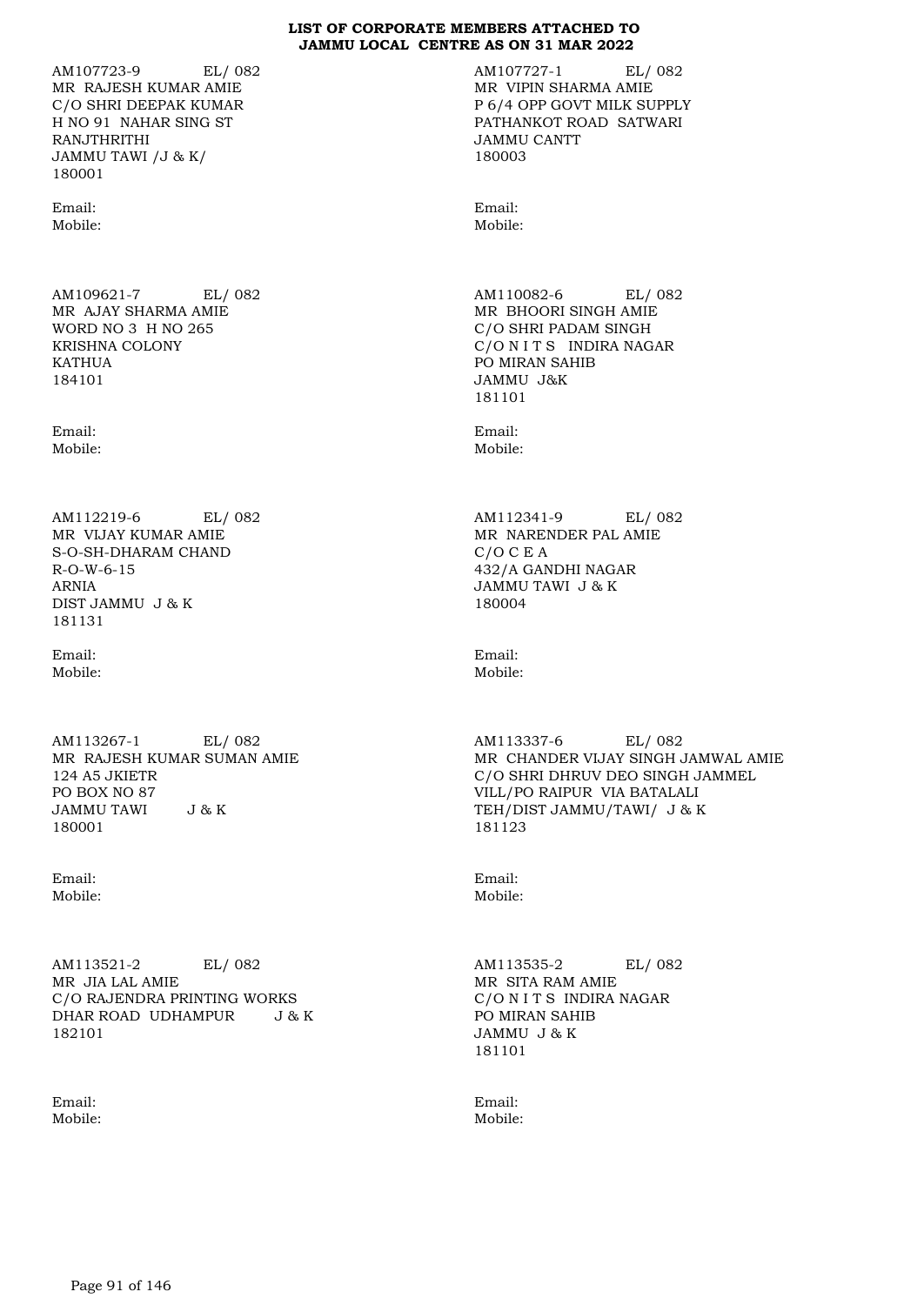AM114580-3 EL/ 082 MR RAJINDER KUMAR AMIE S/O SHRI BANSI LAL R/O VIL PADHLA PO CHAK RAKWALAN DIST & TECH UDHAMPUR J & K 182101 Email: Mobile:

AM116286-4 EL/ 082 MR KULDEEP KUMAR GUPTA AMIE C/O SHRI PARVEEN KUMAR GUPTA R/O KISHANPUR /BILLAWAR/ TEH BILLAWAR DIST KATHUA J & K 184204

Email: Mobile:

AM117330-0 EL/ 082 MR SURINDER PAUL SINGH AMIE S/O KRISHAN SINGH FORESTER VILL/PO/TEH BILLAWAR DIST KATHUA J & K 184204

Email: Mobile:

AM119792-7 EL/ 082 MR MAHI PAUL SHARMA AMIE C/O PROF SAT PAUL SHARMA WARD NO 3 KATHUA J & K 184101

Email: Mobile:

AM122100-3 EL/ 082 MR SUNIL KUMAR GUPTA AMIE 267 A LAST MORE GANDHI NAGAR JAMMU J & K INDIA 180004 Email: sunilkgupta\_2000@yahoo.com Mobile: 9419144187

AM115454-3 EL/ 082 MS TRIPTA KUMARI CHIB AMIE D/O SHRI SAHADEV SINGH CHIS H NO 373 DIGIANA JAMMU J & K 180010

Email: Mobile:

AM116536-7 EL/ 082 MR DINESH SINGH AMIE C/O C E A 432/A GANDHI NAGAR JAMMU TAWI J & K 180004

Email: Mobile:

AM117377-7 EL/ 082 MR JAGDEEP SINGH AMIE C/O N I T S INDIRA NAGAR PO MIRAN SAHIB DIST JAMMU J & K 181101

Email: Mobile:

AM121173-3 EL/ 082 MS ANITA DEVI AMIE D/O SHRI MADAN LAL H NO 156 SEC 11 NANAK NAGAR JAMMU 180004

Email: anita\_run@rediffmail.com Mobile: 9419284772

AM125535-8 EL/ 082 MR BINAY KUMAR THAKUR AMIE ELECT FIT ELECTERICAL SECTION NO 130 H U A F C/O 23 WING A F POST SATWARI JAMMU J & K 180003 Email: Mobile: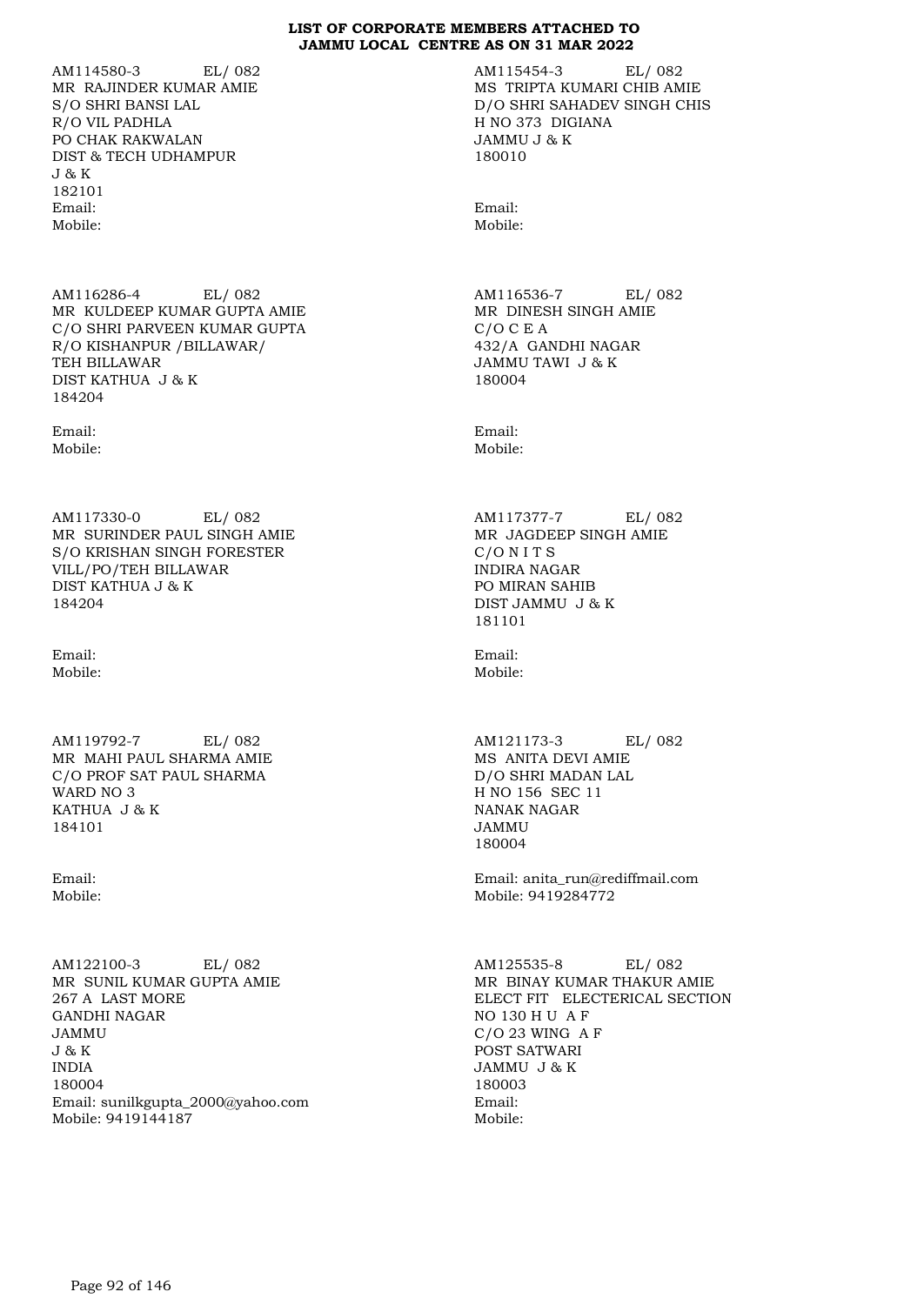AM126151-5 EL/ 082 MR KARAN GUPTA AMIE 228 PATEL NAGAR TALAB TILLO JAMMU 180002

Email: Mobile:

AM131601-2 EL/ 082 MR ASHOK KUMAR DUBEY AMIE VILL & POST OFFICE JAKH TEH SAMBA DISTT. SAMBA JAMMU AND KASHMIR INDIA 184120 Email: ashokkd9@gmail.com Mobile: 9906902527

AM132189-5 EL/ 082 MR RAJIV KUMAR KHEMRAJ AMIE PLOT NO 201 OPP DR SATVIR BALI REHARI COLONY JAMMU JAMMU & KASHMIR 180005

Email: Mobile:

AM133162-3 EL/ 082 MR MEHTA AMIT BANSI LAL AMIE HOUSE NO 14-C BHARAT NAGAR REHARI COLONY JAMMU & KASHMIR 180005

Email: amitmehta1980@rediff.com Mobile:

AM133317-0 EL/ 082 MR IQBAL SINGH AMIE H NO 84 SECTOR 5 MODEL TOWN DIGYANA JAMMU JAMMU & KASHMIR 180010 Email: iqbal.erbisjammu@gmail.com Mobile: 9697515113

AM128487-0 EL/ 082 MR ASHWANI SHARMA AMIE BANSI DI HATTI HALWAI NEAR LAKSHMI MANDIR PACCA DANGA JAMMU J & K 180001

Email: Mobile:

AM131737-5 EL/ 082 MR SANJAY KUMAR VERMA AMIE HOUSE NO 158 NAI BASTI SATWARI JAMMU 180003

Email: Mobile:

AM132684-0 EL/ 082 MR AKASH THAPPA AMIE BLOCK - E NO 69 AMAR SINGH AHATTA KACCHI CHOWANI JAMMU/TAWI/ J & K 180001

Email: Mobile:

AM133214-5 EL/ 082 MR VIPUL KUMAR PADHA AMIE HOUSE NO 173 LANE NO 15 PATEL NAGAR TALAB TILLO JAMMU & KASHMIR 180002

Email: vipul.padhe@gmail.com Mobile: 09906063380

AM133331-6 EL/ 082 MR ARJUN GANDOTRA AMIE HOUSE NO 60 P SEC 2 TRIKUTA NAGAR JAMMU JAMMU & KASHMIR 180012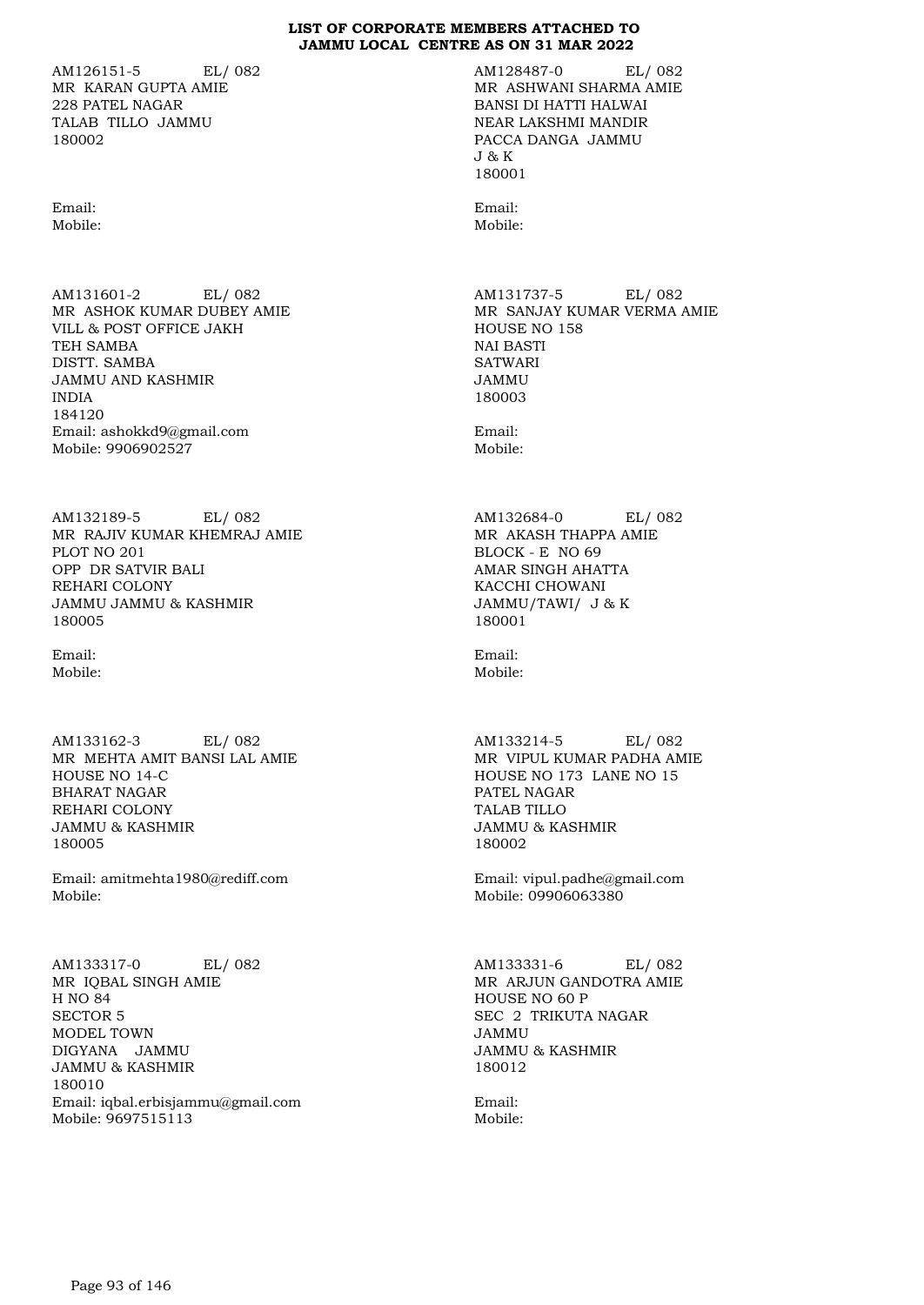AM133543-2 EL/ 082 MR BHUPINDER KUMAR AMIE HOUSE NO/390 STREET NO/2 SHAKTI NAGAR RAJPURA MAGOFRAIM JAMMU TAWI J/K 180001

Email: Mobile:

AM139263-0 EL/ 082 MR PAWAN KUMAR AMIE VILL RATNAL PO KHAIRI TEHSIL BISHNAH DIST JAMMU JAMMU & KASHMIR 181132 Email: pawanbhalla33@gmail.com Mobile: 9149455806

AM144601-3 EL/ 082 MR RAMAN KUMAR AMIE VILL CHHANMATLONI PO GHAGWAL TEH HIRANAGAR DIST KATHUA J & K 184141

Email: come2raman@gmail.com Mobile: 09419275857

AM147293-6 EL/ 082 MR SUPINDER JEET SINGH SODHI AMIE EXTN SECTOR A NEAR RAILWAY BRIDGE SAINIK COLONY JAMMU (J&K) JAMMU & KASHMIR 180011 Email: supinderjeet@gmail.com Mobile: 9419148563

AM149033-0 EL/ 082 MR VIKAS SINGH KOTWAL AMIE R/O DANDI P/O UDRANA TEHSIL BHADERWAH JAMMU & KASHMIR 182221

Email: enggvikas\_13@yahoo.co.in Mobile: 9419172440

AM137709-7 EL/ 082 MR NITISH SETHI AMIE HOUSE NO 56A VIKAS LANE NO 3 TALAB TILLO JAMMU J & K 180002 Email: sethi.nitish@gmail.com Mobile: 9906314998

AM140556-2 EL/ 082 MR KULDEEP KUMAR BADGAL AMIE HOUSE NO 178 SECTOR NO 9 NANAK NAGER JAMMU J & K 180004

Email: kuldeep\_badgal@yahoo.co.in Mobile: 9419830555

AM145738-4 EL/ 082 MR SUKHBIR SINGH BALI AMIE DHARAM LANE BEHIND CRPF QTRS PREET NAGAR JAMMU JAMMU & KASHMIR 180010

Email: sukhbir\_3dg@in.com Mobile: 9419140808

AM148010-6 EL/ 082 MS VIJAY RAGANI AMIE D/O GIRDHARI LAL VILL/PO ADDASARORE TEH SAMBA DIST JAMMU J & K 181133

Email: vragani23@gmail.com Mobile:

AM149803-5 EL/ 082 MR DEERAJ SLATHIA AMIE R/O VIJAYPUR W NO 7 H NO 19 TEH & DIST SAMBA J & K 184120

Email: deerajslathia.88@gmail.com Mobile: 09906026629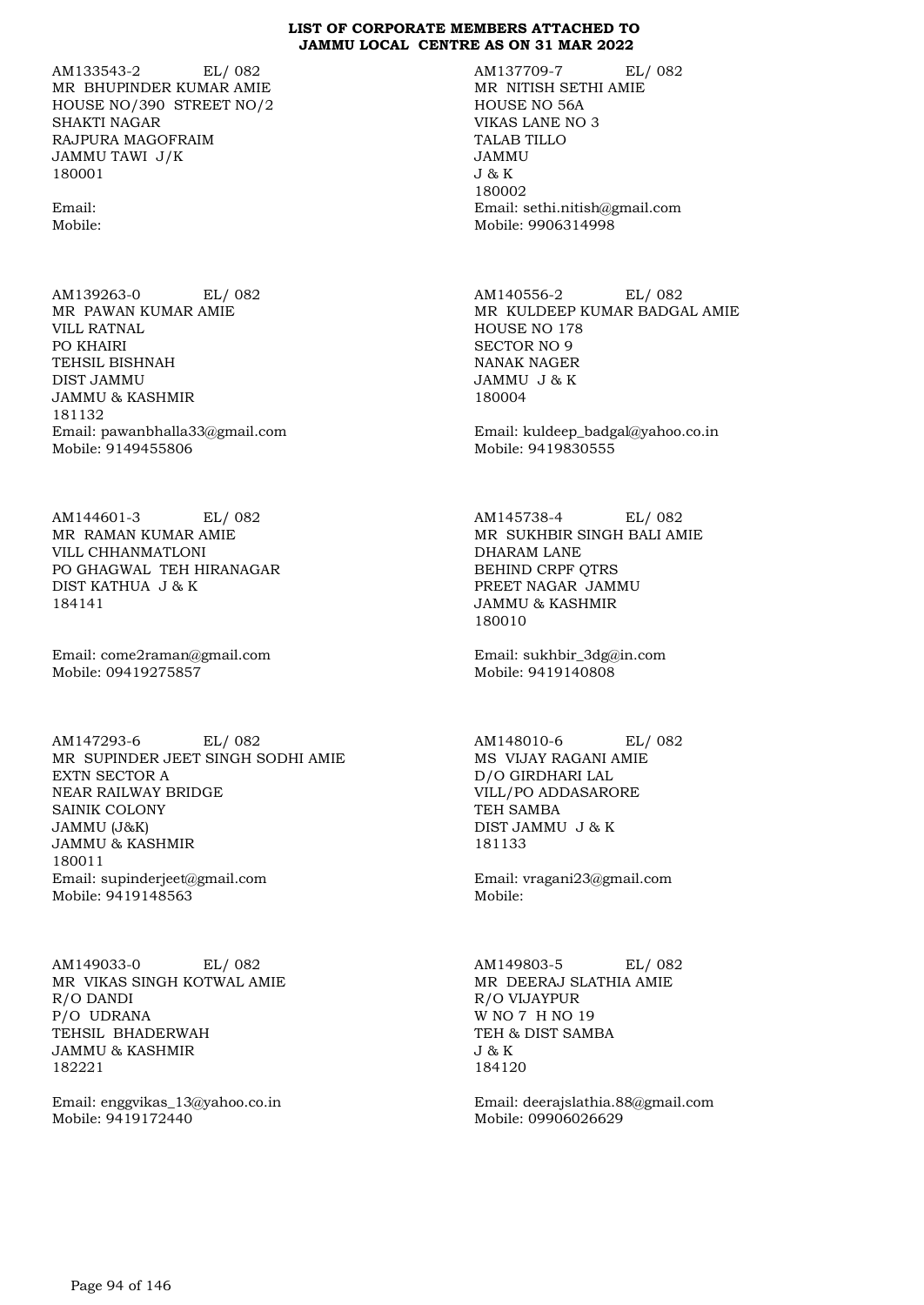AM149907-9 EL/ 082 MR JUGAL KUMAR AMIE C/O MOHAN LAL VILL CHAKRAS PALMAR PO PALMAR TEH/DIST KISHTWAR JAMMU & KASHMIR 182205 Email: pariharamit0@gmail.com Mobile: 09018024874

AM151989-4 EL/ 082 MS PREETI SHARMA AMIE H NO 328 SECTOR 2 HOUSING COLONY ROOP NAGAR JAMMU JAMMU & KASHMIR 180013

Email: Mobile:

AM157241-8 EL/ 082 MR ARUN SINGH AMIE NEAR SHIV MANDIR DOOL DRABA TEH KISHTWAR JAMMU & KASHMIR INDIA 182204 Email: arunthakur189@gmail.com Mobile: 8803682649

AM159455-1 EL/ 082 MR VISHAL SINGH SALATHIA AMIE C/O SLATHIA AGENCIES NEAR ELECTRICITY OFFICE MACHINE DUMANA JAMMU JAMMU AND KASHMIR 181206 Email: vishalsalathia@gmail.com Mobile: 9419132608

AM161309-2 EL/ 082 MR RAKESH KUMAR AMIE NR GRID STATION W NO 2 B/H DISTRICT FISHERIES OFFICE JAKHANI UDHAMPUR JAMMU & KASHMIR 182101 Email: rakesh17oudh@gmail.com Mobile: 9622261745

AM150620-2 EL/ 082 MS ISHA HANS AMIE HOUSE NO 237, SECTOR-G SAINIK COLONY JAMMU JAMMU & KASHMIR INDIA 180011 Email: hansi6423@gmail.com Mobile: 9419222099

AM154245-4 EL/ 082 MR HARISH KUMAR AMIE 1/20 SHANTNAGAR OLD JANIPUR JAMMU 180007

Email: harish.kumar.co.in@gmail.com Mobile: 9969322437

AM159039-4 EL/ 082 MR ARYA SUMAN DATTA AMIE S/O MR RAJ KUMAR DATTA HOUSE NO 624 SUBASH NAGAR JAMMU JAMMU & KASHMIR 180005 Email: Mobile: 9018806336

AM161256-8 EL/ 082 MS ITIKA SHARMA AMIE H NO 766 SUBASH NAGAR REHARI JAMMU JAMMU & KASHMIR 180005 Email: dsdeepaksharma581@gmail.com Mobile: 9419156211

AM164260-2 EL/ 082 MR SANJEEV GUPTA AMIE OPP MISRA WELFARE CHEMIST SHOP RAJPURA MANGOTRIAN JAMMU J & K 180001

Email: sanjeev\_lgin@rediffmail.com Mobile: 09419358817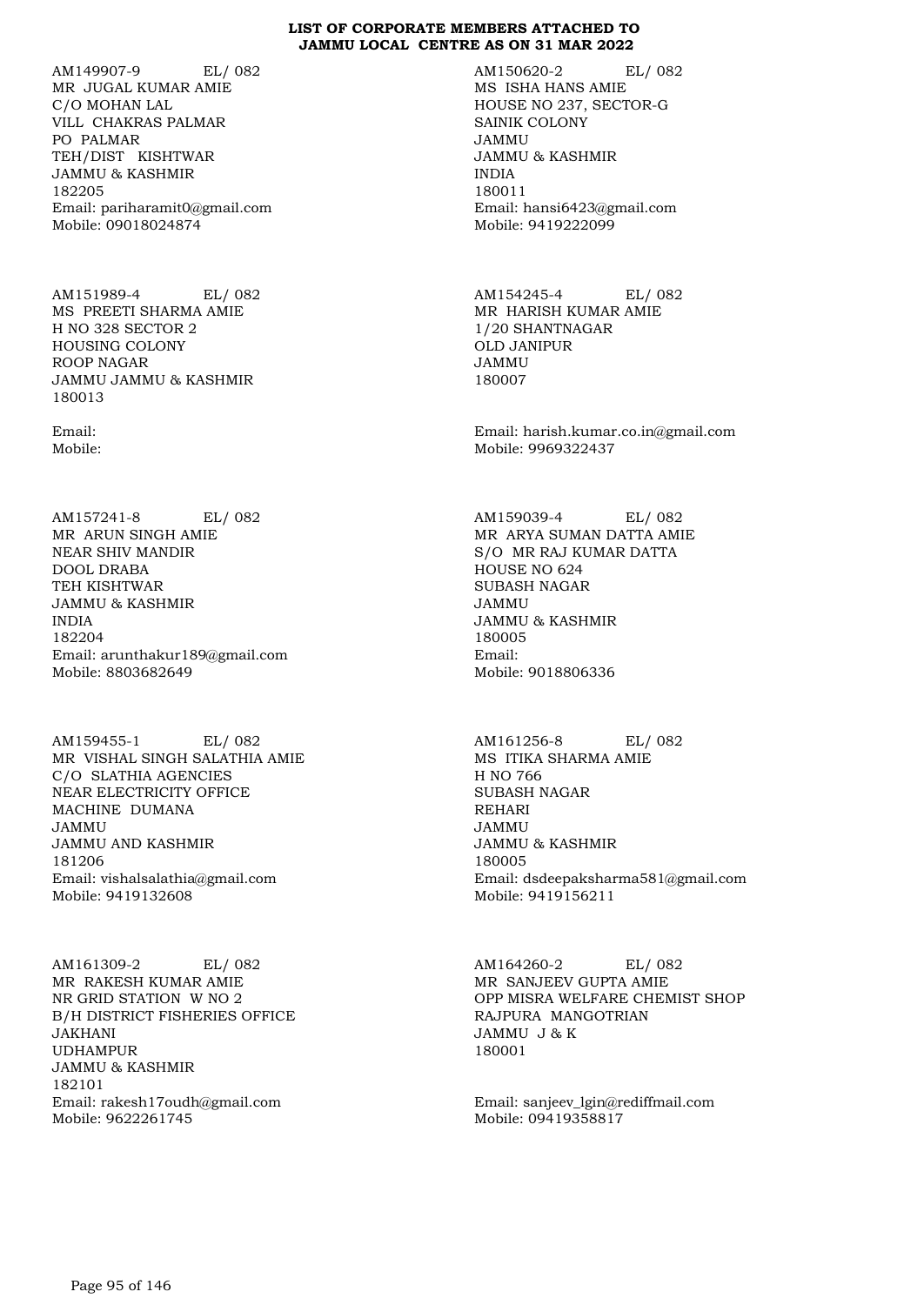AM164969-0 EL/ 082 MR RAWAN KUMAR KUNDAL AMIE C/O BIRBAL VILL MEEN SARKAR TABELA PO SARORE ADDA TEH-BARI BRAHMANA.DIST-SAMBA JAMMU & KASHMIR 181133 Email: raman.kundal608@gmail.com Mobile: 9906903909

AM165363-9 EL/ 082 MR UDIT SEN AMIE C/O SHRI MOHINDER SINGH SEN R/O LACHHDAYA RAM TEH/DIST- KISHTWAR JAMMU & KASHMIR 182204

Email: senudit189@gmail.com Mobile: 9018730809

AM165522-4 EL/ 082 MR SAJJAD HUSSAIN REASHI AMIE C/O GHULAM RASOOL REASHI R/O REASHI PURA B P O/TEH CHHATROO DIST KISHTWAR JAMMU & KASHMIR 182205 Email: sajjadreashi707@gmail.com Mobile: 9906271763

AM169781-4 EL/ 082 MS HEMANI AMIE C/O BAL KRISHAN HOUSE NO 70 WARD NO 64 LANE NO 2/6 ROOP NAGAR JAMMU JAMMU & KASHMIR 180013 Email: jagotrakanav@gmail.com Mobile: 9796080694

AM175370-6 EL/ 082 MR AMIT LANGEH AMIE H NO 144 VILL JASWAN PO PARYAL TEH MARH JAMMU & KASHMIR 181206 Email: a.langeh23@gmail.com Mobile: 9906023755

AM165337-5 EL/ 082 MR SUMEET KUMAR AMIE VILL BEGHANA TEH/DIST KISHTWAR JAMMU & KASHMIR 182204

Email: sumeet604@gmail.com Mobile: 09596826604

AM165394-9 EL/ 082 MS SONAM CHADGAL AMIE C/O MOLURAM R/O SIMBALWALI P/O GURHA SALATHIA TEH & DIST - SAMBA JAMMU & KASHMIR 181143

Email: www.chadgalsonam@indiatimes.com Mobile: 8713084764

AM166909-8 EL/ 082 MS ADITI GUPTA AMIE H NO 344 BAKSHI NAGAR JAMMU JAMMU AND KASHMIR 180001

Email: aditi.mahajan@hotmail.com Mobile: 9858199918

AM170769-0 EL/ 082 MR ANOOP BHAGAT AMIE H NO 12 W NO 3 PO RAMGARH DIST SAMBA JAMMU & KASHMIR 181141

Email: bhagat.a.ab@gmail.com Mobile: 9086196558

AM176720-0 EL/ 082 MR ARSHID MEHRAJ AMIE C/O ABDUL AZIZ PO KANDI TEHSIL KOTRANKA DIST RAJOURI J & K 185132 Email: arshidmehraj600@gmail.com Mobile: 9596846200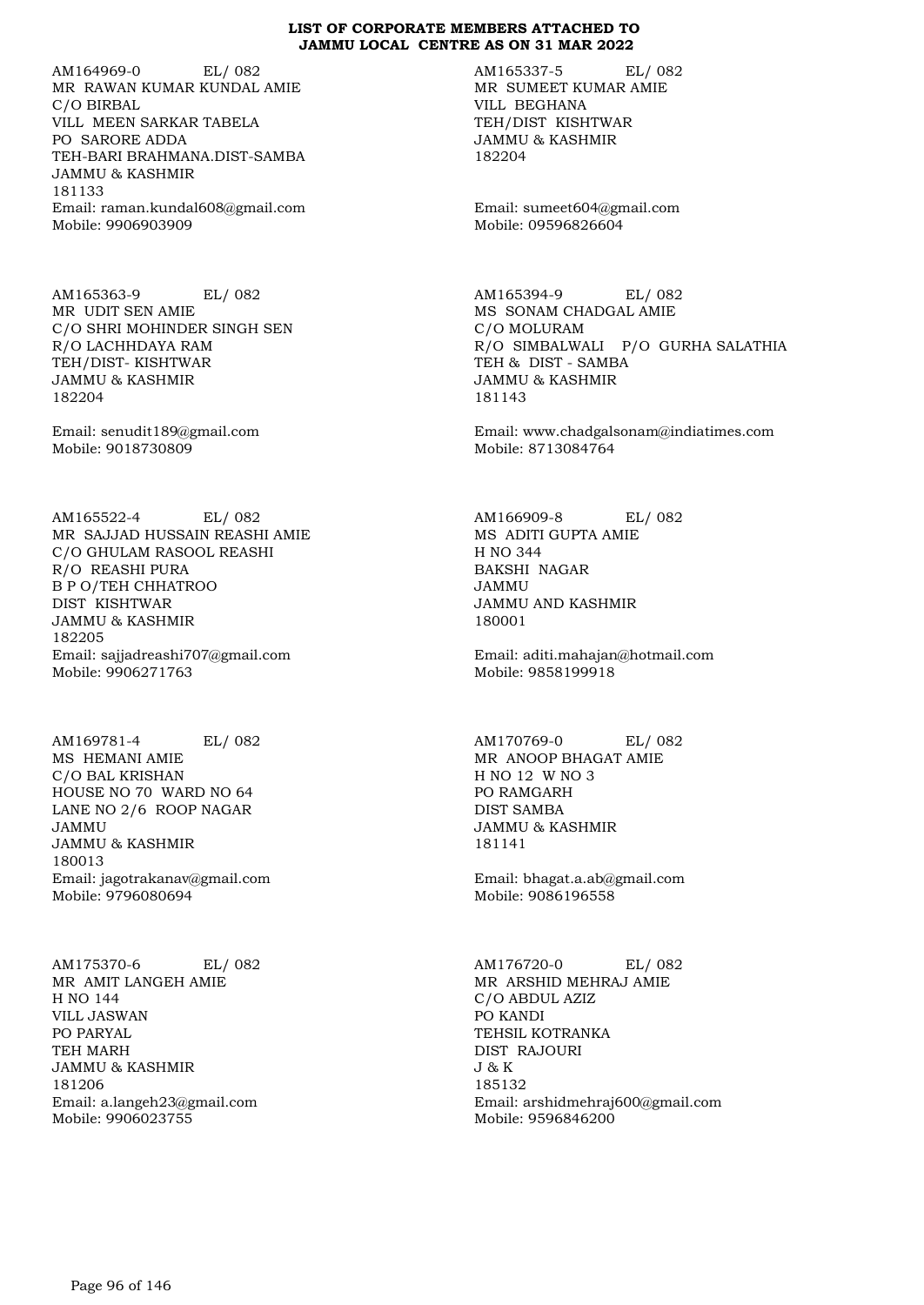AM176813-4 EL/ 082 MR GHANSAR SINGH AMIE C/O BALDEV SINGH R/O CHAKKA KUNDI PO- CHANDERKOTE BPO- CHAKKA TEHSIL- RAJGARH DISTRICT- RAMBAN JAMMU & KASHMIR 182148 Email: ghansarsingh@gmail.com Mobile: 9419123109

AM177017-1 EL/ 082 MR MOHD ANJUM CHOUDHARY AMIE VPO BAGGAN W.NO-5 DHAR , TEHSIL BILLAWAR DISTRICT KATHUA JAMMU & KASHMIR 184204

Email: anjumchoudhary1993@gmail.com Mobile: 9697559943

AM178059-2 EL/ 082 MR KRIPA RAM AMIE NPCC LTD 822-A GANDHI NAGAR NEAR DOGRA GROUND JAMMU JAMMU & KASHMIR 180004 Email: kr.rana@gmail.com Mobile: 9874069928

AM178969-7 EL/ 082 MR AMIT KUMAR AMIE S/O DEV RAJ HOUSE NO 717 ASHOK NAGAR SATWARI JAMMU J & K 180003 Email: ak\_verma89@yahoo.com Mobile: 9796003896

AM178997-2 EL/ 082 MR AKSHAY SHARMA AMIE WARD NO. 59, JK COLONY PLOURA TOP NEAR BSF CAMP JAMMU JAMMU & KASHMIR 181121 Email: sharma16805@gmail.com Mobile: 9419271755

AM177012-0 EL/ 082 MR KULDEEP SINGH AMIE C/O TRINETRA G T SECTION AIR FORCE STATION **SATWARI** JAMMU & KASHMIR 180003 Email: kuldeep.singh010590@gmail.com Mobile: 8803205749

AM177021-5 EL/ 082 MR ASHISH NARGOTRA AMIE C/O RAM SARUP NARGOTRA HOUSE NO 254 KACCHI CHAWNI TANGE WALI GALI JAMMU JAMMU & KASHMIR 180001 Email: ashishnargotra23@gmail.com Mobile: 9018073525

AM178308-7 EL/ 082 MR BHUPINDER KUMAR AMIE H NO 87 NEW BASTI OPP BAGH-E-BAHU BAHU FORT JAMMU JAMMU & KASHMIR 180006 Email: bhupi148@gmail.com Mobile: 9419115006

AM178996-4 EL/ 082 MR CHANDAN SINGH BHALWAL AMIE R/O PURKHOO POST DOMANA TEH JAMMU DIST JAMMU JAMMU & KASHMIR 181206 Email: cbhalwal@yahoo.com Mobile: 09560588199

AM179726-6 EL/ 082 MR RANBIR SINGH AMIE C/O INDER SINGH R/O H NO 8 - C KARAN NAGAR JAMMU JAMMU & KASHMIR 180001

Email: ranbirsingh241993@gmail.com Mobile: 9596942502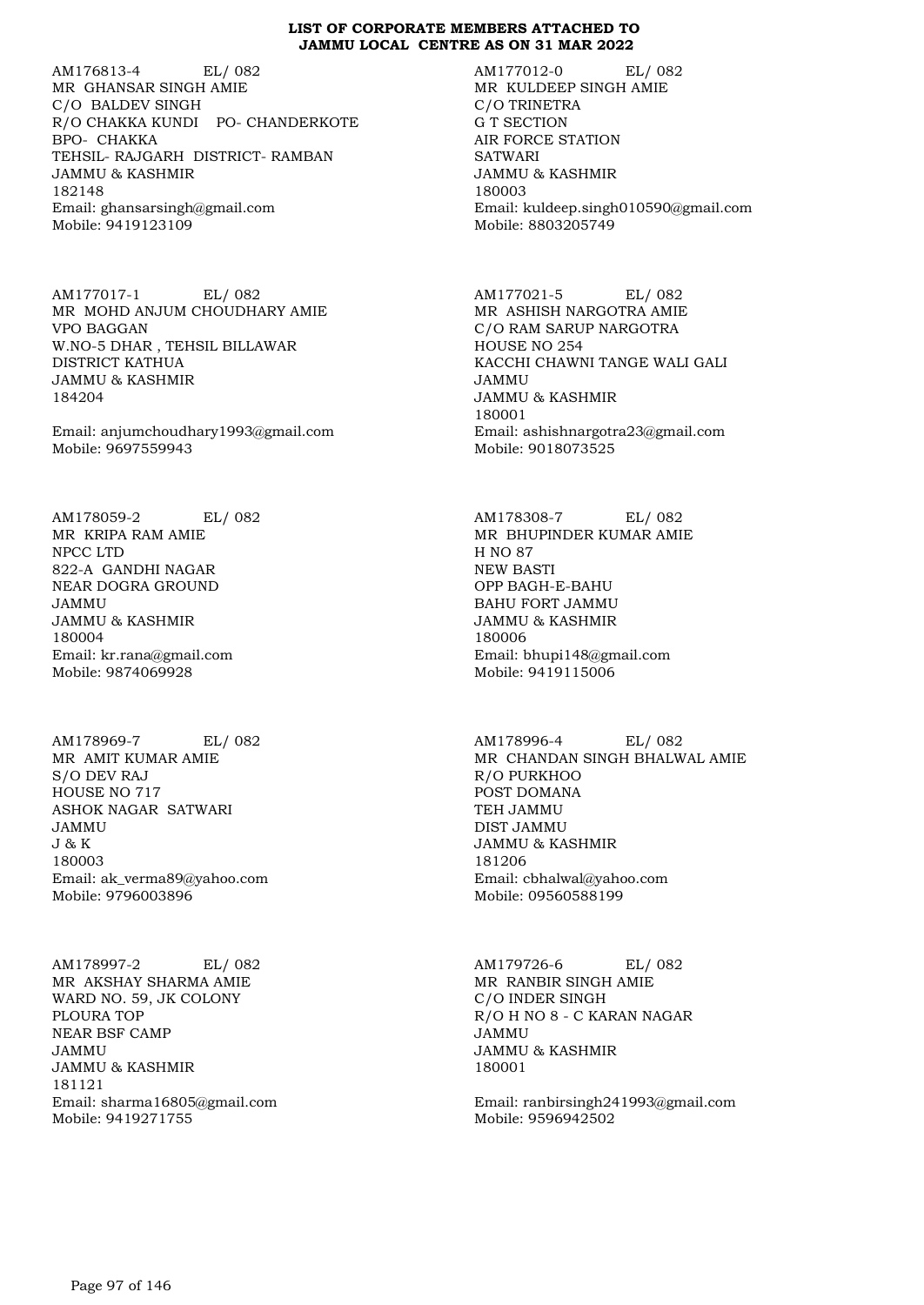AM179728-2 EL/ 082 MR BARJEESH KUMAR AMIE C/O SH HANS RAJ R/O BARI KANTHAL PO LOWANG BLOCK & TEH BANI DIST KATHUA JAMMU & KASHMIR 184206 Email: barjeesh00000@gmail.com Mobile: 8803583930

AM183782-9 EL/ 082 MR KULDEEP CHANDER RAINA AMIE H NO 77 INDIRA COLONY CAMP ROAD TALAB TILLO JAMMU JAMMU & KASHMIR 180002 Email: kcraina@yahoo.com Mobile: 9419110140

AM186271-8 EL/ 082 MS SAKSHI GUPTA AMIE HOUSE NO 15/1 PATEL NAGAR TALLAB TILLO JAMMU OPP NITCO LANE JAMMU JAMMU & KASHMIR 180002 Email: sakshigupta2684@gmail.com Mobile: 7889977174

AM189285-4 EL/ 082 MR SADIQ ALI AMIE H.NO 166, LANE NO 6 NEAR VISHWA KARMA MANDIR NEW PLOTS JAMMU JAMMU AND KASHMIR 180002 Email: iamsadiqali@gmail.com Mobile: 9469526872

AM192866-2 EL/ 082 MR MITUL DUBEY AMIE HOUSE NO 131 LANE NO 2 ARJUN NAGAR NEAR PUNJAB NATIONAL BANK JANIPUR COLONY JAMMU JAMMU & KASHMIR 180007 Email: mituldubey.dubey@yahoo.com Mobile: 9906316630

AM179829-7 EL/ 082 MS VEENA PARIHAR AMIE C/O RAM KRISHAN PARIHAR R/O JOSHANA TEHSIL KISHTWAR PO BADHAT DIST KISHTWAR JAMMU&KASHMIR 182204 Email: ojasriparihar555@gmail.com Mobile: 9018733332

AM185870-2 EL/ 082 MR SAHIL SHARMA AMIE BERA BHATA MATTA TEHSIL & DISTRICT KISHTWAR JAMMU & KASHMIR 182204

Email: sharma.sahil345@gmail.com Mobile: 8493842820

AM188835-0 EL/ 082 MR TARSEEM KUMAR AMIE H NO 79 LANE NO 2 PATEL NAGAR TALAB TILLO JAMMU J & K 180002

Email: tkbangotra@yahoo.com Mobile: 9419120062

AM190353-8 EL/ 082 MR HARVINDER SINGH AMIE DASHMESH NAGAR DIGIANA JAMMU JAMMU & KASHMIR 180010

Email: singh.harvindersingh77@gmail.com Mobile: 9906217767

AM193086-1 EL/ 082 MR PANKAJ KUMAR AMIE H NO 4A KRISHNA NAGAR JAMMU JAMMU & KASHMIR 180016

Email: pankaj786.pk7@gmail.com Mobile: 9858287020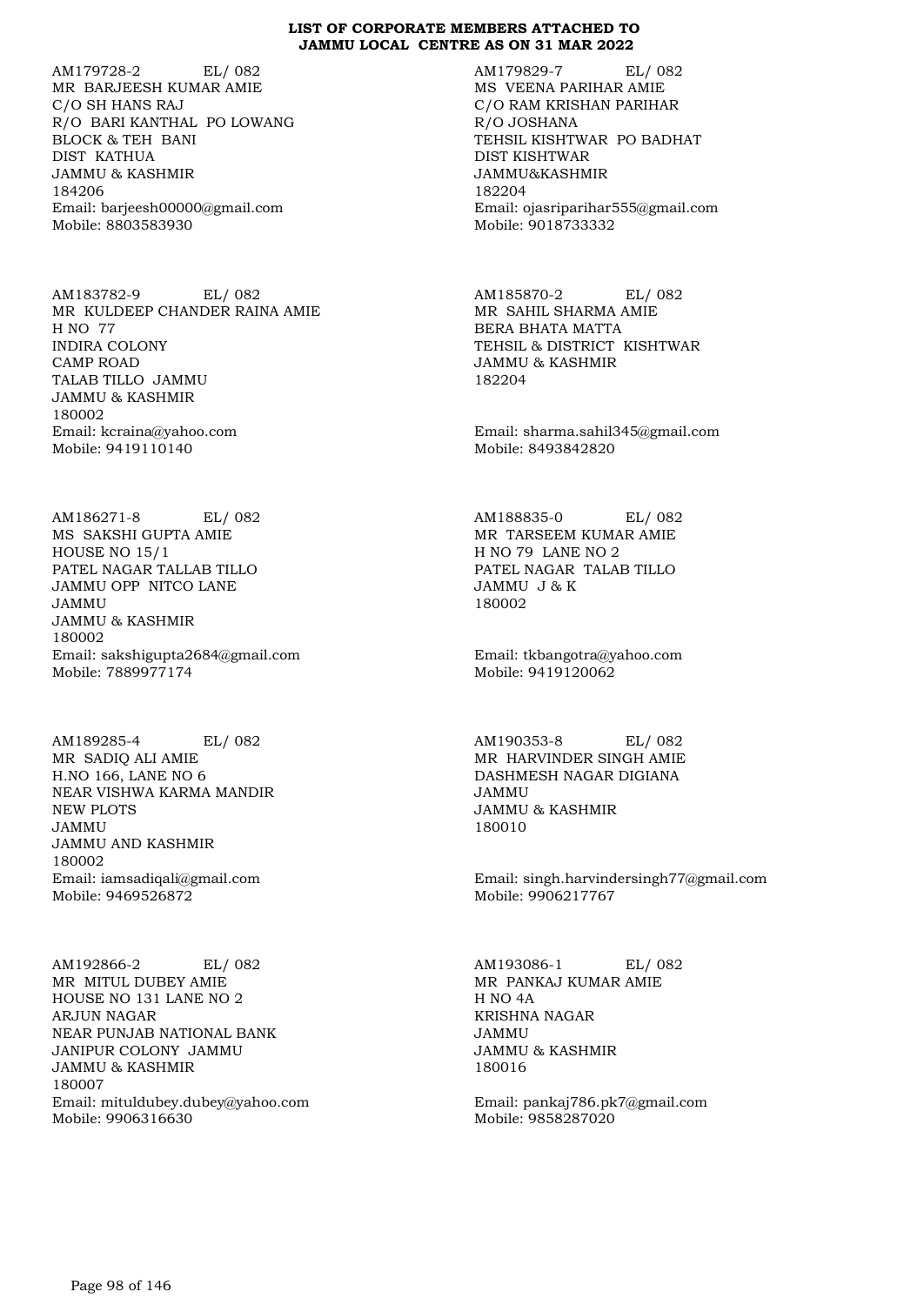AM196849-4 EL/ 082 MR GOVIND KUMAR AMIE VILLAGE BHOUR WARD NO 1 JAMMU WARD NO 1 PO BHOUR CAMP TEH & DIST JAMMU JAMMU & KASHMIR 181101 Email: smartgovindkumar@gmail.com Mobile: 9622392959

AM300309-7 EL/ 082 MR JAI ADITYA SINGH ISHAR AMIE H. NO. 3 LANE NO. 10 GREATER KAILASH JAMMU JAMMU JAMMU AND KASHMIR 180011 Email: jaiaditya94ishar@gmail.com Mobile: 6005133586

AM301154-5 EL/ 082 MS SEEP RAKHWAL AMIE 36 - LANE NO 3 ANAND VIHAR TALAB TILLO BOHRI JAMMU J & K 180002 Email: seeprakhwal83@gmail.com Mobile: 9419183352

TOTAL CORPORATE MEMEBRS IN EL DIVISION: 233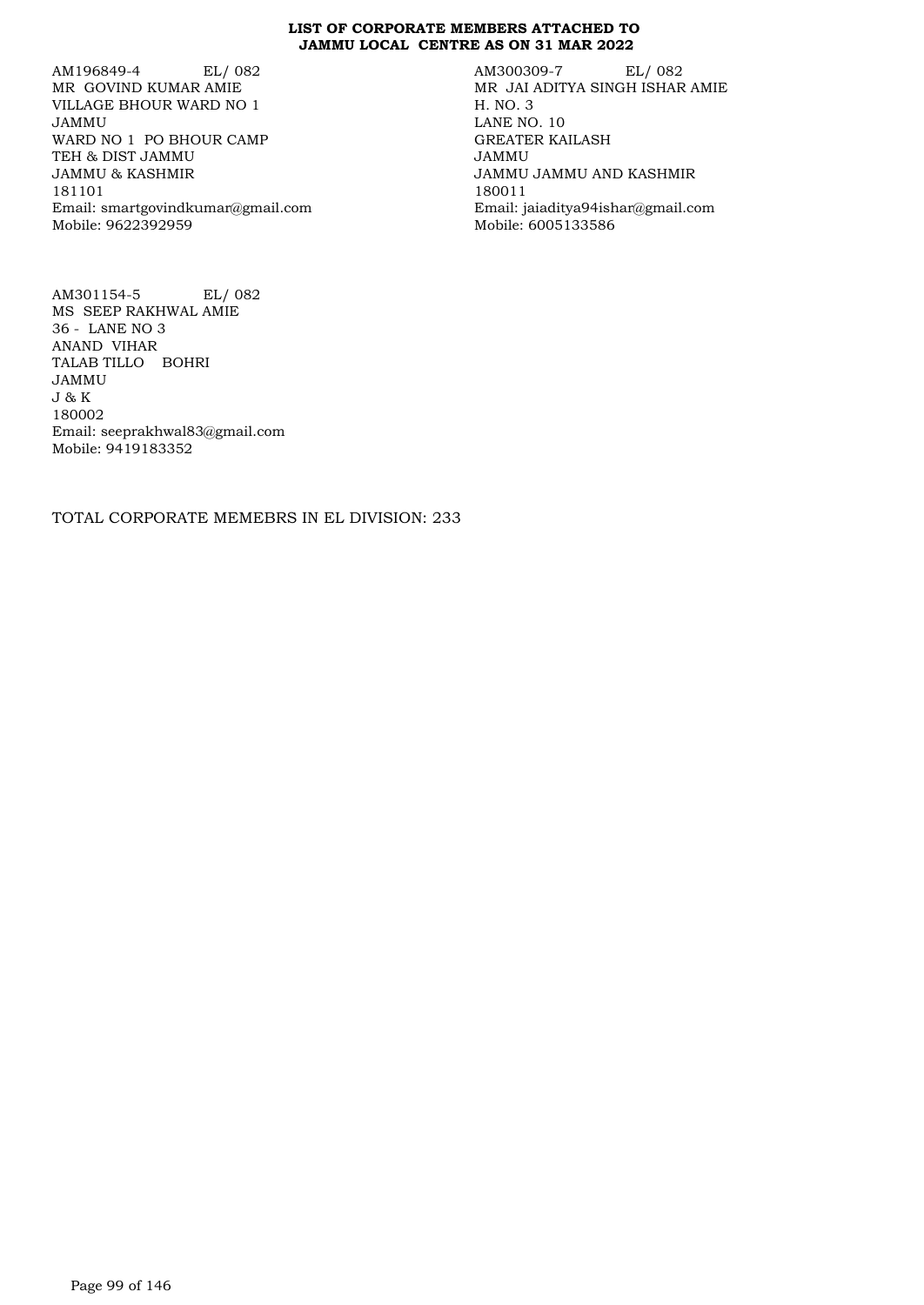F-114481-9 EN/ 082 MR BRAJ BHUSHAN SHARMA FIE DEV UPHAR 278 SECTOR 2 CHANNI HIMMAT JAMMU JAMMU & KASHMIR 180015 Email: brajb\_sharma@rediffmail.com Mobile: 9419189952

M-061338-4 EN/ 082 MR KANWAR SATINDER SINGH MIE ASSTT EXECUTIVE ENGINEER 184 A/D GREEN BELT PARK GANDHI NAGAR JAMMU J & K 180001

Email: Mobile:

AM195804-9 EN/ 082 MR AKHILESH SOODAN AMIE 72, SURAKSHA VIHAR, PALOURA TOP JAMMU JAMMU & KASHMIR 181124

Email: akhilesh253.09@gmail.com Mobile: 9582836420

TOTAL CORPORATE MEMEBRS IN EN DIVISION: 5

F-127162-4 EN/ 082 MR SANJEEV KUMAR CHADHA FIE H NO 127 - 128 RESHAM GHAR COLONY JAMMU TAWI J & K 180001

Email: sanjeevchadha28@gmail.com Mobile: 9419131876

M-101908-7 EN/ 082 MR SHIBAN KRISHAN MATTOO MIE H NO 24 LANE NO 3 BUTA NAGAR, OPP POLICE STATION JANIPUR JAMMU JAMMU & KASHMIR INDIA 181121 Email: skmattoo07@gmail.com Mobile: 9419131401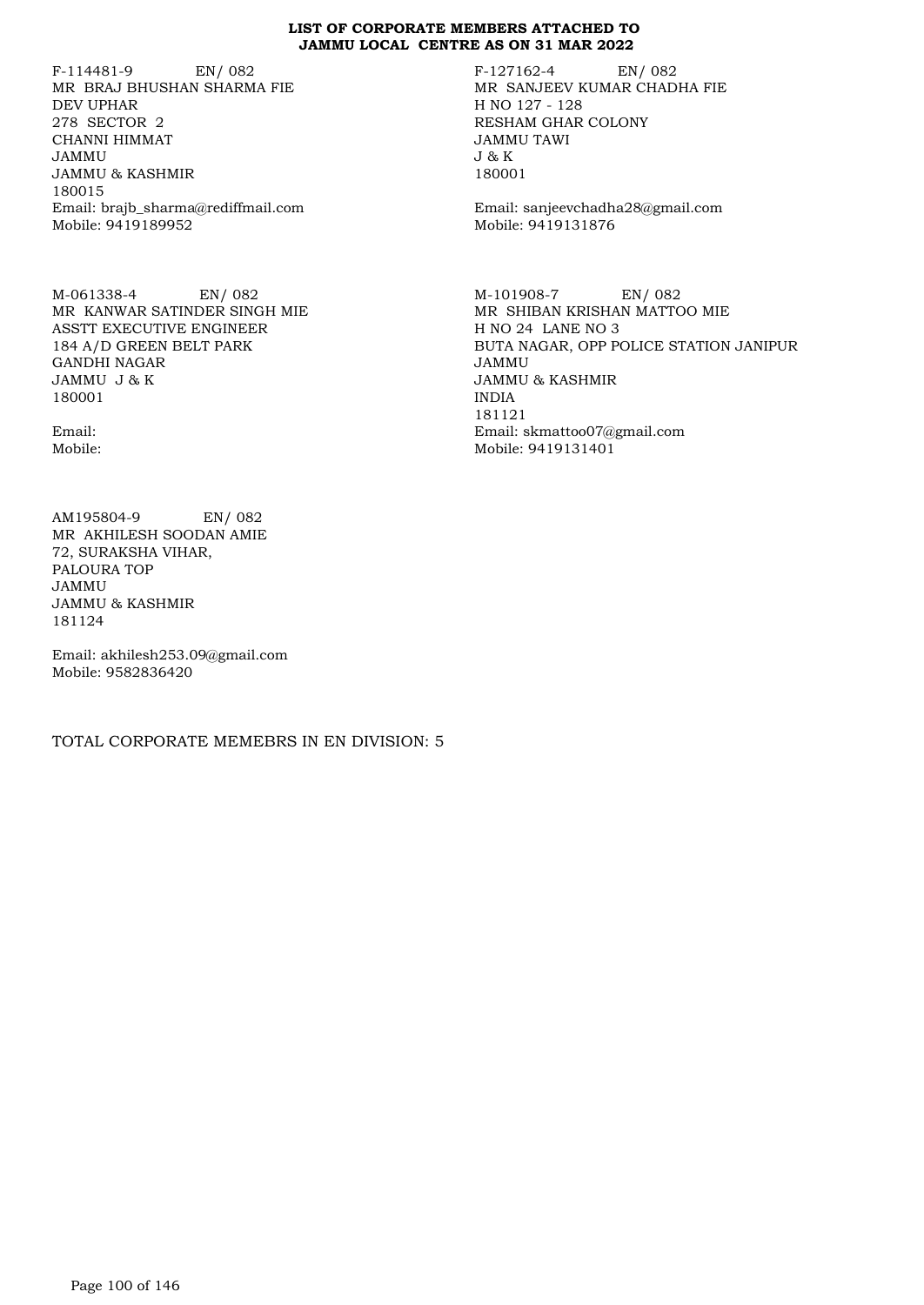F-112276-9 ET/ 082 COL K DEVINDER SINGH PATHANIA FIE 36 SECTOR IC EAST EXTN TRIKUTANAGAR J & K 180012

Email: kdspathania@yahoo.com Mobile: 09906076383

F-119608-8 ET/ 082 DR (MS) SAMERU SHARMA FIE HOUSE NO 333 SECTOR D SAINIK COLONY JAMMU JAMMU & KASHMIR 180011 Email: sameru33@gmail.com Mobile: 9419724322

M-056327-1 ET/ 082 MR SUDARSHAN KUMAR PURI MIE C/O SHRI MOHAN LAL PURI KARAN NAGAR OPP BAKERY SHOP JAMMU TAWI J & K 180001

Email: Mobile:

M-130214-5 ET/ 082 MR RAJESH GUPTA MIE F-258 LANE NO 10 SHAKTI NAGAR JAMMU J & K 180001

Email: rsat1234@rediffmail.com Mobile: 9419131908

M-133395-4 ET/ 082 MR AVNEET KUMAR MIE C/O S S GUPTA 16 SECTOR 9 TRIKUTA NAGAR JAMMU J & K 180012

Email: avneetgupta66@sancharnet.in Mobile:

F-116233-7 ET/ 082 MR RAJNEESH ANAND FIE INDIAN INSTITUTE OF INTEGRATIVE MEDICINE CANAL ROAD JAMMU JAMMU & KASHMIR 180001 Email: rajneeshanand@rediffmail.com Mobile: 9419332258

F-122924-5 ET/ 082 MR RAVI KUMAR CHANYAL FIE H NO 88 LANE 5 GREATER KAILASH BYE PASS ROAD JAMMU JAMMU & KASHMIR 180012

Email: ravichanyal@gmail.com Mobile: 9419111781

M-126265-8 ET/ 082 MR LENIN KUMAR KUNDU MIE 436 SECTOR 4 CHENNI HIMMAT HOUSING COLONY JAMMU J & K 180015

Email: lenin.kund4001@gmail.com Mobile: 9419191102

M-132650-8 ET/ 082 MR NARESH GUPTA MIE 356-A SECTOR 4 GANGYAL JAMMU J & K 180010

Email: nareshgupta@rediffmail.com Mobile: 09419136075

M-136486-8 ET/ 082 MR RAJESH GUPTA MIE HOUSE NO. 459, SECTOR- F SAINIK COLONY JAMMU JAMMU & KASHMIR 180011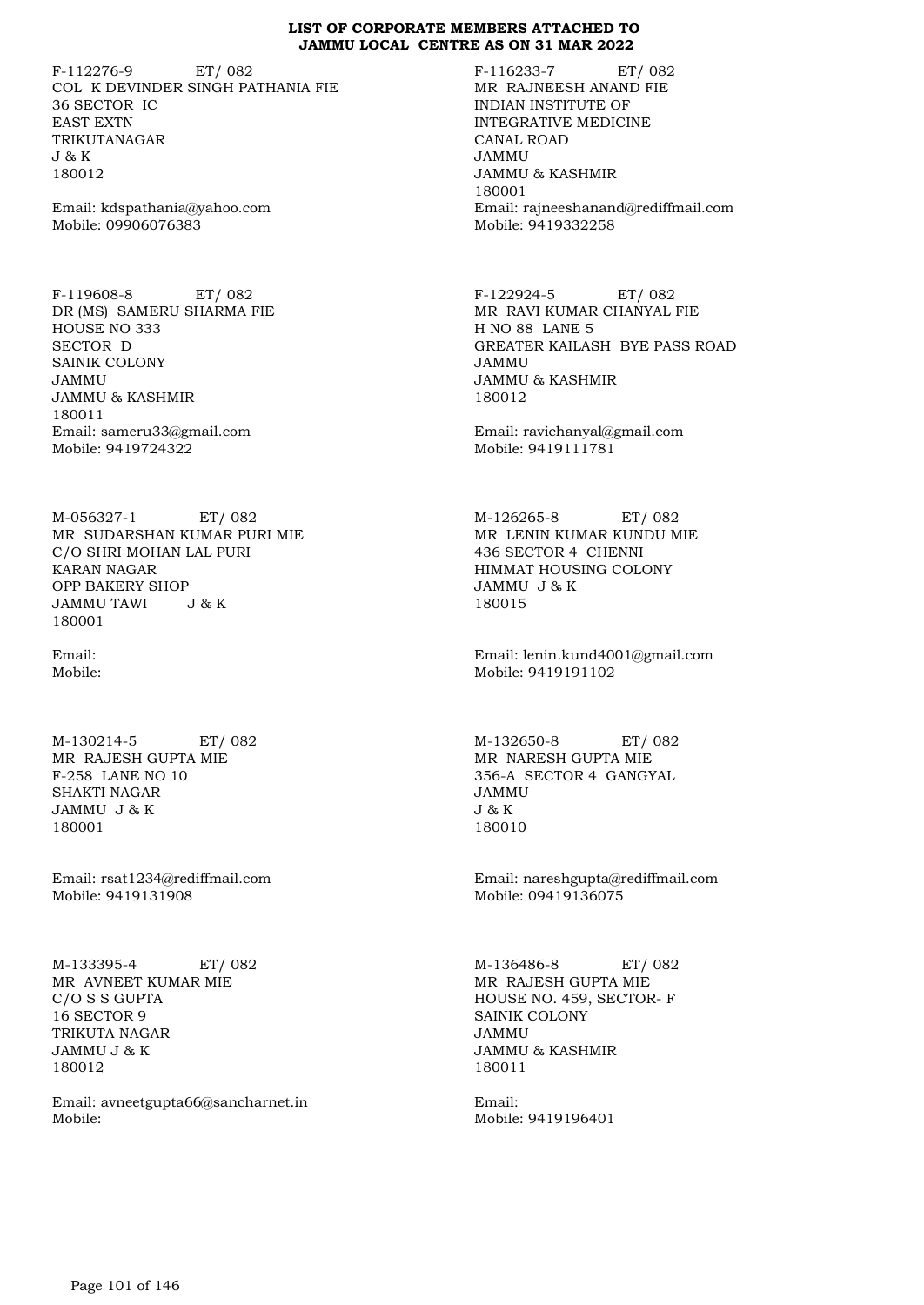M-136721-2 ET/ 082 FLT LT ATHAR MALIK MIE 42 NITCO LANE TALAB TILLO JAMMU - TAWI JAMMU & KASHMIR 180002

Email: athar.malib@rediffmail.com Mobile: 9797613882

M-139268-3 ET/ 082 MR RAJAN GUPTA MIE 285-A GANDHI NAGAR TAMMU TAWI JAMMU & KASHMIR 180004

Email: rajan@gmail.com Mobile: 9419141094

M-141584-5 ET/ 082 MR VISHIVE BANDHU GAIND MIE HOUSE NO 258 JOLLAKA MOHALLA JAMMU TAWI JAMMU & KASHMIR 180001

Email: Mobile: 9419112899

M-145228-7 ET/ 082 MR VINOD KUMAR MIE HOUSE NO 441 SEC II VINAYAK NAGAR UPPER MUTHI JAMMU JAMMU & KASHMIR 181205 Email: Mobile: 9419683827

M-146457-9 ET/ 082 MR SANJAY MAHAJAN MIE UNIVERSITY OF JAMMU DEPARTMENT OF PHYSICS & ELECTRONICS BABA SHAIB AMBEDKAR ROAD JAMMU JAMMU & KASHMIR 180006 Email: sanjaymahajan@jammuuniversity.in Mobile: 9419141358

M-138347-1 ET/ 082 MR JASKARAN SINGH MODI MIE H NO 5B/B GANDHI NAGAR JAMMU J & K 180004

Email: js.modi@nic.in Mobile:

M-139287-5 ET/ 082 MR RATNESH PURI MIE F-401 MAST GARH JAMMU JAMMU & KASHMIR 180001

Email: ratnesh\_puri@yahoo.co.in Mobile: 9419188424

M-141900-5 ET/ 082 MR AJAY PURI MIE HOUSE NO 1 ASHOK NAGAR CANAL POWER HOUSE JAMMU TAWI JAMMU & KASHMIR 180001

Email: ankitpuri99@yahoo.com Mobile: 9419181913

M-145379-8 ET/ 082 MR KESHIV CHANDER KHAJURIA MIE VILL SHAHPUR POST REHAL TEH BISHMAH DIST JAMMU JAMMU & KASHMIR 181132 Email: Mobile: 9429708576

M-151858-5 ET/ 082 MR GAVEESH SINGH MIE VILL PURKHU PO DUMANA DIST JAMMU JAMMU & KASHMIR 181206

Email: gaveeshsingh@gmail.com Mobile: 9419103075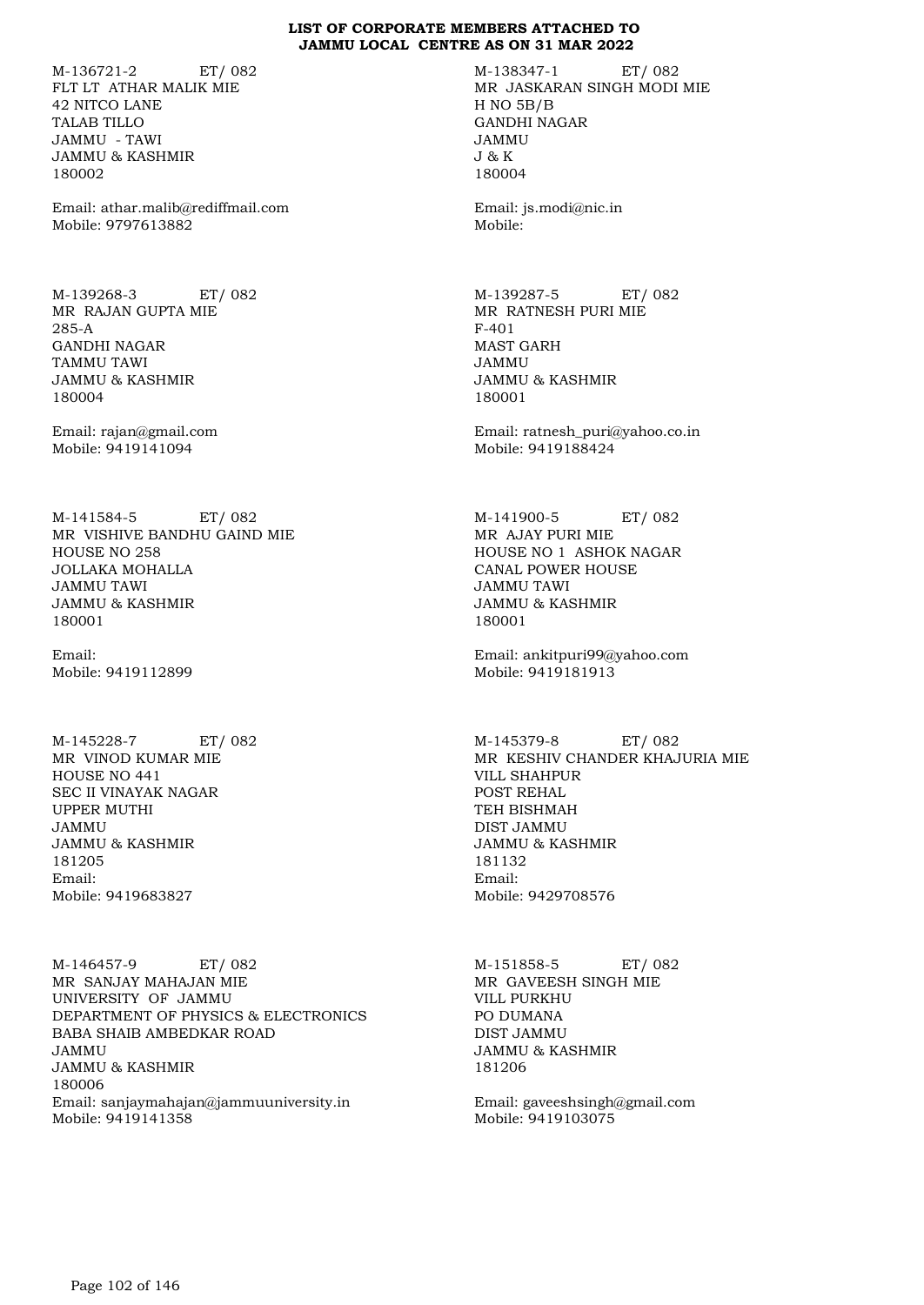M-152431-8 ET/ 082 MR RITESH GUPTA MIE WARD NO 2 OPP BOYS HIGHER SEC SCHOOL KATHUA JAMMU & KASHMIR 184101

Email: siteshdeep1@gmail.com Mobile: 9419247033

M-155231-1 ET/ 082 MS AMAN BHARTI SHARMA MIE 181 DREAM CITY MUTHI JAMMU JAMMU AND KASHMIR 181205

Email: a.b.sharma.jmu@gmail.com Mobile: 9469173584

M-158748-4 ET/ 082 MR BALI ARVINDER MADAN MIE PLOT NO 1 NEW SHOPPING COMPLEX BAKSHI NAGAR JAMMU TAWI JAMMU & KASHMIR 180001 Email: en\_bali@yahoo.com Mobile: 9888087152

M-160830-9 ET/ 082 MR GUPTA ANIL D L MIE SAI COTTAGE H NO 3 - A EAST EXTN. SEC - 1B TRIKUTA NAGAR JAMMU (TAWI ) JAMMU & KASHMIR 180012 Email: anilswaraj3@gmail.com Mobile: 9419173617

M-166325-3 ET/ 082 MR VIKAS FOTEDAR MIE 888-JULLAKA MOHALLA JAMMU JAMMU & KASHMIR 180001

Email: vikasfotedar@gmail.com Mobile: 9682640922

M-155028-9 ET/ 082 MR SUNIL KUMAR MIE 293 NEW PLOT JAMMU JAMMU AND KASHMIR 180005

Email: sunilzte@yahoo.com Mobile: 9419192512

M-155990-1 ET/ 082 MR GIRISH CHANDER SUJI MIE H NO 183 RESHAM GHAR COLONY JAMMU JAMMU AND KASHMIR 180001

Email: girishsuji@gmail.com Mobile: 7298178511

M-159746-3 ET/ 082 MR SACHIN TICKOO MIE HOUSE NO 398/15 KABIR NAGAR POONCH HOUSE TALAB TILLO JAMMU TAWI JAMMU & KASHMIR 180002 Email: sachin\_tickooii@yahoo.com Mobile: 9419150216

M-166244-3 ET/ 082 MR ASHISH KATOCH MIE 41 A KARAN NAGAR EXTN JAMMU JAMMU & KASHMIR 180005

Email: katochashish@gmail.com Mobile: 9419141593

M-166938-3 ET/ 082 MR AAMIT SAGOTRA MIE H NO 29 A PVT SEC 4 CHANNI HIMMAT JAMMU JAMMU & KASHMIR 180015

Email: amit.sagotra226@gmail.com Mobile: 9622055444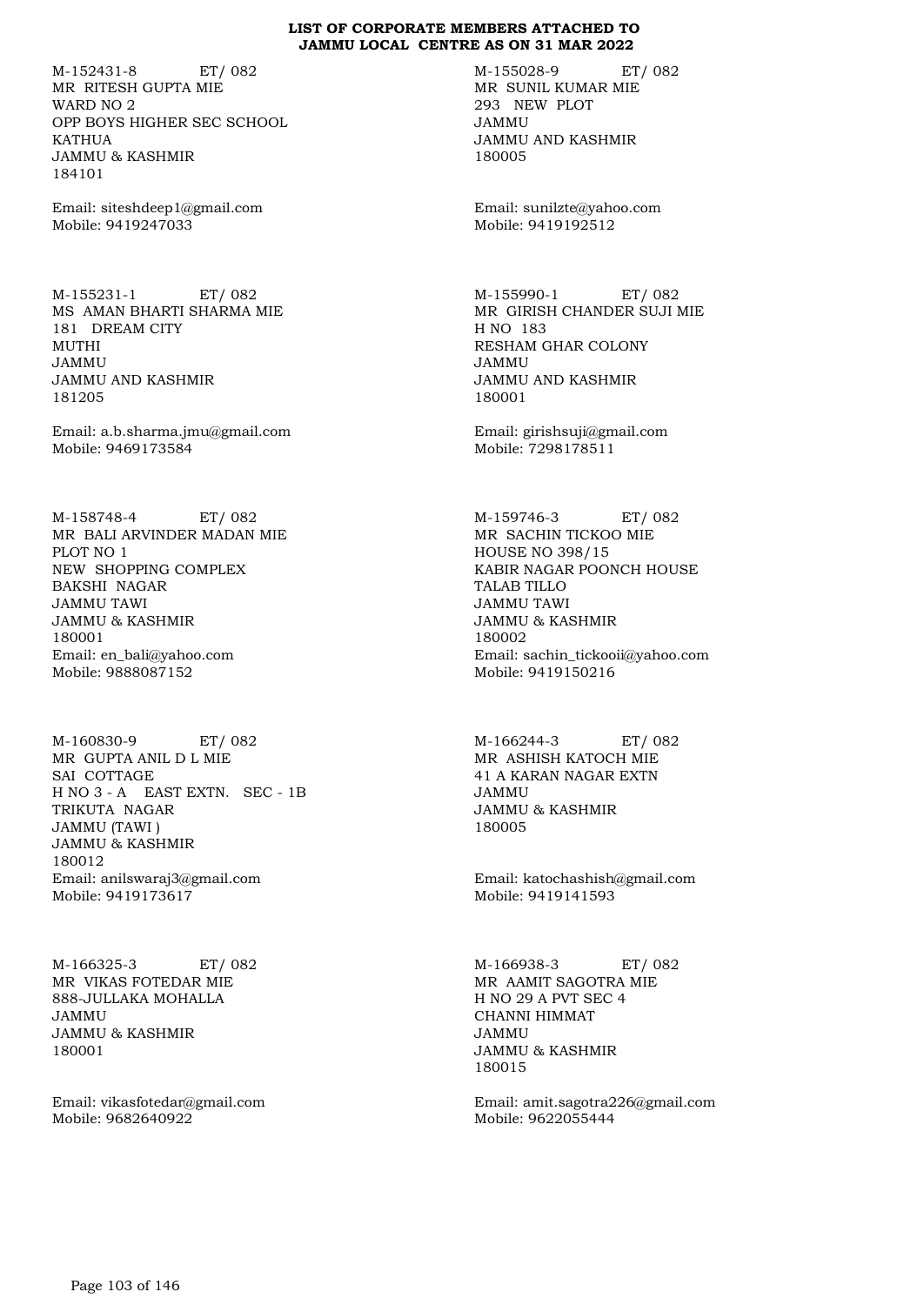M-167390-9 ET/ 082 MR CHETAN SHARMA MIE S/O RAMESHWAR SHARMA HO 55/5 SECTOR-4 CHANNI HIMMAT JAMMU TAWAI JAMMU 180015 Email: wipro.chetan@gmail.com Mobile: 9796049204

M-172005-2 ET/ 082 MR ANSHUL MENGI MIE 92 SECTOR 1, CHANNI HIMMAT JAMMU, JAMMU & KASHMIR 180015

Email: anshulmengi@gmail.com Mobile: 8800177224

AM070332-2 ET/ 082 MR RAJINDER KUMAR GANDOTRA AMIE ASHOKA BARTAN STORE LAMBI GALI UDHAMPUR (J&K) 182101

Email: Mobile:

AM073311-6 ET/ 082 MR ANOOP RAINA AMIE S/O SHRI VIDYA SAGAR RAINA HOUSE NO 893 SUBASH NAGAR REHARI JAMMU 180005

Email: anoop0502raina@gmail.com Mobile: 9419941680

AM075944-1 ET/ 082 MR NEERAJ SHARMA AMIE H NO 27 MALHOTRA STREET KUCHA KARAM CHAND JAMMU TAWI J & K 180001

Email: Mobile: M-167647-9 ET/ 082 MR SUMEER KHAJURIA MIE H NO 246-I CHANNI HIMMAT JAMMU JAMMU & KASHMIR 180015

Email: sumeer.k@rediffmail.com Mobile: 9419185449

M-172016-8 ET/ 082 DR AMBIKA PRASAD SHAH MIE OFFICE NO. 1AC-5-34 ELECTRICAL ENGINEERING DEPARTMENT INDIAN INSTITUTE OF TECHNOLOGY JAMMU JAGTI, NH 44, PO NAGROTA JAMMU, JAMMU AND KASHMIR 181221 Email: ambika.shah@iitjammu.ac.in Mobile: 9826734684

AM071136-8 ET/ 082 MR ASHOK KUMAR CHOWDHARY AMIE H NO 446 NARWAL PIAN SATWARI JAMMU CANTT JAMMU & KASHMIR 180003

Email: Mobile:

AM073385-5 ET/ 082 MR SATINDER SINGH AMIE VILL/PO GOONDLA TEH R S PURA DIST JAMMU 181111

Email: Mobile:

AM076234-5 ET/ 082 MR GURDEEP SINGH AMIE C/O 262/3 - SEC - B SAINIK COLONY JAMMU TAWI (J & K) 180011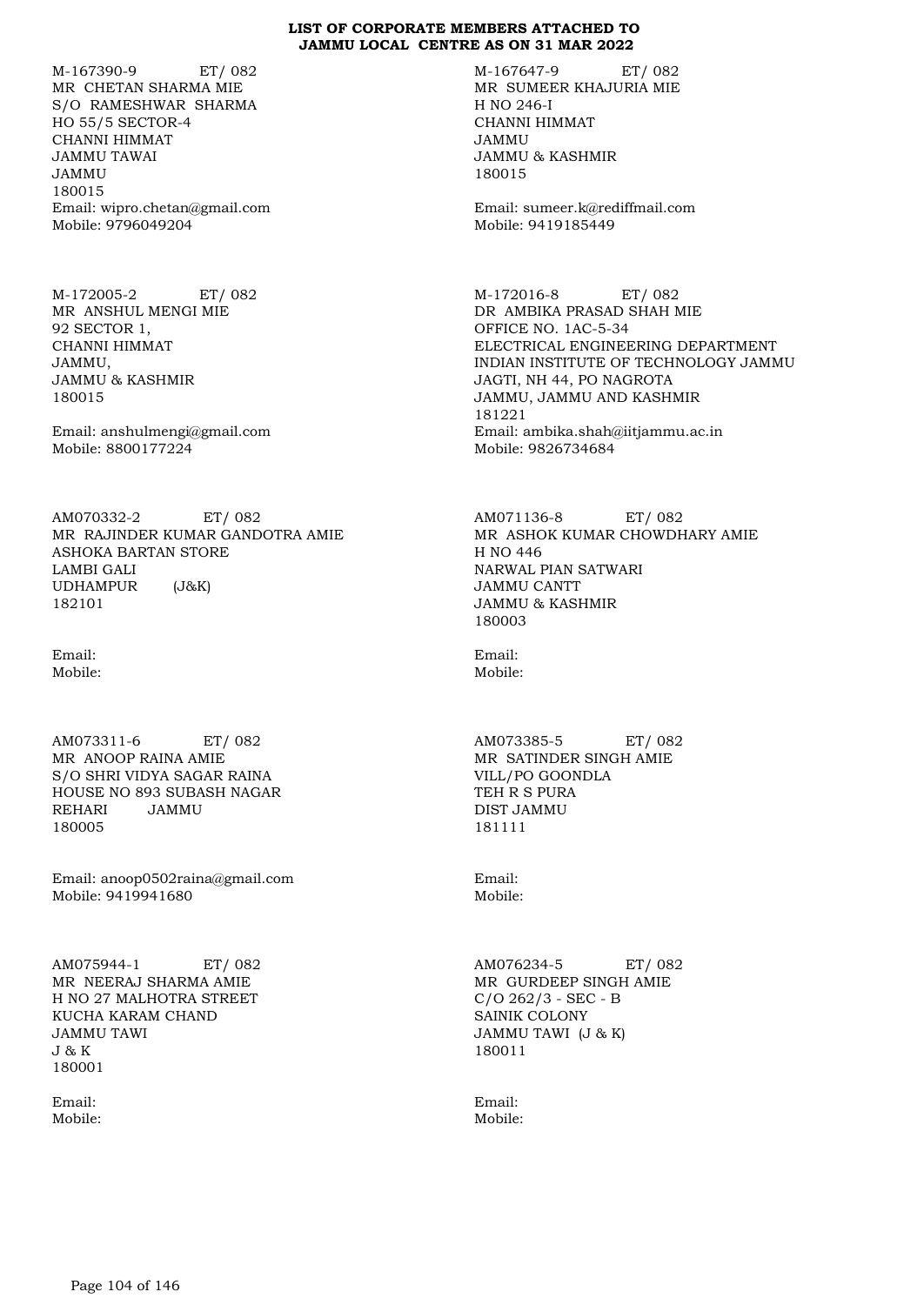AM077031-3 ET/ 082 MR VIJAY KUMAR SHARMA AMIE UPPER HARSATH (PANDTI MOHALLA) R/O GHAGWAL DISTT SAMBA J&K 184141

Email: vijayks8405@gmail.com Mobile: 7006228857

AM082607-6 ET/ 082 MR SANJEEV KUMAR GUPTA AMIE SR MANAGER (ENGG)/VSNL HOUSE NO 145 SECTOR 5 NANAK NAGAR JAMMU 180004

Email: Mobile:

AM084722-7 ET/ 082 MR VIJAY FOTEDAR AMIE H NO 888 JULLAKA MOHALLA JAMMU TAWI 180001

Email: vijay@hayatele.com Mobile: 9733639239

AM095533-5 ET/ 082 MR SURENDRA PAL SINGH AMIE NIELIT CENTRE NEW CAMPUS JAMMU UNIVERSITY DR BR AMBEDKAR ROAD JAMMU 180006

Email: sp65@rediffmail.com Mobile: 9469213314

AM098416-5 ET/ 082 MR PANKAJ GUPTA AMIE GANDHI CHOWK WARD NO 6 NER RAM MURTI MACHINE KATHUA J & K 184101

Email: pankan\_06in@yahoo.com Mobile: 9419203334

AM080019-0 ET/ 082 MR CHANDER KEERTI KATAL AMIE P/O SARTINGAL TEH BHADARWAH DIST DODA J & K 182222

Email: Mobile:

AM083902-5 ET/ 082 MR RAJESH VERMA AMIE NEAR TOLL POST KANDOLI NAGROTA DIST JAMMU J & K 181221

Email: rverma@gmail.com Mobile: 9419020456

AM094898-8 ET/ 082 MS SUNITA DHAR AMIE HOUSE NO 35 SECTOR F EXTN SAINIK COLONY JAMMU & KASHMIR 180011

Email: Mobile:

AM097089-4 ET/ 082 MR SUMIR SHARMA AMIE SECTOR 4 HOUSE NO 40 TRIKUTA NAGAR JAMMU J & K 180012 Email: Mobile: 9797376517

AM101044-4 ET/ 082 MR AJAY RAINA AMIE C/O SHRI BANSI LAL VERMA R/O GOVINDAPURA (NEAR DURGA TEMPLE) SATWALI JAMMU CANTT 180003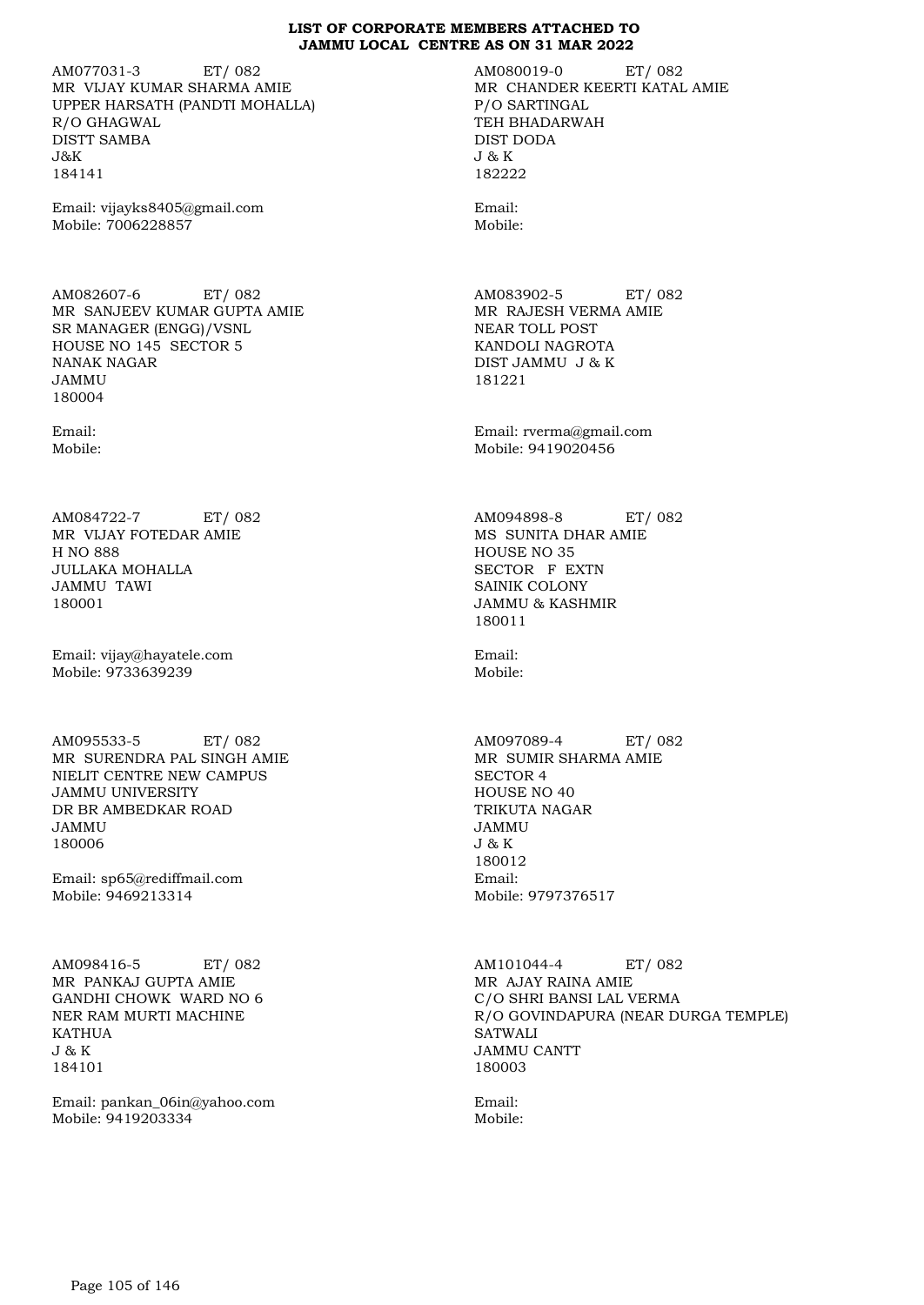AM101456-3 ET/ 082 MR VISHAL GUPTA AMIE 108 A/D GANDHI NAGAR JAMMU J&K 180004

Email: Mobile:

AM101676-0 ET/ 082 MR GURJEET SINGH AMIE C/O SHRI S AVTAR SINGH 314-C SAINIK COLONY JAMMU/TAWI/ J & K J&K INDIA 180011 Email: gurjeet13111967@gmail.com Mobile: 9419194343

AM103774-1 ET/ 082 MR RAJENDER KUMAR AMIE C/O DR CHAMAN LAL KAPOOR VILL DASHMESH NAGAR PO GANGYAL JAMMU J & K 180010

Email: Mobile:

AM106227-4 ET/ 082 MR RAJESH KUMAR TIKU AMIE H.NO:25, LANE NO.-1, BASANT NAGAR EXTN, BEHIND PETROL PUMP, JANIPURA JAMMU J & K INDIA 180007 Email: r\_kt2001@yahoo.com Mobile: 9873555699

AM109330-7 ET/ 082 MR SURINDER KUMAR SHARMA AMIE C/O SRI T P SETHI PLOT NO 66 RESHAMGHAR COLONY JAMMU J & K 180001

Email: surindersharmapdd@gmail.com Mobile: 9419257469

AM101612-4 ET/ 082 MR BILAL AHMAD SHAN AMIE 478-A LAST MORH GANDHI NAGAR JAMMU 180004

Email: Mobile:

AM103711-3 ET/ 082 MR CHANDRA BHAN SINGH AMIE C/O DR D R KAPOOR VILL DASHMESH NAGAR PO GANGYAL JAMMU J & K 180010

Email: Mobile:

AM105821-8 ET/ 082 MR HARVINDER SINGH AMIE C/O SHRI KULDEEP SING SHOPKEEPER VILL SIMBAL CAMP W NO I TEH R S PURA DIST JAMMU J&K

Email: Mobile:

AM107725-5 ET/ 082 MR ARUN KUMAR AMIE JKIETR KACHI CHAWNI PALACE ROAD JAMMU TAWI J & K 180001

Email: Mobile:

AM109763-9 ET/ 082 MR R K SANGRA AMIE 16 RAMPURA LAST MORE GANDHI NAGAR JAMMU TAWI 180004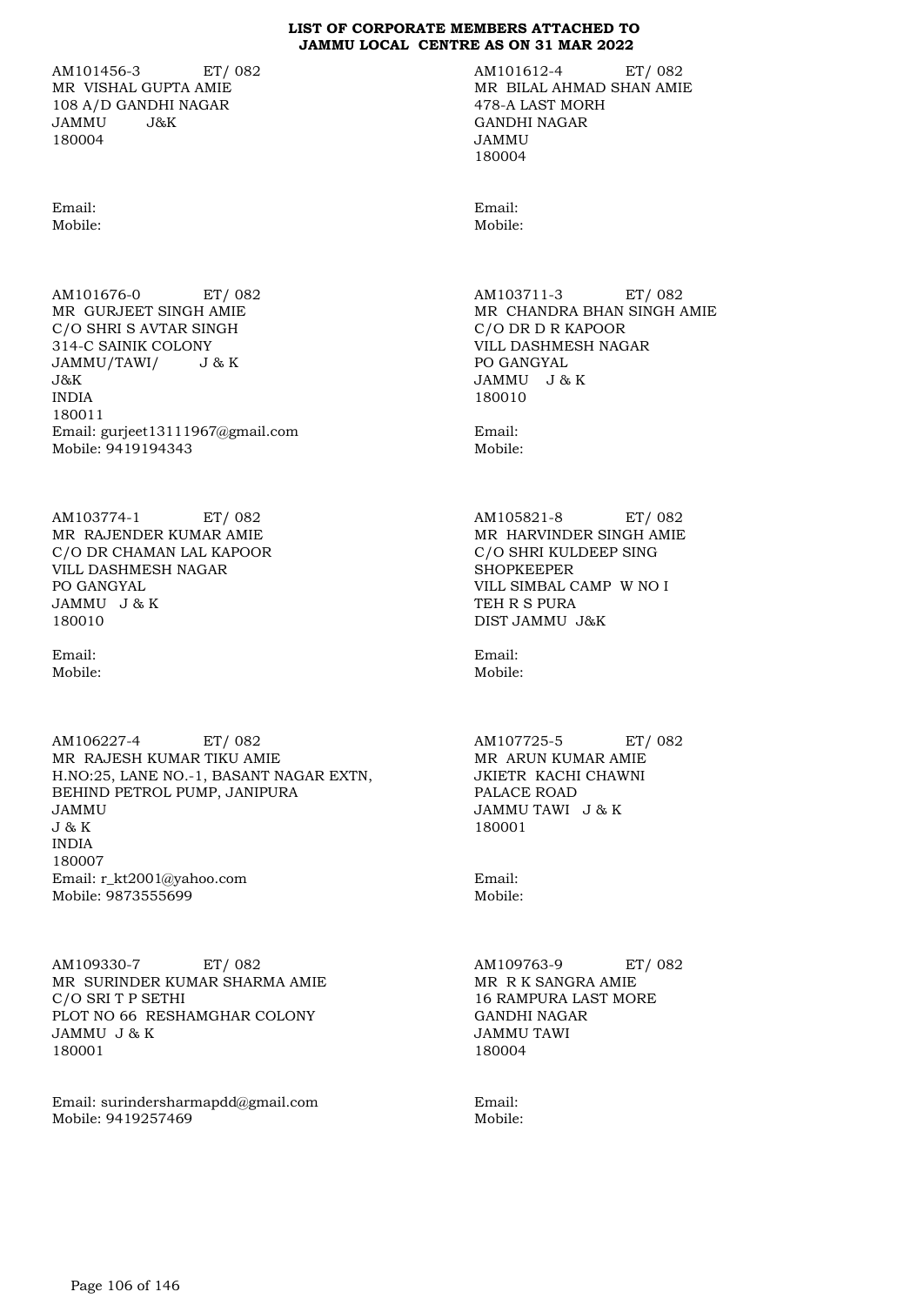AM110284-5 ET/ 082 MR RAJESH KUMAR BHAT AMIE C/O THAPLOO HOUSE R/O MUTHI P/O MUTHI JAMMU /TAWI/ J & K 181124

Email: Mobile:

AM111575-0 ET/ 082 MR MASODUL HASSAN LONE AMIE JKIETR PALACE ROAD PLOT BOX NO 87 KACHI CHHAWANI J & K 180001

Email: Mobile:

AM112250-1 ET/ 082 MR KRISHNA KUMAR SINGH AMIE NO 764 C/O J K I E T R POST BOX 87 JAMMU TAWI J & K

Email: Mobile:

AM113268-5 ET/ 082 MR SUSHEEL KUMAR AMIE C/O SHRI M L TANDON PLOT NO 134 SHOPPING CENTRE BAKSHI NAGAR JAMMU/TAWI/ J & K 180001

Email: Mobile:

AM113560-3 ET/ 082 MR HARJEET SINGH AMIE HOUSE NO 48 SECTOR NO 2 NANAK NAGAR JAMMU J&K 180004 Email: harjeet000071@gmail.com Mobile: 9419125347

AM111355-3 ET/ 082 MR JASVINDER SINGH AMIE S/O S GYAN SINGH GOLE GUJRAL ROAD TALAB TILLO JAMMU J & K 180001

Email: Mobile:

AM112158-0 ET/ 082 MR SHYAM LAL DHIMAN AMIE C/O SHRI SURAJ PARKASH SHARMA NEAR BAGH I BAHU R/O BAHU FORT JAMMU J & K

Email: Mobile:

AM113230-2 ET/ 082 MR SHAILESH SINGH AMIE 529 NARWAL SATWARI JAMMU J & K 180003

Email: Mobile:

AM113517-4 ET/ 082 MR MANEESH KOUL AMIE C/O FAMOUS SEED FARM PO BOX NO 126 HEAD POST OFFICE JAMMU TAWI /J & K/ 180001

Email: Mobile:

AM113607-3 ET/ 082 MR SATISH KUMAR SINGH AMIE NO 735 C/O JKIETR POST BOX NO 87 JAMMU TAWI J & K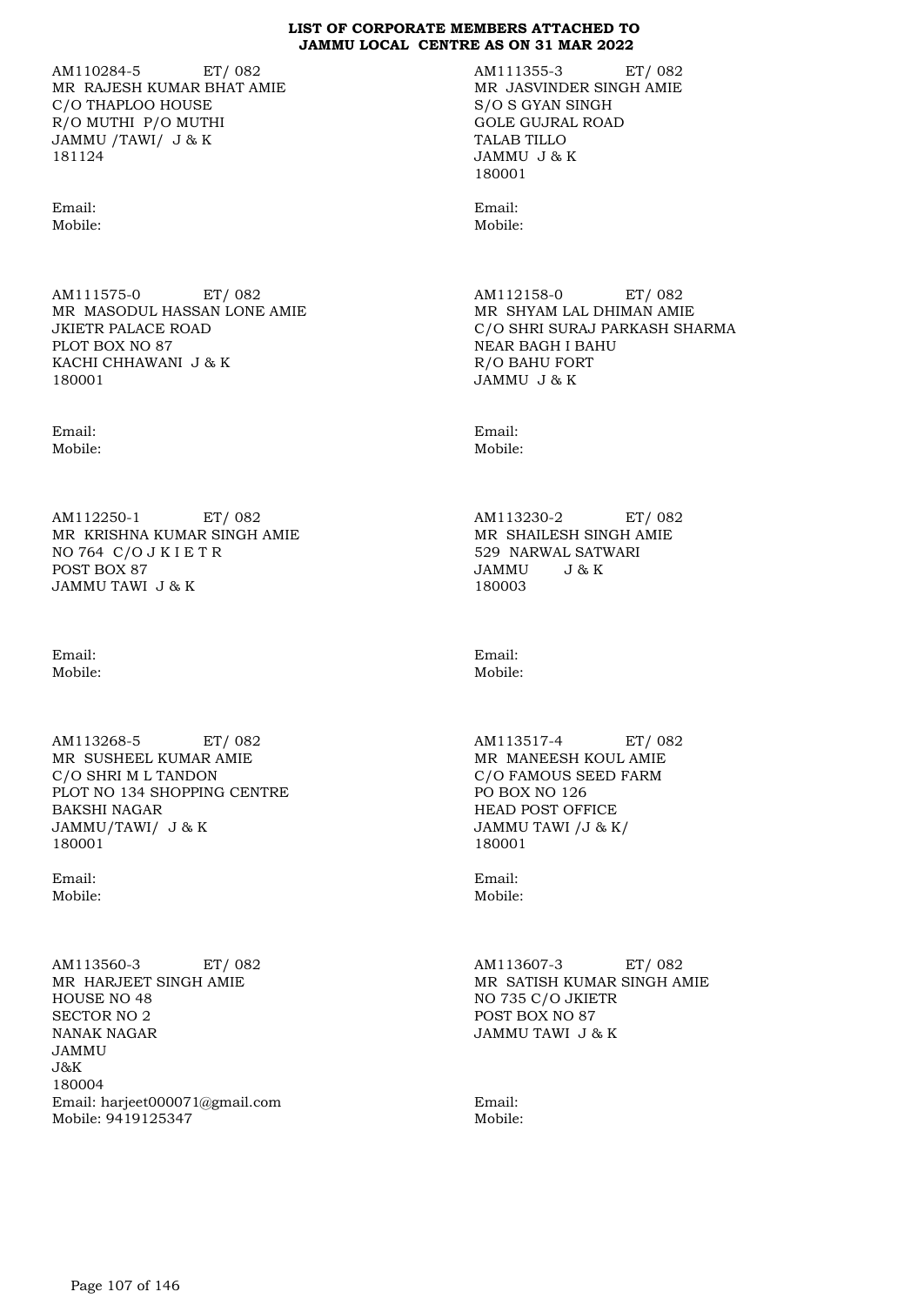AM113658-8 ET/ 082 MR SAJAL KUMAR AMIE NO 063 A5 JKIETR POST BOX NO 87 JAMMU /TAWI/ 180001

Email: Mobile:

AM115152-8 ET/ 082 MR ABHINAV VIJAY BHAGOTRA AMIE 290 NEW PLOTS PURAN NAGAR JAMMU (TAWI) J & K 180005

Email: Mobile:

AM115539-6 ET/ 082 MR SANJAY KUMAR SINGH AMIE  $C/O 8 B/C$ GANDHI NAGAR JAMMU TAWI 180004

Email: Mobile:

AM116527-8 ET/ 082 MR RAJESH JOLLY AMIE H NO 133 A RASHAMGHAR COLONY JAMMU TAWI J & K 180001

Email: Mobile:

AM117305-5 ET/ 082 MR RAJESH MATTOO AMIE S/O SHRI M L MATTOO NEAR PATOLI CHOWK MANGOTRIA PO JANIPURA<br>JAMMUTAWI J&K **JAMMUTAWI** 180007

Email: mattoo.rajesh@gamil.com Mobile: 9868154559

AM114566-8 ET/ 082 MR MUKESH KUMAR AMIE C/O ER SHRI A K GUPTA R O /PO PHINTER TEH BILLAWAR DIST KATHUA J & K 184203

Email: Mobile:

AM115450-0 ET/ 082 MR HEM CHANDRA CHILKOTI AMIE C/O SHRI R K GHAI H NO 181-A GANDHI NAGAR JAMMU 180001

Email: Mobile:

AM116481-6 ET/ 082 MR RAJESH KUMAR AMIE H NO 1155 F SECTOR 6 ST 12 PO VANASTHALIPURAM NANAK NAGAR J & K 180004

Email: Mobile:

AM116827-7 ET/ 082 MS SWEETY PARGAL AMIE 43 A PRIVATE LAST MORH NEAR SANDEEPA SCHOOL GANDHI NAGAR JAMMU J & K 180004

Email: sweety\_pargal@gmail.com Mobile: 9419123234

AM117408-0 ET/ 082 MR KEERTI KUMAR SHARMA AMIE C/O SHRI G L SHARMA NEAR SHASTRI MEMORIAL SCHOOL SHAKTINAGAR J & K 180001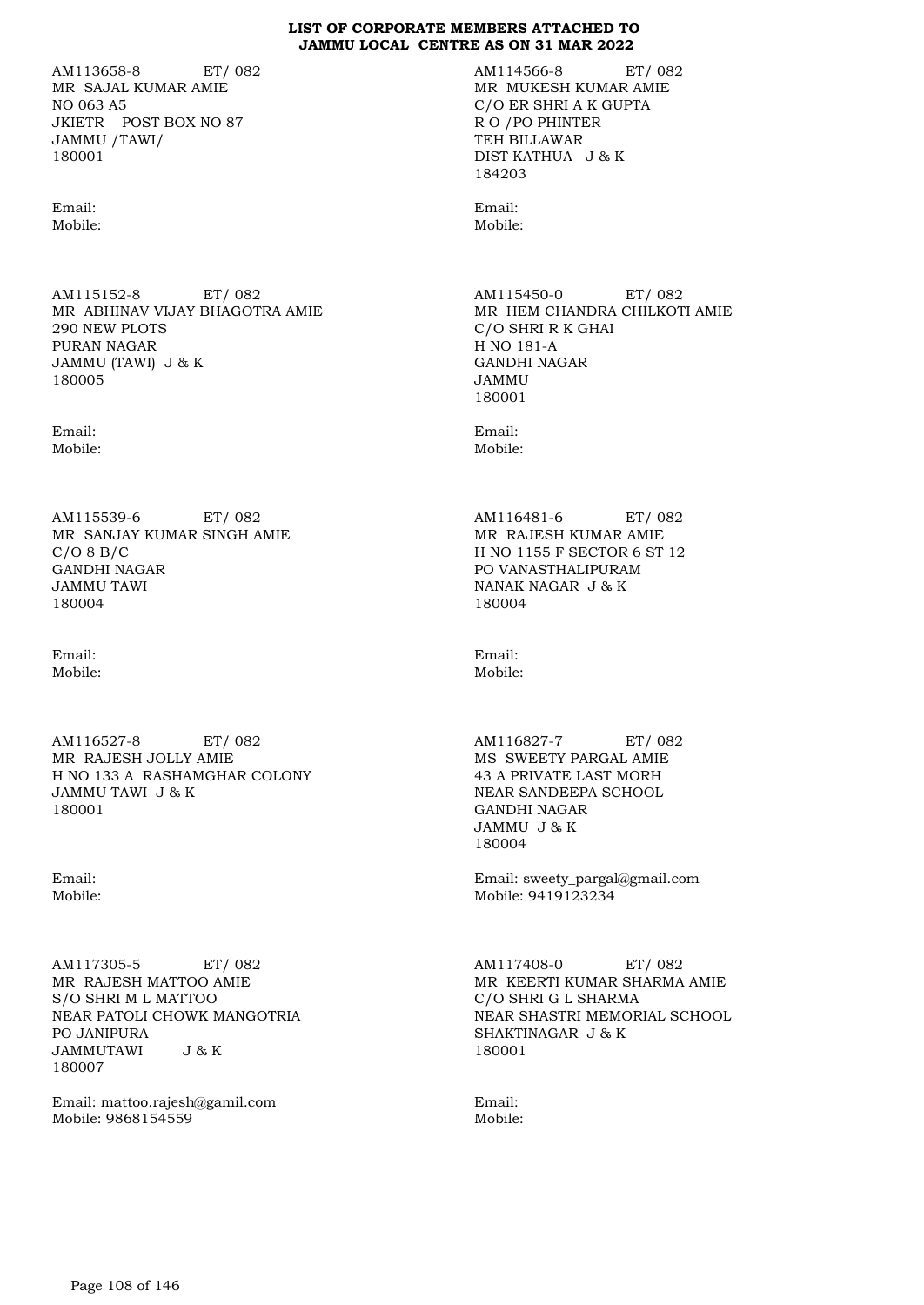AM117428-5 ET/ 082 MR DEEPAK TRISAL AMIE C/O SHRI SANJAY MISRI 1/124 INDRA VIHAR OLD JANIPUR JAMMU 180007

Email: Mobile:

AM118133-8 ET/ 082 MR RAJEEV CHOPRA AMIE NO 070 A5 J K I E T R P BOX 87<br>JAMMU TAWI J & K JAMMU TAWI 180001

Email: Mobile:

AM118289-5 ET/ 082 MR ANIL KUMAR AMIE C/O HANS RAJ VIRDI (AEE) HOUSE NO 288, ST NO 9 TALAB TILLO JAMMU J & K 180002

Email: Mobile:

AM118352-7 ET/ 082 MR JASWINDER SINGH AMIE R/O DEEP NAGAR BEHIND KUNJWANI PETROL PUMP PO GANGYAL JAMMU 180010

Email: Mobile:

AM119441-3 ET/ 082 MR SHASHIKANT PANDEY AMIE NO 75I C/O JKIETR POST BOX NO 87 JAMMU TAWI J & K

Email: Mobile: AM117511-7 ET/ 082 MR KUMUD RANJAN JHA AMIE SCHOOL OF ET AND COMMUNICATION ENGG SHRI MATA VAISHNO DEVI UNIVERSITY, KATRA JAMMU JAMMU AND KASHMIR INDIA 182320 Email: jhakr@rediffmail.com Mobile: 9419215338

AM118139-7 ET/ 082 MS PARMJIT KAUR AMIE  $C/O 8 B/C$ GANDHI NAGAR JAMMU TAWI 180004

Email: Mobile:

AM118331-4 ET/ 082 MR AJAY RASOTRA AMIE C/O SHRI K L RASOTRA WARD NO 3 KRISHNA COLONY DIST KATHUA J & K 184101

Email: Mobile:

AM118387-5 ET/ 082 MS KAVITA JASWAL AMIE C/O SHRI AJIT SINGH JAMWAL 252 SECTOR A SAINIK COLONY JAMMU TAWI J & K

Email: Mobile:

AM122496-7 ET/ 082 MS NITU MALHOTRA AMIE W/O SHRI KULDEEP RAJ GUPTA 575A GANDHI NAGAR JAMMU 180004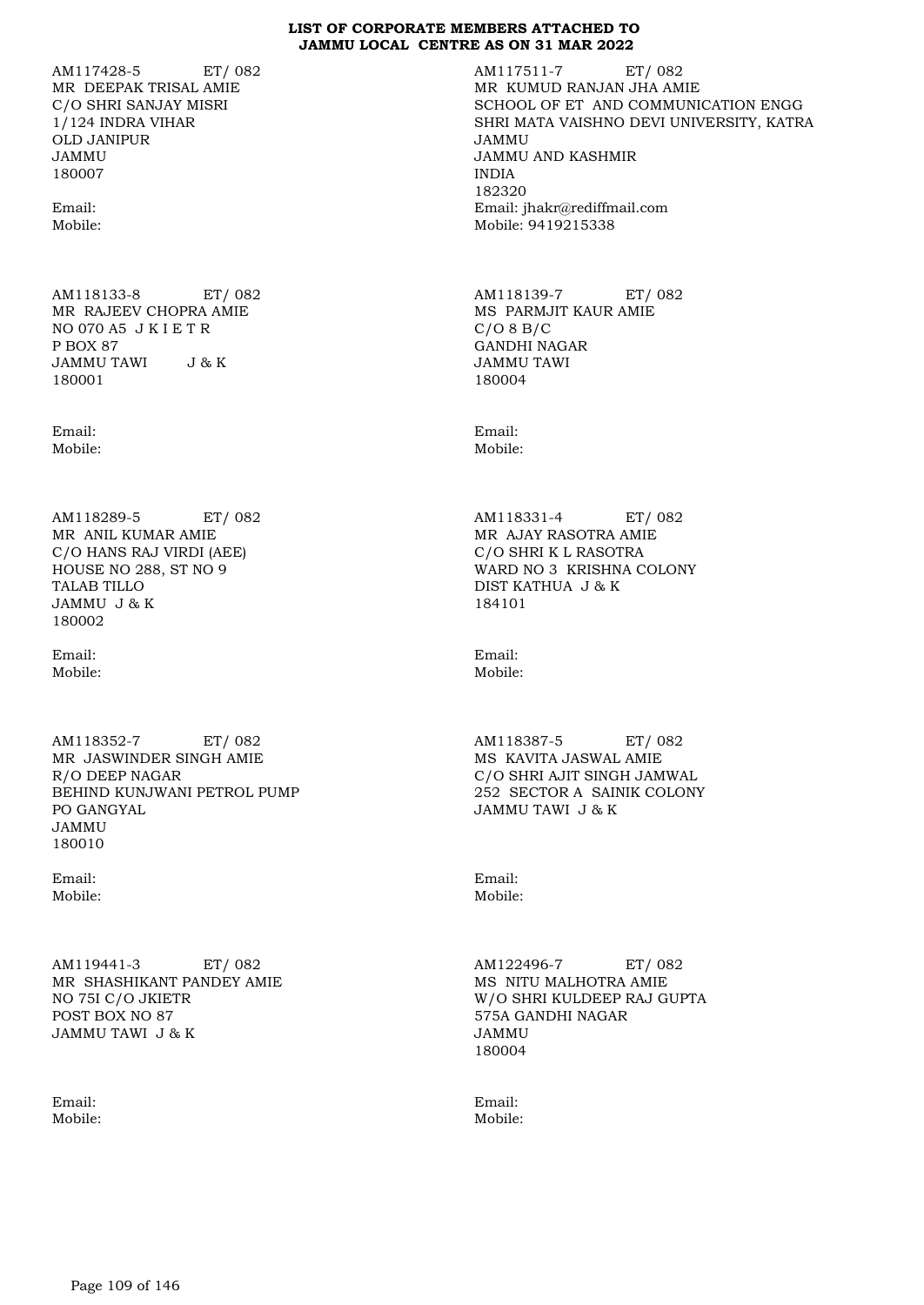AM124258-2 ET/ 082 MR YOGESH J GANDOTRA AMIE 161 TANGE WALI GALI KACHI CHAWNI JAMMU TAWI (J&K) 180001

Email: Mobile:

AM124291-4 ET/ 082 MR SANJAY KOUL AMIE MOHINI COTTAGE RISHI PEER COLONY PALOURA TOP JAMMU TAWI NEAR SAMTA RISING STAR SCHOOL B S F POST OFFICE 181124 Email: khirbhawani@gmail.com Mobile:

AM126442-5 ET/ 082 MS RASHIM RAINA AMIE 167 B LANE NO 2 PATEL NAGAR TALAB TILLO JAMMU J & K 180001

Email: Mobile:

AM127235-5 ET/ 082 MR VIKAS TANOTRA AMIE H NO 733 NEAR RADHA SOAMI SATSANG GHAR SHAHIDI CHOWK JAMMU TAWI (J&K) 180001

Email: Mobile:

AM127820-5 ET/ 082 MS RAJNI BALA GUPTA AMIE D/O SHRI SAT PAUL GUPTA ZILLADAR OPP DEEP SHIKHA SCHOOL RAJPURA MANGOTRIAN JAMMU J & K 180001 Email: Mobile:

AM124288-4 ET/ 082 MR ANIL KUMAR AMIE C/O MAKHANU SHARMA R/O NOWSHERA PO MAHANPUR DIST KATHUA JAMMU & KASHMIR 184202

Email: Mobile:

AM125599-4 ET/ 082 MR SANJAY KARIHALOO AMIE LANE 1 SECTOR 1 H NO 61 BHAGWATI NAGAR JAMMU TAWI J & K 180001 Email: skarihalu@gmail.com Mobile: 9419130166

AM126989-8 ET/ 082 MS NIDHI SHARMA AMIE DR NO 12 ANAND VIHAR LANE NO 3 TALAB TILLO BOHRI JAMMU J & K 180002

Email: Mobile:

AM127259-7 ET/ 082 MR RAJINDER SINGH AMIE VILL RAKHOSIARY PO RAJBAGH H NO 51 TEH/DIST KATHUA JAMMU & KASHMIR 184143

Email: Mobile:

AM129841-3 ET/ 082 MS SARITA DUSGOTRA AMIE D/O SHRIF BODH RAJ VERMA 36 ANAND VIHAR TALAB TILLO BORHI JAMMU 180002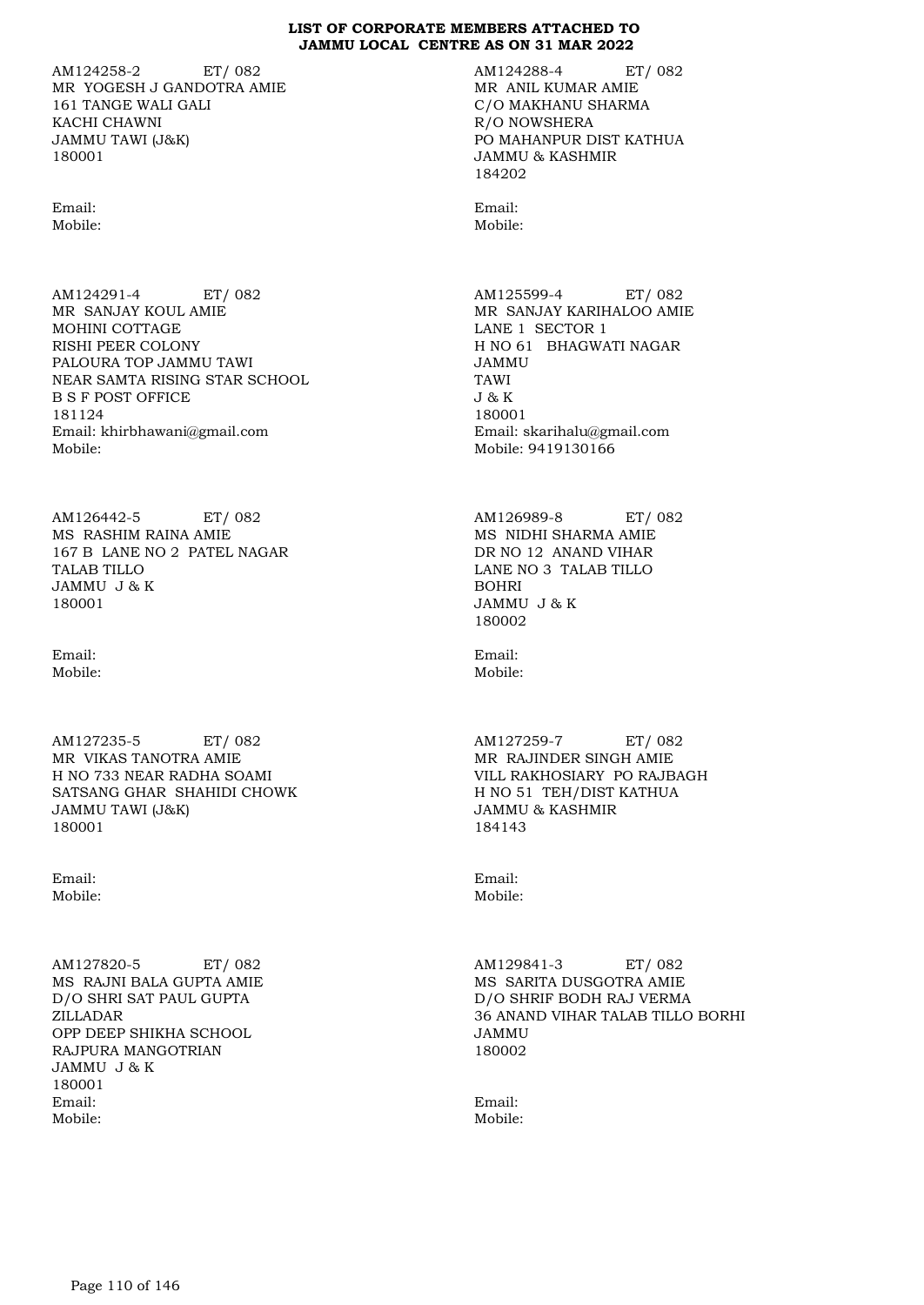AM130567-3 ET/ 082 MS ANITA RAO AMIE C/O SHRI S P BADYAL HOUSE NO F 138 NEW PLOTS NEAR KRISHNA BUILDING JAMMU J & K 180005

Email: Mobile:

AM131987-9 ET/ 082 MS RAJNI SHARMA AMIE D/O SHRI ISHAR DASS SHARMA H NO 149/F JAWAHAR NAGAR NEW PLOTS JAMMU 180005

Email: Mobile:

AM134722-8 ET/ 082 MR VISHAL KUMAR LANGH AMIE KRISHANA NAGAR MIRAN SAHIB R S PURA JAMMU J & K 181101

Email: vishal\_langeh@rediffmail.com Mobile: 09419194676

AM137959-6 ET/ 082 MR S K PANDITA AMIE C/O SHRI RADHAKRISHAN PANDITA H NO 5 LANE NO 3 NETHAR KOTHIAN NEAR ARMY SCHOOL 181124

Email: surender\_pandita@yahoo.com Mobile:

AM141828-1 ET/ 082 MR ROHIT CHOONILAL PANDITA AMIE GOVT QRTS BLOCK `B` QRT NO 46 SUBASH NAGAR PO REHARI 180005

Email: Mobile: AM130682-3 ET/ 082 MS LAVITA AMIE HOUSE NO 130 SECTOR-4 SUBASH NAGAR JAMMU 180005

Email: lavitavermapdd@gmail.com Mobile: 9419209877

AM133674-9 ET/ 082 MS MADHU JAMWAL AMIE 39 CHOWGANISLATHIAN NEAR MUBARK MANDI JAMMU /TAWI/ J & K 180001

Email: Mobile:

AM136357-6 ET/ 082 MS POOJA SHARMA AMIE W/O SHRI RAHUAL SHARMA EXTN 25 SECTOR A SAINK COLONY JAMMU J & K 180011 Email: Mobile: 9469099084

AM141686-6 ET/ 082 MS ARCHANA TRAKROO AMIE HOUSE NO 35 SECTOR F /EXTN/ SAINIK COLONY JAMMU J & K 180011

Email: Mobile:

AM142915-1 ET/ 082 MS SUDEEPTA KOTWAL AMIE HOUSE NO 3A BHARAT NAGAR ENCLAVE BANTALAB JAMMU JAMMU & KASHMIR 181123 Email: sudeeptakotwal@gmail.com Mobile: 9419120007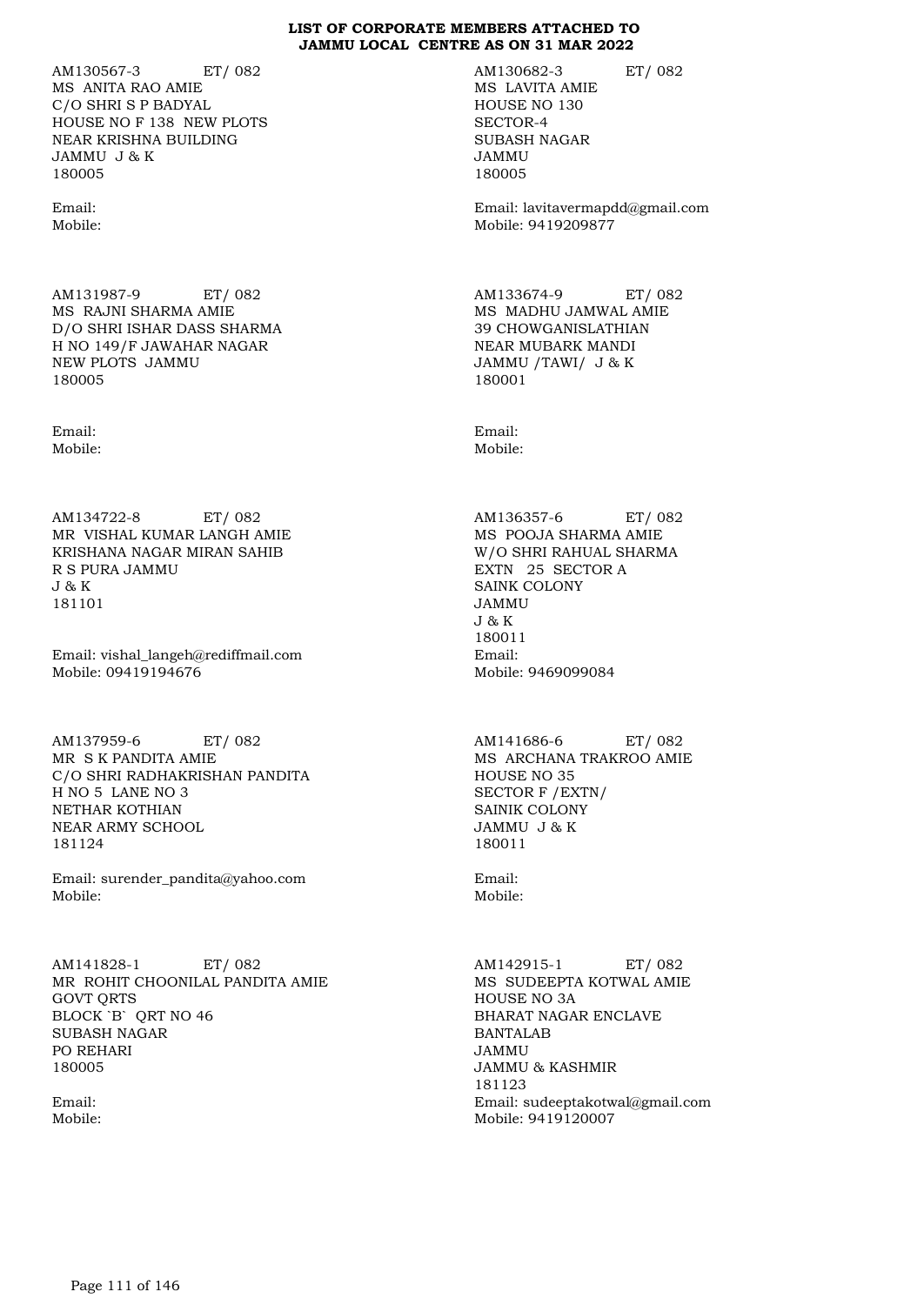AM143794-4 ET/ 082 MR SUMEET KOUL AMIE HOUSE NO 543 SUBHASH NAGAR PO REHARI JAMMU JAMMU & KASHMIR 180005

Email: sumeet\_sams@yahoo.com Mobile: 09796068679

AM144877-6 ET/ 082 MR VIPAN SALGOTRA AMIE HOUSE NO 68 LOWER LAXMI NAGAR SARWAL JAMMU J & K 180005

Email: vipansalgotra@gmail.com Mobile: 09858217558

AM145192-0 ET/ 082 MR VEERESH SARAF AMIE HOUSE NO 39 MOHALLA K C DOORS LOWER MUTHI NEAR AKHNOOR ROAD JAMMU J & K 180002 Email: sarafveeresh@gmail.com Mobile: 9419762431

AM146901-3 ET/ 082 MR ASHWANI BHAT AMIE S/O JAGGER NATH BHAT LANE NO - 12, BLOCK NO - 66 FLAT NO - 1,MIGRANT TOWNSHIP JAGTI NAGROTA, JAMMU JAMMU & KASHMIR 181221 Email: ashu7.bhat@gmail.com Mobile: 9679969533

AM148283-4 ET/ 082 MS SONIA KANDLEY AMIE D/O CHAMAN LAL KANDLEY HOUSE NO 34/B INDIRA COLONY OLD JANIPUR JAMMU BEHIND DAILY EXCELSIOR LANE JAMMU J & K 180007 Email: Mobile: 9797599290

AM144457-6 ET/ 082 MR ROHIT BHATT AMIE H NO 09, NEELAM COLONY TOPH SHERKHANIA MORH, P.O. PALOURA JAMMU JAMMU AND KASHMIR INDIA 181121 Email: bhattrohit87@gmail.com Mobile: 9697112131

AM144975-6 ET/ 082 MS KUSUM SHARMA AMIE HOUSE NO F 191 C KANJI HOUSE BELOW GUMAT JAMMU JAMMU AND KASHMIR 180001

Email: jrer.kusum.sharma@gmail.com Mobile: 09469684886

AM146127-6 ET/ 082 MS PRIYA BAVORIA AMIE VILL SANGTALAB JAMMU TEH & DISTT JAMMU JAMMU & KASHMIR 181123

Email: Mobile: 9018666190

AM147026-7 ET/ 082 MS DIVYE DUHETA MAHAJAN AMIE H NO 337 SECTOR NO 5 CHANNI HIMMAT HOUSING COLONY JAMMU JAMMU & KASHMIR 180015 Email: Mobile: 9890557109

AM148713-5 ET/ 082 MR HIMANK NARGOTRA AMIE HOUSE NO 44 LANE NO 8 DOWNSIDE GREATER KAILASH JAMMU JAMMU & KASHMIR 180011 Email: konvict4uhimank@gmail.com Mobile: 9419151004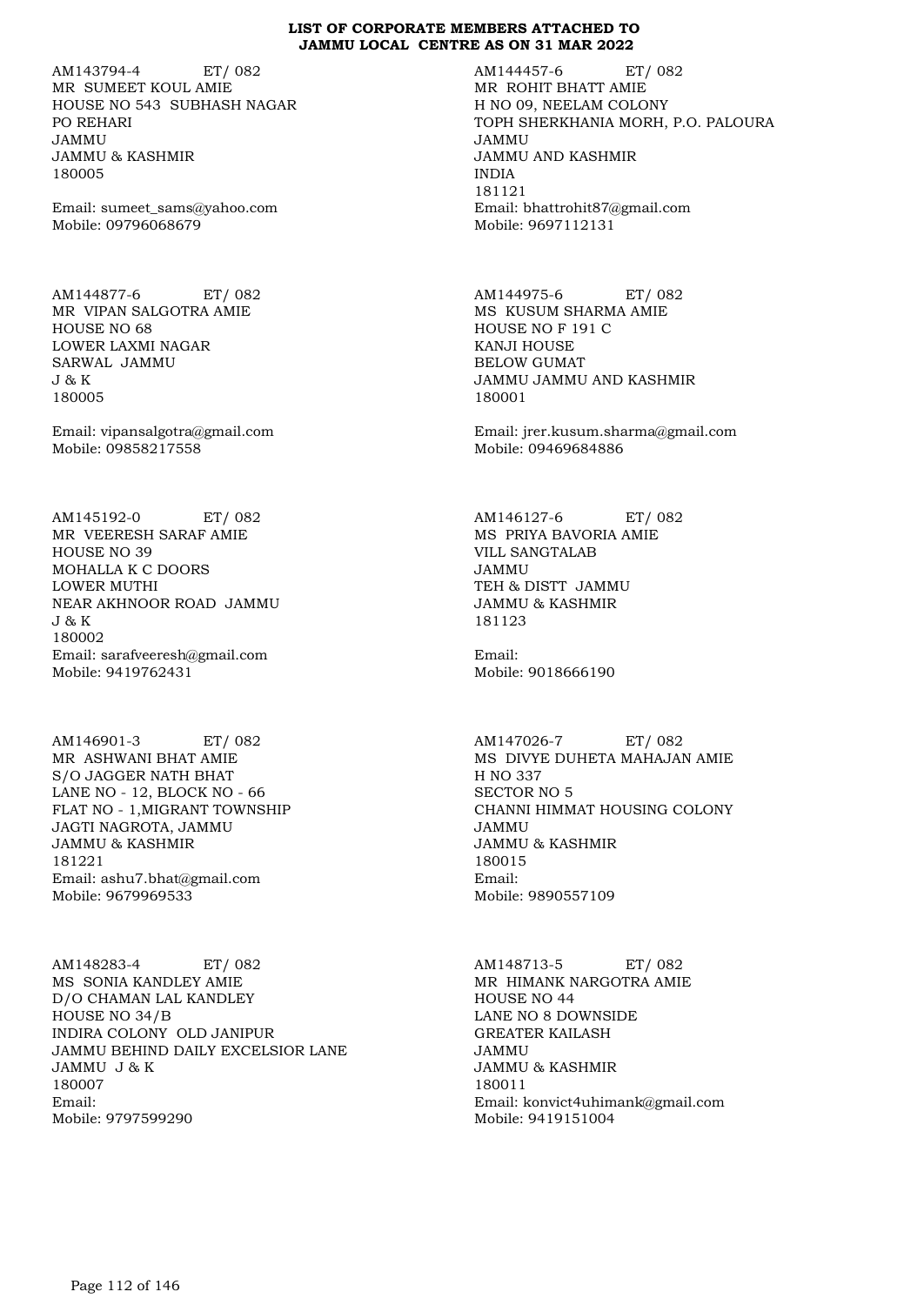AM148990-1 ET/ 082 MR MANIK GUPTA AMIE HOUSE NO 182 SECTOR C SAINIK COLONY JAMMU JAMMU & KASHMIR 180011 Email: manik87gupta@gmail.com Mobile:

AM149939-7 ET/ 082 MR RAKESH KUMAR AMIE S/O SHRI HARBANS LAL VILL CHHALA PO KATLI TEH HIRANAGAR DIST KATHUA J & K 184144 Email: rak900esh@yahoo.co.in Mobile: 09327780304

AM153112-6 ET/ 082 MR NITIN AGASTAM AMIE C/O SH THAKAR DASS R/O W NO 6 H NO 133 KARAN NAGAR RAILWAY ROAD UDHAMPUR JAMMU & KASHMIR 182101 Email: nagastam@gmail.com Mobile: 9871277856

AM156020-7 ET/ 082 MR AMIT SETHI AMIE HOUSE NO 84 VIKAS LANE NO 3 TALAB TILLO JAMMU JAMMU & KASHMIR 180002 Email: amitsethi.1985@gmail.com Mobile: 9419101213

AM156707-4 ET/ 082 MR SHAKTI SHARMA AMIE S/O OM PARKASH VILL - PARWAH PO - SANGRAMPUR TEH / DIST - JAMMU JAMMU & KASHMIR 180002 Email: shaktijalotra@gmail.com Mobile: 9419681487

AM149566-9 ET/ 082 MS REENA BHAGAT AMIE C/O SMT SUDERSHANA DEVI VILL/PO RATTIAN TEH R S PURA DIST JAMMU J & K 181105

Email: bhagatreena92@gmail.com Mobile: 7298173230

AM151316-0 ET/ 082 MR ABHINEET GUPTA AMIE HOUSE NO 7 SECTOR 5 CHANNI HIMMAT JAMMU JAMMU & KASHMIR 180015 Email: gupta.abhineet@gmail.com Mobile: 9622130283

AM155586-6 ET/ 082 MR NITIN MAHAJAN AMIE H NO 19 SECTOR 2 EXT-A LAXMI ENCLAVE TRIKOTA NAGAR JAMMU JAMMU & KASHMIR 180012 Email: nitinmahajan30.bits@gmail.com Mobile: 9419107255

AM156494-6 ET/ 082 MS KEERTI SHARMA AMIE V/PO PALAM DIST/TEH RAJOURI JAMMU JAMMU & KASHMIR 185132

Email: keerti.sep@gmail.com Mobile: 8437043961

AM156719-8 ET/ 082 MS RINKU SHARMA AMIE HOUSE NO - 52 WARD NO - 2 INDIRA COLONY JANIPUR JAMMU 180007 Email: rinku.sharma1@tatatel.co.in Mobile: 9419614951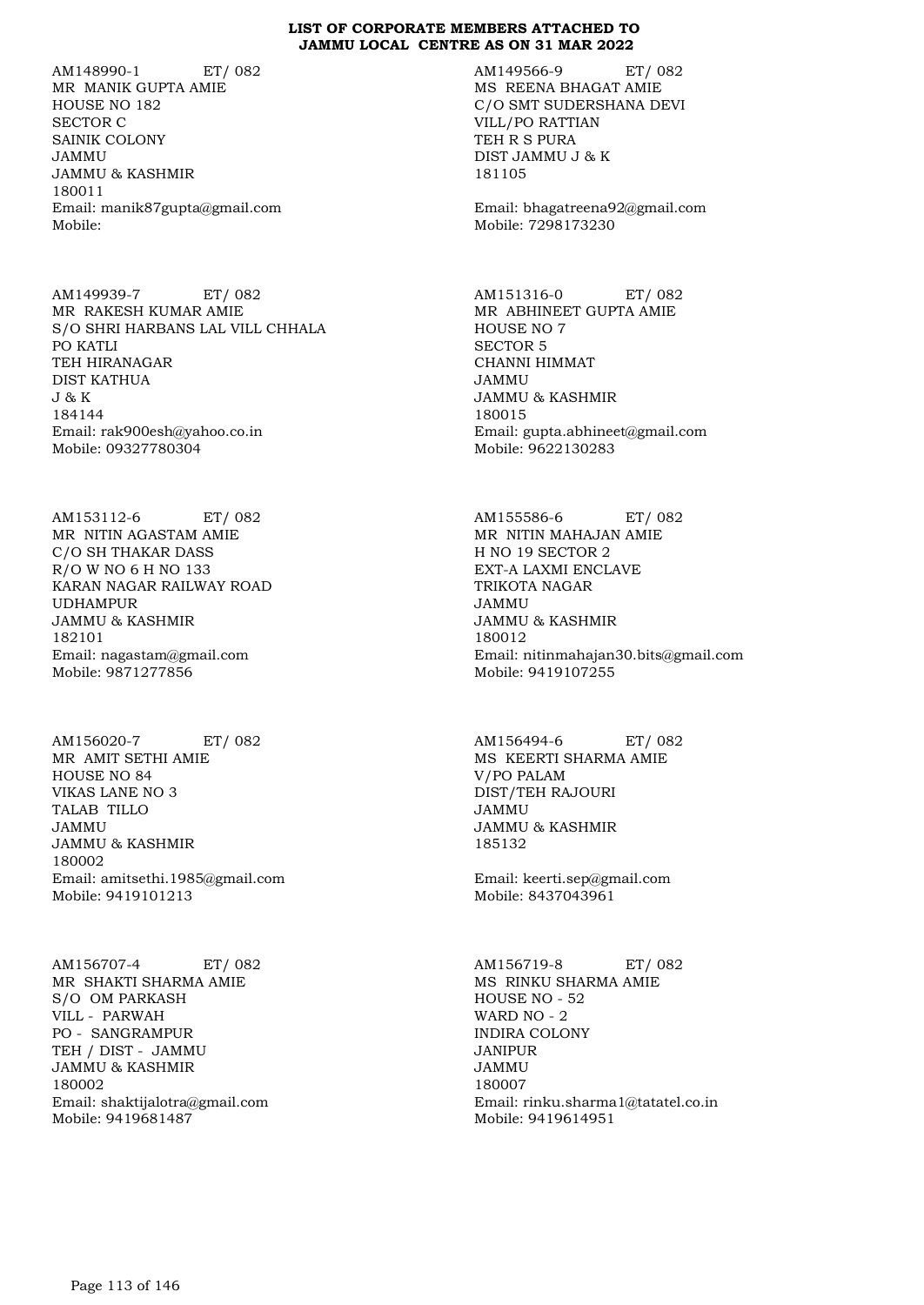AM156884-4 ET/ 082 MS SHILPI GUPTA AMIE D/O KEWAL KRISHAN WARD NO 8 NEAR DAK BUNGLOW TH RAMNAGAR DIST UDHAMPUR J & K 182122 Email: Mobile: 9419863117

AM157859-9 ET/ 082 MR ZAHIED AZAM AMIE H.NO 45 OPPOSITE GOVT PS PRAT V.PO PARAT TEHSIL MENDHAR DISTRICT POONCH JAMMU AND KASHMIR 185214 Email: zahied.raynet@gmail.com Mobile: 8715907786

AM159040-8 ET/ 082 MR ANGREZ SINGH MANHAS AMIE RO - KANTOWALA PO SHAMA CHAK TEH & DISTT JAMMU JAMMU & KASHMIR 181206

Email: manhas.angrez986@gmail.com Mobile: 9419886668

AM160306-2 ET/ 082 MS PARVINDER KOUR AMIE D/O SHRI S SOHAN SINGH BASTI GOVIND PURA SIMBAL MORH TEH R S PURA DIST JAMMU 181101

Email: Mobile: 09906193466

AM164893-7 ET/ 082 MS RAKSHA HAKOO AMIE C/O PURAN LAL TIKOO H NO 1491 OPP JAIN TEMPLE TALAB TILLO CAMP ROAD JAMMU J&K 181001 Email: rakshapdd@gmail.com Mobile: 9906371384

AM157230-2 ET/ 082 MR ASHWANI KUMAR AMIE HOUSE NO 18 NEW MOHINDER NAGAR CANAL ROAD JAMMU JAMMU & KASHMIR 180001 Email: ashwanisupulia@gmail.com Mobile: 9596886066

AM158178-6 ET/ 082 MS RUPENDER KOUR AMIE C/O GURBAX SINGH LANE NO 20 HOUSE NO 162 GREATER KAILASH JAMMU J&K 180020 Email: singhgarjender@gmail.com Mobile: 8716965235

AM159042-4 ET/ 082 MR ABHINEET BASAN AMIE HOUSE NO 6 SEC 3 ROOP NAGAR HSG COLONY JAMMU JAMMU & KASHMIR 180013 Email: abhineetbasan@gmail.com Mobile: 9840995849

AM161308-4 ET/ 082 MS SONIKA SAINI AMIE POLICE LINES BLOCK NO 4 QRT NO 22 GULSHAN GROUND GANDHI NAGAR JAMMU J & K 180004 Email: sonikasaini555@gmail.com Mobile: 9419247205

AM165380-9 ET/ 082 MS PRITI THAPPA AMIE H NO 37 WARD NO 2 THALORI VIJAYPUR DIST / TEH SAMBA JAMMU JAMMU & KASHMIR 184120 Email: Mobile: 8803782934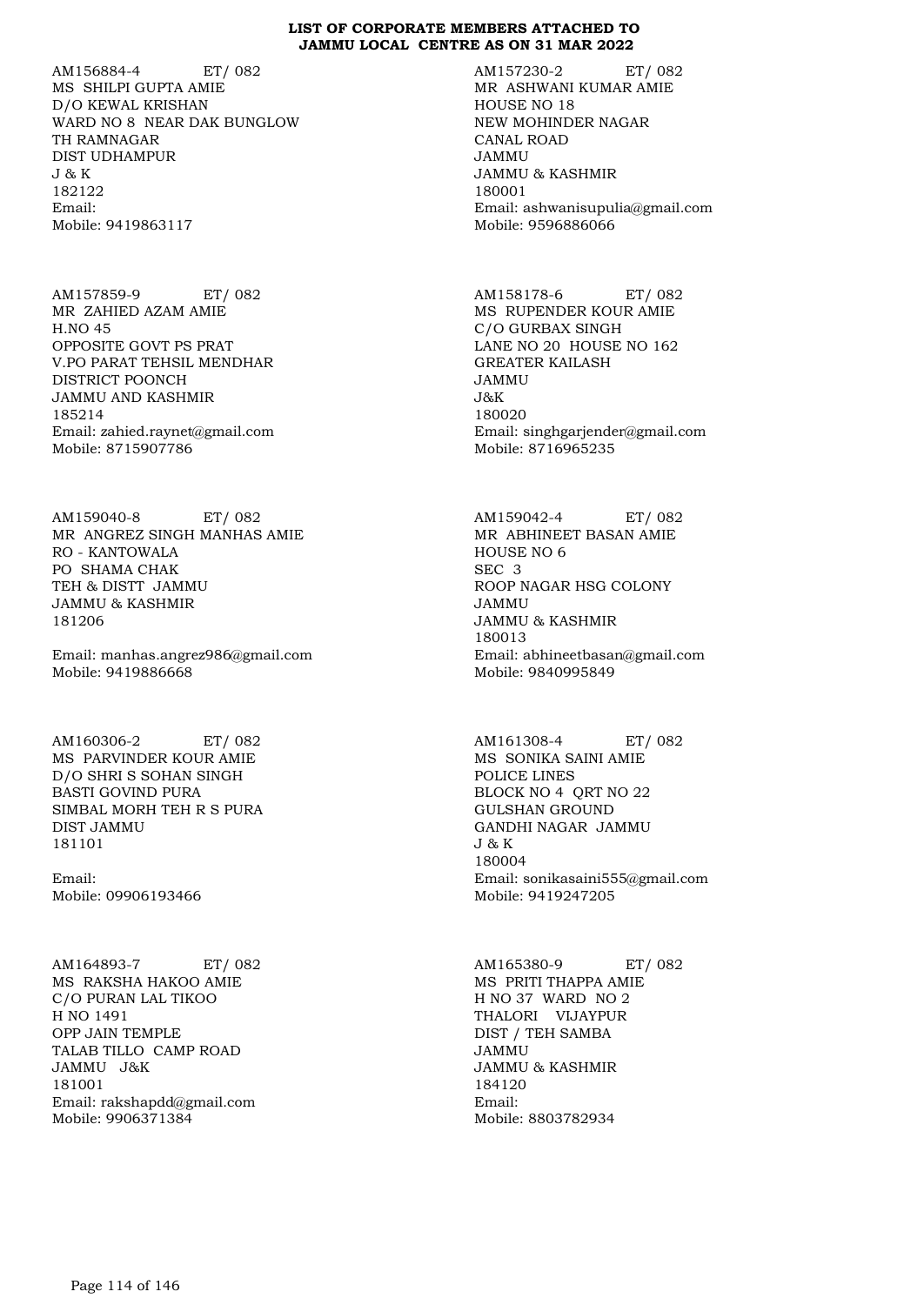AM165421-5 ET/ 082 MS ABHILASHA SHARMA AMIE C/O SH ROMESH CHANDER VILL RAKH MALAL PO KHOUR TEH AKHNOOR DIST JAMMU JAMMU & KASHMIR 181203 Email: Mobile: 9086767543

AM167226-9 ET/ 082 MR ANKIT PURI AMIE H NO 1 ASHOK NAGAR CANAL POWER HOUSE JAMMU (TAWI) JAMMU & KASHMIR 180001

Email: ankitpuri00768@gmail.com Mobile: 9796249767

AM167379-6 ET/ 082 MR CHAITANAYAM AMIE HOUSE NO 362 SECTOR 1 CHANNI HIMMAT JAMMU JAMMU & KASHMIR 180015 Email: chaitanayam.gupta@gmail.com Mobile: 9797818181

AM172451-5 ET/ 082 MS BHANU SANGOTRA AMIE H NO 275 L NO 3 RAJPURA MANGOTRIAN JAMMU 180001 Email: sangotrabhanu@gmail.com Mobile: 9419705358

AM172951-1 ET/ 082 MS NANDINI SHARMA AMIE C/O DARSHAN TAILORS MAIN BAZAR UDHAMPUR J & K INDIA 182101 Email: nandinisharma90862@gmail.com Mobile: 9469415777

AM165550-5 ET/ 082 MS KRISHNA KUMARI AMIE C/O NAGAR MAL V P O SARORE TEH BISHNAH DIST JAMMU JAMMU & KASHMIR 181133 Email: krishnaverma527@gmail.com Mobile:

AM167227-7 ET/ 082 MS AASHNI TANDON AMIE H NO 50 BAKSHI NAGAR NEAR GEETA MANDIR JAMMU JAMMU & KASHMIR 180001 Email: aashnitandon2294@gmail.com Mobile: 9599281290

AM169996-5 ET/ 082 MS SURUCHI SHARMA AMIE HOUSE NO 186 LANE NO 21 GREATER KAILASH JAMMU JAMMU & KASHMIR 180011

Email: suruchi.92@gmail.com Mobile: 9018532582

AM172625-3 ET/ 082 MS SONIA ANAND AMIE QT NO 103 REHARI COLONY SARWAL JAMMU JAMMU & KASHMIR 180005 Email: sonia786anand@gmail.com Mobile: 9622128746

AM172955-4 ET/ 082 MS NEHA MANHOTRA AMIE VILL DEOLI POST DEOLI TEH BISHNAH DIST JAMMU JAMMU & KASHMIR 181132 Email: nehamanhotra9@gmail.com Mobile: 9596625182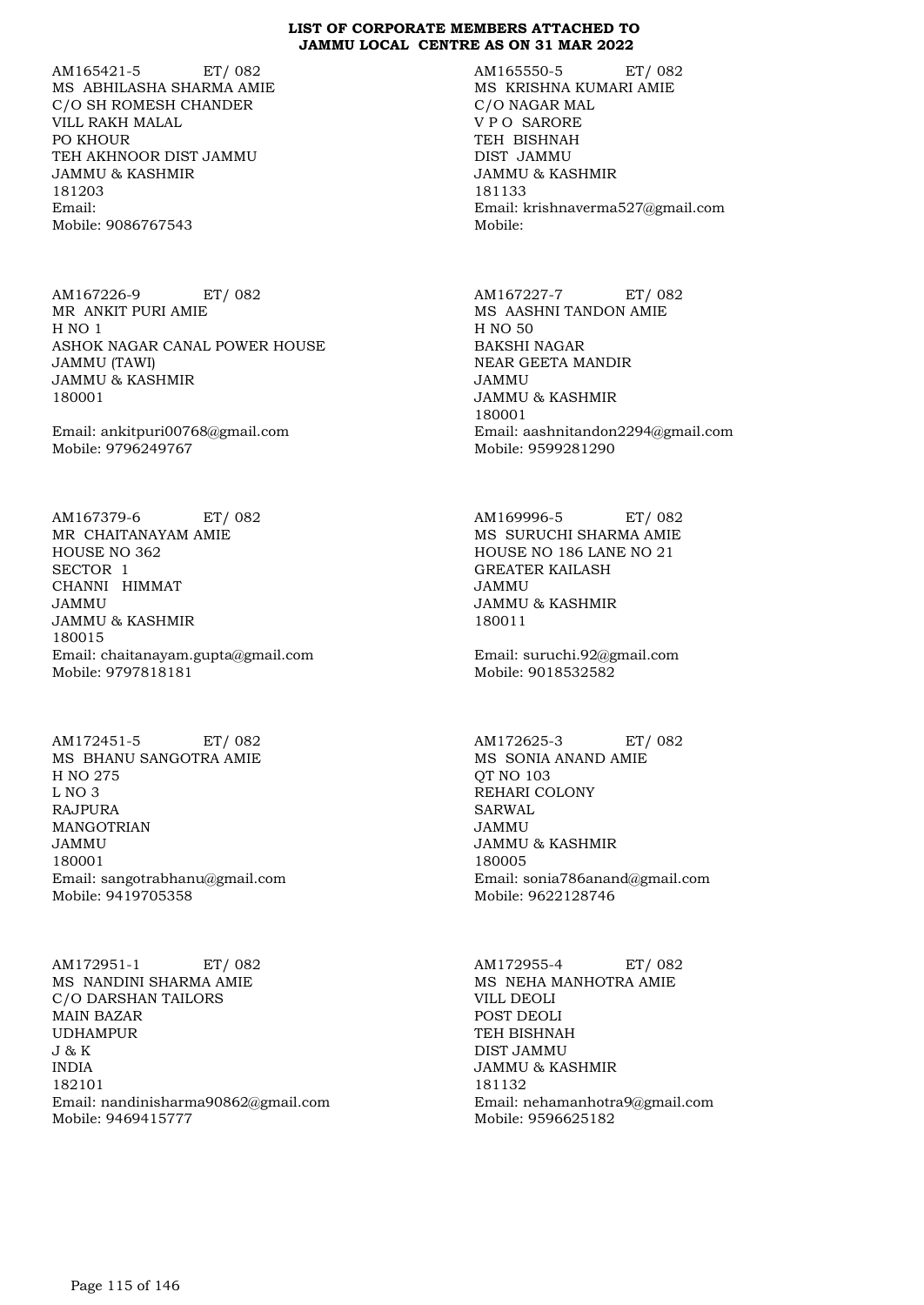AM172982-1 ET/ 082 MR RAJESH SINGH AMIE H NO 114 RO GANGA NAGAR BANTALAB SECTOR 2 JAMMU JAMMU & KASHMIR 181123 Email: manhas7098@gmail.com Mobile: 9797397608

AM173490-6 ET/ 082 MS MAMTA DEVI AMIE C/O HAKUMAT RAJ VILL BANSULTAN PO MIRAN SAHIB TEHSIL R S PURA DIST JAMMU JAMMU & KASHMIR 181101 Email: Mobile: 9419609605

AM173510-4 ET/ 082 MS VANDHANA SHARMA AMIE C/O TILAK RAJ SHARMA VILL PATOLI BRAHMANA PO MUTHI TEH/DIST JAMMU JAMMU & KASHMIR 181205 Email: vandhanasharma486@gmail.com Mobile: 8803707270

AM173633-5 ET/ 082 MS BHARTI DABGOTRA AMIE C/O SHRI SOM NATH 45 BB GANDHI NAGAR JAMMU JAMMU & KASHMIR 180004

Email: anshuldebgotra@gmail.com Mobile: 9419162630

AM176180-6 ET/ 082 MS POOJA GUPTA AMIE W/O SHRI AJAY VERMA HOUSE NO 59D LANE NO 5 UPPER SHIV NAGAR JAMMU 180005

Email: pooja9840ah@gmail.com Mobile: 9419150288

AM173004-8 ET/ 082 MS YASMIN KOSSAR AMIE BLOCK D QUARTER NO 11 COMPANY BAGH JEWEL CHOWK JAMMU 180016

Email: yasminaranii@gmail.com Mobile: 7780805962

AM173492-2 ET/ 082 MS NASREEN AKHTER AMIE C/O SH ABDUL RASHID R/O GARHI PO ARNAS TEH/DIST REASI JAMMU & KASHMIR 182313 Email: nasreenakhter444@gmail.com Mobile: 9858662838

AM173632-1 ET/ 082 MS GARIMA DOGRA AMIE HOUSE NO - 117/8 WARD NO - 55 NEAR CHOWDHARY SWEETS SHOP GREATER JAMMU COLONY KUNJWANI BYE PASS JAMMU & KASHMIR 180010 Email: garimadogra19@gmail.com Mobile: 8716002048

AM173634-8 ET/ 082 MS SABHA IMTIYAZ BUTT AMIE C/O CAMPAIGN GROUND VILL- POOCHAAL KISHTWAR DIST- KISHTWAR JAMMU AND KASHMIR 182204

Email: adnanzainbu95@gmail.com Mobile: 9018135422

AM176203-9 ET/ 082 MS HITASHA SHARMA AMIE F / 110 LOWER SHIV NAGAR NEAR GOVT POLYTECHNIC FOR WOMEN JAMMU BEHIND A G OFFICE JAMMU 180001

Email: hitasha.sharma@tatatel.co.in Mobile: 09205009321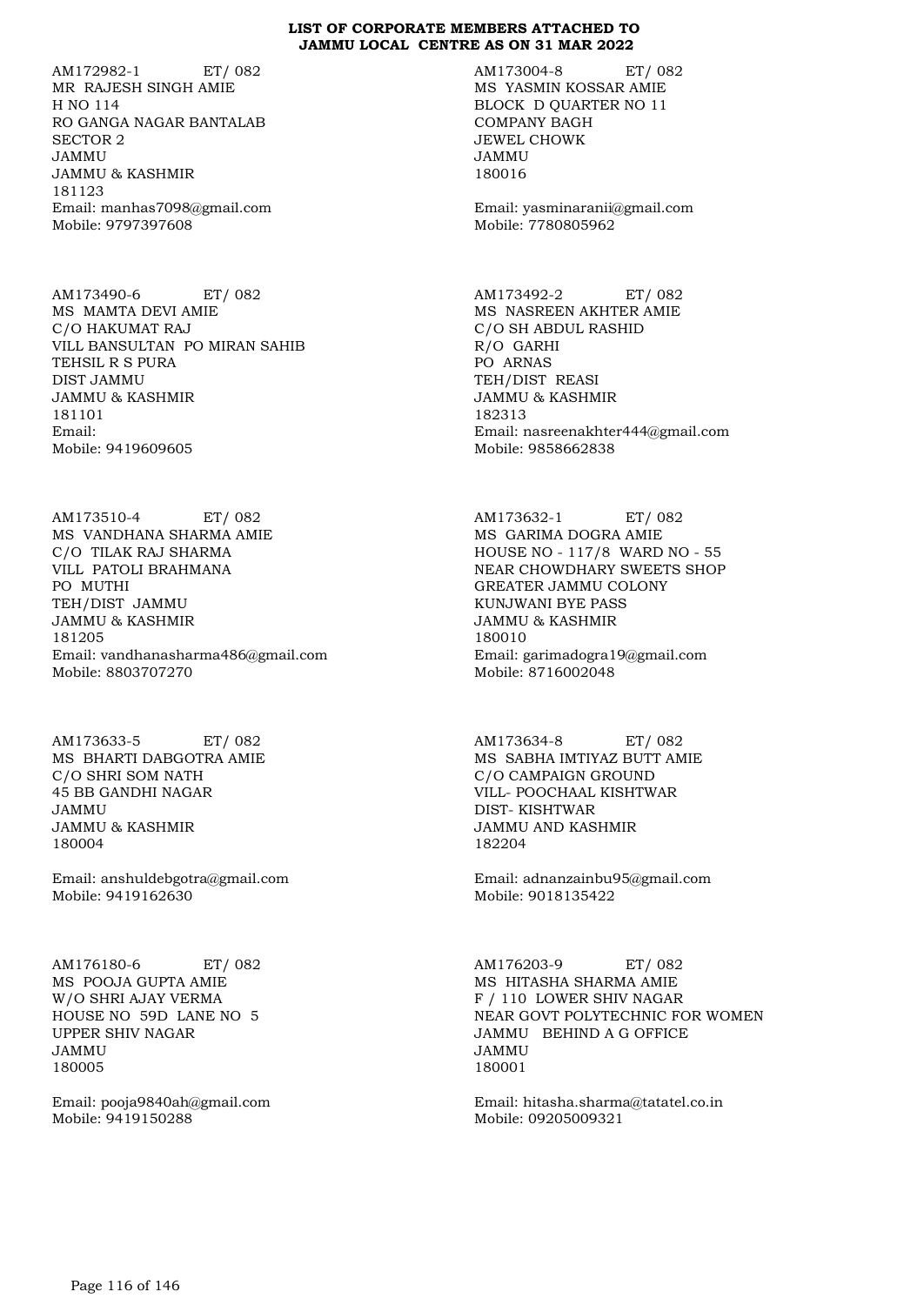AM176990-4 ET/ 082 MS RAJNI SANSON AMIE C/O CHEMAIL CHANDER R/O DHAR ROAD SHAKTI NAGAR GARRIAN TALAB H NO 73 W NO 7 TEH RAMNAGAR DIST UDHAMPUR JAMMU & KASHMIR 182101 Email: rajnisanson199@gmail.com Mobile: 9622132007

AM178820-8 ET/ 082 MS MONIKA DEVI AMIE LANE NO 3 H NO 164 EKTA VIHAR KUNJWANI JAMMU & KASHMIR 180010

Email: korekanbharti115@gmail.com Mobile:

AM178955-7 ET/ 082 MS DEEPSHIKHA BHARDWAJ AMIE D/O SHRI SAT PAL BHARDWAJ HOUSE NO 254 OLD REHARI CHUNGI JAMMU J & K 180005 Email: Mobile: 09086736501

AM179312-0 ET/ 082 MS RIMJHIM BHAGAT AMIE HOUSE NO 293, NEW PLOTS JAMMU TAWI JAMMU AND KASHMIR 180005

Email: kumar\_vishalbhagat@yahoo.com Mobile: 8803524524

AM180679-6 ET/ 082 MS LAVANYA KOTWAL AMIE MANIK KUNJ LANE 1 LOWER KARAN NAGAR JAMMU 180005

Email: lavanyakotwal@gmail.com Mobile:

AM178745-7 ET/ 082 MS KANCHAN BHARTI AMIE LANE NO 3 HOUSE NO 164 EKTA VIHAR KUNJWANI NR J K PUBLIC SCHOOL JAMMU 180010

Email: kanchanbharti175@gmail.com Mobile: 9419215868

AM178952-2 ET/ 082 MR PAWAN KUMAR AMIE JAKHANI BEHIND GRID STATION UDHAMPUR PO - JAKHANI TEH / DISTT - UDHAMPUR J & K 182101 Email: sharma89pawan@gmail.com Mobile: 9858266746

AM179309-0 ET/ 082 MR SANDEEP KUMAR AMIE S/O SH DARSHAN KUMAR W NO-2 VILL- KAROWA PO- JAGANOO DIST - UDHAMPUR UT-JAMMU & KASHMIR 182124 Email: coolboy.bhagat08@gmail.com Mobile: 6296310752

AM179342-2 ET/ 082 MS BABLOO SHARMA AMIE R O H NO - 92 JOGI GATE TEH & DISTT - JAMMU JAMMU AND KASHMIR 180001

Email: ridhisharma1920@gmail.com Mobile: 9086037178

AM182783-1 ET/ 082 MS SHAFALI GUPTA AMIE C/O NAND KISHORE GUPTA H NO 124 UPPER LAXMI NAGAR SARWAL DIST JAMMU JAMMU & KASHMIR 180005 Email: shafaligupta826@gmail.com Mobile: 9086145406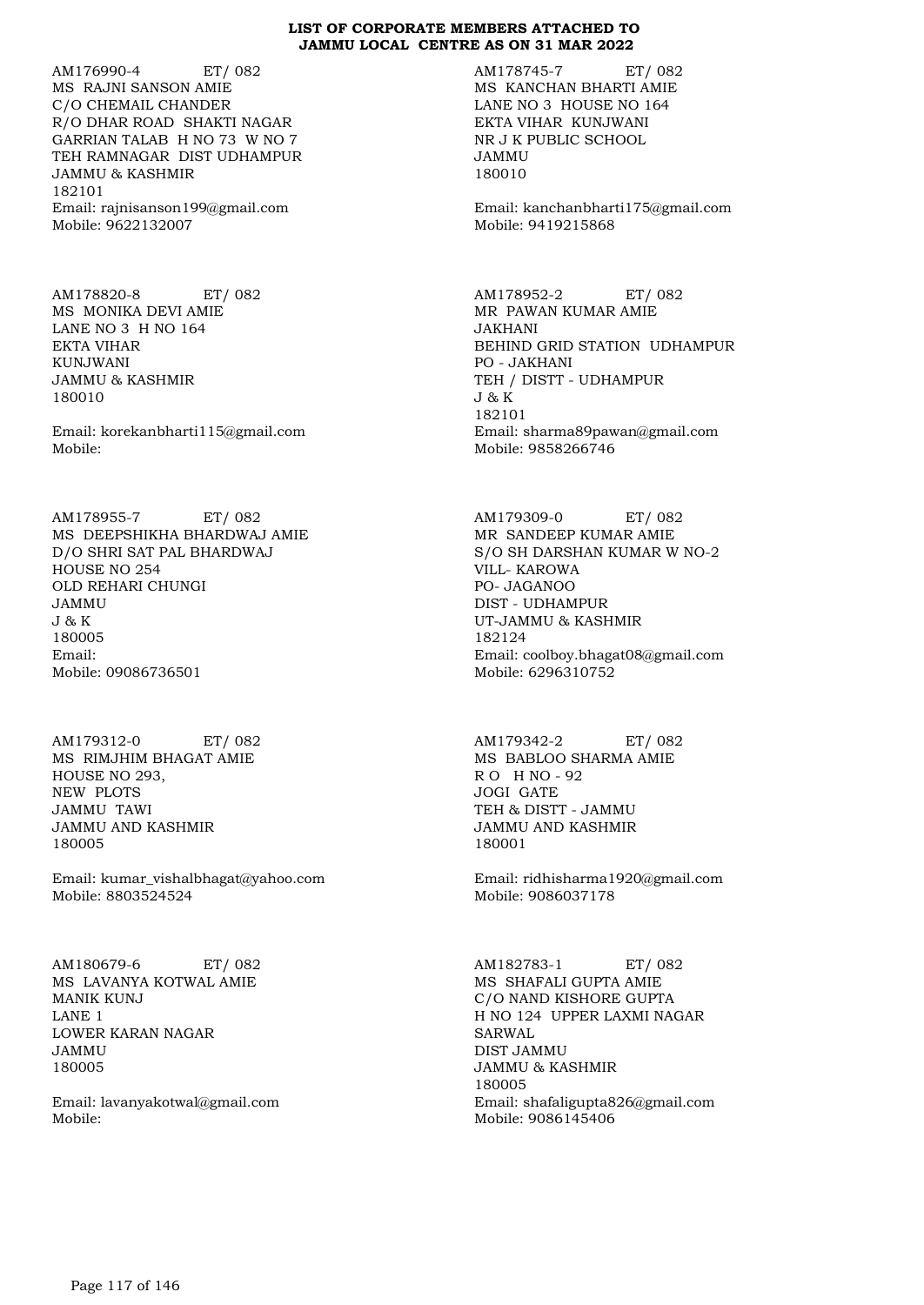AM182803-5 ET/ 082 MS KOMAL AMIE C/O BALDEV RAJ VILL NARDHANI RAIPUR PO RAIPUR NEAR SHIV MANDIR TEH/DIST JAMMU JAMMU & KASHMIR 181123 Email: dograa36@gmail.com Mobile: 9697638379

AM186919-4 ET/ 082 MR PANKAJ SHARMA AMIE H.NO 44 WANI TRIGAM NEAR GOVERNMENT PRIMARY SCHOOL KISHTWAR JAMMU & KASHMIR 182204 Email: pnkjsharma245@gmail.com Mobile: 9797530201

AM188275-1 ET/ 082 MR CHETAN KESAR AMIE HOUSE NO. 167/A GANDHI NAGAR JAMMU JAMMU & KASHMIR 180004

Email: ckesar@gmail.com Mobile: 9419100192

AM189364-8 ET/ 082 MS ASHA RANI AMIE C/O RAM DHAN VILL & PO MEHTABPUR TEHSIL & DIST KATHUA JAMMU & KASHMIR 184102

Email: asharani9997@gmail.com Mobile: 9469759997

AM190418-6 ET/ 082 MS NIDHI RAJPUT AMIE GURHA MORE VIJAYPUR TEHSIL SAMBA DISTRICT SAMBA JAMMU AND KASHMIR 184120 Email: nidhirajput066@gmail.com Mobile: 9149565252

AM182945-1 ET/ 082 MS SAMRIDHI SHARMA AMIE C/O DARSHAN TAILORS MAIN BAZAR UDHAMPUR JAMMU AND KASHMIR 182101

Email: samridhisharma1122@gmail.com Mobile: 09469213294

AM187783-9 ET/ 082 MS RISHIKA GUPTA AMIE H NO 186/3 SHANTI NAGAR JANIPUR JAMMU JAMMU AND KASHMIR 180007 Email: rishikagupta95.rg@gmail.com Mobile: 7006000240

AM189298-6 ET/ 082 MS TANIA GUPTA AMIE C/O RAJINDER GUPTA H NO - 106 MOTI BAZAR KALI JANI JAMMU JAMMU & KASHMIR 180001 Email: taniagupta745@gmail.com Mobile: 9622489386

AM189417-2 ET/ 082 MS RAJINDER KOUR AMIE LANE NO -3, SECTOR -B-C RAINA COLONY , BABLIANA NEAR MADHUVAN PLAYWAY SCHOOL JAMMU JAMMU & KASHMIR 181101 Email: rajinderkour6@gmail.com Mobile: 8803739165

AM190885-8 ET/ 082 MR HITESHWAR SINGH ANDOTRA AMIE S/O RAJINDER SINGH ANDOTRA WARD NO 16 NEAR SHEEP HUSBANDRY OFFICE KATHUR JAMMU & KASHMIR 184101 Email: h.andotra@gmail.com Mobile: 8376846506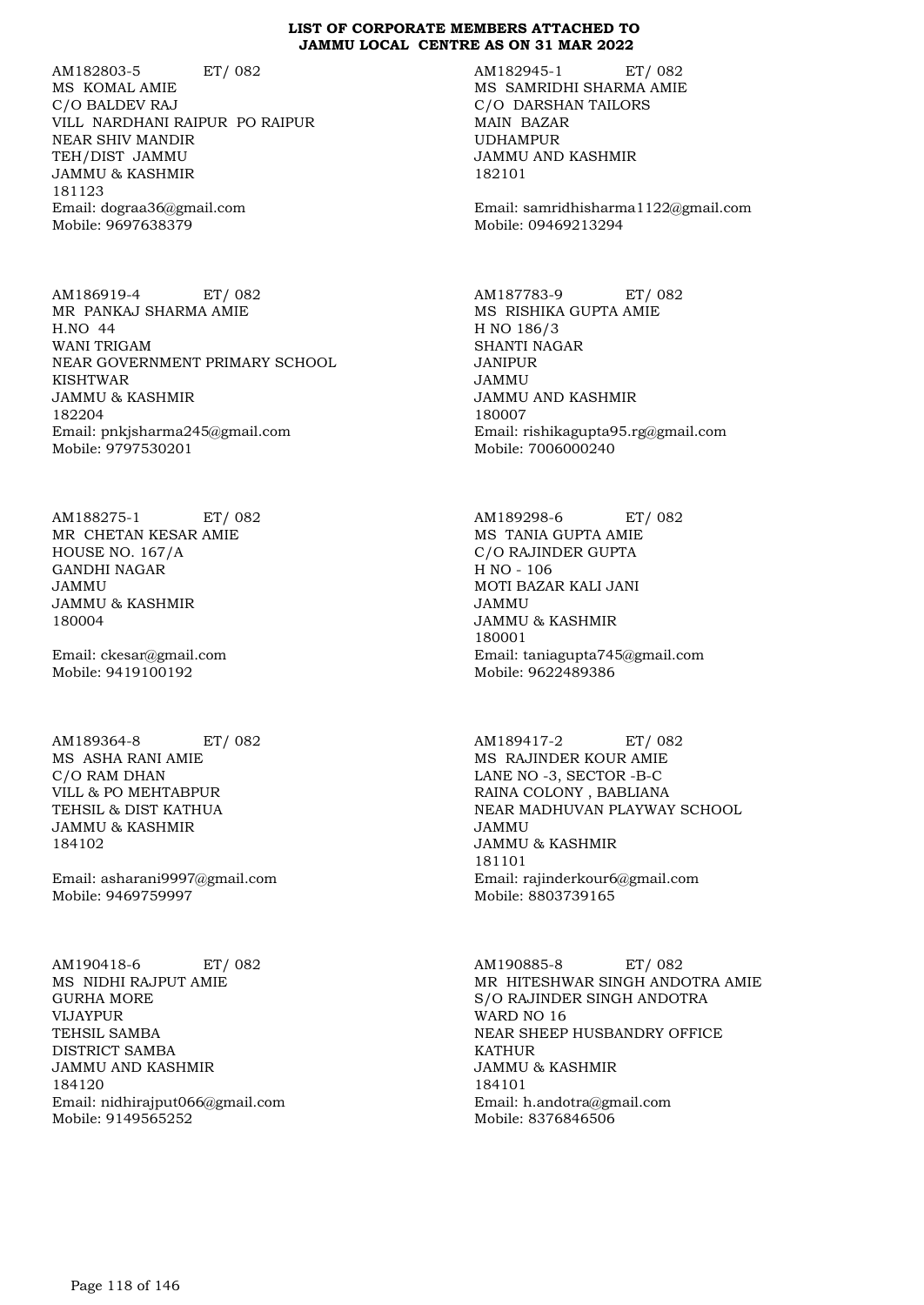AM192867-0 ET/ 082 MS SUNAKSHI SHARMA AMIE C/O PUSHKAR NATH R/O MIRAN SAHIB TEH R S PURA DIST JAMMU JAMMU & KASHMIR 181101 Email: ssunakshi11@gmail.com Mobile: 8716088030

AM196652-1 ET/ 082 MS MAMTA BHAGAT AMIE W/O SRI RAJ KUMAR PLOT NO 265 BHAGWATI NAGAR NR POWER HOUSE CANAL ROAD JAMMU 180016

Email: mamta9419112355@gmail.com Mobile: 9796406597

AM301649-0 ET/ 082 MS MONICA CHADGAL AMIE R/O SIMBALWALI TEH-VIJAYPUR DISTT- SAMBA P/O- VIJAYPUR JAMMU & KASHMIR 184120 Email: monica6516810@gmail.com Mobile: 8713084763

TOTAL CORPORATE MEMEBRS IN ET DIVISION: 183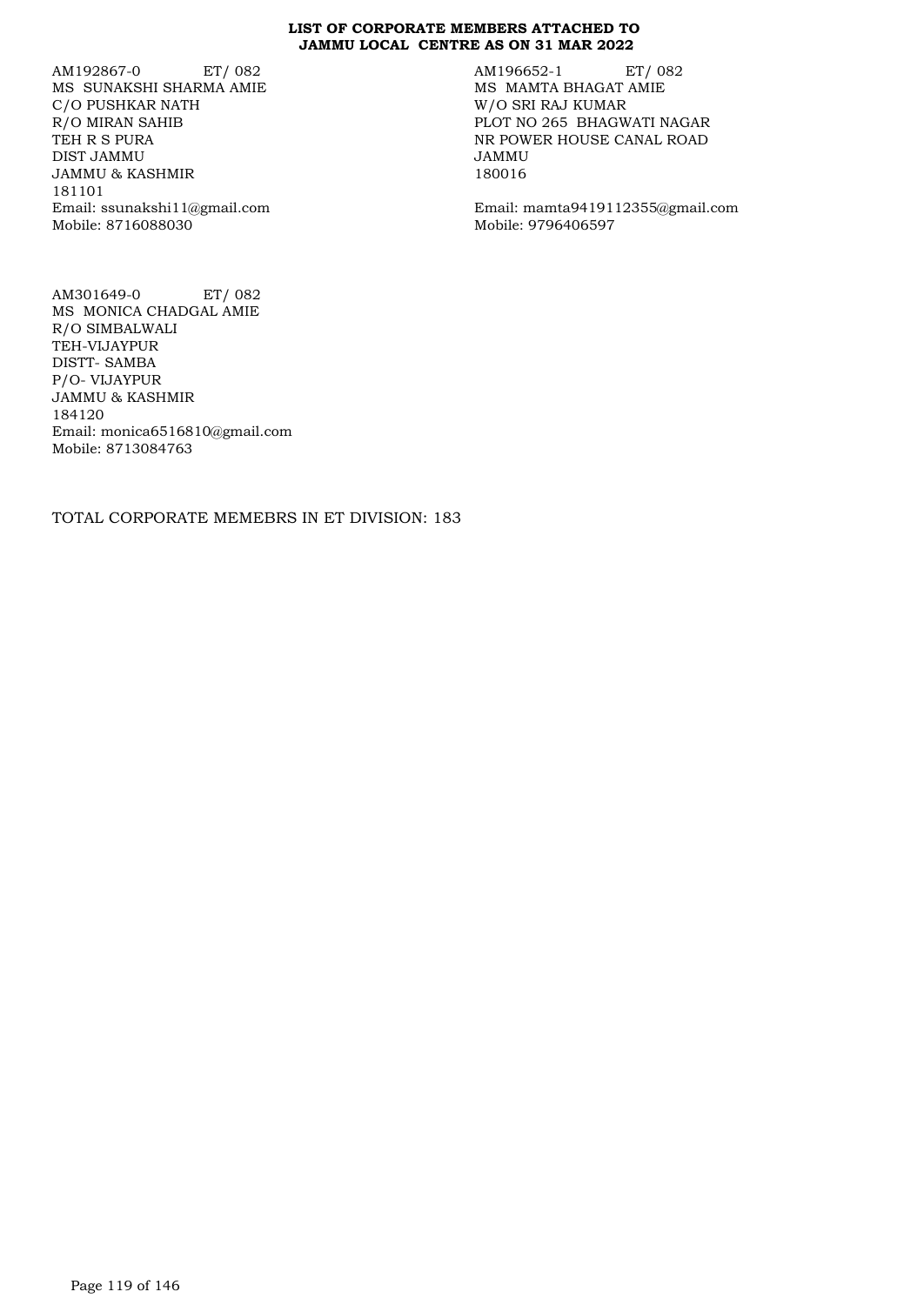F-010965-3 MC/ 082 DR P K SARMA FIE GEN MANAGER/MOBILE SERVICES SOUTH BLOCK BAHU PLAZA RAIL HEAD COMPLEX 3 TRIKUTA NAGAR JAMMU 180012

Email: Mobile:

F-012881-5 MC/ 082 MR S K SHARMA FIE 37 A EXTENSION GANDHINAGAR JAMMU TAWI 180004

Email: Mobile: 9419205566

F-017699-7 MC/ 082 MR SURESH CHANDAR THUKRAL FIE 88 B C ROAD REHARI CHUNGI JAMMU JAMMU & KASHMIR 180005

Email: scthukral@rediffmail.com Mobile: 9419186848

F-101593-8 MC/ 082 LT COL PARWEEN S RAINA FIE 628 NARWAL PAIN **SATWARI** JAMMU 180003

Email: Mobile: 9419135500

F-109594-5 MC/ 082 MR U K GUPTA FIE C/O SHRI K C GUPTA/RETD POST MASTER WARD NO 13 SHASTRI NAGAR KATHUA JAMMU & KASHMIR 184102

Email: Mobile: F-011231-5 MC/ 082 MR V K RAINA FIE HOUSE NO. 39, SECTOR, PHASE II, RAJINDER NAGAR, BANTALAB 181123

Email: vijayashair@yahoo.com Mobile: 9419193961

F-016125-6 MC/ 082 MR DEVENDRA SHARMA FIE 4/5 VIKAS LANE TALAB TILLO JAMMU J&K STATE

Email: dsharmajammu02@gmail.com Mobile: 9419198799

F-100110-4 MC/ 082 MR SHIVE JI MAKROO FIE C/O MR SHAM LAL GUPTA LADIES CORNER TAILORS PARTAB GARH JAMMU TAWI 180001

Email: Mobile:

F-105195-0 MC/ 082 MR JANG BAHADUR SINGH JOHAR FIE HOUSE NO 2 SECTOR 7 TRIKUTA NAGAR JAMMU 180004

Email: jbsjohar@gmail.com Mobile: 09419198439

F-110759-5 MC/ 082 MR BHARAT BHUSHAN GUPTA FIE H NO 5 ADRASH ENCLAVE OPP SECTOR 1 TRIKUTANAGAR JAMMU TAWI JAMMU & KASHMIR 180012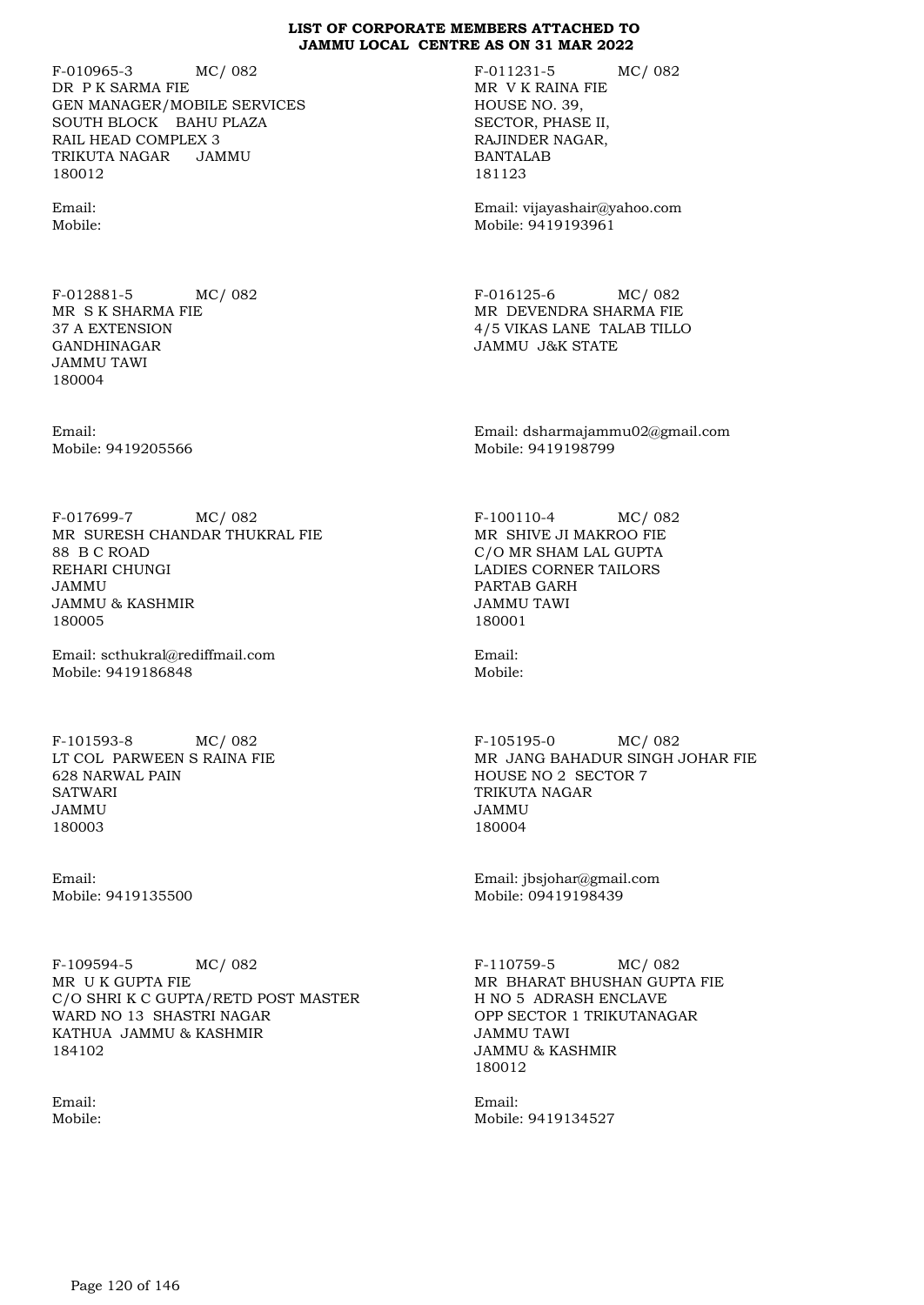F-113158-5 MC/ 082 MR FIRDOSE AHMAD FIE HOUSE NO 16 BALGARDEN SRINAGAR JAMMU & KASHMIR 180001

Email: Mobile: 9797864786

F-114600-5 MC/ 082 MR S HARBANS SINGH FIE HOUSE NO 1 NEW REHARI JAMMU JAMMU & KASHMIR 180005

Email: harbans.s.r@gmail.com Mobile: 9419196463

F-121727-1 MC/ 082 MR SANJAY GUPTA FIE 140 EXTENSION JANIPUR COLONY JAMMU JAMMU & KASHMIR 180007

Email: san231168@gmail.com Mobile: 8128742007

F-124380-9 MC/ 082 MR GAGAN JYOTI FIE 23 B-D GREEN BELT GANDHI NAGAR JAMMU JAMMU AND KASHMIR 180004

Email: gjyoti72@gmail.com Mobile: 9419194463

F-125318-9 MC/ 082 MR AMRESH RAINA FIE 333 A SHAKTI NAGAR JAMMU JAMMU AND KASHMIR 180001

Email: amresh.raina1959@gmail.com Mobile: 9419192736

F-113936-5 MC/ 082 MR SUNIL GANDOTRA FIE 60 P/2 TRIKUTA NAGAR JAMMU J & K 180012

Email: sk59@rediffmail.com Mobile: 9419185678

F-121253-9 MC/ 082 MR SANJAY KALGAONKAR FIE NHPC REGEIONIAL OFFICE JDA COMMERCIAL COMPLEX PLOT NO 1 NARWAL JAMMU JAMMU & KASHMIR 180006 Email: kalgaonkar.nhpc@gmail.com Mobile: 9560782999

F-124249-7 MC/ 082 DR BALBIR SINGH FIE SCHOOL OF MECHANICAL ENGINEERING SHRI MATA VAISHNO DEVI UNIVERSITY KAKRYAL KATRA JAMMU & KASHMIR 182320

Email: balbir.isst@smvdu.ac.in Mobile: 9906224982

F-124530-5 MC/ 082 MR AJAY SINGH WAZIR FIE 160 A/D GAUDHI NAGAR JAMMU JAMMU & KASHMIR 180004

Email: ajaywazir@rediffmail.com Mobile: 9419195999

F-126537-3 MC/ 082 MR DR. SANJEEV ANAND FIE PLOT NO. 12/B, BAKSHI NAGAR, JAMMU 180001

Email: anandsanjeev12@gmail.com Mobile: 9419104580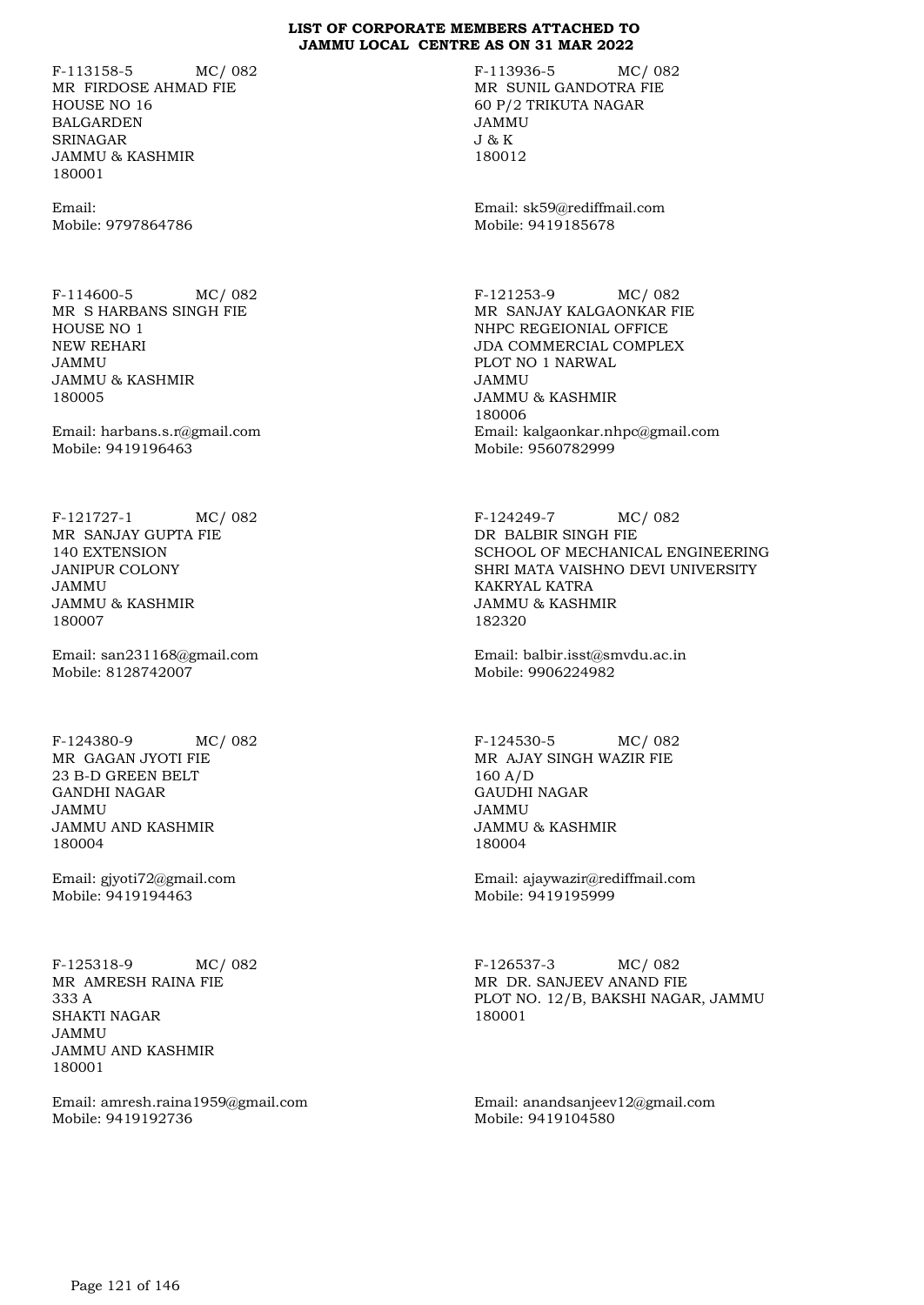M-010967-8 MC/ 082 MR K C SHARMA MIE C/O PT MAHENDRA NATH PUNCHTIRTHI JAMMU TAWI J AND K STATE

Email: Mobile:

M-035515-6 MC/ 082 MR R B KHAJURIA MIE 223/5 CHANNI HIMAT COLONY JAMMU 180015

Email: khajuria.rajeev@yahoo.com Mobile: 9419141972

M-055705-0 MC/ 082 MR SAVINDER GUPTA MIE DIRECTOR NATIONAL INST OF TECH & SCIENCE INDIRA NAGAR PO MIRAN SAHIB JAMMU J & K 181101 Email: nitscem@yahoo.com Mobile: 9419187240

M-058454-6 MC/ 082 MR SHYAMA PROSAD GHOSH MIE C 47 JYOTIPURAM SALAI H E PROJECT J&K 182312

Email: Mobile:

M-059156-9 MC/ 082 MR SHAM LAL GUPTA MIE 61B/B GANDHI NAGAR JAMMU 180004

Email: Mobile: M-033060-9 MC/ 082 MR M L DHAR MIE H NO 1 NEAR CHAITAINYA ASHRAM TALAB TILLOO JAMMU J&K 180002

Email: Mobile:

M-053145-0 MC/ 082 MR DALBIR SINGH MIE 237 EXCHANGE ROAD JAMMU (TAWI) JAMMU & KASHMIR 180001

Email: er\_dalbirsingh@rediffmail.com Mobile: 9419143298

M-058340-5 MC/ 082 MR MAHESH SINGH JAMWAL MIE 117 EXT SECTOR-A SAINIK COLONY JAMMU 180011

Email: masijam@yahoo.com Mobile: 9419198093

M-058998-5 MC/ 082 MR SUNIL SURI MIE 143 KACHI CHOWNI JAMMU TAWI 180001

Email: Mobile:

M-060043-6 MC/ 082 MR MAHESH KUMAR GUPTA MIE SEC 5A H NO 56B TRIKUTA NAGAR JAMMU J & K 180004

Email: mkgmotly@gmail.com Mobile: 9419126230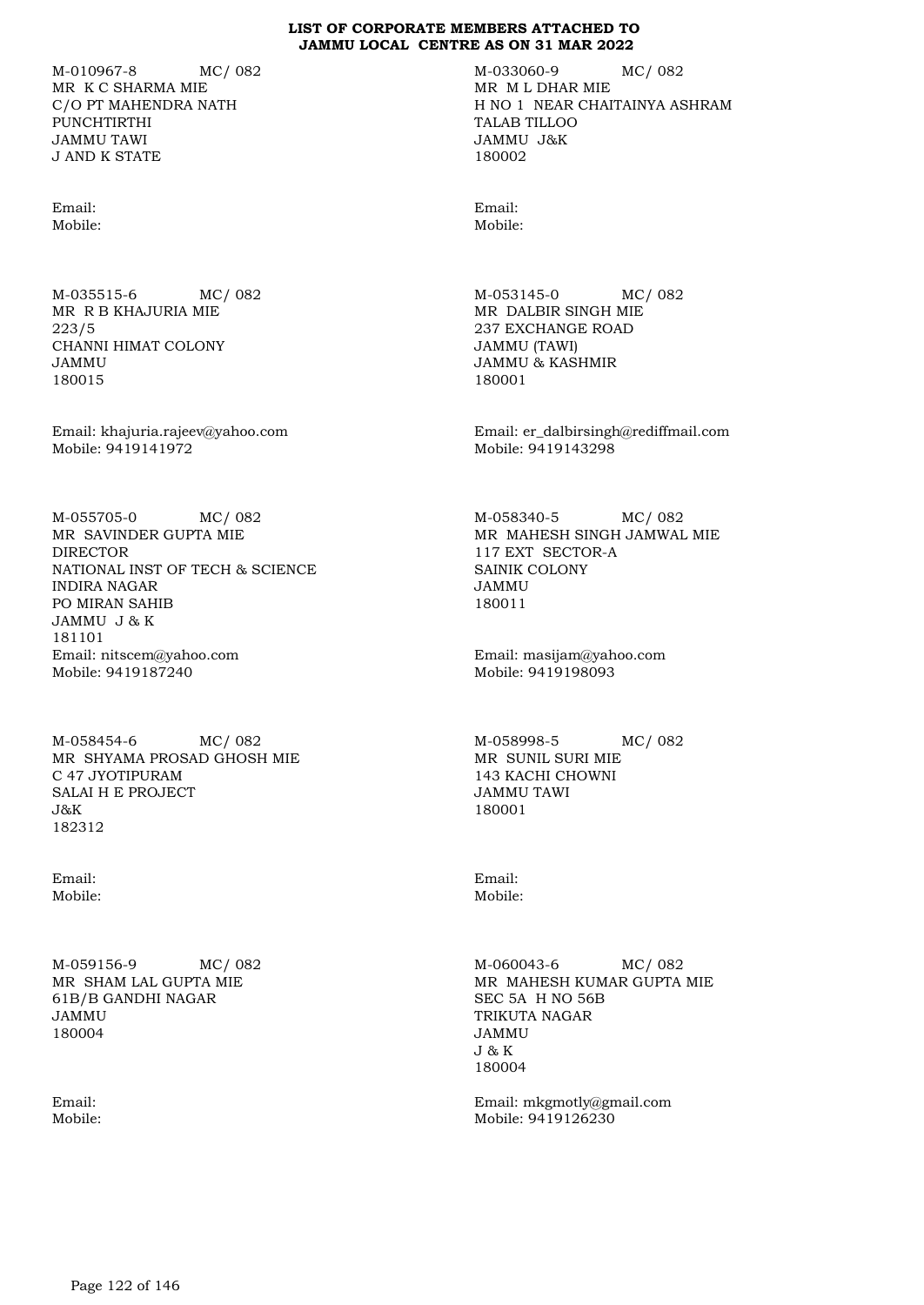M-063076-9 MC/ 082 MR R K DHAR MIE 204 /A -1 NORTH BLOCK BAHU PLAZA RAIL HEAD COMPLEX JAMMU JAMMU & KASHMIR 180012 Email: alack.ravidhar@gmail.com Mobile: 9419185599

M-101769-6 MC/ 082 MR SUJAY KADALBAJOO MIE C/O SHRI M L KADALBAJOO NEAR POONCH HOUSE DURGA NAGAR TALAB TILLO JAMMU J & K 180002 Email: Mobile:

M-105398-6 MC/ 082 MR HERA LAL KOUL MIE ASST PROF DEPT OF MECH ENGG REGIONAL ENGINEERING COLLEGE CAMP CLASSES OLD UNIVERSITY CAMPUS JAMMU 180001 Email: Mobile:

M-107351-0 MC/ 082 MR ISHWER CHANDER JANDIAL MIE EXECUTIVE ENGINEER PHE (M) GROUND WATER & PROC DVN 63 A/B GANDHINAGAR JAMMU 180004

Email: Mobile:

M-109824-6 MC/ 082 MR SAT PAL GUPTA MIE H NO 175 SECTOR NO 3 TRIKUTANAGAR JAMMU TAWI J & K 180012

Email: Mobile: M-063531-0 MC/ 082 MR RAJGOPAL SINGH BHAU MIE BARNAI NETAR KOTHEY R/PO MUTHI TEH & DIST JAMMU JAMMU & KASHMIR 181205

Email: rajgopal.mdu@rediffmail.com Mobile: 9419134754

M-104538-5 MC/ 082 MR MULK RAJ KOTWAL MIE C/O SHAKUNTALA KOTWAL KENDRIYA VIDYALAYA NO 1 CHINAR COMPLEX UDHAMPUR J & K 182121

Email: mk.kotwal@gmail.com Mobile: 9419124843

M-105849-5 MC/ 082 MR SUNIL SHARMA MIE H NO 26 SECTOR 1 CHANNI HIMMAT JAMMU - TAWI J & K 180015

Email: secyjammu@hotmail.com Mobile: 9419142300

M-108851-8 MC/ 082 MR ATTAN JI FOTEDAR MIE VIKAS LANE TALAB TILLO JAMMU-TAWI 180002

Email: ajf.tedar@gmail.com Mobile: 9419190336

M-114098-6 MC/ 082 MR KAUSHAL KUMAR GUPTA MIE 29 D/C GREEN BELT GANDHI NAGAR JAMMU TAWI 180004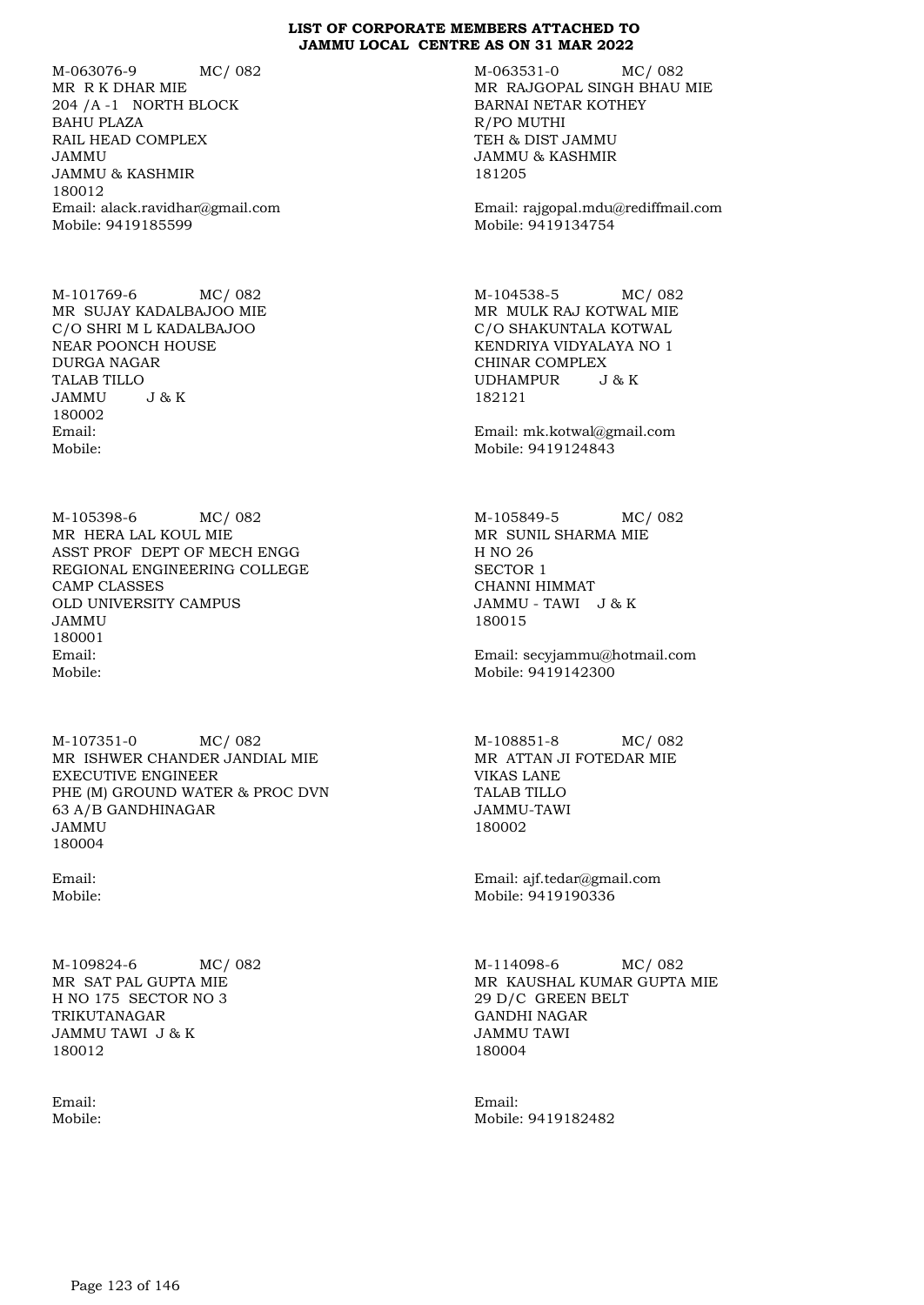M-116150-9 MC/ 082 MR GIANESHWER SHARMA MIE SHAKUNT NIWAS 41-B KARAN NAGAR EXTN JAMMU 180005

Email: Mobile: 9419134519

M-120849-1 MC/ 082 MR DEEPAK KAUL MIE 1/115 VIKAS NAGAR SARWAL JAMMU TAWI J & K 180005

Email: adakkkus@yahoo.com Mobile: 9419141873

M-124794-2 MC/ 082 MR NAVIN KUMAR KHAJURIA MIE 17 SHASTRI NAGAR JAMMU 180004

Email: navin61@rediffmail.com Mobile: 9419288661

M-127415-5 MC/ 082 MR RAJINDER PRASAD BANARASI DAS MIE 131F RAJ TILAK ROAD JAMMU TAWI J & K 180001

Email: Mobile:

M-131736-3 MC/ 082 MR SUNIL GUPTA MIE H NO - 123 P SECTOR - 1 TRIKUTA NAGAR JAMMU  $J\&K$ 180012

Email: sunilkgupta2000@yahoo.com Mobile: 9419189514

M-118842-3 MC/ 082 MR AVTAR KRISHAN KOUL MIE 232 EXTENSION JANIPUR COLONY JAMMU (J&K) 180007

Email: akkoul51@gmail.com Mobile: 9205005755

M-122100-5 MC/ 082 MR VIKRAM GUPTA MIE 262 SHASTRI NAGAR JAMMU 180004

Email: Mobile: 9419108581

M-125674-7 MC/ 082 MR SURINDER THAPPA MIE H NO 245-D PURAN NAGAR NEW PLOTS JAMMU J&K 180005

Email: sthappa55@gmail.com Mobile: 9419198714

M-130319-2 MC/ 082 MR RAJESH KUMAR BHUSHAN MIE ASST PROF/SCHOOL OF MECH ENGG SHRI MATA VAISHNO DEVI UNIVERSITY 15C 2ND EXTN GANDHI NAGAR OPP BAHU PLAZA JAMMU J & K 180004

Email: rkbrjit@yahoo.com Mobile: 9419162504

M-131737-1 MC/ 082 MR SUNIL GUPTA MIE DEVASHISH 101 AD GANDHI NAGAR JAMMU J & K 180004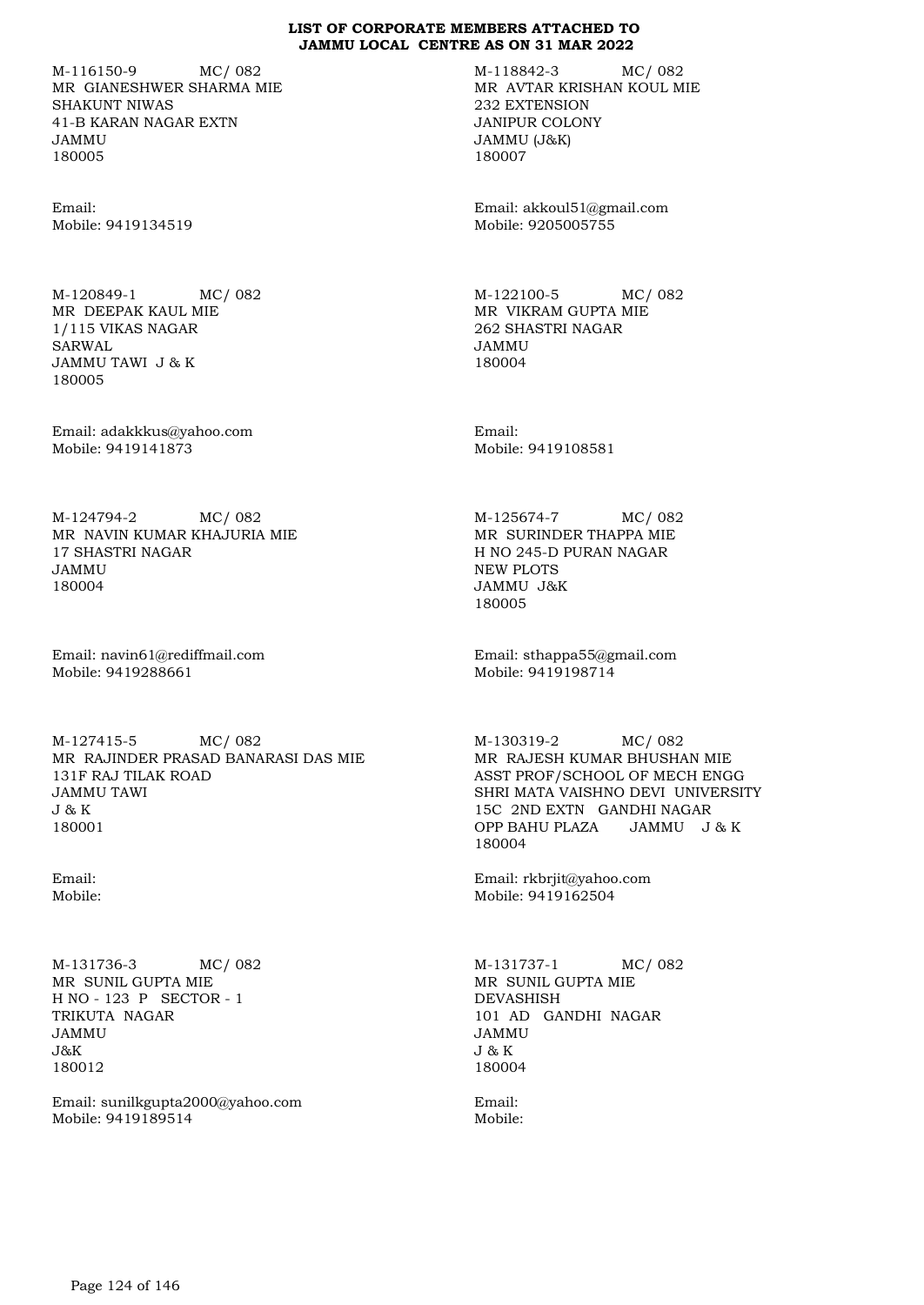M-133586-8 MC/ 082 MR SURESH GUPTA MIE HOUSE NO 356-A GANGYAL GARDEN JAMMU J & K INDIA 180010 Email: sureshguptamie@gmail.com Mobile: 9419236597

M-134223-6 MC/ 082 MR HARSHARAN SINGH REEN MIE H NO - 93 SECTOR - 13 NANAK NAGAR JAMMU & KASHMIR 180004

Email: hsreen@yahoo.com Mobile: 9419145152

M-138385-4 MC/ 082 MR ASHOK KUMAR GUPTA MIE PLOT 57 SARWAL JAMMU JAMMU & KASHMIR 180005

Email: ashokchhavi@rediffmail.com Mobile: 9409192033

M-140634-5 MC/ 082 MR BHARAT KUMAR GUPTA MIE H NO 38 SECTOR 5 TRIKUTANAGAR JAMMU JAMMU & KASHMIR 180012

Email: antrix@dataone.in Mobile:

M-141545-4 MC/ 082 MR DEEPAK GUPTA MIE C/O LATE SHRI HARBANS LAL GUPTA 213-14 MOHALLA USTAD JAMMU TAWI JAMMU & KASHMIR 180001 Email: deepak020606@gmail.com Mobile: 9419113691

M-133785-2 MC/ 082 MR KUSHAL DEV SINGH JAMWAL MIE NO 1 NITCO LANE TALAB TILLO J & K 180002

Email: kushal\_jamwal@yahoo.com Mobile: 9419191260

M-137695-5 MC/ 082 MR ASHOK KUMAR VERMA MIE PLOT NO - 129 / A BAKSHI NAGAR JAMMU JAMMU AND KASHMIR 180001

Email: ashok240256@gmail.com Mobile: 9419106152

M-140594-7 MC/ 082 MR SUDHIR K PLASAR MIE 22A/B GANDHI NAGAR JAMMU JAMMU & KASHMIR 180004

Email: plasarjammu@yahoo.co.in Mobile: 9419211761

M-141437-7 MC/ 082 MR RAJEEV MOHAN MIE 5 EXT E BHARAT NAGAR TALAB TILLO JAMMU JAMMU & KASHMIR 180002 Email: Mobile: 9419181011

M-141849-6 MC/ 082 MR BABU RAM MAKHNOTRA MIE HOUSE NO 14 LANE ID EXTENSION SECTOR 04 TRIKUTA NAGAR JAMMU JAMMU & KASHMIR 180012 Email: sunikshi.sharma@gamil.com Mobile: 9419134553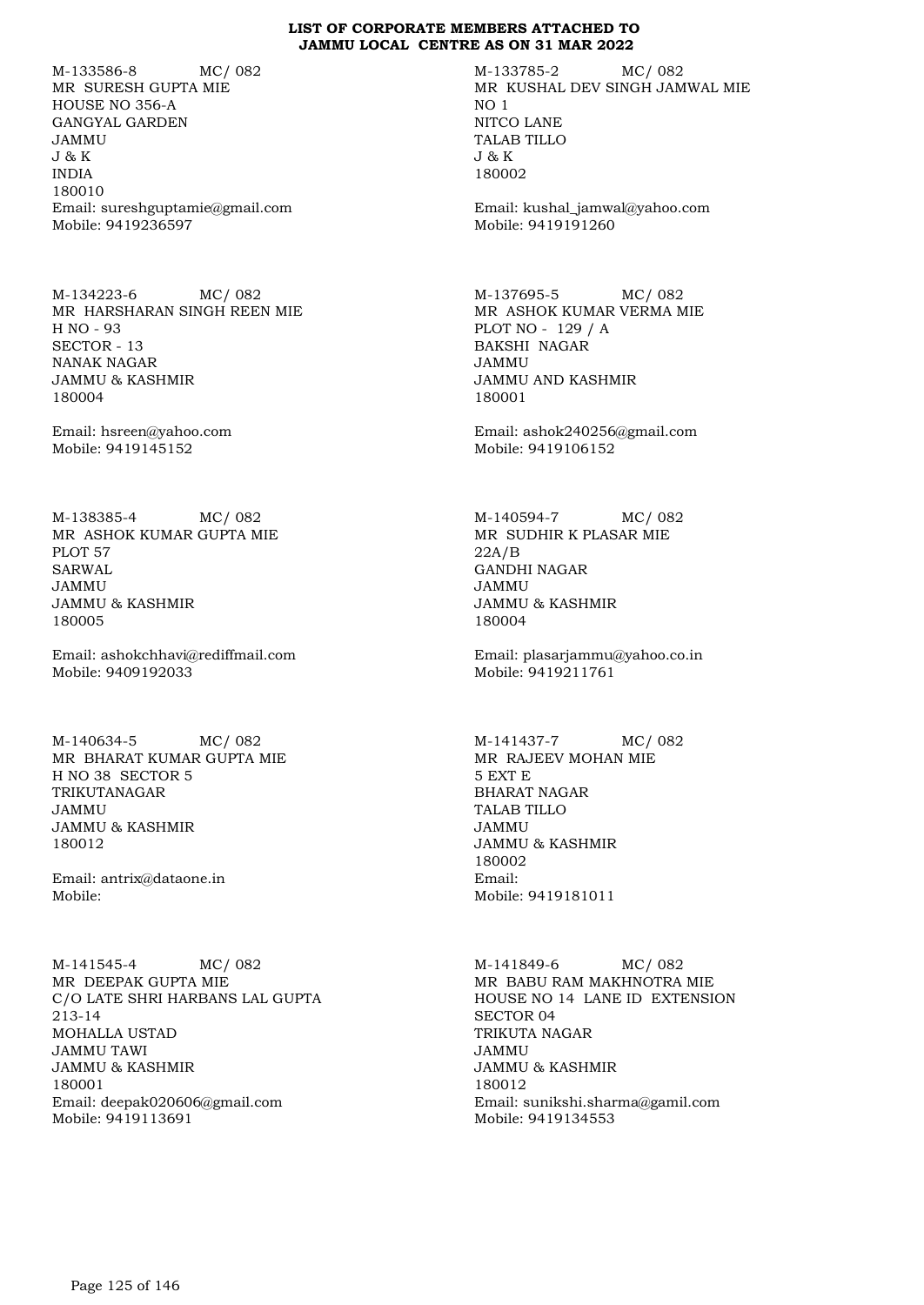M-141850-5 MC/ 082 MR PANKAJ BHALLA MIE 105/2 CHANNI HIMMAT JAMMU JAMMU & KASHMIR 180015

Email: pankajbhalla105@yahoo.in Mobile: 9419115289

M-142105-5 MC/ 082 MR BHUPINDER SINGH MIE GURU NANAK NAGAR STREET NO 4 JAMMU JAMMU & KASHMIR 180001

Email: bhupinder.singh.suden@gmail.com Mobile: 9419143729

M-144719-4 MC/ 082 MR NARESH MAHAJAN MIE NO F/24 REHARI CHUNGI B C ROAD JAMMU JAMMU & KASHMIR 180005 Email: naresh.mahajan.naresh@gmail.com Mobile: 9419181636

M-145559-6 MC/ 082 MR DEEPAK BYOTRA MIE H/NO 327 / A NAI BASTI **SATWARI** JAMMU JAMMU & KASHMIR 180003 Email: deepakbyotra@yahoo.co.in Mobile: 9419110376

M-146229-0 MC/ 082 MR VINOD KUMAR MIE S/O SH B N PANDIT H NO 144 SECTOR 1 JDA EWS COLONYY OPP JAMMU MUNICPAL PARK ROOPNAGAR JAMM J & K 180013 Email: vinodmedj@gmail.com Mobile: 9419144989

M-141951-4 MC/ 082 MR VIJAY KUMAR ARORA MIE HOUSE NO 628 SECTOR 4 CHANNI HIMMAT HOUSING COLONY JAMMU JAMMU & KASHMIR 180015

Email: vijay.budhiraja10@gmail.com Mobile: 9797342018

M-142218-3 MC/ 082 MR GOVERDHAN SINGH SLATHIA MIE S/O SHRI JOGINDER SINGH HOUSE NO 590 PEER MITHA JAMMU JAMMU & KASHMIR 180001 Email: slathiags@rediffmail.com Mobile: 9419142571

M-145209-0 MC/ 082 MR SUJAN SINGH MIE HOUSE NO 346 SECTOR I CHANNI HIMMAT HOUSING COLONY JAMMU TAWAI J & K 180015

Email: Mobile: 9419111053

M-146214-2 MC/ 082 MR RAJESH KHAJURIA MIE 152 B JEEVAN NAGAR PO; GANGYAL JAMMU J & K 180010

Email: rajeshkhajuria@yahoo.co.in Mobile: 9419252582

M-146458-7 MC/ 082 MR SWARN SINGH MIE 66 NEW PLOTS JAMMU JAMMU & KASHMIR 180005

Email: swarnsingh2007@rediffmail.com Mobile: 9419198195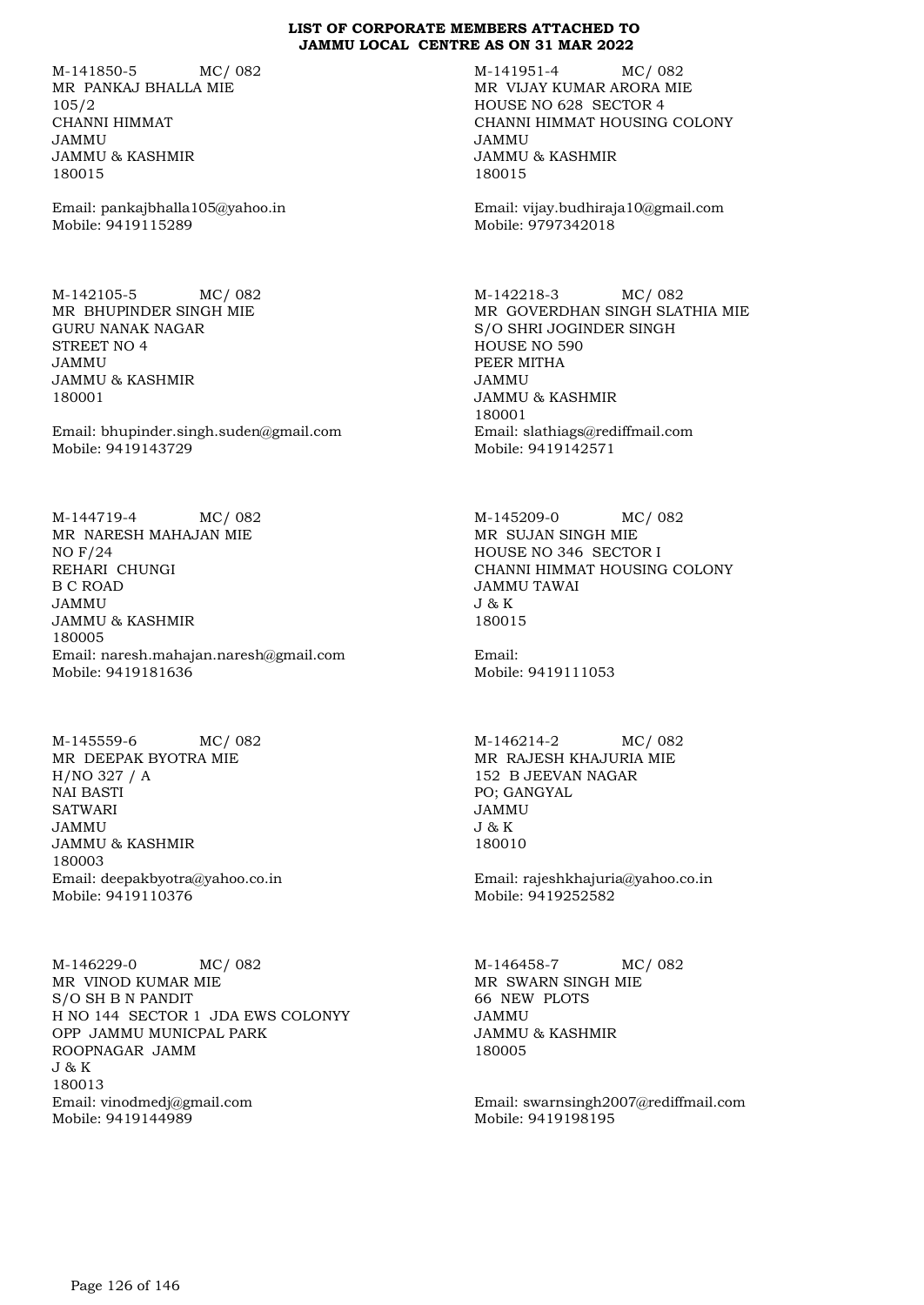M-146609-1 MC/ 082 MR SANDEEP MAHAJAN MIE HOUSE NO 15 SECTOR 5 CHANNI HIMMAT JAMMU JAMMU & KASHMIR 180015

Email: sandeep.mahajan@acme.in Mobile: 9419216608

M-146886-8 MC/ 082 MR MOHINDER SINGH MIE HOUSE NO 1 SHAKTI NAGAR JAMMU JAMMU & KASHMIR 180001

Email: mohindermanhas@gmail.com Mobile: 9419200979

M-148171-6 MC/ 082 MR SUBASH KOTHA MIE H NO 3 VINAYAK VIHAR BELOW GOVT QTRS BEHIND GRID STATION PO PALOURA TOPHSHERKHANIA JAMMU SUBHASH NAGAR JAMMU & KASHMIR 181121 Email: kothasubash77@gmail.com Mobile: 9419131117

M-150917-3 MC/ 082 DR SARBJEET SINGH MIE HOUSE NO 26 BHALLA COLONY NR POLICE QTRS CHANNI HIMMAT JAMMU JAMMU & KASHMIR 180015 Email: sarbjeet.singh@gmail.com Mobile: 09419260947

M-152066-5 MC/ 082 MR GAGANDEEP SINGH MIE HOUSE NO 202 -A SHASTRI NAGAR JAMMU JAMMU & KASHMIR 180004

Email: gagan261@rediffmail.com Mobile: 9596640403

M-146657-1 MC/ 082 MR SUNIL GANDOTRA MIE D - 3 BAHU APPARTMENTS NEAR FIRE STATION GREEN BELT JAMMU J & K 180004 Email: sunilgandotra@hotmail.com Mobile: 9419147521

M-147789-1 MC/ 082 MR DEEPAK DIGRA MIE H NO 1304 ST NO 12 RAJPURA MANOTRIAN JAMMU J & K 180001 Email: deepakdigra49@gmail.com Mobile: 9419130359

M-150244-6 MC/ 082 MR VIJAY KUMAR SHARMA MIE VILL BHATYARI PO/TEH BISHNAH JAMMU JAMMU & KASHMIR 181132

Email: aepdcsha@gmail.com Mobile: 9419236579

M-151341-3 MC/ 082 MR PADAM BUSHAN SURI MIE HOUSE NO 28 BAKSHI NAGAR JAMMU JAMMU & KASHMIR 180001

Email: padam.bushan10@gmail.com Mobile: 9419192988

M-158876-6 MC/ 082 MR RAJESH MANTOO MIE S/O SHRI BUSHAN LAL MANTOO SECTOR B H NO 32 TIRATH NAGAR NEAR SHIV MANDIR TALAB - TILLO BHORI JAMMU JAMMU & KASHMIR 180002 Email: rajeshmantoo74@gmail.com Mobile: 9419300569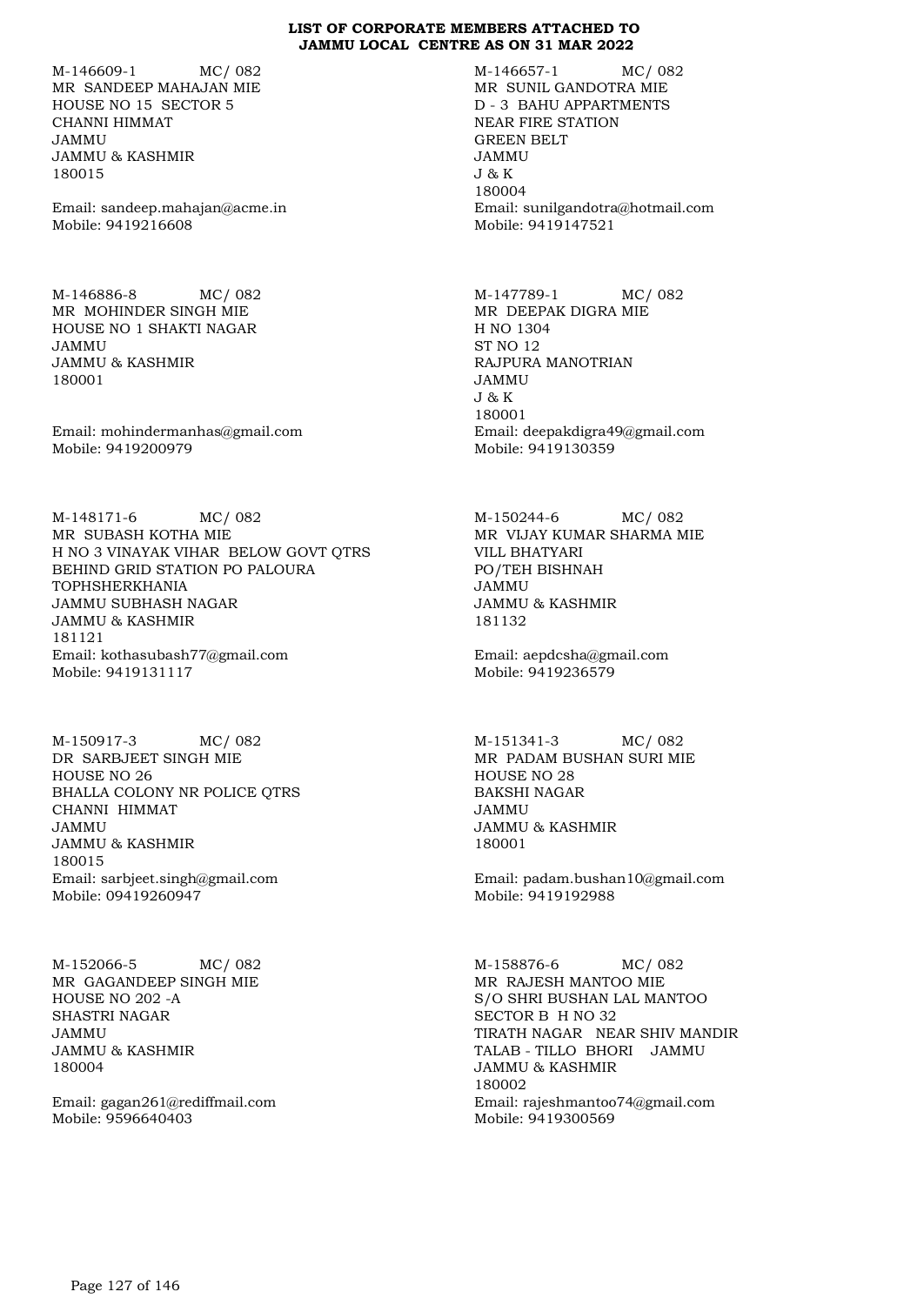M-161024-9 MC/ 082 MR S ANAND KUMAR MIE DEPT OF MECHANICAL ENGINEERING INDIAN INSTITUTE OF TECHNOLOGY JAMMU JAGTI PO NAGROTA NH 44 JAMMU JAMMU & KASHMIR 181221 Email: anand.subramaniyan@iitjammu.ac.in Mobile: 9036624149

M-161961-0 MC/ 082 MR AJAY KUMAR SHARMA MIE 21A EXCELSIOR LANE INDIRA COLONY JANIPUR JAMMU JAMMU AND KASHMIR 180007 Email: Mobile: 9419187515

M-165142-5 MC/ 082 DR YATHESHTH ANAND MIE HOUSE NO 45 SECTOR 3 TRIKUTA NAGAR JAMMU JAMMU & KASHMIR 180012 Email: yatheshthanand@gmail.com Mobile: 9419209654

M-165294-4 MC/ 082 MR RAJ KUMAR RAQWAL MIE 520 UNO LANE TALAB TILLO JAMMU JAMMU & KASHMIR 180002

Email: rajrakwal@gmail.com Mobile: 9419133492

M-165710-5 MC/ 082 MR RAVINDER SINGH SLATHIA MIE G-190 SAINIK COLONY JAMMU JAMMU & KASHMIR 180011

Email: ravindersinghslathia@gmail.com Mobile: 9419244607

M-161803-7 MC/ 082 MR RAKESH GUPTA MIE H.NO-65 INDRA COLONY OLD JANIPUR JAMMU 180007

Email: rakesh1983gupta@gmail.com Mobile: 9419262182

M-163260-9 MC/ 082 MR NISAR HUSSAIN MIE H NO 3 MIRZA LANE BATHINDI JAMMU JAMMU & KASHMIR 181152 Email: nisarraza889@gmail.com Mobile: 9419795228

M-165202-2 MC/ 082 MR ANIL DATTA MIE H. NO 50 SURAKSHA VIHAR NEAR B.S.F H.Q PALOURA TOP, JAMMU JAMMU AND KASHMIR 181124 Email: anidatt@gmail.com Mobile: 9796890008

M-165295-2 MC/ 082 MR KULWANT SINGH MIE H NO 287 SECTOR G SAINIK COLONY JAMMU JAMMU & KASHMIR 180011 Email: kulwantschib29467@gmail.com Mobile: 9419137260

M-166467-5 MC/ 082 DR SANJAY SHARMA MIE RISHI NIWAS, H. NO 295 LANE-1 RANI TALAB DIGIANA JAMMU 180010

Email: sanjufrnd15@gmail.com Mobile: 9906134266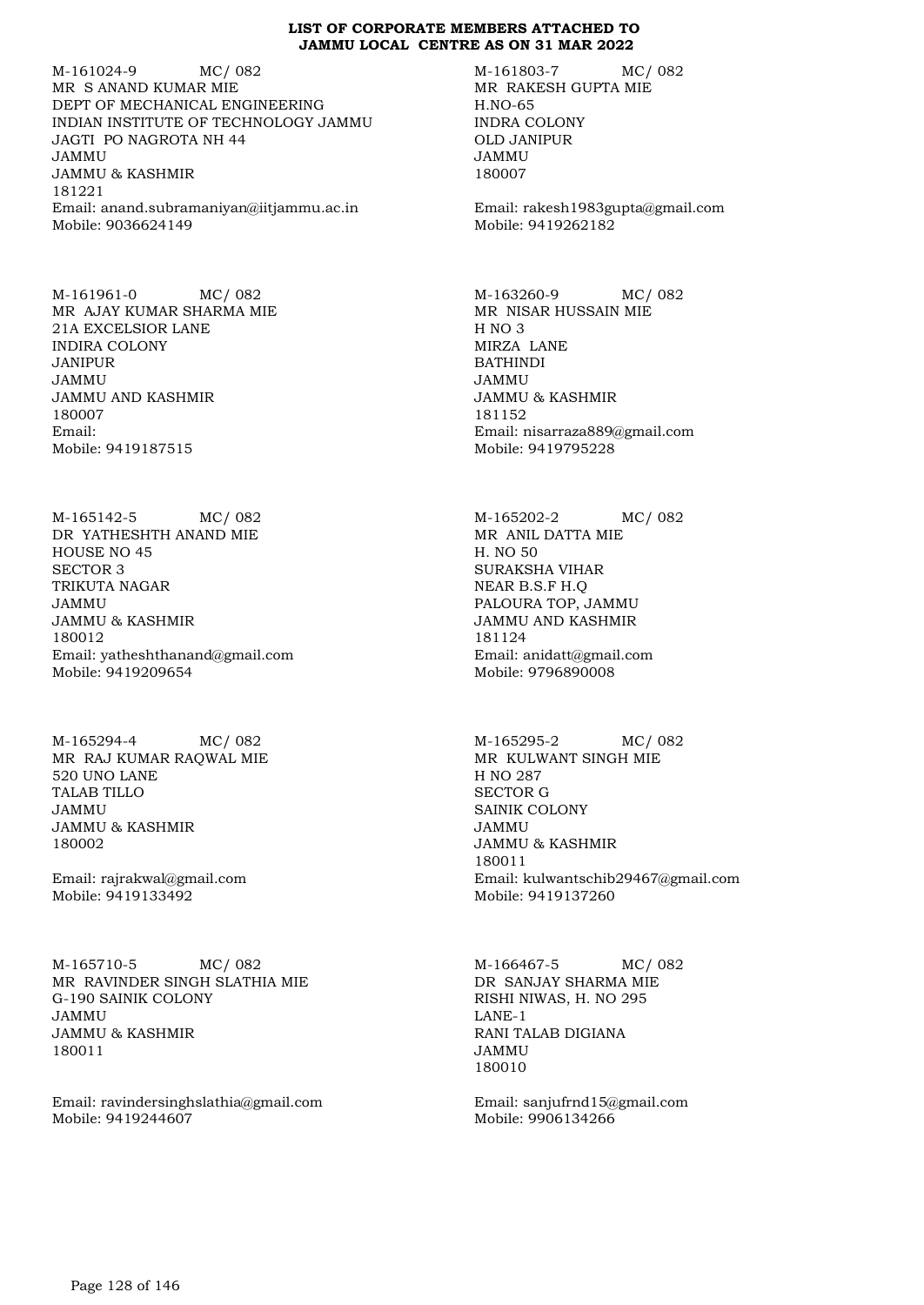M-169182-6 MC/ 082 MR RIPU DAMAN SINGH MIE HOUSE NO - 24 B LANE - 14 GREATER KAILASH JAMMU JAMMU & KASHMIR 180011 Email: ripudamanzone4u@gmail.com Mobile: 9469389998

M-169257-1 MC/ 082 MR HARINDER PAL SINGH MIE HNO: 227/P, SECTOR-1A EXTENSION TRIKUTA NAGAR KHU WALI GALI, NEAR HARMANDIR PUBLIC JAMMU JAMMU & KASHMIR 180020 Email: harinder.raina@gmail.com Mobile: 9906146133

M-170878-8 MC/ 082 MR MOHAMMAD OMAR KHAN MIE 15-B SWEET HOME APARTMENT BYE PASS CHANNI HIMMAT JAMMU JAMMU & KASHMIR 180015 Email: omarkhan04@yahoo.com Mobile: 9858221965

M-172683-2 MC/ 082 MR SUNNY NARAYAN MIE HOUSE NO 1 LANE NO1 AMBEDKAR NAGAR BSF PALOURA JAMMU & KASHMIR 181124 Email: rarekv@gmail.com Mobile: 9103005301

AM057103-5 MC/ 082 MR SANJAY SARAF AMIE C/O M/S BELIRAM KRISHANLAL SARAF CHOWK CHABUTRA JAMMU TAWI 180001

Email: sanjaysf\_jmu@yahoo.co.in Mobile: 9419199173

M-169183-4 MC/ 082 MR SATISH KUMAR SHARMA MIE HOUSE NO 112 LOWER GADIGARH JAMMU JAMMU & KASHMIR 181101

Email: satishsharma238@gmail.com Mobile: 9622331211

M-169837-5 MC/ 082 MR SANDEEP KUMAR MIE HOUSE NO. F-144 SECTOR-2 DURGA NAGAR TALAB TILLO , JAMMU JAMMU & KASHMIR 180002 Email: sandeep.19k75@gmail.com Mobile: 7351003510

M-170966-0 MC/ 082 MR MANOHAR LAL MIE H NO 21E, EXT BHARAT NAGAR TALAB TILLO JAMMU JAMMU & KASHMIR 180002 Email: manoharr.gupta@yahoo.com Mobile: 9419101495

AM050372-2 MC/ 082 MR MOHINDER KUMAR AMIE C/O SHRI J N KHAJURIA HOUSE NO 247 OPP TO GOVT GIRLS MIDDLE SCHOOL NAWABAD TALAB TILLO JAMMU /TAWI/

Email: Mobile:

AM066658-3 MC/ 082 MR F AHMED AMIE R/O B P/O KALA BAN TEH MENDHAR DIST POONCH J & K 185211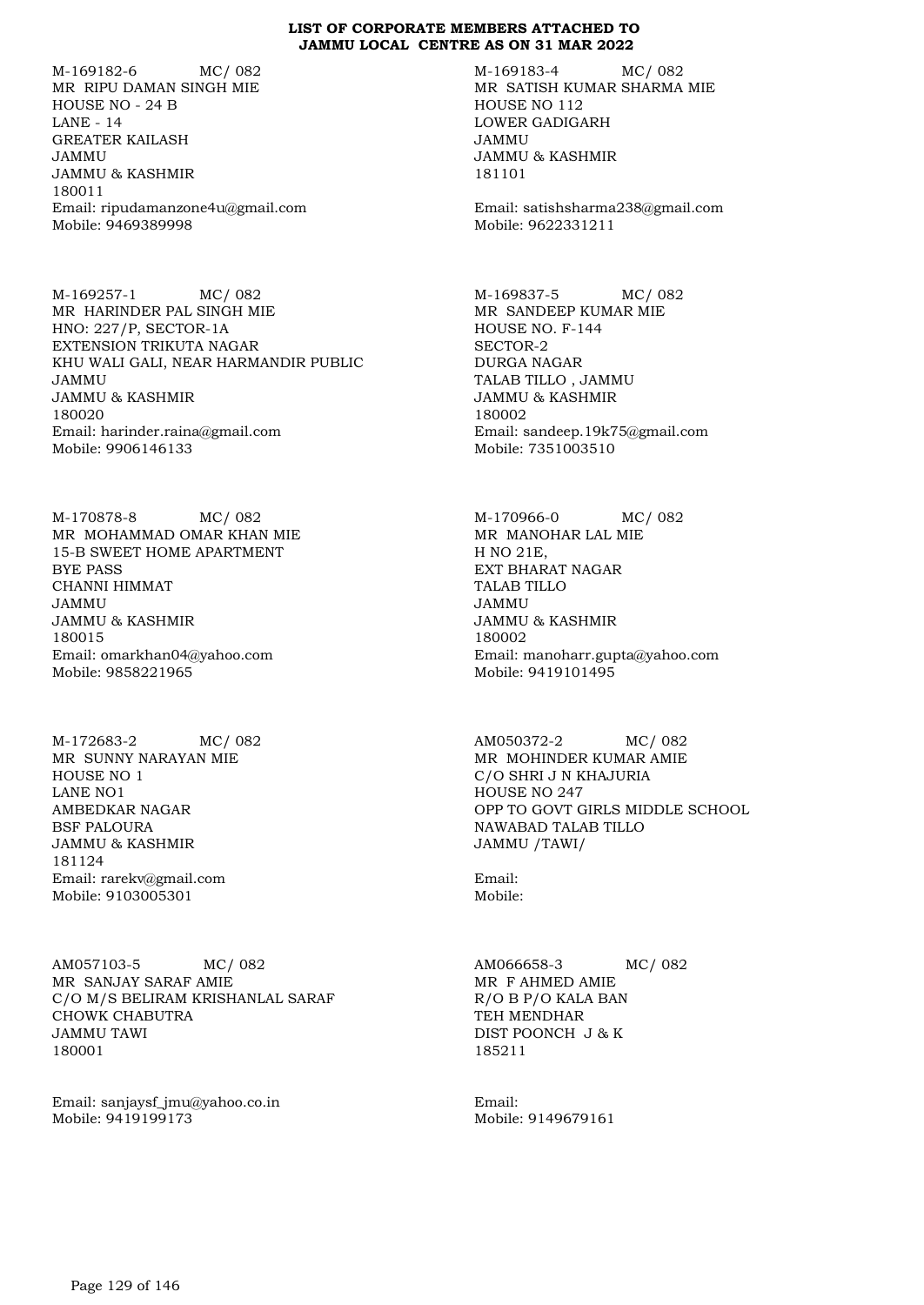AM072207-6 MC/ 082 MR MOHINDRA SINGH KATOCH AMIE KAWA HOUSE BEHIND BELCHA FACTORY GURHA BAKSHI NAGAR JAMMU J & K 180001

Email: mohinderas@gmail.com Mobile: 9419189855

AM073930-0 MC/ 082 MR RAJESH SHARMA AMIE 610 ASHOK NAGAR JAMMU CANTT 180003

Email: Mobile:

AM079870-6 MC/ 082 MR GHANSHAM SINGH AMIE BAHU FORT GORKHA NAGAR JAMMU TAWI 180006

Email: Mobile:

AM082562-2 MC/ 082 MR HARVINDER PAL SINGH AMIE H NO 468-C SARWAL ROAD JAMMU J & K 180005

Email: Mobile:

AM084509-7 MC/ 082 MR RAKESH CHANDER AMIE C/O RAMAN CLOTH HOUSE PO PANTHAL DIST UDHAMPUR JAMMU & KASHMIR 182121

Email: Mobile: AM073477-5 MC/ 082 MR SAHIL PARVEZ AMIE 424 SHASTRI NAGAR JAMMU TAWI JAMMU & KASHMIR 180004

Email: Mobile:

AM074741-9 MC/ 082 MR DALEEP RAZDAN AMIE C/O J & K HEARING AID CENTRE 2ND FLOOR PRATAP COMPLEX MOTI BAZAR JAMMU (TAWI) 180001 Email: Mobile:

AM082241-0 MC/ 082 MR HARMESH SINGH AMIE H NO 230 /B SAINIK COLONY DIST JAMMU J & K 180011

Email: Mobile:

AM083729-9 MC/ 082 MR JAGMOHAN SINGH AZROT AMIE VILL KOTLI ARJAN SINGH PO R S PURA JAMMU (J & K) 181102

Email: jagazrot@yahoo.com Mobile: 9796805318

AM089929-4 MC/ 082 MR NARINDER SINGH AMIE RO KHOUR TEH AKHNOOR DIST JAMMU J & K 181203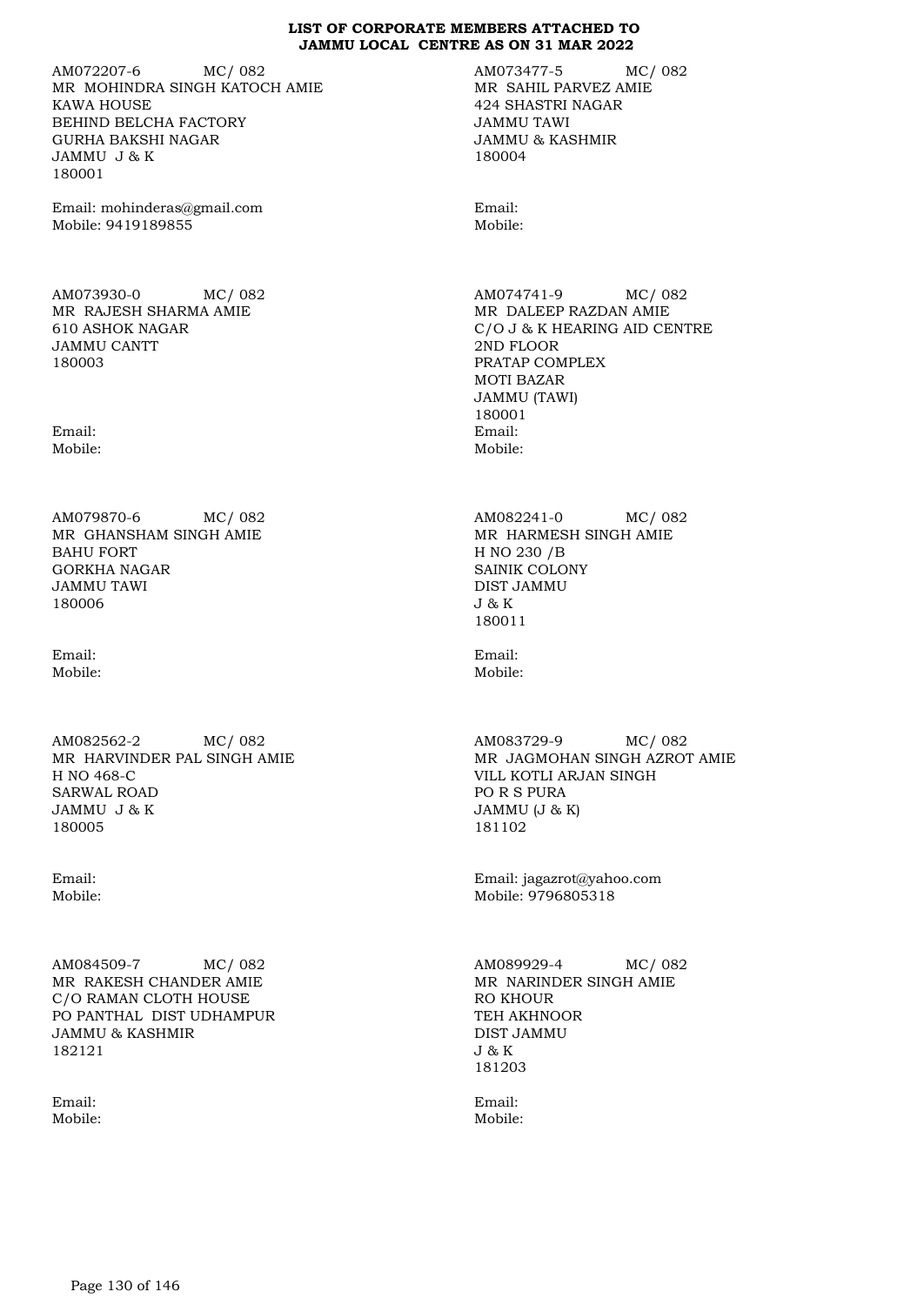AM090847-1 MC/ 082 MR MUSHTAQ AHMAD BUTT AMIE EP-327 TALAB KHATINKAN NEAR JAMIA MASJID JAMMU 180001

Email: Mobile:

AM091360-2 MC/ 082 MR BUPINDERS SINGH AMIE HOUSE NO 115 SECTOR NO 11 LANE 1 NANAK NAGAR JAMMU 180004 Email: Mobile:

AM093785-4 MC/ 082 MR HARINDERPAL SINGH AMIE HOUSE NO 182 LANE 7 SECTOR 7 GURU NANAK NAGAR JAMMU J & K 180004

Email: palharry@rediffmail.com Mobile: 9469214609

AM095552-6 MC/ 082 MR UDIPAN SHARMA AMIE C/O UTTAM CHAND VILL KARTHOLI KRISHANA NAGAR NEAR SHEEP HUSBANDRY PO BARI BRAHMONA TEH SAMBA DIST JAMMU J & K 181133 Email: udipansharma123@yahoo.com Mobile: 9419205637

AM098532-8 MC/ 082 MR VIKAS PANDOTRA AMIE H NO 200 SECTOR 3 SAINIK COLONY JAMMU J & K 180011

Email: pandotra@rediffmail.com Mobile: 9414130648

AM091043-3 MC/ 082 MR SURINDER SINGH AMIE A 24 NEW UNIVERSITY CAMPUS JAMMU TAWI J & K STATE 180006

Email: Mobile:

AM091957-0 MC/ 082 MR MALVINDER SINGH SUDAN AMIE HOUSE NO 46 SECTOR 2 MANAK NAGAR JAMMU TAWI JAMMU AND KASHMIR INDIA 180004 Email: mssudan.bsnl@gmail.com Mobile: 9419020331

AM094682-9 MC/ 082 MR VINOD KUMAR BHAN AMIE HOUSE NO F 295 SARWAL COLONY JAMMU TAWI J&K 180005

Email: Mobile: 9419102713

AM096495-9 MC/ 082 MR SATESH KUMAR TIKOO AMIE R O LAXIMI NAGAR MUTHI PO MUTHI DIST JAMMU J & K 181124 Email: tickoosk@indianoil.in Mobile: 9419976855

AM101579-9 MC/ 082 MR VINAY GARG AMIE 62 C D/C GANDHI NAGAR JAMMU 180004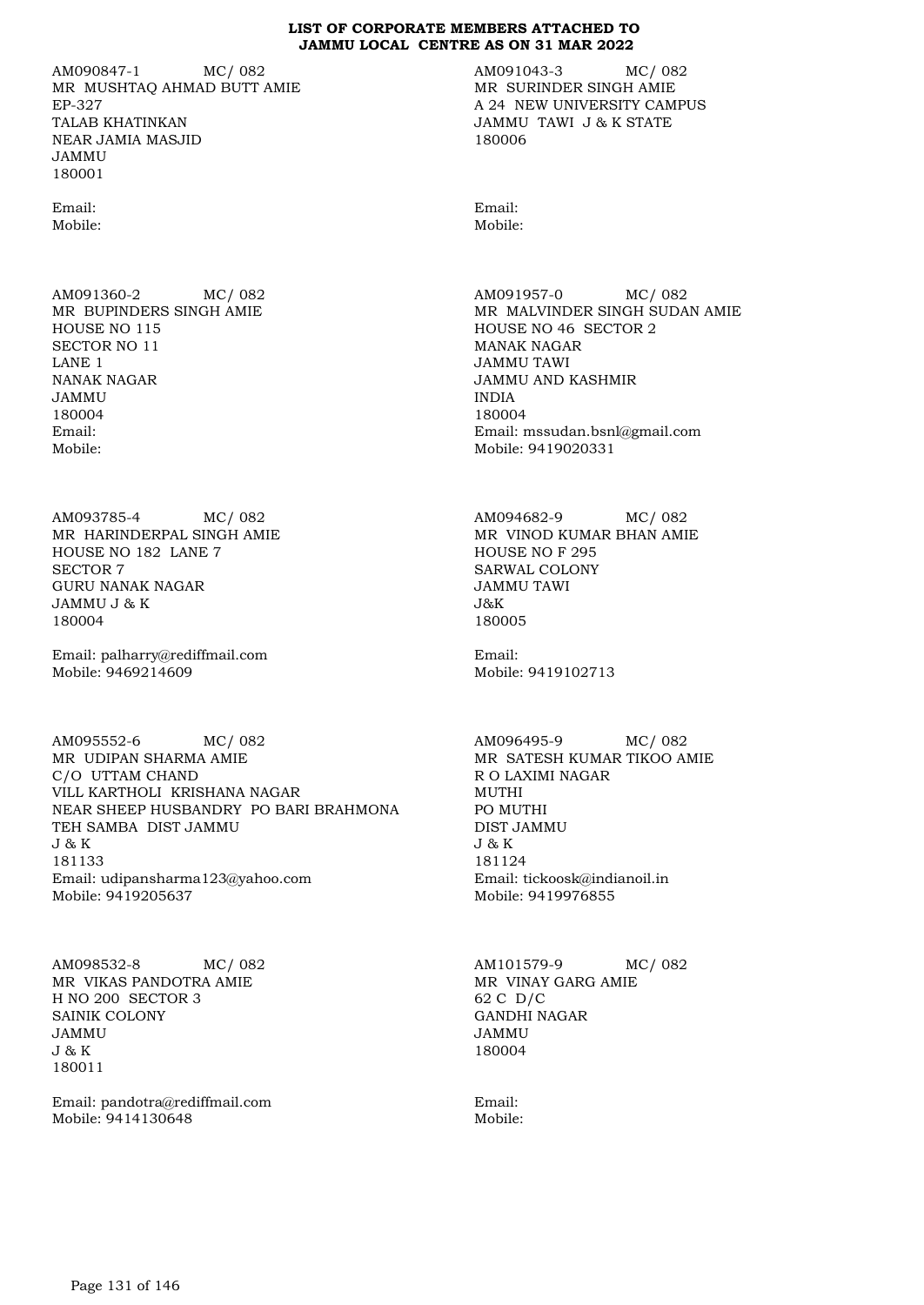AM103126-3 MC/ 082 MR SURINDER SINGH AMIE C/O SHRI HARBANS SINGH R/O BUDWAL PO PALLANWALLA TEH AKHNOOR DIST JAMMU (TAWI) J & K 181204 Email: Mobile:

AM108031-0 MC/ 082 MR SACHIN SHARMA AMIE DY MANAGER INDIAN OIL CORPORATION H NO 6 SECTOR - 4 TRIKUTA NAGAR JAMMU J & K 180012

Email: Mobile:

AM109245-9 MC/ 082 MR SHRI DUTT AMIE C/O SHRI BHAWANI DUTT SHARMA DEPARTMENT OF BIO-SCIENCES UNIVERSITY OF JAMMU NEW CAMPUS JAMMU 180001 Email: Mobile:

AM111373-1 MC/ 082 MR MOHAMMAD ANEES AMIE F 142 NARAYANIA JAMMU TAWI J & K 180001

Email: Mobile:

AM111877-6 MC/ 082 MR VIVEK SHARMA AMIE KOUL NIWAS LOWER MAST GARH JAMMU 180001

Email: Mobile: AM105837-4 MC/ 082 MR NARINDER SINGH AMIE C/O SHRI BARKAT SINGH AZAD R/O WARD NO17 MOHALLA JERNALLY NEAR KHALSA CHOWK PO POONCH JAMMU AND KASHMIR 185101 Email: singh.narinder@nic.in Mobile: 9419172654

AM108109-0 MC/ 082 MR ROMESH LAL AMIE VILL SIKANDARPUR PO BISHNAH TEH&DIST JAMMU

Email: Mobile:

AM110637-9 MC/ 082 MR CHIRANJEEV SINGH AMIE H NO 29 F MOHALLA HAZI PURA SATWARI /LAST MORE/ JAMMU J & K 180003

Email: Mobile:

AM111499-1 MC/ 082 MR RAMAN JI BHAT AMIE C/O T 464 GOVT QTRS TOPE SHERKHANIA PALOURA JAMMU J & K 181121

Email: Mobile:

AM114415-7 MC/ 082 MR AJAY KUMAR AMIE HOUSE NO 33 PARTAPGARH JAMMU /TAWI/ 180001

Email: ajaymehta196465@gmail.com Mobile: 9419225575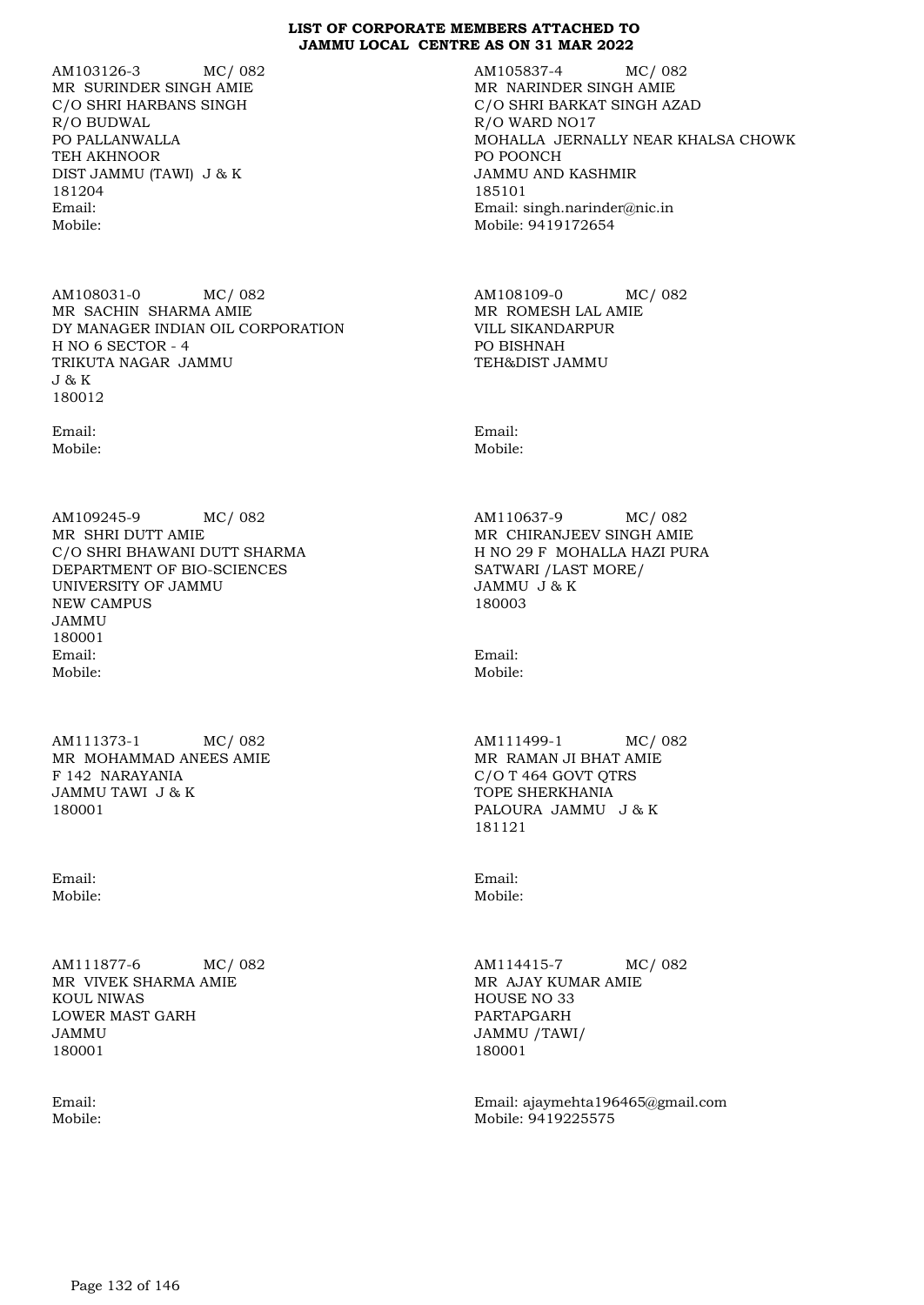AM115482-9 MC/ 082 MR AKASH SHARMA AMIE C/O SHRI M L TANDON PLOT NO 134 SHOPPING COMPLEX CENTRE BAKSHI NAGAR JAMMU TAWI 180001 Email: Mobile:

AM119450-2 MC/ 082 MR PRITHPAL SINGH AMIE H NO 117 SECTOR-11 LANE NO 1 NANAK NAGAR JAMMU 180004

Email: reen09@rediffmail.com Mobile: 9419212157

AM121672-7 MC/ 082 MR SANJEEV KUMAR AMIE 51 NEW REHARI JAMMU TAWI J & K 180005

Email: Mobile:

AM124943-9 MC/ 082 MR AKASH SHARMA AMIE HOUSE NO 181 PAHARIAN STREET JAMMU TAWI J & K 180001

Email: Mobile: 9419131847

AM125263-4 MC/ 082 MR BUPINDER SINGH AMIE S/O SHRI SANT SINGH AZAD NEAR MOHAN CEMENT STORE SECTOR A SAINIK COLONY JAMMU / JAMMU & KASHMIR 180011

Email: Mobile: AM118219-9 MC/ 082 MR BODH RAJ SAINI AMIE S/O SHRI GIAN CHAND SAINI VILL/PO NAGRI PAROLE TEH/DIST KATHUA J&K 184151

Email: sainibodhraj@gmail.com Mobile: 9463658167

AM119451-0 MC/ 082 MR RAKESH CHANDER AMIE C/O N I T S INDIRA NAGAR PO MIRAN SAHIB DIST JAMMU J & K 181101

Email: Mobile:

AM123580-2 MC/ 082 MR V MOHAN RAJ AMIE FLIGHT ENGINEER ; 130 HU, AIRFORCE AF STATION, SATWARI JAMMU JAMMU KASHMIR INDIA 180003 Email: mohanrajiaf@gmail.com Mobile: 9469575687

AM124967-6 MC/ 082 MR TALAT MEHMOOD AMIE HOUSE NO 425 JULLAHKA MOHALLA JAIN BAZAR JAMMU /TAWI/ J & K 180001

Email: Mobile: 9469748042

AM126015-7 MC/ 082 MR DEVINDER SINGH AMIE VILL SIMBLNA PO SUMB TEH SAMBA DIST JAMMU J & K 184121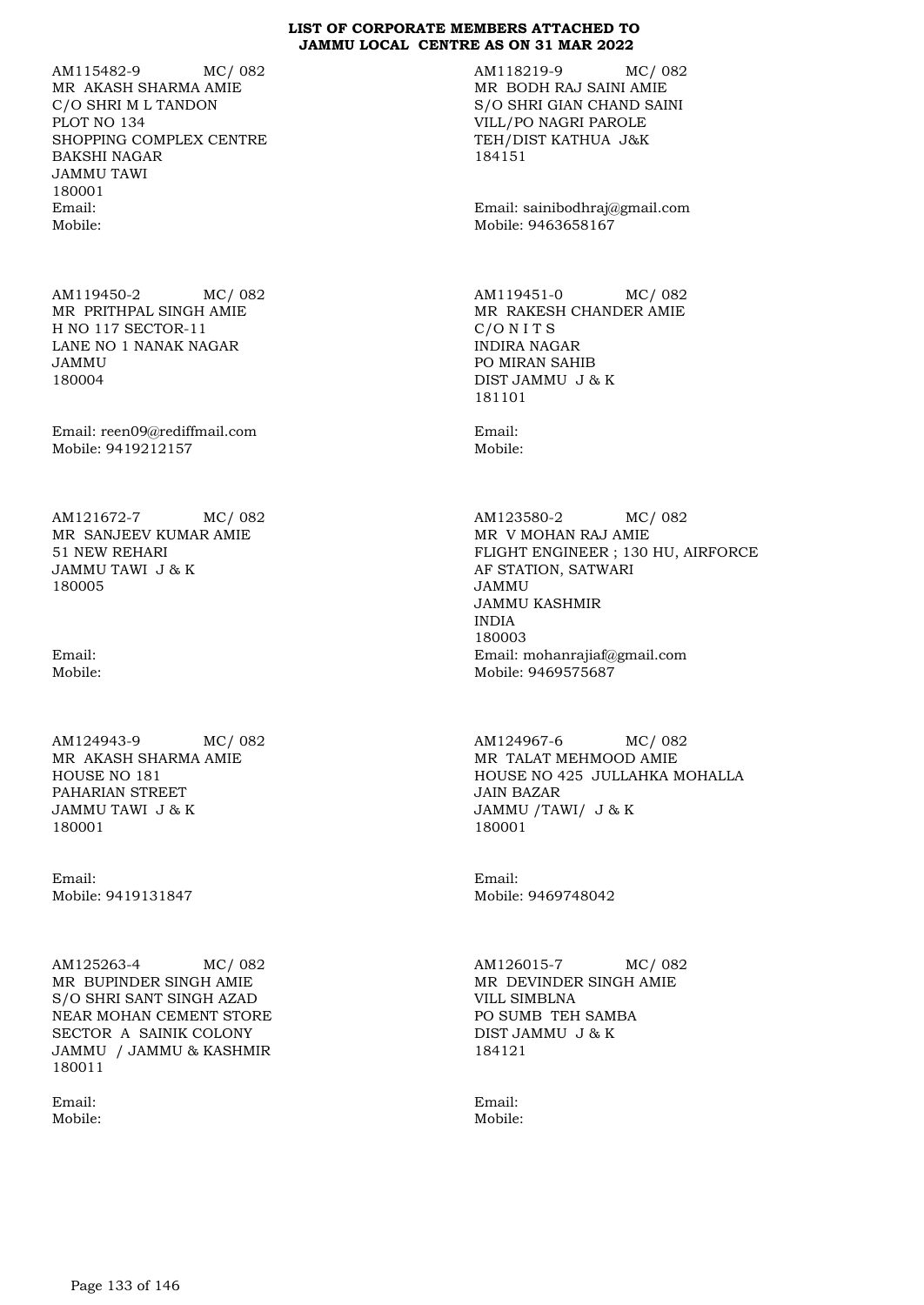AM129899-5 MC/ 082 MR VIPIN SHARMA AMIE S/O SH. BHAGWAN DASS SHARMA WARD NO.5 ; HOUSE NO. 136 BEHIND OLD MICROWAVE DIST UDHAMPUR J & K INDIA 182101 Email: v\_tech@indiatimes.com Mobile: 9419379553

AM130684-5 MC/ 082 MR SUKHCHAIN SINGH BALIA AMIE R/O GURHA SINGHU PO SHAMA CHACK TEH/DIST JAMMU 181206

Email: Mobile:

AM131542-3 MC/ 082 MR RAJESH WALI AMIE C/O CHANDAN VIHAR MUTHI NEAR POLYTHENE FACTORY JAMMU J&K 181124

Email: Mobile:

AM136281-2 MC/ 082 MR ALOK KOUL AMIE HOUSE NO 71 LANE 2 BLOCK A ROOPNAGAR ENCLAVE JAMMU JAMMU & KASHMIR 180013 Email: alokkoul@yahoo.co.in Mobile:

AM137916-2 MC/ 082 MR HARPAL SINGH AMIE S/O SHRI DHARMANANT SINGH SECTOR NO 12 HOUSE NO 62 NANAK NAGAR 180004

Email: harpal\_32jammu@yahoo.co.in Mobile: 9419205406

AM130033-7 MC/ 082 MR VINOD TRAKRU AMIE H NO 150/D (OPPOSITE) LANE NO 11 SHIV NAGAR JAMMU J & K 180001

Email: vinodtrakru@gmail.com Mobile: 9906041188

AM131364-1 MC/ 082 MR SUBHASH CHANDER AMIE S/O SHRI GOVIND RAM R/O SHIVA NAGAR KATHUA BEHIND MICROWAVE TOWER DIST KATHUA J & K

Email: Mobile:

AM131666-7 MC/ 082 MR RANJAN SHARMA AMIE W NO 1 KALKA NAGAR NAI BASTI REASI UDHAMPUR J & K 182311

Email: Mobile: 9419156769

AM136756-3 MC/ 082 MR SANJAY BHAT AMIE HOUSE NO 149 RD MEENDLIK NAGAR II PLOURA /TOPH/ PO TOPHSHERKHANI JAMMU J & K 181121 Email: Mobile: 9419221906

AM138040-3 MC/ 082 MR JITENDER MOHAN BHARTEE AMIE E 90 JUYOTI PURAM SALAL POWER STATION NEAR REASI DIST UDHAMPUR J & K 182312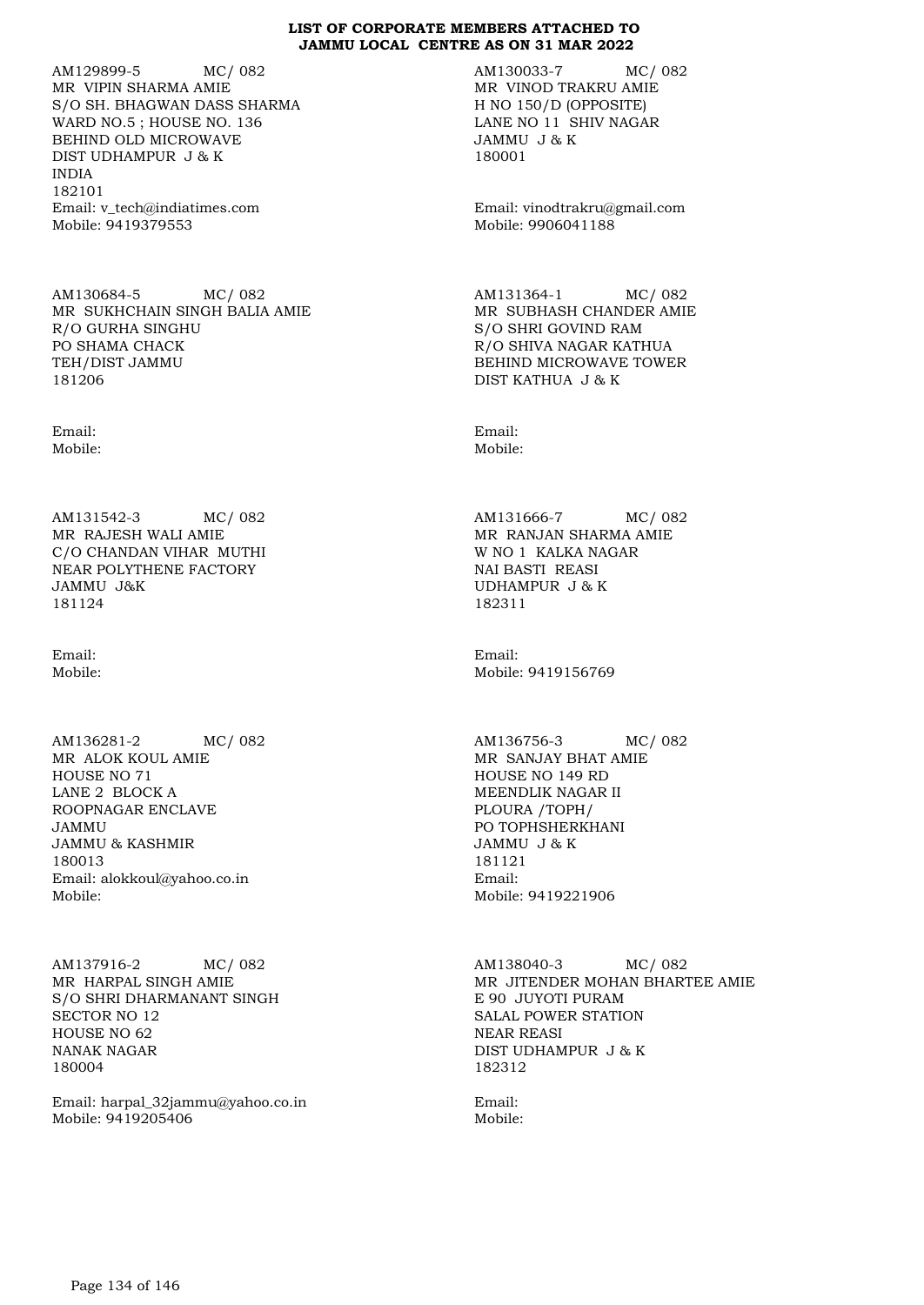AM138161-2 MC/ 082 MR PITABAS MONDAL AMIE JE [M] H M UNIT SALAL POWER STATION JYOTIPURAM DIST REASI 182312

Email: Mobile: 9419380826

AM139980-5 MC/ 082 MR SURAJ GANDOTRA AMIE HOUSE NO 60 P SECTOR 2 TRIKUTA NAGAR JAMNU J & K 180012 Email: bunny\_86@rediffmail.com Mobile: 9419366699

AM140970-3 MC/ 082 MR RAMAN KUMAR ADGOTRA AMIE HOUSE NO 346 WARD NO II JAWAHAR NAGAR SATWARI JAMMU CANTT JAMMU JAMMU AND KASHMIR 180003

Email: ramanjk76@yahoo.com Mobile: 9858251374

AM144750-8 MC/ 082 MR SUNIL SINGH BATADIYA AMIE PATEL NAGAR KATHUA NEAR DIST HOSPITAL JAMMU & KASHMIR 184104

Email: Mobile:

AM148025-4 MC/ 082 MR PROVIN BHAT AMIE HOUSE NO 343/N SECTOR 2 DURGA NAGAR PO ROOP NAGAR LANE N JAMMU JAMMU AND KASHMIR 180013

Email: provin.bhat85@gmail.com Mobile: 09419792036

AM138919-2 MC/ 082 MAJ BHARDWAJ ASHISH AMIE HOUSE NO 3 GOLDEN LANE OPP JANTA FLOUR MILLS GANGYAL JAMMU JAMM & KASHMIR 180010 Email: Mobile: 9419112865

AM140184-2 MC/ 082 MR HEMDEEP SINGH ISHAR AMIE H NO 110 C/O JAGJIT MANZIL MASTGARH JAMMU J & K 180001 Email: Mobile: 9419118606

AM142069-3 MC/ 082 MR BALDEV RAJ SHARMA AMIE S/O SHRI MULKH RAJ SHARMA R/O HOUSE NO 122 HOUSING COLONY PHASE-SECOND UDHAMPUR JAMMU & KASHMIR 182101

Email: baldevraj1337@gmail.com Mobile: 09419255904

AM147175-1 MC/ 082 MR RAHUL SHARMA AMIE HOUSE 09 SECTOR 03 PAMPOSH COLONY JANIPURA JAMMU JAMMU & KASHMIR 180007

Email: upadhyayrah@gmail.com Mobile: 9419207548

AM148545-0 MC/ 082 MR SAMBYAL ROHIT AMIE R/O MANDI DANSAL PO / TEH / DISTT - SAMBA JAMMU & KASHMIR 184121

Email: rohit\_007sambyal@yahoo.com Mobile: 09796008051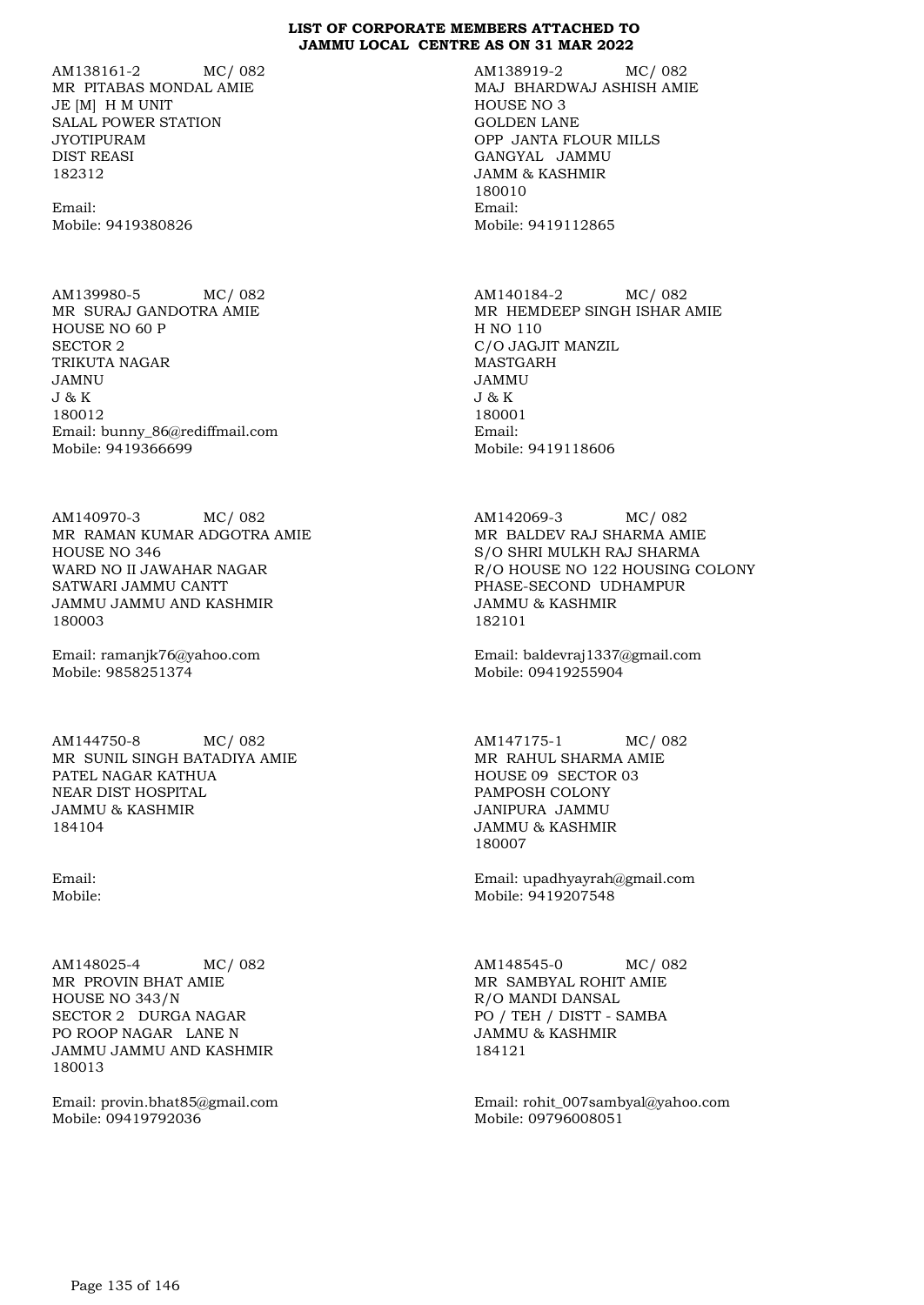AM148684-8 MC/ 082 MR RAJIV GUPTA AMIE S/O SHRI SUDESH GUPTA R/O W NO 2 SHIV NAGAR SUNDERBANI DIST RAJOURI J & K 185153

Email: rajiv\_gupta05@yahoo.co.in Mobile:

AM151451-5 MC/ 082 MR ANIKET BANGOTRA AMIE VILL PAKHIAN PO KANGRAIL TEH & DIST JAMMU TAWI JAMMU & KASHMIR 181206

Email: aniketbangotra@gmail.com Mobile: 9419135143

AM156473-3 MC/ 082 MR SUNNY THAPA AMIE VILL DERA PO SMAILPUR TEH SAMBA DIST JAMMU JAMMU AND KASHMIR 181133

Email: sunnythapa059@rediffmail.com Mobile: 09858000369

AM157394-5 MC/ 082 MR DEV BRAT DUBEY AMIE W NO 3 H NO 15 BYE PASS ROAD, BISHNAH PO TEH BISHNAH DIST JAMMU JAMMU & KASHMIR 181132 Email: deb343dubey@gmail.com Mobile: 9906370101

AM158322-3 MC/ 082 MR SUSHEEL KUMAR MEHTA AMIE H NO - 177 KALHI CHAWANI TANGAWALI GALI JAMMU JAMMU & KASMIR 180001 Email: susheelmehta0411@gmail.com Mobile: 9747234780

AM149376-3 MC/ 082 MR AMIT VYAS AMIE PHEC DULHASTI POWER STATION [NHPC LTD] CHENAB NAGAR DIST KISHTWAR J & K 182206

Email: dr.amitvyas@rediffmail.com Mobile: 9906907971

AM153637-3 MC/ 082 MR ANEES AHMED MALIK AMIE HOUSE NO 203/6 CHANNI HIMMAT JAMMU (J& K) JAMMU & KASHMIR 180015

Email: anees.malik10@gmail.com Mobile: 9797307934

AM157380-5 MC/ 082 MR ROBIN PARIHAR AMIE C/O SHRI ASHOK KUMAR R/O VILL NAGNI KISHTWAR TEHSIL AND DIST KISHTWAR JAMMU & KASHMIR 182204

Email: robbin.parihar@yahoo.com Mobile: 9622267161

AM157961-7 MC/ 082 MR PRASHANT SINGH SAMBYAL AMIE V P O MANDI SANGWALI TEH & DISTT SAMBA JAMMU & KASHMIR 184121

Email: montesambyal18@gmail.com Mobile: 9622110056

AM158605-2 MC/ 082 MR TRIBHUVAN KHAJURIA AMIE H NO 14 IRRIVATION COLONY CANAL ROAD JAMMU JAMMU & KASHMIR 180001

Email: tribhuvankhajuria619@gmail.com Mobile: 9011157319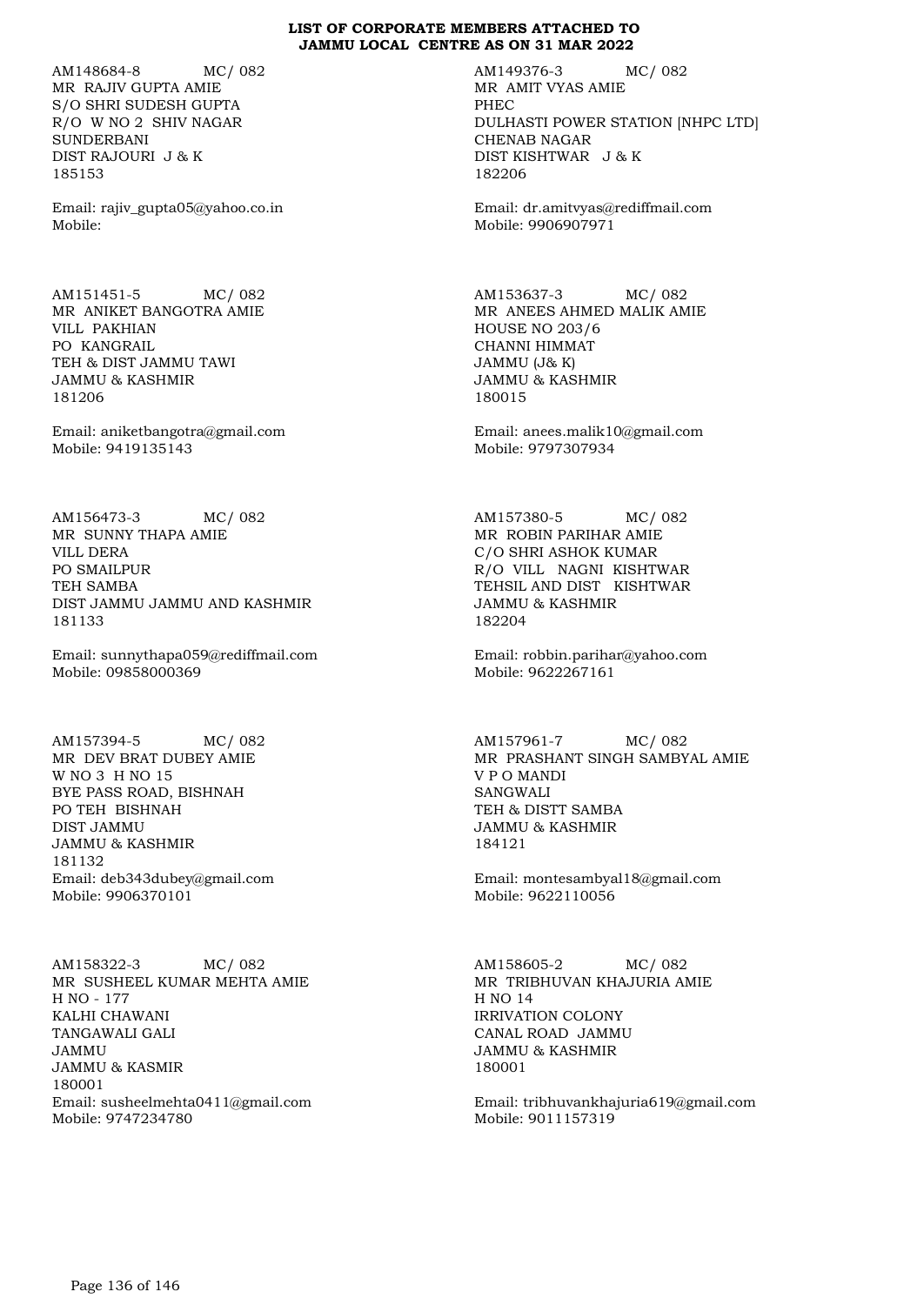AM160229-5 MC/ 082 MR ANIL KUMAR AMIE HOUSE NO 128 LANE NO 8 ADARSH VIHAR SAINIK COLONY JAMMU J & K 180011

Email: ariesluv2009@gmail.com Mobile: 09419656645

AM162493-0 MC/ 082 MR ARVIND SINGH AMIE LANE NO 21 HOUSE NO 190 GREATER KAILASH JAMMU 180011

Email: arvindzone4u@gmail.com Mobile: 9622152477

AM163205-4 MC/ 082 MR SUMIT GANDOTRA AMIE C/O GANDOTRA TRADERS MAIN BAZAR NEAR CO-OPERATIVE BANK TEHSIL AND DISTRICT REASI JAMMU AND KASHMIR 182311 Email: sumit.gandotra86@gmail.com Mobile: 9469606200

AM167829-1 MC/ 082 MR ANKUSH THAPPA AMIE H NO 29 APNA VIHAR EXTN KUNJWANI PO GANGYAL JAMMU JAMMU & KASHMIR 180010 Email: ankuthappa@gmail.com Mobile: 8803184533

AM171590-1 MC/ 082 MR KAWAL PREET SINGH AMIE R/O HOUSE NO 112/B SECTOR NO 2 LANE NO 2 NANAK NAGAR TEHSIL & DISTT JAMMU JAMMU & KASHMIR 180004 Email: kawalpreetsingh1@gmail.com Mobile: 9662534286

AM162009-9 MC/ 082 MR ROHIT SHARMA AMIE H NO 246 PURAN NAGAR NEW PLOT JAMMU JAMMU AND KASHMIR 180005 Email: jmdm.tech2013@gmail.com Mobile: 9906139499

AM162839-1 MC/ 082 MR ASEEM KUMAR AMIE JMC 886 STREET NO 2 TALAB TILLO CHOWK JAMMU JAMMU & KASHMIR INDIA 180002 Email: ramrattan3323@gmail.com Mobile: 9419205563

AM164388-9 MC/ 082 MR PRABHAKAR SINGH CHIB AMIE VILL CHAKKEEMA POST ARNIA TEH BISHNAH DIST JAMMU JAMMU & KASHMIR 181131

Email: pschib2002@rediffmail.com Mobile: 09349047882

AM170085-8 MC/ 082 MR AASHISH RAINA AMIE 10 - A FRIENDS COLONY EAST EXTENSION TRIKUTA NAGAR JAMMU TAWI JAMMU AND KASHMIR 180020 Email: Mobile: 9986860725

AM172180-4 MC/ 082 MR VISHAL SHARMA AMIE H NO 56 LANE NO 27 RAJPURA SHAKTI NAGAR JAMMU J & K 180001

Email: vish.mca7@gmail.com Mobile: 9419156494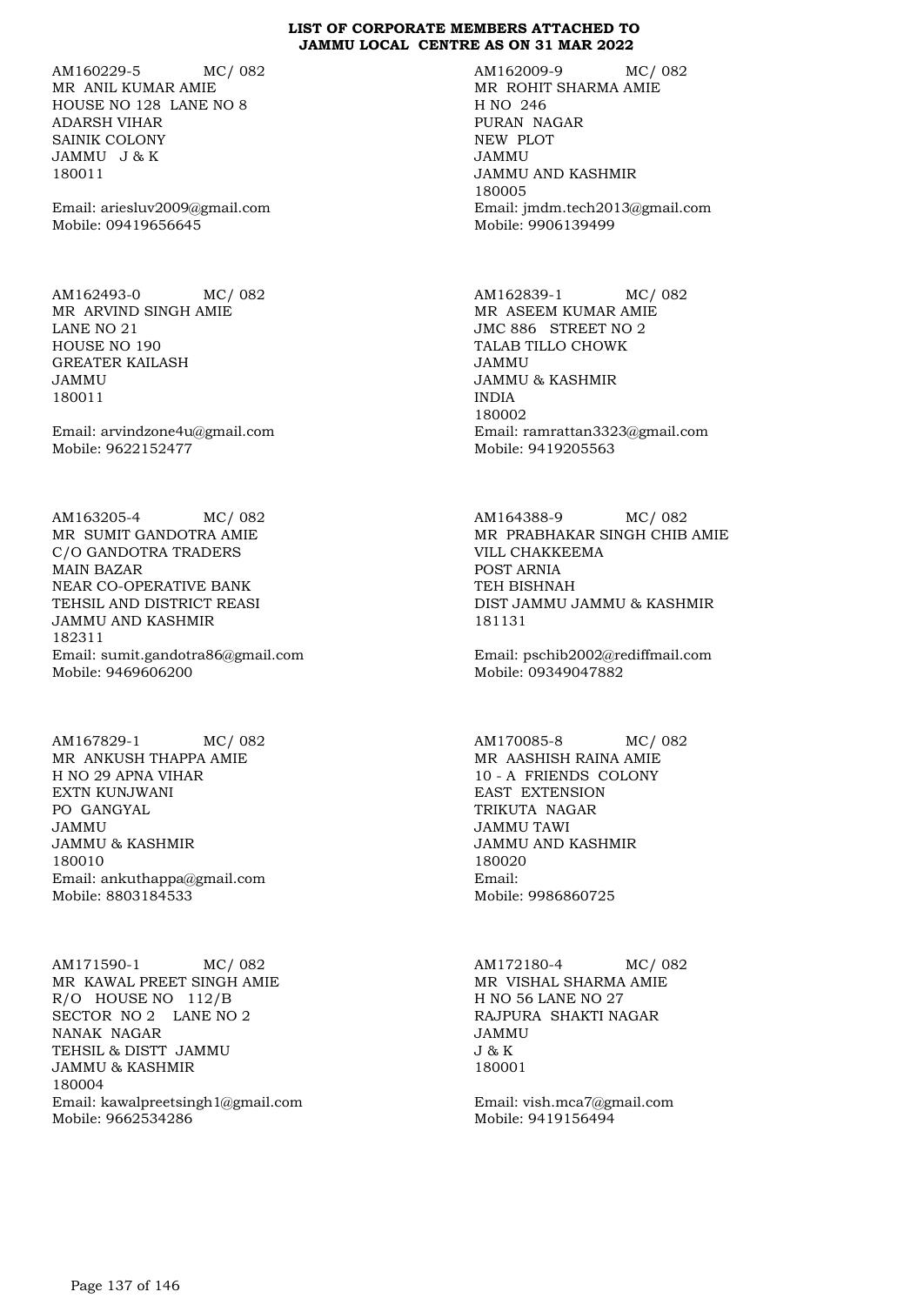AM172657-1 MC/ 082 MR GURTAJ SINGH AMIE TALAB TILLO CAMP GOLE GUJRAL AJIT COLONY JAMMU JAMMU & KASHMIR 180002 Email: gurtaj\_99@rediffmail.com Mobile: 9869749452

AM173489-2 MC/ 082 MR WASIM AHMED AMIE C/O GH QADIR KANTH RO HULLAR TEH & DIST KISHTWAR JAMMU & KASHMIR 182204

Email: wasimahmed679@gmail.com Mobile: 8492035599

AM174489-8 MC/ 082 MR MIKHILESH KANGOTRA AMIE H NO 37B SEC 7 CHANNI HIMMAT JAMMU JAMMU & KASHMIR 180015 Email: mikhlesh@gmail.com Mobile: 9018928418

AM177253-0 MC/ 082 MR KISHORE KUMAR SHARMA AMIE C/O ROOP LAL SHARMA VILLAGE ROHI MORH PO GADIGARH DISTRICT JAMMU JAMMU AND KASHMIR 181101

Email: kksharma1707@gmail.com Mobile: 9482430908

AM182361-5 MC/ 082 MR CHARANPREET SINGH AMIE R/O MOHALLA KAMSAR W NO 2 NEAR SAW MILL HOUSE NO 287 POONCH J & K 185101 Email: scharanpreet1981@gmail.com Mobile: 09797437748

AM172759-4 MC/ 082 MR SANDEEP BHARTI AMIE NEAR NINE SECTOR R R TEH KISHTWAR DIST KISHTWAR JAMMU & KASHMIR 182204

Email: ersnadeepbharti@gmail.com Mobile: 09596927522

AM173828-6 MC/ 082 MR DARPEN SHARMA AMIE R/O VILL BALOTE TEH BHADERWAH DIST DODA JAMMU & KASHMIR 182222

Email: darpansharma799@gmail.com Mobile: 8572826933

AM176134-2 MC/ 082 MR PARVEEN KUMAR THAPPA AMIE C/O SHRI SURINDER KUMAR SHARMA DEEN KUTIR WARD NO/6 SAMBA DIST JAMMU JAMMU & KASHMIR 184121

Email: pparveenthapa@yahoo.com Mobile: 09419431313

AM179919-6 MC/ 082 MR ABHIJEET DUBEY AMIE C/O SHRI ANIL KUMAR DUBEY H NO 52 FATTU CHOWGAN JAIN BAZAR JAMMU JAMMU & KASHMIR 180001 Email: decentdubey143@gmail.com Mobile: 9622347134

AM182791-2 MC/ 082 MR NIPUN SHARMA AMIE C/O PARVEE SHARMA F - 64 NEWPLOT LANE NO 1 JAMMU JAMMU & KASHMIR 180005 Email: nipun26sharma@gmail.com Mobile: 09419188545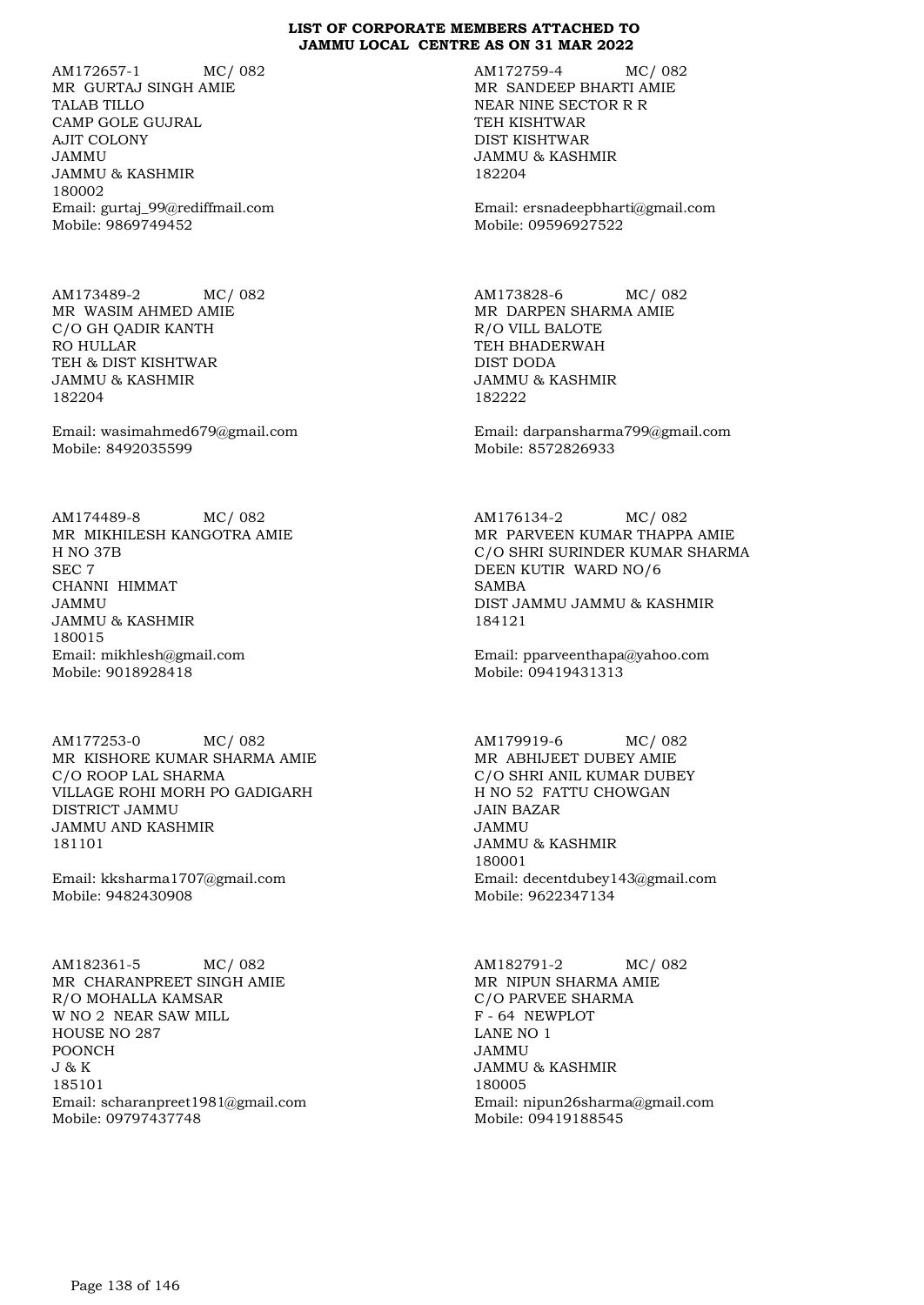AM183193-6 MC/ 082 MR RAJESH KUMAR AMIE H NO 940-A OPP GOVT QTRS BLOCK T SUBASH NAGAR JAMMU JAMMU & KASHMIR 180005 Email: r.rathore94@gmail.com Mobile: 9622070232

AM184734-4 MC/ 082 MR UJJWAL ABROL AMIE R/O HOUSE NO 549 PACCA TALAB BAHU FORT DIST JAMMU JAMMU & KASHMIR 180006

Email: ujjwalabrol@gmail.com Mobile: 9797535602

AM186446-5 MC/ 082 MR PARNAV BARGOTRA AMIE KANGER MORH BEHIND SAW MILL BHALWAL JAMMU JAMMU & KASHMIR 181122 Email: parnavbargotra@gmail.com Mobile: 9712160803

AM187640-9 MC/ 082 MR RAINA VIHAN AMIE H NO 333 A SHAKTI NAGAR CANAL ROAD JAMMU JAMMU AND KASHMIR 180001 Email: vihanraina@gmail.com Mobile: 8717099988

AM189130-0 MC/ 082 MR SHAKEEL AHMED AMIE R/O- RAKIBAN TEH- DARHAL DIST- RAJOURI JAMMU & KASHMIR 185135

Email: shakeelahmed.ahmed00@gmail.com Mobile: 9596860054

AM183347-5 MC/ 082 MR PANKAJ KUMAR AMIE HOUSE NO 05 VILL KAHNA POST & TEHSIL POUNI DISTT REASI JAMMU & KASHMIR 185203 Email: bhardwajpankaj729@gmail.com Mobile: 9622330553

AM185747-1 MC/ 082 MR JOGINDER LAL AMIE VILLAGE SARAS KASTIGARH TEHSIL KASTIGARH DIST DODA JAMMU & KASHMIR 182147 Email: jogi30jmu@gmail.com Mobile: 9419237119

AM186796-5 MC/ 082 MR GAGANDEEP AMIE H NO 61 STREET NO 15 RAJPURA MANGOTRIAN PO SHAKTI NAGAR DIST JAMMU TAWI JAMMU & KASHMIR 180001 Email: gddogra@rediffmail.com Mobile: 9419285573

AM189016-9 MC/ 082 MR SANJEEVAN SINGH AMIE R/O SAIYAN JALGA CHINTA PO CHANNI TEH. BHADERWAH DISTT. DODA JAMMU & KASHMIR 182222 Email: sanjeevansinghmanhas@gmail.com Mobile: 9797074876

AM189293-5 MC/ 082 MR JATIN SHARMA AMIE C/O SHRI OM PARKASH SHARMA VILL- MUTHI PHASE- 2ND CHANDAN VIHAR, JAMMU JAMMU & KASHMIR 181205 Email: jatinsdewal@gmail.com Mobile: 9419189480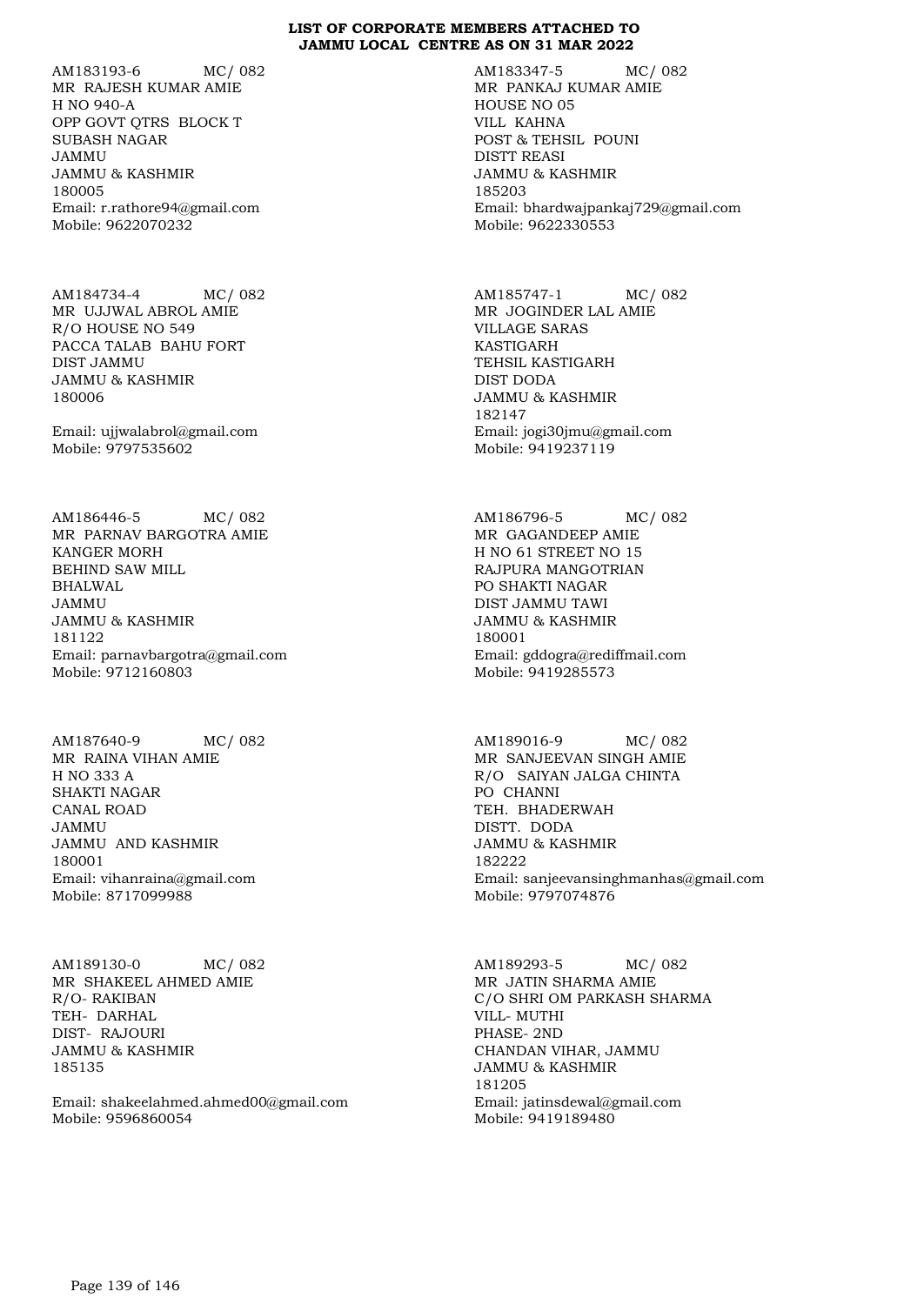AM189483-0 MC/ 082 MR VIJAY SINGH AMIE HOUSE NO 223 SHASTRI NAGAR JAMMU JAMMU & KASHMIR 180004

Email: vijay.rajput2020@gmail.com Mobile: 09906343173

AM192218-4 MC/ 082 MR VISHAL ANAND AMIE S/O AJIT KUMAR ANAND R/O LOWER BARNAI NAND BABA COLONY NEAR LADAKHI HOSTEL, JAMMU 181205 Email: vishal.anand0086@gmail.com Mobile: 9506159705

AM192875-1 MC/ 082 MS MADHU BALA AMIE R/O VILL SEHORA NEAR KUNJWANI TEH BISHNAH DIST JAMMU JAMMU & KASHMIR 181132 Email: madhubhagat546@gmail.com Mobile: 9596296439

AM194427-7 MC/ 082 MR MOHIT SINGH KALGOTRA AMIE VILL- NAGALLIAN POST OFFICE - GARNAI TEH-/ DIST- UDHAMPUR J&K 182121

Email: mohitsinghkalgotra@yahoo.com Mobile: 9858031538

AM198680-8 MC/ 082 MR WASEEM AKRAM AMIE R/O VILL ROTI PADRANA B P O - DHARA TEHSIL & DISTT - DODA JAMMU & KASHMIR 182201

Email: akramwaseem1104@gmail.com Mobile: 9906074879

AM190039-3 MC/ 082 MR JAGDEEP SINGH AMIE HOUSE NO 259/A SAINIK COLONY JAMMU JAMMU & KASHMIR 180011

Email: skaterjagdeep2011@gmail.com Mobile: 7298283659

AM192682-1 MC/ 082 MR SHANKY BHAT AMIE HOUSE NO 72 LANE NO:08 K C DOOR PO MUTHI DIST JAMMU JAMMU & KASHMIR 181205 Email: Mobile:

AM192910-3 MC/ 082 MR AMRESH KUMAR AMIE C/O MAN SINGH VILL BHAGYANA JODHPUR DODA TEHSIL & DIST DODA JAMMU & KASHMIR 182202

Email: amreshrukwal67@gmail.com Mobile: 09419237029

AM194677-6 MC/ 082 MR YADUVEER SINGH AMIE B-46, LANE NO-2, TRIKUTA NAGAR, SECTOR-10, GREATER JAMMU JAMMU & KASHMIR 180010

Email: yaduveer13@gmail.com Mobile: 7696211329

AM198696-4 MC/ 082 MS DEEPIKA AMIE H NO- F/76 BEHIND A G OFFICE LOWER SHIV NAGAR JAMMU JAMMU & KASHMIR 180001 Email: deepikaer6@gmail.com Mobile: 9682592885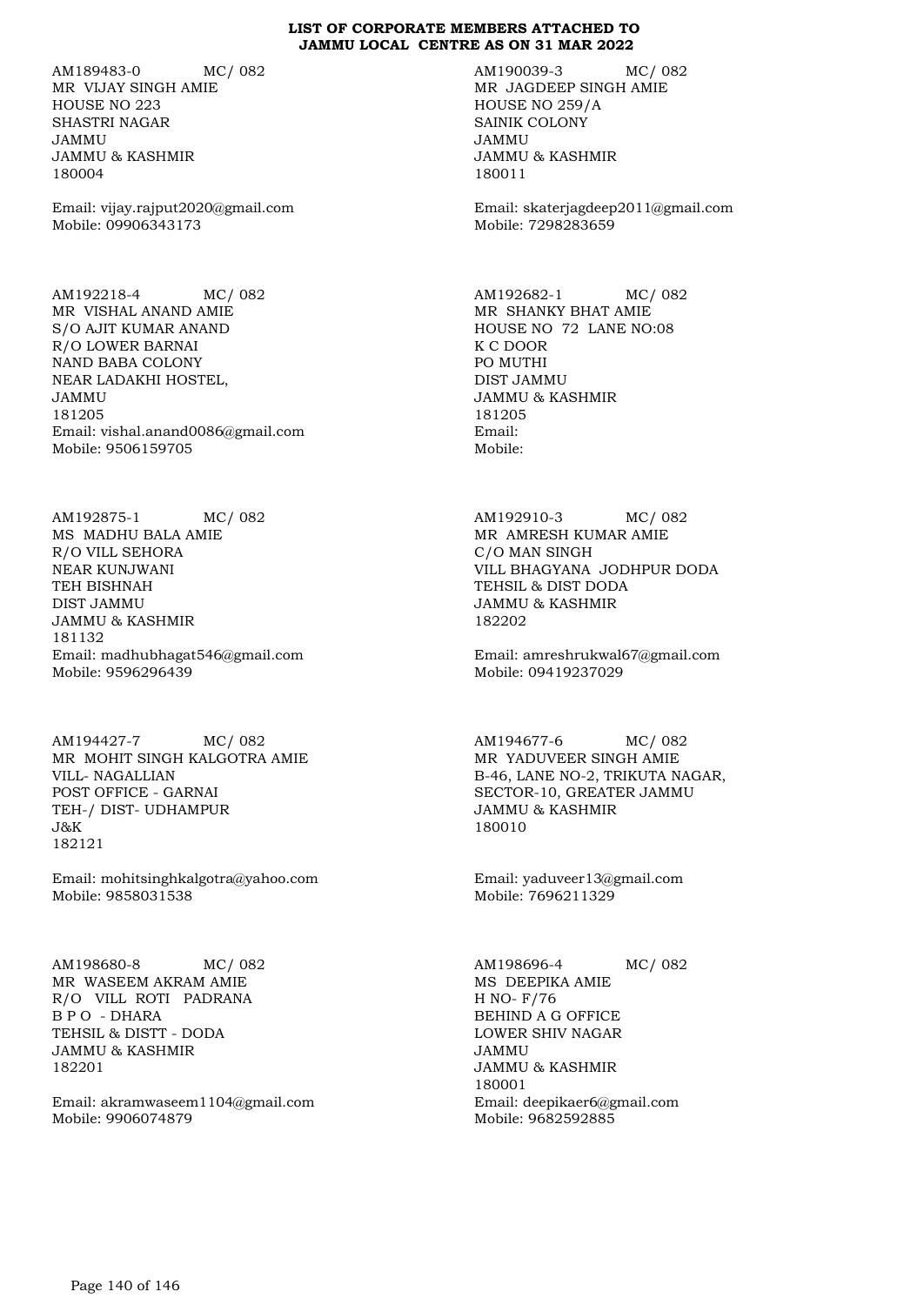AM200639-4 MC/ 082 MR RAHUL KAUL AMIE H NO 54 AJEET COLONY EXTN GOLEE GUJRAL TALAB TILOO JAMMU 180002 Email: Mobile:

AM201168-1 MC/ 082 MR KULDIP KUMAR SHARMA AMIE 211 A-1 NORTH BLOCK BAHU PLAZA RAIL HEAD COMPLEX JAMMU TAWI J & K 180012 Email: Mobile:

AM301521-4 MC/ 082 MR HARPREET KUMAR AMIE C/O DOGRA BARTAN STORE PO BATOTE NEAR SDS SCHOOL BATOTE TEH/DIST RAMBAN JAMMU & KASHMIR 182143 Email: bhagal.harpreet@gmail.com Mobile: 9419130455

TOTAL CORPORATE MEMEBRS IN MC DIVISION: 215

AM200806-0 MC/ 082 MR SATISH KUMAR AMIE H NO 142, SECTOR 4 JDA, HOUSING COLONY ROOP NAGAR JAMMU TAWI 180013

Email: Mobile:

AM300823-4 MC/ 082 MS RATHER LAASANI SANYA SHABIR AMIE H.NO 140 BATHINDI MORH NEAR JAMA MASJID JAMMU JAMMU AND KASHMIR 181152

Email: rathertanny@gmail.com Mobile: 9682320090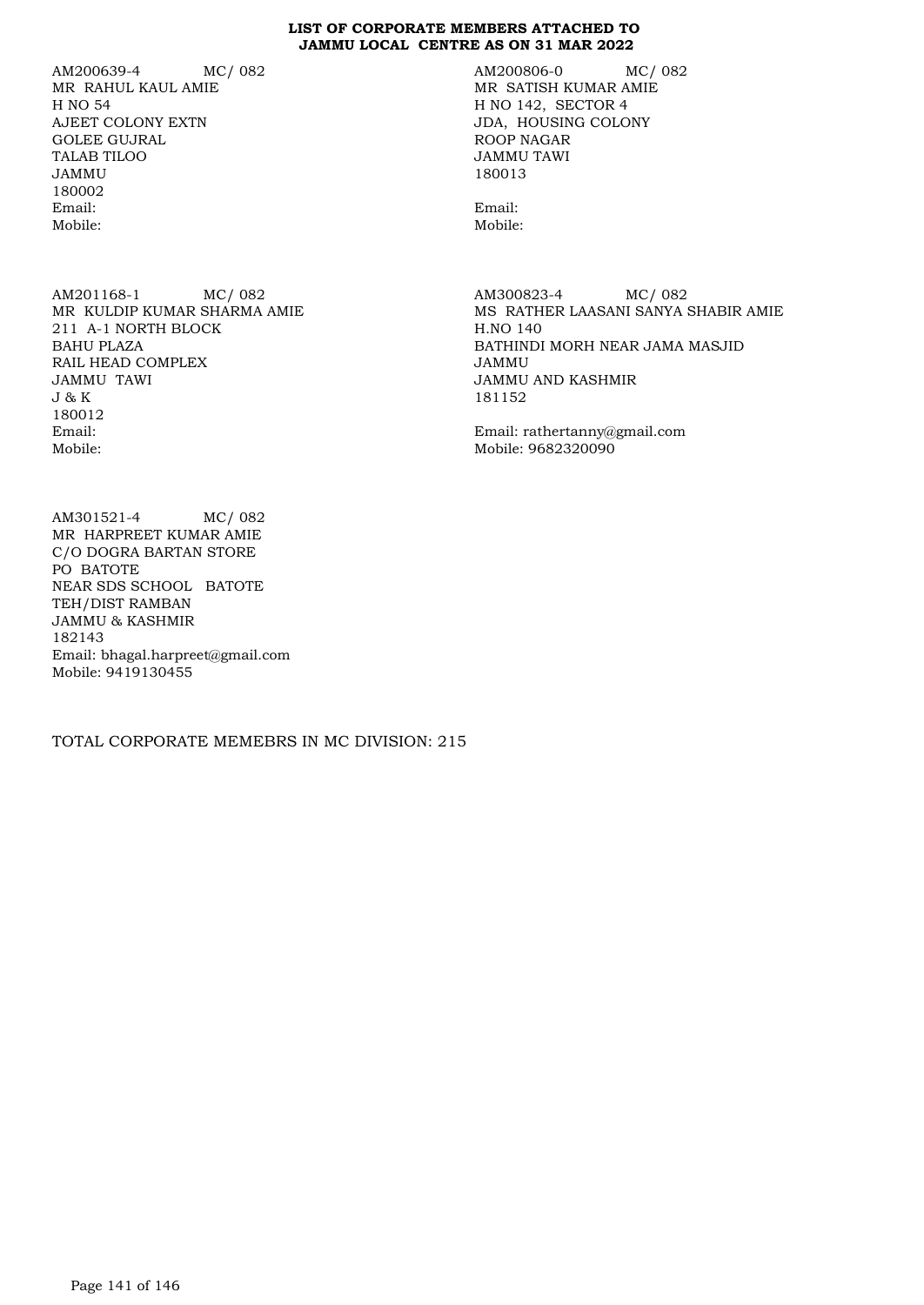M-126274-7 MM/ 082 MR PURAN PRAKASH KAUL MIE 301/302 SURAKSHA VIHAR P O BSF CAMP PALOURA TOP JAMMU TAWI 181124

M-143740-7 MM/ 082 MR YASHWANT MEHTA MIE HOUSE NO 684 SECTOR E SAINIK COLONY JAMMU (TAWI) JAMMU & KASHMIR 180011 Email: yashwant.mehta@gmail.com Mobile: 9419056500

Email: purankaul@gmail.com Mobile: 09419105235

TOTAL CORPORATE MEMEBRS IN MM DIVISION: 2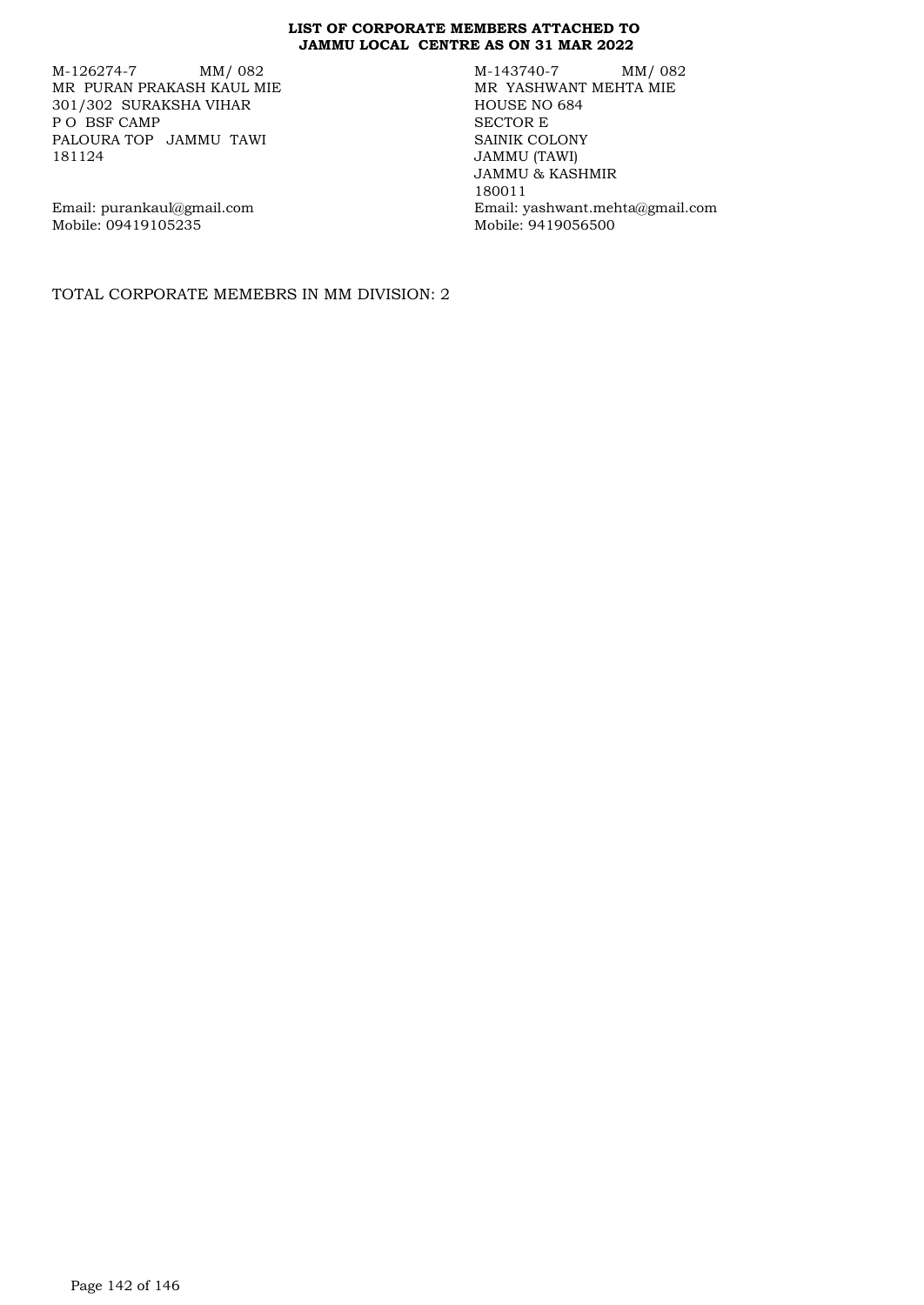M-146215-0 MN/ 082 MR JATINDER SINGH KAPOOR MIE PLOT NO 172 BAKSHI NAGAR ROULKI JAMMU J & K 180001 Email: kapoorj573@gmail.com Mobile:

TOTAL CORPORATE MEMEBRS IN MN DIVISION: 1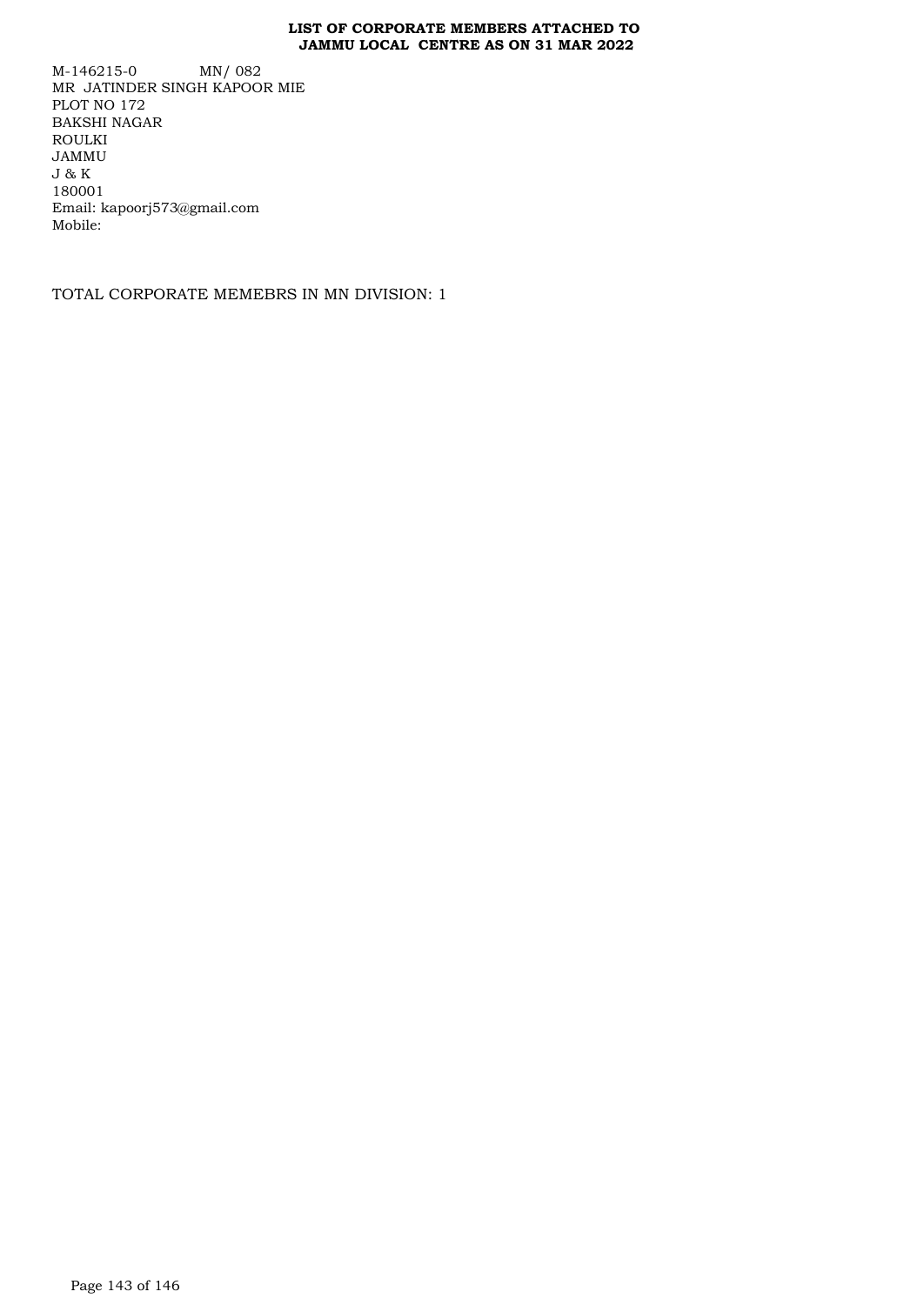F-127407-0 PR/ 082 MR DEEP CHANDRA FIE AFCONS INFRASTRUCTURE LTD 353 SECIA, NEAR PATNI TOP MORH TRIKUTANAGAR JAMMU JAMMU & KASHMIR 180012 Email: abbu.bhatt@rediffmail.com Mobile: 9622001116

AM071037-5 PR/ 082 MR SHIV RAM WELLUM AMIE VILL MAKHANPUR (GUJARAT) PO RATTIAN TEH R S PURA DIST JAMMU PIN **PIN** 181101 Email: shivram1958@yahoo.com Mobile: 9419221907

AM120286-6 PR/ 082 MR RAJU KAUL AMIE KAMLA NIWAS 299 NEW PLOT JAMMU 180005

Email: Mobile:

AM148892-1 PR/ 082 MR GOURAV KAPOOR AMIE HOUSE NO 146-A (PVT) NEAR SHIV TEMPLE GANDHI NAGAR JAMMU JAMMU & KASHMIR 180004 Email: ergourav@gmail.com Mobile: 9419249970

TOTAL CORPORATE MEMEBRS IN PR DIVISION: 7

M-150643-3 PR/ 082 MR SHYAM VINOD MEENA MIE O/O DEPUTY COMMISSIONER DODA DIST DODA JAMMU & KASHMIR 182202

Email: vinodshyam@gmail.com Mobile: 9906033100

AM095610-7 PR/ 082 MR ASHU ARORA AMIE H NO 168 SECTOR 1 TRIKUTANAGAR JAMMU J & K 180012 Email: Mobile: 9906223937

AM140034-5 PR/ 082 MR KARAN SINGH AMIE V P O SALEHAR, TEH R S PURA, DIST - JAMMU J & K INDIA 181111 Email: karansinghmanhas@gmail.com Mobile: 8713094181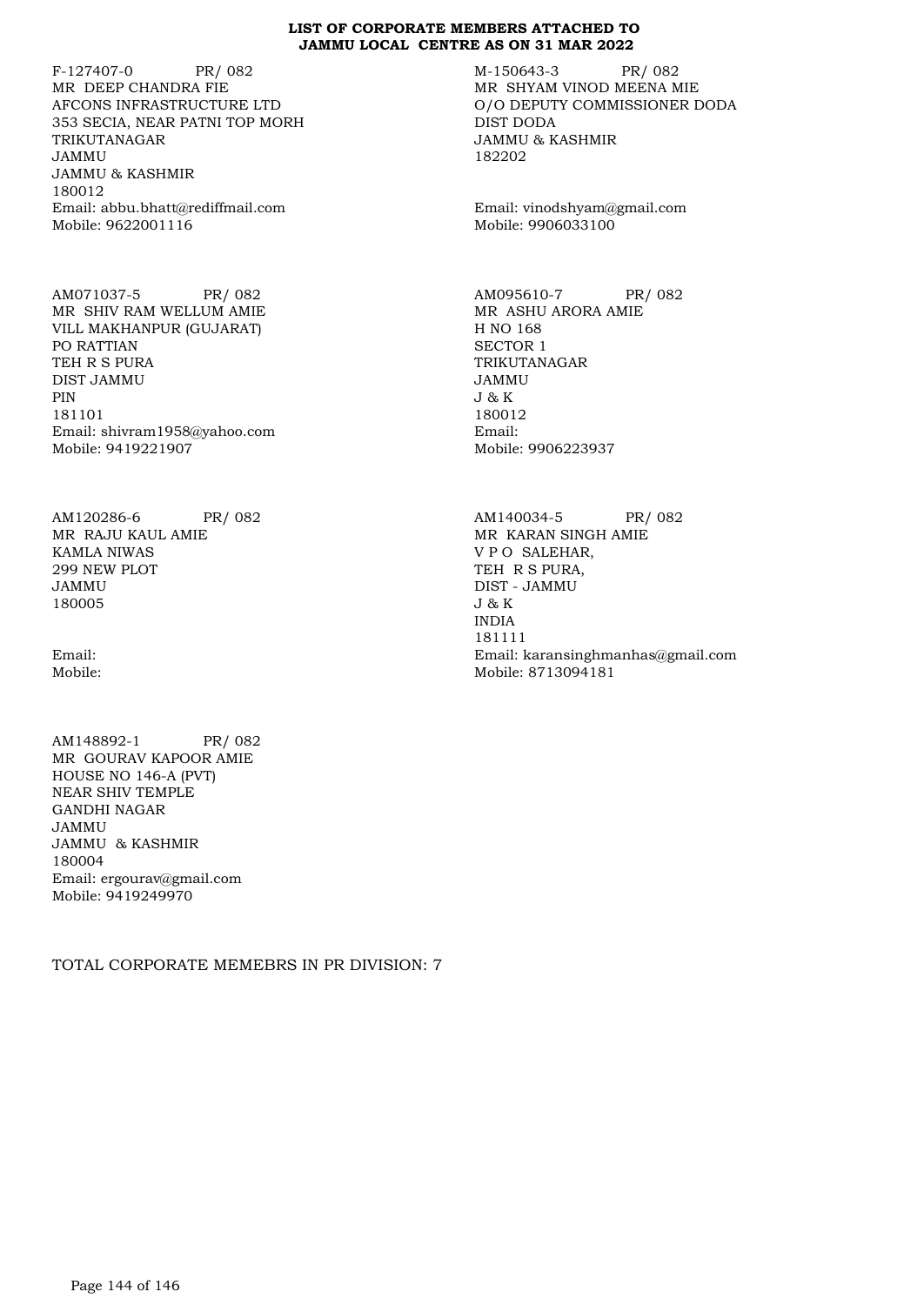## **LIST OF CORPORATE MEMBERS ATTACHED TO JAMMU LOCAL CENTRE AS ON 31 MAR 2022**

M-105314-5 TX/ 082 MR ANIL KUMAR GUPTA MIE 87-4 TRIKUTA NAGAR JAMMU (TAWI) 180004

Email: Mobile:

TOTAL CORPORATE MEMEBRS IN TX DIVISION: 1